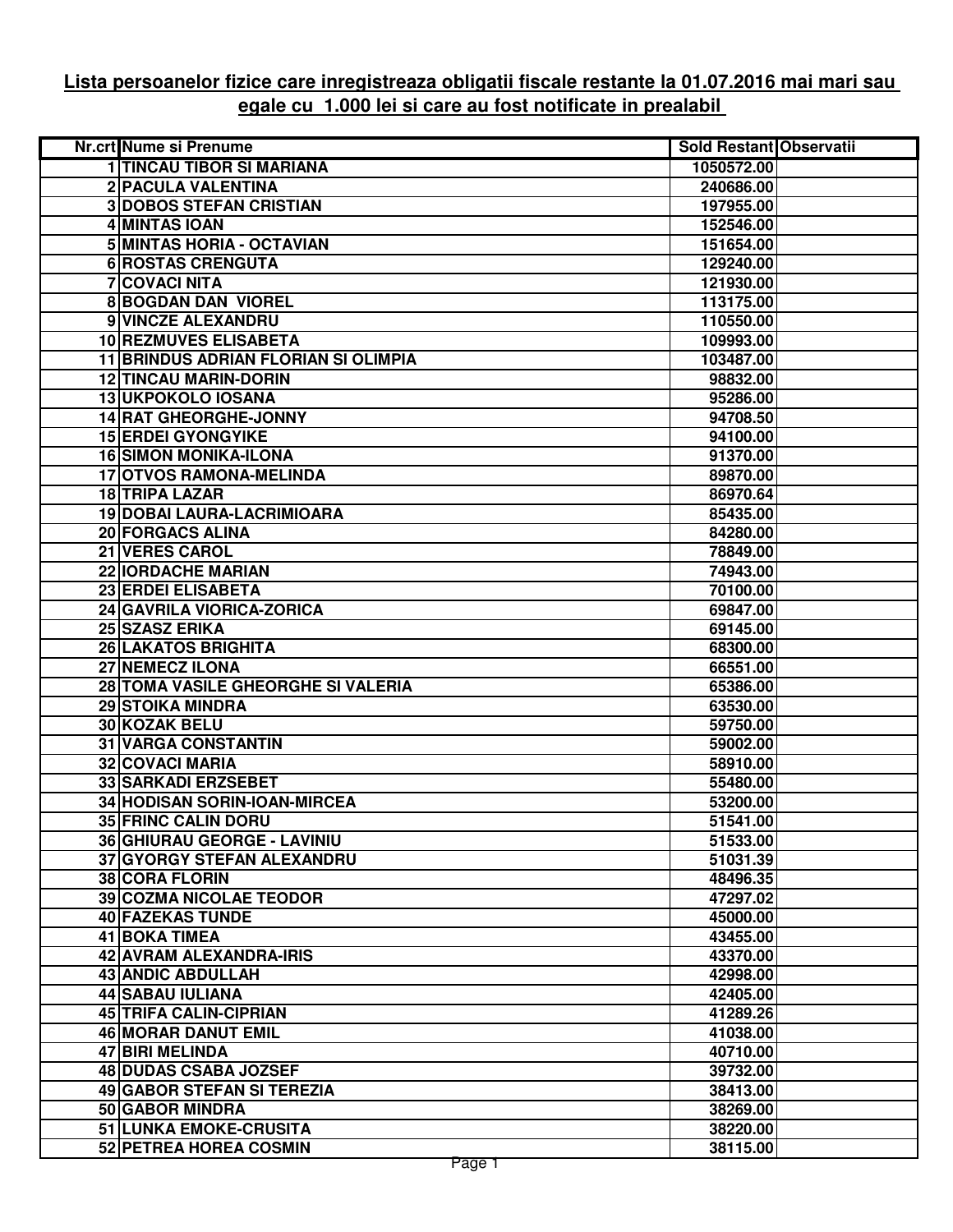| <b>Nr.crt Nume si Prenume</b>              | Sold Restant Observatii |  |
|--------------------------------------------|-------------------------|--|
| 53 CLEPE FLORIN-SABIN                      | 36118.33                |  |
| 54 CLOPCE GAVRIL SI LUCIA                  | 35779.00                |  |
| 55 CAPOTA PAVEL SI MARIA                   | 35300.96                |  |
| 56 BARANKA RUPI                            | 34559.00                |  |
| 57 BERKE VASILE-MARIUS SI LAURA            | 34542.50                |  |
| 58 COITA FLOARE-AURICA                     | 34468.00                |  |
| 59 DOBAI MARIUS DAN                        | 34416.00                |  |
| 60 TAUT SERGIU-CLAUDIU                     | 33910.00                |  |
| 61 GHIURO IOAN                             | 33455.00                |  |
| 62 BEKE ZOLTAN                             | 33427.00                |  |
| 63 PRODAN RIVANA                           | 32740.00                |  |
| <b>64 SINKA ELISABETA</b>                  | 32700.00                |  |
| 65 GHIURAU LIA                             | 32651.00                |  |
| 66 IVANOV C-TIN DANIEL-VASADI MAGD.        | 32171.00                |  |
| 67 VARGA MONA                              | 31140.00                |  |
| 68 SZENTGYORGYI LAJOS-JOZSEF               | 31004.00                |  |
| 69 PERRIA CAMELIA-RAMONA                   | 30849.40                |  |
| <b>70 CABA DUMITRU</b>                     | 30759.00                |  |
| 71 OROSZ ANCA                              | 30680.00                |  |
| <b>72 BABO KALMAN</b>                      | 29981.00                |  |
| <b>73 HORVATH SANDOR</b>                   | 29942.00                |  |
| <b>74 CARJAN DANIEL</b>                    | 29892.00                |  |
| <b>75 MADUTA IOANA ADINA</b>               | 29820.00                |  |
| <b>76 COTUNA NICOLAE CRISTIAN</b>          | 29403.00                |  |
| 77 MANYI LASZLO-LEVENTE                    | 29178.00                |  |
| <b>78 VARGA MARGIT</b>                     | 28800.00                |  |
| 79 ROSTAS DITA                             | 28524.44                |  |
| 80 GALEA FLORIAN CALIN SI ENIKO            | 28388.00                |  |
| 81 LACATOS PAMELA                          | 28355.00                |  |
| 82 DEMETER ALEXANDRU                       | 28228.00                |  |
| 83 BOCA MARIAN MARCEL SI MIRELA            | 27967.78                |  |
| 84 STERIU VIOREL                           | 27938.00                |  |
| 85 LAKATOS SZELURINA                       | 27915.00                |  |
| 86 FREUNDLICH SAMUEL ADAM                  | 27605.00                |  |
| 87 KEREZSI EVA-KATALIN                     | 27419.00                |  |
| 88 CSAKI KALMAN                            | 27418.00                |  |
| 89 TASNADI LEVENTE SI CORINA               | 27306.10                |  |
| 90 BABO PETRU                              | 27223.09                |  |
| 91 MARTIN DUMITRU                          | 26624.00                |  |
| 92 DUDLER GABOR                            | 26571.00                |  |
| 93 CHIRILA ADRIAN FLORIN                   | 26536.00                |  |
| 94 SABAU DANIEL-IOSIF                      | 26074.00                |  |
| 95 BARANKA RUPI                            | 25955.00                |  |
| 96 LAKATOS BRIGITA-MELINDA                 | 25700.00                |  |
| 97 BALOG LADISLAU                          | 25520.00                |  |
| 98 RUSU ADRIAN-ANDREI SI MARIANA           | 25300.58                |  |
| 99 SIMINIC CALIN CIPRIAN                   | 25094.00                |  |
| <b>100 CHIS FLORIAN DAN</b>                | 25078.00                |  |
| <b>101 MATEIAS TEODOR MARIUS</b>           | 24991.00                |  |
| 102 PINTEA EMILIA-VIORICA SI BLAGA DUMITRU | 24899.76                |  |
| 103 TURBUCZ DALITA                         | 24760.00                |  |
| 104 BUT ADRIAN-GYORGY                      | 24719.00                |  |
| <b>105 TUDORAN MARCEL MARIUS</b>           | 24427.00                |  |
| 106 TODERICI DORIN-CORNEL                  | 24398.92                |  |
| 107 MOS ALINA LACRIMIOARA                  | 23932.00                |  |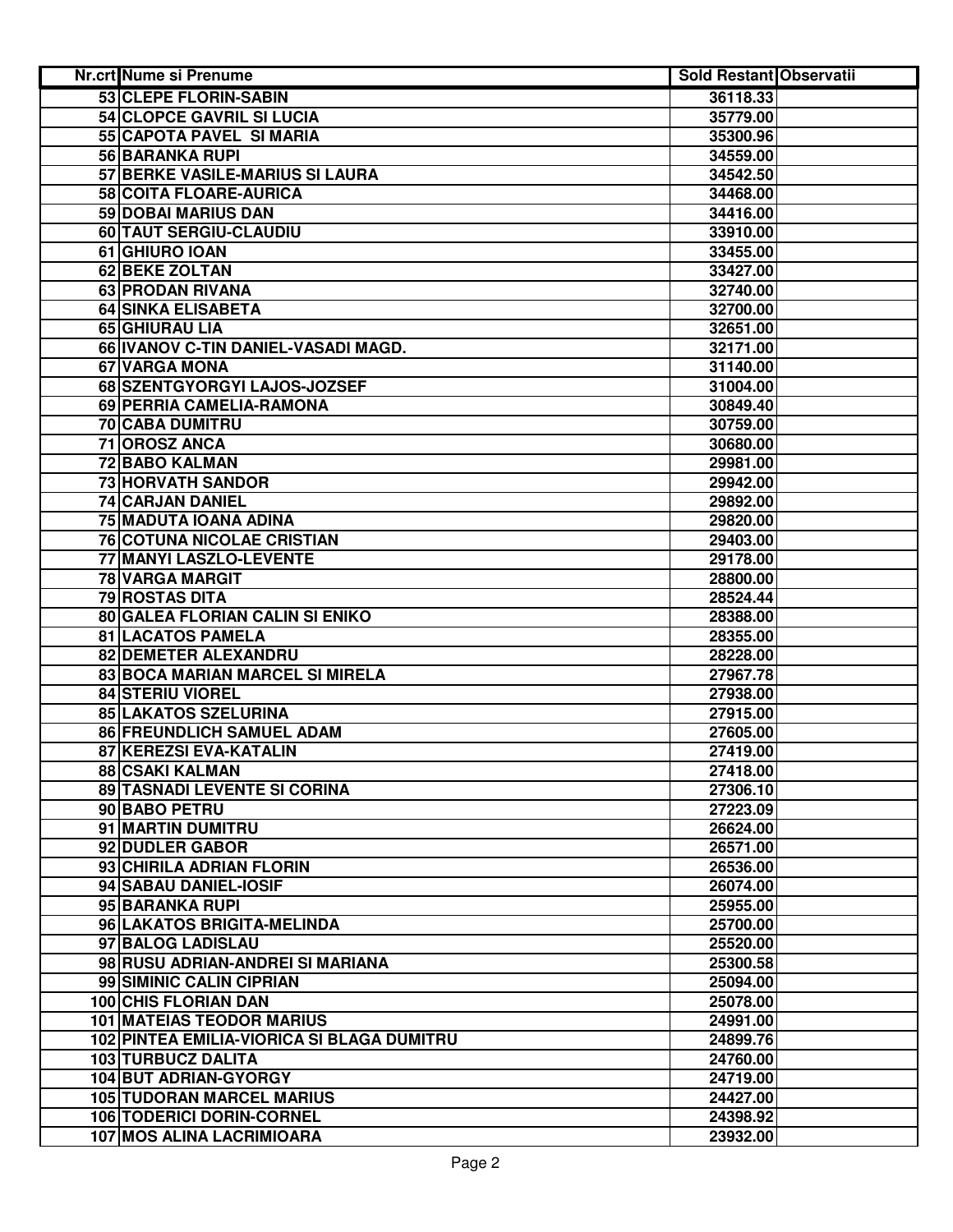| <b>Nr.crt Nume si Prenume</b>            | <b>Sold Restant Observatii</b> |  |
|------------------------------------------|--------------------------------|--|
| <b>108 OPRIS OVIDIU</b>                  | 23918.00                       |  |
| <b>109 VAIDA RAUL FLAVIU</b>             | 23863.00                       |  |
| <b>110 FILIMON CALIN CLAUDIU</b>         | 22938.00                       |  |
| <b>111 BUHAS CARMEN-LAURA</b>            | 22901.00                       |  |
| <b>112 ERDEI ROMULUS MODIGLIANI</b>      | 22731.00                       |  |
| 113 MORGOS ADRIAN                        | 22464.00                       |  |
| 114 POGAN ALINA-DIANA                    | 22431.28                       |  |
| <b>115 SFERLE DANUT</b>                  | 22225.00                       |  |
| 116 HANSEN JUHAS CORNEL                  | 22136.00                       |  |
| 117 TASI ROBERT-LASZLO                   | 22055.00                       |  |
| <b>118 NANASSY NORBERT CSABA</b>         | 22052.50                       |  |
| 119 BAN FLORIN-IOAN                      | 21927.00                       |  |
| <b>120 ROSTAS MIHALY</b>                 | 21924.00                       |  |
| 121 BELU ADRIAN                          | 21922.00                       |  |
| <b>122 VIDICAN IOAN</b>                  | 21853.12                       |  |
| <b>123 KONCSAG ARTHUR</b>                | 21722.00                       |  |
| <b>124 PORCAR DUMITRU</b>                | 21666.00                       |  |
| <b>125 LUPSE NICOLAE</b>                 | 21556.00                       |  |
| <b>126 PUSCAS AVRAM SI LIDIA</b>         | 21460.50                       |  |
| 127 RADU JOAN                            | 21267.00                       |  |
| <b>128 BALOGH BOBI-SZABOLCS</b>          | 21216.00                       |  |
| <b>129 MARICESCU GABRIEL IOAN</b>        | 21149.00                       |  |
| <b>130 MIHALCEA VASILE</b>               | 21143.00                       |  |
| 131 POPA ELENA-ALEXANDRA                 | 21080.00                       |  |
| <b>132 POPA ADRIAN</b>                   | 20741.00                       |  |
| <b>133 MORTAN GHEORGHE-SORIN</b>         | 20709.00                       |  |
| 134 UNGVARI GYULA ZOLTAN SI ELISABETA    | 20600.00                       |  |
| 135 BAKRO IBOLYA                         | 20501.00                       |  |
| <b>136 HOTEA ADRIAN MIRCEA</b>           | 20383.00                       |  |
| 137 RAT EVA                              | 20300.00                       |  |
| <b>138 TUDOSE MIRCEA</b>                 | 20300.00                       |  |
| 139 GABOR GABRIEL                        | 20298.00                       |  |
| <b>140 BOCSA LILIANA MONICA</b>          | 20176.00                       |  |
| <b>141 PATER SORIN</b>                   | 20030.00                       |  |
| 142 RATKAI ZOLTAN                        | 20019.00                       |  |
| 143 SALAJAN CIPRIAN                      | 19826.00                       |  |
| <b>144 GABOR MATEI</b>                   | 19648.00                       |  |
| <b>145 MIHOC SILVIAN</b>                 | 19607.00                       |  |
| <b>146 GANTNER IUDITA IRINA SI CAROL</b> | 19535.00                       |  |
| <b>147 HODUT NORBERT JANOS</b>           | 19360.00                       |  |
| <b>148 ZAHARIA MARIUS</b>                | 19355.05                       |  |
| <b>149 TRIPA FRANCO-OVIDIU-MAURO</b>     | 19302.86                       |  |
| <b>150 SIMON ERZSEBET</b>                | 19170.00                       |  |
| <b>151 TIRON ANDREEA-ALINA</b>           | 19142.00                       |  |
| <b>152 COZMAN COSMIN GHEORGHE</b>        | 19115.00                       |  |
| <b>153 RACOLTA MARIUS SORIN</b>          | 19047.00                       |  |
| <b>154 FAUR NICUSOR-DARIUS</b>           | 19030.00                       |  |
| 155 KHALFALLAH SAMI BEN KHALFALLAH       | 18983.00                       |  |
| <b>156 LAKATOS ETELKA</b>                | 18930.00                       |  |
| <b>157 BELETCHI SIMONA</b>               | 18833.00                       |  |
| <b>158 SZALACSI ENIKO</b>                | 18740.00                       |  |
| <b>159 SERBAN DORIN IOAN</b>             | 18730.00                       |  |
| 160 FECHETE ZINA-MARIOARA                | 18535.00                       |  |
| <b>161 GABOR STEFAN</b>                  | 18506.00                       |  |
| <b>162 BALOGH CSILLA</b>                 | 18500.00                       |  |
|                                          |                                |  |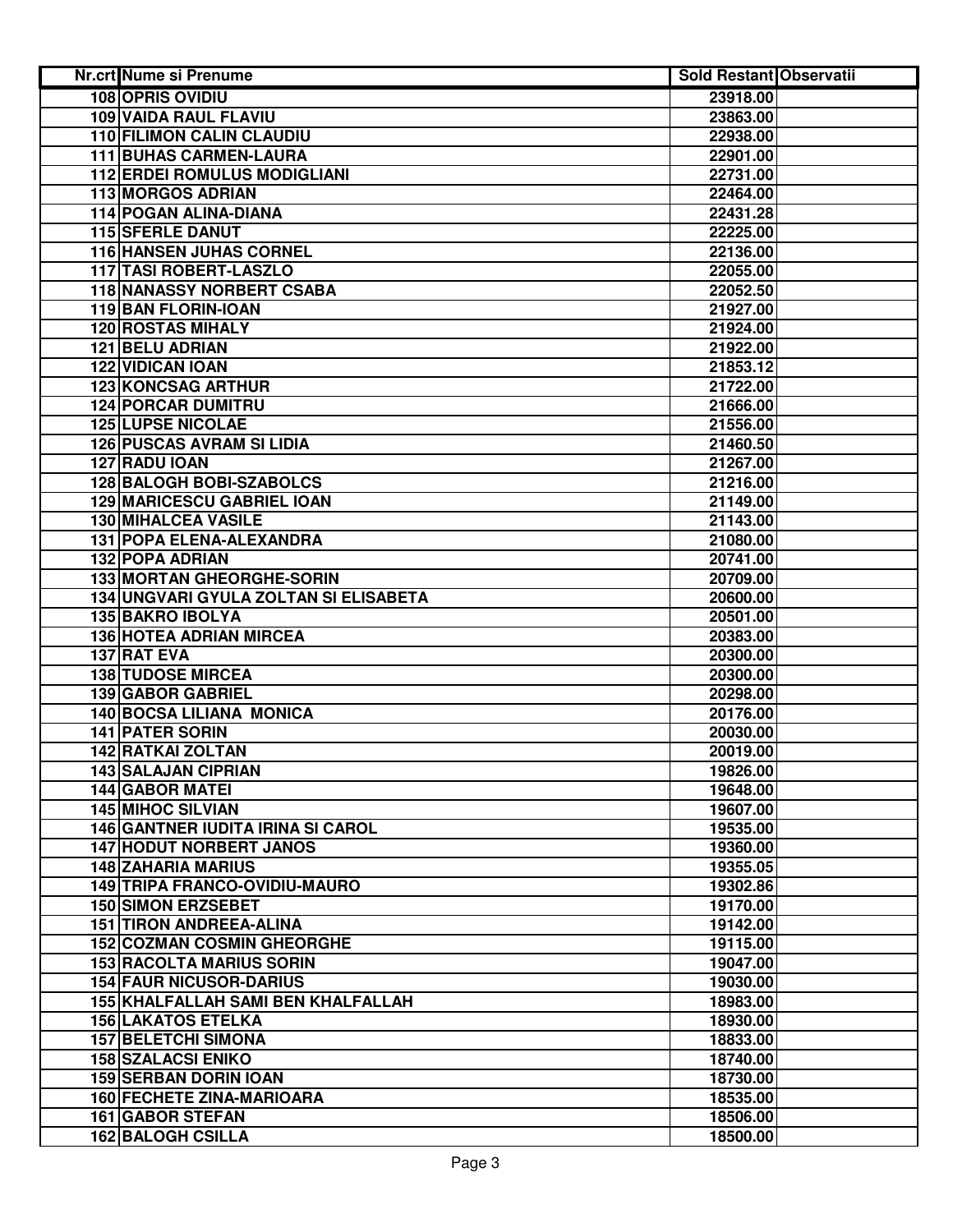| <b>Nr.crt Nume si Prenume</b>                | Sold Restant Observatii |                        |
|----------------------------------------------|-------------------------|------------------------|
| <b>163 REPCIUC SEBASTIAN</b>                 | 18423.00                |                        |
| <b>164 FEKETE-BANDI-PISTA NARCIS</b>         | 18380.00                |                        |
| 165 AVRAM DANIEL RADU                        | 17986.00                |                        |
| <b>166 HEPES FLORIN CLAUDIU</b>              | 17925.00                |                        |
| <b>167 CUCIULA ADRIAN-LEONTIN</b>            | 17922.00                |                        |
| 168 MELEG CSABA                              | 17897.14                |                        |
| <b>169 GABOR DUMITRU</b>                     | 17771.00                |                        |
| 170 GABOR IANCU                              | 17721.00                |                        |
| 171 MERCE-SABAU DANIEL-LUCIAN                | 17701.00                |                        |
| <b>172 SINKA JANOS</b>                       | 17680.00                |                        |
| 173 ZSISKU LAJOS                             |                         | 17577.00 PROCES PE ROL |
| 174 MESAROS GABRIELA-MARCELA                 | 17561.00                |                        |
| <b>175 BALIBAN MARCEL</b>                    | 17446.00                |                        |
| <b>176 MATEIAS IOAN</b>                      | 17444.00                |                        |
| <b>177 ISZTOIKA STEFAN</b>                   | 17401.00                |                        |
| 178 BRIZZI PAOLO                             | 17385.00                |                        |
| <b>179 GABOR MATEI</b>                       | 17372.50                |                        |
| 180 GUBA PAUL-CAROL SI CSILLA-ANGELA         | 17143.00                |                        |
| <b>181 USVAT ADRIAN</b>                      | 17122.00                |                        |
| <b>182 NAGY DAVID-CRISTIAN</b>               | 17100.00                |                        |
| <b>183 BOGDAN CRISTIAN DAN</b>               | 17067.00                |                        |
| <b>184 ONACA TEODOR</b>                      | 17015.68                |                        |
| <b>185 CIUCIU DUMITRU SI VIORICA</b>         | 17010.00                |                        |
| <b>186 ROSTAS JAN</b>                        | 16930.00                |                        |
| <b>187 MITU CONSTANTIN</b>                   | 16910.00                |                        |
| <b>188 KOVACS PETRU SI DOINA</b>             | 16887.00                |                        |
| <b>189 ISZTOJKA ROZALIA</b>                  | 16858.00                |                        |
| 190 GABOR MANDRA                             | 16845.00                |                        |
| 191 CORNEA GABRIEL                           | 16808.81                |                        |
| 192 KOZMA DENES-ANTAL                        | 16802.00                |                        |
| <b>193 MUDURE VICTOR SI ADRIANA</b>          | 16782.00                |                        |
| <b>194 PETROI SAMUIL</b>                     | 16772.00                |                        |
| 195 FISCUTEAN TIBERIU-OCTAVIAN SI DANA-IOANA | 16769.00                |                        |
| <b>196 DOBAI SIMONA MIRABELA</b>             | 16700.00                |                        |
| <b>197 LAKATOS ERZSEBET</b>                  | 16685.00                |                        |
| 198 AVRAM GAVRIL                             | 16667.00                |                        |
| 199 PAL INGRID BEATRIX                       | 16647.00                |                        |
| 200 CIMERDEAN RARES - MIREL SI KLARA         | 16635.00                |                        |
| 201 DUDLER DAN-IOSIF                         | 16610.00                |                        |
| 202 LAKATOS SANDOR                           | 16510.00                |                        |
| 203 SERE ANAMARIA-ALEXANDRA                  | 16486.00                |                        |
| 204 MIHUT OANA-BIANCA                        | 16464.97                |                        |
| 205 MURASAN VLAD CRISTIAN                    | 16450.00                |                        |
| 206 CIURAR ANTON                             | 16443.50                |                        |
| 207 BUNGAU FLORIN                            | 16441.50                |                        |
| <b>208 LINGURAR MINISTRU</b>                 | 16380.00                |                        |
| 209 KHAWALED ISSA                            | 16331.00                |                        |
| 210 LAZAR IOAN                               | 16310.00                |                        |
| 211 FARKAS BOBY                              | 16250.00                |                        |
| 212 SELES DIANA-CAMELIA                      | 16207.00                |                        |
| 213 LITA ANDREI                              | 16204.00                |                        |
| 214 GHIURO RAUL-FABIAN                       | 16192.00                |                        |
| <b>215 SPRIDON CRISTIAN</b>                  | 16113.00                |                        |
| 216 CSEH MELANIA NADIA                       | 16078.00                |                        |
| 217 GAL IOAN                                 | 16050.00                |                        |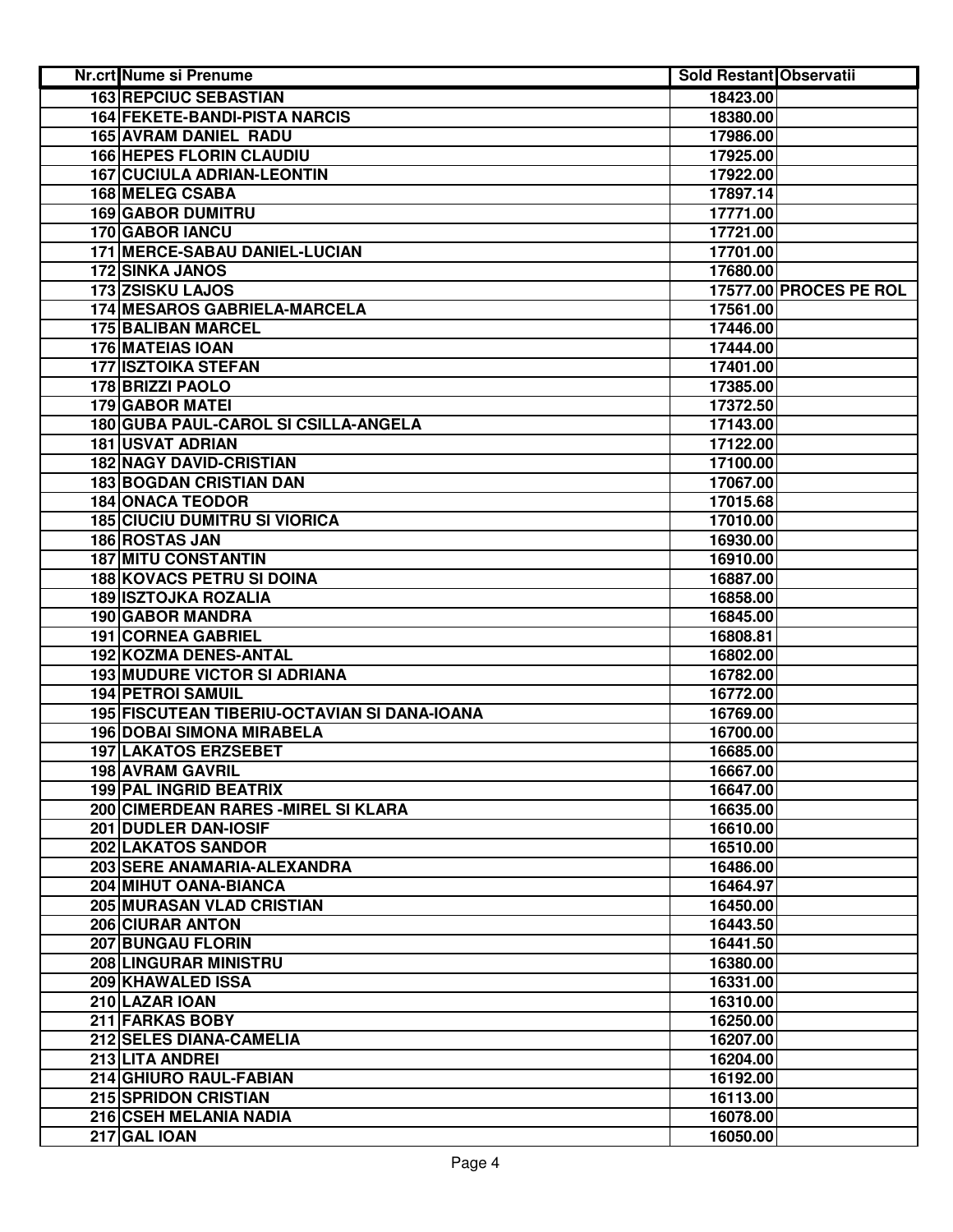| Nr.crt Nume si Prenume                | <b>Sold Restant Observatii</b> |                        |
|---------------------------------------|--------------------------------|------------------------|
| 218 SAVA ADRIAN FELICIAN              | 16007.00                       |                        |
| 219 ROSCA LUCIA                       | 16000.00                       |                        |
| 220 BALAWI ISSAM                      | 15986.00                       |                        |
| 221 FAINA CRISTIAN-MANUEL             | 15966.50                       |                        |
| 222 PETRESCU CRISTIAN-GHEORGHE        | 15960.00                       |                        |
| 223 GABOR LUDOVIC                     | 15840.00                       |                        |
| 224 SZTUFLIAK PETER                   | 15800.00                       |                        |
| <b>225 HAISAN COSTICA</b>             | 15568.00                       |                        |
| 226 GABOR IOAN                        | 15526.00                       |                        |
| 227 DUDLER JANOS GYULA                | 15500.00                       |                        |
| 228 HEBRISTYAN MIA-OLIMPIA            | 15480.00                       |                        |
| 229 GABOR GAVRIL                      | 15456.00                       |                        |
| 230 COZMA BENIAMIN-RUBEN              | 15436.00                       |                        |
| 231 AMBRO CIPRIAN                     | 15434.00                       |                        |
| 232 MICLE GHEORGHE                    | 15348.00                       |                        |
| 233 ROMOCEA DAN MIRCEA                | 15336.00                       |                        |
| 234 ROSTAS REMUS                      | 15327.00                       |                        |
| 235 COTRAU CORNELIA                   | 15312.00                       |                        |
| 236 EDU MIREL-IONUT                   | 15286.00                       |                        |
| 237 NICA LAURA SI EUGEN               | 15259.00                       |                        |
| 238 SORODOC IONEL VIOREL              | 15246.50                       |                        |
| 239 IUHAS GHEORGHE SI FLOARE          | 15243.00                       |                        |
| 240 CRETU IOAN SI PETRUTA             |                                | 15201.00 PROCES PE ROL |
| 241 ISZTOJKA GAVRIL                   | 15201.00                       |                        |
| <b>242 SERES GHIZELA</b>              | 15200.00                       |                        |
| <b>243 ROSTAS RUMITA</b>              | 15181.00                       |                        |
| 244 IGNATESCU EDIT-SAROLTA            | 15174.00                       |                        |
| 245 MANEIA MARGHERITA                 | 15161.00                       |                        |
| 246 COVACI MIRCEA-MIHAI               | 15147.00                       |                        |
| 247 BAT FLORICA                       | 15127.00                       |                        |
| 248 KISS ROTH MONICA SI LAJOS         | 15101.59                       |                        |
| 249 GABOR IOAN                        | 15095.51                       |                        |
| 250 TIRLA NICOLAE                     | 15057.00                       |                        |
| 251 GABOR IOSIF SI SUSANA             | 15041.00                       |                        |
| 252 BACIU HOREA-SABIN                 | 15025.00                       |                        |
| 253 SAIDI NADER                       | 15025.00                       |                        |
| 254 PETRUCA IOAN ALEXANDRU            | 15000.00                       |                        |
| 255 RUSU NICOLAE-ALEXANDRU            | 14992.99                       |                        |
| 256 STANA VASILE-CALIN SI DANA-JANINA | 14882.00                       |                        |
| 257 BODO NORBERT-ZSOLT                | 14870.00                       |                        |
| 258 CHIRILA ALEXANDRA-MARIA           | 14818.00                       |                        |
| <b>259 RACZ SANDOR</b>                | 14815.00                       |                        |
| 260 BANYA HAJNAL-CSILLA               | 14785.00                       |                        |
| <b>261 MICULESCU DACIAN MIRCEA</b>    | 14779.15                       |                        |
| 262 GABOR ELISABETA                   | 14758.00                       |                        |
| 263 MANGRA PETRU-LIVIU                | 14739.00                       |                        |
| <b>264 FRENTIU CRISTIAN</b>           | 14670.00                       |                        |
| <b>265 BODIU NICOLAE SI DOMNICA</b>   | 14586.00                       |                        |
| 266 GEBER TUNDE                       | 14565.00                       |                        |
| 267 PETRUT IOAN                       | 14558.00                       |                        |
| 268 HIDEG PAL                         | 14551.00                       |                        |
| 269 TATAR ADRIAN-DACIAN               | 14503.54                       |                        |
| 270 COLTE IOSIF MIRCEA                | 14451.00                       |                        |
| 271 FAZEKAS LEVENTE-ERVIN             | 14431.00                       |                        |
| 272 BAR MARIOARA                      | 14400.00                       |                        |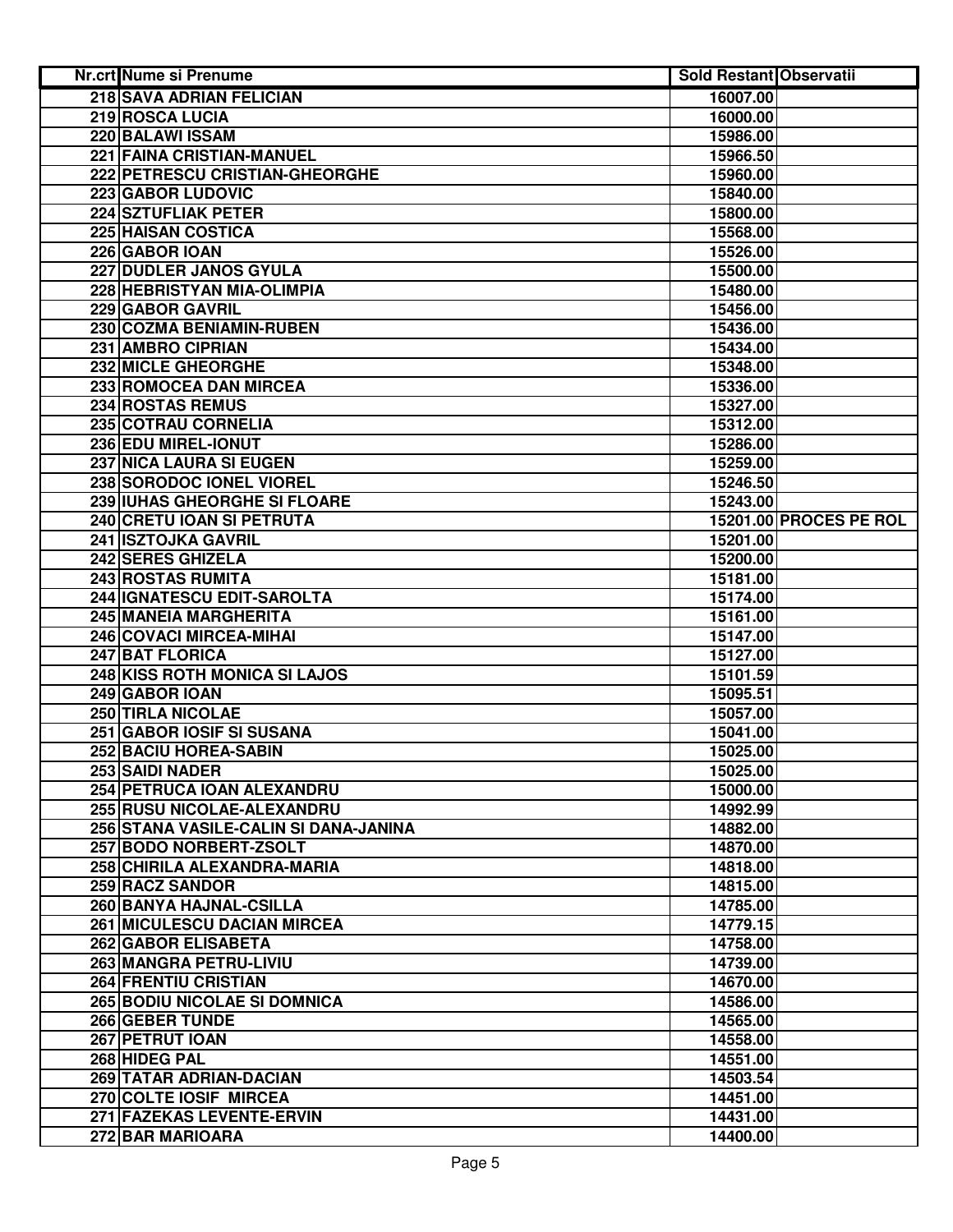| Nr.crt Nume si Prenume                                   | <b>Sold Restant Observatii</b> |  |
|----------------------------------------------------------|--------------------------------|--|
| 273 TROISTA ION                                          | 14261.00                       |  |
| 274 GAVRILAS MIRELA-SILVIA                               | 14197.00                       |  |
| 275 SAVA ANDREA                                          | 14120.00                       |  |
| 276 COSTIN CRISTIAN                                      | 14115.00                       |  |
| 277 RATIU ADRIAN-CRISTIAN                                | 14078.00                       |  |
| 278 POP DANUT-AUREL                                      | 14077.00                       |  |
| 279 JURJAK PAUL-DAN                                      | 14014.00                       |  |
| 280 SERES JANOS ZSOLT                                    | 13992.00                       |  |
| 281 OPREA LACRAMIOARA-MARIANA                            | 13913.00                       |  |
| 282 BOROS IONEL-ALEXANDRU                                | 13892.00                       |  |
| 283 BRISCAN CALIN SORIN                                  | 13877.00                       |  |
| 284 REMES AUREL                                          | 13796.00                       |  |
| 285 ZETOCHA RAUL                                         | 13691.00                       |  |
| 286 ZBIRCEA RADU-CRISTIAN SI CORNELIA                    | 13631.00                       |  |
| 287 CARLIG ILDIKO-CSILLA                                 | 13591.00                       |  |
| 288 MEZEI MARGIT                                         | 13555.00                       |  |
| 289 PAUNESCU NICOLAE                                     | 13553.00                       |  |
| 290 ABRAHAM CALIN                                        | 13545.00                       |  |
| 291 ROSTAS AUGUSTIN                                      | 13475.00                       |  |
| 292 NAGY DANIIL                                          | 13362.00                       |  |
| <b>293 COPIL FLORIAN</b>                                 | 13164.00                       |  |
| 294 GOLBAN NICUSOR - CONSTANTIN                          | 13163.50                       |  |
| 295 PANTIS GHEORGHE-CORNEL                               | 13140.00                       |  |
| <b>296 TODERICI IOAN OVIDIU</b>                          | 13126.00                       |  |
| 297 MOGYOROSI IULIANNA SI BIHARI PIROSKA SI PENZES IRENE | 13115.00                       |  |
| 298 SIMAN MARIUS-MIHAIL SI ANAMARIA                      | 13112.00                       |  |
| 299 LATA FLORIN                                          | 13100.00                       |  |
| 300 POPA OCTAVIAN                                        | 13080.00                       |  |
| 301 GABOR IOAN                                           | 13078.00                       |  |
| 302 ISZTOIKA MARIA                                       | 13070.00                       |  |
| 303 ROSTAS VISAN                                         | 13027.00                       |  |
| 304 VARGA LASZLO                                         | 13020.00                       |  |
| <b>305 CIURAR ANTON</b>                                  | 13000.00                       |  |
| 306 MOLDOVAN CALIN-GHEORGHE                              | 12995.00                       |  |
| <b>307 SEUCHE LUCIAN-GHEORGHE</b>                        | 12965.00                       |  |
| 308 BODIU BOGDAN RADU                                    | 12931.70                       |  |
| 309 BAUMANN VALERIA                                      | 12924.00                       |  |
| 310 ANTOCI IOAN                                          | 12919.66                       |  |
| 311 MOGA CORINA SANDA                                    | 12890.00                       |  |
| 312 SZTOJKA ISTVAN                                       | 12872.00                       |  |
| 313 BOCA KALMAN JOZSEF                                   | 12844.00                       |  |
| <b>314 CIURAR PEDONE</b>                                 | 12826.00                       |  |
| 315 BLAGA VIOREL                                         | 12819.00                       |  |
| 316 TIRLEA LOREDANA                                      | 12809.00                       |  |
| 317 BUZATU MARIAN-NISTOR                                 | 12805.00                       |  |
| 318 COSTIN FLORIN ALIN                                   | 12793.00                       |  |
| 319 PRODAN ZAHARIA-ZOLTAN                                | 12775.00                       |  |
| 320 COMAN VASILE                                         | 12759.00                       |  |
| <b>321 FUSCAS NICOLAE</b>                                | 12726.00                       |  |
| 322 MATEAS GHEORGHE-ROMEO                                | 12720.00                       |  |
| 323 POP ROBERT                                           | 12716.00                       |  |
| 324 HORVATH NORBERT                                      | 12594.00                       |  |
| 325 SUCIU GAVRIL SI CLAUDIA-GHEORGHINA                   | 12587.23                       |  |
| 326 SZABO IBOLYA                                         | 12541.00                       |  |
| 327 ROSTAS ANDRONICA SI AUGUSTIN                         | 12539.00                       |  |
|                                                          |                                |  |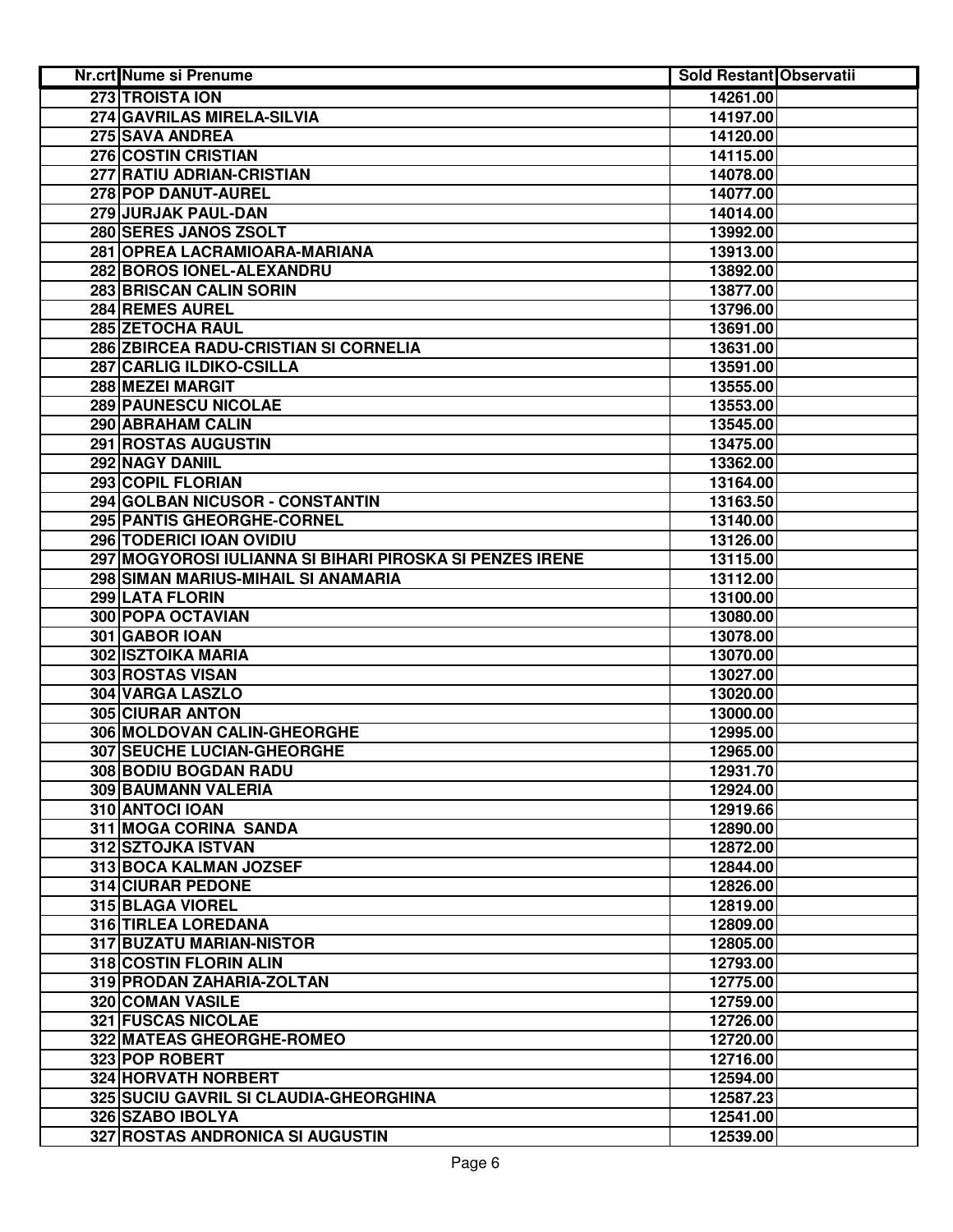| <b>Nr.crt Nume si Prenume</b>                   | Sold Restant Observatii |  |
|-------------------------------------------------|-------------------------|--|
| 328 GHIT PETRU-ALEXANDRU                        | 12500.00                |  |
| 329 KOSZTA SANDOR - ATTILA                      | 12440.00                |  |
| 330 COTRAU GEORGE-REMUS                         | 12438.00                |  |
| 331 TAKACS GEOSEFINA                            | 12400.00                |  |
| 332 DUME VASILE-CORNELIU SI CORNELIA            | 12385.00                |  |
| 333 MALAIES NICOLAE, MALAIES SUSANA, LAZAR MINA | 12342.00                |  |
| 334 OTVOS KAROLY-MARIUS                         | 12340.00                |  |
| 335 ROSTAS AUGUSTIN                             | 12340.00                |  |
| 336 OLAH IOAN-IOSIF                             | 12301.00                |  |
| 337 STANA OCTAVIAN                              | 12285.50                |  |
| 338 SARAC AUREL DANUT                           | 12282.65                |  |
| 339 GABOR TEREZIA                               | 12250.00                |  |
| 340 MANAILA COSMIN-EUGEN                        | 12245.00                |  |
| 341 BOSNYAK OTTO                                | 12231.00                |  |
| 342 GHEREG FLORIN-SORIN                         | 12229.00                |  |
| 343 VARGA ERIKA ILDIKO                          | 12180.00                |  |
| 344 STIUBEA IOAN                                | 12175.00                |  |
| 345 HALUSKA ROBERT                              | 12144.00                |  |
| 346 BIGASZ IOSIF                                | 12122.00                |  |
| <b>347 BARTA MIKLOS-ATTILA</b>                  | 12120.00                |  |
| 348 POP ALEXANDRU-SORIN                         | 12051.00                |  |
| <b>349 BOCHIS CALIN PETRU</b>                   | 12046.00                |  |
| 350 POP OLIMPIA LOREDANA                        | 12040.00                |  |
| <b>351 RUSU VERGIL SI EMMA</b>                  | 12034.00                |  |
| 352 ROSU VASILE                                 | 12016.00                |  |
| <b>353 HIRTE CLAUDIA</b>                        | 12014.00                |  |
| <b>354 GABOR AMBRUS</b>                         | 12012.45                |  |
| 355 LETEA VIOREL-LIVIU                          | 12012.00                |  |
| 356 VIDICAN ELENA-OLIMPIA                       | 12008.00                |  |
| 357 BURCSA RADU SI EVA                          | 11992.00                |  |
| 358 DRIMBA MIHAI - SEBASTIAN                    | 11977.00                |  |
| 359 SABAU REMUS-ADRIAN                          | 11977.00                |  |
| 360 MEER IOAN-PAUL                              | 11976.00                |  |
| 361 POP GHEORGHE CLAUDIU                        | 11944.00                |  |
| 362 VLAD NICUSOR-MIREL                          | 11944.00                |  |
| 363 GUIAS SERGIU-EMANUEL                        | 11919.00                |  |
| 364 FARKAS ALEXANDRU                            | 11913.00                |  |
| <b>365 STOIKA RADU</b>                          | 11908.00                |  |
| 366 ELER CSABA-ROBERT                           | 11896.00                |  |
| 367 LIDA CONSTANTIN - GHEORGHE                  | 11896.00                |  |
| 368 GANEA DORIN-ADRIAN                          | 11871.00                |  |
| <b>369 POPA RADU ADRIAN</b>                     | 11849.00                |  |
| 370 VARGA GYULA                                 | 11827.00                |  |
| 371 FARTEA EDINA                                | 11784.00                |  |
| 372 TOMA ADINA-VASILICA                         | 11783.00                |  |
| 373 GYEBNAR ADALBERT-ZSOLT                      | 11780.00                |  |
| 374 DEMIAN ISTVAN CSABA                         | 11742.00                |  |
| 375 GLIGOR LAZAR-FLORIAN                        | 11728.26                |  |
| 376 POPA VASILE                                 | 11724.00                |  |
| 377 LUNG AURELIAN MIHAITA                       | 11711.00                |  |
| 378 KATONA ALEXANDRA-LOREDANA                   | 11700.00                |  |
| 379 MURVAI NORBERT-EUGEN                        | 11669.00                |  |
| 380 BURGHELEA SIMONA                            | 11632.00                |  |
| 381 KESKENY CLARA SI RUDOLF                     | 11612.91                |  |
| <b>382 TICHILA FLORIAN</b>                      | 11578.00                |  |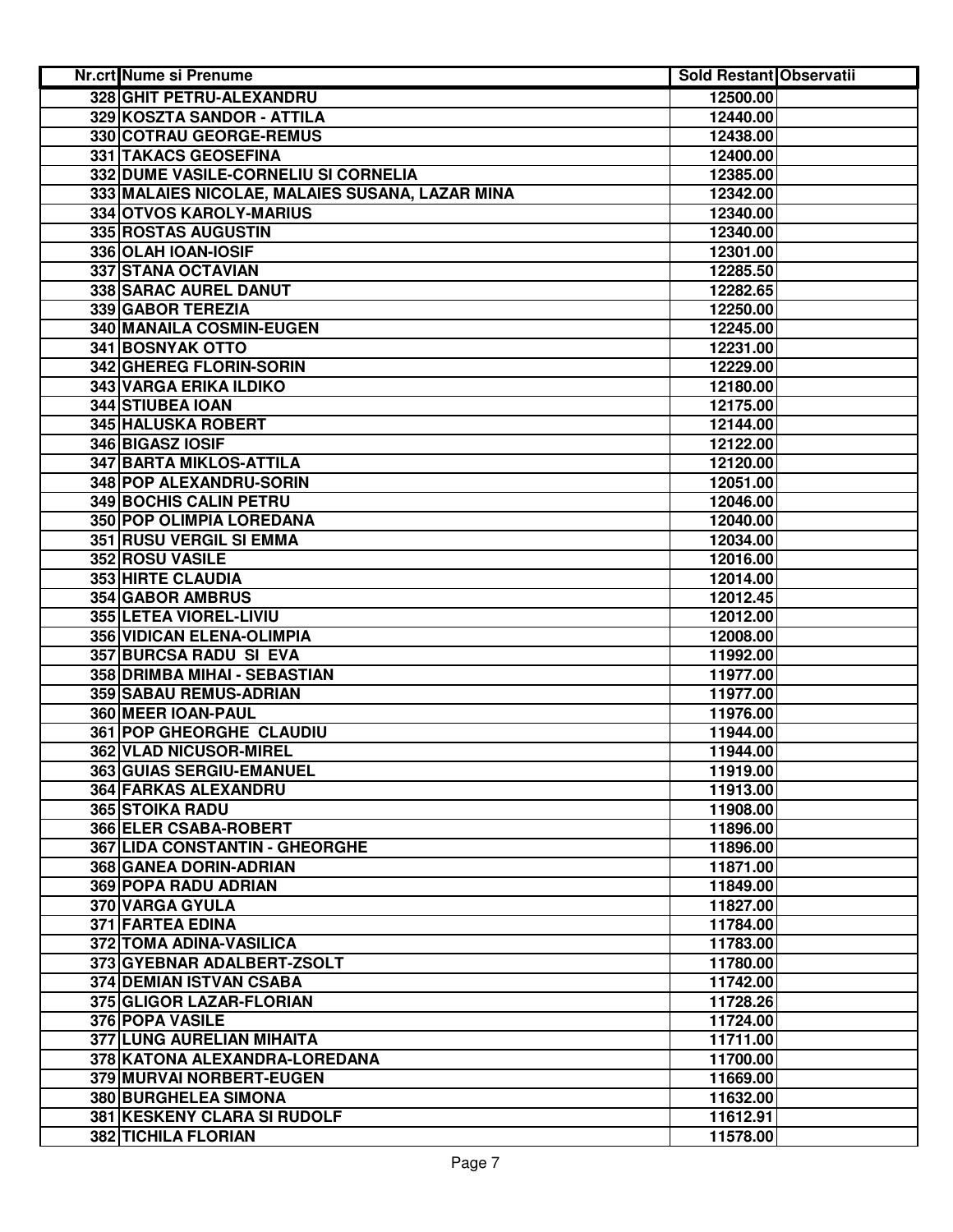| <b>383 SUPURAN CIPRIAN-ROMEO</b><br>11561.00<br>384 MUNTEANU VALERIAN<br>11535.00<br>385 TARAU DAFIN - ANDREI<br>11514.49<br>386 ARON GHERASIM-SORIN<br>11501.50<br>387 SABAU SORIN<br>11489.34<br>388 SILAGHI SORIN-SILVIU<br>11483.00<br>389 HRITAN STEFAN<br>11390.00<br>390 IANCU LORIN<br>11379.96<br><b>391 GALIS VIOREL</b><br>11340.00<br>392 CERCEL FLORIN-GHEORGHE SI RENATA<br>11327.00<br>393 GHERMAN IOAN<br>11325.00<br>394 SZALAI CLAUDIUS-FELIX<br>11324.00<br>395 BOGDAN JONAS-CSABA-OTTILA<br>11301.00<br>396 BOSZORMENY MALVINA<br>11300.00<br>397 VESE FLORIAN SI ROSTAS FRANCISC.<br>11285.00<br>398 TUDOR GHEORGHE SI HORTENSIA GABRIE<br>11247.46<br>399 GRIGORUT VASILE<br>11244.00<br>400 TENTEA CSEPEI SANDOR<br>11225.00<br>401 POPOVICIU RADU-FLORIN<br>11215.00<br>402 MOCA VIOREL SI VIORICA<br>11190.14<br><b>403 BRONT DAN IULIAN SI CLAUDIA STELA</b><br>11190.00<br><b>404 ISZTOIKA EVA</b><br>11189.96<br><b>405 UNGUR GHEORGHE-DANIEL</b><br>11176.00<br><b>406 CEARNAU OVIDIU DANIEL</b><br>11165.00<br>407 RUGE IOAN<br>11135.00<br><b>408 GHIT GHEORGHE MIRCEA</b><br>11121.00<br>409 GROZA SORIN-PETRU<br>11050.00<br>410 PANTIS AUREL<br>11032.00<br>411 MADA DAN<br>11029.94<br>412 HAITA FLORIAN-GAVRIL<br>11027.00<br>413 RISNOVEANU VLAD<br>11015.00<br>414 GABOR RUPERT<br>11001.00<br>415 PALATIN ILEANA<br>11000.00<br>416 MOCSAR LADISLAU<br>10980.00<br>417 MUNDRUCZ FLAMINGO-TONI<br>10979.00<br>418 KULCSAR STEFAN<br>10969.00<br>419 GABOR DUMITRU GABOR TEREZIA<br>10951.00<br>420 GYENGE ISTVAN-ATTILA<br>10950.00<br><b>421 ROMOCSA-MORAR IONEL</b><br>10950.00<br>422 IGNAT MIHAI-MARIUS SI FELICIA-CARMEN<br>10914.00<br>423 FODOR PETER-LASZLO<br>10907.00<br><b>424 SZILAGYI FLORIN</b><br>10899.00<br>425 MESESAN CORIOLAN<br>10895.00<br>426 PUSCAU CORNEL<br>10869.00<br><b>427 PETRUT DANIEL-CIPRIAN</b><br>10856.00<br>10784.00<br>428 GAVRILAS ALIN-SORIN SI RENATA-ALINA<br>429 OROS DACIAN<br>10779.00<br>430 PATAKI EVA<br>10772.00<br>431 POP VASILE<br>10741.00<br>432 MARIAN FLORIN-MIRCEA-LUCIAN SI GRETA<br>10733.00<br>433 MOCIAN OVIDIU<br>10718.00<br>434 GYONGYOSI IOAN<br>10700.00<br>435 TARR MAGDOLNA BEATA<br>10700.00 | <b>Nr.crt Nume si Prenume</b>  | Sold Restant Observatii |  |
|----------------------------------------------------------------------------------------------------------------------------------------------------------------------------------------------------------------------------------------------------------------------------------------------------------------------------------------------------------------------------------------------------------------------------------------------------------------------------------------------------------------------------------------------------------------------------------------------------------------------------------------------------------------------------------------------------------------------------------------------------------------------------------------------------------------------------------------------------------------------------------------------------------------------------------------------------------------------------------------------------------------------------------------------------------------------------------------------------------------------------------------------------------------------------------------------------------------------------------------------------------------------------------------------------------------------------------------------------------------------------------------------------------------------------------------------------------------------------------------------------------------------------------------------------------------------------------------------------------------------------------------------------------------------------------------------------------------------------------------------------------------------------------------------------------------------------------------------------------------------------------------------------------------------------------------------------------------------------------------------------------------------------------------------------------------------------------------------------------------------------------------------------------------------------------------------------------|--------------------------------|-------------------------|--|
|                                                                                                                                                                                                                                                                                                                                                                                                                                                                                                                                                                                                                                                                                                                                                                                                                                                                                                                                                                                                                                                                                                                                                                                                                                                                                                                                                                                                                                                                                                                                                                                                                                                                                                                                                                                                                                                                                                                                                                                                                                                                                                                                                                                                          |                                |                         |  |
|                                                                                                                                                                                                                                                                                                                                                                                                                                                                                                                                                                                                                                                                                                                                                                                                                                                                                                                                                                                                                                                                                                                                                                                                                                                                                                                                                                                                                                                                                                                                                                                                                                                                                                                                                                                                                                                                                                                                                                                                                                                                                                                                                                                                          |                                |                         |  |
|                                                                                                                                                                                                                                                                                                                                                                                                                                                                                                                                                                                                                                                                                                                                                                                                                                                                                                                                                                                                                                                                                                                                                                                                                                                                                                                                                                                                                                                                                                                                                                                                                                                                                                                                                                                                                                                                                                                                                                                                                                                                                                                                                                                                          |                                |                         |  |
|                                                                                                                                                                                                                                                                                                                                                                                                                                                                                                                                                                                                                                                                                                                                                                                                                                                                                                                                                                                                                                                                                                                                                                                                                                                                                                                                                                                                                                                                                                                                                                                                                                                                                                                                                                                                                                                                                                                                                                                                                                                                                                                                                                                                          |                                |                         |  |
|                                                                                                                                                                                                                                                                                                                                                                                                                                                                                                                                                                                                                                                                                                                                                                                                                                                                                                                                                                                                                                                                                                                                                                                                                                                                                                                                                                                                                                                                                                                                                                                                                                                                                                                                                                                                                                                                                                                                                                                                                                                                                                                                                                                                          |                                |                         |  |
|                                                                                                                                                                                                                                                                                                                                                                                                                                                                                                                                                                                                                                                                                                                                                                                                                                                                                                                                                                                                                                                                                                                                                                                                                                                                                                                                                                                                                                                                                                                                                                                                                                                                                                                                                                                                                                                                                                                                                                                                                                                                                                                                                                                                          |                                |                         |  |
|                                                                                                                                                                                                                                                                                                                                                                                                                                                                                                                                                                                                                                                                                                                                                                                                                                                                                                                                                                                                                                                                                                                                                                                                                                                                                                                                                                                                                                                                                                                                                                                                                                                                                                                                                                                                                                                                                                                                                                                                                                                                                                                                                                                                          |                                |                         |  |
|                                                                                                                                                                                                                                                                                                                                                                                                                                                                                                                                                                                                                                                                                                                                                                                                                                                                                                                                                                                                                                                                                                                                                                                                                                                                                                                                                                                                                                                                                                                                                                                                                                                                                                                                                                                                                                                                                                                                                                                                                                                                                                                                                                                                          |                                |                         |  |
|                                                                                                                                                                                                                                                                                                                                                                                                                                                                                                                                                                                                                                                                                                                                                                                                                                                                                                                                                                                                                                                                                                                                                                                                                                                                                                                                                                                                                                                                                                                                                                                                                                                                                                                                                                                                                                                                                                                                                                                                                                                                                                                                                                                                          |                                |                         |  |
|                                                                                                                                                                                                                                                                                                                                                                                                                                                                                                                                                                                                                                                                                                                                                                                                                                                                                                                                                                                                                                                                                                                                                                                                                                                                                                                                                                                                                                                                                                                                                                                                                                                                                                                                                                                                                                                                                                                                                                                                                                                                                                                                                                                                          |                                |                         |  |
|                                                                                                                                                                                                                                                                                                                                                                                                                                                                                                                                                                                                                                                                                                                                                                                                                                                                                                                                                                                                                                                                                                                                                                                                                                                                                                                                                                                                                                                                                                                                                                                                                                                                                                                                                                                                                                                                                                                                                                                                                                                                                                                                                                                                          |                                |                         |  |
|                                                                                                                                                                                                                                                                                                                                                                                                                                                                                                                                                                                                                                                                                                                                                                                                                                                                                                                                                                                                                                                                                                                                                                                                                                                                                                                                                                                                                                                                                                                                                                                                                                                                                                                                                                                                                                                                                                                                                                                                                                                                                                                                                                                                          |                                |                         |  |
|                                                                                                                                                                                                                                                                                                                                                                                                                                                                                                                                                                                                                                                                                                                                                                                                                                                                                                                                                                                                                                                                                                                                                                                                                                                                                                                                                                                                                                                                                                                                                                                                                                                                                                                                                                                                                                                                                                                                                                                                                                                                                                                                                                                                          |                                |                         |  |
|                                                                                                                                                                                                                                                                                                                                                                                                                                                                                                                                                                                                                                                                                                                                                                                                                                                                                                                                                                                                                                                                                                                                                                                                                                                                                                                                                                                                                                                                                                                                                                                                                                                                                                                                                                                                                                                                                                                                                                                                                                                                                                                                                                                                          |                                |                         |  |
|                                                                                                                                                                                                                                                                                                                                                                                                                                                                                                                                                                                                                                                                                                                                                                                                                                                                                                                                                                                                                                                                                                                                                                                                                                                                                                                                                                                                                                                                                                                                                                                                                                                                                                                                                                                                                                                                                                                                                                                                                                                                                                                                                                                                          |                                |                         |  |
|                                                                                                                                                                                                                                                                                                                                                                                                                                                                                                                                                                                                                                                                                                                                                                                                                                                                                                                                                                                                                                                                                                                                                                                                                                                                                                                                                                                                                                                                                                                                                                                                                                                                                                                                                                                                                                                                                                                                                                                                                                                                                                                                                                                                          |                                |                         |  |
|                                                                                                                                                                                                                                                                                                                                                                                                                                                                                                                                                                                                                                                                                                                                                                                                                                                                                                                                                                                                                                                                                                                                                                                                                                                                                                                                                                                                                                                                                                                                                                                                                                                                                                                                                                                                                                                                                                                                                                                                                                                                                                                                                                                                          |                                |                         |  |
|                                                                                                                                                                                                                                                                                                                                                                                                                                                                                                                                                                                                                                                                                                                                                                                                                                                                                                                                                                                                                                                                                                                                                                                                                                                                                                                                                                                                                                                                                                                                                                                                                                                                                                                                                                                                                                                                                                                                                                                                                                                                                                                                                                                                          |                                |                         |  |
|                                                                                                                                                                                                                                                                                                                                                                                                                                                                                                                                                                                                                                                                                                                                                                                                                                                                                                                                                                                                                                                                                                                                                                                                                                                                                                                                                                                                                                                                                                                                                                                                                                                                                                                                                                                                                                                                                                                                                                                                                                                                                                                                                                                                          |                                |                         |  |
|                                                                                                                                                                                                                                                                                                                                                                                                                                                                                                                                                                                                                                                                                                                                                                                                                                                                                                                                                                                                                                                                                                                                                                                                                                                                                                                                                                                                                                                                                                                                                                                                                                                                                                                                                                                                                                                                                                                                                                                                                                                                                                                                                                                                          |                                |                         |  |
|                                                                                                                                                                                                                                                                                                                                                                                                                                                                                                                                                                                                                                                                                                                                                                                                                                                                                                                                                                                                                                                                                                                                                                                                                                                                                                                                                                                                                                                                                                                                                                                                                                                                                                                                                                                                                                                                                                                                                                                                                                                                                                                                                                                                          |                                |                         |  |
|                                                                                                                                                                                                                                                                                                                                                                                                                                                                                                                                                                                                                                                                                                                                                                                                                                                                                                                                                                                                                                                                                                                                                                                                                                                                                                                                                                                                                                                                                                                                                                                                                                                                                                                                                                                                                                                                                                                                                                                                                                                                                                                                                                                                          |                                |                         |  |
|                                                                                                                                                                                                                                                                                                                                                                                                                                                                                                                                                                                                                                                                                                                                                                                                                                                                                                                                                                                                                                                                                                                                                                                                                                                                                                                                                                                                                                                                                                                                                                                                                                                                                                                                                                                                                                                                                                                                                                                                                                                                                                                                                                                                          |                                |                         |  |
|                                                                                                                                                                                                                                                                                                                                                                                                                                                                                                                                                                                                                                                                                                                                                                                                                                                                                                                                                                                                                                                                                                                                                                                                                                                                                                                                                                                                                                                                                                                                                                                                                                                                                                                                                                                                                                                                                                                                                                                                                                                                                                                                                                                                          |                                |                         |  |
|                                                                                                                                                                                                                                                                                                                                                                                                                                                                                                                                                                                                                                                                                                                                                                                                                                                                                                                                                                                                                                                                                                                                                                                                                                                                                                                                                                                                                                                                                                                                                                                                                                                                                                                                                                                                                                                                                                                                                                                                                                                                                                                                                                                                          |                                |                         |  |
|                                                                                                                                                                                                                                                                                                                                                                                                                                                                                                                                                                                                                                                                                                                                                                                                                                                                                                                                                                                                                                                                                                                                                                                                                                                                                                                                                                                                                                                                                                                                                                                                                                                                                                                                                                                                                                                                                                                                                                                                                                                                                                                                                                                                          |                                |                         |  |
|                                                                                                                                                                                                                                                                                                                                                                                                                                                                                                                                                                                                                                                                                                                                                                                                                                                                                                                                                                                                                                                                                                                                                                                                                                                                                                                                                                                                                                                                                                                                                                                                                                                                                                                                                                                                                                                                                                                                                                                                                                                                                                                                                                                                          |                                |                         |  |
|                                                                                                                                                                                                                                                                                                                                                                                                                                                                                                                                                                                                                                                                                                                                                                                                                                                                                                                                                                                                                                                                                                                                                                                                                                                                                                                                                                                                                                                                                                                                                                                                                                                                                                                                                                                                                                                                                                                                                                                                                                                                                                                                                                                                          |                                |                         |  |
|                                                                                                                                                                                                                                                                                                                                                                                                                                                                                                                                                                                                                                                                                                                                                                                                                                                                                                                                                                                                                                                                                                                                                                                                                                                                                                                                                                                                                                                                                                                                                                                                                                                                                                                                                                                                                                                                                                                                                                                                                                                                                                                                                                                                          |                                |                         |  |
|                                                                                                                                                                                                                                                                                                                                                                                                                                                                                                                                                                                                                                                                                                                                                                                                                                                                                                                                                                                                                                                                                                                                                                                                                                                                                                                                                                                                                                                                                                                                                                                                                                                                                                                                                                                                                                                                                                                                                                                                                                                                                                                                                                                                          |                                |                         |  |
|                                                                                                                                                                                                                                                                                                                                                                                                                                                                                                                                                                                                                                                                                                                                                                                                                                                                                                                                                                                                                                                                                                                                                                                                                                                                                                                                                                                                                                                                                                                                                                                                                                                                                                                                                                                                                                                                                                                                                                                                                                                                                                                                                                                                          |                                |                         |  |
|                                                                                                                                                                                                                                                                                                                                                                                                                                                                                                                                                                                                                                                                                                                                                                                                                                                                                                                                                                                                                                                                                                                                                                                                                                                                                                                                                                                                                                                                                                                                                                                                                                                                                                                                                                                                                                                                                                                                                                                                                                                                                                                                                                                                          |                                |                         |  |
|                                                                                                                                                                                                                                                                                                                                                                                                                                                                                                                                                                                                                                                                                                                                                                                                                                                                                                                                                                                                                                                                                                                                                                                                                                                                                                                                                                                                                                                                                                                                                                                                                                                                                                                                                                                                                                                                                                                                                                                                                                                                                                                                                                                                          |                                |                         |  |
|                                                                                                                                                                                                                                                                                                                                                                                                                                                                                                                                                                                                                                                                                                                                                                                                                                                                                                                                                                                                                                                                                                                                                                                                                                                                                                                                                                                                                                                                                                                                                                                                                                                                                                                                                                                                                                                                                                                                                                                                                                                                                                                                                                                                          |                                |                         |  |
|                                                                                                                                                                                                                                                                                                                                                                                                                                                                                                                                                                                                                                                                                                                                                                                                                                                                                                                                                                                                                                                                                                                                                                                                                                                                                                                                                                                                                                                                                                                                                                                                                                                                                                                                                                                                                                                                                                                                                                                                                                                                                                                                                                                                          |                                |                         |  |
|                                                                                                                                                                                                                                                                                                                                                                                                                                                                                                                                                                                                                                                                                                                                                                                                                                                                                                                                                                                                                                                                                                                                                                                                                                                                                                                                                                                                                                                                                                                                                                                                                                                                                                                                                                                                                                                                                                                                                                                                                                                                                                                                                                                                          |                                |                         |  |
|                                                                                                                                                                                                                                                                                                                                                                                                                                                                                                                                                                                                                                                                                                                                                                                                                                                                                                                                                                                                                                                                                                                                                                                                                                                                                                                                                                                                                                                                                                                                                                                                                                                                                                                                                                                                                                                                                                                                                                                                                                                                                                                                                                                                          |                                |                         |  |
|                                                                                                                                                                                                                                                                                                                                                                                                                                                                                                                                                                                                                                                                                                                                                                                                                                                                                                                                                                                                                                                                                                                                                                                                                                                                                                                                                                                                                                                                                                                                                                                                                                                                                                                                                                                                                                                                                                                                                                                                                                                                                                                                                                                                          |                                |                         |  |
|                                                                                                                                                                                                                                                                                                                                                                                                                                                                                                                                                                                                                                                                                                                                                                                                                                                                                                                                                                                                                                                                                                                                                                                                                                                                                                                                                                                                                                                                                                                                                                                                                                                                                                                                                                                                                                                                                                                                                                                                                                                                                                                                                                                                          |                                |                         |  |
|                                                                                                                                                                                                                                                                                                                                                                                                                                                                                                                                                                                                                                                                                                                                                                                                                                                                                                                                                                                                                                                                                                                                                                                                                                                                                                                                                                                                                                                                                                                                                                                                                                                                                                                                                                                                                                                                                                                                                                                                                                                                                                                                                                                                          |                                |                         |  |
|                                                                                                                                                                                                                                                                                                                                                                                                                                                                                                                                                                                                                                                                                                                                                                                                                                                                                                                                                                                                                                                                                                                                                                                                                                                                                                                                                                                                                                                                                                                                                                                                                                                                                                                                                                                                                                                                                                                                                                                                                                                                                                                                                                                                          |                                |                         |  |
|                                                                                                                                                                                                                                                                                                                                                                                                                                                                                                                                                                                                                                                                                                                                                                                                                                                                                                                                                                                                                                                                                                                                                                                                                                                                                                                                                                                                                                                                                                                                                                                                                                                                                                                                                                                                                                                                                                                                                                                                                                                                                                                                                                                                          |                                |                         |  |
|                                                                                                                                                                                                                                                                                                                                                                                                                                                                                                                                                                                                                                                                                                                                                                                                                                                                                                                                                                                                                                                                                                                                                                                                                                                                                                                                                                                                                                                                                                                                                                                                                                                                                                                                                                                                                                                                                                                                                                                                                                                                                                                                                                                                          |                                |                         |  |
|                                                                                                                                                                                                                                                                                                                                                                                                                                                                                                                                                                                                                                                                                                                                                                                                                                                                                                                                                                                                                                                                                                                                                                                                                                                                                                                                                                                                                                                                                                                                                                                                                                                                                                                                                                                                                                                                                                                                                                                                                                                                                                                                                                                                          |                                |                         |  |
|                                                                                                                                                                                                                                                                                                                                                                                                                                                                                                                                                                                                                                                                                                                                                                                                                                                                                                                                                                                                                                                                                                                                                                                                                                                                                                                                                                                                                                                                                                                                                                                                                                                                                                                                                                                                                                                                                                                                                                                                                                                                                                                                                                                                          |                                |                         |  |
|                                                                                                                                                                                                                                                                                                                                                                                                                                                                                                                                                                                                                                                                                                                                                                                                                                                                                                                                                                                                                                                                                                                                                                                                                                                                                                                                                                                                                                                                                                                                                                                                                                                                                                                                                                                                                                                                                                                                                                                                                                                                                                                                                                                                          |                                |                         |  |
|                                                                                                                                                                                                                                                                                                                                                                                                                                                                                                                                                                                                                                                                                                                                                                                                                                                                                                                                                                                                                                                                                                                                                                                                                                                                                                                                                                                                                                                                                                                                                                                                                                                                                                                                                                                                                                                                                                                                                                                                                                                                                                                                                                                                          |                                |                         |  |
|                                                                                                                                                                                                                                                                                                                                                                                                                                                                                                                                                                                                                                                                                                                                                                                                                                                                                                                                                                                                                                                                                                                                                                                                                                                                                                                                                                                                                                                                                                                                                                                                                                                                                                                                                                                                                                                                                                                                                                                                                                                                                                                                                                                                          |                                |                         |  |
|                                                                                                                                                                                                                                                                                                                                                                                                                                                                                                                                                                                                                                                                                                                                                                                                                                                                                                                                                                                                                                                                                                                                                                                                                                                                                                                                                                                                                                                                                                                                                                                                                                                                                                                                                                                                                                                                                                                                                                                                                                                                                                                                                                                                          |                                |                         |  |
|                                                                                                                                                                                                                                                                                                                                                                                                                                                                                                                                                                                                                                                                                                                                                                                                                                                                                                                                                                                                                                                                                                                                                                                                                                                                                                                                                                                                                                                                                                                                                                                                                                                                                                                                                                                                                                                                                                                                                                                                                                                                                                                                                                                                          |                                |                         |  |
|                                                                                                                                                                                                                                                                                                                                                                                                                                                                                                                                                                                                                                                                                                                                                                                                                                                                                                                                                                                                                                                                                                                                                                                                                                                                                                                                                                                                                                                                                                                                                                                                                                                                                                                                                                                                                                                                                                                                                                                                                                                                                                                                                                                                          |                                |                         |  |
|                                                                                                                                                                                                                                                                                                                                                                                                                                                                                                                                                                                                                                                                                                                                                                                                                                                                                                                                                                                                                                                                                                                                                                                                                                                                                                                                                                                                                                                                                                                                                                                                                                                                                                                                                                                                                                                                                                                                                                                                                                                                                                                                                                                                          |                                |                         |  |
|                                                                                                                                                                                                                                                                                                                                                                                                                                                                                                                                                                                                                                                                                                                                                                                                                                                                                                                                                                                                                                                                                                                                                                                                                                                                                                                                                                                                                                                                                                                                                                                                                                                                                                                                                                                                                                                                                                                                                                                                                                                                                                                                                                                                          |                                |                         |  |
|                                                                                                                                                                                                                                                                                                                                                                                                                                                                                                                                                                                                                                                                                                                                                                                                                                                                                                                                                                                                                                                                                                                                                                                                                                                                                                                                                                                                                                                                                                                                                                                                                                                                                                                                                                                                                                                                                                                                                                                                                                                                                                                                                                                                          | <b>436 FARKAS CAROL-ROBERT</b> | 10690.00                |  |
| <b>437 NEDELCU ANDREI</b><br>10676.00                                                                                                                                                                                                                                                                                                                                                                                                                                                                                                                                                                                                                                                                                                                                                                                                                                                                                                                                                                                                                                                                                                                                                                                                                                                                                                                                                                                                                                                                                                                                                                                                                                                                                                                                                                                                                                                                                                                                                                                                                                                                                                                                                                    |                                |                         |  |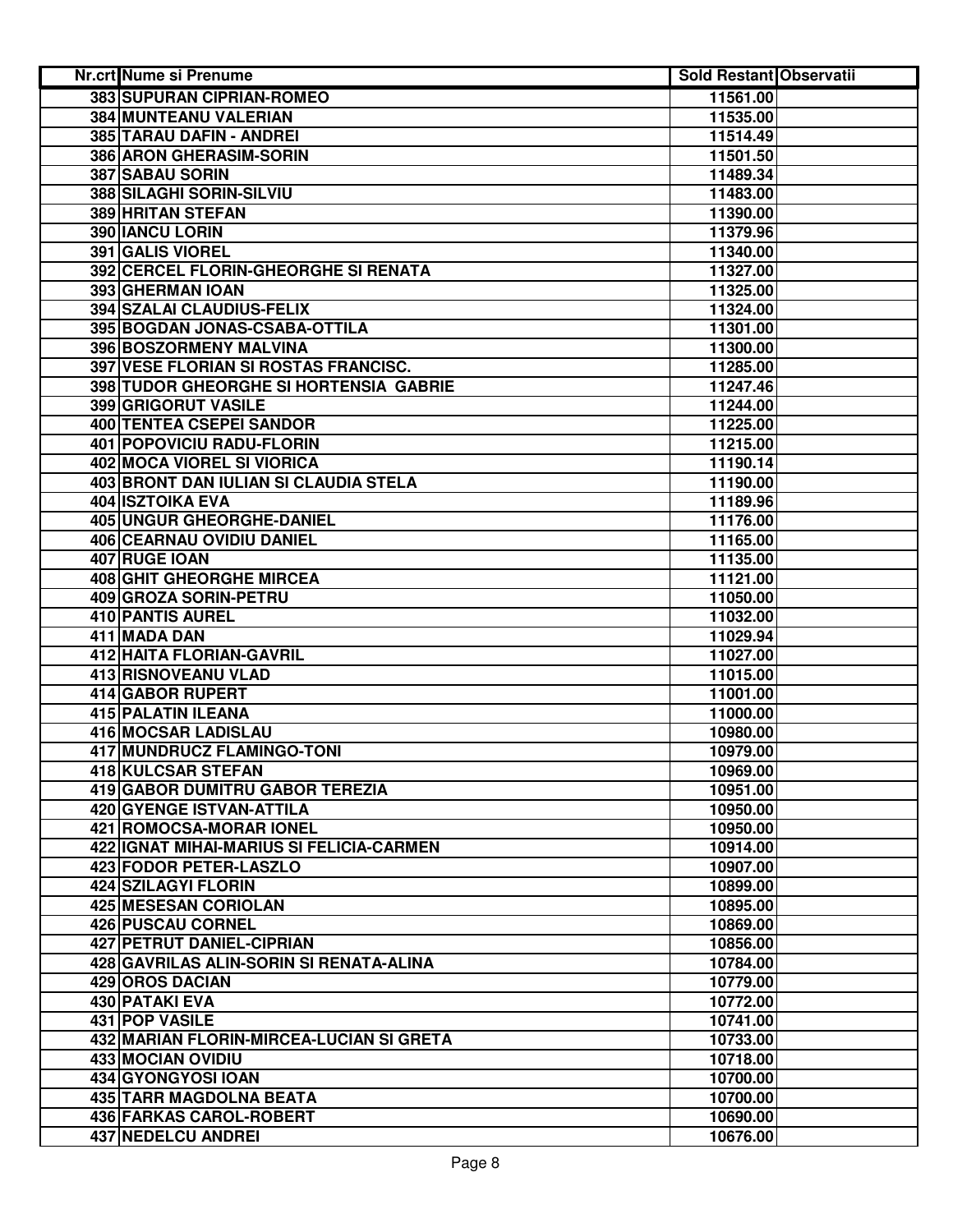| Nr.crt Nume si Prenume                         | <b>Sold Restant Observatii</b> |  |
|------------------------------------------------|--------------------------------|--|
| <b>438 BARANKA MINDRA</b>                      | 10672.00                       |  |
| 439 MARTIN IONEL-PAUL SI LENUTA                | 10658.00                       |  |
| 440 HOSSZU DANIEL                              | 10647.00                       |  |
| 441 RACZ IOSIF                                 | 10645.50                       |  |
| 442 POP MIHAI                                  | 10626.00                       |  |
| 443 DOCZI SIGHISMUND                           | 10620.00                       |  |
| 444 IOVAN GHEORGHE SI MARIANA                  | 10610.00                       |  |
| 445 VARGA BELA IULIU                           | 10608.00                       |  |
| 446 APOSTOAEI PAUL-PETRU                       | 10600.00                       |  |
| 447 CIOCAN RAYMOND                             | 10555.00                       |  |
| 448 HEVESI MIHAI                               | 10544.00                       |  |
| 449 VANCEA CORNELIA                            | 10528.00                       |  |
| 450 COSTACHE NICOLAE-ADRIAN                    | 10517.00                       |  |
| 451 PAPP CONSTANTIN-RADU                       | 10500.00                       |  |
| 452 GYORGY - CSAKI JANOS                       | 10498.17                       |  |
| <b>453 ISZTOIKA MATEI</b>                      | 10476.00                       |  |
| 454 MOLDOVAN GHEORGHE-CRISTIAN                 | 10440.00                       |  |
| <b>455 GABOR LUDOVIC</b>                       | 10398.00                       |  |
| 456 GABOR GHIZELA                              | 10380.00                       |  |
| 457 HULE OCTAVIAN-VALENTIN                     | 10370.00                       |  |
| <b>458 BERE MUGUREL</b>                        | 10369.42                       |  |
| <b>459 ROSTAS AUGUSTIN</b>                     | 10359.00                       |  |
| 460 COSMA LENNON-LEVENTE-KRISZTIAN             | 10337.00                       |  |
| <b>461 SMEIRAT AHMAD NAYEF AHMAD</b>           | 10329.00                       |  |
| <b>462 DAVID CORNEL</b>                        | 10323.00                       |  |
| <b>463 DERECICHEI RAUL-VIOREL</b>              | 10321.00                       |  |
| <b>464 TODA CRISTIAN</b>                       | 10290.17                       |  |
| 465 CASAPU CRISTIAN-AURELIAN                   | 10255.00                       |  |
| 466 VEKERDI LEVENTE-CSABA                      | 10244.00                       |  |
| 467 ROSTAS CODRUT                              | 10232.00                       |  |
| 468 COSTEA EUGEN-PETRU                         | 10210.00                       |  |
| 469 ARDAI ALBERT-GYULA                         | 10208.00                       |  |
| 470 SZTOJKA LAJOS                              | 10195.00                       |  |
| 471 CABINET INDIVIDUAL AVOCATIAL COSTEA OVIDIU | 10184.00                       |  |
| 472 KOSZTIN VASILE-ANDREI                      | 10180.00                       |  |
| 473 BONDAR ALEXANDRU-RAZVAN                    | 10179.00                       |  |
| <b>474 ISTOIKA MATE</b>                        | 10170.00                       |  |
| 475 LUNKA ADAM-NORBERT                         | 10160.00                       |  |
| 476 MIKLOS GABOR                               | 10158.00                       |  |
| 477 SLEIDER NORBERT-ISTVAN                     | 10148.00                       |  |
| <b>478 SANDOR CRISTIAN</b>                     | 10134.00                       |  |
| 479 MOCA FLORENTINA-ELENA                      | 10112.00                       |  |
| 480 SELEJAN CIPRIAN-SERGIU                     | 10111.00                       |  |
| 481 POPA MARIANA                               | 10106.00                       |  |
| 482 CALIN ROBERT                               | 10100.00                       |  |
| 483 GAVRILAS VIOREL TRAIAN                     | 10093.00                       |  |
| <b>484 VIDICAN MARIUS SI FELICIA</b>           | 10070.00                       |  |
| 485 ROMANIUC ADRIAN-NICOLAE                    | 10051.95                       |  |
| 486 GALIS LAZAR                                | 10038.00                       |  |
| 487 COMAN TIMEA-REBEKA                         | 10006.00                       |  |
| <b>488 NICULESCU TRAIAN</b>                    | 10001.00                       |  |
| <b>489 SIMONYI GYORGY</b>                      | 10000.00                       |  |
| 490 VARGA OVIDIU-FLORIN                        | 10000.00                       |  |
| 491 BUKSA STEFAN OVIDIU                        | 9970.00                        |  |
| 492 CABAU ANDREI-VLAD                          | 9964.00                        |  |
|                                                |                                |  |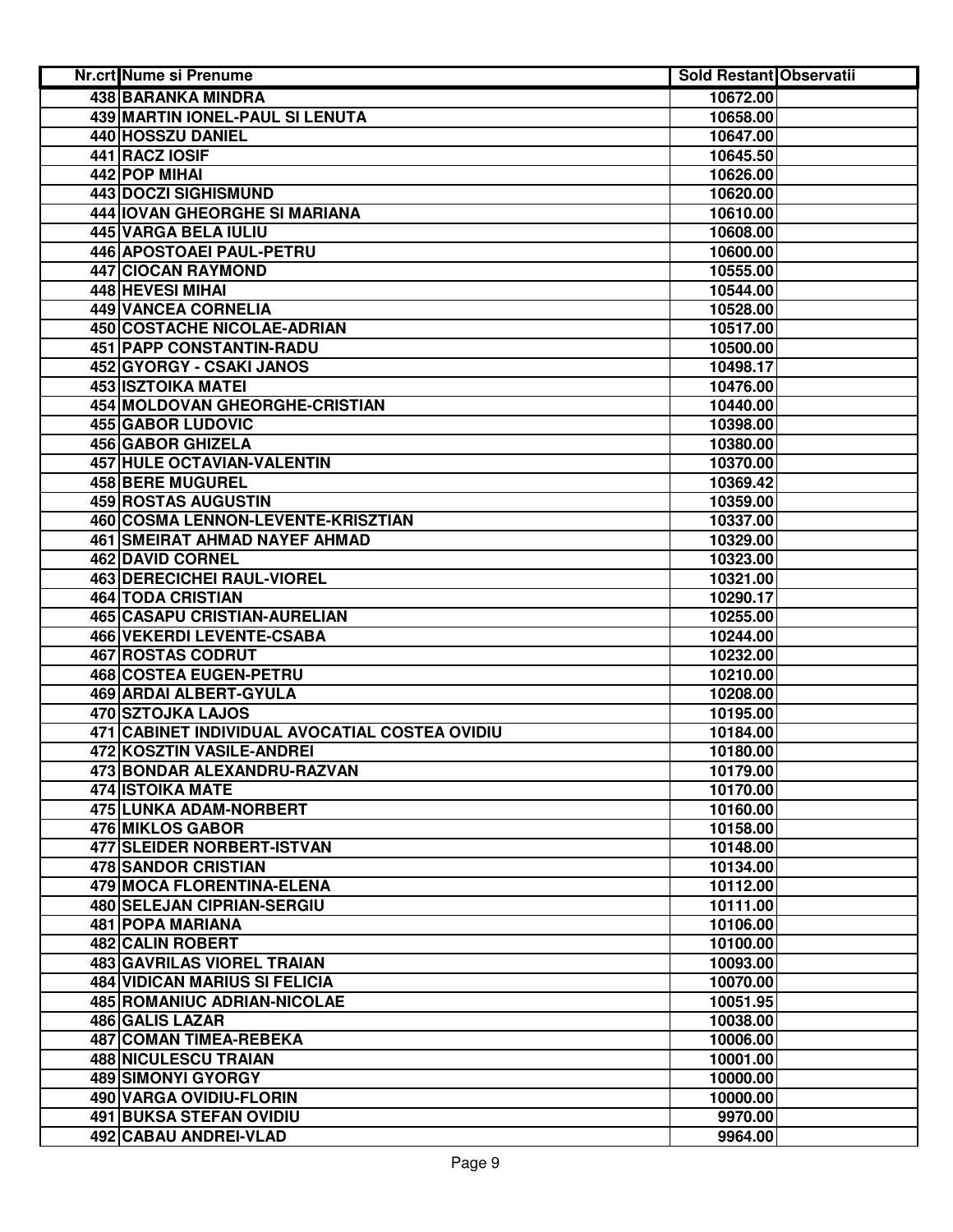| Nr.crt Nume si Prenume                   | <b>Sold Restant Observatii</b> |  |
|------------------------------------------|--------------------------------|--|
| 493 FABIAN MONIKA-ZSUZSANNA              | 9952.00                        |  |
| 494 STOJKA GAVRIL                        | 9920.00                        |  |
| 495 OPREA ECATERINA                      | 9900.00                        |  |
| 496 SCHITTENHELM LASZLO-ATTILA           | 9900.00                        |  |
| 497 SEICA IOANA-CODRUTA-EVA              | 9900.00                        |  |
| 498 BELCEA FLAVIUS-ROBERT                | 9899.00                        |  |
| <b>499 CRISAN GHEORGHE DANIEL</b>        | 9896.00                        |  |
| 500 MARC IOSIF                           | 9836.00                        |  |
| 501 RATIU IOAN ADRIAN                    | 9832.00                        |  |
| 502 BONDAR TIVADAR                       | 9805.00                        |  |
| 503 OPRIS CORNELIA-MIRELA                | 9766.00                        |  |
| 504 BAUMAN RAYMOND                       | 9750.00                        |  |
| 505 PLOSCARIU FLORINEL SI HADNAGY SIMONA | 9747.00                        |  |
| 506 DASCAL ALEXANDRU DUMITRU             | 9746.00                        |  |
| 507 TIPLEA COSMIN-NICOLAE                | 9736.29                        |  |
| 508 FETEA IOAN                           | 9725.00                        |  |
| 509 CHIRICHEU DACIAN SI DANA             | 9707.00                        |  |
| 510 ADORJAN TIBERIU ALEXANDRU SI ILDIKO  | 9695.00                        |  |
| 511 BARNA CALIN MARIUS                   | 9691.00                        |  |
| 512 SANDIKCI KASIM                       | 9667.00                        |  |
| 513 STOKKER GHEORGHE                     | 9660.00                        |  |
| 514 HARAGOS RENE LASZLO                  | 9648.00                        |  |
| 515 COMAN LUCIAN VALENTIN                | 9631.00                        |  |
| 516 KERESZTESY ROMEO-EMIL                | 9617.00                        |  |
| <b>517 BIVOL GHENADIE</b>                | 9613.16                        |  |
| 518 BORZ IOAN-VASILE                     | 9607.00                        |  |
| 519 PELE CALIN OVIDIU                    | 9604.00                        |  |
| 520 GOGAN CLAUDIU - CRISTIAN             | 9600.00                        |  |
| 521 PUSKAS ALEXANDRU                     | 9600.00                        |  |
| 522 MANGRA ADINA FLORINA                 | 9599.00                        |  |
| 523 HORVATH COLOMAN                      | 9597.00                        |  |
| 524 VASILE ANITA                         | 9597.00                        |  |
| 525 LAKATOS ERZSEBET                     | 9575.00                        |  |
| 526 TOMA SILVIU-MARIAN                   | 9570.00                        |  |
| 527 MERCE-PASCA MARIUS-LUCIAN            | 9559.00                        |  |
| 528 SUKOSD CSABA SI CRISTINA             | 9555.00                        |  |
| 529 BAK MARIA                            | 9554.00                        |  |
| 530 BUNGO ANDRAS                         | 9548.00                        |  |
| 531 BUSANU VERONICA                      | 9518.53                        |  |
| 532 FULOP NORBERT-ATILA                  | 9500.00                        |  |
| 533 NAGY ZOLTAN(CRAMEI 18)               | 9499.00                        |  |
| 534 TENT SORIN-MARIUS SI ADRIANA         | 9498.00                        |  |
| 535 CRACIUN FLORIN                       | 9497.66                        |  |
| 536 VASARI ILEANA-VERONICA               | 9493.00                        |  |
| 537 GALIS DELIA-ELENA                    | 9486.00                        |  |
| 538 OLTEAN MIRCEA                        | 9486.00                        |  |
| 539 LINGURAR GETA                        | 9465.00                        |  |
| 540 CHIRODEA CRISTIAN                    | 9459.00                        |  |
| 541 ISZTOIKA STEFAN                      | 9450.00                        |  |
| 542 MOROCA MARIA                         | 9445.00                        |  |
| 543 IENCIU NICOLAE                       | 9425.00                        |  |
| 544 SELEJEAN AURICA                      | 9413.00                        |  |
| 545 FAZACAS DUMITRU CIPRIAN              | 9378.92                        |  |
| 546 PALOS FLORIN-MIHAI                   | 9377.00                        |  |
| 547 MOS TEODOR                           | 9369.00                        |  |
|                                          |                                |  |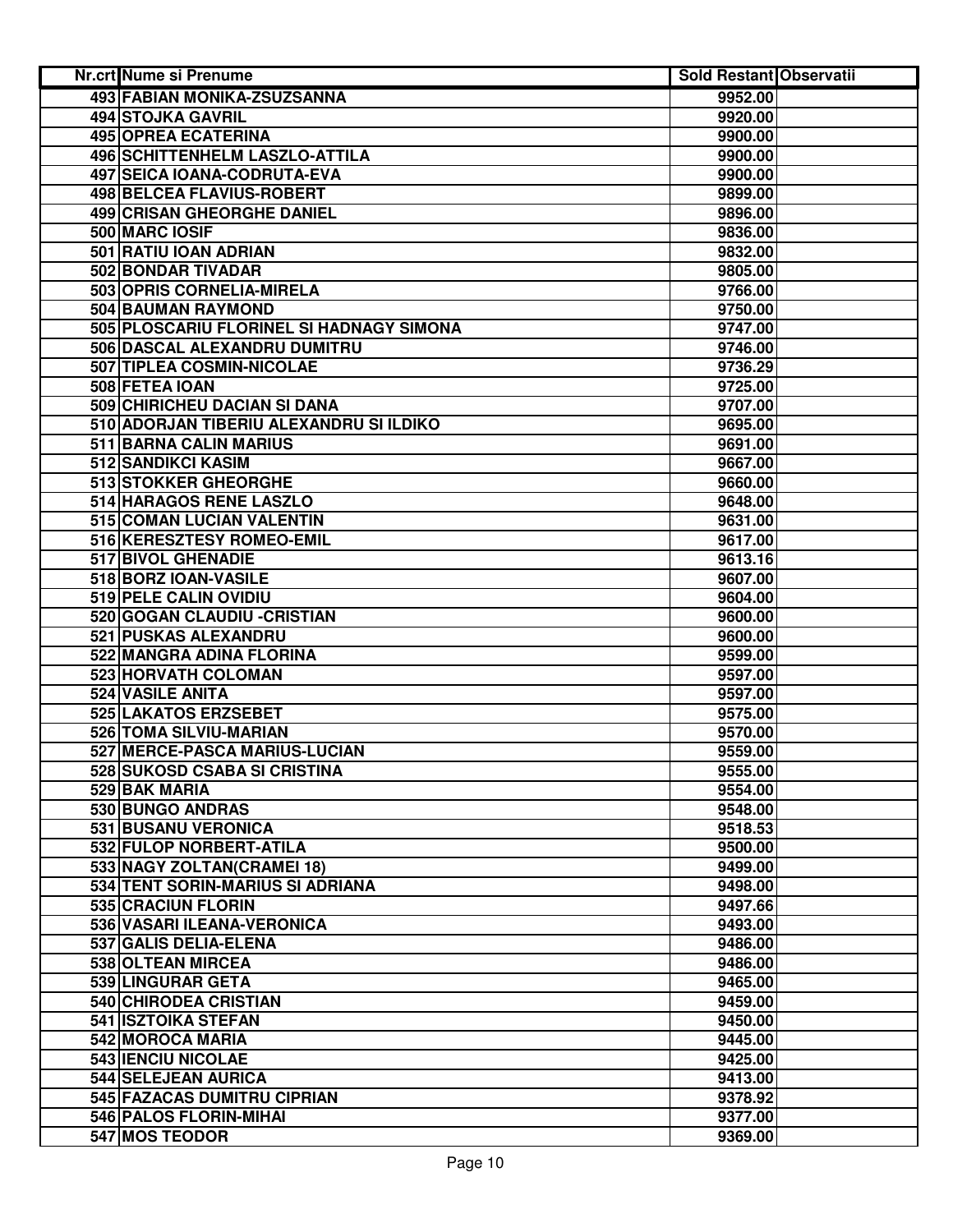| <b>Nr.crt Nume si Prenume</b>         | <b>Sold Restant Observatii</b> |  |
|---------------------------------------|--------------------------------|--|
| <b>548 MARTIN CRISTIAN PAUL</b>       | 9360.90                        |  |
| 549 CIOCAN GHEORGHE SI ANA            | 9322.00                        |  |
| 550 TOIA GHEORGHE                     | 9320.00                        |  |
| 551 IACOBITA MARIAN                   | 9300.00                        |  |
| 552 BOTA MARIUS-SORIN-OVIDIU          | 9293.00                        |  |
| 553 MOLNAR ATTILA-JANOS               | 9288.00                        |  |
| 554 JARCA-RUGAN IOANA-RAMONA          | 9283.03                        |  |
| 555 COPIL PETRU-MARIUS                | 9283.00                        |  |
| 556 OPRIS RADU OVIDIU                 | 9274.00                        |  |
| 557 TURCAS LIVIU                      | 9250.00                        |  |
| 558 I.IND. ANTAL ROBERT               | 9244.00                        |  |
| 559 FARKAS MARIA                      | 9217.00                        |  |
| 560 PUIEA FELICIA                     | 9214.00                        |  |
| 561 PANTEA ARTHUR CORNEL              | 9205.00                        |  |
| 562 BAT MIRCEA SI FLORICA             | 9198.00                        |  |
| 563 RUJE - TUDOR CECILIA SI EUGEN     | 9185.00                        |  |
| 564 FODOR MIRCEA                      | 9178.00                        |  |
| 565 VARGA IOAN                        | 9166.00                        |  |
| 566 PAL LUDOVIC                       | 9150.98                        |  |
| <b>567 DAJKA CORNELIA</b>             | 9148.00                        |  |
| 568 LASCU PETRU-FLORIN                | 9143.00                        |  |
| 569 SICOE NELU DORU                   | 9143.00                        |  |
| <b>570 BIRAU CRISTIAN</b>             | 9130.50                        |  |
| 571 LAZAR ARDELEAN SI LENUTA          | 9130.00                        |  |
| 572 CORBUT DANIEL                     | 9124.00                        |  |
| <b>573 DEMIAN GAVRIL</b>              | 9108.00                        |  |
| 574 GOVOREANU ION SI MIHAELA          | 9104.24                        |  |
| 575 SAVAN HORIA-ADRIAN                | 9104.00                        |  |
| 576 HUSZTI VASILE                     | 9101.39                        |  |
| 577 CSASZAR TAMAS                     | 9083.00                        |  |
| 578 LUNG - MITRICA DORU               | 9080.00                        |  |
| 579 COSMA OVIDIU SORIN                | 9067.49                        |  |
| 580 MAJER FELIX SI EDINA              | 9060.28                        |  |
| 581 ZANCA IONUT-MARIUS                | 9048.00                        |  |
| 582 BONACIU LUCIAN-GHEORGHE SI FLOARE | 9044.00                        |  |
| 583 BOSNYAK CSILLA-KATALIN            | 9043.00                        |  |
| 584 FILIP MARIUS CORNEL               | 9023.00                        |  |
| 585 GABOR ROBERT                      | 9015.00                        |  |
| 586 SECARA MIRCEA-EMIL                | 9009.00                        |  |
| 587 MORAR BOGDAN-MIHAI                | 9007.00                        |  |
| 588 BOLDIS MONICA-IRINA               | 9000.00                        |  |
| 589 GABOR GITA                        | 9000.00                        |  |
| 590 GHIT NICOLETA                     | 9000.00                        |  |
| <b>591 MARCUTIU LEONTIN</b>           | 9000.00                        |  |
| 592 SZUCS LEVENTE                     | 9000.00                        |  |
| 593 VARGA-SEBESTYEN IMRE              | 9000.00                        |  |
| 594 KULCSAR JENO-ELEMER               | 8993.00                        |  |
| 595 GABOR CRISTIAN FLORIN             | 8988.00                        |  |
| 596 SZABO LASZLO-IOZSEF               | 8973.00                        |  |
| 597 NEMES ROBERT-SANDOR               | 8966.00                        |  |
| 598 BOLONI EMANUELA-MONICA            | 8930.00                        |  |
| 599 CUPSA PADUREAN SI ASOCIATII, SCA  | 8927.00                        |  |
| 600 GABOR DUMITRU                     | 8926.00                        |  |
| 601 DUMEA OVIDIU-IOSIF                | 8924.40                        |  |
| 602 BOCHIS VALENTIN FLORIN            | 8922.00                        |  |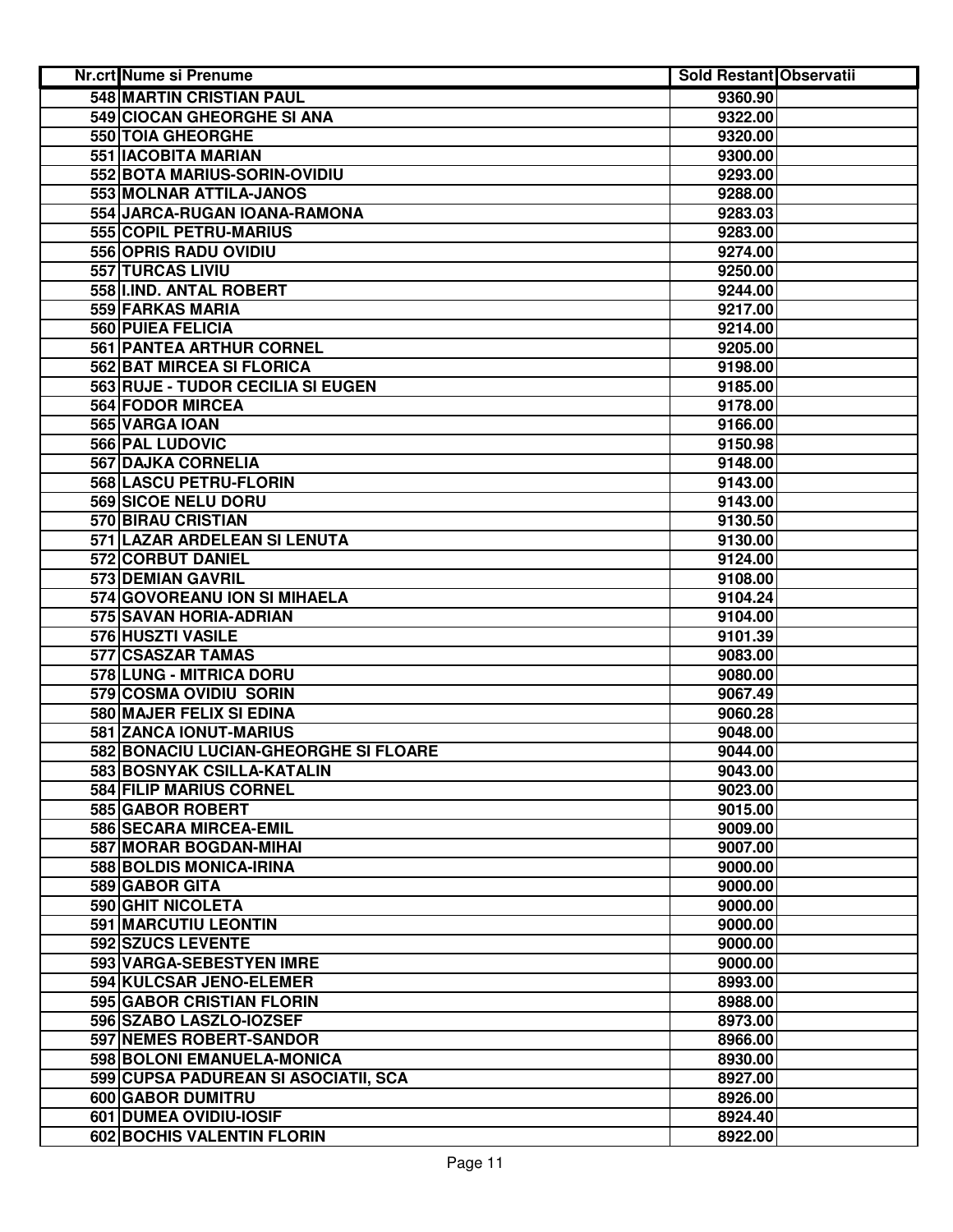| Nr.crt Nume si Prenume                        | <b>Sold Restant Observatii</b> |  |
|-----------------------------------------------|--------------------------------|--|
| 603 BUTCOVAN LIVIU-IONEL                      | 8918.00                        |  |
| 604 GABOR ZSUZSA                              | 8910.00                        |  |
| 605 ROSTAS ANTON                              | 8907.00                        |  |
| 606 SAS MARIA GABRIELA                        | 8900.00                        |  |
| 607 MLADIN COSMIN GHEORGHE                    | 8893.07                        |  |
| 608 HUBERT JOZSEF                             | 8879.20                        |  |
| 609 DIACONESCU CONSTANTIN                     | 8878.00                        |  |
| 610 MOISIL PAMFIL SI NASTASIA                 | 8873.00                        |  |
| 611 BALOG DUMITRU ANDREI                      | 8860.00                        |  |
| 612 KOROSI BARNA                              | 8836.00                        |  |
| 613 BULGARU VIOREL NUTU                       | 8830.00                        |  |
| 614 POPOVICI GHEORGHE-FLORIAN                 | 8827.00                        |  |
| 615 POPA MIHAI                                | 8825.00                        |  |
| 616 PARA CLAUDIU-CRISTIAN                     | 8815.00                        |  |
| 617 BAJOR NORBERT                             | 8812.00                        |  |
| 618 BOLOCAN CRISTIAN                          | 8806.00                        |  |
| <b>619 HOLLEIS FRIEDRICH</b>                  | 8800.00                        |  |
| 620 POPESCU BALAZS FLORIN                     | 8799.00                        |  |
| 621 BOGDAN ADRIAN-FLORIN                      | 8790.00                        |  |
| 622 LUNKA ERIKA                               | 8790.00                        |  |
| 623 BACIU RAZVAN-COSMIN                       | 8789.00                        |  |
| <b>624 GENCSI ATTILA</b>                      | 8772.00                        |  |
| <b>625 JUHASZ ILDIKO</b>                      | 8765.00                        |  |
| <b>626 MALEK MARTON</b>                       | 8750.00                        |  |
| 627 BORBELY MAGDALENA SI LUDOVIC              | 8749.00                        |  |
| <b>628 MATES MARIAN</b>                       | 8747.00                        |  |
| 629 TURCAN EUGENIU                            | 8747.00                        |  |
| 630 ENACHE MELANIA-ANTONIA                    | 8734.96                        |  |
| 631 FLORIAN GHEORGHE                          | 8724.00                        |  |
| 632 TODERICI MIHAIU SI GEORGETA               | 8724.00                        |  |
| 633 LACATUS ALINA-FELICIA                     | 8713.00                        |  |
| 634 SIRB AGOTA                                | 8711.00                        |  |
| 635 COVACI MIHAI                              | 8700.00                        |  |
| 636 VARGA IOAN                                | 8700.00                        |  |
| 637 GACEU GABRIEL ALIN                        | 8693.00                        |  |
| 638 TAUT DUMITRU NICOLAE                      | 8692.00                        |  |
| 639 ILE VALERIU DOVADOR                       | 8690.00                        |  |
| 640 GABOR STEFAN                              | 8688.00                        |  |
| 641 BELE NICOLAE-IOAN SI DANA-ELENA           | 8654.00                        |  |
| 642 ISTOICA MATEI                             | 8646.00                        |  |
| 643 OLTEANU GEORGETA DORINA                   | 8620.00                        |  |
| 644 KOCSIS ATTILA-ROMULUS                     | 8615.00                        |  |
| 645 COITA ADRIAN CALIN                        | 8612.00                        |  |
| 646 PAUL GERARDO-ROMULUS                      | 8600.00                        |  |
| 647 IANCEU SORINA-LILIANA                     | 8579.00                        |  |
| <b>648 HUNYADI GHEORGHE</b>                   | 8572.00                        |  |
| 649 GAVRUTA MARIANA SILVIA                    | 8569.00                        |  |
| 650 COPIL DANIEL-EMIL                         | 8563.00                        |  |
| 651 NAGY NICOLAE-ALEXANDRU                    | 8537.00                        |  |
| 652 POP TEODORA MARINELA                      | 8532.00                        |  |
| 653 ZBIRCEA MIRCEA-NICOLAE SI CORINA-NICOLETA | 8530.79                        |  |
| 654 BOT FLORINA                               | 8528.00                        |  |
| 655 BURCSA JANKO SI GITA                      | 8525.00                        |  |
| 656 SUPARARE BOGDAN-SEBASTIAN                 | 8525.00                        |  |
| 657 MATEI MARIANA                             | 8516.00                        |  |
|                                               |                                |  |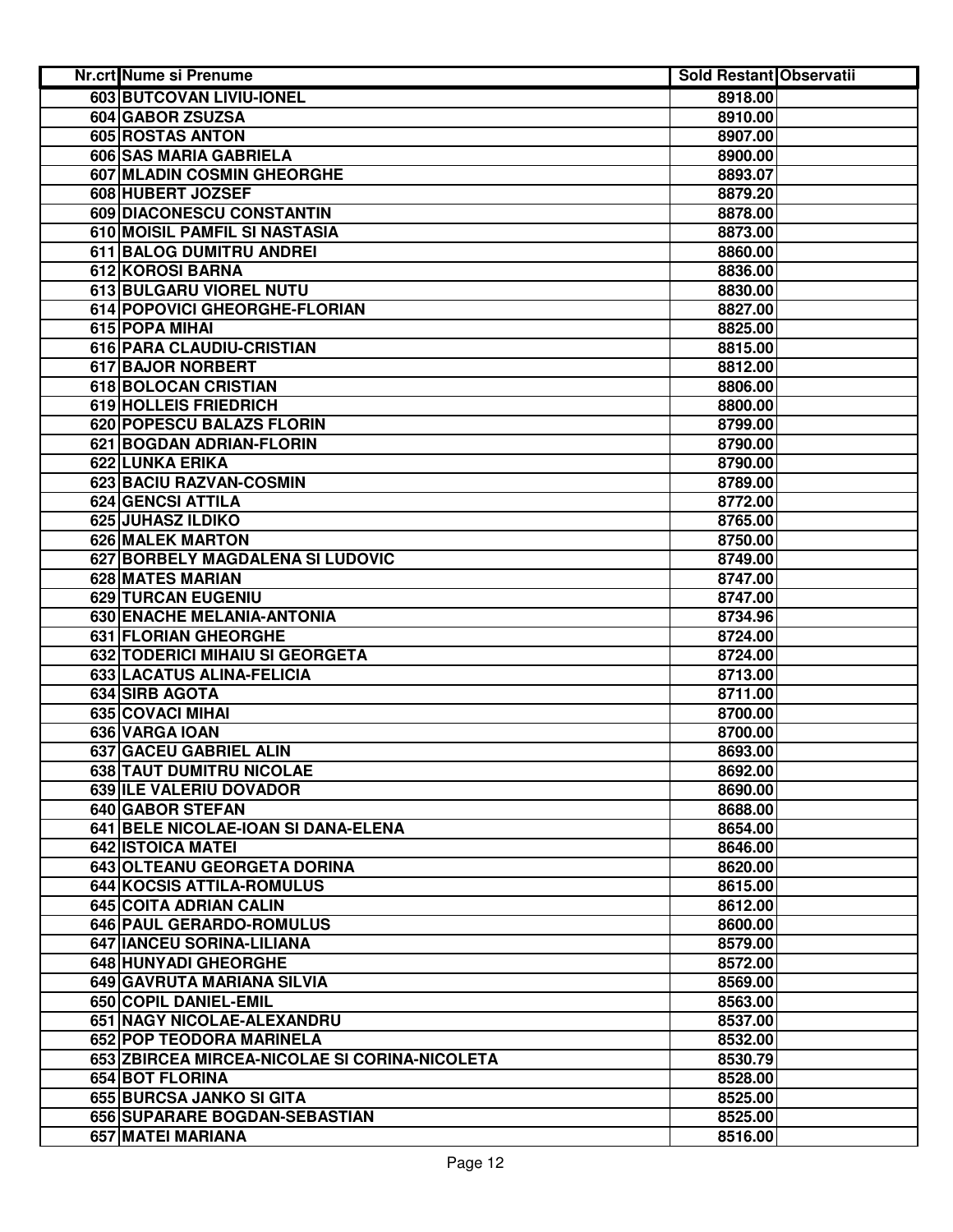| Nr.crt Nume si Prenume                         | <b>Sold Restant Observatii</b> |  |
|------------------------------------------------|--------------------------------|--|
| 658 ASZTALOS ILDIKO                            | 8515.00                        |  |
| 659 SZALKAI GHEORGHE                           | 8508.00                        |  |
| 660 HIRI FRANCIS                               | 8500.00                        |  |
| 661 KEREKES ZOLTAN SI MAGDOLNA                 | 8500.00                        |  |
| 662 OROSZ FERENC                               | 8500.00                        |  |
| 663 PIERSUNARU CRISMARITA                      | 8500.00                        |  |
| 664 GALEA DORINA SI LAZAR                      | 8488.00                        |  |
| 665 ISZTOIKA GAVRIL                            | 8481.00                        |  |
| 666 KISS FERENC                                | 8480.00                        |  |
| <b>667 ROSTAS FRANCISC</b>                     | 8470.00                        |  |
| 668 POP FLORINA-CRISTINA                       | 8456.74                        |  |
| 669 SZTOJKA DEMETER                            | 8447.00                        |  |
| 670 PLATONA NICOLAE MARIUS                     | 8432.00                        |  |
| 671 BALAIAN OVIDIU-GABRIEL                     | 8409.00                        |  |
| 672 MURESAN IOAN                               | 8405.00                        |  |
| 673 MARTIN CLAUDIU-GABRIEL                     | 8400.00                        |  |
| 674 PUIE RAZVAN-GEORGE                         | 8394.00                        |  |
| 675 TARAU CLAUDIU-FLORENTIN                    | 8394.00                        |  |
| 676 TURCAS DANIEL MARIUS                       | 8381.00                        |  |
| 677 GABOR BANO                                 | 8374.00                        |  |
| 678 BAKO ZOLTAN                                | 8370.00                        |  |
| <b>679 OLAH EMERIC</b>                         | 8362.00                        |  |
| 680 NOVAK NORBERT                              | 8360.00                        |  |
| 681 TURCUT SERGIU-BOGDAN                       | 8360.00                        |  |
| 682 ONACA LUMINITA-CARMEN                      | 8352.00                        |  |
| <b>683 IAKOB NICOLAE</b>                       | 8346.00                        |  |
| 684 PASALAU (FOSTA MERCA) DANIELA              | 8342.00                        |  |
| 685 BODOG TEOFIL-PAVEL                         | 8335.00                        |  |
| 686 BIRTA IONUT-VALENTIN                       | 8334.00                        |  |
| 687 BACUS FLORENTINA-ADANA                     | 8330.00                        |  |
| 688 MARZE LIVIU SI MARZE MARIA                 | 8325.38                        |  |
| 689 BOCRA MIRCEA                               | 8325.00                        |  |
| 690 KISS LADISLAU-ANDREI-IOSIF                 | 8325.00                        |  |
| 691 SAJO LASZLO                                | 8314.00                        |  |
| 692 GABOR MATE                                 | 8306.00                        |  |
| 693 LAURENTIU IOAN LUCRETIU SI MADALINA-RAMONA | 8296.00                        |  |
| 694 BORRI SATURNO                              | 8289.00                        |  |
| 695 NICORUT FLORICA                            | 8273.00                        |  |
| 696 BRINZAS DACIAN                             | 8271.03                        |  |
| 697 RADOI NICOLAE                              | 8271.00                        |  |
| 698 SECARA CORIOLAN                            | 8266.00                        |  |
| 699 BULZAN IOANA-ANDREEA                       | 8252.00                        |  |
| 700 VARGA KRISTIAN                             | 8250.50                        |  |
| 701 BOROS RAMONA-CAMELIA                       | 8250.00                        |  |
| 702 RUSU IOAN MARIUS                           | 8245.00                        |  |
| <b>703 IUHAS MARIANA</b>                       | 8240.00                        |  |
| 704 CATANA MIHAIL                              | 8234.00                        |  |
| 705 VAIDA FLORIN - EMANUEL                     | 8234.00                        |  |
| 706 BOLDIS CALIN-MIHAI                         | 8207.50                        |  |
| 707 AL HOSIN GHAZIE                            | 8200.00                        |  |
| 708 BANCIU ALINA                               | 8200.00                        |  |
| 709 HAISZLER ATTILA-ZSOLT                      | 8198.00                        |  |
| 710 FARCUTA NICOLAE                            | 8195.00                        |  |
| 711 LIBANT KATALIN SAROLTA                     | 8194.97                        |  |
| 712 ISZTOIKA EVA                               | 8190.69                        |  |
|                                                |                                |  |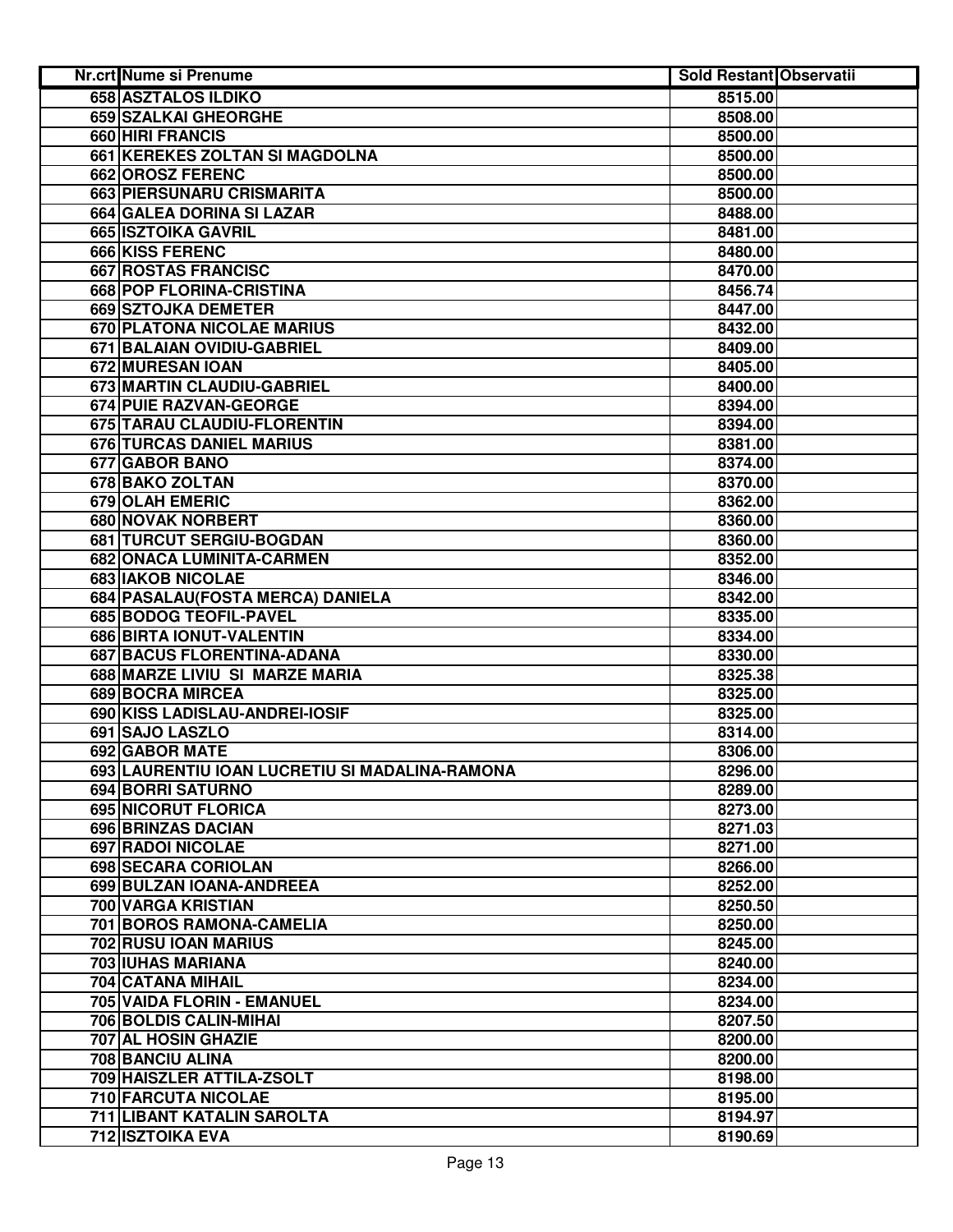| <b>Nr.crt Nume si Prenume</b>                | <b>Sold Restant Observatii</b> |  |
|----------------------------------------------|--------------------------------|--|
| <b>713 GHEMIS MONICA-FLORINA</b>             | 8188.00                        |  |
| 714 KESKENY RUDOLF SI CLARA                  | 8187.62                        |  |
| 715 VARGA ALEXANDRU-VALENTIN-SEBASTIAN       | 8185.00                        |  |
| 716 HERCUT VIOREL                            | 8167.00                        |  |
| 717 TIPLEA PETRU-AUREL                       | 8159.00                        |  |
| 718 POPESCU COSTEL                           | 8153.00                        |  |
| 719 UNGUR MIRCEA ADRIAN                      | 8151.00                        |  |
| 720 BIRAU CRISTIAN                           | 8131.50                        |  |
| 721 MAGHIAR DIANA CAMELIA                    | 8119.00                        |  |
| 722 DEMETER SANDA                            | 8118.00                        |  |
| 723 COZAC IOAN SI CONSTANTA LUCIA            | 8113.00                        |  |
| 724 MOCEAN AUGUSTIN GABRIEL                  | 8103.48                        |  |
| 725 MARNEA DAN-FLORIN                        | 8098.00                        |  |
| 726 KOTVAN ELISABETA                         | 8095.00                        |  |
| 727 BARANYKA IANOS                           | 8084.00                        |  |
| 728 TOLAS MARIA - ANGELICA                   | 8083.00                        |  |
| 729 CACIAUNU VALENTIN COSMIN                 | 8080.00                        |  |
| 730 GYONGYOSI NORBERT                        | 8070.00                        |  |
| 731 VIDICAN COSMIN-MARIUS                    | 8068.00                        |  |
| 732 BARANYKA CLARA                           | 8060.00                        |  |
| 733 RUJE-TUDOR EUGEN-AUREL                   | 8058.00                        |  |
| 734 PARFENE RAZVAN-OLIMPIU                   | 8054.00                        |  |
| <b>735 BARBURAS PAUL-MIRCEA</b>              | 8032.00                        |  |
| 736 URUGIUC-APATI LIVIU-PAUL                 | 8020.00                        |  |
| <b>737 PAUR NORBERT ATTILA</b>               | 8016.14                        |  |
| 738 LUNCAN AXENIA                            | 8014.00                        |  |
| 739 SZMERCSANYI ELENA-IRINA                  | 8011.00                        |  |
| 740 PAP ZOLTAN IULIU                         | 8010.00                        |  |
| 741 VARGA MIKLOS-GABOR                       | 8006.21                        |  |
| 742 ALBUI MARIN                              | 8001.98                        |  |
| 743 BARANYKA ECATERINA                       | 8000.00                        |  |
| 744 BOGDAN IOAN-NICOLAE                      | 8000.00                        |  |
| <b>745 BUCIAS MARGIT</b>                     | 8000.00                        |  |
| 746 BUNGO LASZLO<br><b>747 COZMA MARIANA</b> | 8000.00                        |  |
| <b>748 CUCCIA FLORICA</b>                    | 8000.00                        |  |
| 749 FARCAS CORNELIA-FLORINA                  | 8000.00                        |  |
| 750 HANIS ALEXANDRU                          | 8000.00<br>8000.00             |  |
| 751 HIRIS LOREDANA-MARIA                     | 8000.00                        |  |
| 752 MADA ELISABETA                           | 8000.00                        |  |
| 753 MIHELE LIDIA-ANA                         | 8000.00                        |  |
| 754 NAGY IMRE                                | 8000.00                        |  |
| <b>755 NEMETH GABOR</b>                      | 8000.00                        |  |
| 756 PETRICAU MIHAELA-CRISTINA                | 8000.00                        |  |
| 757 ROBOS DORIN FLORIN                       | 8000.00                        |  |
| 758 SZABO BEATRIX- IVETT                     | 8000.00                        |  |
| 759 TIAR IOANA-MARIANA                       | 8000.00                        |  |
| 760 TOCAI FLORICA                            | 8000.00                        |  |
| <b>761 TOTH ATTILA</b>                       | 8000.00                        |  |
| 762 VARGA OVIDIU MARIAN                      | 8000.00                        |  |
| 763 ZALAI EDITH                              | 8000.00                        |  |
| 764 BALINT ARPAD                             | 7997.00                        |  |
| 765 KERESZTURI GABRIELA                      | 7991.00                        |  |
| 766 TUNDUC ADRIAN                            | 7990.55                        |  |
| 767 POPESCU TITUS-MARIAN                     | 7972.00                        |  |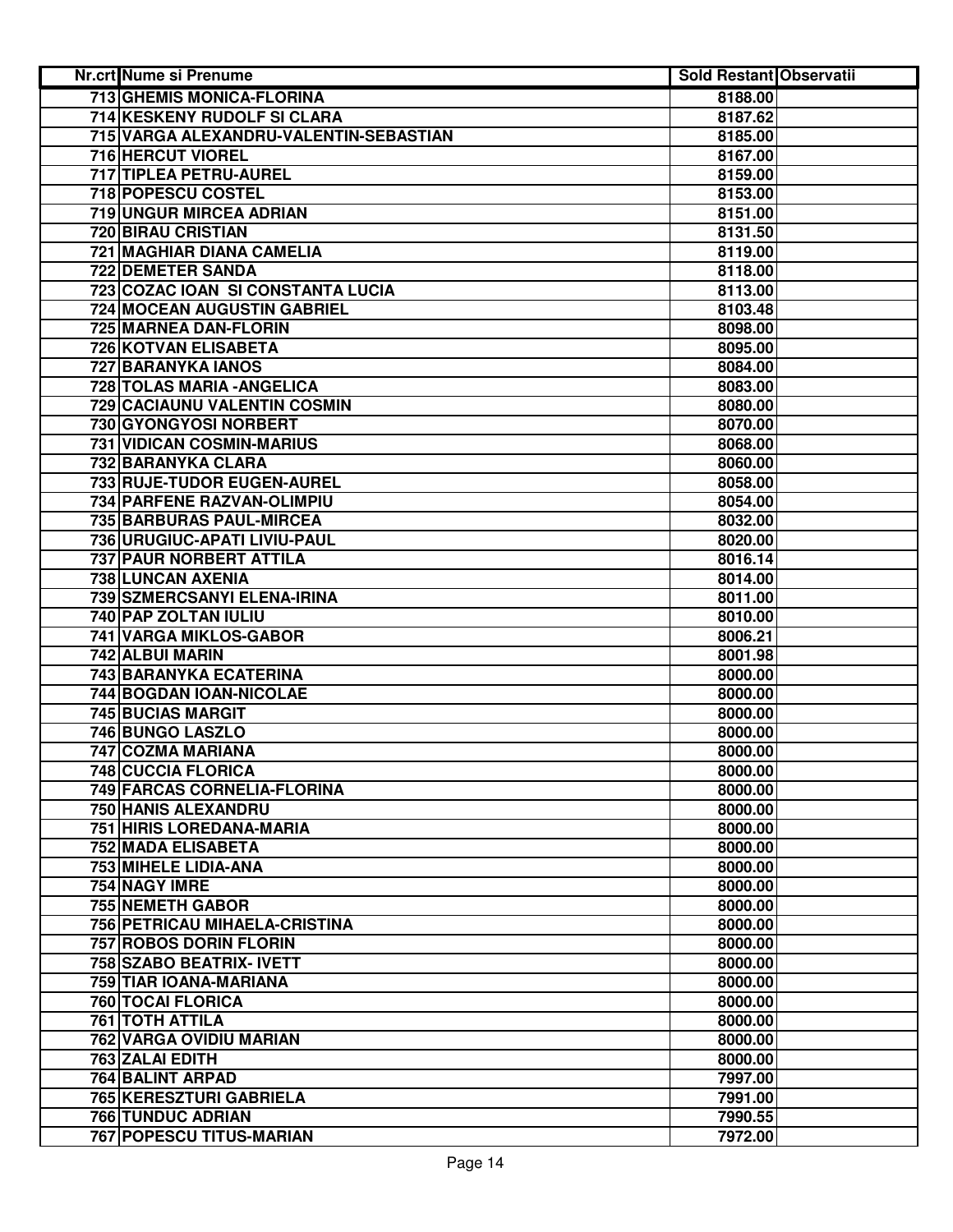| <b>Nr.crt Nume si Prenume</b>             | Sold Restant Observatii |  |
|-------------------------------------------|-------------------------|--|
| <b>768 PAHONTU CRISTIAN</b>               | 7963.00                 |  |
| 769 ULICI FOCSA RUXANDRA                  | 7960.00                 |  |
| 770 LUKACS ATTILA SANDOR                  | 7948.00                 |  |
| 771 DUNAI CRISTIAN SI GABRIELA            | 7947.00                 |  |
| 772 SILAGHI MARIUS-GHEORGHE               | 7927.00                 |  |
| 773 SIMON JULIETA-LACRIMIOARA             | 7926.00                 |  |
| 774 ORBAI LUCIAN-FLORIN                   | 7913.00                 |  |
| 775 CIGAN CATALINA MARIA                  | 7900.00                 |  |
| <b>776 VADAS CSABA-IMRE</b>               | 7883.00                 |  |
| 777 STOIKA GABOR                          | 7877.00                 |  |
| 778 TODORAN MARCEL-MARIUS                 | 7851.00                 |  |
| 779 SLIEDER IRINA                         | 7839.00                 |  |
| 780 VAKAR LUCIAN-MIHAI                    | 7825.00                 |  |
| 781 DRAGAN ANTONIO-DANIEL                 | 7806.00                 |  |
| 782 KOVARI JOZSEF-CSABA                   | 7805.00                 |  |
| 783 MALAN MARIUS SI CARMEN                | 7795.00                 |  |
| 784 TICU CONSTANTIN-IONEL                 | 7790.00                 |  |
| 785 POPESCU EMIL MIHAIL                   | 7782.00                 |  |
| <b>786 CIURAR NUTU</b>                    | 7775.00                 |  |
| 787 TENT MIRCEA SI MARIA                  | 7775.00                 |  |
| 788 BUDAU DANIEL                          | 7766.00                 |  |
| 789 MARINAU GHEORGHE DUMITRU              | 7746.00                 |  |
| 790 VARGA ISTVAN JOZSEF                   | 7736.27                 |  |
| 791 ROSTAS ATTILA STEFAN                  | 7735.00                 |  |
| 792 TIMAR OLIVER VALENTIN SI AUGUSTINA    | 7732.00                 |  |
| 793 RADEANU SORIN-IOAN                    | 7721.00                 |  |
| 794 KOVACS ERZSEBET                       | 7720.00                 |  |
| 795 CIRIL ALEXANDRU                       | 7712.00                 |  |
| 796 BORZA LILIANA DORINA                  | 7699.00                 |  |
| 797 FALUB COSMIN-BIR. IND. DE ARHITECTURA | 7691.00                 |  |
| 798 MIRON TRAIAN REMUS SI IOANA           | 7687.00                 |  |
| 799 BOROS ZOLTAN                          | 7685.00                 |  |
| 800 STOICA MARIA                          | 7665.00                 |  |
| 801 ECSEDI STEFAN-EMERIC                  | 7657.64                 |  |
| 802 BELENES TRAIAN                        | 7656.90                 |  |
| 803 CRET OVIDIU NICOLAE                   | 7628.50                 |  |
| 804 ISAK ADAM                             | 7627.00                 |  |
| 805 MIHUT ECATERINA-CARMEN                | 7621.00                 |  |
| 806 SZABADOS ALEXANDRU                    | 7616.00                 |  |
| 807 RUSU ANDREI                           | 7610.00                 |  |
| 808 JUSCA VIRGIL-VASILE                   | 7600.00                 |  |
| 809 MARIAN IOAN-IOSIF                     | 7600.00                 |  |
| 810 FIT NICOLAE                           | 7592.50                 |  |
| 811 ARON TIBOR                            | 7591.00                 |  |
| 812 GEUDENS PHILIPPE                      | 7588.00                 |  |
| 813 PUSZTAI ISTVAN-JOZSEF                 | 7588.00                 |  |
| 814 VARGA ALEXANDRU SI PIROSKA            | 7575.00                 |  |
| 815 VARGA ZOLTAN                          | 7563.36                 |  |
| 816 CIGAN CRISTIAN VASILE                 | 7550.00                 |  |
| 817 SIMON ROBERT                          | 7535.00                 |  |
| 818 POP VASILE OVIDIU                     | 7523.00                 |  |
| 819 MANEA ADRIAN SI FELICIA               | 7506.00                 |  |
| 820 COZAC ANDREA-SIDONIA                  | 7500.00                 |  |
| 821 OROSZ SANDOR SI VIOLETA               | 7483.00                 |  |
| 822 MOLDOVAN IONUT                        | 7473.00                 |  |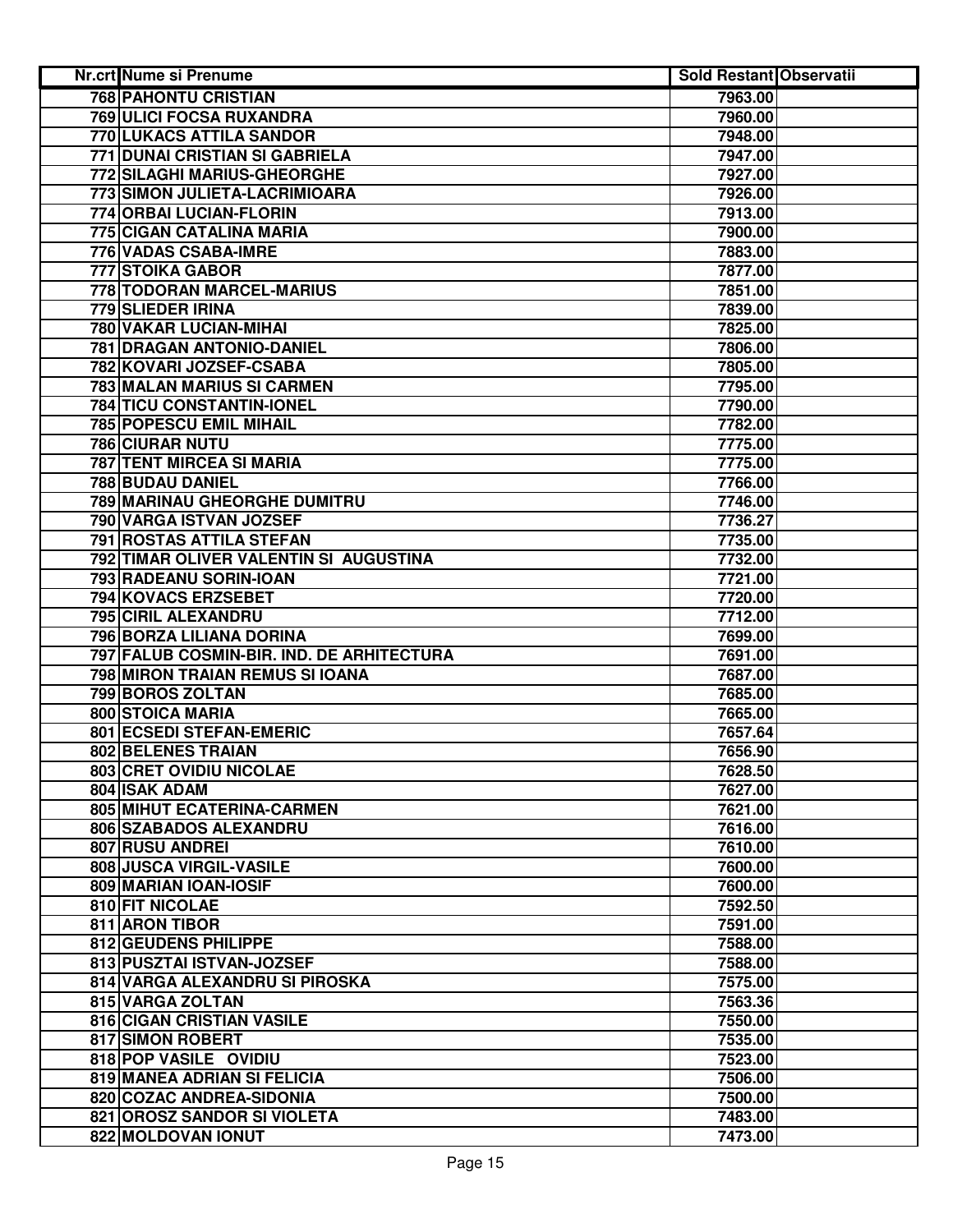| Nr.crt Nume si Prenume                      | Sold Restant Observatii |  |
|---------------------------------------------|-------------------------|--|
| 823 NEGREAN ADRIAN NISTOR                   | 7467.00                 |  |
| 824 DAN NICOLAE                             | 7465.00                 |  |
| 825 ROSTAS CONSTANTIN                       | 7453.00                 |  |
| 826 IAS ALEXANDRU                           | 7434.00                 |  |
| 827 ISTOICA IOAN                            | 7428.50                 |  |
| 828 SAS IONUT-ANDREI                        | 7425.00                 |  |
| 829 MICLOS GHEORGHINA                       | 7424.00                 |  |
| 830 SZOKE GYONGYI-PIROSKA SI VASILE         | 7420.00                 |  |
| 831 LELE CLAUDIU-MARIUS                     | 7401.00                 |  |
| 832 DAN REMUS-CLAUDIU                       | 7397.00                 |  |
| 833 TRANDAFIR CLAUDIA-CRISTINA              | 7391.00                 |  |
| 834 SCHOLLER IOSIF LEVENTE                  | 7387.62                 |  |
| 835 ORAS GHEORGHE-VASILE                    | 7384.00                 |  |
| 836 HOEFSMIT LILIANA-STEFANIA               | 7372.00                 |  |
| 837 SIM REMUS VIOREL                        | 7360.00                 |  |
| 838 BARTA ANDREA-MONIKA                     | 7358.00                 |  |
| 839 HALASZ STEFAN MARIA                     | 7349.00                 |  |
| 840 IOVAN IOAN                              | 7345.00                 |  |
| 841 TASEDAN CIPRIAN-IOAN                    | 7340.00                 |  |
| 842 ROSCA TIBERIU SI MIOARA                 | 7327.33                 |  |
| 843 BANDICI MARCEL-GEORGE                   | 7309.00                 |  |
| 844 GABOR LUJZA, GABOR, IANCU, MATEI, LUIZA | 7278.00                 |  |
| <b>845 CICORTAS DORINICA</b>                | 7270.00                 |  |
| 846 POPOVICI ANNA-MARIA                     | 7268.00                 |  |
| 847 JUNC IOAN                               | 7260.50                 |  |
| <b>848 GABOR GAVRIL</b>                     | 7257.50                 |  |
| 849 GABOR STEFAN                            | 7240.00                 |  |
| 850 NICA EUGEN-CATALIN                      | 7233.00                 |  |
| 851 HAINAL LUCIAN-CALIN                     | 7232.00                 |  |
| 852 BACIU IRINA                             | 7228.97                 |  |
| 853 GABOR TEREZ                             | 7217.00                 |  |
| 854 GAVRUTA ADRIAN                          | 7217.00                 |  |
| 855 PASKA MARIAN-VIRGIL                     | 7205.00                 |  |
| 856 BORBELYI ALEXANDRU                      | 7200.00                 |  |
| 857 CIRNU RAUL-TIBERIU                      | 7200.00                 |  |
| 858 VARGA ADRIAN-IOAN SI MARIA              | 7200.00                 |  |
| 859 BERINDEI PETRU                          | 7197.00                 |  |
| 860 BACIU LIVIA-NICOLETA                    | 7194.00                 |  |
| <b>861 HALACU TITUS SIMION</b>              | 7193.00                 |  |
| 862 VAIDA DANIELA                           | 7189.00                 |  |
| 863 CIRGE GHEORGHE JUN                      | 7180.00                 |  |
| 864 ROSTAS CODRUT                           | 7178.50                 |  |
| <b>865 CHELEMEN COSMIN MARIUS</b>           | 7178.00                 |  |
| 866 GABOR CLARA                             | 7175.00                 |  |
| 867 MOLNAR DOMINIQUE ANGELLO                | 7170.00                 |  |
| 868 URS LIDIA-FLORICA                       | 7167.00                 |  |
| 869 GABOR MATEI                             | 7160.00                 |  |
| 870 CRACIUN CALIN-IONEL                     | 7159.00                 |  |
| 871 SZEKRENYES LAJOS                        | 7153.00                 |  |
| 872 GAVITA GABRIEL                          | 7131.00                 |  |
| 873 GABOR RUPI                              | 7123.00                 |  |
| 874 FARKAS GUSZTAV                          | 7117.00                 |  |
| 875 IZSAK JOZSEF                            | 7100.00                 |  |
| 876 ROSTAS LUCRETIA                         | 7100.00                 |  |
| 877 COSTIN ALEXANDRU IOSIF                  | 7098.82                 |  |
|                                             |                         |  |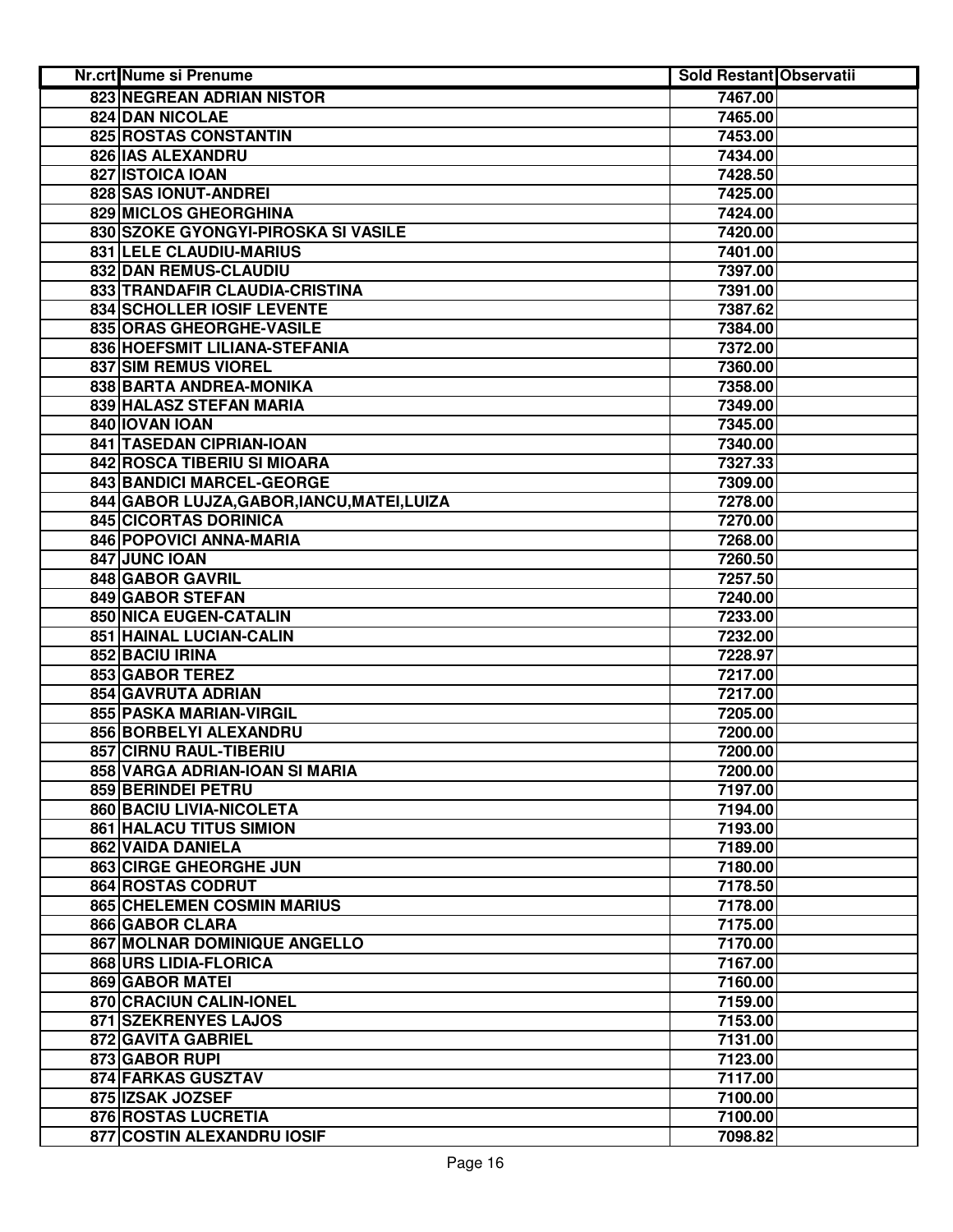| Nr.crt Nume si Prenume           | <b>Sold Restant Observatii</b> |  |
|----------------------------------|--------------------------------|--|
| 878 GHENGHIU IOAN-DANUT          | 7069.00                        |  |
| 879 AMBUDAN ILONA                | 7067.00                        |  |
| 880 KISS GEZA BOBI               | 7064.00                        |  |
| 881 RICCIO ROBERTO               | 7061.00                        |  |
| 882 CRACIUN FLORIN               | 7058.00                        |  |
| 883 SABAU MIHAELA-FLORINA        | 7058.00                        |  |
| <b>884 STIOP CALIN IONEL</b>     | 7050.90                        |  |
| 885 GABOR LAJOS                  | 7050.00                        |  |
| 886 APOSTOL CORNEL               | 7049.00                        |  |
| 887 TIPOS NICOLAE                | 7045.30                        |  |
| 888 GABOR MATEI                  | 7038.44                        |  |
| 889 BAROTI ATTILA                | 7034.00                        |  |
| 890 GUTILA RAMONA-LAURA          | 7029.00                        |  |
| 891 CIOACA FLORINEL              | 7025.29                        |  |
| 892 SEBESTYEN ADRIAN             | 7025.00                        |  |
| 893 MIRZA DARIUS-GELU            | 7020.00                        |  |
| 894 GABOR IANCU                  | 7014.00                        |  |
| 895 KISS CLAUDIU VASILE          | 7013.00                        |  |
| 896 MOLDOVAN FLORIN ANDREI       | 7007.00                        |  |
| 897 BRETAN MARIA                 | 7000.00                        |  |
| 898 IANOSDAN ANAMARIA-RAMONA     | 7000.00                        |  |
| <b>899 SATRAN CAROL</b>          | 7000.00                        |  |
| 900 MAILINGER IOSIF              | 6999.00                        |  |
| 901 PASCA FLORIN                 | 6976.10                        |  |
| 902 GABOR SUSANA                 | 6970.00                        |  |
| 903 GANA IONUT-GABRIEL           | 6968.00                        |  |
| 904 ISZTOIKA LUDOVIC             | 6962.00                        |  |
| 905 RUS CALIN-DUMITRU            | 6956.00                        |  |
| 906 NYUZO JANOS                  | 6948.00                        |  |
| 907 DANELIUC NATALIA             | 6940.59                        |  |
| 908 BARANKA STEFAN               | 6933.00                        |  |
| 909 LASZLO CSABA                 | 6932.00                        |  |
| 910 VARODI LEONTIN               | 6927.00                        |  |
| 911 GABOR STEFAN                 | 6920.00                        |  |
| 912 RACHITA ANDI-ALIN            | 6908.00                        |  |
| 913 TARNOVETCHI GEORGE-IOAN      | 6905.00                        |  |
| 914 IGNATESCU-SABAU ALBERT-CSABA | 6895.00                        |  |
| 915 VANCEA ANA                   | 6895.00                        |  |
| 916 CIURAR RADU                  | 6891.00                        |  |
| 917 TUDORAN ILIE-MARCEL          | 6883.00                        |  |
| 918 DOBLE RADU EUGEN             | 6881.00                        |  |
| 919 VARY ELISABETA SI GHERASIM   | 6872.00                        |  |
| 920 BALOGH TIBOR                 | 6870.00                        |  |
| 921 VERES TIBERIU                | 6869.00                        |  |
| 922 SAPI JANOS                   | 6865.00                        |  |
| 923 MOISI TEODOR-DOREL           | 6859.00                        |  |
| 924 TOROK IULIU SI ILONA         | 6854.15                        |  |
| 925 BERE VIOREL                  | 6850.00                        |  |
| 926 LAKATOS TIBOR                | 6850.00                        |  |
| 927 LORINCZ LAJOS                | 6848.00                        |  |
| 928 SZULCSIK ISTVAN              | 6847.00                        |  |
| 929 STOIA BOGDAN-MIHAI           | 6846.00                        |  |
| 930 HOMMER SANDOR ZOLTAN         | 6841.00                        |  |
| 931 NAGY SANDOR                  | 6834.00                        |  |
| 932 ASZTALOS ZSOLT-FERENCZ       | 6828.00                        |  |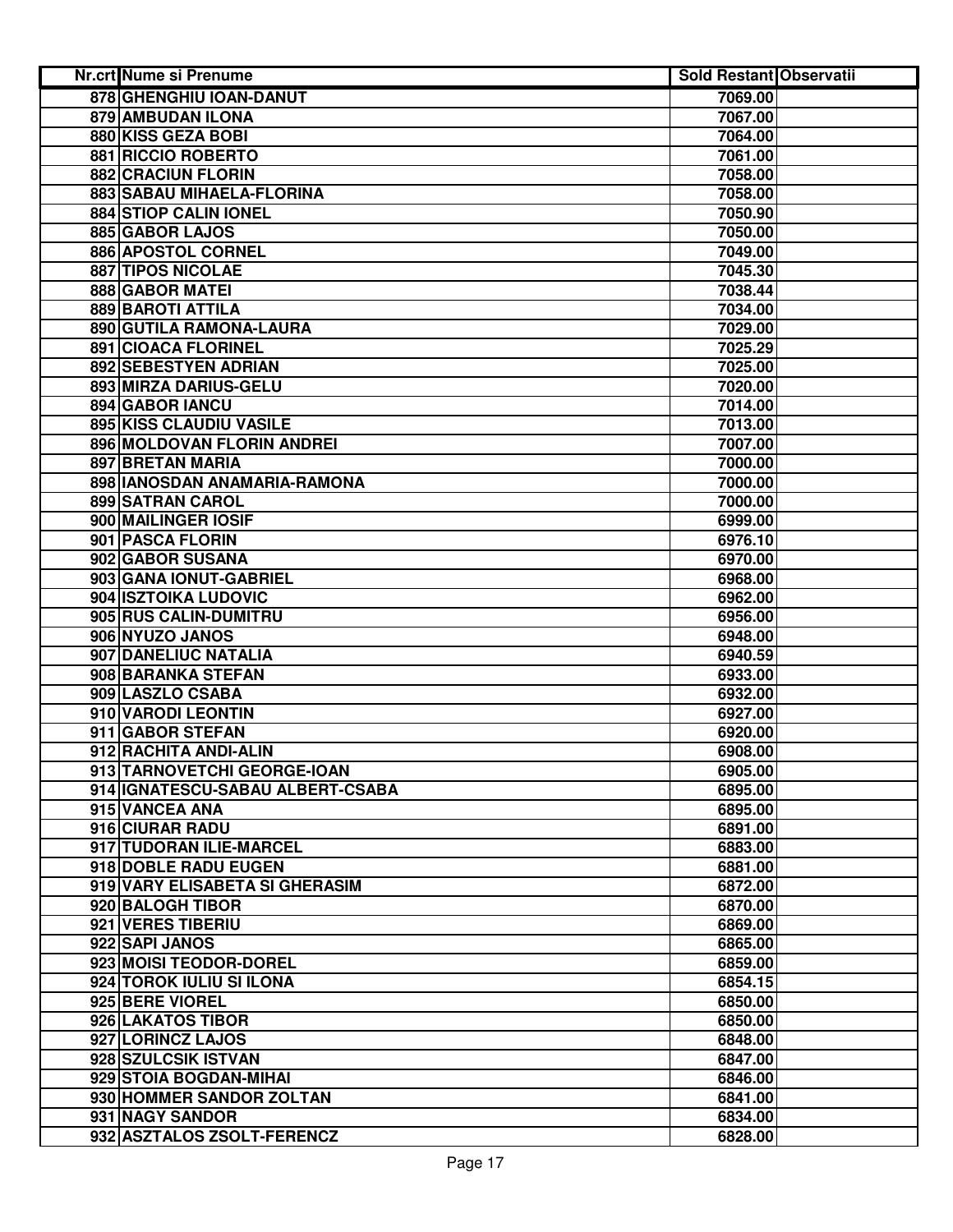| Nr.crt Nume si Prenume                                 | Sold Restant Observatii |  |
|--------------------------------------------------------|-------------------------|--|
| 933 LAPUSCA VALENTIN                                   | 6828.00                 |  |
| 934 PERNES IOAN CALIN                                  | 6826.75                 |  |
| 935 PIERSUNARU DUMITRU                                 | 6823.00                 |  |
| 936 CODRIEANU IOAN                                     | 6810.00                 |  |
| 937 ROSTAS MIRCEA SI LUCRETIA                          | 6805.00                 |  |
| 938 IUONAS DANA-MIRELA, VIVIEN SI MARK                 | 6803.50                 |  |
| 939 POPA DANIELA VIOLETA                               | 6801.00                 |  |
| 940 STURZ CIPRIAN-IOAN SI CRINA-IOANA                  | 6792.00                 |  |
| 941 GABOR GAVRIL                                       | 6784.00                 |  |
| 942 MARIAN MIRCEA                                      | 6783.00                 |  |
| 943 VARGA IDA                                          | 6780.00                 |  |
| 944 BORZA EMILIAN                                      | 6777.00                 |  |
| 945 BALAN SERGIU-VIRGIL                                | 6774.00                 |  |
| 946 SCORTARI ILIE-CONSTANTIN                           | 6749.00                 |  |
| 947 ONICA ADRIAN-DORU                                  | 6742.00                 |  |
| 948 KISS NORBERT                                       | 6740.00                 |  |
| 949 VESA DANIEL                                        | 6737.00                 |  |
| 950 SUCIU HOREA MIHAI                                  | 6728.00                 |  |
| 951 LUNGU VIRGIL SI IBOLYA                             | 6723.00                 |  |
| 952 MARTIN FLORICA-MARIOARA                            |                         |  |
| 953 HRINCA COSTICA                                     | 6712.00                 |  |
| 954 SUTA VASILE-SEBASTIAN                              | 6703.00                 |  |
|                                                        | 6700.50                 |  |
| 955 MOLDOVAN FLORIN-EUGEN                              | 6700.00                 |  |
| 956 MICLE CONSTANTIN                                   | 6664.50                 |  |
| 957 IUHAS GAVRIL                                       | 6662.00                 |  |
| 958 BABOS ERZSEBET                                     | 6653.00                 |  |
| 959 GUG PAVEL SI RAVEICA                               | 6652.00                 |  |
| 960 GABOR STEFAN                                       | 6649.40                 |  |
| 961 ERDEI ADALBERT EMERIC                              | 6649.00                 |  |
| 962 BIROUAS RADU<br>963 HURMUZ SURAJ                   | 6648.00                 |  |
| 964 BALAZS ZOLTAN - GYORGY                             | 6644.00<br>6623.00      |  |
| 965 MIHELE FLORIAN                                     | 6616.00                 |  |
| 966 GABOR ROZALIA                                      | 6615.00                 |  |
| 967 BALOG PETRU                                        |                         |  |
|                                                        | 6614.00                 |  |
| 968 GYORI MONIKA                                       | 6610.00                 |  |
| 969 BOB IOAN RADU                                      | 6607.00                 |  |
| 970 RADAC AUREL-GHEORGHE                               | 6601.92                 |  |
| 971 MOISIN ALEXANDRU                                   | 6600.00                 |  |
| 972 DARABAN DOREL PETRU<br>973 CHERECHES RAZVAN-ARMAND | 6599.00                 |  |
|                                                        | 6595.00                 |  |
| 974 BACIU CORNEL-CIPRIAN                               | 6593.00                 |  |
| 975 CIOBANIDIS PETROS                                  | 6593.00                 |  |
| 976 CIOCOIU RODICA SI PETRU MARIAN                     | 6593.00                 |  |
| 977 MOCSAR JOZSEF                                      | 6590.00                 |  |
| 978 PASCA IOAN                                         | 6588.50                 |  |
| 979 DOBA NICOLAE                                       | 6588.00                 |  |
| 980 PURICE IOAN CRISTIAN                               | 6583.00                 |  |
| 981 REDNIC LYNDA                                       | 6581.00                 |  |
| 982 NAGY ZSOLT BARNABAS SI AGOTA ANDREA                | 6580.00                 |  |
| 983 PALLO IZABELLA                                     | 6577.00                 |  |
| 984 LAZAR GHEORGHE                                     | 6573.00                 |  |
| 985 ILIES THOMAS BECKET                                | 6559.00                 |  |
| 986 MICLOS MIRCEA SI GHEORGHINA                        | 6559.00                 |  |
| 987 DOCI STEFAN                                        | 6557.00                 |  |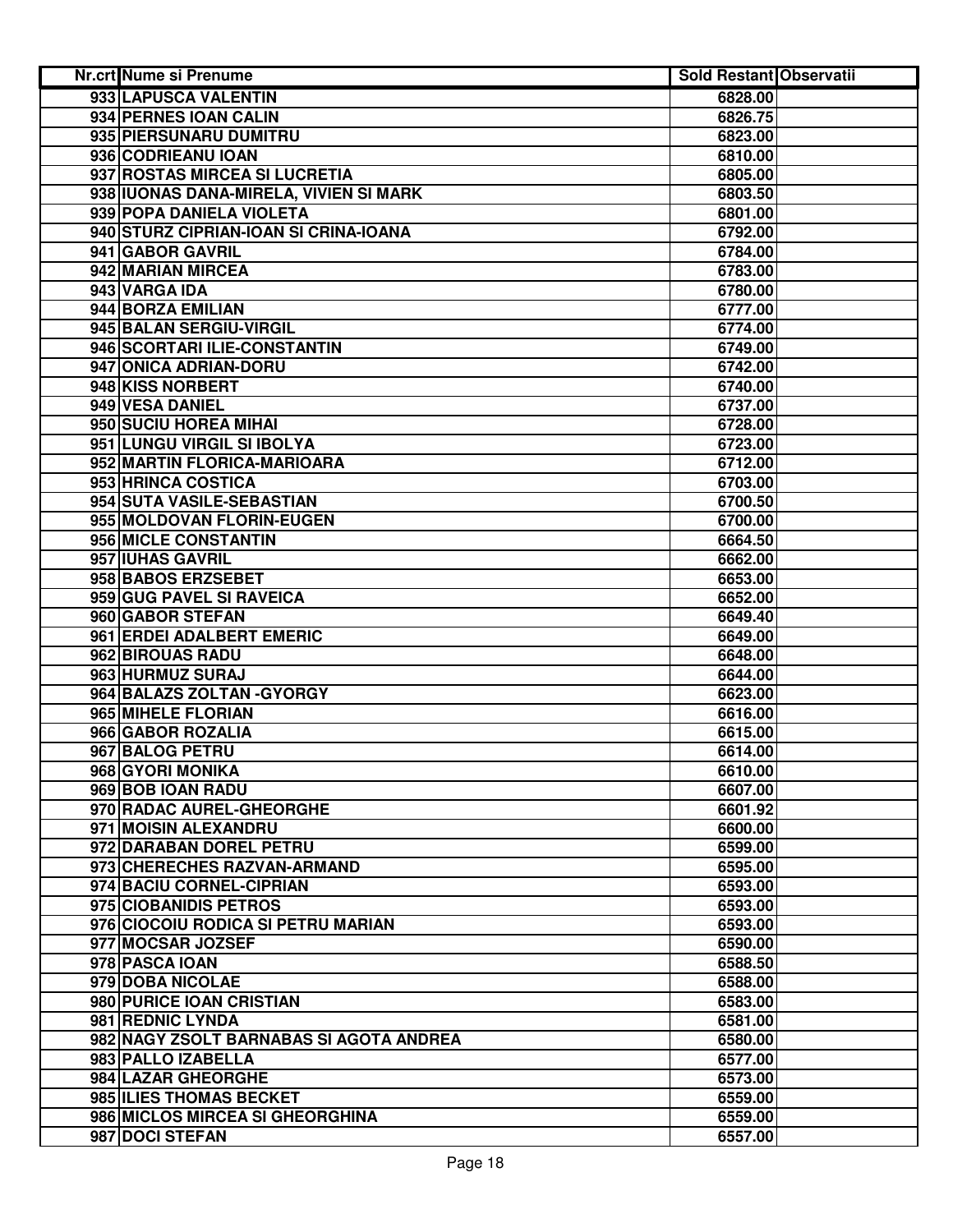| <b>Nr.crt Nume si Prenume</b>                                        | Sold Restant Observatii |  |
|----------------------------------------------------------------------|-------------------------|--|
| 988 CIUCA CRISTIAN-ADRIAN                                            | 6556.00                 |  |
| 989 BODNAR CARMEN-ILDIKO                                             | 6555.00                 |  |
| 990 CHERECHES FLOARE                                                 | 6550.00                 |  |
| 991 SARACUT CLAUDIA MONICA                                           | 6548.00                 |  |
| 992 LORINCZ VIENTIN IOLANDA                                          | 6546.00                 |  |
| 993 POPA DANIEL-CIPRIAN                                              | 6543.00                 |  |
| 994 DERBAN FLORIN-NICOLAE                                            | 6535.00                 |  |
| 995 TAKACS RENATTA-EDINA                                             | 6513.00                 |  |
| 996 VALCEANU ALEXANDRU-VLAD                                          | 6510.00                 |  |
| 997 POSZTOS ZSOLT-FERENCZ                                            | 6505.00                 |  |
| 998 LATA IOAN ALEXANDRU                                              | 6504.00                 |  |
| 999 SILAGHI COSMIN-EMANUEL                                           | 6504.00                 |  |
| 1000 BUDAI IOSIF                                                     | 6500.00                 |  |
| 1001 CAVASDAN REMUS                                                  | 6500.00                 |  |
| 1002 LELEA VIOREL                                                    | 6500.00                 |  |
| 1003 PFA GHEORGHES ILPIU                                             | 6500.00                 |  |
| 1004 PINTYE BRIGITTE-ANTONIA                                         | 6500.00                 |  |
| 1005 SASS SANDOR-JOZSEF                                              | 6500.00                 |  |
| 1006 DEZSI GEZA                                                      | 6497.00                 |  |
| 1007 MAKAI CAROL                                                     | 6490.00                 |  |
| <b>1008 PATAKI HASAS EMIL</b>                                        | 6490.00                 |  |
| 1009 BICA ANGELA-CLAUDIA                                             | 6480.00                 |  |
| 1010 UNGUR CLAUDIU-LIVIU                                             | 6476.00                 |  |
| <b>1011 MOCA SORIN VICTOR SI FLORINA</b>                             | 6475.00                 |  |
| 1012 POPA ROMEO                                                      | 6471.00                 |  |
| <b>1013 JOUNAS ANTAL-FRANCISC</b>                                    | 6468.40                 |  |
| 1014 POP VALERIA                                                     | 6465.00                 |  |
| 1015 CIURAR ROBERT                                                   | 6460.00                 |  |
| 1016 BUHAS CALIN-OVIDIU                                              | 6449.00                 |  |
| 1017 RUSKA-BANDA LASZLO                                              | 6449.00                 |  |
| 1018 CSERNYI MARIA                                                   | 6444.00                 |  |
| 1019 DRAGHICI MIHAI                                                  | 6441.00                 |  |
| <b>1020 MORUS CRISTIAN CLAUDIU</b>                                   | 6441.00                 |  |
| 1021 PAP ZSOLT PETER                                                 | 6431.00                 |  |
| 1022 BUDA RUBEN                                                      | 6427.00                 |  |
| 1023 DEMETER FLORINA                                                 | 6420.00                 |  |
| <b>1024 MIHAI GHEORGHE</b>                                           | 6420.00                 |  |
| <b>1025 CARAIANI BENONI MARIAN</b>                                   | 6418.00                 |  |
| 1026 BOROS IOAN-MARIUS SI LENUTA                                     | 6412.00                 |  |
| <b>1027 MONE RAZVAN-MADALIN</b>                                      | 6411.00                 |  |
| <b>1028 SIMINIC VASILE SI MARIA</b>                                  | 6410.24                 |  |
| 1029 STAFIE SORIN                                                    | 6405.17                 |  |
| 1030 CORA CRISTIAN-IOAN                                              | 6402.00                 |  |
| 1031 COSTA MIRCEA-ADRIAN                                             | 6400.00                 |  |
| 1032 HANIS ZSOLT                                                     | 6400.00                 |  |
| 1033 ITTU MONICA-DORINA                                              | 6391.00                 |  |
| <b>1034 LEURINTIU GAVRIL</b>                                         | 6390.00                 |  |
| <b>1035 BONDICI CRINA-FELICIA</b><br>1036 LAZAR SEBASTIAN CONSTANTIN | 6389.04<br>6376.00      |  |
| 1037 GABOR IANCU                                                     | 6367.00                 |  |
| <b>1038 STROIU TANASE</b>                                            | 6367.00                 |  |
| 1039 BARNA LASZLO-AURELIAN                                           |                         |  |
| 1040 BALINT FLORIN SI FLOARE                                         | 6363.00                 |  |
|                                                                      | 6359.00                 |  |
| 1041 VAIDA DORIN SI DANIELA                                          | 6353.00                 |  |
| 1042 FERARIU BOGDAN IOAN                                             | 6351.50                 |  |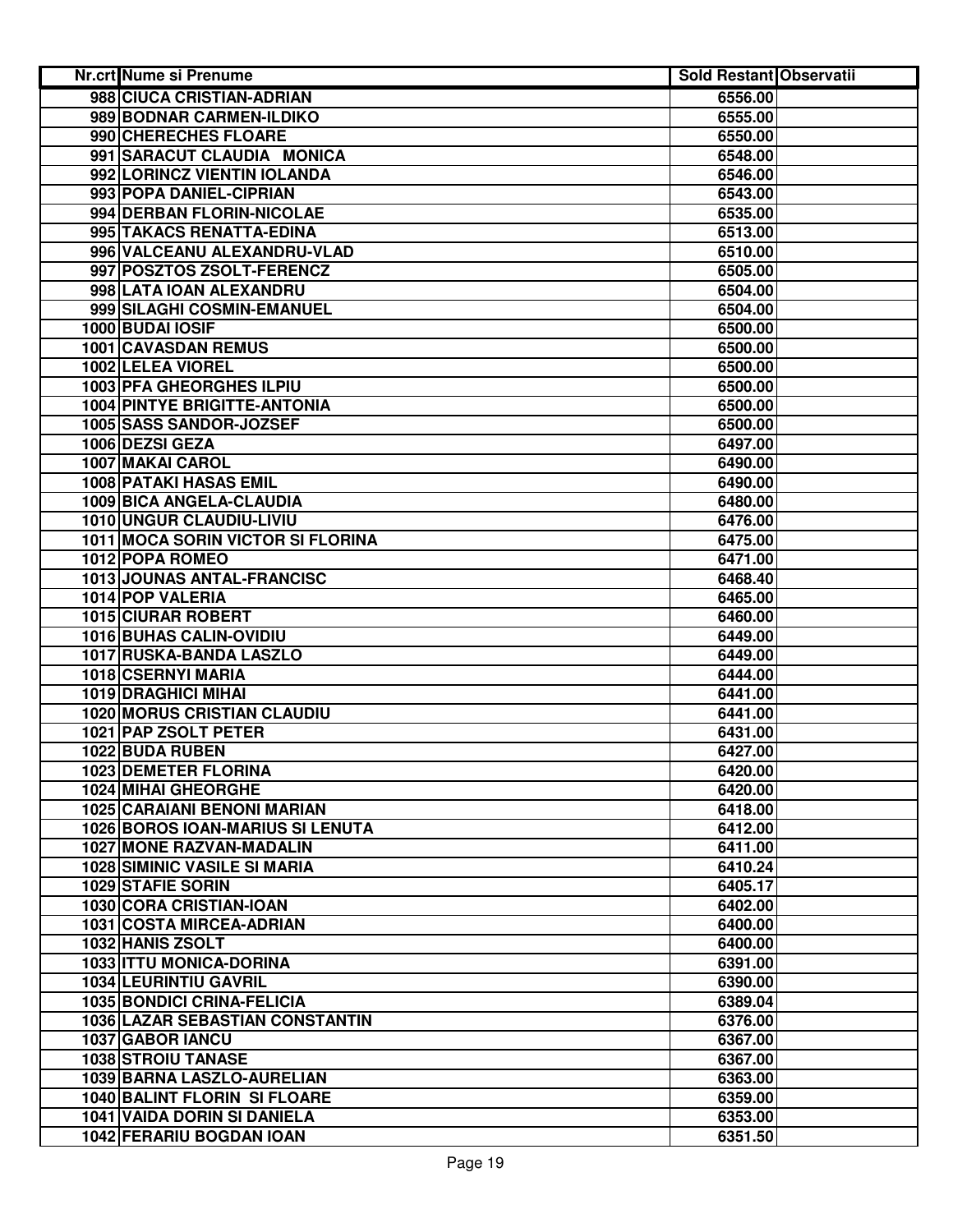| <b>Nr.crt Nume si Prenume</b>          | <b>Sold Restant Observatii</b> |  |
|----------------------------------------|--------------------------------|--|
| <b>1043 GABOR MINDRA</b>               | 6351.00                        |  |
| 1044 GRAUR CSABA-ALEXANDRU             | 6341.00                        |  |
| 1045 KELEMEN IOAN SI ROZALIA           | 6341.00                        |  |
| 1046 ABRUDAN ADRIAN                    | 6338.00                        |  |
| 1047 COZMA ANA                         | 6338.00                        |  |
| 1048 NECULAI DANIEL                    | 6321.07                        |  |
| 1049 MIHAI MARIUS                      | 6321.00                        |  |
| <b>1050 TIRITEU FRANCISC</b>           | 6316.53                        |  |
| 1051 BOGDAN IOAN                       | 6315.00                        |  |
| <b>1052 DEAC OLIMPIU</b>               | 6312.00                        |  |
| 1053 TRIPE IULIANA-NICOLETA            | 6306.00                        |  |
| <b>1054 IONESCU DORIN SI GABRIELA</b>  | 6303.00                        |  |
| 1055 IUONAS VIVIEN-VANDA               | 6289.00                        |  |
| 1056 RAT SORIN                         | 6289.00                        |  |
| 1057 TARA VLAD GELU                    | 6282.00                        |  |
| <b>1058 STIUBE DANIEL RADU</b>         | 6280.00                        |  |
| 1059 MIHAI TEODOR-FLORIAN              | 6268.00                        |  |
| 1060 TAPU VALERIU COSMIN               | 6256.00                        |  |
| 1061 CZAPP IOSIF                       | 6254.70                        |  |
| <b>1062 SIMON ANDREI</b>               | 6250.00                        |  |
| 1063 BIRTA VASILE-CATALIN              | 6245.00                        |  |
| <b>1064 BREK GAVRIL-ZOLTAN</b>         | 6244.00                        |  |
| <b>1065 PINTEAN GHEORGHE</b>           | 6243.35                        |  |
| <b>1066 NAGY ATTILA</b>                | 6240.00                        |  |
| <b>1067 RUBINO ANGELO</b>              | 6237.00                        |  |
| 1068 ARDELEAN IOANA - MARIA            | 6234.00                        |  |
| <b>1069 DRIMBA CIPRIAN MARIUS</b>      | 6222.00                        |  |
| 1070 POPA OCTAVIAN                     | 6222.00                        |  |
| 1071 BAROTHI ANCA                      | 6221.00                        |  |
| 1072 GILAU GHEORGHE-CAROL              | 6214.00                        |  |
| 1073 VILHAM GABRIELLA-ENIKO            | 6204.00                        |  |
| 1074 ALEXANDRU FANEL                   | 6200.00                        |  |
| 1075 ASTEFANOAEI LUCIAN-FLORENTIN      | 6200.00                        |  |
| 1076 MUNTEAN IULIU                     | 6200.00                        |  |
| 1077 POPA ADRIAN CRISTIAN              | 6200.00                        |  |
| <b>1078 CIUCIUMIS STEFAN-DUMITRU</b>   | 6199.00                        |  |
| 1079 BALAN IOAN-CRISTIAN               | 6195.00                        |  |
| 1080 DEIBEL SIEGFRIED                  | 6195.00                        |  |
| 1081 BELENESI GHEORGHE GABRIEL CIPRIAN | 6194.00                        |  |
| 1082 CSERVAK MIKLOS ZSOLT              | 6192.00                        |  |
| 1083 MOLDOVAN VASILE                   | 6188.00                        |  |
| 1084 ELENES CIPRIAN-IONEL              | 6182.15                        |  |
| 1085 BALAZS ALEXANDRU-LADISLAU         | 6180.00                        |  |
| <b>1086 ISZTOIKA MATEI</b>             | 6170.00                        |  |
| 1087 KARACSONYI MARGARETA              | 6167.00                        |  |
| 1088 STAN MARIN                        | 6165.00                        |  |
| 1089 POPA CIPRIAN-DUMITRU              | 6150.00                        |  |
| 1090 CRACIUN SORIN-IOAN                | 6134.00                        |  |
| 1091 KAJCZA ANTON GIULIO               | 6134.00                        |  |
| 1092 ZIGA EMANUEL-VIOREL               | 6130.00                        |  |
| <b>1093 ISTOICA LUDOVIC</b>            | 6121.00                        |  |
| 1094 MARIAN CALIN OLIVIU               | 6121.00                        |  |
| 1095 LAJOS ANDREA - NICULINA           | 6120.00                        |  |
| 1096 RACZ ELVIRA                       | 6113.00                        |  |
| 1097 LOLO ISTVAN                       | 6109.00                        |  |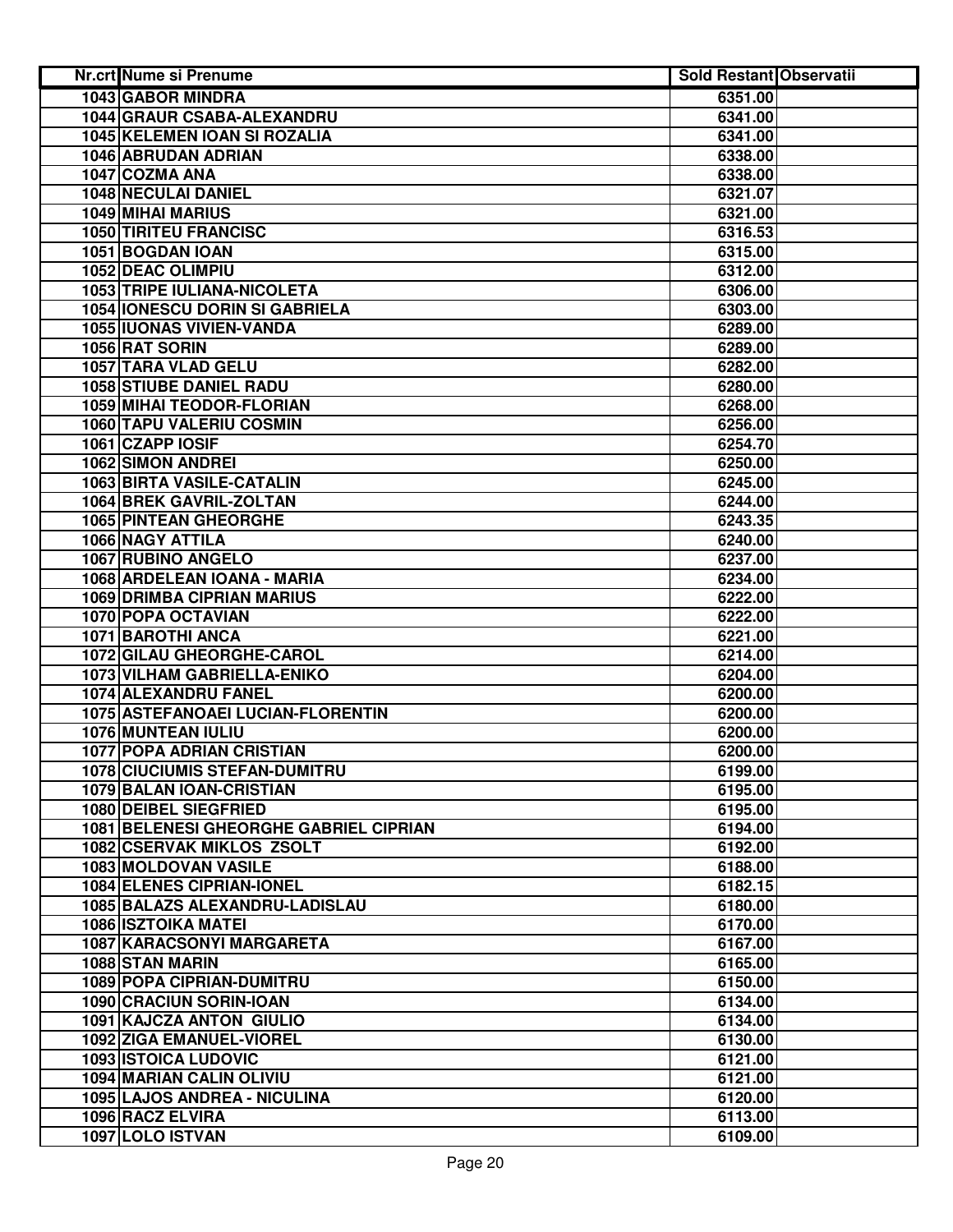| Nr.crt Nume si Prenume               | <b>Sold Restant Observatii</b> |  |
|--------------------------------------|--------------------------------|--|
| <b>1098 IAMBOR ALEXANDRU</b>         | 6106.00                        |  |
| <b>1099 SOLOMIE IONUT GABRIEL</b>    | 6106.00                        |  |
| 1100 DRIMBA ADRIAN-MIHAI             | 6100.00                        |  |
| 1101 LESAC ROBERT                    | 6100.00                        |  |
| <b>1102 MINDRUT TEODOR</b>           | 6100.00                        |  |
| <b>1103 MUTIU CRISTIAN</b>           | 6098.00                        |  |
| <b>1104 POPA TEOFIL-DANIEL</b>       | 6091.00                        |  |
| 1105 POP IOAN-GHEORGHE               | 6074.57                        |  |
| 1106 ALBUTIU DOREL-DUMITRU           | 6073.00                        |  |
| 1107 BOLONI ARON                     | 6070.00                        |  |
| 1108 SZABO ELISABET MARIA            | 6061.00                        |  |
| <b>1109 BERINDE RADU SI DIANA</b>    | 6053.50                        |  |
| 1110 BALOGH OLGA                     | 6050.00                        |  |
| 1111 GABOR GABOR                     | 6049.02                        |  |
| 1112 BARA MIRELA AURELIA             | 6044.00                        |  |
| 1113 ANCSAN VASILE CIPRIAN SI AURICA | 6043.00                        |  |
| 1114 VARGA STEFAN                    | 6033.00                        |  |
| 1115 FEHER PIROSCA                   | 6029.00                        |  |
| 1116 GHIT IONUT-ALEXANDRU            | 6021.00                        |  |
| 1117 GHENGHIU LAURENTIU-RADU         | 6012.08                        |  |
| 1118 SZABO LEVENTE                   | 6010.00                        |  |
| 1119 ANDOR ALIN-IOAN                 | 6002.50                        |  |
| <b>1120 PETRILA MARIUS SORIN</b>     | 6001.06                        |  |
| 1121 AL EZZEH TAREQ AHMAD TALAB      | 6000.00                        |  |
| <b>1122 AMBRUS CLAUDIA</b>           | 6000.00                        |  |
| <b>1123 BAGHE MARIA</b>              | 6000.00                        |  |
| 1124 BALAN LIANA-DANIELA             | 6000.00                        |  |
| 1125 BARABAS IOAN                    | 6000.00                        |  |
| 1126 BARNA PETRU-GHEORGHE            | 6000.00                        |  |
| <b>1127 BIRTA CRISTINA-IOANA</b>     | 6000.00                        |  |
| <b>1128 BODNAR DANIELA</b>           | 6000.00                        |  |
| <b>1129 BODNAR GAVRIL EUGEN</b>      | 6000.00                        |  |
| 1130 BRINDUS OLIMPIA                 | 6000.00                        |  |
| 1131 BUDAI KAROLY-ROBERT             | 6000.00                        |  |
| 1132 BULGARU FLORIN                  | 6000.00                        |  |
| 1133 BUNTA DAN-PETRU                 | 6000.00                        |  |
| 1134 CAMPAN NELU-FLORIN              | 6000.00                        |  |
| 1135 CIOCANARU HOREA-ALEXANDRU       | 6000.00                        |  |
| 1136 CONTINI SILVIA-GEORGETA         | 6000.00                        |  |
| 1137 CSER JANOS-ATTILA               | 6000.00                        |  |
| 1138 CSETE ZOLTAN IANOS              | 6000.00                        |  |
| 1139 DE SMET MEDA                    | 6000.00                        |  |
| <b>1140 DOMJAN CAROL ZSOLT</b>       | 6000.00                        |  |
| 1141 EPUREANU DORIN                  | 6000.00                        |  |
| 1142 FLONTA DANIEL                   | 6000.00                        |  |
| <b>1143 FOIT DANUT VIOREL</b>        | 6000.00                        |  |
| 1144 GALASSINI NATALINO-FERRUCCIO    | 6000.00                        |  |
| 1145 GERZON RUDOLF                   | 6000.00                        |  |
| 1146 GIBOI EMILIA                    | 6000.00                        |  |
| 1147 GOIA ANGELA-HAJNALKA            | 6000.00                        |  |
| <b>1148 HALASZ GYONGYI</b>           | 6000.00                        |  |
| 1149 HARAGOS ORSOLYA                 | 6000.00                        |  |
| 1150 IOVA MARTA                      | 6000.00                        |  |
| 1151 IVAN LUCIAN-ARON                | 6000.00                        |  |
| 1152 JUCAN AUGUSTIN-DOREL            | 6000.00                        |  |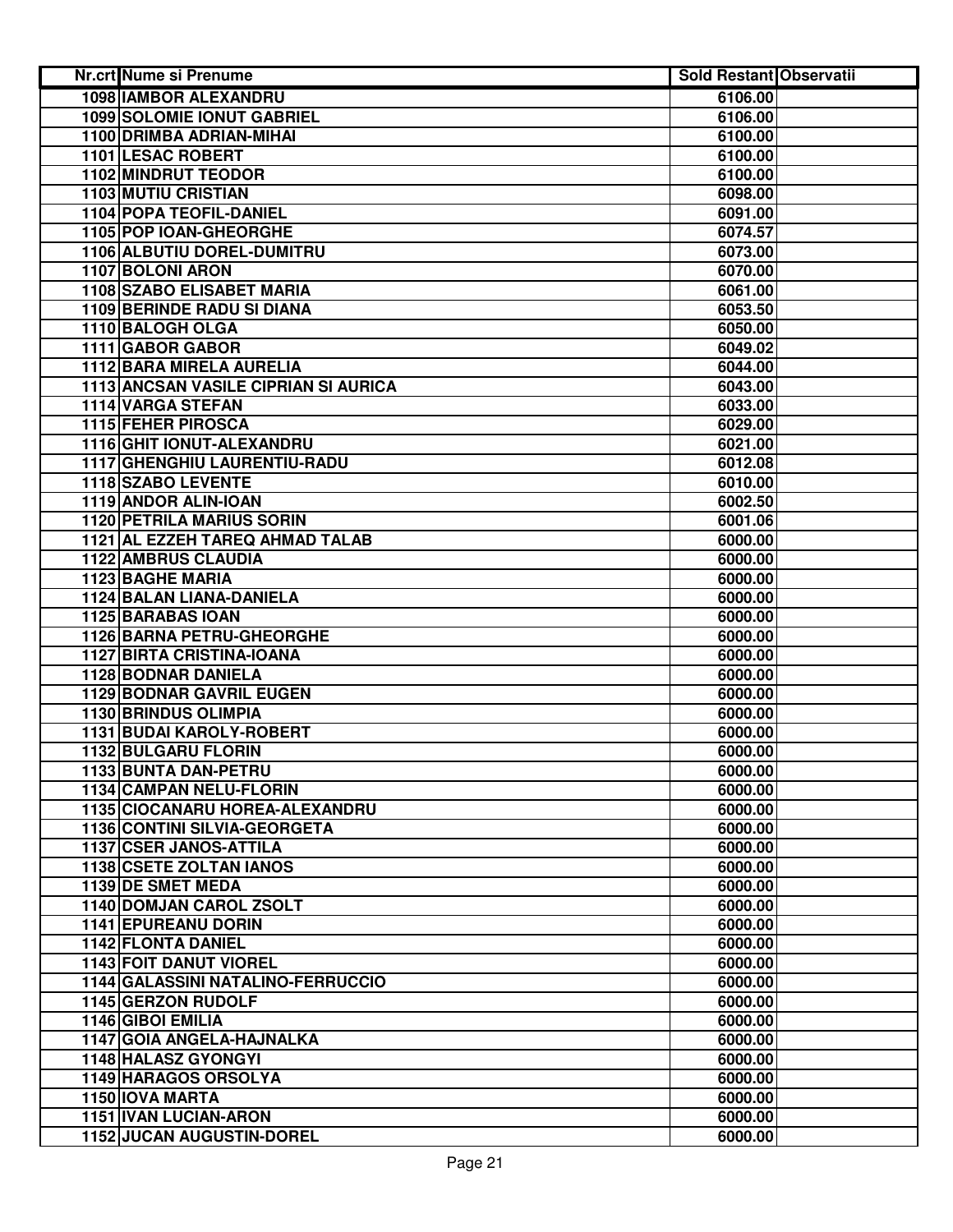| <b>Nr.crt Nume si Prenume</b>       | <b>Sold Restant Observatii</b> |  |
|-------------------------------------|--------------------------------|--|
| 1153 KALLAI EVA-PIROSKA             | 6000.00                        |  |
| 1154 KORPAS FLORIAN                 | 6000.00                        |  |
| 1155 KUN LAVINIA-ALIETA             | 6000.00                        |  |
| <b>1156 LAKATOS SANDOR</b>          | 6000.00                        |  |
| 1157 LASCAU IOANA-PATRICIA          | 6000.00                        |  |
| <b>1158 LICOIU LUDOVIC-ATTILA</b>   | 6000.00                        |  |
| <b>1159 MEZEI PETRU FRANCISC</b>    | 6000.00                        |  |
| 1160 MOCA FLORINA-CRISTINA          | 6000.00                        |  |
| 1161 MOLDOVAN FLAVIU                | 6000.00                        |  |
| 1162 MOS MIHAI-SILVIU               | 6000.00                        |  |
| 1163 OKOS ISTVAN-JOZSEF             | 6000.00                        |  |
| 1164 POPA FLORIN-GHEORGHE           | 6000.00                        |  |
| 1165 POPA NICOLAE CALIN             | 6000.00                        |  |
| 1166 POPA RAMONA-IOANA              | 6000.00                        |  |
| 1167 PUSCAS ALINA-TATIANA           | 6000.00                        |  |
| 1168 RODA PAOLO                     | 6000.00                        |  |
| 1169 ROSTAS MARIA                   | 6000.00                        |  |
| 1170 SAMANIEGO SOTO EDUARDO ARMANDO | 6000.00                        |  |
| 1171 SARAZ ANGELA                   | 6000.00                        |  |
| 1172 SIFT GABRIELA-CORINA           | 6000.00                        |  |
| <b>1173 STANCIU EUGEN</b>           | 6000.00                        |  |
| 1174 SZABO JOZSEF                   | 6000.00                        |  |
| 1175 SZILAGYI ANIKO                 | 6000.00                        |  |
| <b>1176 TINCAU IOANA-NICOLETA</b>   | 6000.00                        |  |
| <b>1177 TOROK LEVENTE-LORANT</b>    | 6000.00                        |  |
| <b>1178 TOTH ATTILA</b>             | 6000.00                        |  |
| <b>1179 TOTH SANDOR</b>             | 6000.00                        |  |
| 1180 VAKAR MARIA-LIANA              | 6000.00                        |  |
| 1181 VAN GELEEN ELENA CRISTINA      | 6000.00                        |  |
| 1182 VANCEA ALIN DANIEL             | 6000.00                        |  |
| 1183 VARDAI ANDREEA MARIA           | 6000.00                        |  |
| 1184 VASILE DIANA-ANCA              | 6000.00                        |  |
| <b>1185 VIGLIONE MICHELLE</b>       | 6000.00                        |  |
| 1186 IOVANOVICI MILAN IONUT         | 5998.40                        |  |
| <b>1187 ISZTOIKA GABOR SI EVA</b>   | 5998.40                        |  |
| <b>1188 CIOTIR CIPRIAN GEORGE</b>   | 5997.00                        |  |
| <b>1189 PADUREAN MARIN FLORIN</b>   | 5994.00                        |  |
| 1190 RASCU LAURENTIU-PETRE          | 5994.00                        |  |
| <b>1191 MERCEA ADRIAN SI SANDA</b>  | 5991.45                        |  |
| 1192 COSTEA FLAVIU                  | 5987.50                        |  |
| 1193 KOVACS ISTVAN                  | 5985.00                        |  |
| 1194 SANDOR-BARLEA ZOLTAN           | 5982.00                        |  |
| <b>1195 FARKAS TIBOR</b>            | 5977.00                        |  |
| 1196 NAGY LASZLO                    | 5977.00                        |  |
| 1197 NAGY LAJOS                     | 5966.00                        |  |
| 1198 COSAC MATEI-ROMEO              | 5960.00                        |  |
| <b>1199 TIRTIU REMUS-CRISRIAN</b>   | 5960.00                        |  |
| <b>1200 BORSI MIHAELA-VIRGINIA</b>  | 5951.00                        |  |
| <b>1201 CHEREGI GEORGE RAZVAN</b>   | 5950.50                        |  |
| <b>1202 MILLE ROMEO</b>             | 5945.00                        |  |
| 1203 RADU TEODOR SI ANA             | 5941.00                        |  |
| <b>1204 SARB ADRIAN-DANIEL</b>      | 5940.00                        |  |
| 1205 GONCZE ATTILA-BELA             | 5936.00                        |  |
| 1206 DAVID DANIEL-VIRGIL            | 5922.00                        |  |
| 1207 GIRZ ELISABETA                 | 5922.00                        |  |
|                                     |                                |  |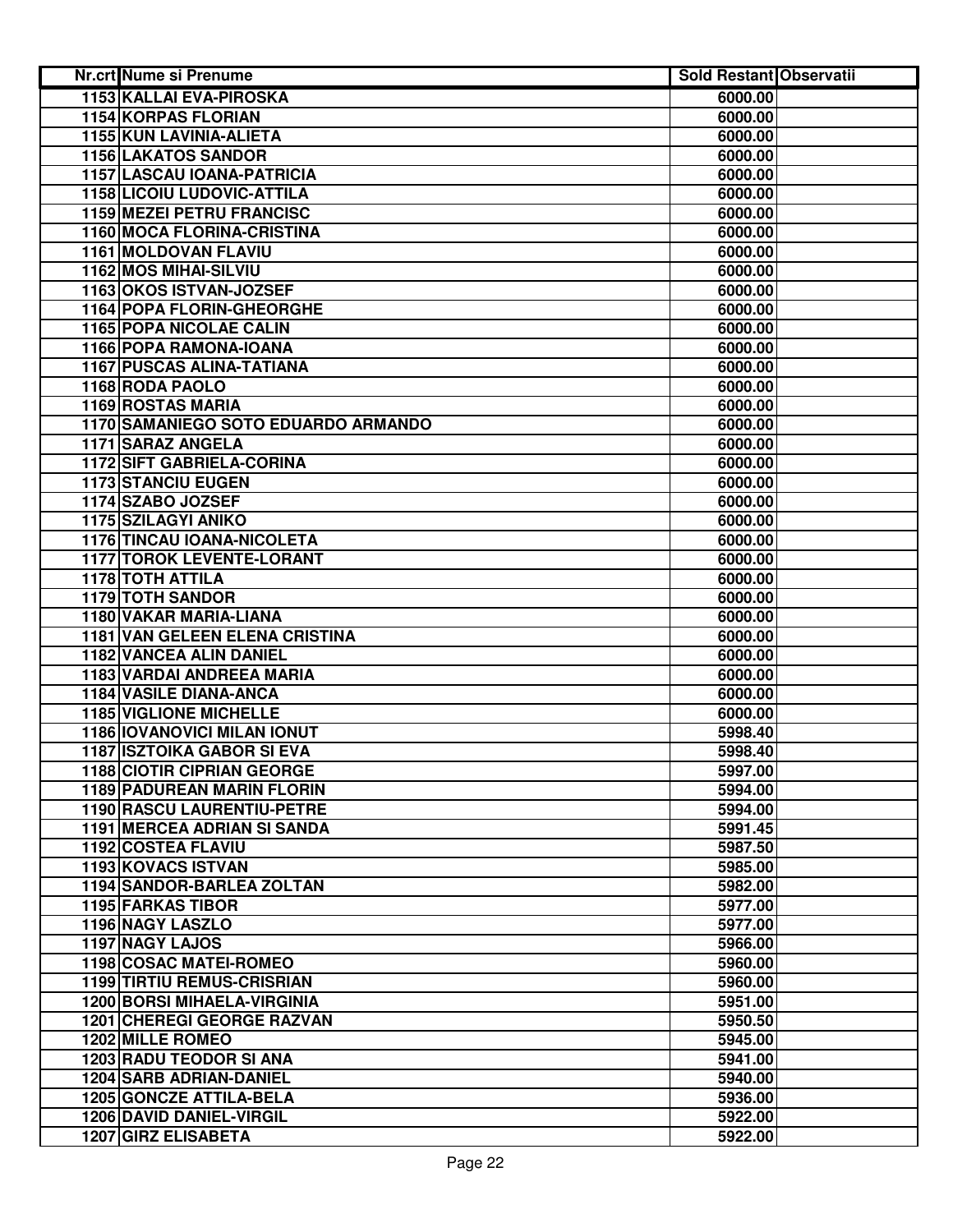| Nr.crt Nume si Prenume                       | <b>Sold Restant Observatii</b> |  |
|----------------------------------------------|--------------------------------|--|
| <b>1208 ILE DORIN-ILIE</b>                   | 5920.40                        |  |
| <b>1209 MONENCIU FLORIAN OVIDIU</b>          | 5916.00                        |  |
| 1210 GABOR GABOR                             | 5909.28                        |  |
| 1211 OTVOS CLAUDIU PETRU                     | 5907.00                        |  |
| <b>1212 POPOVICI LIVIU NICOLAE</b>           | 5905.00                        |  |
| 1213 VERES GEORGETA                          | 5905.00                        |  |
| 1214 IUONAS CORNELIU-REMUS SI ILDIKO GYONGYI | 5901.00                        |  |
| <b>1215 KHAN FARAZ</b>                       | 5901.00                        |  |
| 1216 WEKERLE IACOB                           | 5901.00                        |  |
| 1217 KOVACS RICHARD ZSOLT                    | 5896.00                        |  |
| 1218 GABOR IOAN ADRIAN                       | 5891.24                        |  |
| <b>1219 SIMO MARIA-MAGDALENA</b>             | 5889.00                        |  |
| 1220 BONCEA IOAN-LAVINIU                     | 5888.28                        |  |
| <b>1221 ISZTOIKA STEFAN</b>                  | 5888.00                        |  |
| 1222 BRATA MARIA                             | 5883.00                        |  |
| 1223 COSMA FLORIN-CALIN                      | 5882.00                        |  |
| 1224 HEBRISTEAN VIOREL-LAURIAN               | 5881.00                        |  |
| <b>1225 PRAHOVEANU CRISTINA</b>              | 5880.00                        |  |
| <b>1226 GYORI FLORIN-MARIUS</b>              | 5874.00                        |  |
| 1227 CORBUT PAUL-SEBASTIAN                   | 5863.00                        |  |
| <b>1228 TOTH STEFAN SI KATALIN</b>           | 5861.00                        |  |
| 1229 KUDELASZ LEVENTE-TIBOR                  | 5860.00                        |  |
| <b>1230 HIRTEA CRISTIAN GABRIEL</b>          | 5859.00                        |  |
| 1231 FERARU ANNAMARIA-GABRIELLA              | 5858.00                        |  |
| 1232 CIURAR LAIE                             | 5855.00                        |  |
| <b>1233 CIURBA GABRIEL</b>                   | 5855.00                        |  |
| 1234 IONESCU GABRIEL RAZVAN                  | 5853.00                        |  |
| 1235 GABOR STEFAN                            | 5836.00                        |  |
| <b>1236 GAIDOS SAMUEL SIMION</b>             | 5830.00                        |  |
| 1237 BULZAN MARIA                            | 5826.00                        |  |
| <b>1238 LINGURAR MARIN</b>                   | 5823.00                        |  |
| <b>1239 MEZE DANIELA-VIORICA</b>             | 5821.35                        |  |
| 1240 CHEREGI RAMONA-VETA                     | 5814.00                        |  |
| <b>1241 SAMU SORIN MIHAI</b>                 | 5811.00                        |  |
| <b>1242 BOUANANE CHARAF</b>                  | 5810.00                        |  |
| 1243 GOLDENBERG CRISTIAN-RADU                | 5805.00                        |  |
| 1244 ANECHIFORESEI CATALIN-CONSTANTIN        | 5800.00                        |  |
| <b>1245 TICOSI MIRCEA-CALIN</b>              | 5800.00                        |  |
| 1246 GABOR GABRIEL                           | 5795.00                        |  |
| 1247 PASCA-TANC BIANCA-CLARA                 | 5795.00                        |  |
| <b>1248 DRUGAS TEODOR</b>                    | 5790.00                        |  |
| <b>1249 FIZESAN RAMONA NICOLETA</b>          | 5788.40                        |  |
| <b>1250 DERECICHEI FLORIN</b>                | 5782.00                        |  |
| 1251 GABOR SUSANA                            | 5777.00                        |  |
| 1252 CELIK BIROL                             | 5774.00                        |  |
| 1253 VINCZE-NAGY LADISLAU                    | 5767.00                        |  |
| <b>1254 DRAGOS VASILE SI MARIA</b>           | 5754.00                        |  |
| 1255 BLAGOE-BREDICEANU CRISTIAN-FLAVIUS      | 5751.00                        |  |
| <b>1256 LIPTAK ZOLTAN</b>                    | 5750.17                        |  |
| <b>1257 TINC ALIN-FLORIN</b>                 | 5750.00                        |  |
| <b>1258 BURCSA MIHAI</b>                     | 5740.00                        |  |
| 1259 APETREI DANIEL                          | 5734.00                        |  |
| <b>1260 BUT PETRU-FRANCISC</b>               | 5730.00                        |  |
| <b>1261 POPA OCTAVIAN</b>                    | 5725.00                        |  |
| 1262 GABOR PETRU                             | 5721.00                        |  |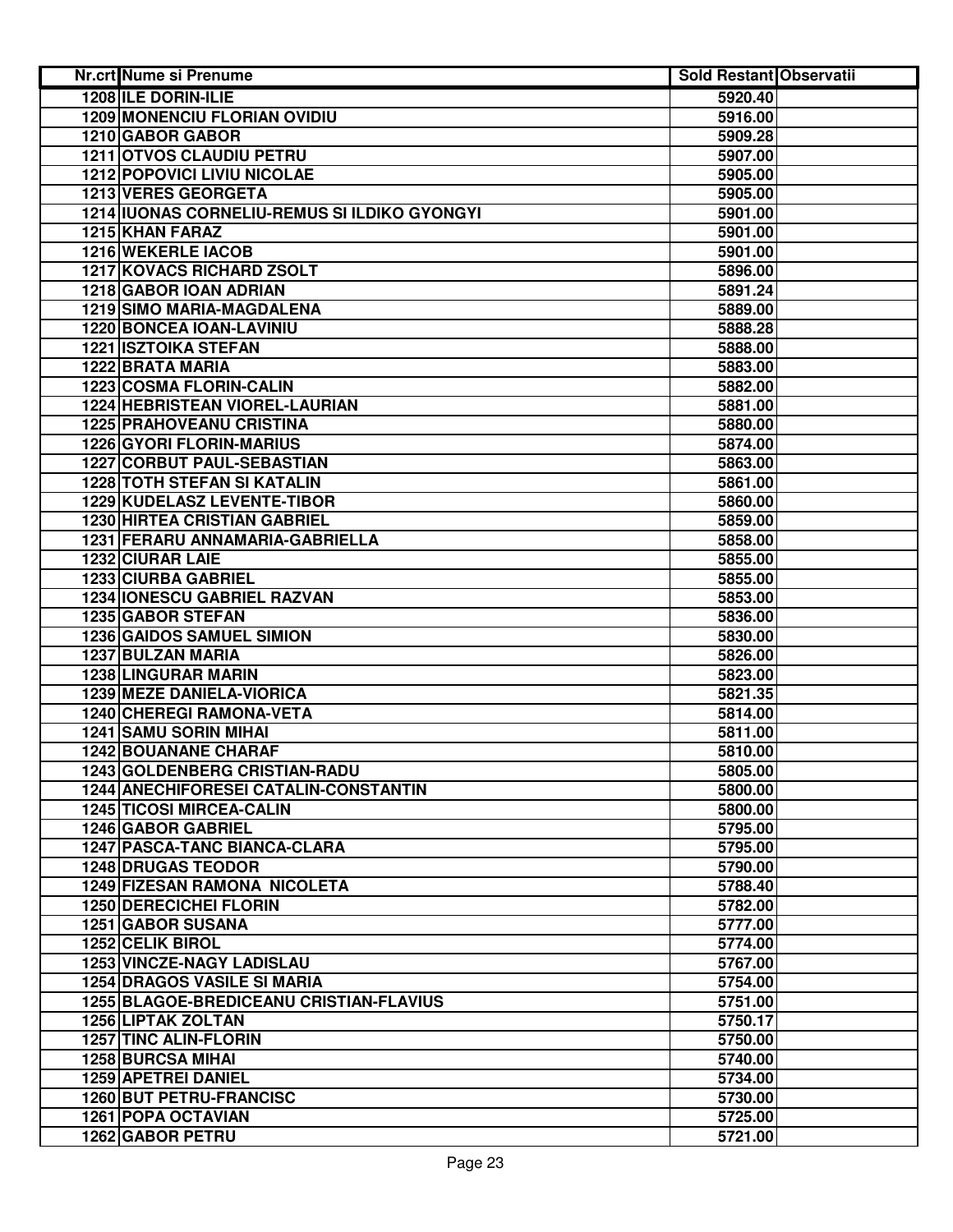| <b>1263 UNGUR GYORGY-JOZSEF</b><br>5720.00<br><b>1264 SIME RADU HORIA</b><br>5714.00<br><b>1265 DUME MIRCEA VASILE</b><br>5710.45<br><b>1266 NAGY LORANT</b><br>5706.00<br><b>1267 VARGA ISTVAN ROBERT</b><br>5702.00<br>1268 GABOR IANOS<br>5700.00<br>1269 POPOVICI IOAN<br>5699.00<br>1270 CORDA IONAS<br>5693.00<br><b>1271 ISTOICA IOAN SI TEREZ</b><br>5691.00<br><b>1272 CHISVARI REKA</b><br>5689.00<br>1273 COVACIU ALEXANDRU<br>5680.00<br>1274 ANDOR ALEXANDRU DAN<br>5672.00<br>1275 AVRAM AMALIA-MELINDA SI GAVRIL<br>5666.00<br>5651.36<br><b>1276 BARBONTA TRAIAN</b><br><b>1277 ISZTOICA PETRU</b><br>5650.00<br><b>1278 ISZTOYKA GABOR</b><br>5650.00<br><b>1279 LAZAU CIPRIAN VLADUT</b><br>5650.00<br>1280 BACIU DACIAN-CONSTANTIN<br>5644.00<br><b>1281 BAICAN PETRU CORNEL SI MARIA</b><br>5644.00<br>1282 CABA DANIELA<br>5644.00<br><b>1283 GRIGORAS DUMITRU</b><br>5637.00<br><b>1284 SILAGHI ADRIAN-GABRIEL</b><br>5629.00<br><b>1285 DAVID VASILE LUCIAN</b><br>5627.00<br><b>1286 SIPOS EVA ELISABETA</b><br>5625.00<br><b>1287 KAPALAI LORANT BELA</b><br>5620.00<br><b>1288 VESEA CARMEN ALINA</b><br>5616.95<br>1289 HRIN GHEORGHE-DORIN<br>5602.88<br>1290 FOGHIS TRAIAN<br>5602.00<br>1291 COVACIU ANGELA<br>5600.00<br>1292 PETRICAU ALINA-VASILICA<br>5595.00<br>1293 POP MARIUS<br>5595.00<br>1294 RASVANTA CORNEL<br>5590.00<br><b>1295 HORVATH GHEORGHE</b><br>5585.00<br><b>1296 LAKATOS AUGUSTIN</b><br>5580.00<br>1297 SZUCS STEFAN-OLGA<br>5580.00<br>1298 CHIOREAN-VAGNER MARIUS-OVIDIU<br>5576.00<br><b>1299 MOTOS MIHAI</b><br>5573.00<br>1300 SIME IONUT-VLAD<br>5557.00<br><b>1301 BUDA CRISTIAN AUREL</b><br>5554.00<br>1302 POP RODICA-ANDREEA<br>5550.00<br>1303 POP MIHAELA-LILIANA<br>5549.00<br><b>1304 PRECUP TRAIAN</b><br>5549.00<br><b>1305 DRAGAN HORATIU-CHRISTIAN</b><br>5542.00<br>1306 ROSTAS STEFAN SI DRENA<br>5539.00<br>1307 ZARAU GABRIEL<br>5537.00<br>1308 VARGA IOZSEF<br>5536.00<br><b>1309 SABAU KAROLY</b><br>5529.00<br><b>1310 TOTH SANDOR SI LIDIA</b><br>5520.19<br><b>1311 AGOSTON EMIL IOAN</b><br>5520.00<br>1312 URSU MIHAI-ADRIAN<br>5507.50<br>1313 ARON ANA IULIA<br>5507.00<br>1314 HEREDEA DANIEL IONUT<br>5505.00<br>1315 ARDELEAN GHEORGHE-SORIN<br>5503.00<br>1316 ONITA DANIEL<br>5500.83 | Nr.crt Nume si Prenume | <b>Sold Restant Observatii</b> |  |
|------------------------------------------------------------------------------------------------------------------------------------------------------------------------------------------------------------------------------------------------------------------------------------------------------------------------------------------------------------------------------------------------------------------------------------------------------------------------------------------------------------------------------------------------------------------------------------------------------------------------------------------------------------------------------------------------------------------------------------------------------------------------------------------------------------------------------------------------------------------------------------------------------------------------------------------------------------------------------------------------------------------------------------------------------------------------------------------------------------------------------------------------------------------------------------------------------------------------------------------------------------------------------------------------------------------------------------------------------------------------------------------------------------------------------------------------------------------------------------------------------------------------------------------------------------------------------------------------------------------------------------------------------------------------------------------------------------------------------------------------------------------------------------------------------------------------------------------------------------------------------------------------------------------------------------------------------------------------------------------------------------------------------------------------------------------------------------------------------------------------------------------------------------------------------------------------------------------------------------------------------------------------------------|------------------------|--------------------------------|--|
|                                                                                                                                                                                                                                                                                                                                                                                                                                                                                                                                                                                                                                                                                                                                                                                                                                                                                                                                                                                                                                                                                                                                                                                                                                                                                                                                                                                                                                                                                                                                                                                                                                                                                                                                                                                                                                                                                                                                                                                                                                                                                                                                                                                                                                                                                    |                        |                                |  |
|                                                                                                                                                                                                                                                                                                                                                                                                                                                                                                                                                                                                                                                                                                                                                                                                                                                                                                                                                                                                                                                                                                                                                                                                                                                                                                                                                                                                                                                                                                                                                                                                                                                                                                                                                                                                                                                                                                                                                                                                                                                                                                                                                                                                                                                                                    |                        |                                |  |
|                                                                                                                                                                                                                                                                                                                                                                                                                                                                                                                                                                                                                                                                                                                                                                                                                                                                                                                                                                                                                                                                                                                                                                                                                                                                                                                                                                                                                                                                                                                                                                                                                                                                                                                                                                                                                                                                                                                                                                                                                                                                                                                                                                                                                                                                                    |                        |                                |  |
|                                                                                                                                                                                                                                                                                                                                                                                                                                                                                                                                                                                                                                                                                                                                                                                                                                                                                                                                                                                                                                                                                                                                                                                                                                                                                                                                                                                                                                                                                                                                                                                                                                                                                                                                                                                                                                                                                                                                                                                                                                                                                                                                                                                                                                                                                    |                        |                                |  |
|                                                                                                                                                                                                                                                                                                                                                                                                                                                                                                                                                                                                                                                                                                                                                                                                                                                                                                                                                                                                                                                                                                                                                                                                                                                                                                                                                                                                                                                                                                                                                                                                                                                                                                                                                                                                                                                                                                                                                                                                                                                                                                                                                                                                                                                                                    |                        |                                |  |
|                                                                                                                                                                                                                                                                                                                                                                                                                                                                                                                                                                                                                                                                                                                                                                                                                                                                                                                                                                                                                                                                                                                                                                                                                                                                                                                                                                                                                                                                                                                                                                                                                                                                                                                                                                                                                                                                                                                                                                                                                                                                                                                                                                                                                                                                                    |                        |                                |  |
|                                                                                                                                                                                                                                                                                                                                                                                                                                                                                                                                                                                                                                                                                                                                                                                                                                                                                                                                                                                                                                                                                                                                                                                                                                                                                                                                                                                                                                                                                                                                                                                                                                                                                                                                                                                                                                                                                                                                                                                                                                                                                                                                                                                                                                                                                    |                        |                                |  |
|                                                                                                                                                                                                                                                                                                                                                                                                                                                                                                                                                                                                                                                                                                                                                                                                                                                                                                                                                                                                                                                                                                                                                                                                                                                                                                                                                                                                                                                                                                                                                                                                                                                                                                                                                                                                                                                                                                                                                                                                                                                                                                                                                                                                                                                                                    |                        |                                |  |
|                                                                                                                                                                                                                                                                                                                                                                                                                                                                                                                                                                                                                                                                                                                                                                                                                                                                                                                                                                                                                                                                                                                                                                                                                                                                                                                                                                                                                                                                                                                                                                                                                                                                                                                                                                                                                                                                                                                                                                                                                                                                                                                                                                                                                                                                                    |                        |                                |  |
|                                                                                                                                                                                                                                                                                                                                                                                                                                                                                                                                                                                                                                                                                                                                                                                                                                                                                                                                                                                                                                                                                                                                                                                                                                                                                                                                                                                                                                                                                                                                                                                                                                                                                                                                                                                                                                                                                                                                                                                                                                                                                                                                                                                                                                                                                    |                        |                                |  |
|                                                                                                                                                                                                                                                                                                                                                                                                                                                                                                                                                                                                                                                                                                                                                                                                                                                                                                                                                                                                                                                                                                                                                                                                                                                                                                                                                                                                                                                                                                                                                                                                                                                                                                                                                                                                                                                                                                                                                                                                                                                                                                                                                                                                                                                                                    |                        |                                |  |
|                                                                                                                                                                                                                                                                                                                                                                                                                                                                                                                                                                                                                                                                                                                                                                                                                                                                                                                                                                                                                                                                                                                                                                                                                                                                                                                                                                                                                                                                                                                                                                                                                                                                                                                                                                                                                                                                                                                                                                                                                                                                                                                                                                                                                                                                                    |                        |                                |  |
|                                                                                                                                                                                                                                                                                                                                                                                                                                                                                                                                                                                                                                                                                                                                                                                                                                                                                                                                                                                                                                                                                                                                                                                                                                                                                                                                                                                                                                                                                                                                                                                                                                                                                                                                                                                                                                                                                                                                                                                                                                                                                                                                                                                                                                                                                    |                        |                                |  |
|                                                                                                                                                                                                                                                                                                                                                                                                                                                                                                                                                                                                                                                                                                                                                                                                                                                                                                                                                                                                                                                                                                                                                                                                                                                                                                                                                                                                                                                                                                                                                                                                                                                                                                                                                                                                                                                                                                                                                                                                                                                                                                                                                                                                                                                                                    |                        |                                |  |
|                                                                                                                                                                                                                                                                                                                                                                                                                                                                                                                                                                                                                                                                                                                                                                                                                                                                                                                                                                                                                                                                                                                                                                                                                                                                                                                                                                                                                                                                                                                                                                                                                                                                                                                                                                                                                                                                                                                                                                                                                                                                                                                                                                                                                                                                                    |                        |                                |  |
|                                                                                                                                                                                                                                                                                                                                                                                                                                                                                                                                                                                                                                                                                                                                                                                                                                                                                                                                                                                                                                                                                                                                                                                                                                                                                                                                                                                                                                                                                                                                                                                                                                                                                                                                                                                                                                                                                                                                                                                                                                                                                                                                                                                                                                                                                    |                        |                                |  |
|                                                                                                                                                                                                                                                                                                                                                                                                                                                                                                                                                                                                                                                                                                                                                                                                                                                                                                                                                                                                                                                                                                                                                                                                                                                                                                                                                                                                                                                                                                                                                                                                                                                                                                                                                                                                                                                                                                                                                                                                                                                                                                                                                                                                                                                                                    |                        |                                |  |
|                                                                                                                                                                                                                                                                                                                                                                                                                                                                                                                                                                                                                                                                                                                                                                                                                                                                                                                                                                                                                                                                                                                                                                                                                                                                                                                                                                                                                                                                                                                                                                                                                                                                                                                                                                                                                                                                                                                                                                                                                                                                                                                                                                                                                                                                                    |                        |                                |  |
|                                                                                                                                                                                                                                                                                                                                                                                                                                                                                                                                                                                                                                                                                                                                                                                                                                                                                                                                                                                                                                                                                                                                                                                                                                                                                                                                                                                                                                                                                                                                                                                                                                                                                                                                                                                                                                                                                                                                                                                                                                                                                                                                                                                                                                                                                    |                        |                                |  |
|                                                                                                                                                                                                                                                                                                                                                                                                                                                                                                                                                                                                                                                                                                                                                                                                                                                                                                                                                                                                                                                                                                                                                                                                                                                                                                                                                                                                                                                                                                                                                                                                                                                                                                                                                                                                                                                                                                                                                                                                                                                                                                                                                                                                                                                                                    |                        |                                |  |
|                                                                                                                                                                                                                                                                                                                                                                                                                                                                                                                                                                                                                                                                                                                                                                                                                                                                                                                                                                                                                                                                                                                                                                                                                                                                                                                                                                                                                                                                                                                                                                                                                                                                                                                                                                                                                                                                                                                                                                                                                                                                                                                                                                                                                                                                                    |                        |                                |  |
|                                                                                                                                                                                                                                                                                                                                                                                                                                                                                                                                                                                                                                                                                                                                                                                                                                                                                                                                                                                                                                                                                                                                                                                                                                                                                                                                                                                                                                                                                                                                                                                                                                                                                                                                                                                                                                                                                                                                                                                                                                                                                                                                                                                                                                                                                    |                        |                                |  |
|                                                                                                                                                                                                                                                                                                                                                                                                                                                                                                                                                                                                                                                                                                                                                                                                                                                                                                                                                                                                                                                                                                                                                                                                                                                                                                                                                                                                                                                                                                                                                                                                                                                                                                                                                                                                                                                                                                                                                                                                                                                                                                                                                                                                                                                                                    |                        |                                |  |
|                                                                                                                                                                                                                                                                                                                                                                                                                                                                                                                                                                                                                                                                                                                                                                                                                                                                                                                                                                                                                                                                                                                                                                                                                                                                                                                                                                                                                                                                                                                                                                                                                                                                                                                                                                                                                                                                                                                                                                                                                                                                                                                                                                                                                                                                                    |                        |                                |  |
|                                                                                                                                                                                                                                                                                                                                                                                                                                                                                                                                                                                                                                                                                                                                                                                                                                                                                                                                                                                                                                                                                                                                                                                                                                                                                                                                                                                                                                                                                                                                                                                                                                                                                                                                                                                                                                                                                                                                                                                                                                                                                                                                                                                                                                                                                    |                        |                                |  |
|                                                                                                                                                                                                                                                                                                                                                                                                                                                                                                                                                                                                                                                                                                                                                                                                                                                                                                                                                                                                                                                                                                                                                                                                                                                                                                                                                                                                                                                                                                                                                                                                                                                                                                                                                                                                                                                                                                                                                                                                                                                                                                                                                                                                                                                                                    |                        |                                |  |
|                                                                                                                                                                                                                                                                                                                                                                                                                                                                                                                                                                                                                                                                                                                                                                                                                                                                                                                                                                                                                                                                                                                                                                                                                                                                                                                                                                                                                                                                                                                                                                                                                                                                                                                                                                                                                                                                                                                                                                                                                                                                                                                                                                                                                                                                                    |                        |                                |  |
|                                                                                                                                                                                                                                                                                                                                                                                                                                                                                                                                                                                                                                                                                                                                                                                                                                                                                                                                                                                                                                                                                                                                                                                                                                                                                                                                                                                                                                                                                                                                                                                                                                                                                                                                                                                                                                                                                                                                                                                                                                                                                                                                                                                                                                                                                    |                        |                                |  |
|                                                                                                                                                                                                                                                                                                                                                                                                                                                                                                                                                                                                                                                                                                                                                                                                                                                                                                                                                                                                                                                                                                                                                                                                                                                                                                                                                                                                                                                                                                                                                                                                                                                                                                                                                                                                                                                                                                                                                                                                                                                                                                                                                                                                                                                                                    |                        |                                |  |
|                                                                                                                                                                                                                                                                                                                                                                                                                                                                                                                                                                                                                                                                                                                                                                                                                                                                                                                                                                                                                                                                                                                                                                                                                                                                                                                                                                                                                                                                                                                                                                                                                                                                                                                                                                                                                                                                                                                                                                                                                                                                                                                                                                                                                                                                                    |                        |                                |  |
|                                                                                                                                                                                                                                                                                                                                                                                                                                                                                                                                                                                                                                                                                                                                                                                                                                                                                                                                                                                                                                                                                                                                                                                                                                                                                                                                                                                                                                                                                                                                                                                                                                                                                                                                                                                                                                                                                                                                                                                                                                                                                                                                                                                                                                                                                    |                        |                                |  |
|                                                                                                                                                                                                                                                                                                                                                                                                                                                                                                                                                                                                                                                                                                                                                                                                                                                                                                                                                                                                                                                                                                                                                                                                                                                                                                                                                                                                                                                                                                                                                                                                                                                                                                                                                                                                                                                                                                                                                                                                                                                                                                                                                                                                                                                                                    |                        |                                |  |
|                                                                                                                                                                                                                                                                                                                                                                                                                                                                                                                                                                                                                                                                                                                                                                                                                                                                                                                                                                                                                                                                                                                                                                                                                                                                                                                                                                                                                                                                                                                                                                                                                                                                                                                                                                                                                                                                                                                                                                                                                                                                                                                                                                                                                                                                                    |                        |                                |  |
|                                                                                                                                                                                                                                                                                                                                                                                                                                                                                                                                                                                                                                                                                                                                                                                                                                                                                                                                                                                                                                                                                                                                                                                                                                                                                                                                                                                                                                                                                                                                                                                                                                                                                                                                                                                                                                                                                                                                                                                                                                                                                                                                                                                                                                                                                    |                        |                                |  |
|                                                                                                                                                                                                                                                                                                                                                                                                                                                                                                                                                                                                                                                                                                                                                                                                                                                                                                                                                                                                                                                                                                                                                                                                                                                                                                                                                                                                                                                                                                                                                                                                                                                                                                                                                                                                                                                                                                                                                                                                                                                                                                                                                                                                                                                                                    |                        |                                |  |
|                                                                                                                                                                                                                                                                                                                                                                                                                                                                                                                                                                                                                                                                                                                                                                                                                                                                                                                                                                                                                                                                                                                                                                                                                                                                                                                                                                                                                                                                                                                                                                                                                                                                                                                                                                                                                                                                                                                                                                                                                                                                                                                                                                                                                                                                                    |                        |                                |  |
|                                                                                                                                                                                                                                                                                                                                                                                                                                                                                                                                                                                                                                                                                                                                                                                                                                                                                                                                                                                                                                                                                                                                                                                                                                                                                                                                                                                                                                                                                                                                                                                                                                                                                                                                                                                                                                                                                                                                                                                                                                                                                                                                                                                                                                                                                    |                        |                                |  |
|                                                                                                                                                                                                                                                                                                                                                                                                                                                                                                                                                                                                                                                                                                                                                                                                                                                                                                                                                                                                                                                                                                                                                                                                                                                                                                                                                                                                                                                                                                                                                                                                                                                                                                                                                                                                                                                                                                                                                                                                                                                                                                                                                                                                                                                                                    |                        |                                |  |
|                                                                                                                                                                                                                                                                                                                                                                                                                                                                                                                                                                                                                                                                                                                                                                                                                                                                                                                                                                                                                                                                                                                                                                                                                                                                                                                                                                                                                                                                                                                                                                                                                                                                                                                                                                                                                                                                                                                                                                                                                                                                                                                                                                                                                                                                                    |                        |                                |  |
|                                                                                                                                                                                                                                                                                                                                                                                                                                                                                                                                                                                                                                                                                                                                                                                                                                                                                                                                                                                                                                                                                                                                                                                                                                                                                                                                                                                                                                                                                                                                                                                                                                                                                                                                                                                                                                                                                                                                                                                                                                                                                                                                                                                                                                                                                    |                        |                                |  |
|                                                                                                                                                                                                                                                                                                                                                                                                                                                                                                                                                                                                                                                                                                                                                                                                                                                                                                                                                                                                                                                                                                                                                                                                                                                                                                                                                                                                                                                                                                                                                                                                                                                                                                                                                                                                                                                                                                                                                                                                                                                                                                                                                                                                                                                                                    |                        |                                |  |
|                                                                                                                                                                                                                                                                                                                                                                                                                                                                                                                                                                                                                                                                                                                                                                                                                                                                                                                                                                                                                                                                                                                                                                                                                                                                                                                                                                                                                                                                                                                                                                                                                                                                                                                                                                                                                                                                                                                                                                                                                                                                                                                                                                                                                                                                                    |                        |                                |  |
|                                                                                                                                                                                                                                                                                                                                                                                                                                                                                                                                                                                                                                                                                                                                                                                                                                                                                                                                                                                                                                                                                                                                                                                                                                                                                                                                                                                                                                                                                                                                                                                                                                                                                                                                                                                                                                                                                                                                                                                                                                                                                                                                                                                                                                                                                    |                        |                                |  |
|                                                                                                                                                                                                                                                                                                                                                                                                                                                                                                                                                                                                                                                                                                                                                                                                                                                                                                                                                                                                                                                                                                                                                                                                                                                                                                                                                                                                                                                                                                                                                                                                                                                                                                                                                                                                                                                                                                                                                                                                                                                                                                                                                                                                                                                                                    |                        |                                |  |
|                                                                                                                                                                                                                                                                                                                                                                                                                                                                                                                                                                                                                                                                                                                                                                                                                                                                                                                                                                                                                                                                                                                                                                                                                                                                                                                                                                                                                                                                                                                                                                                                                                                                                                                                                                                                                                                                                                                                                                                                                                                                                                                                                                                                                                                                                    |                        |                                |  |
|                                                                                                                                                                                                                                                                                                                                                                                                                                                                                                                                                                                                                                                                                                                                                                                                                                                                                                                                                                                                                                                                                                                                                                                                                                                                                                                                                                                                                                                                                                                                                                                                                                                                                                                                                                                                                                                                                                                                                                                                                                                                                                                                                                                                                                                                                    |                        |                                |  |
|                                                                                                                                                                                                                                                                                                                                                                                                                                                                                                                                                                                                                                                                                                                                                                                                                                                                                                                                                                                                                                                                                                                                                                                                                                                                                                                                                                                                                                                                                                                                                                                                                                                                                                                                                                                                                                                                                                                                                                                                                                                                                                                                                                                                                                                                                    |                        |                                |  |
|                                                                                                                                                                                                                                                                                                                                                                                                                                                                                                                                                                                                                                                                                                                                                                                                                                                                                                                                                                                                                                                                                                                                                                                                                                                                                                                                                                                                                                                                                                                                                                                                                                                                                                                                                                                                                                                                                                                                                                                                                                                                                                                                                                                                                                                                                    |                        |                                |  |
|                                                                                                                                                                                                                                                                                                                                                                                                                                                                                                                                                                                                                                                                                                                                                                                                                                                                                                                                                                                                                                                                                                                                                                                                                                                                                                                                                                                                                                                                                                                                                                                                                                                                                                                                                                                                                                                                                                                                                                                                                                                                                                                                                                                                                                                                                    |                        |                                |  |
|                                                                                                                                                                                                                                                                                                                                                                                                                                                                                                                                                                                                                                                                                                                                                                                                                                                                                                                                                                                                                                                                                                                                                                                                                                                                                                                                                                                                                                                                                                                                                                                                                                                                                                                                                                                                                                                                                                                                                                                                                                                                                                                                                                                                                                                                                    |                        |                                |  |
|                                                                                                                                                                                                                                                                                                                                                                                                                                                                                                                                                                                                                                                                                                                                                                                                                                                                                                                                                                                                                                                                                                                                                                                                                                                                                                                                                                                                                                                                                                                                                                                                                                                                                                                                                                                                                                                                                                                                                                                                                                                                                                                                                                                                                                                                                    |                        |                                |  |
|                                                                                                                                                                                                                                                                                                                                                                                                                                                                                                                                                                                                                                                                                                                                                                                                                                                                                                                                                                                                                                                                                                                                                                                                                                                                                                                                                                                                                                                                                                                                                                                                                                                                                                                                                                                                                                                                                                                                                                                                                                                                                                                                                                                                                                                                                    |                        |                                |  |
|                                                                                                                                                                                                                                                                                                                                                                                                                                                                                                                                                                                                                                                                                                                                                                                                                                                                                                                                                                                                                                                                                                                                                                                                                                                                                                                                                                                                                                                                                                                                                                                                                                                                                                                                                                                                                                                                                                                                                                                                                                                                                                                                                                                                                                                                                    |                        |                                |  |
|                                                                                                                                                                                                                                                                                                                                                                                                                                                                                                                                                                                                                                                                                                                                                                                                                                                                                                                                                                                                                                                                                                                                                                                                                                                                                                                                                                                                                                                                                                                                                                                                                                                                                                                                                                                                                                                                                                                                                                                                                                                                                                                                                                                                                                                                                    |                        |                                |  |
| 1317 GROZE TRAIAN<br>5500.00                                                                                                                                                                                                                                                                                                                                                                                                                                                                                                                                                                                                                                                                                                                                                                                                                                                                                                                                                                                                                                                                                                                                                                                                                                                                                                                                                                                                                                                                                                                                                                                                                                                                                                                                                                                                                                                                                                                                                                                                                                                                                                                                                                                                                                                       |                        |                                |  |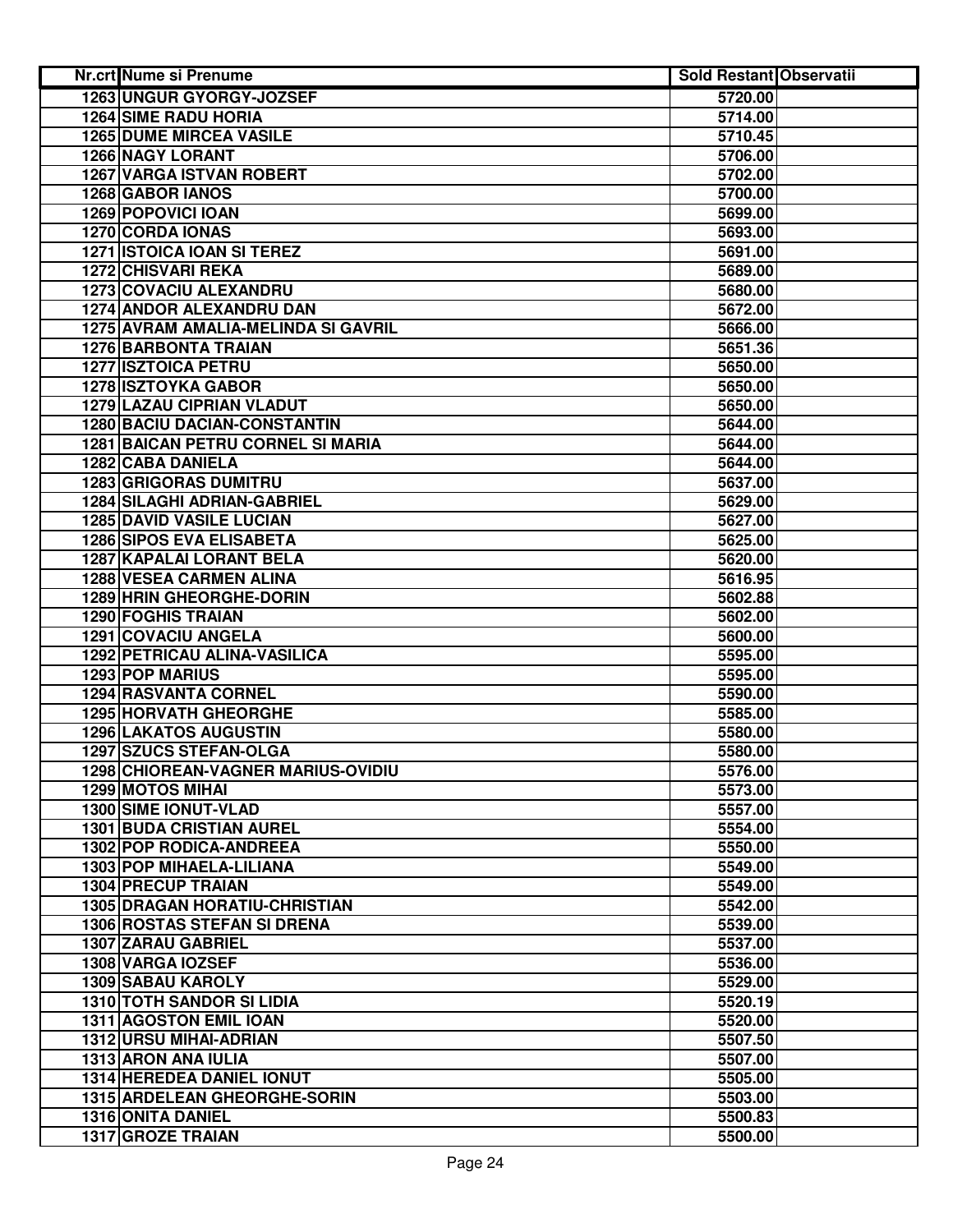| Nr.crt Nume si Prenume                          | <b>Sold Restant Observatii</b> |  |
|-------------------------------------------------|--------------------------------|--|
| 1318 GYONGYOSI FERDINAND-GHEORGHE               | 5500.00                        |  |
| 1319 INDRIE GHEORGHE-FLORIN                     | 5500.00                        |  |
| 1320 FOCOS GABRIEL-RAZVAN                       | 5483.17                        |  |
| 1321 ALDEA ADRIAN-CONSTANTIN                    | 5482.50                        |  |
| 1322 LUPSE IONEL                                | 5476.00                        |  |
| <b>1323 BANO TUNDE VIORICA</b>                  | 5472.00                        |  |
| 1324 CORDOVAN JENO                              | 5470.00                        |  |
| 1325 JEBEREAN ALINA IOANA                       | 5469.00                        |  |
| <b>1326 RADUCANU VASILE RAJ</b>                 | 5463.00                        |  |
| 1327 CABA DOINA                                 | 5461.00                        |  |
| 1328 GABOR RUPERT                               | 5461.00                        |  |
| 1329 ROSTAS IOAN-DOLAR                          | 5460.00                        |  |
| 1330 PANCU NICOLAE VIRGIL SI LENUTA             | 5451.00                        |  |
| 1331 HODISAN ELISABETA                          | 5448.00                        |  |
| 1332 SCHUSTER HANZ                              | 5448.00                        |  |
| 1333 COCIUBAN ENIKO-ANDREA                      | 5446.00                        |  |
| 1334 ANDOR STEFAN                               | 5445.00                        |  |
| <b>1335 CRETU VIOREL REMUS</b>                  | 5432.00                        |  |
| 1336 VLAD DUMITRU                               | 5425.53                        |  |
| 1337 MIHUT AUREL                                | 5425.00                        |  |
| 1338 POPA FLORIAN                               | 5424.00                        |  |
| <b>1339 BRIZZI MICHELE</b>                      | 5412.00                        |  |
| 1340 GABOR RUPI                                 | 5411.98                        |  |
| <b>1341 MALAIES OCTAVIAN</b>                    | 5407.00                        |  |
| <b>1342 PORUMB CORNELIA</b>                     | 5400.18                        |  |
| 1343 KISS LASZLO                                | 5400.00                        |  |
| 1344 KISS MARIA-MAGDALENA                       | 5400.00                        |  |
| 1345 VIDICAN DAN                                | 5400.00                        |  |
| <b>1346 SATMARI IOAN GHEORGHE</b>               | 5396.47                        |  |
| 1347 SZABO IOSIF SI VIORICA (BASTIANELLI SAURO) | 5392.00                        |  |
| 1348 MINDRUTIU MARIUS                           | 5384.00                        |  |
| <b>1349 HATTAB MOHAMED AMINE</b>                | 5381.00                        |  |
| 1350 NOVAK ZSOLT-ISTVAN                         | 5370.00                        |  |
| 1351 ZANONI PAOLO                               | 5370.00                        |  |
| <b>1352 BURLE DUMITRU SI VICTORIA</b>           | 5369.00                        |  |
| 1353 NEAGA NICOLETA-FELICIA                     | 5369.00                        |  |
| 1354 LINGURAR IOAN-CALIN                        | 5367.00                        |  |
| <b>1355 TRIFAN DUMITRU</b>                      | 5365.00                        |  |
| 1356 FARKAS ATTILA-NORBERT                      | 5355.00                        |  |
| 1357 GAL EMERIC                                 | 5350.00                        |  |
| 1358 MOT RELU SEBASTIAN                         | 5340.00                        |  |
| <b>1359 SARATOC ADRIAN-PAUL</b>                 | 5340.00                        |  |
| <b>1360 URS AUGUSTIN SI VALERIA</b>             | 5340.00                        |  |
| <b>1361 NUTAS ANTONIA-BIANCA</b>                | 5338.00                        |  |
| <b>1362 BUNDIK ROBERT</b>                       | 5337.00                        |  |
| <b>1363 DURMAZ HAMZA</b>                        | 5337.00                        |  |
| 1364 VIDICAN RAZVAN - SERGIU                    | 5327.50                        |  |
| <b>1365 ERDEI ATTILA</b>                        | 5320.00                        |  |
| 1366 DUDOMA IOSIF                               | 5318.00                        |  |
| 1367 SILAGHI ANA INTREP.FAM                     | 5313.00                        |  |
| 1368 TENT IOAN                                  | 5311.00                        |  |
| <b>1369 VIERU PETRICA SI LIOARA</b>             | 5307.00                        |  |
| <b>1370 CALAU DUMITRU</b>                       | 5306.00                        |  |
| 1371 POTRA IOAN - INTREPRINDERE INDIVIDUALA     | 5306.00                        |  |
| 1372 LASCAU MARINA-LUCICA                       | 5300.00                        |  |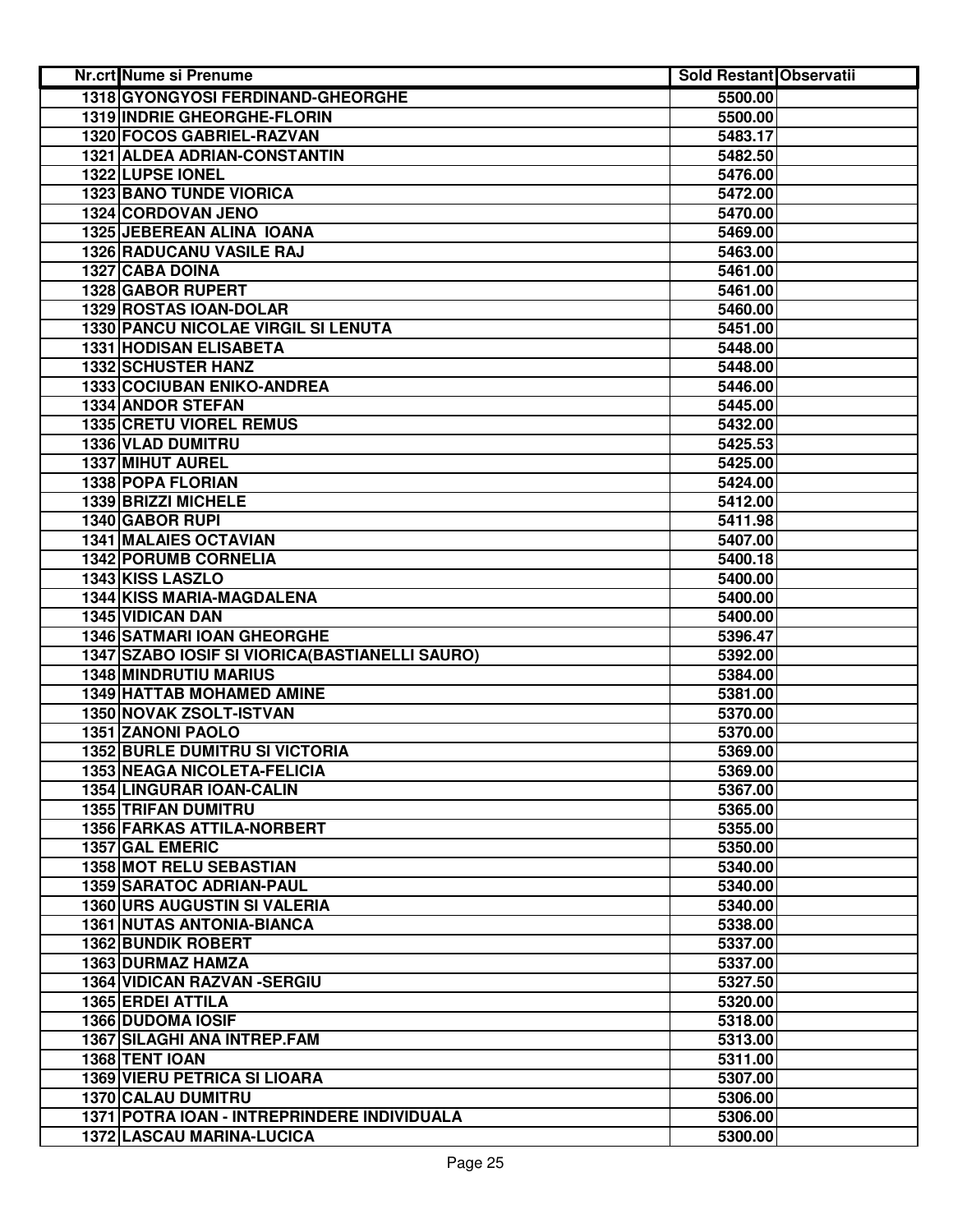| Nr.crt Nume si Prenume                          | <b>Sold Restant Observatii</b> |  |
|-------------------------------------------------|--------------------------------|--|
| <b>1373 POP RAZVAN</b>                          | 5300.00                        |  |
| <b>1374 BIRTAS MIHAI GABRIEL</b>                | 5297.00                        |  |
| 1375 IONESCU MARIN                              | 5295.00                        |  |
| <b>1376 CHIS MARIOARA</b>                       | 5294.00                        |  |
| <b>1377 COSTEA FLORIAN DAVID</b>                | 5293.00                        |  |
| 1378 URSADAN EMIL SI CORNELIA                   | 5288.00                        |  |
| 1379 IUDEAN RAMONA-CLAUDIA                      | 5284.00                        |  |
| 1380 TINCAU LIVIU-CORNEL SI ELZA                | 5283.00                        |  |
| <b>1381 POPUTE TEODOR</b>                       | 5282.00                        |  |
| 1382 MIKUCZ MATILDA                             | 5277.67                        |  |
| 1383 AVRAM DINU-CATALIN                         | 5276.00                        |  |
| 1384 ROSTAS RIBILA                              | 5274.50                        |  |
| <b>1385 STATE VASILE</b>                        | 5272.00                        |  |
| 1386 GHETI RAUL-EMANUEL                         | 5265.00                        |  |
| 1387 LASCU FLORENTINA-ALINA                     | 5259.00                        |  |
| <b>1388 SUCIU EVA VIORICA</b>                   | 5259.00                        |  |
| 1389 CABAU GABRIEL BENIAMIN                     | 5256.11                        |  |
| 1390 SALAGEAN DANIEL-OLIMPIU                    | 5246.00                        |  |
| 1391 PAP HAJNALKA                               | 5245.00                        |  |
| <b>1392 STOICA LUDOVIC</b>                      | 5241.00                        |  |
| <b>1393 ULMARU PETRACHE</b>                     | 5237.00                        |  |
| 1394 CORENIUC CLAUDIU-EMIL                      | 5220.00                        |  |
| <b>1395 MATE RUDOLF</b>                         | 5219.00                        |  |
| <b>1396 CABA CALIN FLORENTIN</b>                | 5211.00                        |  |
| 1397 MOGA SORIN-HORATIU-IOAN                    | 5207.00                        |  |
| 1398 FLORIAN IOSIF                              | 5204.00                        |  |
| 1399 DANO GYORGY-KALMAN                         | 5200.00                        |  |
| 1400 GABOR KATALIN                              | 5200.00                        |  |
| 1401 KOMAREK GYULA-MIHALY                       | 5200.00                        |  |
| <b>1402 PELE EUGEN-CATALIN</b>                  | 5200.00                        |  |
| 1403 LAKATOS ERZSEBET-NOEMI                     | 5199.00                        |  |
| <b>1404 CIOBOTARIU CRISTIAN SI CLAUDIA</b>      | 5192.00                        |  |
| <b>1405 CIOLOS CRISTIAN-VICTOR</b>              | 5190.00                        |  |
| 1406 KATI ALEXANDRU                             | 5189.00                        |  |
| <b>1407 BORZA AUREL MARIUS</b>                  | 5184.00                        |  |
| 1408 FRUNZA ANDREI-MARIAN                       |                                |  |
| <b>1409 MUSET MARIN CONSTANTIN</b>              | 5183.00<br>5180.00             |  |
|                                                 |                                |  |
| 1410 TAUT AURELIA<br>1411 GORGOZ SERVET         | 5175.00                        |  |
|                                                 | 5174.00                        |  |
| 1412 KALLOS LORAND ALBERT SI RAMONA IOANA       | 5163.00                        |  |
| <b>1413 STROE MIRCEA-DANIEL SI RAMONA TEREZ</b> | 5154.52                        |  |
| <b>1414 GABOR DUMITRU</b>                       | 5154.00                        |  |
| <b>1415 STAN VIOREL</b>                         | 5150.00                        |  |
| 1416 BAR GABRIEL                                | 5144.00                        |  |
| 1417 BARANOSCHI MIHAI-FLORIN                    | 5133.00                        |  |
| <b>1418 TIRIL RADU-MARIUS SI GABRIELA</b>       | 5130.00                        |  |
| 1419 CIARNAU IOAN                               | 5110.00                        |  |
| <b>1420 MLADIN MIHAELA ANCA</b>                 | 5110.00                        |  |
| 1421 NAGY-PRATA ZOLTAN GYORGY                   | 5110.00                        |  |
| 1422 PRODAN MIRELA-LOREDANA                     | 5106.00                        |  |
| <b>1423 GEREBENES DUMITRU</b>                   | 5105.51                        |  |
| <b>1424 CRACIUN ADRIAN DANIEL</b>               | 5105.00                        |  |
| <b>1425 DURGHEU MIRCEA IONEL</b>                | 5104.00                        |  |
| 1426 BOROS STEFAN                               | 5103.00                        |  |
| <b>1427 DUMITRIU STEFAN</b>                     | 5100.00                        |  |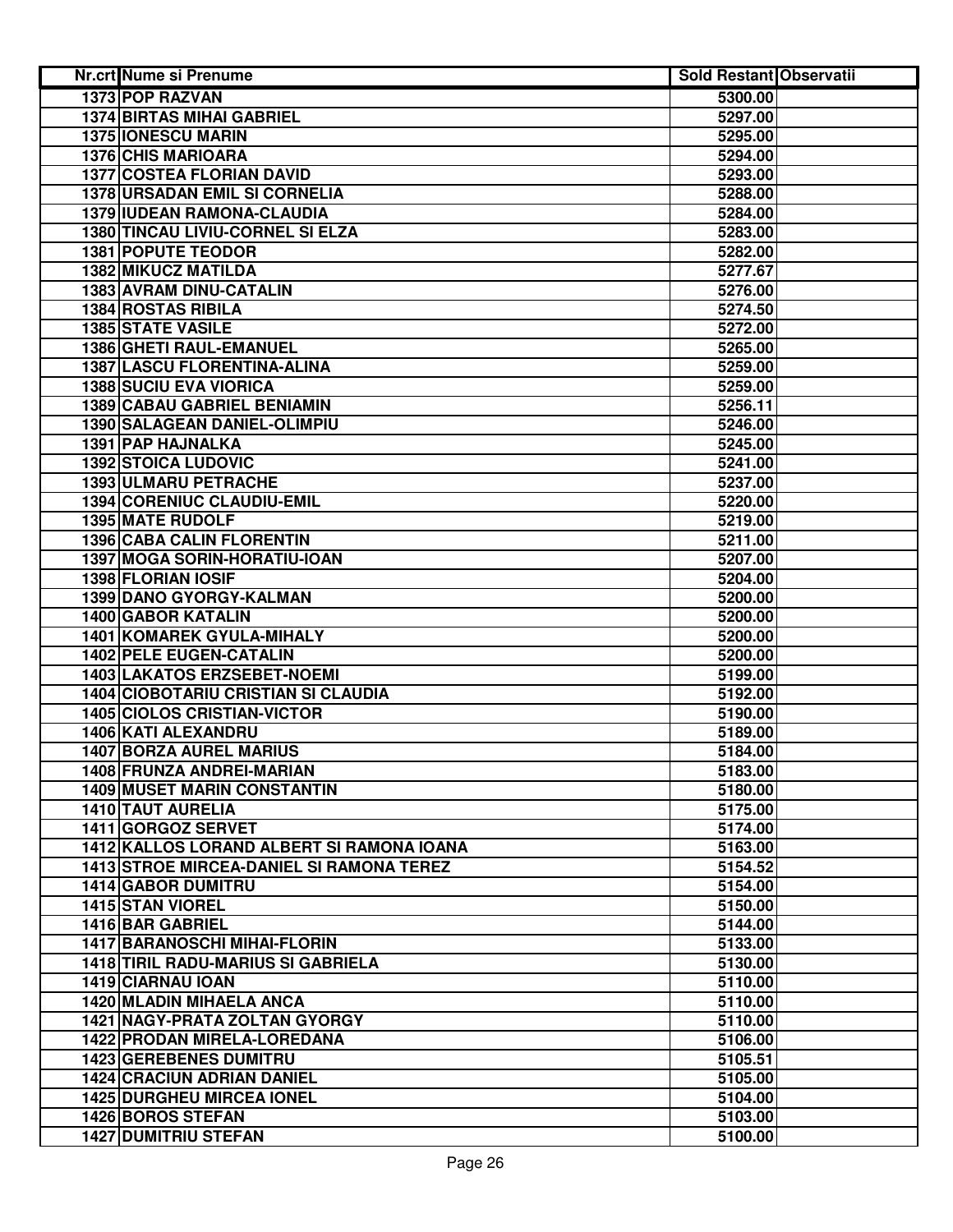| <b>Nr.crt Nume si Prenume</b>            | <b>Sold Restant Observatii</b> |  |
|------------------------------------------|--------------------------------|--|
| <b>1428 LUNCAN LUCIA</b>                 | 5100.00                        |  |
| <b>1429 PRAJA LEVENTE-VASILE</b>         | 5100.00                        |  |
| 1430 JIANU-GEROCS MARIUS-DORIN           | 5097.00                        |  |
| <b>1431 DOMOCOS FLORIN</b>               | 5095.00                        |  |
| 1432 CHITARU ALEXANDRA - RAMONA          | 5092.00                        |  |
| 1433 CZEGLEDI NORBERT                    | 5091.00                        |  |
| 1434 IOVAN ALEXANDRU                     | 5090.00                        |  |
| 1435 VAD MARIN-LASZLO                    | 5085.00                        |  |
| <b>1436 TOIE GEORGIANA-BIANCA</b>        | 5084.00                        |  |
| 1437 TOIA VIOREL                         | 5080.00                        |  |
| 1438 DUDAS IMRE-LASZLO                   | 5070.00                        |  |
| 1439 MAGHIAR TRAIAN SI GABRIELA NICOLETA | 5062.00                        |  |
| <b>1440 JANCSEK ERVIN GYULA</b>          | 5057.00                        |  |
| <b>1441 DEMETER TRAIAN</b>               | 5054.29                        |  |
| 1442 LEU ZOLTAN-DAN                      | 5051.00                        |  |
| <b>1443 SGINDAR DANIEL</b>               | 5048.50                        |  |
| <b>1444 LAZAR CRISTINEL FLORIN</b>       | 5046.00                        |  |
| <b>1445 VERES MARIAN CASIAN</b>          | 5039.00                        |  |
| 1446 LEABU CARLA-LAURA                   | 5032.00                        |  |
| <b>1447 COCIUBAN PAUL-CRISTIAN</b>       | 5027.00                        |  |
| <b>1448 TINCAU MARINA-FLORENTINA</b>     | 5025.00                        |  |
| 1449 GALCA DUMITRU-NICOLAE-DAN           | 5022.00                        |  |
| <b>1450 NICORUT DOINA-ELENA</b>          | 5021.00                        |  |
| <b>1451 TARAU TEODOR</b>                 | 5017.00                        |  |
| <b>1452 KOPAR ROBERT-NICOLAE</b>         | 5014.00                        |  |
| <b>1453 VAKAR CLAUDIU-NOEL</b>           | 5002.00                        |  |
| 1454 HEREDEA DANIEL                      | 5001.00                        |  |
| 1455 KISS JANOS                          | 5000.00                        |  |
| 1456 PANTEA MARIANA-DANIELA              | 5000.00                        |  |
| <b>1457 ROMAN FLORIN</b>                 | 5000.00                        |  |
| 1458 TARAU IONEL-MADALIN                 | 4999.00                        |  |
| 1459 DARIDA LIVIU                        | 4997.00                        |  |
| 1460 GADOLA RADU-DAN                     | 4994.00                        |  |
| 1461 KISS LAJOS                          | 4991.00                        |  |
| 1462 RAT MARCEL-NICOLAE                  | 4989.13                        |  |
| 1463 NEMET BENIAMIN                      | 4989.00                        |  |
| <b>1464 JURGIU LENUTA-MARIA</b>          | 4988.91                        |  |
| <b>1465 VOLGYESI ROBERT-ATTILA</b>       | 4987.00                        |  |
| <b>1466 BOITOR CAROL</b>                 | 4981.00                        |  |
| <b>1467 LENCAR LEONTINA</b>              | 4981.00                        |  |
| <b>1468 MIHUT CRISTIAN-MARIAN</b>        | 4975.00                        |  |
| 1469 BOROD GHEORGHE                      | 4974.00                        |  |
| 1470 KUKLA ISTVAN ROBERT                 | 4970.00                        |  |
| <b>1471 MEDREA COSMIN-GABRIEL</b>        | 4964.00                        |  |
| 1472 KISS CSABA                          | 4956.00                        |  |
| 1473 GABOR IANCU                         | 4955.00                        |  |
| <b>1474 JURCUT RADU</b>                  | 4955.00                        |  |
| 1475 POP EMIL-GAVRIL SI RALUCA           | 4955.00                        |  |
| <b>1476 POP MARCEL CRISTIAN</b>          | 4955.00                        |  |
| 1477 TRIFA IULIU                         | 4953.00                        |  |
| 1478 KHALL FALLAH MOSBAH                 | 4949.80                        |  |
| 1479 ROMOCEA ROXANA-NICOLETA             | 4945.00                        |  |
| <b>1480 GORDAN VESTIAN SI RODICA</b>     | 4940.00                        |  |
| <b>1481 BERNATH CATALINA</b>             | 4936.00                        |  |
| 1482 CIUCIU IACOB-CORNEL                 | 4932.73                        |  |
|                                          |                                |  |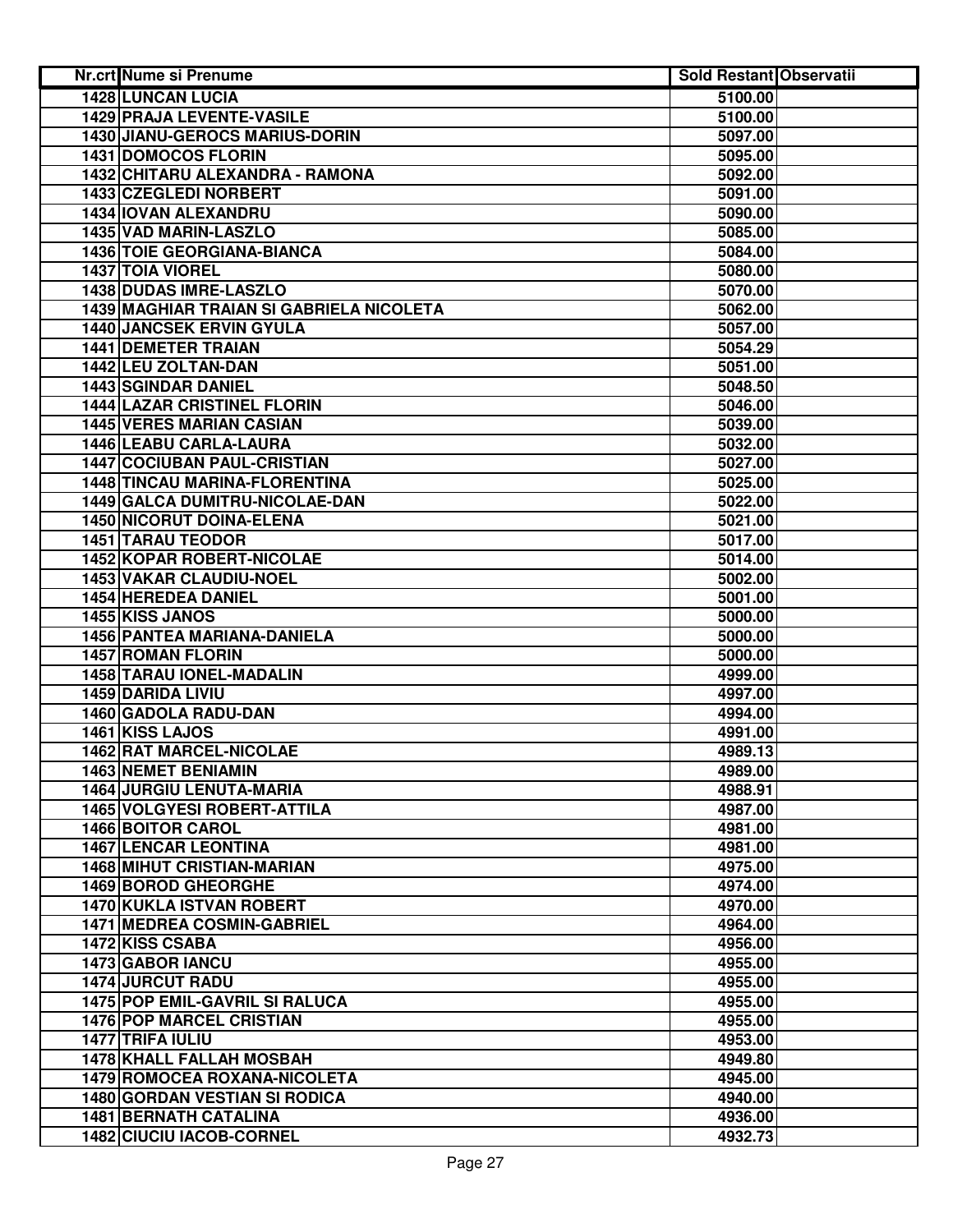| Nr.crt Nume si Prenume                       | <b>Sold Restant Observatii</b> |  |
|----------------------------------------------|--------------------------------|--|
| <b>1483 FURTOS STELIAN ADRIAN</b>            | 4930.00                        |  |
| <b>1484 LUNCAN PETRU SORIN</b>               | 4930.00                        |  |
| 1485 SEBESTYEN MARIN                         | 4925.00                        |  |
| 1486 PARASCHIVA CONSTANTIN-EMIL              | 4922.00                        |  |
| 1487 DOBOVAN ALEXANDRU                       | 4921.00                        |  |
| 1488 KAHILOGULLARI SEDAT                     | 4918.00                        |  |
| <b>1489 UNGUR CRACIUN</b>                    | 4917.50                        |  |
| 1490 BALINT FLORIAN                          | 4915.00                        |  |
| 1491 ONUT-TOMA PETRU                         | 4915.00                        |  |
| 1492 VEGVARI ESTERA                          | 4913.00                        |  |
| 1493 KOVACS ELVIRA                           | 4910.00                        |  |
| 1494 SZABO ROBERT                            | 4902.00                        |  |
| <b>1495 VANCIA VALENTIN</b>                  | 4902.00                        |  |
| 1496 ILUTA FLORIN                            | 4901.00                        |  |
| <b>1497 CAPOTA OVIDIU</b>                    | 4900.00                        |  |
| 1498 GEREBENES EVA                           | 4900.00                        |  |
| 1499 SZABO IOZSEF                            | 4900.00                        |  |
| 1500 IVAN SEBASTIAN-DAN                      | 4892.50                        |  |
| 1501 BERECZKI CSABA-IOSIF                    | 4891.00                        |  |
| 1502 SULUGIUC SADCO-GEORGE SI RALUCA CODRUTA | 4890.00                        |  |
| <b>1503 DOVLETE ADRIAN</b>                   | 4888.00                        |  |
| <b>1504 VARGA BARNA ATTILA</b>               | 4883.00                        |  |
| <b>1505 FORGACIU SEBASTIAN</b>               | 4881.00                        |  |
| <b>1506 KOVACS OLGA</b>                      | 4870.00                        |  |
| <b>1507 KUCHEL REMUS</b>                     | 4870.00                        |  |
| <b>1508 RAZVANTA COSMIN PAUL</b>             | 4870.00                        |  |
| 1509 TOTORAN FLORINA                         | 4867.14                        |  |
| 1510 NYIKA CRISTIAN-MARCEL                   | 4858.00                        |  |
| 1511 POPA HORIA-RADU SI MIHAELA              | 4852.00                        |  |
| 1512 BITIS IOAN                              | 4851.00                        |  |
| 1513 IURCA VALERIU-FLAVIUS                   | 4850.00                        |  |
| 1514 GALL ISTVAN CSABA                       | 4846.00                        |  |
| 1515 HORVATH JENO ZOLTAN                     | 4844.00                        |  |
| 1516 KISS LADISLAU                           | 4844.00                        |  |
| 1517 CHERECHES DINU-SERBAN                   | 4840.00                        |  |
| <b>1518 NEMES ALEXANDRU</b>                  | 4840.00                        |  |
| 1519 CABINET DE AVOCATURA- LAZEA COSMIN      | 4839.00                        |  |
| <b>1520 REZMIVES SAMUIL</b>                  | 4831.00                        |  |
| <b>1521 ISZTOIKA LUDOVIC</b>                 | 4830.00                        |  |
| <b>1522 BURCSA MATEI</b>                     | 4829.00                        |  |
| 1523 TORZSA IOSIF                            | 4826.00                        |  |
| 1524 HORVATH ADALBERT                        | 4808.00                        |  |
| <b>1525 DEAK ISTVAN</b>                      | 4803.00                        |  |
| <b>1526 FORGACIU DUMITRU ROMICA</b>          | 4803.00                        |  |
| <b>1527 DIMENY NICOLESCU MIHAELA SILVIA</b>  | 4802.00                        |  |
| <b>1528 LENCAR IOAN-CALIN</b>                | 4801.00                        |  |
| <b>1529 GABOR LUDOVIC</b>                    | 4796.00                        |  |
| 1530 GABOR IOAN                              | 4793.00                        |  |
| <b>1531 CIMERDEAN KLARA</b>                  | 4792.06                        |  |
| <b>1532 DAROCZI VASILE</b>                   | 4792.00                        |  |
| <b>1533 DARABAN MARIUS MIHAI</b>             | 4786.84                        |  |
| 1534 KELEMEN LASZLO                          | 4780.00                        |  |
| 1535 BORA-GUT ILIE                           | 4779.00                        |  |
| 1536 RADAC DANIELA                           | 4775.00                        |  |
| 1537 SERBA MARIA                             | 4775.00                        |  |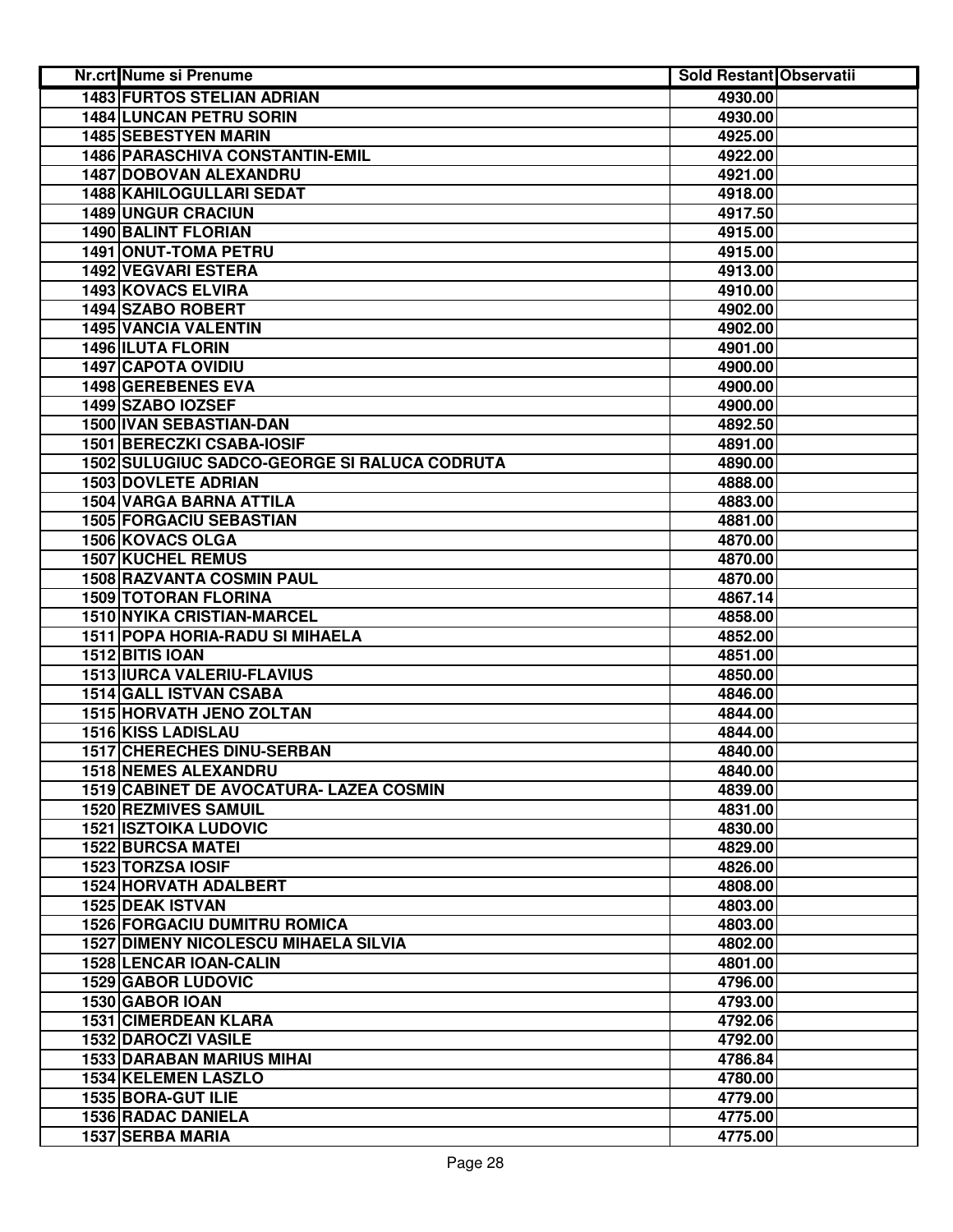| <b>1538 DEACONESCU VIOREL</b><br>4773.00<br>1539 SZFERLE OVIDIU<br>4771.00<br><b>1540 NEMES DUMITRU SI VIORICA</b><br>4766.90<br><b>1541 CHIRILA SERGIU DANIEL</b><br>4766.00<br><b>1542 MIHAI DOREL-CONSTANTIN</b><br>4760.00<br><b>1543 CABA FLORICA-DANIELA</b><br>4752.00<br>1544 VARGA TIBOR<br>4741.00<br><b>1545 FOGHIS CATALIN-VIOREL</b><br>4737.50<br><b>1546 BAICAN EMOKE-IZABELLA</b><br>4735.00<br><b>1547 FECHETE OCTAV LUCRETIU</b><br>4734.00<br><b>1548 MARINCEAN COSMIN RARES</b><br>4732.00<br>1549 ISTOICA IOAN<br>4726.00<br>1550 POP IONEL MARCEL<br>4718.00<br>1551 IUGA MARIA<br>4715.00<br>1552 KOVARI TIBERIU<br>4714.00<br>1553 SASU SEXTIL RAUL<br>4714.00<br>1554 STEF IOAN<br>4711.00<br><b>1555 ARDELEANU CRISTINA CARMEN</b><br>4710.00<br>1556 CAMPAN OCTAVIAN-IOAN<br>4702.00<br><b>1557 MARCU GHEORGHE</b><br>4701.54<br><b>1558 LERNER FRIDA</b><br>4701.00<br><b>1559 BENTAN CONSTANTIN</b><br>4700.00<br>1560 FOTA SEBASTIAN-EUGEN<br>4700.00<br><b>1561 LUNCAN PETRU</b><br>4700.00<br><b>1562 BOGDAN GHEORGHE</b><br>4698.00<br><b>1563 SZUCS ARPAD JOZSEF</b><br>4695.50<br><b>1564 HAMZA GHEORGHE-ROMEO</b><br>4694.00<br>1565 GEREBENES ZSUZSANNA<br>4690.00<br><b>1566 MITRASCA ANDREI-NICOLAE</b><br>4688.00<br><b>1567 VEG LADISLAU-EMERIC</b><br>4688.00 |
|---------------------------------------------------------------------------------------------------------------------------------------------------------------------------------------------------------------------------------------------------------------------------------------------------------------------------------------------------------------------------------------------------------------------------------------------------------------------------------------------------------------------------------------------------------------------------------------------------------------------------------------------------------------------------------------------------------------------------------------------------------------------------------------------------------------------------------------------------------------------------------------------------------------------------------------------------------------------------------------------------------------------------------------------------------------------------------------------------------------------------------------------------------------------------------------------------------------------------------------------------------------------------------------------------------|
|                                                                                                                                                                                                                                                                                                                                                                                                                                                                                                                                                                                                                                                                                                                                                                                                                                                                                                                                                                                                                                                                                                                                                                                                                                                                                                         |
|                                                                                                                                                                                                                                                                                                                                                                                                                                                                                                                                                                                                                                                                                                                                                                                                                                                                                                                                                                                                                                                                                                                                                                                                                                                                                                         |
|                                                                                                                                                                                                                                                                                                                                                                                                                                                                                                                                                                                                                                                                                                                                                                                                                                                                                                                                                                                                                                                                                                                                                                                                                                                                                                         |
|                                                                                                                                                                                                                                                                                                                                                                                                                                                                                                                                                                                                                                                                                                                                                                                                                                                                                                                                                                                                                                                                                                                                                                                                                                                                                                         |
|                                                                                                                                                                                                                                                                                                                                                                                                                                                                                                                                                                                                                                                                                                                                                                                                                                                                                                                                                                                                                                                                                                                                                                                                                                                                                                         |
|                                                                                                                                                                                                                                                                                                                                                                                                                                                                                                                                                                                                                                                                                                                                                                                                                                                                                                                                                                                                                                                                                                                                                                                                                                                                                                         |
|                                                                                                                                                                                                                                                                                                                                                                                                                                                                                                                                                                                                                                                                                                                                                                                                                                                                                                                                                                                                                                                                                                                                                                                                                                                                                                         |
|                                                                                                                                                                                                                                                                                                                                                                                                                                                                                                                                                                                                                                                                                                                                                                                                                                                                                                                                                                                                                                                                                                                                                                                                                                                                                                         |
|                                                                                                                                                                                                                                                                                                                                                                                                                                                                                                                                                                                                                                                                                                                                                                                                                                                                                                                                                                                                                                                                                                                                                                                                                                                                                                         |
|                                                                                                                                                                                                                                                                                                                                                                                                                                                                                                                                                                                                                                                                                                                                                                                                                                                                                                                                                                                                                                                                                                                                                                                                                                                                                                         |
|                                                                                                                                                                                                                                                                                                                                                                                                                                                                                                                                                                                                                                                                                                                                                                                                                                                                                                                                                                                                                                                                                                                                                                                                                                                                                                         |
|                                                                                                                                                                                                                                                                                                                                                                                                                                                                                                                                                                                                                                                                                                                                                                                                                                                                                                                                                                                                                                                                                                                                                                                                                                                                                                         |
|                                                                                                                                                                                                                                                                                                                                                                                                                                                                                                                                                                                                                                                                                                                                                                                                                                                                                                                                                                                                                                                                                                                                                                                                                                                                                                         |
|                                                                                                                                                                                                                                                                                                                                                                                                                                                                                                                                                                                                                                                                                                                                                                                                                                                                                                                                                                                                                                                                                                                                                                                                                                                                                                         |
|                                                                                                                                                                                                                                                                                                                                                                                                                                                                                                                                                                                                                                                                                                                                                                                                                                                                                                                                                                                                                                                                                                                                                                                                                                                                                                         |
|                                                                                                                                                                                                                                                                                                                                                                                                                                                                                                                                                                                                                                                                                                                                                                                                                                                                                                                                                                                                                                                                                                                                                                                                                                                                                                         |
|                                                                                                                                                                                                                                                                                                                                                                                                                                                                                                                                                                                                                                                                                                                                                                                                                                                                                                                                                                                                                                                                                                                                                                                                                                                                                                         |
|                                                                                                                                                                                                                                                                                                                                                                                                                                                                                                                                                                                                                                                                                                                                                                                                                                                                                                                                                                                                                                                                                                                                                                                                                                                                                                         |
|                                                                                                                                                                                                                                                                                                                                                                                                                                                                                                                                                                                                                                                                                                                                                                                                                                                                                                                                                                                                                                                                                                                                                                                                                                                                                                         |
|                                                                                                                                                                                                                                                                                                                                                                                                                                                                                                                                                                                                                                                                                                                                                                                                                                                                                                                                                                                                                                                                                                                                                                                                                                                                                                         |
|                                                                                                                                                                                                                                                                                                                                                                                                                                                                                                                                                                                                                                                                                                                                                                                                                                                                                                                                                                                                                                                                                                                                                                                                                                                                                                         |
|                                                                                                                                                                                                                                                                                                                                                                                                                                                                                                                                                                                                                                                                                                                                                                                                                                                                                                                                                                                                                                                                                                                                                                                                                                                                                                         |
|                                                                                                                                                                                                                                                                                                                                                                                                                                                                                                                                                                                                                                                                                                                                                                                                                                                                                                                                                                                                                                                                                                                                                                                                                                                                                                         |
|                                                                                                                                                                                                                                                                                                                                                                                                                                                                                                                                                                                                                                                                                                                                                                                                                                                                                                                                                                                                                                                                                                                                                                                                                                                                                                         |
|                                                                                                                                                                                                                                                                                                                                                                                                                                                                                                                                                                                                                                                                                                                                                                                                                                                                                                                                                                                                                                                                                                                                                                                                                                                                                                         |
|                                                                                                                                                                                                                                                                                                                                                                                                                                                                                                                                                                                                                                                                                                                                                                                                                                                                                                                                                                                                                                                                                                                                                                                                                                                                                                         |
|                                                                                                                                                                                                                                                                                                                                                                                                                                                                                                                                                                                                                                                                                                                                                                                                                                                                                                                                                                                                                                                                                                                                                                                                                                                                                                         |
|                                                                                                                                                                                                                                                                                                                                                                                                                                                                                                                                                                                                                                                                                                                                                                                                                                                                                                                                                                                                                                                                                                                                                                                                                                                                                                         |
|                                                                                                                                                                                                                                                                                                                                                                                                                                                                                                                                                                                                                                                                                                                                                                                                                                                                                                                                                                                                                                                                                                                                                                                                                                                                                                         |
|                                                                                                                                                                                                                                                                                                                                                                                                                                                                                                                                                                                                                                                                                                                                                                                                                                                                                                                                                                                                                                                                                                                                                                                                                                                                                                         |
| <b>1568 BARBU CORNEL</b><br>4685.00                                                                                                                                                                                                                                                                                                                                                                                                                                                                                                                                                                                                                                                                                                                                                                                                                                                                                                                                                                                                                                                                                                                                                                                                                                                                     |
| 1569 KOVACS-SZALAKNAI ESZTER SI LUDOVIC<br>4680.00                                                                                                                                                                                                                                                                                                                                                                                                                                                                                                                                                                                                                                                                                                                                                                                                                                                                                                                                                                                                                                                                                                                                                                                                                                                      |
| <b>1570 ZAHARIE TIBOR</b><br>4680.00                                                                                                                                                                                                                                                                                                                                                                                                                                                                                                                                                                                                                                                                                                                                                                                                                                                                                                                                                                                                                                                                                                                                                                                                                                                                    |
| 1571 VANCSA ARPAD-OLIVER<br>4677.00                                                                                                                                                                                                                                                                                                                                                                                                                                                                                                                                                                                                                                                                                                                                                                                                                                                                                                                                                                                                                                                                                                                                                                                                                                                                     |
| 1572 DRAJAN BOGDAN ALEXANDRU<br>4673.00                                                                                                                                                                                                                                                                                                                                                                                                                                                                                                                                                                                                                                                                                                                                                                                                                                                                                                                                                                                                                                                                                                                                                                                                                                                                 |
| <b>1573 BOGDAN FELIX ROLAND</b><br>4670.00                                                                                                                                                                                                                                                                                                                                                                                                                                                                                                                                                                                                                                                                                                                                                                                                                                                                                                                                                                                                                                                                                                                                                                                                                                                              |
| <b>1574 MOCIAN GHEORGHE</b><br>4669.00                                                                                                                                                                                                                                                                                                                                                                                                                                                                                                                                                                                                                                                                                                                                                                                                                                                                                                                                                                                                                                                                                                                                                                                                                                                                  |
| <b>1575 MICH AGNETA</b><br>4667.00                                                                                                                                                                                                                                                                                                                                                                                                                                                                                                                                                                                                                                                                                                                                                                                                                                                                                                                                                                                                                                                                                                                                                                                                                                                                      |
| <b>1576 ANDREI CATALIN-GAVRIL</b><br>4666.39                                                                                                                                                                                                                                                                                                                                                                                                                                                                                                                                                                                                                                                                                                                                                                                                                                                                                                                                                                                                                                                                                                                                                                                                                                                            |
| <b>1577 BADEA FLORIN-GABRIEL</b><br>4660.00                                                                                                                                                                                                                                                                                                                                                                                                                                                                                                                                                                                                                                                                                                                                                                                                                                                                                                                                                                                                                                                                                                                                                                                                                                                             |
| <b>1578 FLORIAN GHEORGHE</b><br>4660.00                                                                                                                                                                                                                                                                                                                                                                                                                                                                                                                                                                                                                                                                                                                                                                                                                                                                                                                                                                                                                                                                                                                                                                                                                                                                 |
| 1579 IVASCA IOAN - DANIEL<br>4660.00                                                                                                                                                                                                                                                                                                                                                                                                                                                                                                                                                                                                                                                                                                                                                                                                                                                                                                                                                                                                                                                                                                                                                                                                                                                                    |
| <b>1580 PATAKI MAGDALENA SI ENIKO</b><br>4648.00                                                                                                                                                                                                                                                                                                                                                                                                                                                                                                                                                                                                                                                                                                                                                                                                                                                                                                                                                                                                                                                                                                                                                                                                                                                        |
| <b>1581 KERESZTESI AURELIA MIHAELA</b><br><b>VIERU</b><br>4646.00                                                                                                                                                                                                                                                                                                                                                                                                                                                                                                                                                                                                                                                                                                                                                                                                                                                                                                                                                                                                                                                                                                                                                                                                                                       |
| <b>1582 NICORUT FLORIN</b><br>4645.00                                                                                                                                                                                                                                                                                                                                                                                                                                                                                                                                                                                                                                                                                                                                                                                                                                                                                                                                                                                                                                                                                                                                                                                                                                                                   |
| <b>1583 DUMITRESCU RAVECA</b><br>4644.00                                                                                                                                                                                                                                                                                                                                                                                                                                                                                                                                                                                                                                                                                                                                                                                                                                                                                                                                                                                                                                                                                                                                                                                                                                                                |
| <b>1584 SABAU CARMEN-VIORICA</b><br>4644.00                                                                                                                                                                                                                                                                                                                                                                                                                                                                                                                                                                                                                                                                                                                                                                                                                                                                                                                                                                                                                                                                                                                                                                                                                                                             |
| <b>1585 SANDOR TEODOR MIHAI</b><br>4644.00                                                                                                                                                                                                                                                                                                                                                                                                                                                                                                                                                                                                                                                                                                                                                                                                                                                                                                                                                                                                                                                                                                                                                                                                                                                              |
| <b>1586 DEMETER LADISLAU</b><br>4643.00                                                                                                                                                                                                                                                                                                                                                                                                                                                                                                                                                                                                                                                                                                                                                                                                                                                                                                                                                                                                                                                                                                                                                                                                                                                                 |
| 1587 GALIS ALIN-HADRIAN<br>4642.00                                                                                                                                                                                                                                                                                                                                                                                                                                                                                                                                                                                                                                                                                                                                                                                                                                                                                                                                                                                                                                                                                                                                                                                                                                                                      |
| <b>1588 TATAR MARIAN-GEORGE</b><br>4637.00                                                                                                                                                                                                                                                                                                                                                                                                                                                                                                                                                                                                                                                                                                                                                                                                                                                                                                                                                                                                                                                                                                                                                                                                                                                              |
| 1589 BALOGH CARLA - ETELKA<br>4633.00                                                                                                                                                                                                                                                                                                                                                                                                                                                                                                                                                                                                                                                                                                                                                                                                                                                                                                                                                                                                                                                                                                                                                                                                                                                                   |
| 1590 TIRTEU IOAN<br>4629.00                                                                                                                                                                                                                                                                                                                                                                                                                                                                                                                                                                                                                                                                                                                                                                                                                                                                                                                                                                                                                                                                                                                                                                                                                                                                             |
| 1591 HERMAN IOAN<br>4624.30                                                                                                                                                                                                                                                                                                                                                                                                                                                                                                                                                                                                                                                                                                                                                                                                                                                                                                                                                                                                                                                                                                                                                                                                                                                                             |
| 1592 DASCALESCU ADELA-ELENA<br>4622.00                                                                                                                                                                                                                                                                                                                                                                                                                                                                                                                                                                                                                                                                                                                                                                                                                                                                                                                                                                                                                                                                                                                                                                                                                                                                  |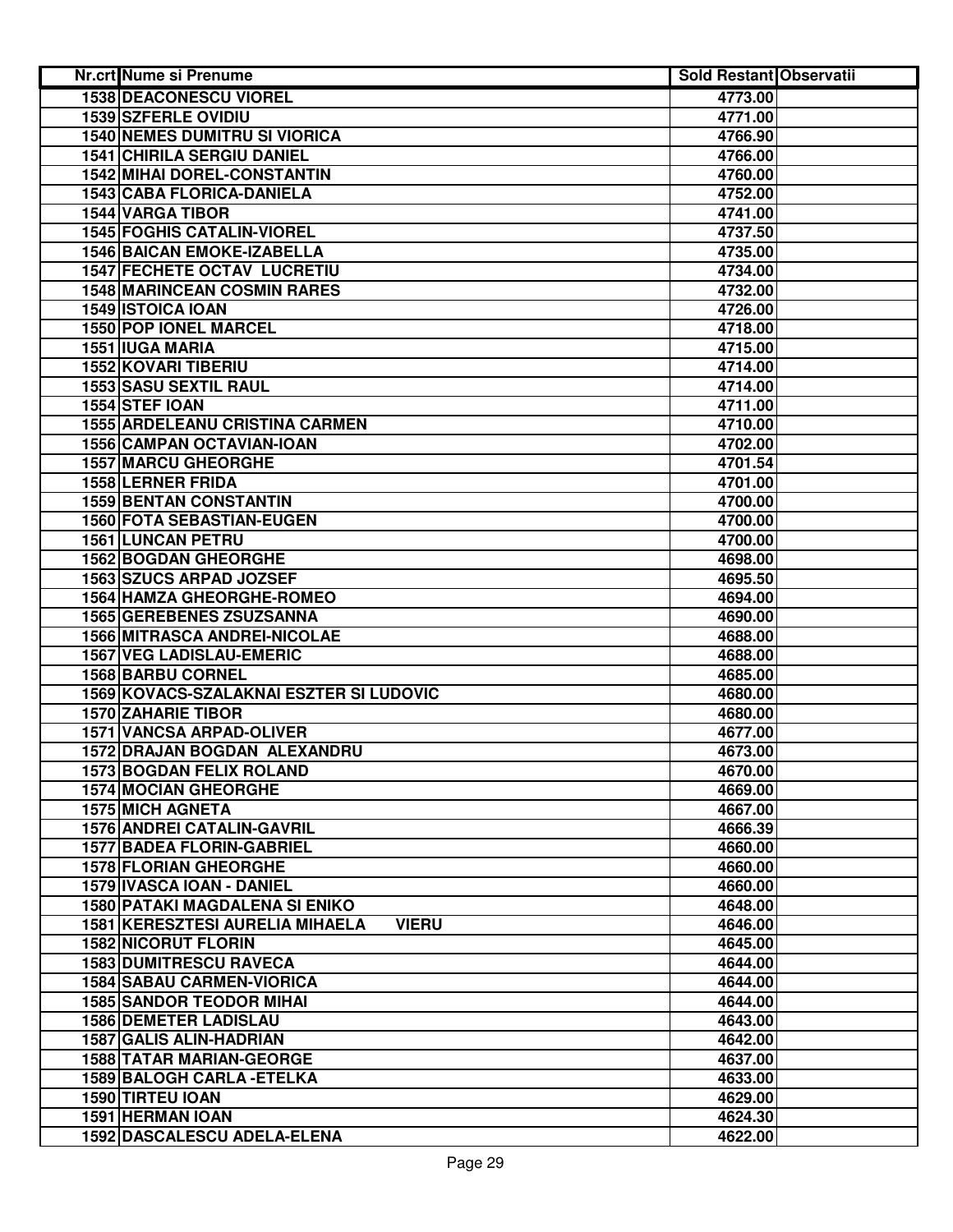| Nr.crt Nume si Prenume                    | <b>Sold Restant Observatii</b> |                       |
|-------------------------------------------|--------------------------------|-----------------------|
| <b>1593 MUSCA IOSIF ANTON</b>             | 4619.00                        |                       |
| 1594 TEM STEFAN-PETRU-EMERIC              | 4615.00                        |                       |
| <b>1595 SUSTER GHEORGHE</b>               | 4610.50                        |                       |
| <b>1596 MIKLOS TEREZ MARGIT</b>           | 4610.00                        |                       |
| 1597 MIHAILA DAN                          | 4609.00                        |                       |
| 1598 JURESCHI VERONICA-AURELIA            | 4604.00                        |                       |
| 1599 ALBUTIU ANGELA                       | 4600.00                        |                       |
| <b>1600 CHIRICA EMERIC ZSOLT</b>          | 4600.00                        |                       |
| 1601 NYUZO ERZSEBET                       | 4600.00                        |                       |
| <b>1602 DOMOCOS CRISTIAN-VLAD</b>         | 4596.00                        |                       |
| <b>1603 STANCU MARINELA</b>               | 4595.31                        |                       |
| 1604 FEKETE DOREL                         | 4588.00                        |                       |
| <b>1605 PAINA GHEORGHE</b>                | 4587.00                        |                       |
| 1606 ZAHA NICOLAE-IONUT                   | 4586.00                        |                       |
| <b>1607 GAVRUTA GAVRAS TEODOR MARIUS</b>  | 4582.00                        |                       |
| 1608 LEUCA VIOREL                         | 4580.00                        |                       |
| 1609 ISZTOIKA STEFAN                      | 4565.00                        |                       |
| <b>1610 TORDAI ELISABETA</b>              | 4564.75                        |                       |
| <b>1611 JUNC ADINA VOICHITA</b>           | 4562.00                        |                       |
| <b>1612 BORSE ALEXANDRU</b>               | 4561.00                        |                       |
| <b>1613 GABOR MARIA</b>                   | 4560.00                        |                       |
| <b>1614 CURTMAN DANIEL</b>                | 4558.00                        |                       |
| <b>1615 VARGA MIRCEA-GIONI</b>            | 4558.00                        |                       |
| <b>1616 PUSKAS MIKLOS</b>                 | 4554.00                        |                       |
| <b>1617 COSTE ALEXANDRU VASILE</b>        | 4553.00                        |                       |
| 1618 MUDURA ALIN IOAN                     | 4548.00                        |                       |
| <b>1619 CIOCAN FLORIAN LUCIAN</b>         | 4542.00                        |                       |
| <b>1620 HENDRE LENUTA</b>                 | 4540.00                        |                       |
| 1621 KOSZEGHI VIOREL SI FLOARE            | 4539.00                        |                       |
| <b>1622 STANA GHEORGHE</b>                | 4536.00                        |                       |
| <b>1623 BALOGH DORINA SI GHEORGHE</b>     | 4535.00                        |                       |
| <b>1624 ORBAI EUSEBIU</b>                 | 4530.00                        |                       |
| <b>1625 BENKO GABOR-ATTILA</b>            | 4529.00                        |                       |
| 1626 HOTOPAN LOREDANA-MARIANA             | 4528.00                        |                       |
| <b>1627 GROSU CONSTANTIN</b>              | 4527.00                        |                       |
| <b>1628 STROIU VASILE</b>                 | 4518.00                        |                       |
| <b>1629 PETRILA CRISTIAN-OVIDIU</b>       | 4515.00                        |                       |
| 1630 UNGUR FLORIN-GHEORGHE                | 4513.00                        |                       |
| <b>1631 BIRTA SORIN VASILE SI CLAUDIA</b> | 4509.00                        |                       |
| <b>1632 CHERMAN BOGDAN-MADALIN</b>        | 4509.00                        |                       |
| <b>1633 TORJOC LUCIAN</b>                 | 4509.00                        |                       |
| 1634 CHEREGI GHEORGHE - ADRIAN            | 4505.00                        |                       |
| <b>1635 NAGY SANDOR</b>                   | 4505.00                        |                       |
| <b>1636 SZENTGYORGYI LASZLO</b>           | 4502.00                        |                       |
| <b>1637 MAGHIAR CATALIN-GEORGE</b>        | 4501.44                        |                       |
| 1638 TANC VLAD                            | 4501.00                        |                       |
| 1639 AGH FERENCZ OSZKAR                   | 4500.00                        |                       |
| 1640 CALIN ANITA                          | 4500.00                        |                       |
| <b>1641 CHILBA DENISA-KRISZTINA</b>       | 4500.00                        |                       |
| 1642 DASCAL VIVIANA-IOANA                 | 4500.00                        |                       |
| <b>1643 DRUGAS CRISTINA</b>               | 4500.00                        |                       |
| <b>1644 HOTEA IONUT-CIPRIAN</b>           | 4500.00                        |                       |
| <b>1645 MADAU IOAN MIRCEA</b>             | 4500.00                        |                       |
| <b>1646 MIHAILA NICULINA-STEFANA</b>      |                                | 4500.00 PROCES PE ROL |
| 1647 NAGY EVA                             | 4500.00                        |                       |
|                                           |                                |                       |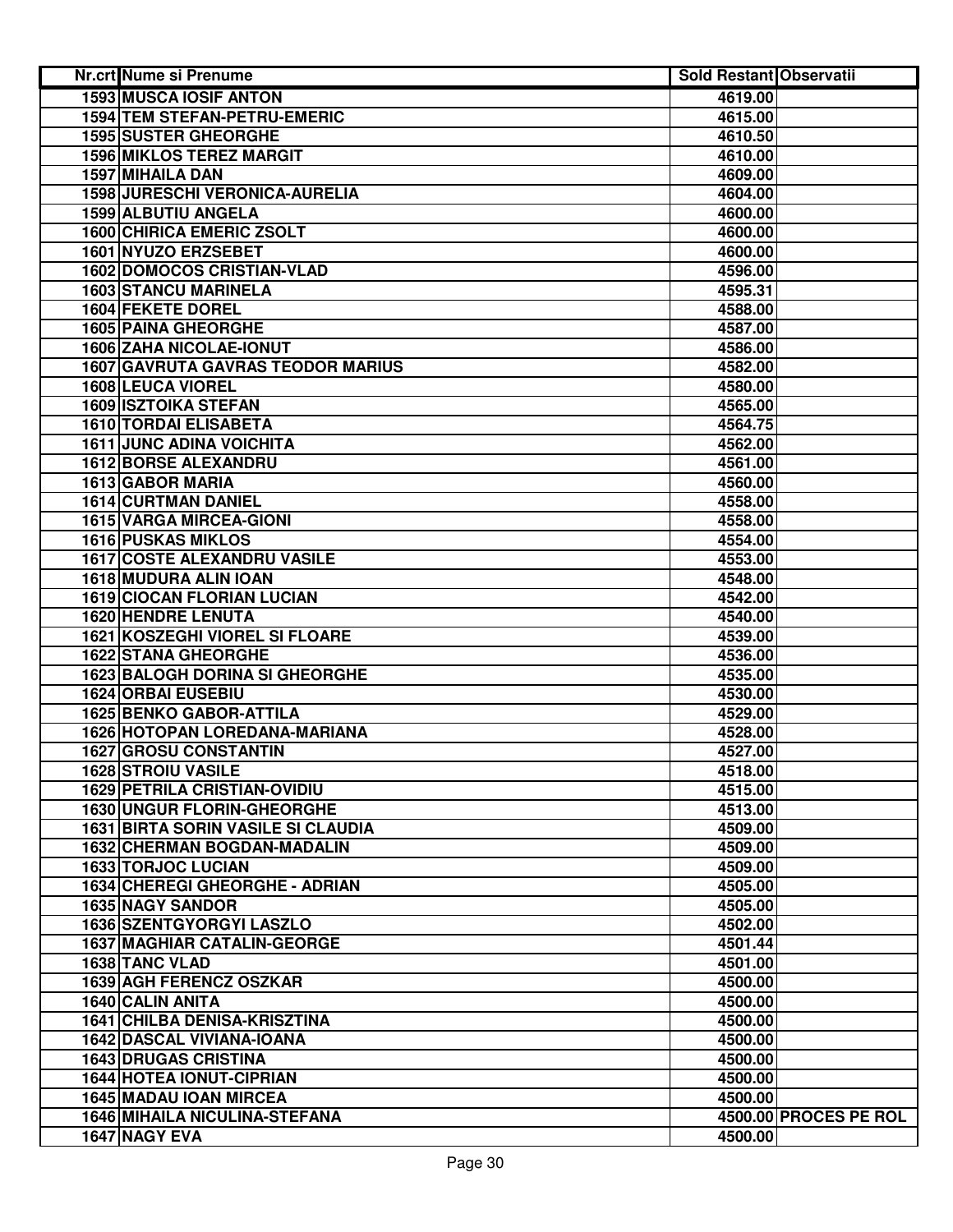| Nr.crt Nume si Prenume                          | <b>Sold Restant Observatii</b> |  |
|-------------------------------------------------|--------------------------------|--|
| 1648 OSAN ALIN                                  | 4500.00                        |  |
| <b>1649 OTVOS REMUS TIBERIU</b>                 | 4500.00                        |  |
| 1650 PANTAZI NICOLETA                           | 4500.00                        |  |
| <b>1651 SILAGHI ARPAD</b>                       | 4500.00                        |  |
| 1652 TODINCA ANDREA-MARIA                       | 4500.00                        |  |
| 1653 CAPUS FLORIN SI MARGARETA CLAUDIA          | 4499.00                        |  |
| 1654 FARKAS CLAUDIA-MIHAELA, INTREP.INDIVIDUALA | 4496.00                        |  |
| <b>1655 SOLYOM ADAM LASZLO</b>                  | 4495.50                        |  |
| <b>1656 ISTOICA MATEI</b>                       | 4495.00                        |  |
| 1657 LAZA VASILE                                | 4495.00                        |  |
| 1658 LAZAR SEBASTIAN MIHAI ANDREI               | 4490.00                        |  |
| 1659 ROSTAS DOLI                                | 4487.00                        |  |
| 1660 RADUI ALEXANDRU SI DELIA                   | 4484.00                        |  |
| <b>1661 BORBOLA GYULA SI GABRIELA</b>           | 4478.00                        |  |
| 1662 POSTOVEANU PETRU-CLAUDIU                   | 4471.00                        |  |
| <b>1663 GHERMAN VASILE CRISTIAN</b>             | 4456.00                        |  |
| <b>1664 URSACHE IONUT-BOGDAN</b>                | 4456.00                        |  |
| 1665 ALFOLDI SERGIU ALIN                        | 4455.66                        |  |
| 1666 POPAN IOAN                                 | 4440.00                        |  |
| 1667 ZAFIU MARIAN                               | 4440.00                        |  |
| 1668 SAVA FLORIN-IOAN                           | 4439.00                        |  |
| <b>1669 TEGLAS MARIA</b>                        | 4433.00                        |  |
| <b>1670 RACZ SANDOR</b>                         | 4432.00                        |  |
| <b>1671 SELICEANU OLIVIU DANIEL</b>             | 4430.00                        |  |
| <b>1672 IMECS MARIA</b>                         | 4427.00                        |  |
| <b>1673 OROS LUCIA-CRISTINA</b>                 | 4425.00                        |  |
| 1674 BOCSAN GELU                                | 4422.00                        |  |
| 1675 BUDAI ISTVAN                               | 4421.00                        |  |
| <b>1676 MINDRUTIU ROVINO</b>                    | 4420.00                        |  |
| <b>1677 SZOMBATI GABRIELA SI EMERIC</b>         | 4417.00                        |  |
| 1678 ISAI OLIMPIU                               | 4413.00                        |  |
| 1679 GAVRUTA IOAN                               | 4412.00                        |  |
| 1680 BERES STEFAN SI ILEANA                     | 4410.00                        |  |
| <b>1681 DUMA DAN CATALIN</b>                    | 4410.00                        |  |
| 1682 SARBU MIHAI                                | 4410.00                        |  |
| <b>1683 STOICA PAUL SORIN</b>                   | 4410.00                        |  |
| <b>1684 BARANKA GAVRIL</b>                      | 4408.00                        |  |
| 1685 SZASZ PAUL                                 | 4402.00                        |  |
| <b>1686 MATEI MADALINA GEORGIANA</b>            | 4390.00                        |  |
| <b>1687 MATE KAROLY IMRE</b>                    | 4388.00                        |  |
| 1688 OLAR SIMONA-FLORENTINA INT. IND            | 4387.00                        |  |
| 1689 FERENT EDUARD                              | 4383.45                        |  |
| <b>1690 CRACIUN VIOREL-MARIUS</b>               | 4381.00                        |  |
| 1691 GABOR GIZELLA                              | 4380.00                        |  |
| <b>1692 GAL NICOLETA SI SORIN</b>               | 4376.00                        |  |
| <b>1693 DAVID DACIAN IONUT</b>                  | 4373.00                        |  |
| <b>1694 DUMA ELENA LAVINIA</b>                  | 4372.00                        |  |
| 1695 GABOR IANCU                                | 4369.73                        |  |
| 1696 BUT CLAUDIA-MARCELA                        | 4368.00                        |  |
| <b>1697 LAKATOS EUGEN</b>                       | 4368.00                        |  |
| 1698 DULAU CLAUDIU-MIHAI SI SIMONA FLORINA      | 4365.00                        |  |
| <b>1699 FLOREA MARCEL PASCU</b>                 | 4364.00                        |  |
| 1700 GHIT ALEXANDRU                             | 4364.00                        |  |
| 1701 POPA EDUARD-CRISTIAN                       | 4361.50                        |  |
| 1702 POP LUCIAN-NICOLAE                         | 4359.00                        |  |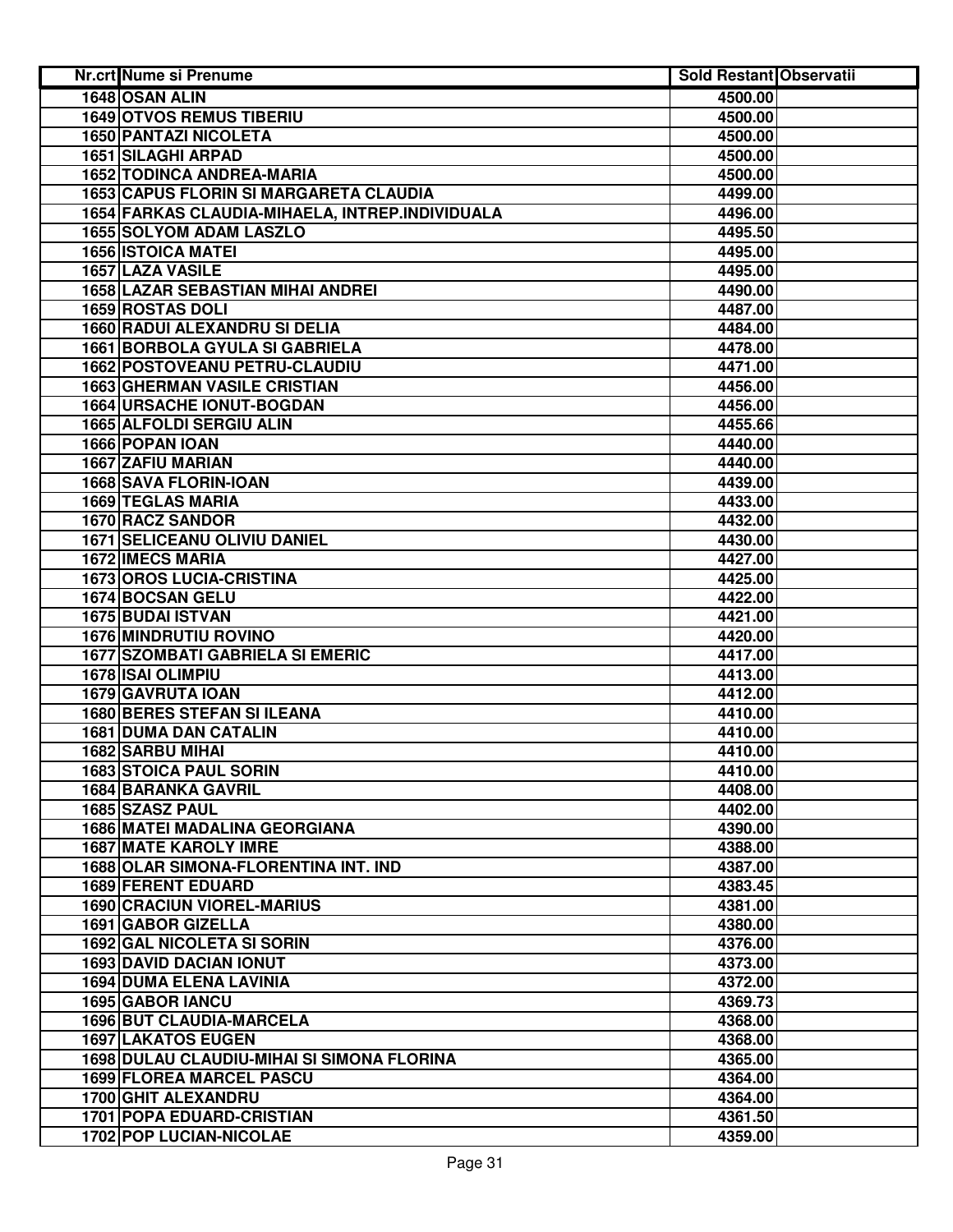| Nr.crt Nume si Prenume                    | <b>Sold Restant Observatii</b> |                       |
|-------------------------------------------|--------------------------------|-----------------------|
| <b>1703 GABOR MATEI</b>                   | 4356.00                        |                       |
| 1704 SARKADI AUGUSTIN-GEZA                | 4355.00                        |                       |
| <b>1705 GHIURA NICOLAE</b>                | 4350.00                        |                       |
| <b>1706 STIUBE LUCIAN</b>                 | 4350.00                        |                       |
| 1707 CARAGIA MARIUS                       | 4348.00                        |                       |
| 1708 SIPOS STEFAN ( MIRONESCU FLORICA )   | 4347.00                        |                       |
| 1709 VASARI EVA SI DARABAN AUREL          |                                | 4346.00 PROCES PE ROL |
| 1710 BACIU DANIEL                         | 4344.00                        |                       |
| 1711 HENDRE CRISTIAN-IONUT                | 4344.00                        |                       |
| 1712 KISS GEORGIANA                       | 4341.36                        |                       |
| 1713 HEGEDUS LASZLO                       | 4341.00                        |                       |
| <b>1714 NISTOR CALIN IOAN</b>             | 4336.00                        |                       |
| <b>1715 COSTEA MARIUS COSTEL</b>          | 4330.00                        |                       |
| 1716 SATMARI VIRGIL                       | 4328.00                        |                       |
| 1717 GABOR RUPI                           | 4320.00                        |                       |
| <b>1718 PATCAS CRISTIAN BOGDAN</b>        | 4320.00                        |                       |
| 1719 FARKAS ANNAMARIA-MAGDALENA           | 4314.00                        |                       |
| 1720 CIORA NICUSOR-NELU                   | 4313.50                        |                       |
| <b>1721 CAMPAN CRISTIAN-FLORIN</b>        | 4303.00                        |                       |
| 1722 TRIFAN CAROL                         | 4302.50                        |                       |
| <b>1723 ABRUDAN LENUTA</b>                | 4302.00                        |                       |
| <b>1724 FORIS ISTVAN</b>                  | 4300.00                        |                       |
| 1725 EDDO INNOCENT OLUWALONIMI            | 4299.00                        |                       |
| <b>1726 DUDAS VASILE SI DOINA</b>         | 4297.00                        |                       |
| <b>1727 NAGY CSABA ZOLTAN</b>             | 4295.00                        |                       |
| <b>1728 OTVOS ANDREI-NORBERT</b>          | 4291.00                        |                       |
| 1729 POP NADIA-ILEANA                     | 4291.00                        |                       |
| 1730 TUFA VASILE SI LAURA-SIMONA          | 4291.00                        |                       |
| <b>1731 ISZTOIKA MANDRA</b>               | 4290.00                        |                       |
| 1732 KHOVANYECZ MILAN                     | 4290.00                        |                       |
| 1733 SERBAN ZORITA SI MARCEL              | 4290.00                        |                       |
| <b>1734 STURZ MIRCEA CLAUDIU</b>          | 4290.00                        |                       |
| <b>1735 PETER CAROL</b>                   | 4285.00                        |                       |
| <b>1736 ROSTAS NUTU</b>                   | 4285.00                        |                       |
| <b>1737 COMAN MONIKA</b>                  | 4282.94                        |                       |
| 1738 CSERNA ADRIAN-FLORIN                 | 4282.00                        |                       |
| 1739 DAN MARTIAN                          | 4280.00                        |                       |
| 1740 MUNTEANU NELU-MIRCEA                 | 4280.00                        |                       |
| 1741 CATANA CALIN-PETRICA SI DENISA       | 4278.00                        |                       |
| 1742 GHEORGHITA IOAN-DAN                  | 4278.00                        |                       |
| <b>1743 CATAUDELLA GIORGIO</b>            | 4277.00                        |                       |
| 1744 GABOR GAVRIL                         | 4275.00                        |                       |
| 1745 POPA ALIN FLORIN                     | 4274.00                        |                       |
| 1746 PELE MIHAI                           | 4270.00                        |                       |
| 1747 SFARLEA SEBASTIAN                    | 4268.00                        |                       |
| 1748 BLAGE IOAN NICOLAE SI SERGIU FLORIN  | 4266.00                        |                       |
| 1749 INVERARDI FULVIO                     | 4265.00                        |                       |
| <b>1750 SIMINIC MARIA</b>                 | 4264.00                        |                       |
| 1751 IONUT IOAN                           | 4260.00                        |                       |
| <b>1752 FENCEA VIOREL-DOREL</b>           | 4256.00                        |                       |
| <b>1753 CIRNU MARIOARA SI RAULTIBERIU</b> | 4255.00                        |                       |
| <b>1754 IONESCU STEFAN-MARIAN</b>         | 4255.00                        |                       |
| <b>1755 VERES CRISTIAN</b>                | 4250.16                        |                       |
| 1756 BIGASZ MAGDALENA ROZALIA SI DANIEL   | 4250.00                        |                       |
| 1757 ZVAGYURA ZSIROS                      | 4250.00                        |                       |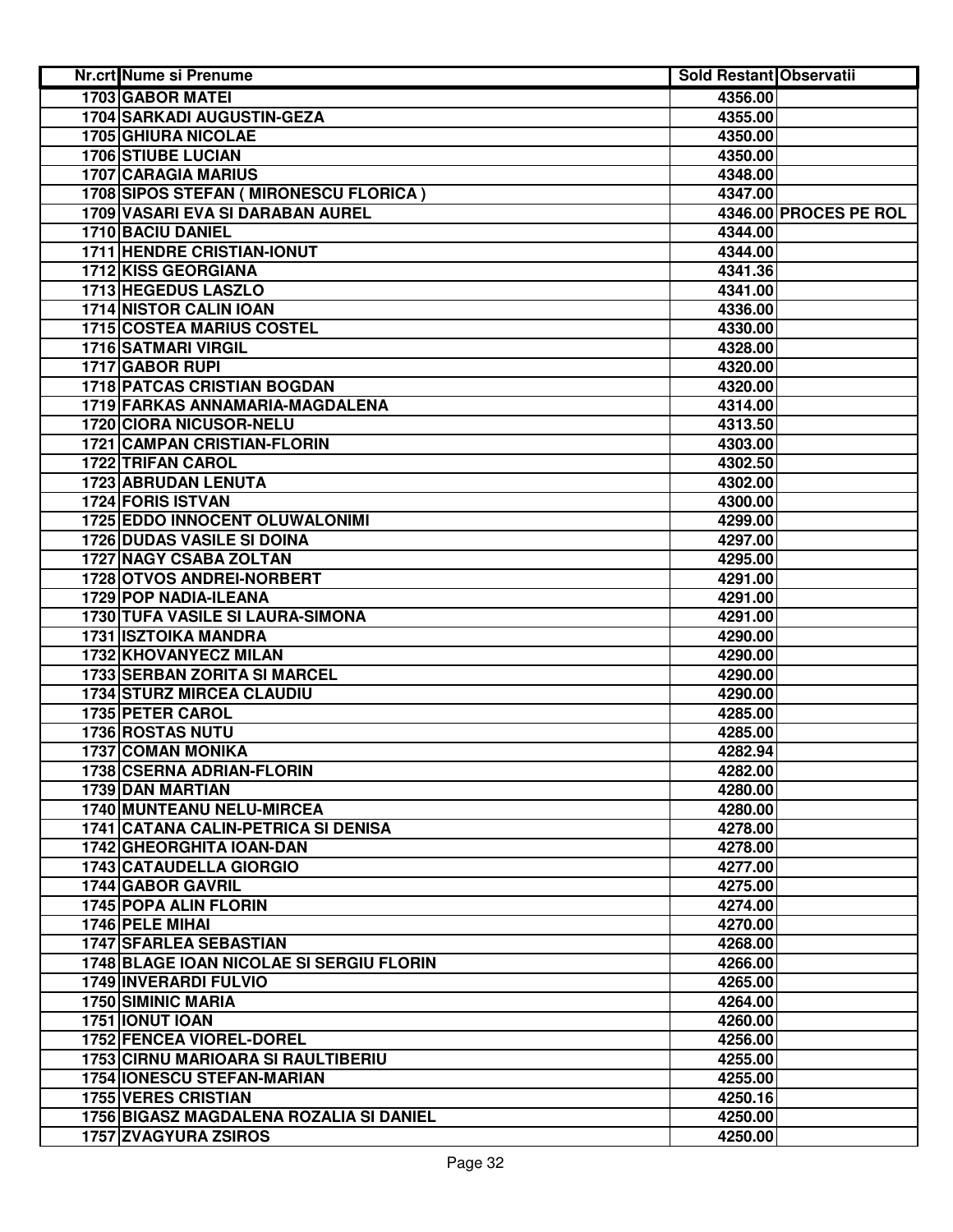| <b>Nr.crt Nume si Prenume</b>         | <b>Sold Restant Observatii</b> |  |
|---------------------------------------|--------------------------------|--|
| 1758 GHERGHEV DANIELA AURELIA         | 4248.00                        |  |
| <b>1759 ISZTOIKA CAROL</b>            | 4245.00                        |  |
| 1760 ROSTAS LAURA                     | 4245.00                        |  |
| 1761 GABOR JANOS                      | 4240.00                        |  |
| 1762 BORA VICTOR-VIOREL               | 4239.00                        |  |
| 1763 SCHIOP MARIUS-DANIEL             | 4236.00                        |  |
| 1764 MANOLESCU ALINA ANGELA           | 4235.00                        |  |
| 1765 GABOR RUDI                       | 4230.00                        |  |
| 1766 HALACU LUCIAN-GHEORGHE           | 4230.00                        |  |
| 1767 DROBOTA BENIAMIN-CORNELIU        | 4228.00                        |  |
| <b>1768 PETRIS PATRICIA</b>           | 4225.00                        |  |
| 1769 GLODAN CIPRIAN IOAN              | 4221.00                        |  |
| 1770 RETEG ROMEO-LASZLO               | 4219.00                        |  |
| 1771 PAPP FLORIN-EMANUEL              | 4218.00                        |  |
| 1772 COPIL FLORIAN                    | 4215.00                        |  |
| <b>1773 RAIZI CONSTANTIN CALIN</b>    | 4214.00                        |  |
| <b>1774 CODRIEAN VASILE-TEODOR</b>    | 4213.25                        |  |
| 1775 HORVATH GIZELLA                  | 4210.00                        |  |
| 1776 OLTEANU FLAVIUS-DECEBAL          | 4206.00                        |  |
| <b>1777 UR IOSIF</b>                  | 4206.00                        |  |
| <b>1778 HAVRINCEA DANIEL-NONY</b>     | 4200.00                        |  |
| 1779 MASETTI MORENO                   | 4200.00                        |  |
| <b>1780 ROSTAS MARIA</b>              | 4197.00                        |  |
| <b>1781 DUDAS ANDRAS SI GABRIELA</b>  | 4193.00                        |  |
| <b>1782 CIOCOIU IONEL SI GABRIELA</b> | 4190.20                        |  |
| <b>1783 ENESCU ADRIAN</b>             | 4188.00                        |  |
| 1784 FARAGO TAMAS SANDOR              | 4188.00                        |  |
| 1785 CIARNAU SANDOR                   | 4180.00                        |  |
| <b>1786 HAPA ELVIS MARIUS</b>         | 4180.00                        |  |
| 1787 MEZEI IULIANA                    | 4180.00                        |  |
| 1788 VARGA SANDOR                     | 4180.00                        |  |
| 1789 VIDICAN GABRIEL-OVIDIU           | 4171.00                        |  |
| 1790 GHIURO DINU SORIN                | 4170.00                        |  |
| 1791 SFERLE DANIEL                    | 4170.00                        |  |
| 1792 ROVERS ADRIANUS-MATHEUS-PETRUS   | 4167.00                        |  |
| 1793 BUMB JOZSEF                      | 4165.00                        |  |
| 1794 GAVRILUT ELENA                   | 4161.00                        |  |
| 1795 IHAB M.I.ABUALKHIR               | 4160.00                        |  |
| <b>1796 PUSKAS MIKLOS-ZOLTAN</b>      | 4160.00                        |  |
| 1797 BANDEA CORNELIA-GABRIELA         | 4158.00                        |  |
| 1798 KAYMAZ AKANSEL                   | 4158.00                        |  |
| <b>1799 OCHIS DUMITRU</b>             | 4157.00                        |  |
| <b>1800 DUDAS FLORIAN</b>             | 4155.00                        |  |
| <b>1801 JURCA MIRELA-CLAUDIA</b>      | 4152.00                        |  |
| 1802 MEDVE IOAN                       | 4150.00                        |  |
| <b>1803 GABOR MINDRA</b>              | 4142.00                        |  |
| 1804 POP GHEORGHE- MIRCEA- FLORIN     | 4141.30                        |  |
| 1805 JUDEA IOAN                       | 4140.00                        |  |
| <b>1806 MOZA VIOREL-CRISTIAN</b>      | 4140.00                        |  |
| <b>1807 TANASE DORIAN</b>             | 4140.00                        |  |
| <b>1808 SUCIU CIPRIAN VALENTIN</b>    | 4135.00                        |  |
| 1809 PFA APATI NICOLETA               | 4131.00                        |  |
| 1810 SZABO IOAN                       | 4130.00                        |  |
| 1811 SZABO SZABOLCS-NORBERT           | 4130.00                        |  |
| <b>1812 POP OVIDIU MIRON</b>          | 4126.00                        |  |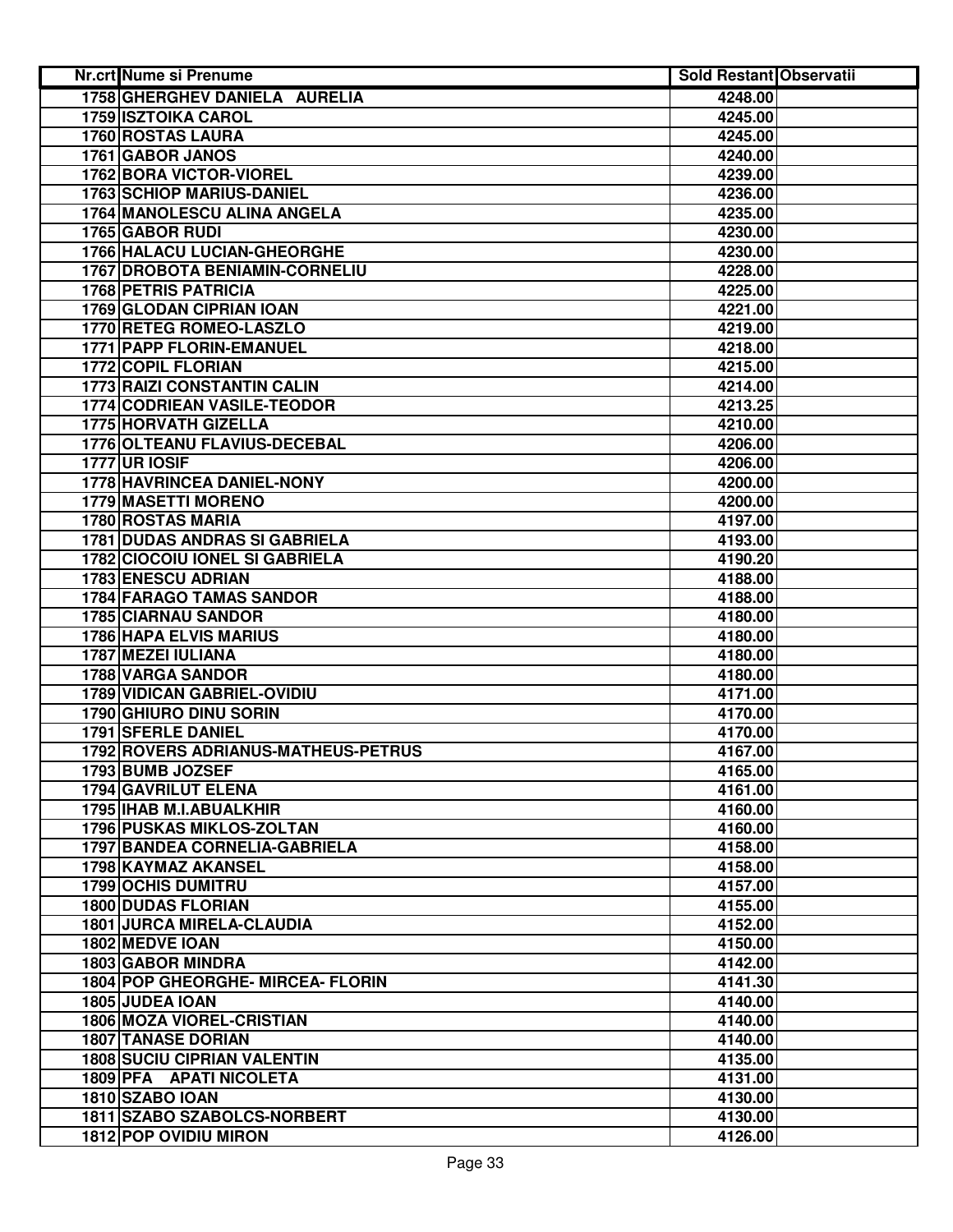| Nr.crt Nume si Prenume                                 | <b>Sold Restant Observatii</b> |  |
|--------------------------------------------------------|--------------------------------|--|
| <b>1813 LASZLO ISTVAN</b>                              | 4125.00                        |  |
| 1814 ALAFI LAVINIU-CORNEL                              | 4123.00                        |  |
| 1815 KOCIS MARIA                                       | 4123.00                        |  |
| 1816 VANYA CSILLA PARASCHIVA-INTREPRINDERE INDIVIDUALA | 4123.00                        |  |
| 1817 PRECUP VALENTINA-VICTORIA                         | 4120.50                        |  |
| <b>1818 BOSZORMENYI BRIGITTA</b>                       | 4120.00                        |  |
| 1819 CORBEANU MIRCEA RAUL                              | 4118.83                        |  |
| 1820 NOUR ALI AL- HAMO                                 | 4117.00                        |  |
| <b>1821 FORT IONUT-CRISTIAN</b>                        | 4110.00                        |  |
| <b>1822 PAUL TEODOR SI ELISABETA</b>                   | 4108.00                        |  |
| 1823 POP DOREL-GHEORGHE                                | 4104.65                        |  |
| <b>1824 STEF TRAIAN</b>                                | 4103.00                        |  |
|                                                        |                                |  |
| <b>1825 DAVID STELIAN</b>                              | 4102.58                        |  |
| 1826 TOMA COSMIN-SILVIU                                | 4102.00                        |  |
| 1827 KEREZSI REMUS                                     | 4100.00                        |  |
| 1828 PALL CSABA                                        | 4100.00                        |  |
| <b>1829 OLCEAN JOAN</b>                                | 4092.00                        |  |
| <b>1830 SABAU CARMEN</b>                               | 4091.00                        |  |
| <b>1831 DURNEA EUGEN SI DORINA</b>                     | 4090.00                        |  |
| <b>1832 MARICESCU CATALIN-EUGEN</b>                    | 4090.00                        |  |
| 1833 SABAU LIVIU-MARIAN                                | 4088.00                        |  |
| 1834 SAS RAZVAN                                        | 4088.00                        |  |
| <b>1835 BARANYKA GABRIEL</b>                           | 4087.00                        |  |
| <b>1836 NAGY TIBERIU</b>                               | 4085.00                        |  |
| <b>1837 MUT ELENA-CLARA</b>                            | 4080.00                        |  |
| 1838 RUGAN IOAN                                        | 4080.00                        |  |
| 1839 MANDRU NELU MARIAN                                | 4079.00                        |  |
| 1840 GHERGHEV DORIN                                    | 4078.00                        |  |
| 1841 BANYAI ARPAD ALBERT                               | 4076.00                        |  |
| <b>1842 BOSCA LUMINITA</b>                             | 4076.00                        |  |
| 1843 JUNJAN RAUL-CLAUDIU                               | 4075.00                        |  |
| <b>1844 BARBONTA CORINA IOANA</b>                      | 4074.00                        |  |
| <b>1845 ZAHARIA GRIGORE</b>                            | 4071.50                        |  |
| <b>1846 NAGY FRANCISC</b>                              | 4069.00                        |  |
| <b>1847 BALOG GABRIELA LEONTINA</b>                    | 4067.00                        |  |
| 1848 FILIP ANCA IOANA                                  | 4067.00                        |  |
| 1849 GRABOVSCHI SORIN                                  | 4066.46                        |  |
| <b>1850 MIKLOS ELISABETA</b>                           | 4064.00                        |  |
| 1851 MOS IOANA MARIA                                   | 4064.00                        |  |
| 1852 SIMOC SILVIA                                      | 4064.00                        |  |
| <b>1853 ARON SANDOR</b>                                | 4061.00                        |  |
| 1854 POP OVIDIU-DORIN                                  | 4060.53                        |  |
| 1855 KLANICZA MARGIT                                   | 4060.00                        |  |
| <b>1856 URDE CRISTIAN-GHEORGHE</b>                     | 4060.00                        |  |
| <b>1857 BODOGAI FLORIN-VASILE</b>                      | 4056.00                        |  |
| 1858 MOLNAR ISTVAN-ALBERT                              | 4056.00                        |  |
| <b>1859 SIMU GELU-VOICU-MARIN</b>                      | 4056.00                        |  |
| <b>1860 BOT CALIN ARON</b>                             | 4051.00                        |  |
| 1861 KISS IBOJ                                         | 4050.00                        |  |
| <b>1862 FECHETE OCTAVIAN-MARIUS</b>                    | 4046.50                        |  |
|                                                        |                                |  |
| <b>1863 VIDICAN MELANIA</b>                            | 4045.00                        |  |
| <b>1864 PORCAR FLORIN CORNEL</b>                       | 4043.59                        |  |
| 1865 HAVA ALEXANDRU-IOAN                               | 4040.00                        |  |
| <b>1866 SUCIU VIOREL FLORIN</b>                        | 4040.00                        |  |
| 1867 KAPALAI ZSOLT-ARPAD                               | 4031.00                        |  |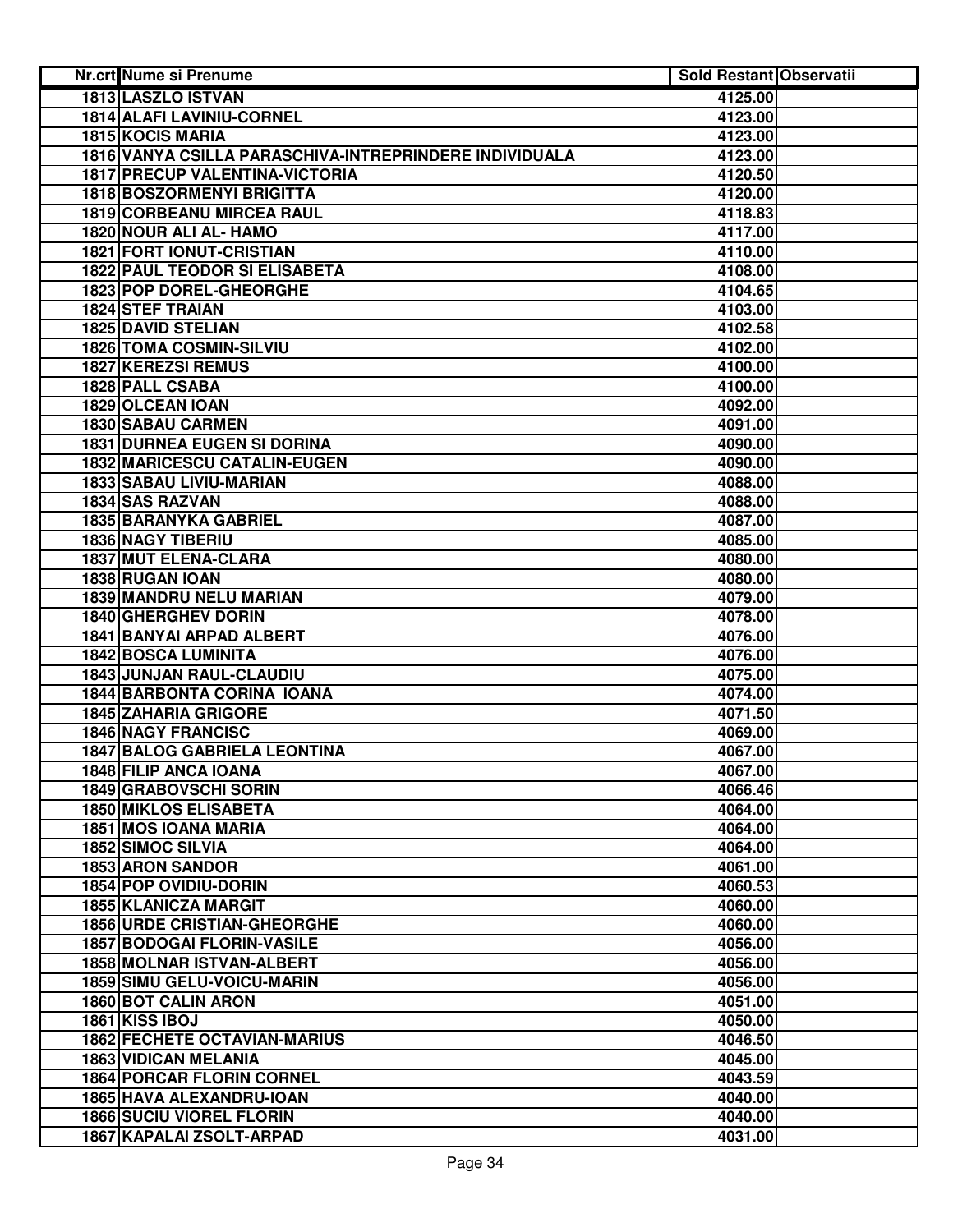| <b>1868 PAL KATALIN-EDIT</b><br>4031.00<br>1869 GABOR IANCU<br>4030.00<br><b>1870 KOVACS LADISLAU DESIDERIU</b><br>4025.00<br><b>1871 LAKATOS MONIKA EVA</b><br>4023.00<br>1872 VARGA PAULA<br>4020.00<br><b>1873 COCIUBEI DUMITRU CLAUDIU</b><br>4014.00<br><b>1874 CAPRIS TEODORESCU-VIRGIL</b><br>4010.00<br>1875 HARANGUS CAIUS-VASILIU<br>4010.00<br>1876 PATAI CAROL<br>4003.00<br><b>1877 SULYOK ILDIKO-EVA</b><br>4002.00<br>1878 APOSTOL LETITIA-MIHAELA<br>4000.00<br>1879 AVRAM RENATE-MADALINA<br>4000.00<br>1880 BALOG ISTVAN<br>4000.00<br>1881 BENTE CALIN-FLORIN<br>4000.00<br><b>1882 BODNAR IOANA TEODORA</b><br>4000.00<br><b>1883 BOGDAN DOREL GAVRIL</b><br>4000.00<br>1884 BONTA LUCIAN-FLORIN<br>4000.00<br>1885 BOROS ANA INTREPRINDERE INDIVIDUALA<br>4000.00<br>1886 BOTH ZSOLT<br>4000.00<br><b>1887 BRONT VIORICA-ALINA</b><br>4000.00<br><b>1888 BUSUIOC ANAMARIA-FLORINA</b><br>4000.00<br><b>1889 CAVUS CIHAN ISKENDER</b><br>4000.00<br><b>1890 CHIS MARIUS-DANIEL</b><br>4000.00<br><b>1891 COLCER CORINA</b><br>4000.00<br><b>1892 COZMA FLORIN VALENTIN</b><br>4000.00<br>1893 COZMI EMIL<br>4000.00<br><b>1894 CSOKA ATTILA</b><br>4000.00<br>1895 DAROCZI ERZSEBET<br>4000.00<br><b>1896 DONEI EVA ECATERINA</b><br>4000.00<br><b>1897 DUME CORNELIA</b><br>4000.00<br><b>1898 FORIS ATTILA</b><br>4000.00<br><b>1899 GABOR KATALIN</b><br>4000.00<br>1900 GABOR MANDRA<br>4000.00<br><b>1901 GERGELY KAROLY</b><br>4000.00<br>1902 GHETEA ANA<br>4000.00<br>1903 GHIMIS GEORGETA-CECILIA<br>4000.00<br>1904 GLATZ SANDOR-JOZSEF<br>4000.00<br>1905 GYORFI OVIDIU-LIVIU<br>4000.00<br>1906 HAMZA ZOLTAN-LASZLO<br>4000.00<br>1907 HANGA GEANINA-CLAUDIA<br>4000.00<br>1908 HANIS LASZLO<br>4000.00<br><b>1909 HAPA ECATERINA</b><br>4000.00<br>4000.00<br>1910 HERMAN ROZALIA-IZABELA<br>1911 HUTYRA GRAM ZOLTAN PETER<br>4000.00<br>1912 KILINC MARIA<br>4000.00<br>1913 KLAUSZ FERENCZ<br>4000.00<br>1914 LASCU MARCEL SI AURELIA-FLORINA<br>4000.00<br><b>1915 LASZLO ILDIKO MARIA</b><br>4000.00<br>1916 LAZA FLOARE<br>4000.00<br><b>1917 LECHINTEANU EUGEN</b><br>4000.00<br><b>1918 LELE MARCEL HORIA</b><br>4000.00<br>1919 MAGHIAR SPERANTA-ADINA<br>4000.00<br>1920 MIHANCEA FLORINA-MARINA<br>4000.00<br>1921 MIHUTA PETRU-SORIN<br>4000.00<br>1922 MOLDOVAN FLORIN<br>4000.00 | Nr.crt Nume si Prenume | <b>Sold Restant Observatii</b> |  |
|--------------------------------------------------------------------------------------------------------------------------------------------------------------------------------------------------------------------------------------------------------------------------------------------------------------------------------------------------------------------------------------------------------------------------------------------------------------------------------------------------------------------------------------------------------------------------------------------------------------------------------------------------------------------------------------------------------------------------------------------------------------------------------------------------------------------------------------------------------------------------------------------------------------------------------------------------------------------------------------------------------------------------------------------------------------------------------------------------------------------------------------------------------------------------------------------------------------------------------------------------------------------------------------------------------------------------------------------------------------------------------------------------------------------------------------------------------------------------------------------------------------------------------------------------------------------------------------------------------------------------------------------------------------------------------------------------------------------------------------------------------------------------------------------------------------------------------------------------------------------------------------------------------------------------------------------------------------------------------------------------------------------------------------------------------------------------------------------------------------------------------------------------------------------------------------------------------------------------------------------------------------------------------------------------------------------------------|------------------------|--------------------------------|--|
|                                                                                                                                                                                                                                                                                                                                                                                                                                                                                                                                                                                                                                                                                                                                                                                                                                                                                                                                                                                                                                                                                                                                                                                                                                                                                                                                                                                                                                                                                                                                                                                                                                                                                                                                                                                                                                                                                                                                                                                                                                                                                                                                                                                                                                                                                                                                |                        |                                |  |
|                                                                                                                                                                                                                                                                                                                                                                                                                                                                                                                                                                                                                                                                                                                                                                                                                                                                                                                                                                                                                                                                                                                                                                                                                                                                                                                                                                                                                                                                                                                                                                                                                                                                                                                                                                                                                                                                                                                                                                                                                                                                                                                                                                                                                                                                                                                                |                        |                                |  |
|                                                                                                                                                                                                                                                                                                                                                                                                                                                                                                                                                                                                                                                                                                                                                                                                                                                                                                                                                                                                                                                                                                                                                                                                                                                                                                                                                                                                                                                                                                                                                                                                                                                                                                                                                                                                                                                                                                                                                                                                                                                                                                                                                                                                                                                                                                                                |                        |                                |  |
|                                                                                                                                                                                                                                                                                                                                                                                                                                                                                                                                                                                                                                                                                                                                                                                                                                                                                                                                                                                                                                                                                                                                                                                                                                                                                                                                                                                                                                                                                                                                                                                                                                                                                                                                                                                                                                                                                                                                                                                                                                                                                                                                                                                                                                                                                                                                |                        |                                |  |
|                                                                                                                                                                                                                                                                                                                                                                                                                                                                                                                                                                                                                                                                                                                                                                                                                                                                                                                                                                                                                                                                                                                                                                                                                                                                                                                                                                                                                                                                                                                                                                                                                                                                                                                                                                                                                                                                                                                                                                                                                                                                                                                                                                                                                                                                                                                                |                        |                                |  |
|                                                                                                                                                                                                                                                                                                                                                                                                                                                                                                                                                                                                                                                                                                                                                                                                                                                                                                                                                                                                                                                                                                                                                                                                                                                                                                                                                                                                                                                                                                                                                                                                                                                                                                                                                                                                                                                                                                                                                                                                                                                                                                                                                                                                                                                                                                                                |                        |                                |  |
|                                                                                                                                                                                                                                                                                                                                                                                                                                                                                                                                                                                                                                                                                                                                                                                                                                                                                                                                                                                                                                                                                                                                                                                                                                                                                                                                                                                                                                                                                                                                                                                                                                                                                                                                                                                                                                                                                                                                                                                                                                                                                                                                                                                                                                                                                                                                |                        |                                |  |
|                                                                                                                                                                                                                                                                                                                                                                                                                                                                                                                                                                                                                                                                                                                                                                                                                                                                                                                                                                                                                                                                                                                                                                                                                                                                                                                                                                                                                                                                                                                                                                                                                                                                                                                                                                                                                                                                                                                                                                                                                                                                                                                                                                                                                                                                                                                                |                        |                                |  |
|                                                                                                                                                                                                                                                                                                                                                                                                                                                                                                                                                                                                                                                                                                                                                                                                                                                                                                                                                                                                                                                                                                                                                                                                                                                                                                                                                                                                                                                                                                                                                                                                                                                                                                                                                                                                                                                                                                                                                                                                                                                                                                                                                                                                                                                                                                                                |                        |                                |  |
|                                                                                                                                                                                                                                                                                                                                                                                                                                                                                                                                                                                                                                                                                                                                                                                                                                                                                                                                                                                                                                                                                                                                                                                                                                                                                                                                                                                                                                                                                                                                                                                                                                                                                                                                                                                                                                                                                                                                                                                                                                                                                                                                                                                                                                                                                                                                |                        |                                |  |
|                                                                                                                                                                                                                                                                                                                                                                                                                                                                                                                                                                                                                                                                                                                                                                                                                                                                                                                                                                                                                                                                                                                                                                                                                                                                                                                                                                                                                                                                                                                                                                                                                                                                                                                                                                                                                                                                                                                                                                                                                                                                                                                                                                                                                                                                                                                                |                        |                                |  |
|                                                                                                                                                                                                                                                                                                                                                                                                                                                                                                                                                                                                                                                                                                                                                                                                                                                                                                                                                                                                                                                                                                                                                                                                                                                                                                                                                                                                                                                                                                                                                                                                                                                                                                                                                                                                                                                                                                                                                                                                                                                                                                                                                                                                                                                                                                                                |                        |                                |  |
|                                                                                                                                                                                                                                                                                                                                                                                                                                                                                                                                                                                                                                                                                                                                                                                                                                                                                                                                                                                                                                                                                                                                                                                                                                                                                                                                                                                                                                                                                                                                                                                                                                                                                                                                                                                                                                                                                                                                                                                                                                                                                                                                                                                                                                                                                                                                |                        |                                |  |
|                                                                                                                                                                                                                                                                                                                                                                                                                                                                                                                                                                                                                                                                                                                                                                                                                                                                                                                                                                                                                                                                                                                                                                                                                                                                                                                                                                                                                                                                                                                                                                                                                                                                                                                                                                                                                                                                                                                                                                                                                                                                                                                                                                                                                                                                                                                                |                        |                                |  |
|                                                                                                                                                                                                                                                                                                                                                                                                                                                                                                                                                                                                                                                                                                                                                                                                                                                                                                                                                                                                                                                                                                                                                                                                                                                                                                                                                                                                                                                                                                                                                                                                                                                                                                                                                                                                                                                                                                                                                                                                                                                                                                                                                                                                                                                                                                                                |                        |                                |  |
|                                                                                                                                                                                                                                                                                                                                                                                                                                                                                                                                                                                                                                                                                                                                                                                                                                                                                                                                                                                                                                                                                                                                                                                                                                                                                                                                                                                                                                                                                                                                                                                                                                                                                                                                                                                                                                                                                                                                                                                                                                                                                                                                                                                                                                                                                                                                |                        |                                |  |
|                                                                                                                                                                                                                                                                                                                                                                                                                                                                                                                                                                                                                                                                                                                                                                                                                                                                                                                                                                                                                                                                                                                                                                                                                                                                                                                                                                                                                                                                                                                                                                                                                                                                                                                                                                                                                                                                                                                                                                                                                                                                                                                                                                                                                                                                                                                                |                        |                                |  |
|                                                                                                                                                                                                                                                                                                                                                                                                                                                                                                                                                                                                                                                                                                                                                                                                                                                                                                                                                                                                                                                                                                                                                                                                                                                                                                                                                                                                                                                                                                                                                                                                                                                                                                                                                                                                                                                                                                                                                                                                                                                                                                                                                                                                                                                                                                                                |                        |                                |  |
|                                                                                                                                                                                                                                                                                                                                                                                                                                                                                                                                                                                                                                                                                                                                                                                                                                                                                                                                                                                                                                                                                                                                                                                                                                                                                                                                                                                                                                                                                                                                                                                                                                                                                                                                                                                                                                                                                                                                                                                                                                                                                                                                                                                                                                                                                                                                |                        |                                |  |
|                                                                                                                                                                                                                                                                                                                                                                                                                                                                                                                                                                                                                                                                                                                                                                                                                                                                                                                                                                                                                                                                                                                                                                                                                                                                                                                                                                                                                                                                                                                                                                                                                                                                                                                                                                                                                                                                                                                                                                                                                                                                                                                                                                                                                                                                                                                                |                        |                                |  |
|                                                                                                                                                                                                                                                                                                                                                                                                                                                                                                                                                                                                                                                                                                                                                                                                                                                                                                                                                                                                                                                                                                                                                                                                                                                                                                                                                                                                                                                                                                                                                                                                                                                                                                                                                                                                                                                                                                                                                                                                                                                                                                                                                                                                                                                                                                                                |                        |                                |  |
|                                                                                                                                                                                                                                                                                                                                                                                                                                                                                                                                                                                                                                                                                                                                                                                                                                                                                                                                                                                                                                                                                                                                                                                                                                                                                                                                                                                                                                                                                                                                                                                                                                                                                                                                                                                                                                                                                                                                                                                                                                                                                                                                                                                                                                                                                                                                |                        |                                |  |
|                                                                                                                                                                                                                                                                                                                                                                                                                                                                                                                                                                                                                                                                                                                                                                                                                                                                                                                                                                                                                                                                                                                                                                                                                                                                                                                                                                                                                                                                                                                                                                                                                                                                                                                                                                                                                                                                                                                                                                                                                                                                                                                                                                                                                                                                                                                                |                        |                                |  |
|                                                                                                                                                                                                                                                                                                                                                                                                                                                                                                                                                                                                                                                                                                                                                                                                                                                                                                                                                                                                                                                                                                                                                                                                                                                                                                                                                                                                                                                                                                                                                                                                                                                                                                                                                                                                                                                                                                                                                                                                                                                                                                                                                                                                                                                                                                                                |                        |                                |  |
|                                                                                                                                                                                                                                                                                                                                                                                                                                                                                                                                                                                                                                                                                                                                                                                                                                                                                                                                                                                                                                                                                                                                                                                                                                                                                                                                                                                                                                                                                                                                                                                                                                                                                                                                                                                                                                                                                                                                                                                                                                                                                                                                                                                                                                                                                                                                |                        |                                |  |
|                                                                                                                                                                                                                                                                                                                                                                                                                                                                                                                                                                                                                                                                                                                                                                                                                                                                                                                                                                                                                                                                                                                                                                                                                                                                                                                                                                                                                                                                                                                                                                                                                                                                                                                                                                                                                                                                                                                                                                                                                                                                                                                                                                                                                                                                                                                                |                        |                                |  |
|                                                                                                                                                                                                                                                                                                                                                                                                                                                                                                                                                                                                                                                                                                                                                                                                                                                                                                                                                                                                                                                                                                                                                                                                                                                                                                                                                                                                                                                                                                                                                                                                                                                                                                                                                                                                                                                                                                                                                                                                                                                                                                                                                                                                                                                                                                                                |                        |                                |  |
|                                                                                                                                                                                                                                                                                                                                                                                                                                                                                                                                                                                                                                                                                                                                                                                                                                                                                                                                                                                                                                                                                                                                                                                                                                                                                                                                                                                                                                                                                                                                                                                                                                                                                                                                                                                                                                                                                                                                                                                                                                                                                                                                                                                                                                                                                                                                |                        |                                |  |
|                                                                                                                                                                                                                                                                                                                                                                                                                                                                                                                                                                                                                                                                                                                                                                                                                                                                                                                                                                                                                                                                                                                                                                                                                                                                                                                                                                                                                                                                                                                                                                                                                                                                                                                                                                                                                                                                                                                                                                                                                                                                                                                                                                                                                                                                                                                                |                        |                                |  |
|                                                                                                                                                                                                                                                                                                                                                                                                                                                                                                                                                                                                                                                                                                                                                                                                                                                                                                                                                                                                                                                                                                                                                                                                                                                                                                                                                                                                                                                                                                                                                                                                                                                                                                                                                                                                                                                                                                                                                                                                                                                                                                                                                                                                                                                                                                                                |                        |                                |  |
|                                                                                                                                                                                                                                                                                                                                                                                                                                                                                                                                                                                                                                                                                                                                                                                                                                                                                                                                                                                                                                                                                                                                                                                                                                                                                                                                                                                                                                                                                                                                                                                                                                                                                                                                                                                                                                                                                                                                                                                                                                                                                                                                                                                                                                                                                                                                |                        |                                |  |
|                                                                                                                                                                                                                                                                                                                                                                                                                                                                                                                                                                                                                                                                                                                                                                                                                                                                                                                                                                                                                                                                                                                                                                                                                                                                                                                                                                                                                                                                                                                                                                                                                                                                                                                                                                                                                                                                                                                                                                                                                                                                                                                                                                                                                                                                                                                                |                        |                                |  |
|                                                                                                                                                                                                                                                                                                                                                                                                                                                                                                                                                                                                                                                                                                                                                                                                                                                                                                                                                                                                                                                                                                                                                                                                                                                                                                                                                                                                                                                                                                                                                                                                                                                                                                                                                                                                                                                                                                                                                                                                                                                                                                                                                                                                                                                                                                                                |                        |                                |  |
|                                                                                                                                                                                                                                                                                                                                                                                                                                                                                                                                                                                                                                                                                                                                                                                                                                                                                                                                                                                                                                                                                                                                                                                                                                                                                                                                                                                                                                                                                                                                                                                                                                                                                                                                                                                                                                                                                                                                                                                                                                                                                                                                                                                                                                                                                                                                |                        |                                |  |
|                                                                                                                                                                                                                                                                                                                                                                                                                                                                                                                                                                                                                                                                                                                                                                                                                                                                                                                                                                                                                                                                                                                                                                                                                                                                                                                                                                                                                                                                                                                                                                                                                                                                                                                                                                                                                                                                                                                                                                                                                                                                                                                                                                                                                                                                                                                                |                        |                                |  |
|                                                                                                                                                                                                                                                                                                                                                                                                                                                                                                                                                                                                                                                                                                                                                                                                                                                                                                                                                                                                                                                                                                                                                                                                                                                                                                                                                                                                                                                                                                                                                                                                                                                                                                                                                                                                                                                                                                                                                                                                                                                                                                                                                                                                                                                                                                                                |                        |                                |  |
|                                                                                                                                                                                                                                                                                                                                                                                                                                                                                                                                                                                                                                                                                                                                                                                                                                                                                                                                                                                                                                                                                                                                                                                                                                                                                                                                                                                                                                                                                                                                                                                                                                                                                                                                                                                                                                                                                                                                                                                                                                                                                                                                                                                                                                                                                                                                |                        |                                |  |
|                                                                                                                                                                                                                                                                                                                                                                                                                                                                                                                                                                                                                                                                                                                                                                                                                                                                                                                                                                                                                                                                                                                                                                                                                                                                                                                                                                                                                                                                                                                                                                                                                                                                                                                                                                                                                                                                                                                                                                                                                                                                                                                                                                                                                                                                                                                                |                        |                                |  |
|                                                                                                                                                                                                                                                                                                                                                                                                                                                                                                                                                                                                                                                                                                                                                                                                                                                                                                                                                                                                                                                                                                                                                                                                                                                                                                                                                                                                                                                                                                                                                                                                                                                                                                                                                                                                                                                                                                                                                                                                                                                                                                                                                                                                                                                                                                                                |                        |                                |  |
|                                                                                                                                                                                                                                                                                                                                                                                                                                                                                                                                                                                                                                                                                                                                                                                                                                                                                                                                                                                                                                                                                                                                                                                                                                                                                                                                                                                                                                                                                                                                                                                                                                                                                                                                                                                                                                                                                                                                                                                                                                                                                                                                                                                                                                                                                                                                |                        |                                |  |
|                                                                                                                                                                                                                                                                                                                                                                                                                                                                                                                                                                                                                                                                                                                                                                                                                                                                                                                                                                                                                                                                                                                                                                                                                                                                                                                                                                                                                                                                                                                                                                                                                                                                                                                                                                                                                                                                                                                                                                                                                                                                                                                                                                                                                                                                                                                                |                        |                                |  |
|                                                                                                                                                                                                                                                                                                                                                                                                                                                                                                                                                                                                                                                                                                                                                                                                                                                                                                                                                                                                                                                                                                                                                                                                                                                                                                                                                                                                                                                                                                                                                                                                                                                                                                                                                                                                                                                                                                                                                                                                                                                                                                                                                                                                                                                                                                                                |                        |                                |  |
|                                                                                                                                                                                                                                                                                                                                                                                                                                                                                                                                                                                                                                                                                                                                                                                                                                                                                                                                                                                                                                                                                                                                                                                                                                                                                                                                                                                                                                                                                                                                                                                                                                                                                                                                                                                                                                                                                                                                                                                                                                                                                                                                                                                                                                                                                                                                |                        |                                |  |
|                                                                                                                                                                                                                                                                                                                                                                                                                                                                                                                                                                                                                                                                                                                                                                                                                                                                                                                                                                                                                                                                                                                                                                                                                                                                                                                                                                                                                                                                                                                                                                                                                                                                                                                                                                                                                                                                                                                                                                                                                                                                                                                                                                                                                                                                                                                                |                        |                                |  |
|                                                                                                                                                                                                                                                                                                                                                                                                                                                                                                                                                                                                                                                                                                                                                                                                                                                                                                                                                                                                                                                                                                                                                                                                                                                                                                                                                                                                                                                                                                                                                                                                                                                                                                                                                                                                                                                                                                                                                                                                                                                                                                                                                                                                                                                                                                                                |                        |                                |  |
|                                                                                                                                                                                                                                                                                                                                                                                                                                                                                                                                                                                                                                                                                                                                                                                                                                                                                                                                                                                                                                                                                                                                                                                                                                                                                                                                                                                                                                                                                                                                                                                                                                                                                                                                                                                                                                                                                                                                                                                                                                                                                                                                                                                                                                                                                                                                |                        |                                |  |
|                                                                                                                                                                                                                                                                                                                                                                                                                                                                                                                                                                                                                                                                                                                                                                                                                                                                                                                                                                                                                                                                                                                                                                                                                                                                                                                                                                                                                                                                                                                                                                                                                                                                                                                                                                                                                                                                                                                                                                                                                                                                                                                                                                                                                                                                                                                                |                        |                                |  |
|                                                                                                                                                                                                                                                                                                                                                                                                                                                                                                                                                                                                                                                                                                                                                                                                                                                                                                                                                                                                                                                                                                                                                                                                                                                                                                                                                                                                                                                                                                                                                                                                                                                                                                                                                                                                                                                                                                                                                                                                                                                                                                                                                                                                                                                                                                                                |                        |                                |  |
|                                                                                                                                                                                                                                                                                                                                                                                                                                                                                                                                                                                                                                                                                                                                                                                                                                                                                                                                                                                                                                                                                                                                                                                                                                                                                                                                                                                                                                                                                                                                                                                                                                                                                                                                                                                                                                                                                                                                                                                                                                                                                                                                                                                                                                                                                                                                |                        |                                |  |
|                                                                                                                                                                                                                                                                                                                                                                                                                                                                                                                                                                                                                                                                                                                                                                                                                                                                                                                                                                                                                                                                                                                                                                                                                                                                                                                                                                                                                                                                                                                                                                                                                                                                                                                                                                                                                                                                                                                                                                                                                                                                                                                                                                                                                                                                                                                                |                        |                                |  |
|                                                                                                                                                                                                                                                                                                                                                                                                                                                                                                                                                                                                                                                                                                                                                                                                                                                                                                                                                                                                                                                                                                                                                                                                                                                                                                                                                                                                                                                                                                                                                                                                                                                                                                                                                                                                                                                                                                                                                                                                                                                                                                                                                                                                                                                                                                                                |                        |                                |  |
|                                                                                                                                                                                                                                                                                                                                                                                                                                                                                                                                                                                                                                                                                                                                                                                                                                                                                                                                                                                                                                                                                                                                                                                                                                                                                                                                                                                                                                                                                                                                                                                                                                                                                                                                                                                                                                                                                                                                                                                                                                                                                                                                                                                                                                                                                                                                |                        |                                |  |
|                                                                                                                                                                                                                                                                                                                                                                                                                                                                                                                                                                                                                                                                                                                                                                                                                                                                                                                                                                                                                                                                                                                                                                                                                                                                                                                                                                                                                                                                                                                                                                                                                                                                                                                                                                                                                                                                                                                                                                                                                                                                                                                                                                                                                                                                                                                                |                        |                                |  |
|                                                                                                                                                                                                                                                                                                                                                                                                                                                                                                                                                                                                                                                                                                                                                                                                                                                                                                                                                                                                                                                                                                                                                                                                                                                                                                                                                                                                                                                                                                                                                                                                                                                                                                                                                                                                                                                                                                                                                                                                                                                                                                                                                                                                                                                                                                                                |                        |                                |  |
|                                                                                                                                                                                                                                                                                                                                                                                                                                                                                                                                                                                                                                                                                                                                                                                                                                                                                                                                                                                                                                                                                                                                                                                                                                                                                                                                                                                                                                                                                                                                                                                                                                                                                                                                                                                                                                                                                                                                                                                                                                                                                                                                                                                                                                                                                                                                |                        |                                |  |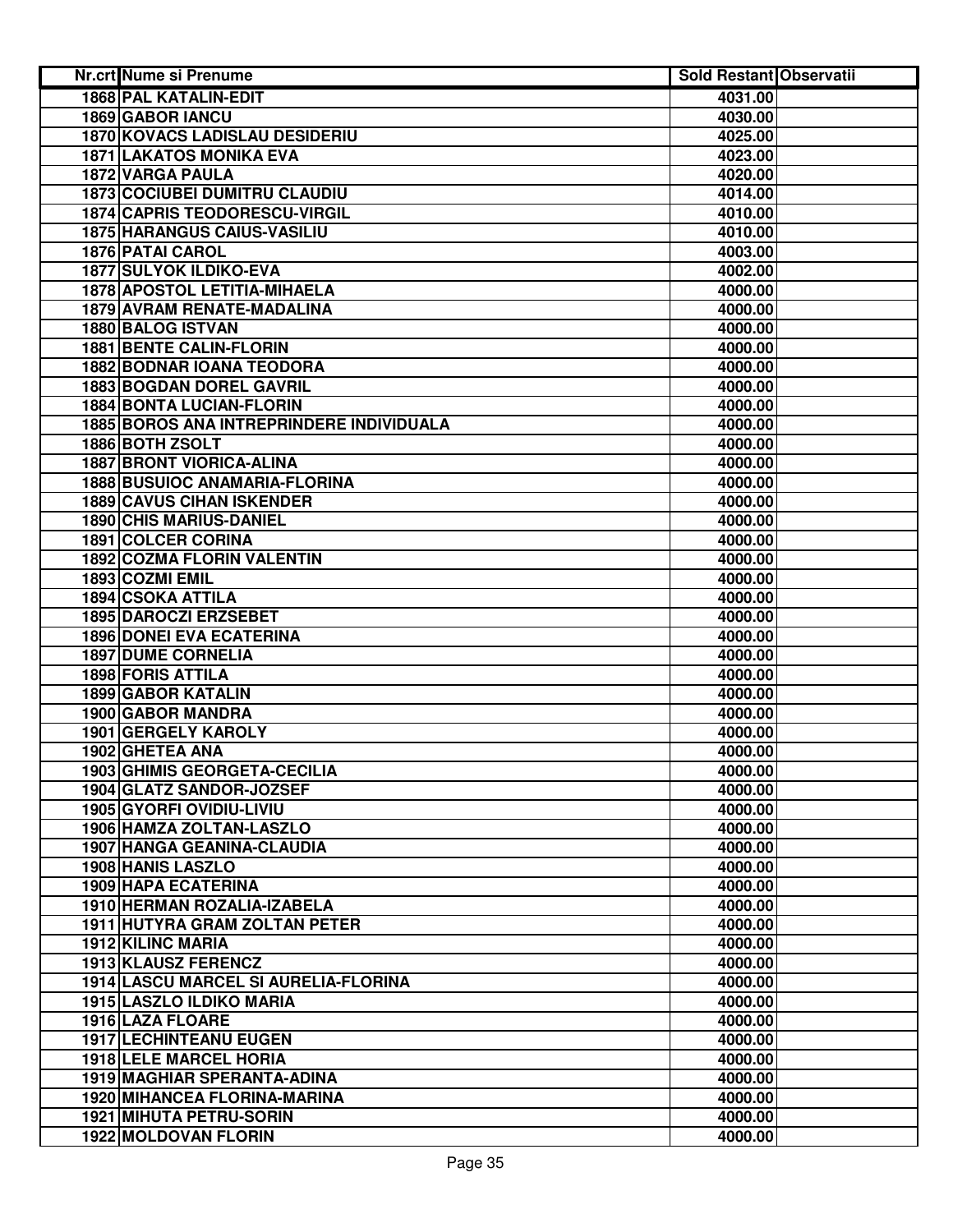| <b>Nr.crt Nume si Prenume</b>           | <b>Sold Restant Observatii</b> |  |
|-----------------------------------------|--------------------------------|--|
| <b>1923 MOTOS MARCEL</b>                | 4000.00                        |  |
| 1924 MUDURA MIRELA                      | 4000.00                        |  |
| 1925 MUNTEAN IRINA                      | 4000.00                        |  |
| 1926 NAGY MARTA                         | 4000.00                        |  |
| 1927 NAGY NOEMI                         | 4000.00                        |  |
| 1928 NEDELCU GEORGIAN                   | 4000.00                        |  |
| <b>1929 NEGRUTI RODICA ELIZA</b>        | 4000.00                        |  |
| 1930 ORASANU MARIUS                     | 4000.00                        |  |
| <b>1931 PATCAS CRINA NARCISA</b>        | 4000.00                        |  |
| <b>1932 PATRASCU NATALIA</b>            | 4000.00                        |  |
| <b>1933 PETRICA ALINA RAMONA</b>        | 4000.00                        |  |
| 1934 PLES FLORINEL                      | 4000.00                        |  |
| 1935 POPA GEORGETA                      | 4000.00                        |  |
| 1936 POTI MELINDA                       | 4000.00                        |  |
| 1937 RUS ANIKO                          | 4000.00                        |  |
| <b>1938 SANDOR TRAIAN-ANTONIU</b>       | 4000.00                        |  |
| <b>1939 SAS FERENC</b>                  | 4000.00                        |  |
| <b>1940 SCORTE FLORIAN</b>              | 4000.00                        |  |
| <b>1941 SEICHE FLORIN</b>               | 4000.00                        |  |
| 1942 TABUS TANIA-GEORGETA-IOANA         | 4000.00                        |  |
| <b>1943 TEGLAS DORINA</b>               | 4000.00                        |  |
| <b>1944 VICAS FLORIN</b>                | 4000.00                        |  |
| <b>1945 ZBIRCE SANDA CORINA</b>         | 4000.00                        |  |
| 1946 GERGYELY LAJOS                     | 3999.00                        |  |
| 1947 LUPU IBOLYA                        | 3998.00                        |  |
| 1948 GAVRILAS COSMIN                    | 3995.86                        |  |
| 1949 ALB MONICA                         | 3995.00                        |  |
| 1950 DUCA EMILIA                        | 3995.00                        |  |
| 1951 HODIS RODICA                       | 3995.00                        |  |
| 1952 DRAGAN CARMEN-ADRIANA              | 3994.00                        |  |
| 1953 GORDAN DANIEL                      | 3994.00                        |  |
| <b>1954 BARNA GHEORGHE</b>              | 3993.00                        |  |
| <b>1955 BOLOCA CRISTIAN</b>             | 3993.00                        |  |
| 1956 BUT IOANA-GHEORGHINA               | 3990.00                        |  |
| <b>1957 PELE DOREL FLORIN SI RODICA</b> | 3990.00                        |  |
| <b>1958 ERDEI LAVINIA FELICIA</b>       | 3985.00                        |  |
| 1959 BOTA MARTA-LAURA                   | 3984.00                        |  |
| 1960 VASARHELYI MARIA                   | 3984.00                        |  |
| <b>1961 OLAH EMMA</b>                   | 3983.00                        |  |
| 1962 CARCIUMARU CONSTANTIN SI DORINA    | 3980.00                        |  |
| 1963 EGYED-DACZ ZOLT-TIBOR              | 3980.00                        |  |
| 1964 PAL BOGDAN IOAN                    | 3979.00                        |  |
| 1965 MULLER ANDRAS                      | 3977.00                        |  |
| <b>1966 MATEI CATALIN NICOLAE</b>       | 3974.00                        |  |
| <b>1967 BUNDEA ALEXANDRU MIHAI</b>      | 3973.00                        |  |
| 1968 COLTA RADU                         | 3970.00                        |  |
| 1969 GABOR STEFAN                       | 3965.00                        |  |
| 1970 CHERELEU DUMITRU-ADRIAN            | 3964.00                        |  |
| 1971 SILAGHI VASILE                     | 3962.00                        |  |
| 1972 TAMBA SIMONA IOANA                 | 3962.00                        |  |
| 1973 DORNER ALEXANDRU-LUDOVIC-IOAN      | 3956.00                        |  |
| 1974 MATIUT LAVINIU-VALERIU             | 3955.00                        |  |
| 1975 RADEANU COSTEL                     | 3955.00                        |  |
| 1976 BERENDE NELA-GAFIA                 | 3954.00                        |  |
| <b>1977 VERES EDMUND-EUGEN</b>          | 3950.74                        |  |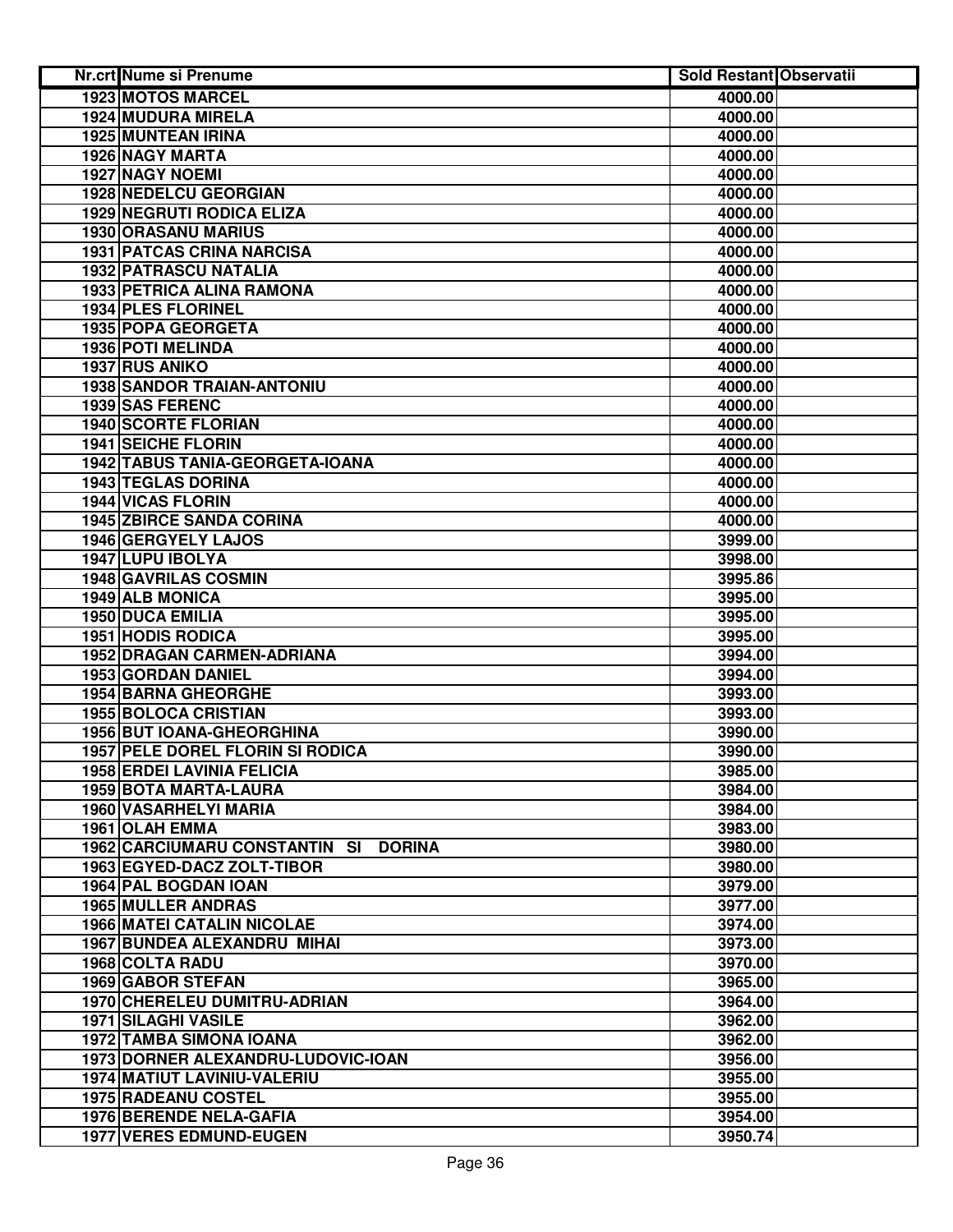| 1978 SION IOAN<br>3950.00<br><b>1979 BULC GHEORGHE CRISTIAN</b><br>3949.00<br>1980 DEMIAN TRAIAN-DANIEL SI NICOLETA<br>3948.00<br>1981 MURVAI SERGIU RAZVAN<br>3946.00<br>1982 MAGYARI ROBERT-STEFAN<br>3942.00<br>1983 TRUBACS MARTA<br>3940.00<br><b>1984 BUMBUI MIHAI CATALIN</b><br>3937.00<br><b>1985 MASCAS GEORGES-TEODOR</b><br>3930.00<br>1986 KISKASZA ROBERT<br>3927.00<br><b>1987 VILCEANU MIHAI-SORIN</b><br>3923.00<br>1988 GABOR MARTIN<br>3920.00<br>1989 GHILEA FLORIAN-GHEORGHE SI DORINA-DANIELA<br>3920.00<br>1990 HAISAN DOINA<br>3919.00<br>1991 KOZAK ADRIAN<br>3917.50<br>1992 BODEA DANIEL-TIBERIU<br>3915.24<br>1993 VARGA GHEORGHE-PETRU<br>3914.00<br>1994 DECAN MARIUS AURELIAN<br>3912.00<br>1995 ROSTAS CAROLINA<br>3910.00<br><b>1996 SIMON RODICA-RAMONA</b><br>3910.00<br>1997 BOLDUT IONEL-CLAUDIU<br>3901.00<br><b>1998 MICH TEOFIL</b><br>3901.00<br><b>1999 MANCI DANIEL</b><br>3900.00<br>2000 DAN IOSIF ATTILA<br>3898.72<br>2001 ISTOIKA EVA<br>3898.00<br>2002 ISZTOIKA DUMITRU<br>3895.00<br>2003 MARTA ADRIAN-EUGEN<br>3895.00<br>2004 MOGA ANCA<br>3895.00<br>2005 FLORINCUTA GEORGIANA-LAURA<br>3891.95<br>2006 POPA ADRIAN FLORIN<br>3887.00<br>2007 SAS MARIUS RADU<br>3882.00<br>2008 HENDREA CAMELIA-FLORINA SI MARIUS<br>3876.00<br>2009 HALMAJAN PETRU ADRIAN<br>3872.00<br>2010 MATICAS IOAN-EMILIAN<br>3872.00<br><b>2011 OROS IOSIF</b><br>3871.00<br>2012 IGNATESCU DEZIDERIU ROBERT<br>3868.94<br>2013 LAZAR DORIN IOAN<br>3868.00<br>2014 MIKLOS IANCU<br>3868.00<br>2015 PENZES IRINA<br>3867.00<br>2016 BALAJ CALIN-SILVIU<br>3864.79<br><b>2017 FODOR TIBERIU IOSIF</b><br>3862.00<br>2018 GYERMAN FLORIN - SORIN SI NADIA-LAURA-MARIA<br>3861.00<br>2019 NEGRUT DAN-SILVIU<br>3861.00<br>2020 CAMPEANU ADRIAN SI MAGHIAR CRISTINA-LAURA<br>3860.00<br>2021 BARTOK ANIKO<br>3859.00<br>2022 POPESCU IONUT<br>3859.00<br>2023 GABOR RUPI<br>3853.00<br><b>2024 DAMICS FERENC-SANDOR</b><br>3850.00<br>2025 NYIRI GABRIEL<br>3850.00<br>2026 MOLDOVAN LUCICA<br>3849.00<br>2027 MOTEI CONSTANTIN<br>3847.54<br>2028 VLADICA GHEORGHE SI DANIELA<br>3846.00<br>2029 NAZIR IRFAN<br>3845.15<br>2030 CIORBA MARIUS<br>3844.00<br>2031 COLTA MIRCEA<br>3837.00<br>3837.00 | Nr.crt Nume si Prenume | <b>Sold Restant Observatii</b> |  |
|----------------------------------------------------------------------------------------------------------------------------------------------------------------------------------------------------------------------------------------------------------------------------------------------------------------------------------------------------------------------------------------------------------------------------------------------------------------------------------------------------------------------------------------------------------------------------------------------------------------------------------------------------------------------------------------------------------------------------------------------------------------------------------------------------------------------------------------------------------------------------------------------------------------------------------------------------------------------------------------------------------------------------------------------------------------------------------------------------------------------------------------------------------------------------------------------------------------------------------------------------------------------------------------------------------------------------------------------------------------------------------------------------------------------------------------------------------------------------------------------------------------------------------------------------------------------------------------------------------------------------------------------------------------------------------------------------------------------------------------------------------------------------------------------------------------------------------------------------------------------------------------------------------------------------------------------------------------------------------------------------------------------------------------------------------------------------------------------------------------------------------------------------------------------------------------------------------------------------------|------------------------|--------------------------------|--|
|                                                                                                                                                                                                                                                                                                                                                                                                                                                                                                                                                                                                                                                                                                                                                                                                                                                                                                                                                                                                                                                                                                                                                                                                                                                                                                                                                                                                                                                                                                                                                                                                                                                                                                                                                                                                                                                                                                                                                                                                                                                                                                                                                                                                                                  |                        |                                |  |
|                                                                                                                                                                                                                                                                                                                                                                                                                                                                                                                                                                                                                                                                                                                                                                                                                                                                                                                                                                                                                                                                                                                                                                                                                                                                                                                                                                                                                                                                                                                                                                                                                                                                                                                                                                                                                                                                                                                                                                                                                                                                                                                                                                                                                                  |                        |                                |  |
|                                                                                                                                                                                                                                                                                                                                                                                                                                                                                                                                                                                                                                                                                                                                                                                                                                                                                                                                                                                                                                                                                                                                                                                                                                                                                                                                                                                                                                                                                                                                                                                                                                                                                                                                                                                                                                                                                                                                                                                                                                                                                                                                                                                                                                  |                        |                                |  |
|                                                                                                                                                                                                                                                                                                                                                                                                                                                                                                                                                                                                                                                                                                                                                                                                                                                                                                                                                                                                                                                                                                                                                                                                                                                                                                                                                                                                                                                                                                                                                                                                                                                                                                                                                                                                                                                                                                                                                                                                                                                                                                                                                                                                                                  |                        |                                |  |
|                                                                                                                                                                                                                                                                                                                                                                                                                                                                                                                                                                                                                                                                                                                                                                                                                                                                                                                                                                                                                                                                                                                                                                                                                                                                                                                                                                                                                                                                                                                                                                                                                                                                                                                                                                                                                                                                                                                                                                                                                                                                                                                                                                                                                                  |                        |                                |  |
|                                                                                                                                                                                                                                                                                                                                                                                                                                                                                                                                                                                                                                                                                                                                                                                                                                                                                                                                                                                                                                                                                                                                                                                                                                                                                                                                                                                                                                                                                                                                                                                                                                                                                                                                                                                                                                                                                                                                                                                                                                                                                                                                                                                                                                  |                        |                                |  |
|                                                                                                                                                                                                                                                                                                                                                                                                                                                                                                                                                                                                                                                                                                                                                                                                                                                                                                                                                                                                                                                                                                                                                                                                                                                                                                                                                                                                                                                                                                                                                                                                                                                                                                                                                                                                                                                                                                                                                                                                                                                                                                                                                                                                                                  |                        |                                |  |
|                                                                                                                                                                                                                                                                                                                                                                                                                                                                                                                                                                                                                                                                                                                                                                                                                                                                                                                                                                                                                                                                                                                                                                                                                                                                                                                                                                                                                                                                                                                                                                                                                                                                                                                                                                                                                                                                                                                                                                                                                                                                                                                                                                                                                                  |                        |                                |  |
|                                                                                                                                                                                                                                                                                                                                                                                                                                                                                                                                                                                                                                                                                                                                                                                                                                                                                                                                                                                                                                                                                                                                                                                                                                                                                                                                                                                                                                                                                                                                                                                                                                                                                                                                                                                                                                                                                                                                                                                                                                                                                                                                                                                                                                  |                        |                                |  |
|                                                                                                                                                                                                                                                                                                                                                                                                                                                                                                                                                                                                                                                                                                                                                                                                                                                                                                                                                                                                                                                                                                                                                                                                                                                                                                                                                                                                                                                                                                                                                                                                                                                                                                                                                                                                                                                                                                                                                                                                                                                                                                                                                                                                                                  |                        |                                |  |
|                                                                                                                                                                                                                                                                                                                                                                                                                                                                                                                                                                                                                                                                                                                                                                                                                                                                                                                                                                                                                                                                                                                                                                                                                                                                                                                                                                                                                                                                                                                                                                                                                                                                                                                                                                                                                                                                                                                                                                                                                                                                                                                                                                                                                                  |                        |                                |  |
|                                                                                                                                                                                                                                                                                                                                                                                                                                                                                                                                                                                                                                                                                                                                                                                                                                                                                                                                                                                                                                                                                                                                                                                                                                                                                                                                                                                                                                                                                                                                                                                                                                                                                                                                                                                                                                                                                                                                                                                                                                                                                                                                                                                                                                  |                        |                                |  |
|                                                                                                                                                                                                                                                                                                                                                                                                                                                                                                                                                                                                                                                                                                                                                                                                                                                                                                                                                                                                                                                                                                                                                                                                                                                                                                                                                                                                                                                                                                                                                                                                                                                                                                                                                                                                                                                                                                                                                                                                                                                                                                                                                                                                                                  |                        |                                |  |
|                                                                                                                                                                                                                                                                                                                                                                                                                                                                                                                                                                                                                                                                                                                                                                                                                                                                                                                                                                                                                                                                                                                                                                                                                                                                                                                                                                                                                                                                                                                                                                                                                                                                                                                                                                                                                                                                                                                                                                                                                                                                                                                                                                                                                                  |                        |                                |  |
|                                                                                                                                                                                                                                                                                                                                                                                                                                                                                                                                                                                                                                                                                                                                                                                                                                                                                                                                                                                                                                                                                                                                                                                                                                                                                                                                                                                                                                                                                                                                                                                                                                                                                                                                                                                                                                                                                                                                                                                                                                                                                                                                                                                                                                  |                        |                                |  |
|                                                                                                                                                                                                                                                                                                                                                                                                                                                                                                                                                                                                                                                                                                                                                                                                                                                                                                                                                                                                                                                                                                                                                                                                                                                                                                                                                                                                                                                                                                                                                                                                                                                                                                                                                                                                                                                                                                                                                                                                                                                                                                                                                                                                                                  |                        |                                |  |
|                                                                                                                                                                                                                                                                                                                                                                                                                                                                                                                                                                                                                                                                                                                                                                                                                                                                                                                                                                                                                                                                                                                                                                                                                                                                                                                                                                                                                                                                                                                                                                                                                                                                                                                                                                                                                                                                                                                                                                                                                                                                                                                                                                                                                                  |                        |                                |  |
|                                                                                                                                                                                                                                                                                                                                                                                                                                                                                                                                                                                                                                                                                                                                                                                                                                                                                                                                                                                                                                                                                                                                                                                                                                                                                                                                                                                                                                                                                                                                                                                                                                                                                                                                                                                                                                                                                                                                                                                                                                                                                                                                                                                                                                  |                        |                                |  |
|                                                                                                                                                                                                                                                                                                                                                                                                                                                                                                                                                                                                                                                                                                                                                                                                                                                                                                                                                                                                                                                                                                                                                                                                                                                                                                                                                                                                                                                                                                                                                                                                                                                                                                                                                                                                                                                                                                                                                                                                                                                                                                                                                                                                                                  |                        |                                |  |
|                                                                                                                                                                                                                                                                                                                                                                                                                                                                                                                                                                                                                                                                                                                                                                                                                                                                                                                                                                                                                                                                                                                                                                                                                                                                                                                                                                                                                                                                                                                                                                                                                                                                                                                                                                                                                                                                                                                                                                                                                                                                                                                                                                                                                                  |                        |                                |  |
|                                                                                                                                                                                                                                                                                                                                                                                                                                                                                                                                                                                                                                                                                                                                                                                                                                                                                                                                                                                                                                                                                                                                                                                                                                                                                                                                                                                                                                                                                                                                                                                                                                                                                                                                                                                                                                                                                                                                                                                                                                                                                                                                                                                                                                  |                        |                                |  |
|                                                                                                                                                                                                                                                                                                                                                                                                                                                                                                                                                                                                                                                                                                                                                                                                                                                                                                                                                                                                                                                                                                                                                                                                                                                                                                                                                                                                                                                                                                                                                                                                                                                                                                                                                                                                                                                                                                                                                                                                                                                                                                                                                                                                                                  |                        |                                |  |
|                                                                                                                                                                                                                                                                                                                                                                                                                                                                                                                                                                                                                                                                                                                                                                                                                                                                                                                                                                                                                                                                                                                                                                                                                                                                                                                                                                                                                                                                                                                                                                                                                                                                                                                                                                                                                                                                                                                                                                                                                                                                                                                                                                                                                                  |                        |                                |  |
|                                                                                                                                                                                                                                                                                                                                                                                                                                                                                                                                                                                                                                                                                                                                                                                                                                                                                                                                                                                                                                                                                                                                                                                                                                                                                                                                                                                                                                                                                                                                                                                                                                                                                                                                                                                                                                                                                                                                                                                                                                                                                                                                                                                                                                  |                        |                                |  |
|                                                                                                                                                                                                                                                                                                                                                                                                                                                                                                                                                                                                                                                                                                                                                                                                                                                                                                                                                                                                                                                                                                                                                                                                                                                                                                                                                                                                                                                                                                                                                                                                                                                                                                                                                                                                                                                                                                                                                                                                                                                                                                                                                                                                                                  |                        |                                |  |
|                                                                                                                                                                                                                                                                                                                                                                                                                                                                                                                                                                                                                                                                                                                                                                                                                                                                                                                                                                                                                                                                                                                                                                                                                                                                                                                                                                                                                                                                                                                                                                                                                                                                                                                                                                                                                                                                                                                                                                                                                                                                                                                                                                                                                                  |                        |                                |  |
|                                                                                                                                                                                                                                                                                                                                                                                                                                                                                                                                                                                                                                                                                                                                                                                                                                                                                                                                                                                                                                                                                                                                                                                                                                                                                                                                                                                                                                                                                                                                                                                                                                                                                                                                                                                                                                                                                                                                                                                                                                                                                                                                                                                                                                  |                        |                                |  |
|                                                                                                                                                                                                                                                                                                                                                                                                                                                                                                                                                                                                                                                                                                                                                                                                                                                                                                                                                                                                                                                                                                                                                                                                                                                                                                                                                                                                                                                                                                                                                                                                                                                                                                                                                                                                                                                                                                                                                                                                                                                                                                                                                                                                                                  |                        |                                |  |
|                                                                                                                                                                                                                                                                                                                                                                                                                                                                                                                                                                                                                                                                                                                                                                                                                                                                                                                                                                                                                                                                                                                                                                                                                                                                                                                                                                                                                                                                                                                                                                                                                                                                                                                                                                                                                                                                                                                                                                                                                                                                                                                                                                                                                                  |                        |                                |  |
|                                                                                                                                                                                                                                                                                                                                                                                                                                                                                                                                                                                                                                                                                                                                                                                                                                                                                                                                                                                                                                                                                                                                                                                                                                                                                                                                                                                                                                                                                                                                                                                                                                                                                                                                                                                                                                                                                                                                                                                                                                                                                                                                                                                                                                  |                        |                                |  |
|                                                                                                                                                                                                                                                                                                                                                                                                                                                                                                                                                                                                                                                                                                                                                                                                                                                                                                                                                                                                                                                                                                                                                                                                                                                                                                                                                                                                                                                                                                                                                                                                                                                                                                                                                                                                                                                                                                                                                                                                                                                                                                                                                                                                                                  |                        |                                |  |
|                                                                                                                                                                                                                                                                                                                                                                                                                                                                                                                                                                                                                                                                                                                                                                                                                                                                                                                                                                                                                                                                                                                                                                                                                                                                                                                                                                                                                                                                                                                                                                                                                                                                                                                                                                                                                                                                                                                                                                                                                                                                                                                                                                                                                                  |                        |                                |  |
|                                                                                                                                                                                                                                                                                                                                                                                                                                                                                                                                                                                                                                                                                                                                                                                                                                                                                                                                                                                                                                                                                                                                                                                                                                                                                                                                                                                                                                                                                                                                                                                                                                                                                                                                                                                                                                                                                                                                                                                                                                                                                                                                                                                                                                  |                        |                                |  |
|                                                                                                                                                                                                                                                                                                                                                                                                                                                                                                                                                                                                                                                                                                                                                                                                                                                                                                                                                                                                                                                                                                                                                                                                                                                                                                                                                                                                                                                                                                                                                                                                                                                                                                                                                                                                                                                                                                                                                                                                                                                                                                                                                                                                                                  |                        |                                |  |
|                                                                                                                                                                                                                                                                                                                                                                                                                                                                                                                                                                                                                                                                                                                                                                                                                                                                                                                                                                                                                                                                                                                                                                                                                                                                                                                                                                                                                                                                                                                                                                                                                                                                                                                                                                                                                                                                                                                                                                                                                                                                                                                                                                                                                                  |                        |                                |  |
|                                                                                                                                                                                                                                                                                                                                                                                                                                                                                                                                                                                                                                                                                                                                                                                                                                                                                                                                                                                                                                                                                                                                                                                                                                                                                                                                                                                                                                                                                                                                                                                                                                                                                                                                                                                                                                                                                                                                                                                                                                                                                                                                                                                                                                  |                        |                                |  |
|                                                                                                                                                                                                                                                                                                                                                                                                                                                                                                                                                                                                                                                                                                                                                                                                                                                                                                                                                                                                                                                                                                                                                                                                                                                                                                                                                                                                                                                                                                                                                                                                                                                                                                                                                                                                                                                                                                                                                                                                                                                                                                                                                                                                                                  |                        |                                |  |
|                                                                                                                                                                                                                                                                                                                                                                                                                                                                                                                                                                                                                                                                                                                                                                                                                                                                                                                                                                                                                                                                                                                                                                                                                                                                                                                                                                                                                                                                                                                                                                                                                                                                                                                                                                                                                                                                                                                                                                                                                                                                                                                                                                                                                                  |                        |                                |  |
|                                                                                                                                                                                                                                                                                                                                                                                                                                                                                                                                                                                                                                                                                                                                                                                                                                                                                                                                                                                                                                                                                                                                                                                                                                                                                                                                                                                                                                                                                                                                                                                                                                                                                                                                                                                                                                                                                                                                                                                                                                                                                                                                                                                                                                  |                        |                                |  |
|                                                                                                                                                                                                                                                                                                                                                                                                                                                                                                                                                                                                                                                                                                                                                                                                                                                                                                                                                                                                                                                                                                                                                                                                                                                                                                                                                                                                                                                                                                                                                                                                                                                                                                                                                                                                                                                                                                                                                                                                                                                                                                                                                                                                                                  |                        |                                |  |
|                                                                                                                                                                                                                                                                                                                                                                                                                                                                                                                                                                                                                                                                                                                                                                                                                                                                                                                                                                                                                                                                                                                                                                                                                                                                                                                                                                                                                                                                                                                                                                                                                                                                                                                                                                                                                                                                                                                                                                                                                                                                                                                                                                                                                                  |                        |                                |  |
|                                                                                                                                                                                                                                                                                                                                                                                                                                                                                                                                                                                                                                                                                                                                                                                                                                                                                                                                                                                                                                                                                                                                                                                                                                                                                                                                                                                                                                                                                                                                                                                                                                                                                                                                                                                                                                                                                                                                                                                                                                                                                                                                                                                                                                  |                        |                                |  |
|                                                                                                                                                                                                                                                                                                                                                                                                                                                                                                                                                                                                                                                                                                                                                                                                                                                                                                                                                                                                                                                                                                                                                                                                                                                                                                                                                                                                                                                                                                                                                                                                                                                                                                                                                                                                                                                                                                                                                                                                                                                                                                                                                                                                                                  |                        |                                |  |
|                                                                                                                                                                                                                                                                                                                                                                                                                                                                                                                                                                                                                                                                                                                                                                                                                                                                                                                                                                                                                                                                                                                                                                                                                                                                                                                                                                                                                                                                                                                                                                                                                                                                                                                                                                                                                                                                                                                                                                                                                                                                                                                                                                                                                                  |                        |                                |  |
|                                                                                                                                                                                                                                                                                                                                                                                                                                                                                                                                                                                                                                                                                                                                                                                                                                                                                                                                                                                                                                                                                                                                                                                                                                                                                                                                                                                                                                                                                                                                                                                                                                                                                                                                                                                                                                                                                                                                                                                                                                                                                                                                                                                                                                  |                        |                                |  |
|                                                                                                                                                                                                                                                                                                                                                                                                                                                                                                                                                                                                                                                                                                                                                                                                                                                                                                                                                                                                                                                                                                                                                                                                                                                                                                                                                                                                                                                                                                                                                                                                                                                                                                                                                                                                                                                                                                                                                                                                                                                                                                                                                                                                                                  |                        |                                |  |
|                                                                                                                                                                                                                                                                                                                                                                                                                                                                                                                                                                                                                                                                                                                                                                                                                                                                                                                                                                                                                                                                                                                                                                                                                                                                                                                                                                                                                                                                                                                                                                                                                                                                                                                                                                                                                                                                                                                                                                                                                                                                                                                                                                                                                                  |                        |                                |  |
|                                                                                                                                                                                                                                                                                                                                                                                                                                                                                                                                                                                                                                                                                                                                                                                                                                                                                                                                                                                                                                                                                                                                                                                                                                                                                                                                                                                                                                                                                                                                                                                                                                                                                                                                                                                                                                                                                                                                                                                                                                                                                                                                                                                                                                  |                        |                                |  |
|                                                                                                                                                                                                                                                                                                                                                                                                                                                                                                                                                                                                                                                                                                                                                                                                                                                                                                                                                                                                                                                                                                                                                                                                                                                                                                                                                                                                                                                                                                                                                                                                                                                                                                                                                                                                                                                                                                                                                                                                                                                                                                                                                                                                                                  |                        |                                |  |
|                                                                                                                                                                                                                                                                                                                                                                                                                                                                                                                                                                                                                                                                                                                                                                                                                                                                                                                                                                                                                                                                                                                                                                                                                                                                                                                                                                                                                                                                                                                                                                                                                                                                                                                                                                                                                                                                                                                                                                                                                                                                                                                                                                                                                                  |                        |                                |  |
|                                                                                                                                                                                                                                                                                                                                                                                                                                                                                                                                                                                                                                                                                                                                                                                                                                                                                                                                                                                                                                                                                                                                                                                                                                                                                                                                                                                                                                                                                                                                                                                                                                                                                                                                                                                                                                                                                                                                                                                                                                                                                                                                                                                                                                  |                        |                                |  |
|                                                                                                                                                                                                                                                                                                                                                                                                                                                                                                                                                                                                                                                                                                                                                                                                                                                                                                                                                                                                                                                                                                                                                                                                                                                                                                                                                                                                                                                                                                                                                                                                                                                                                                                                                                                                                                                                                                                                                                                                                                                                                                                                                                                                                                  |                        |                                |  |
|                                                                                                                                                                                                                                                                                                                                                                                                                                                                                                                                                                                                                                                                                                                                                                                                                                                                                                                                                                                                                                                                                                                                                                                                                                                                                                                                                                                                                                                                                                                                                                                                                                                                                                                                                                                                                                                                                                                                                                                                                                                                                                                                                                                                                                  |                        |                                |  |
|                                                                                                                                                                                                                                                                                                                                                                                                                                                                                                                                                                                                                                                                                                                                                                                                                                                                                                                                                                                                                                                                                                                                                                                                                                                                                                                                                                                                                                                                                                                                                                                                                                                                                                                                                                                                                                                                                                                                                                                                                                                                                                                                                                                                                                  |                        |                                |  |
|                                                                                                                                                                                                                                                                                                                                                                                                                                                                                                                                                                                                                                                                                                                                                                                                                                                                                                                                                                                                                                                                                                                                                                                                                                                                                                                                                                                                                                                                                                                                                                                                                                                                                                                                                                                                                                                                                                                                                                                                                                                                                                                                                                                                                                  | 2032 PAP SANDOR-JOZSEF |                                |  |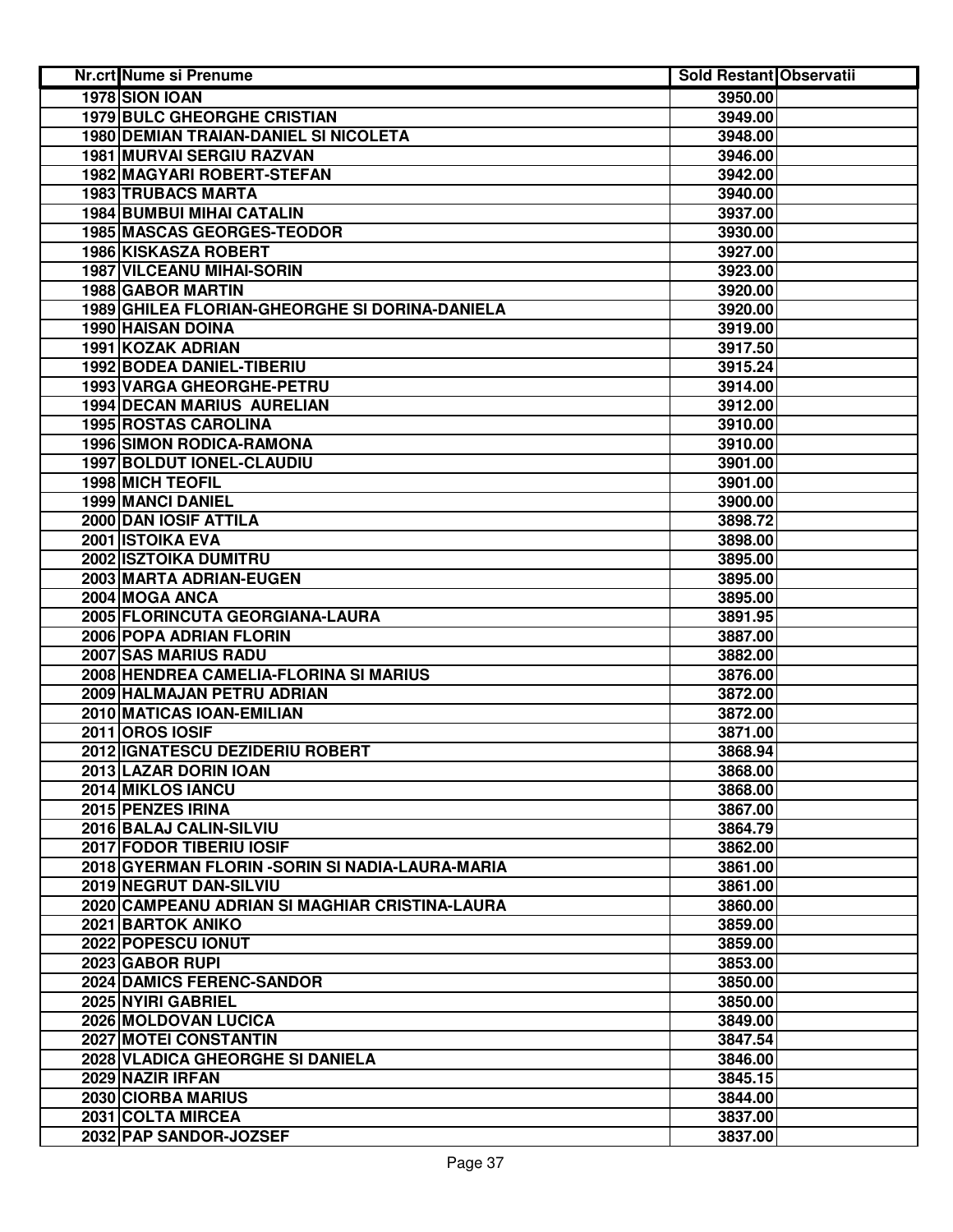| Nr.crt Nume si Prenume                 | <b>Sold Restant Observatii</b> |  |
|----------------------------------------|--------------------------------|--|
| 2033 KAJCZA MARIA                      | 3836.00                        |  |
| 2034 DANCIU ADRIAN-CRISTIAN            | 3835.67                        |  |
| 2035 ISZTOIKA LUDOVIC                  | 3835.00                        |  |
| 2036 MARINA FLORIN-ADRIAN              | 3834.00                        |  |
| 2037 CIUHANDU BOGDAN-DANUT             | 3833.00                        |  |
| 2038 GABOR STEFAN-SAMUEL               | 3832.58                        |  |
| 2039 CERNAU MARIA                      | 3832.00                        |  |
| 2040 ISZTOIKA RUPI                     | 3831.00                        |  |
| 2041 SZONDI EDITH                      | 3828.00                        |  |
| 2042 VENTEL KALMAN                     | 3827.00                        |  |
| 2043 LASCAU GABRIELA ANAMARIA          | 3825.00                        |  |
| 2044 TUSA CLAUDIU-CATALIN              | 3825.00                        |  |
| 2045 GHIURAU GHEORGHE SI ELENA         | 3824.00                        |  |
| 2046 LADANYI TIBOR-ISTVAN              | 3824.00                        |  |
| 2047 DANILA VIORICA SI VICTOR          | 3823.00                        |  |
| 2048 POENARU GEORGE                    | 3822.56                        |  |
| 2049 KAPAS PETER-ZSOLT SI NAOMI REBECA | 3822.00                        |  |
| 2050 MARTIN IOAN                       | 3816.00                        |  |
| 2051 KELE IANOS                        | 3815.00                        |  |
| 2052 POPA IOAN-ADRIAN                  | 3815.00                        |  |
| 2053 FELECAN VOICU-SORIN               | 3814.00                        |  |
| <b>2054 NISTOR JANOS</b>               | 3813.00                        |  |
| 2055 GABOR GAVRIL                      | 3804.00                        |  |
| 2056 HETES-PESTEAN PASCU               | 3804.00                        |  |
| 2057 SCORTEA COSMIN-GHEORGHE           | 3804.00                        |  |
| 2058 HEGHEDUS PETRU-ADRIAN             | 3800.00                        |  |
| 2059 MADA GHEORGHE - ADRIAN            | 3800.00                        |  |
| 2060 SARKADI EMIL                      | 3800.00                        |  |
| 2061 SIMON ADRIAN-EMIL                 | 3800.00                        |  |
| 2062 IENCIU VLAD-OCTAVIAN              | 3795.00                        |  |
| 2063 SZILAGY JANOS-IMRE                | 3794.00                        |  |
| 2064 BAHICA VASILE                     | 3790.00                        |  |
| 2065 GEREBENES RUDI                    | 3790.00                        |  |
| 2066 MATYAS JOZSEF                     | 3784.00                        |  |
| 2067 DERECICHEI ADRIAN                 | 3779.00                        |  |
| 2068 NISTOR BIANCA                     | 3777.34                        |  |
| 2069 MAIORESCU IOANA MADALINA          | 3777.00                        |  |
| 2070 OROS ADRIAN                       | 3775.50                        |  |
| 2071 BRADEA GHEORGHE                   | 3775.00                        |  |
| 2072 MEZEI PARASCHIVA SI IOSIF         | 3775.00                        |  |
| 2073 MERA NICOLAE SI VIORICA           | 3771.00                        |  |
| 2074 MADA LUCIAN                       | 3770.00                        |  |
| 2075 ROSTAS IONAT                      | 3766.00                        |  |
| 2076 LAZA LIVIU                        | 3762.25                        |  |
| 2077 VARGA ALIN-COSMIN                 | 3756.00                        |  |
| 2078 GABORAS SANDOR                    | 3750.00                        |  |
| 2079 SUCIU SEBASTIAN                   | 3750.00                        |  |
| 2080 SZTOJKA KLARA                     | 3750.00                        |  |
| 2081 GHETE IOAN                        | 3746.00                        |  |
| 2082 BODEA NORBERT                     | 3745.00                        |  |
| 2083 MAGHIAR CARMEN-TEODORA            | 3739.00                        |  |
| 2084 MAROLEANU EMIL                    | 3733.00                        |  |
| 2085 SAMU IVAN                         | 3732.50                        |  |
| 2086 SFARLEA MIRCEA-FLORIAN            | 3720.00                        |  |
| 2087 SARKADI ATTILA                    | 3714.00                        |  |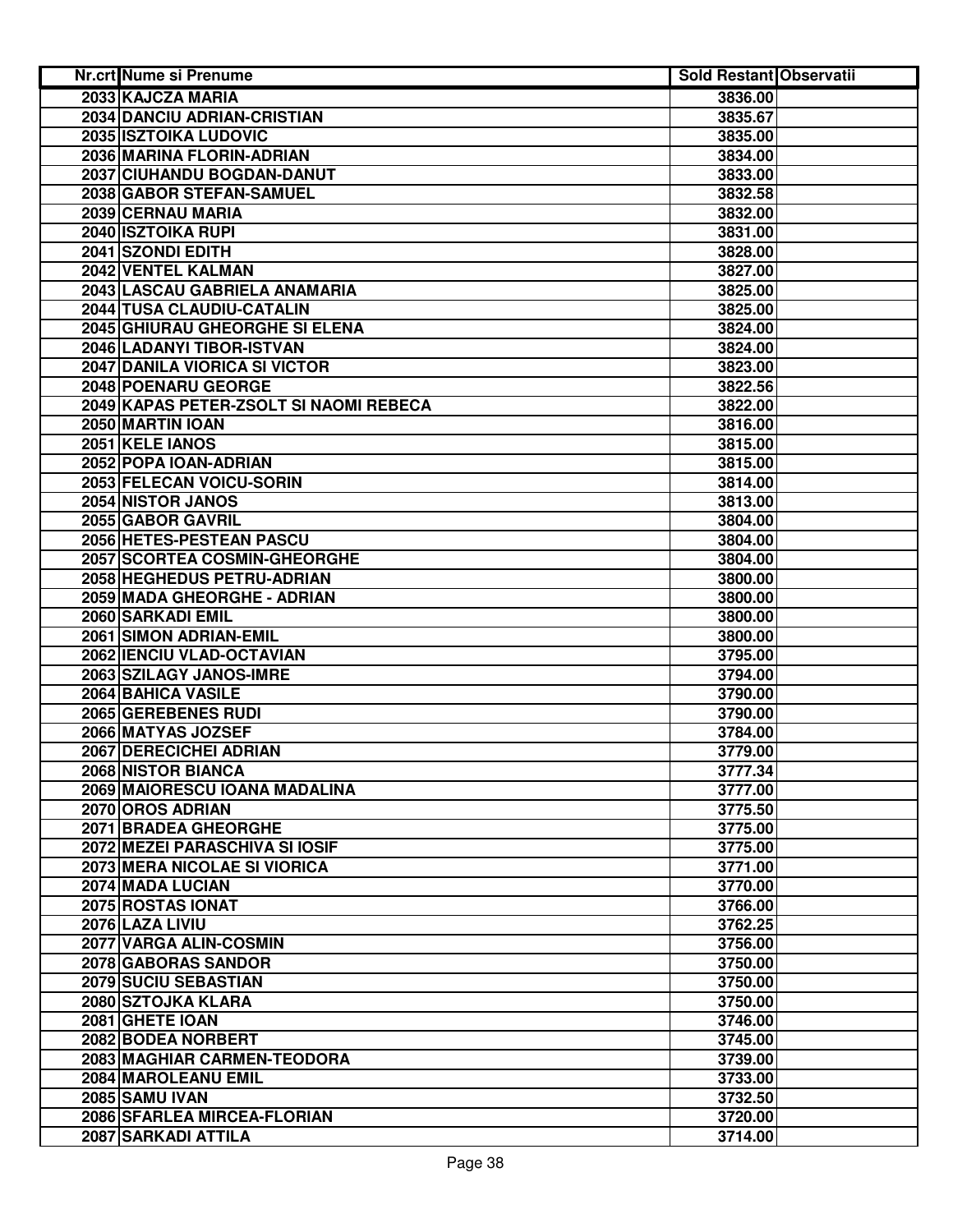| 2088 PANTEA LUCIA-CARMEN<br>3712.00<br>2089 SFERLE FLORIAN-SEBASTIAN<br>3711.50<br>2090 GUG FLORIN CRISTIAN<br>3710.13<br>2091 BOSCA SERGIU<br>3710.00<br>2092 DELCZEG CSABA<br>3710.00<br>2093 SECARA NELA-MIRELA<br>3710.00<br>2094 MARKOVICS SANDOR<br>3703.00<br>2095 BROINAS ALEXANDRU MIHAI<br>3701.00<br>2096 FEKETE IRINA<br>3701.00<br>3700.00<br>2097 GABOR GETA<br>2098 GABOR MARIA<br>3700.00<br>2099 GABOR RITA MANDRA<br>3700.00<br>2100 POPESCU SERGIU-RAUL<br>3700.00<br>2101 TIUTIU SILVIAN-VLADUT<br>3700.00<br>2102 LINGURAR TRAIAN<br>3697.00<br>2103 POPA ADRIAN-NICOLAE<br>3696.00<br>2104 CUCU DORU<br>3695.00<br>2105 SFRENGEU ILIE-IERONIM<br>3692.00<br>2106 DICU SERGIU-PETRU<br>3691.00<br>2107 GABOR IANCU<br>3690.00<br>2108 TIODAR ILEANA<br>3687.00<br>2109 LUCUTA VICTOR IONEL<br>3685.00<br>2110 FECHETE MARGARETA<br>3681.00<br>2111 LUKACS GABRIELA-EVA-MIRELA<br>3680.00<br>2112 CMECIU CRISTIAN-ROMULUS<br>3678.00<br>2113 SANTER TIBERIU<br>3678.00<br>2114 MATE GABRIEL<br>3674.00<br>2115 TURCUT ADRIAN VASILE<br>3674.00<br>2116 DASCAL IONEL<br>3670.00<br>2117 BRINZAS MARIUS STELIAN<br>3664.10<br>2118 VARGA ALEXANDRU-GYULA<br>3660.00<br>2119 CICU VASILE-DANIEL<br>3656.00<br>2120 SERB IOAN-AURELIAN<br>3652.00<br>2121 GABOR IANOS<br>3650.00<br>2122 TOCAIU IOAN<br>3643.00<br>2123 MATYAS IOSIF<br>3640.00<br>2124 POPOVICI FLORIN<br>3636.41<br>2125 IOVAN MARIA EVA<br>3635.00<br>2126 DAVID LUCRETIA<br>3632.00<br><b>2127 CRISAN CLAUDIU</b><br>3630.00<br>2128 PETCU TOADER<br>3630.00<br>2129 BRAJER IANOS GYORGY<br>3628.00<br>2130 BUHAS FLORIAN-BOGDAN<br>3627.00<br>2131 MOLNAR KAROLY<br>3625.50<br>2132 BALLA LAURA CLAUDIA<br>3624.00<br>2133 TIPLEA DANIEL CRISTIAN<br>3623.00<br>2134 CIPCIRI ADRIAN-SORIN SI LILIANA<br>3621.00<br>2135 KATONA FRANCISC<br>3619.00<br>2136 MESTER JOZSEF-CSABA<br>3613.00<br>2137 ILAS CALIN ANDRONIC<br>3612.00<br>2138 MIKLOS MATEI<br>3612.00<br>2139 COLTA ROZALIA<br>3609.00<br>2140 BALLA TIBOR-MIKLOS<br>3605.45<br>2141 ARI ATTILA<br>3604.00<br>2142 CIORDAS MARIN | Nr.crt Nume si Prenume | <b>Sold Restant Observatii</b> |  |
|----------------------------------------------------------------------------------------------------------------------------------------------------------------------------------------------------------------------------------------------------------------------------------------------------------------------------------------------------------------------------------------------------------------------------------------------------------------------------------------------------------------------------------------------------------------------------------------------------------------------------------------------------------------------------------------------------------------------------------------------------------------------------------------------------------------------------------------------------------------------------------------------------------------------------------------------------------------------------------------------------------------------------------------------------------------------------------------------------------------------------------------------------------------------------------------------------------------------------------------------------------------------------------------------------------------------------------------------------------------------------------------------------------------------------------------------------------------------------------------------------------------------------------------------------------------------------------------------------------------------------------------------------------------------------------------------------------------------------------------------------------------------------------------------------------------------------------------------------------------------------------------------------------------------------------------------------------------------------------------------------------------------------------------------------------------------------------|------------------------|--------------------------------|--|
|                                                                                                                                                                                                                                                                                                                                                                                                                                                                                                                                                                                                                                                                                                                                                                                                                                                                                                                                                                                                                                                                                                                                                                                                                                                                                                                                                                                                                                                                                                                                                                                                                                                                                                                                                                                                                                                                                                                                                                                                                                                                                  |                        |                                |  |
|                                                                                                                                                                                                                                                                                                                                                                                                                                                                                                                                                                                                                                                                                                                                                                                                                                                                                                                                                                                                                                                                                                                                                                                                                                                                                                                                                                                                                                                                                                                                                                                                                                                                                                                                                                                                                                                                                                                                                                                                                                                                                  |                        |                                |  |
|                                                                                                                                                                                                                                                                                                                                                                                                                                                                                                                                                                                                                                                                                                                                                                                                                                                                                                                                                                                                                                                                                                                                                                                                                                                                                                                                                                                                                                                                                                                                                                                                                                                                                                                                                                                                                                                                                                                                                                                                                                                                                  |                        |                                |  |
|                                                                                                                                                                                                                                                                                                                                                                                                                                                                                                                                                                                                                                                                                                                                                                                                                                                                                                                                                                                                                                                                                                                                                                                                                                                                                                                                                                                                                                                                                                                                                                                                                                                                                                                                                                                                                                                                                                                                                                                                                                                                                  |                        |                                |  |
|                                                                                                                                                                                                                                                                                                                                                                                                                                                                                                                                                                                                                                                                                                                                                                                                                                                                                                                                                                                                                                                                                                                                                                                                                                                                                                                                                                                                                                                                                                                                                                                                                                                                                                                                                                                                                                                                                                                                                                                                                                                                                  |                        |                                |  |
|                                                                                                                                                                                                                                                                                                                                                                                                                                                                                                                                                                                                                                                                                                                                                                                                                                                                                                                                                                                                                                                                                                                                                                                                                                                                                                                                                                                                                                                                                                                                                                                                                                                                                                                                                                                                                                                                                                                                                                                                                                                                                  |                        |                                |  |
|                                                                                                                                                                                                                                                                                                                                                                                                                                                                                                                                                                                                                                                                                                                                                                                                                                                                                                                                                                                                                                                                                                                                                                                                                                                                                                                                                                                                                                                                                                                                                                                                                                                                                                                                                                                                                                                                                                                                                                                                                                                                                  |                        |                                |  |
|                                                                                                                                                                                                                                                                                                                                                                                                                                                                                                                                                                                                                                                                                                                                                                                                                                                                                                                                                                                                                                                                                                                                                                                                                                                                                                                                                                                                                                                                                                                                                                                                                                                                                                                                                                                                                                                                                                                                                                                                                                                                                  |                        |                                |  |
|                                                                                                                                                                                                                                                                                                                                                                                                                                                                                                                                                                                                                                                                                                                                                                                                                                                                                                                                                                                                                                                                                                                                                                                                                                                                                                                                                                                                                                                                                                                                                                                                                                                                                                                                                                                                                                                                                                                                                                                                                                                                                  |                        |                                |  |
|                                                                                                                                                                                                                                                                                                                                                                                                                                                                                                                                                                                                                                                                                                                                                                                                                                                                                                                                                                                                                                                                                                                                                                                                                                                                                                                                                                                                                                                                                                                                                                                                                                                                                                                                                                                                                                                                                                                                                                                                                                                                                  |                        |                                |  |
|                                                                                                                                                                                                                                                                                                                                                                                                                                                                                                                                                                                                                                                                                                                                                                                                                                                                                                                                                                                                                                                                                                                                                                                                                                                                                                                                                                                                                                                                                                                                                                                                                                                                                                                                                                                                                                                                                                                                                                                                                                                                                  |                        |                                |  |
|                                                                                                                                                                                                                                                                                                                                                                                                                                                                                                                                                                                                                                                                                                                                                                                                                                                                                                                                                                                                                                                                                                                                                                                                                                                                                                                                                                                                                                                                                                                                                                                                                                                                                                                                                                                                                                                                                                                                                                                                                                                                                  |                        |                                |  |
|                                                                                                                                                                                                                                                                                                                                                                                                                                                                                                                                                                                                                                                                                                                                                                                                                                                                                                                                                                                                                                                                                                                                                                                                                                                                                                                                                                                                                                                                                                                                                                                                                                                                                                                                                                                                                                                                                                                                                                                                                                                                                  |                        |                                |  |
|                                                                                                                                                                                                                                                                                                                                                                                                                                                                                                                                                                                                                                                                                                                                                                                                                                                                                                                                                                                                                                                                                                                                                                                                                                                                                                                                                                                                                                                                                                                                                                                                                                                                                                                                                                                                                                                                                                                                                                                                                                                                                  |                        |                                |  |
|                                                                                                                                                                                                                                                                                                                                                                                                                                                                                                                                                                                                                                                                                                                                                                                                                                                                                                                                                                                                                                                                                                                                                                                                                                                                                                                                                                                                                                                                                                                                                                                                                                                                                                                                                                                                                                                                                                                                                                                                                                                                                  |                        |                                |  |
|                                                                                                                                                                                                                                                                                                                                                                                                                                                                                                                                                                                                                                                                                                                                                                                                                                                                                                                                                                                                                                                                                                                                                                                                                                                                                                                                                                                                                                                                                                                                                                                                                                                                                                                                                                                                                                                                                                                                                                                                                                                                                  |                        |                                |  |
|                                                                                                                                                                                                                                                                                                                                                                                                                                                                                                                                                                                                                                                                                                                                                                                                                                                                                                                                                                                                                                                                                                                                                                                                                                                                                                                                                                                                                                                                                                                                                                                                                                                                                                                                                                                                                                                                                                                                                                                                                                                                                  |                        |                                |  |
|                                                                                                                                                                                                                                                                                                                                                                                                                                                                                                                                                                                                                                                                                                                                                                                                                                                                                                                                                                                                                                                                                                                                                                                                                                                                                                                                                                                                                                                                                                                                                                                                                                                                                                                                                                                                                                                                                                                                                                                                                                                                                  |                        |                                |  |
|                                                                                                                                                                                                                                                                                                                                                                                                                                                                                                                                                                                                                                                                                                                                                                                                                                                                                                                                                                                                                                                                                                                                                                                                                                                                                                                                                                                                                                                                                                                                                                                                                                                                                                                                                                                                                                                                                                                                                                                                                                                                                  |                        |                                |  |
|                                                                                                                                                                                                                                                                                                                                                                                                                                                                                                                                                                                                                                                                                                                                                                                                                                                                                                                                                                                                                                                                                                                                                                                                                                                                                                                                                                                                                                                                                                                                                                                                                                                                                                                                                                                                                                                                                                                                                                                                                                                                                  |                        |                                |  |
|                                                                                                                                                                                                                                                                                                                                                                                                                                                                                                                                                                                                                                                                                                                                                                                                                                                                                                                                                                                                                                                                                                                                                                                                                                                                                                                                                                                                                                                                                                                                                                                                                                                                                                                                                                                                                                                                                                                                                                                                                                                                                  |                        |                                |  |
|                                                                                                                                                                                                                                                                                                                                                                                                                                                                                                                                                                                                                                                                                                                                                                                                                                                                                                                                                                                                                                                                                                                                                                                                                                                                                                                                                                                                                                                                                                                                                                                                                                                                                                                                                                                                                                                                                                                                                                                                                                                                                  |                        |                                |  |
|                                                                                                                                                                                                                                                                                                                                                                                                                                                                                                                                                                                                                                                                                                                                                                                                                                                                                                                                                                                                                                                                                                                                                                                                                                                                                                                                                                                                                                                                                                                                                                                                                                                                                                                                                                                                                                                                                                                                                                                                                                                                                  |                        |                                |  |
|                                                                                                                                                                                                                                                                                                                                                                                                                                                                                                                                                                                                                                                                                                                                                                                                                                                                                                                                                                                                                                                                                                                                                                                                                                                                                                                                                                                                                                                                                                                                                                                                                                                                                                                                                                                                                                                                                                                                                                                                                                                                                  |                        |                                |  |
|                                                                                                                                                                                                                                                                                                                                                                                                                                                                                                                                                                                                                                                                                                                                                                                                                                                                                                                                                                                                                                                                                                                                                                                                                                                                                                                                                                                                                                                                                                                                                                                                                                                                                                                                                                                                                                                                                                                                                                                                                                                                                  |                        |                                |  |
|                                                                                                                                                                                                                                                                                                                                                                                                                                                                                                                                                                                                                                                                                                                                                                                                                                                                                                                                                                                                                                                                                                                                                                                                                                                                                                                                                                                                                                                                                                                                                                                                                                                                                                                                                                                                                                                                                                                                                                                                                                                                                  |                        |                                |  |
|                                                                                                                                                                                                                                                                                                                                                                                                                                                                                                                                                                                                                                                                                                                                                                                                                                                                                                                                                                                                                                                                                                                                                                                                                                                                                                                                                                                                                                                                                                                                                                                                                                                                                                                                                                                                                                                                                                                                                                                                                                                                                  |                        |                                |  |
|                                                                                                                                                                                                                                                                                                                                                                                                                                                                                                                                                                                                                                                                                                                                                                                                                                                                                                                                                                                                                                                                                                                                                                                                                                                                                                                                                                                                                                                                                                                                                                                                                                                                                                                                                                                                                                                                                                                                                                                                                                                                                  |                        |                                |  |
|                                                                                                                                                                                                                                                                                                                                                                                                                                                                                                                                                                                                                                                                                                                                                                                                                                                                                                                                                                                                                                                                                                                                                                                                                                                                                                                                                                                                                                                                                                                                                                                                                                                                                                                                                                                                                                                                                                                                                                                                                                                                                  |                        |                                |  |
|                                                                                                                                                                                                                                                                                                                                                                                                                                                                                                                                                                                                                                                                                                                                                                                                                                                                                                                                                                                                                                                                                                                                                                                                                                                                                                                                                                                                                                                                                                                                                                                                                                                                                                                                                                                                                                                                                                                                                                                                                                                                                  |                        |                                |  |
|                                                                                                                                                                                                                                                                                                                                                                                                                                                                                                                                                                                                                                                                                                                                                                                                                                                                                                                                                                                                                                                                                                                                                                                                                                                                                                                                                                                                                                                                                                                                                                                                                                                                                                                                                                                                                                                                                                                                                                                                                                                                                  |                        |                                |  |
|                                                                                                                                                                                                                                                                                                                                                                                                                                                                                                                                                                                                                                                                                                                                                                                                                                                                                                                                                                                                                                                                                                                                                                                                                                                                                                                                                                                                                                                                                                                                                                                                                                                                                                                                                                                                                                                                                                                                                                                                                                                                                  |                        |                                |  |
|                                                                                                                                                                                                                                                                                                                                                                                                                                                                                                                                                                                                                                                                                                                                                                                                                                                                                                                                                                                                                                                                                                                                                                                                                                                                                                                                                                                                                                                                                                                                                                                                                                                                                                                                                                                                                                                                                                                                                                                                                                                                                  |                        |                                |  |
|                                                                                                                                                                                                                                                                                                                                                                                                                                                                                                                                                                                                                                                                                                                                                                                                                                                                                                                                                                                                                                                                                                                                                                                                                                                                                                                                                                                                                                                                                                                                                                                                                                                                                                                                                                                                                                                                                                                                                                                                                                                                                  |                        |                                |  |
|                                                                                                                                                                                                                                                                                                                                                                                                                                                                                                                                                                                                                                                                                                                                                                                                                                                                                                                                                                                                                                                                                                                                                                                                                                                                                                                                                                                                                                                                                                                                                                                                                                                                                                                                                                                                                                                                                                                                                                                                                                                                                  |                        |                                |  |
|                                                                                                                                                                                                                                                                                                                                                                                                                                                                                                                                                                                                                                                                                                                                                                                                                                                                                                                                                                                                                                                                                                                                                                                                                                                                                                                                                                                                                                                                                                                                                                                                                                                                                                                                                                                                                                                                                                                                                                                                                                                                                  |                        |                                |  |
|                                                                                                                                                                                                                                                                                                                                                                                                                                                                                                                                                                                                                                                                                                                                                                                                                                                                                                                                                                                                                                                                                                                                                                                                                                                                                                                                                                                                                                                                                                                                                                                                                                                                                                                                                                                                                                                                                                                                                                                                                                                                                  |                        |                                |  |
|                                                                                                                                                                                                                                                                                                                                                                                                                                                                                                                                                                                                                                                                                                                                                                                                                                                                                                                                                                                                                                                                                                                                                                                                                                                                                                                                                                                                                                                                                                                                                                                                                                                                                                                                                                                                                                                                                                                                                                                                                                                                                  |                        |                                |  |
|                                                                                                                                                                                                                                                                                                                                                                                                                                                                                                                                                                                                                                                                                                                                                                                                                                                                                                                                                                                                                                                                                                                                                                                                                                                                                                                                                                                                                                                                                                                                                                                                                                                                                                                                                                                                                                                                                                                                                                                                                                                                                  |                        |                                |  |
|                                                                                                                                                                                                                                                                                                                                                                                                                                                                                                                                                                                                                                                                                                                                                                                                                                                                                                                                                                                                                                                                                                                                                                                                                                                                                                                                                                                                                                                                                                                                                                                                                                                                                                                                                                                                                                                                                                                                                                                                                                                                                  |                        |                                |  |
|                                                                                                                                                                                                                                                                                                                                                                                                                                                                                                                                                                                                                                                                                                                                                                                                                                                                                                                                                                                                                                                                                                                                                                                                                                                                                                                                                                                                                                                                                                                                                                                                                                                                                                                                                                                                                                                                                                                                                                                                                                                                                  |                        |                                |  |
|                                                                                                                                                                                                                                                                                                                                                                                                                                                                                                                                                                                                                                                                                                                                                                                                                                                                                                                                                                                                                                                                                                                                                                                                                                                                                                                                                                                                                                                                                                                                                                                                                                                                                                                                                                                                                                                                                                                                                                                                                                                                                  |                        |                                |  |
|                                                                                                                                                                                                                                                                                                                                                                                                                                                                                                                                                                                                                                                                                                                                                                                                                                                                                                                                                                                                                                                                                                                                                                                                                                                                                                                                                                                                                                                                                                                                                                                                                                                                                                                                                                                                                                                                                                                                                                                                                                                                                  |                        |                                |  |
|                                                                                                                                                                                                                                                                                                                                                                                                                                                                                                                                                                                                                                                                                                                                                                                                                                                                                                                                                                                                                                                                                                                                                                                                                                                                                                                                                                                                                                                                                                                                                                                                                                                                                                                                                                                                                                                                                                                                                                                                                                                                                  |                        |                                |  |
|                                                                                                                                                                                                                                                                                                                                                                                                                                                                                                                                                                                                                                                                                                                                                                                                                                                                                                                                                                                                                                                                                                                                                                                                                                                                                                                                                                                                                                                                                                                                                                                                                                                                                                                                                                                                                                                                                                                                                                                                                                                                                  |                        |                                |  |
|                                                                                                                                                                                                                                                                                                                                                                                                                                                                                                                                                                                                                                                                                                                                                                                                                                                                                                                                                                                                                                                                                                                                                                                                                                                                                                                                                                                                                                                                                                                                                                                                                                                                                                                                                                                                                                                                                                                                                                                                                                                                                  |                        |                                |  |
|                                                                                                                                                                                                                                                                                                                                                                                                                                                                                                                                                                                                                                                                                                                                                                                                                                                                                                                                                                                                                                                                                                                                                                                                                                                                                                                                                                                                                                                                                                                                                                                                                                                                                                                                                                                                                                                                                                                                                                                                                                                                                  |                        |                                |  |
|                                                                                                                                                                                                                                                                                                                                                                                                                                                                                                                                                                                                                                                                                                                                                                                                                                                                                                                                                                                                                                                                                                                                                                                                                                                                                                                                                                                                                                                                                                                                                                                                                                                                                                                                                                                                                                                                                                                                                                                                                                                                                  |                        |                                |  |
|                                                                                                                                                                                                                                                                                                                                                                                                                                                                                                                                                                                                                                                                                                                                                                                                                                                                                                                                                                                                                                                                                                                                                                                                                                                                                                                                                                                                                                                                                                                                                                                                                                                                                                                                                                                                                                                                                                                                                                                                                                                                                  |                        |                                |  |
|                                                                                                                                                                                                                                                                                                                                                                                                                                                                                                                                                                                                                                                                                                                                                                                                                                                                                                                                                                                                                                                                                                                                                                                                                                                                                                                                                                                                                                                                                                                                                                                                                                                                                                                                                                                                                                                                                                                                                                                                                                                                                  |                        |                                |  |
|                                                                                                                                                                                                                                                                                                                                                                                                                                                                                                                                                                                                                                                                                                                                                                                                                                                                                                                                                                                                                                                                                                                                                                                                                                                                                                                                                                                                                                                                                                                                                                                                                                                                                                                                                                                                                                                                                                                                                                                                                                                                                  |                        |                                |  |
|                                                                                                                                                                                                                                                                                                                                                                                                                                                                                                                                                                                                                                                                                                                                                                                                                                                                                                                                                                                                                                                                                                                                                                                                                                                                                                                                                                                                                                                                                                                                                                                                                                                                                                                                                                                                                                                                                                                                                                                                                                                                                  |                        |                                |  |
|                                                                                                                                                                                                                                                                                                                                                                                                                                                                                                                                                                                                                                                                                                                                                                                                                                                                                                                                                                                                                                                                                                                                                                                                                                                                                                                                                                                                                                                                                                                                                                                                                                                                                                                                                                                                                                                                                                                                                                                                                                                                                  |                        |                                |  |
|                                                                                                                                                                                                                                                                                                                                                                                                                                                                                                                                                                                                                                                                                                                                                                                                                                                                                                                                                                                                                                                                                                                                                                                                                                                                                                                                                                                                                                                                                                                                                                                                                                                                                                                                                                                                                                                                                                                                                                                                                                                                                  |                        |                                |  |
|                                                                                                                                                                                                                                                                                                                                                                                                                                                                                                                                                                                                                                                                                                                                                                                                                                                                                                                                                                                                                                                                                                                                                                                                                                                                                                                                                                                                                                                                                                                                                                                                                                                                                                                                                                                                                                                                                                                                                                                                                                                                                  |                        | 3602.00                        |  |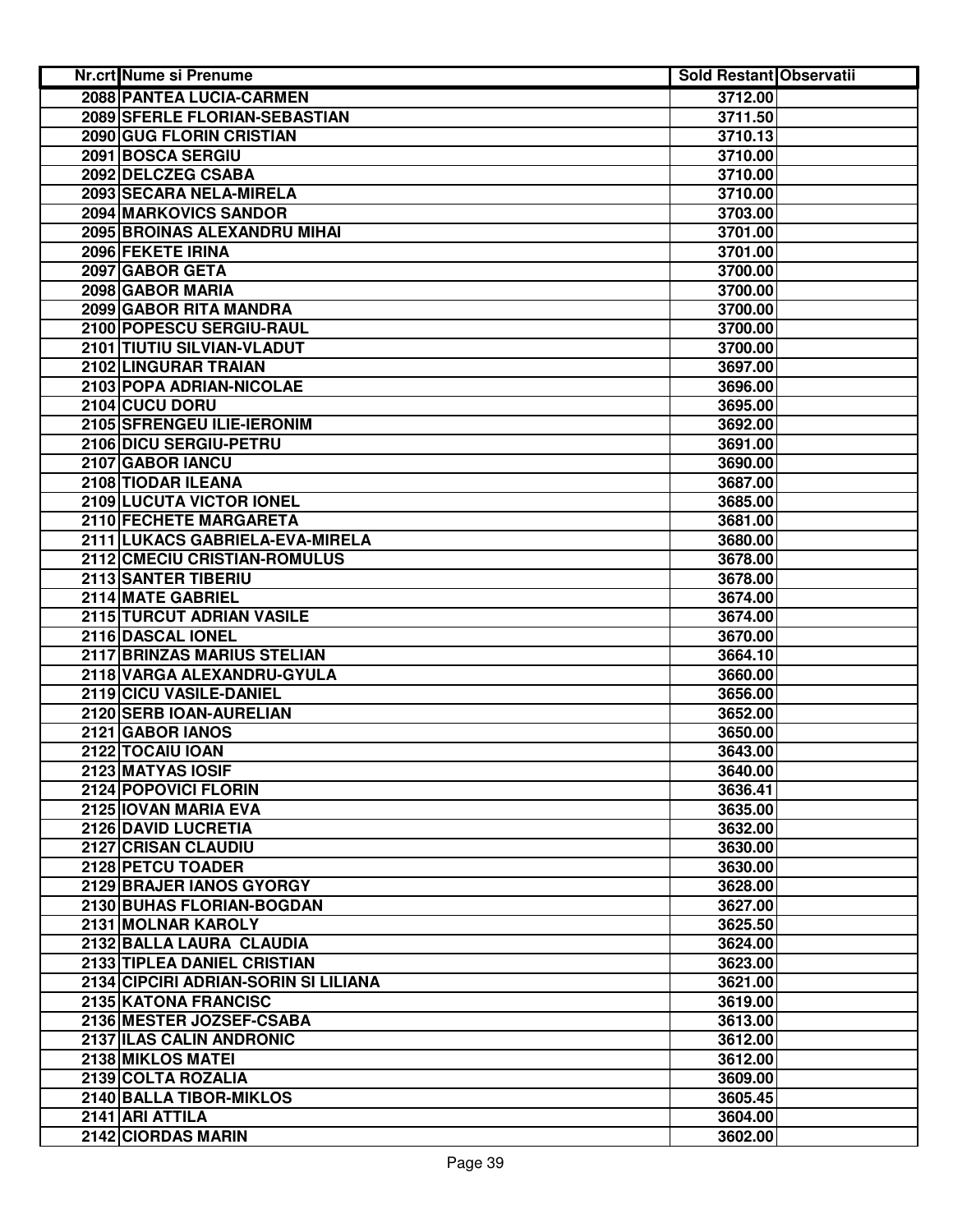| Nr.crt Nume si Prenume                                  | <b>Sold Restant Observatii</b> |  |
|---------------------------------------------------------|--------------------------------|--|
| <b>2143 DE MUCCI LUIGI</b>                              | 3601.00                        |  |
| 2144 RUS PETRU-NICOLAE                                  | 3600.00                        |  |
| 2145 VARGA ROMULUS-NICOLAE                              | 3600.00                        |  |
| 2146 AVRAM FLORIN                                       | 3599.00                        |  |
| 2147 INDRIES CLAUDIA DOLORES                            | 3599.00                        |  |
| 2148 SZABO ADALBERT                                     | 3598.00                        |  |
| 2149 MATEA NICOLAE                                      | 3597.00                        |  |
| 2150 BOTOS SEBASTIAN-CRISTIAN                           | 3590.00                        |  |
| 2151 BRADAU CRISTIAN-GHEORGHE                           | 3590.00                        |  |
| 2152 POIANA CRISTINEL                                   | 3590.00                        |  |
| 2153 VALCEANU TEODORA-ALEXANDRA                         | 3589.00                        |  |
| 2154 BARBES DIXINA                                      | 3585.00                        |  |
| 2155 MARCUT VALERIA-LILIANA                             | 3578.00                        |  |
| 2156 BRIZZI ANTONIETTA                                  | 3577.00                        |  |
| 2157 ROSTAS MALIN                                       | 3577.00                        |  |
| 2158 SALAJAN SORIN-REMUS                                | 3575.00                        |  |
| 2159 BEJUSCA IOAN                                       | 3574.00                        |  |
| 2160 LUPSE CAMELIA-MARIANA                              | 3574.00                        |  |
| 2161 CUC ADINA-NICOLETA                                 | 3572.00                        |  |
| 2162 ERDEI GHEORGHE                                     | 3570.00                        |  |
| 2163 KOVACS IMRE                                        | 3570.00                        |  |
| 2164 BELKO JANOS ZOLTAN                                 | 3565.00                        |  |
| 2165 IOJA CLAUDIA DANIELA                               | 3564.00                        |  |
| 2166 BANES JESSIE-RUXANDRA                              | 3562.00                        |  |
| 2167 SZATHMARI CSABA ZSOLT SI ANIKO                     | 3561.00                        |  |
| 2168 SZUCS ROBERT - KAROLY                              | 3561.00                        |  |
| 2169 POPOVICI IOAN-FLORIN                               | 3560.00                        |  |
| 2170 KABAI AURELIA                                      | 3557.00                        |  |
| 2171 MARZA ILIE FLORIN                                  | 3552.00                        |  |
| 2172 SALAJAN IOAN MARIN                                 | 3550.00                        |  |
| 2173 IOVA CIPRIAN NICOLAE                               | 3549.00                        |  |
| 2174 HAMZA NICOLAE                                      | 3544.00                        |  |
| 2175 NAGY ANDREI MIHAI                                  | 3543.00                        |  |
| 2176 DERECICHEI ANGELA                                  | 3539.00                        |  |
| 2177 IGNATESCU CIPRIAN-CONSTANTIN SI MARINA-ALEXANDRINA | 3535.88                        |  |
| 2178 ROSTAS MATE                                        | 3535.00                        |  |
| 2179 BODO LASZLO                                        | 3533.00                        |  |
| 2180 KIS CARMEN                                         | 3533.00                        |  |
| 2181 COJOCARU SORIN-IONUT                               | 3530.88                        |  |
| 2182 CIRIL GABRIEL-FLORIN                               | 3528.00                        |  |
| 2183 SZUCS ANDRAS                                       | 3526.00                        |  |
| 2184 CADAR ADRIAN                                       | 3525.00                        |  |
| 2185 OLAR LIANA                                         | 3522.00                        |  |
| 2186 RACZ EMANUEL-DAVID                                 | 3521.00                        |  |
| 2187 GABOR GABRIEL                                      | 3520.00                        |  |
| 2188 IANTO ARPAD-CSONGOR                                | 3520.00                        |  |
| 2189 ISZTOIKA GAVRIL                                    | 3516.00                        |  |
| 2190 TOTH OLIVER                                        | 3515.00                        |  |
| 2191 TONT GOMBOS FLORIAN                                | 3514.00                        |  |
| 2192 BLAGA ECATERINA                                    | 3512.00                        |  |
| 2193 GABOR GETA                                         | 3509.00                        |  |
| 2194 OVANESCU CONSTANTIN-CIPRIAN                        | 3506.00                        |  |
| 2195 CIORDAS CONSTANTIN                                 | 3502.00                        |  |
| 2196 STOICA RUPERT                                      | 3501.50                        |  |
| 2197 CAB.AVOCATIAL MAN COSMIN                           | 3501.00                        |  |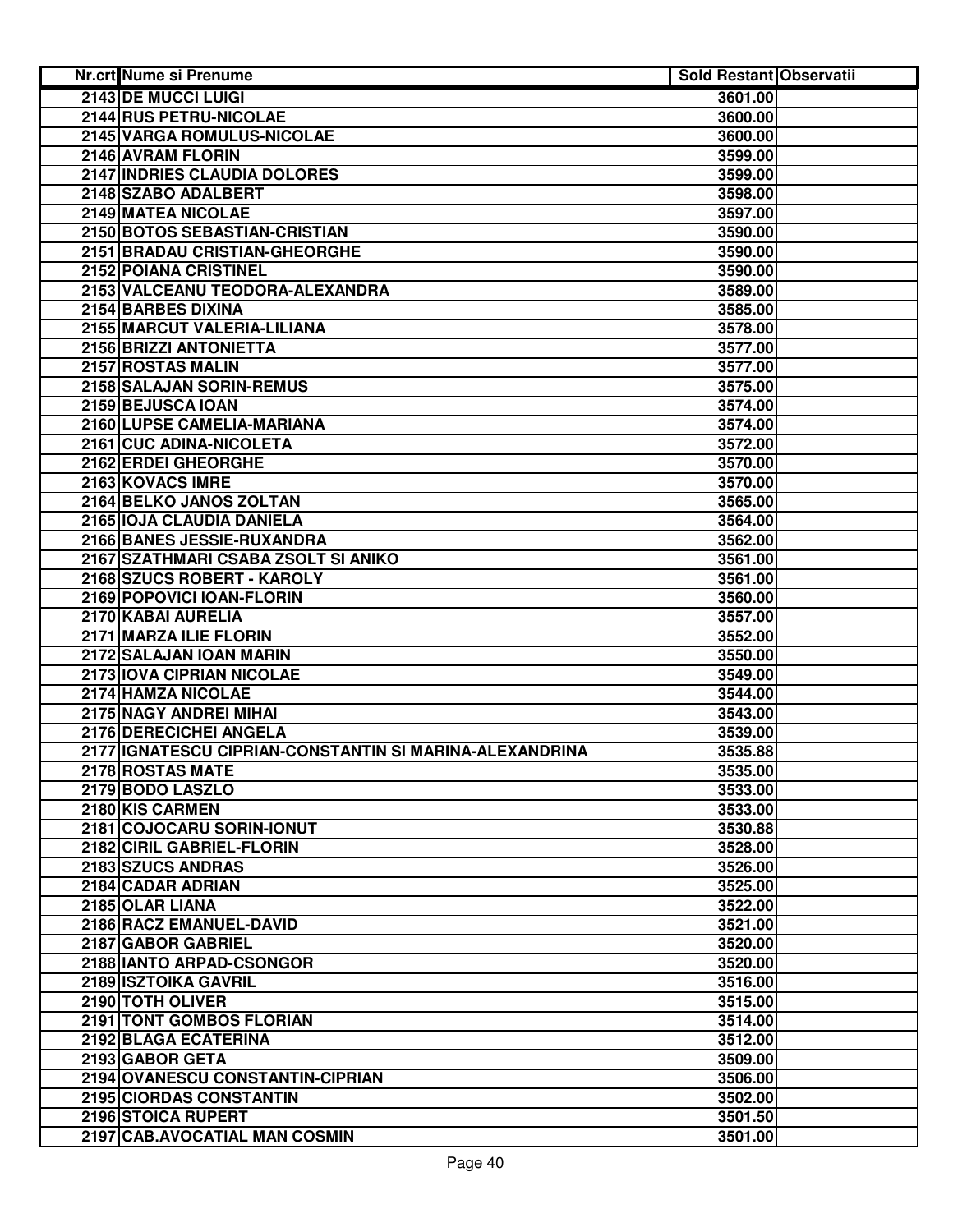| Nr.crt Nume si Prenume            | <b>Sold Restant Observatii</b> |  |
|-----------------------------------|--------------------------------|--|
| 2198 BALOGH RUDOLF KAJCZA MONICA  | 3500.00                        |  |
| 2199 KUPE MELINDA ANITA           | 3500.00                        |  |
| 2200 POGOR MARINA                 | 3500.00                        |  |
| 2201 SAJN-GYORFI ILDIKO           | 3500.00                        |  |
| 2202 DRIMBE SEBASTIAN-ALEXANDRU   | 3498.00                        |  |
| 2203 LASCU EUGEN                  | 3497.98                        |  |
| 2204 FARAIANU GEORGE HORIA        | 3494.00                        |  |
| 2205 MOISA DANIELA SI CRISTIAN    | 3494.00                        |  |
| 2206 HURMUZ DAN                   | 3493.00                        |  |
| 2207 DOMBI BERTALAN               | 3481.00                        |  |
| 2208 THEISZ SANDOR                | 3481.00                        |  |
| 2209 DOBAI MARIANA                | 3480.00                        |  |
| 2210 COBIRZAN GHITA SI MARIA      | 3479.00                        |  |
| 2211 STOICA JANOS SI EVA          | 3478.00                        |  |
| 2212 SOTOC RAOUL ALEXANDRU        | 3475.00                        |  |
| <b>2213 LAL IOAN</b>              | 3474.00                        |  |
| 2214 SOLOMIE VERONICA             | 3472.00                        |  |
| 2215 MAGHIAR SORINA ADINA         | 3471.00                        |  |
| <b>2216 TURJUC CRISTIAN IOSIF</b> | 3470.00                        |  |
| 2217 MATEI ADRIAN GH              | 3467.00                        |  |
| 2218 CHENIB AYMEN                 | 3466.00                        |  |
| <b>2219 BANCSIK KAROLY</b>        | 3462.00                        |  |
| 2220 LUNG-MITRICA NICHITA         | 3460.00                        |  |
| <b>2221 TUCALIUC DIMITRIE</b>     | 3460.00                        |  |
| <b>2222 VIDICAN FLORIN-DANIEL</b> | 3458.00                        |  |
| <b>2223 FOGHIS CATALIN-FLORIN</b> | 3456.00                        |  |
| 2224 ISTOICA BANDI                | 3456.00                        |  |
| 2225 LINGURAR AUREL               | 3456.00                        |  |
| 2226 BOGDAN GABRIELA              | 3455.00                        |  |
| 2227 COZMA VLAD SI SUSANA         | 3450.00                        |  |
| 2228 GABOR SUSANA GIZELA          | 3450.00                        |  |
| 2229 GUNTA DANIELA                | 3450.00                        |  |
| 2230 MARIAN IOACHIM-DOREL         | 3449.00                        |  |
| 2231 BELCE ALEXANDRU              | 3446.00                        |  |
| 2232 POPA OVIDIU                  | 3444.00                        |  |
| 2233 BALINT DAVID                 | 3443.00                        |  |
| 2234 FARTEA ZSOLT ATTILA          | 3443.00                        |  |
| 2235 TODA MARIA                   | 3441.00                        |  |
| 2236 KURUCZ ALEXANDRU             | 3440.00                        |  |
| 2237 JUCA VIOREL                  | 3439.00                        |  |
| 2238 ISZTOJKA EVA                 | 3438.00                        |  |
| 2239 BENGA VIOREL                 | 3436.00                        |  |
| 2240 CALIN MARIUS-GHEORGHE        | 3432.00                        |  |
| 2241 FODOR FLAVIUS COSMIN         | 3432.00                        |  |
| 2242 PASCALAU IOAN                | 3430.00                        |  |
| 2243 ESER REMZI                   | 3429.00                        |  |
| 2244 BISTRAN NICOLAE-VALENTIN     | 3426.00                        |  |
| 2245 RUJE FLORIN DANIEL           | 3419.00                        |  |
| 2246 KEREZSI BELLA - ANGELO       | 3418.50                        |  |
| 2247 CRISAN DORIN                 | 3418.00                        |  |
| 2248 HAIDUCSI ARPAD               | 3418.00                        |  |
| 2249 NEGRU PETRU                  | 3415.00                        |  |
| 2250 CSENGERI JOZSEF              | 3414.00                        |  |
| 2251 NAGY STEFAN-MARIUS           | 3407.00                        |  |
| 2252 ZEMBREA ALEXANDRU-FRANCISC   | 3405.50                        |  |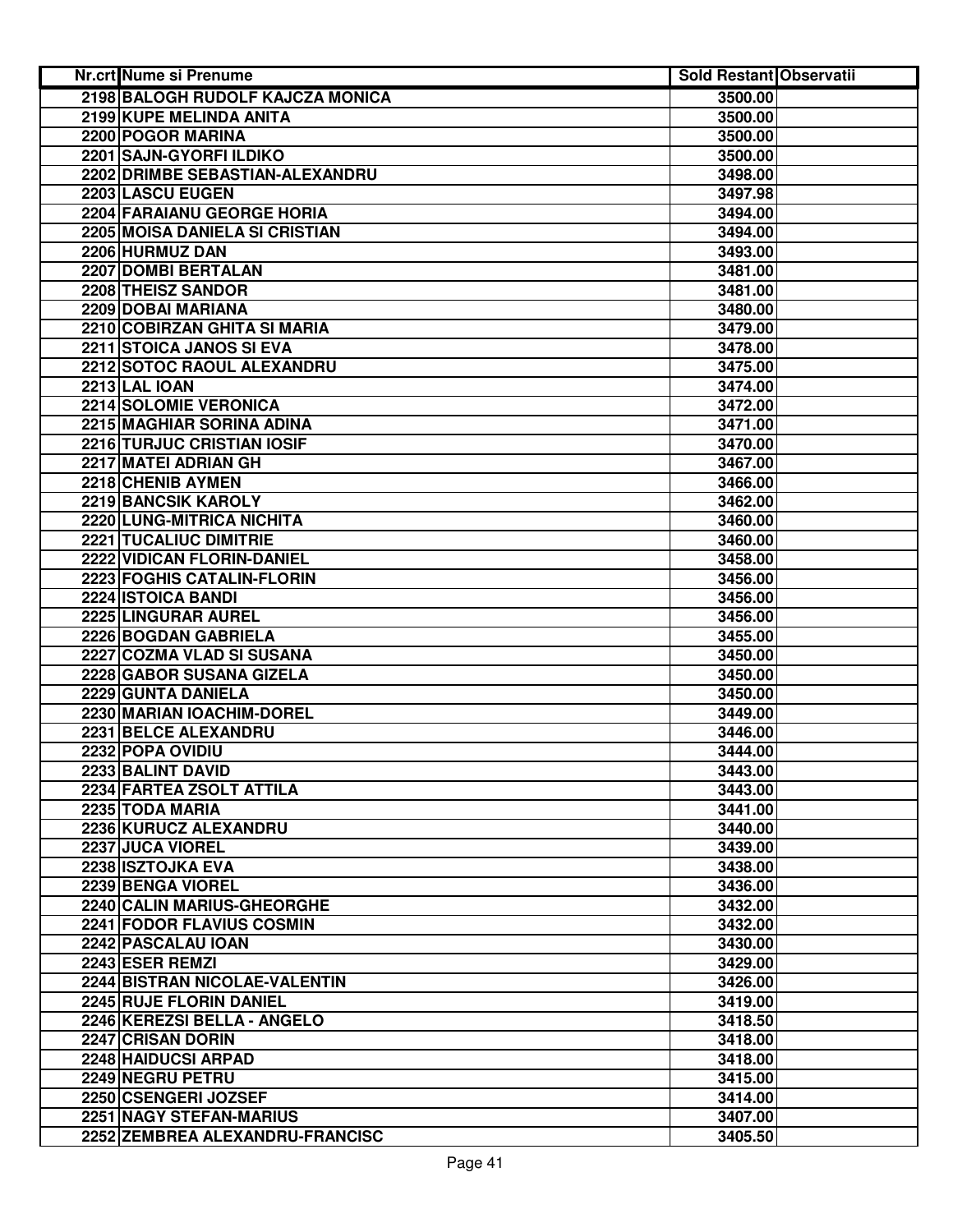| Nr.crt Nume si Prenume                                | <b>Sold Restant Observatii</b> |  |
|-------------------------------------------------------|--------------------------------|--|
| 2253 GABOR DEMETER SI TEREZA                          | 3405.00                        |  |
| 2254 ROSTAS MATEI                                     | 3405.00                        |  |
| 2255 KOVACI GABRIEL                                   | 3400.00                        |  |
| 2256 LEONTE COSTICA                                   | 3400.00                        |  |
| 2257 MARCON VASILE GHEORGHE                           | 3400.00                        |  |
| 2258 POP BOGDAN-MIRCEA                                | 3399.00                        |  |
| 2259 SFERLE IOAN SI DOINA                             | 3399.00                        |  |
| 2260 DUTA ALEXANDRU-NICOLAE                           | 3396.00                        |  |
| 2261 LUNCA IOSIF                                      | 3394.00                        |  |
| 2262 NIREAN GHEORGHE-ADRIAN                           | 3393.00                        |  |
| 2263 SULTAN-TIRTEA ALEXANDRU-CALIN                    | 3392.20                        |  |
| 2264 PERRIA ALESSANDRO                                | 3392.00                        |  |
| 2265 BARATI ENEAS                                     | 3389.00                        |  |
| 2266 LAZAR MARIANA DOINA                              | 3389.00                        |  |
| 2267 FARAGAU-DIACONESCU GAVRIL-CORNEL                 | 3385.00                        |  |
| 2268 GHIMAN REMUS-PAUL                                | 3380.00                        |  |
| 2269 ORBAI NICOLAE ALIN FLORIN                        | 3374.00                        |  |
| 2270 LUP MARIUS GHEORGHE                              | 3370.00                        |  |
| 2271 OMUT DANIEL-MIRCEA                               | 3368.00                        |  |
| 2272 DINU ANDREI-COSMIN                               | 3362.00                        |  |
| <b>2273 OROSZ IOAN</b>                                | 3362.00                        |  |
| 2274 LELEA VASILE-CATALIN                             | 3356.00                        |  |
| 2275 BOLOJAN FLORIN-CRISTIAN                          | 3354.00                        |  |
| 2276 LAZA LUCIAN                                      | 3354.00                        |  |
| 2277 LYBERIOU MAGDALINI                               | 3354.00                        |  |
| 2278 POPESCU SEBASTIAN TUDOR                          | 3353.00                        |  |
| 2279 FLORIAN GYONGYI TUNDE                            | 3350.00                        |  |
| 2280 PORTAN CALIN IOAN                                | 3350.00                        |  |
| 2281 ROSTAS CRAISOR                                   | 3350.00                        |  |
| 2282 HOSU DANIELA                                     | 3345.00                        |  |
| 2283 CAVASDAN CORNEL-VALERIU                          | 3342.00                        |  |
| 2284 BANHIDI LORAND                                   | 3337.00                        |  |
| 2285 LETEA SERGIU TEODOR                              | 3336.00                        |  |
| 2286 LARINT IOAN                                      | 3334.00                        |  |
| 2287 LES NICUSOR VIOREL                               | 3333.00                        |  |
| 2288 I.I.BALAN RADU-CRISTIAN - INTREP.INDIVIDUALA     |                                |  |
| 2289 BABO GHEORGHE                                    | 3332.00<br>3330.00             |  |
| 2290 BIRAU VALENTIN-MARIN SI LIVIA                    | 3325.00                        |  |
| 2291 GAVRILAS ELISABETA SI VIOREL-TRAIAN              | 3324.00                        |  |
|                                                       |                                |  |
| 2292 MATA SERGIU FLORIN<br>2293 POPOVICI IONUT-SERBAN | 3321.00<br>3320.02             |  |
|                                                       |                                |  |
| 2294 BOGARIU ADRIAN-IONEL                             | 3320.00                        |  |
| 2295 SOLYOM MONIKA-ERIKA                              | 3320.00                        |  |
| 2296 VOICILA DORIAN-IONUT                             | 3320.00                        |  |
| 2297 SILAGHI PAUL-FLORIN                              | 3317.50                        |  |
| 2298 BUNGAU FLORIN-TEODOR                             | 3316.00                        |  |
| 2299 ISZTOJKA GAVRIL                                  | 3315.00                        |  |
| 2300 BRANDAS CRISTIAN                                 | 3310.18                        |  |
| 2301 LUP ALEXANDRU<br>2302 MOTOS SERGIU               | 3310.00                        |  |
| 2303 MURVAI BRUNO                                     | 3305.00                        |  |
| 2304 CIGHIR SERBAN-VLAD                               | 3305.00                        |  |
| 2305 SZIME-NECHIFOR RENATO-GABRIEL                    | 3304.00                        |  |
|                                                       | 3303.00                        |  |
| 2306 LACZKO FRANCISC                                  | 3301.00                        |  |
| 2307 BAYCZAR FERENCZ                                  | 3300.00                        |  |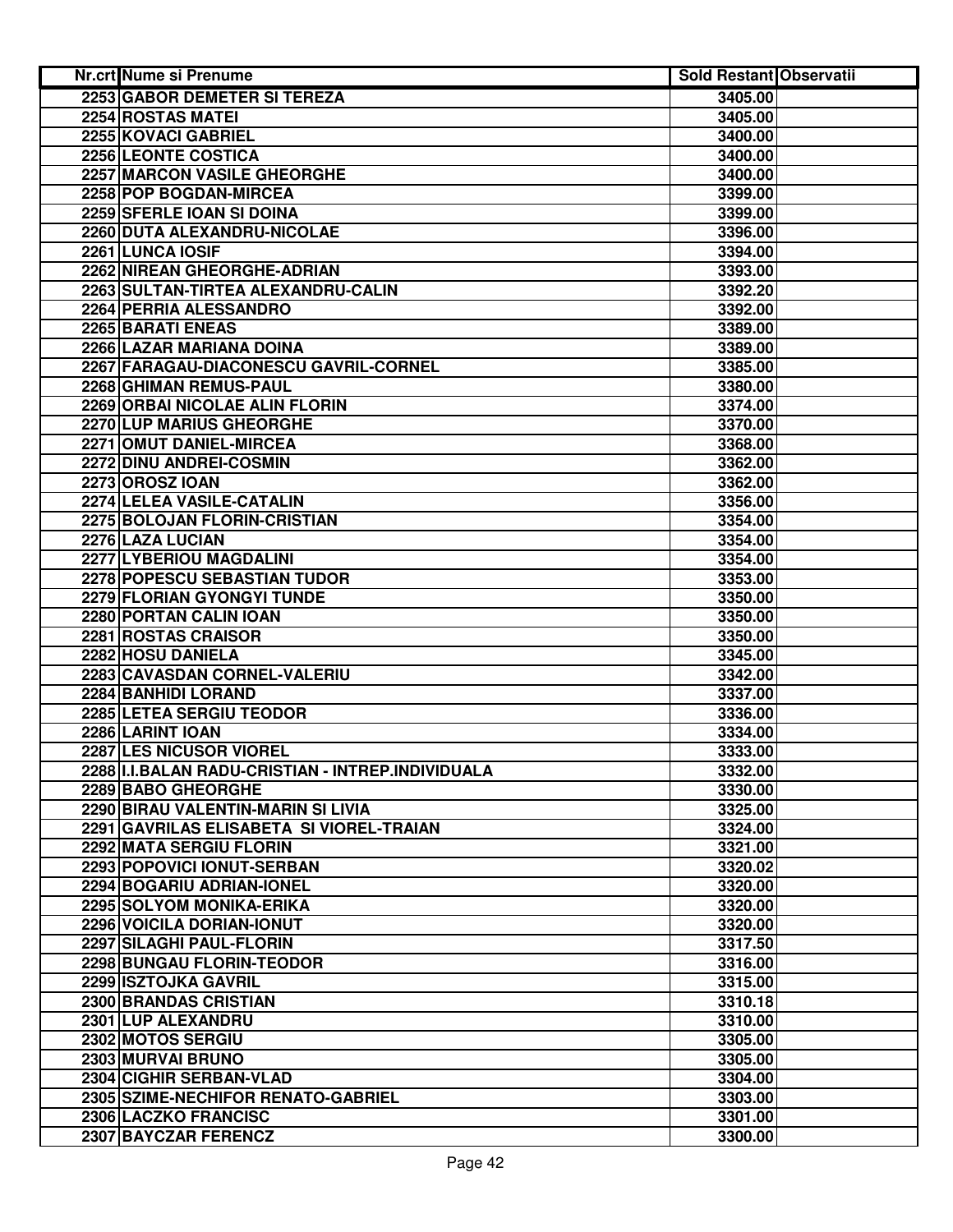| Nr.crt Nume si Prenume                      | Sold Restant Observatii |  |
|---------------------------------------------|-------------------------|--|
| 2308 DUDOMA EUGEN                           | 3297.00                 |  |
| 2309 KECSE ATTILA ISTVAN                    | 3297.00                 |  |
| 2310 GABOR GABORE SI ROZALIA                | 3294.00                 |  |
| 2311 BOROS DAN ALEXANDRU                    | 3292.00                 |  |
| 2312 KALOZ LAURENTIU                        | 3291.00                 |  |
| 2313 CIOABA STEFAN                          | 3290.00                 |  |
| 2314 TITI ADALBERT                          | 3288.96                 |  |
| 2315 BERE CORINA-DELIA                      | 3287.00                 |  |
| 2316 RETEK TIBOR                            | 3284.00                 |  |
| 2317 PETRICAS GHEORGHE                      | 3283.00                 |  |
| 2318 ROXIN GAVRIL OVIDIU SI ALEXANDRU FRA   | 3280.00                 |  |
| 2319 FURTOS ANDREI-VALENTIN                 | 3278.00                 |  |
| 2320 LACRARU ADRIAN                         | 3278.00                 |  |
| 2321 PANTEA DANIEL-DACIAN                   | 3275.00                 |  |
| 2322 PETRE ADRIANA-MARIA                    | 3273.00                 |  |
| 2323 SZTOIKA GABOR                          | 3271.00                 |  |
| 2324 BUDAI ERZSEBET                         | 3270.00                 |  |
| 2325 BUDAI MELINDA                          | 3270.00                 |  |
| 2326 SZILAGY RUDOLF                         | 3270.00                 |  |
| 2327 KOVACS MIRCEA-IOAN SI CODRUTA          | 3266.00                 |  |
| 2328 SZEKELY OFELIA-DORINA                  | 3265.00                 |  |
| 2329 BAICAN FLORIN-VASILE SI EMOKE-IZABELLA | 3262.00                 |  |
| 2330 VERES MIHAI                            | 3260.00                 |  |
| 2331 OPRIS LOREDAN-LAURENTIU                | 3259.00                 |  |
| 2332 LUP IOANA ADELINA                      | 3258.00                 |  |
| 2333 PESCAR IOSIF                           | 3257.00                 |  |
| 2334 POTROVITA IOANA-CRISTINA               | 3252.00                 |  |
| 2335 AVRAMESCU NICUSOR                      | 3250.00                 |  |
| 2336 BURCEA RUPI                            | 3250.00                 |  |
| 2337 ELES CSABA-SEBASTIAN-NICOLAE           | 3250.00                 |  |
| 2338 GUZMANN SANDOR-JOZSEF                  | 3250.00                 |  |
| 2339 POP GHEORGHE                           | 3250.00                 |  |
| 2340 STAN ELENA                             | 3250.00                 |  |
| 2341 FLOREA CORINA-ANAMARIA                 | 3249.00                 |  |
| 2342 ALB ANDREI                             | 3246.00                 |  |
| 2343 MISTOR SORIN - CRISTINEL               | 3246.00                 |  |
| 2344 HEGEDUS CORNELIA-IOANA                 | 3245.00                 |  |
| 2345 CATANA ALEXANDRU SI FLOAREA            | 3241.00                 |  |
| 2346 POP MONICA                             | 3241.00                 |  |
| 2347 BALAZS GYULA                           | 3240.00                 |  |
| 2348 GHENGHIU DANA-BIANCA                   | 3235.00                 |  |
| 2349 MODA SANDOR                            | 3235.00                 |  |
| 2350 OTVOS ROZALIA                          | 3234.10                 |  |
| 2351 PATAKI LASZLO ZSOLT                    | 3234.00                 |  |
| 2352 AMBRUZS FRANCISC CSABA SI KATALIN      | 3233.00                 |  |
| 2353 BEDO ERIKA-REKA                        | 3232.00                 |  |
| 2354 HORVATH KALMAN                         | 3228.00                 |  |
| 2355 USATII ALEXANDRA                       | 3227.00                 |  |
| 2356 STEFANESCU GHEORGHE-FLORIN             | 3225.00                 |  |
| 2357 PATKANY ATTILA                         | 3221.00                 |  |
| 2358 TURA IOAN                              | 3220.00                 |  |
| 2359 BODIAN ALEXANDRU SI MARIA              | 3219.00                 |  |
| 2360 BODEA MARCEL                           | 3217.00                 |  |
| 2361 BONATIU MIHAELA SI GHEORGHE            | 3217.00                 |  |
| 2362 GABOR ANDREI                           | 3217.00                 |  |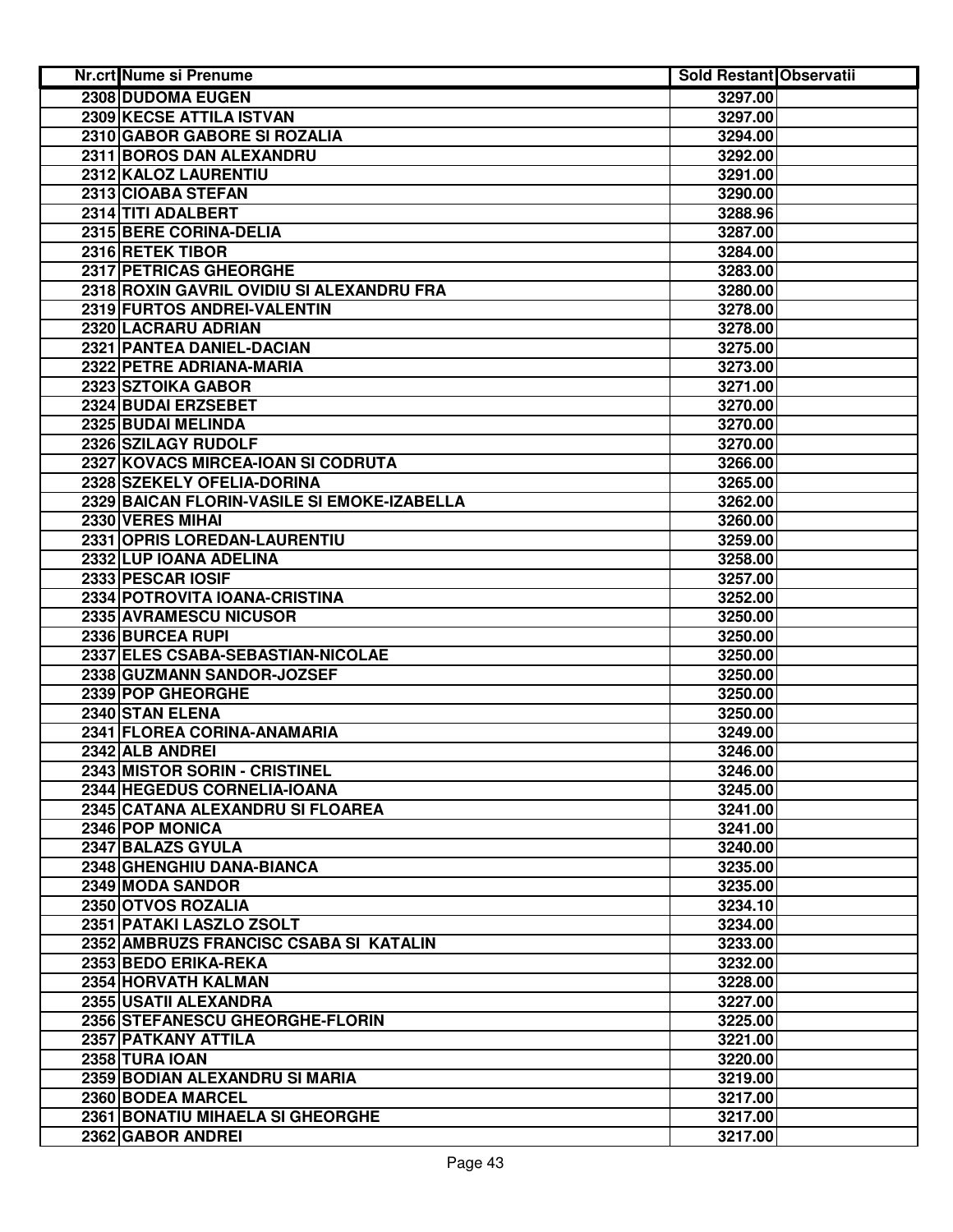| Nr.crt Nume si Prenume                             | <b>Sold Restant Observatii</b> |  |
|----------------------------------------------------|--------------------------------|--|
| 2363 CAMPEAN MIRCEA-COSMIN                         | 3216.00                        |  |
| 2364 POPA PETRU SI LIVIA                           | 3216.00                        |  |
| 2365 KISS ELEMER                                   | 3215.00                        |  |
| 2366 NEGRUT IOAN - VLADIMIR                        | 3215.00                        |  |
| 2367 TEKERES ANDREI ROBERT                         | 3215.00                        |  |
| 2368 MOTRIUC TIBERIU-EMILIAN                       | 3214.00                        |  |
| 2369 BORSI ARMOND                                  | 3213.00                        |  |
| 2370 SASVARI DANIEL-GEORGE                         | 3212.00                        |  |
| 2371 KUPE FRANCISC TEODOR                          | 3211.00                        |  |
| 2372 TOD SERGIU DAN SI ANGELA                      | 3211.00                        |  |
| 2373 GUBA ERNO                                     | 3210.00                        |  |
| 2374 HARSAN EUGEN ANDREI                           | 3210.00                        |  |
| 2375 AVRAM DANUT-TRAIAN SI MARIANA                 | 3208.00                        |  |
| 2376 BABAN VASILE CIPRIAN ROMULUS                  | 3205.00                        |  |
| 2377 POP IOAN CRISTIAN                             | 3204.50                        |  |
| 2378 JANCSO ERZSEBET                               | 3200.39                        |  |
| 2379 FLORIEAN MIHAI                                | 3200.00                        |  |
| 2380 TAJAMAL HUSSAIN SHAH                          | 3200.00                        |  |
| 2381 AGOD MARIA                                    | 3196.00                        |  |
| 2382 BECHERU LIVIU SI MIRELA-ELENA                 | 3196.00                        |  |
| 2383 MANDRU ALEXANDRA-BIANCA SI BOHUS IOANA-CARMEN | 3196.00                        |  |
| 2384 LATCAU LIVIU                                  | 3195.00                        |  |
| 2385 BUDA FLORENTINA LENUTA                        | 3194.00                        |  |
| 2386 ERDEI CIPRIAN-TEOFIL                          | 3188.50                        |  |
| 2387 MLADIN VIOLETA                                | 3187.00                        |  |
| 2388 SECAN DANIEL                                  | 3185.00                        |  |
| 2389 PAMFILOIU LUCIAN                              | 3184.00                        |  |
| 2390 ANDOR LASZLO                                  | 3182.00                        |  |
| 2391 TIRTEA FLORIAN                                | 3181.00                        |  |
| 2392 MARIAN GHEORGHE-AURELIAN                      | 3180.00                        |  |
| 2393 IUHAS ECATERINA                               | 3177.00                        |  |
| 2394 VARGA ADRIAN-NELU                             | 3174.00                        |  |
| 2395 PASCAR CORNELIU-ADRIAN                        | 3173.00                        |  |
| 2396 ABRUDAN IOAN                                  | 3170.00                        |  |
| 2397 BOTEZATU ANGELICA                             | 3170.00                        |  |
| 2398 BUNGAU MARIAN-CRISTIAN                        | 3168.00                        |  |
| 2399 CHEREJI DANIEL-NICOLAE                        | 3166.00                        |  |
| 2400 JUCA NICOLAE                                  | 3166.00                        |  |
| 2401 LAKATOS ALEXANDRU-EDUARD                      | 3165.00                        |  |
| 2402 ROSCA ANA MARIA GALINA                        | 3165.00                        |  |
| 2403 VANCEA DUMITRU-DOREL                          | 3164.00                        |  |
| 2404 VARGA ROMULUS                                 | 3164.00                        |  |
| 2405 CRETU IONEL                                   | 3163.00                        |  |
| 2406 GABOR TEREZA                                  | 3162.00                        |  |
| 2407 GABOR RUPI SI CATALINA                        | 3155.00                        |  |
| 2408 ANTOCI ADRIAN CELESTIN                        | 3152.00                        |  |
| 2409 MURVAI PETER                                  | 3145.00                        |  |
| 2410 SZATMARI LAJOS                                | 3145.00                        |  |
| 2411 MACARIE NORBERT                               | 3144.00                        |  |
| 2412 TIRLEA GHEORGHE-DACIAN                        | 3142.00                        |  |
| 2413 SIPOS LAJOS                                   | 3140.00                        |  |
| 2414 MIKLOS GABOR                                  | 3136.00                        |  |
| 2415 BARANKA GAVRILA                               | 3131.00                        |  |
| 2416 KORODI IOAN                                   | 3130.00                        |  |
| 2417 CORBU ADRIAN-PAUL                             | 3129.00                        |  |
|                                                    |                                |  |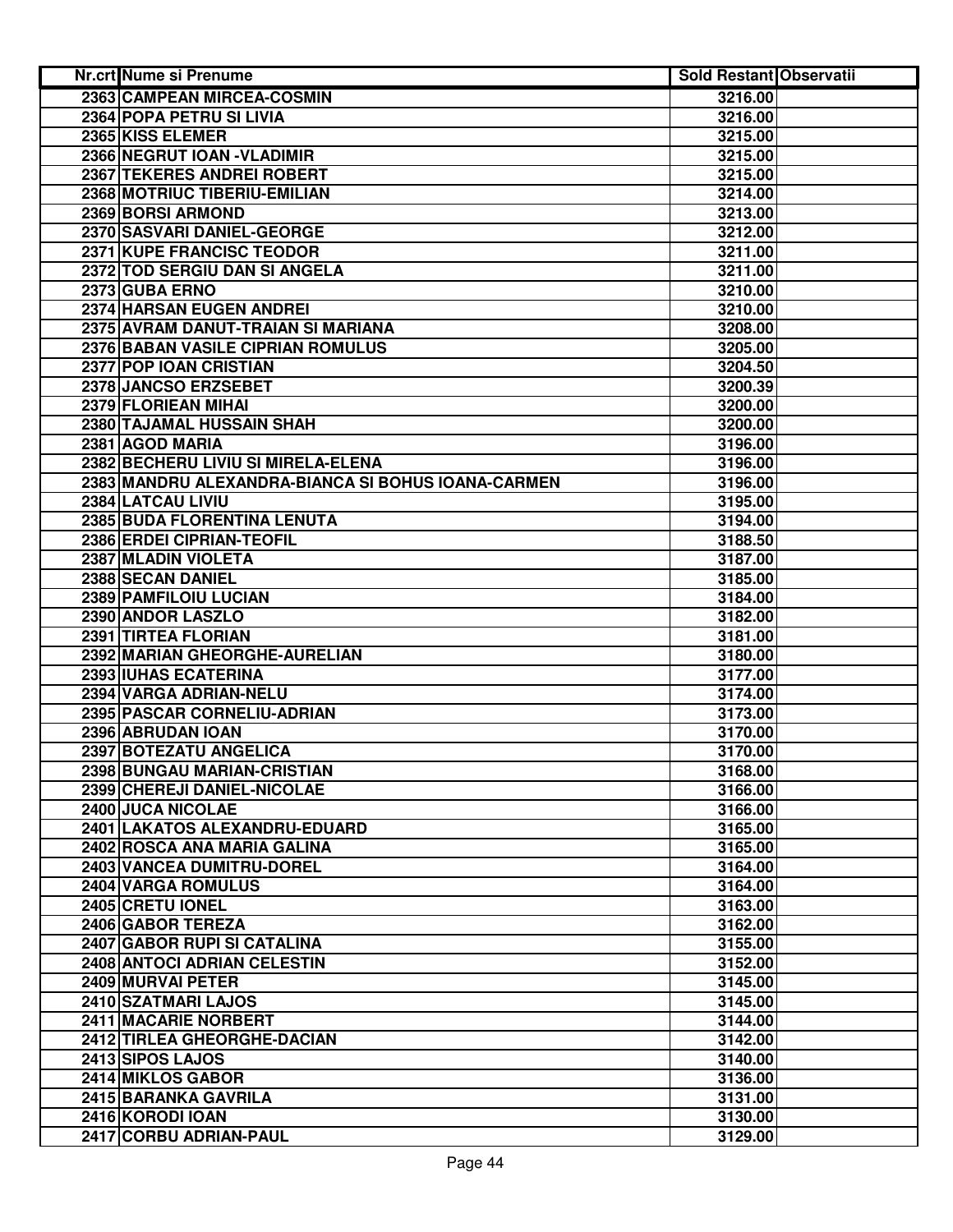| Nr.crt Nume si Prenume                          | <b>Sold Restant Observatii</b> |  |
|-------------------------------------------------|--------------------------------|--|
| 2418 ISZTOICA STEFAN                            | 3127.00                        |  |
| 2419 JUNC FLORIAN GIANNI                        | 3123.12                        |  |
| 2420 ANDOR ALEXANDRU SI TEODORA                 | 3121.00                        |  |
| 2421 APOSTOL SORIN                              | 3120.00                        |  |
| 2422 NAGY TIBERIU                               | 3120.00                        |  |
| 2423 GIURGIU ALINA DOINITA IOANA                | 3119.00                        |  |
| 2424 LOVAS ELISABETA                            | 3119.00                        |  |
| 2425 BAGULESCU FLORIAN-VASILE                   | 3117.24                        |  |
| 2426 DAVID PETRU SI FELICIA                     | 3116.00                        |  |
| 2427 SALAJAN TEODOR-DOREL                       | 3116.00                        |  |
| 2428 TOD SERGIU-DAN CAB.IND. DE INSOLVENTA      | 3111.00                        |  |
| 2429 ARDELEAN GAVRIL                            | 3110.00                        |  |
| 2430 CIMPEAN LUCIAN                             | 3110.00                        |  |
| 2431 SACUI SORIN                                | 3109.76                        |  |
| 2432 JUDEA ANDREI-REMUS                         | 3106.00                        |  |
| 2433 FRIED ANA ALIZ                             | 3101.00                        |  |
| 2434 BICA FLORIAN-AUREL                         | 3100.00                        |  |
| 2435 DOARNA IONUT-MIRCEA                        | 3100.00                        |  |
| 2436 MIKLOS STEFAN                              | 3100.00                        |  |
| 2437 SZILAGYI ROBERT                            | 3100.00                        |  |
| 2438 AVRAM IONUT LAVINIU                        | 3098.00                        |  |
| 2439 ZAH MANEA OANA LAURA - INTREP. INDIVIDUALA | 3097.00                        |  |
| 2440 ORHA MIRCEA-RADU                           | 3096.00                        |  |
| 2441 REZMUVES TUDOR-GHEORGHE                    | 3094.00                        |  |
| 2442 IONOI-PERET LEONTIN-VALERIU                | 3093.76                        |  |
| 2443 TARLEA BOGDAN IONITA                       | 3092.00                        |  |
| 2444 MAGHIAR GHEORGHE-MIHAI                     | 3091.00                        |  |
| 2445 GABOR MINDRA                               | 3090.00                        |  |
| 2446 ISZTOIKA GABOR                             | 3090.00                        |  |
| 2447 GHIURAU CARMEN-ELENA                       | 3084.00                        |  |
| 2448 TAMAS IOANA-ANAMARIA                       | 3081.00                        |  |
| 2449 TIRPE CALIN                                | 3074.00                        |  |
| 2450 BOCHIS DOREL                               | 3068.00                        |  |
| 2451 CACUCI GHEORGHE DOREL                      | 3068.00                        |  |
| 2452 SERES FLORIN CALIN                         | 3067.00                        |  |
| 2453 MAGYARI EDMOND-ROMEO                       | 3065.00                        |  |
| 2454 OZ ISMAIL                                  | 3065.00                        |  |
| 2455 CALIN VASILE                               | 3064.00                        |  |
| 2456 GAZDAG ALEXANDRU                           | 3064.00                        |  |
| 2457 ROSAN LIVIU SI MARIOARA                    | 3063.00                        |  |
| 2458 GAL CRISTIAN-FLORIN                        | 3062.73                        |  |
| 2459 HAVA MIRCEA-DOREL                          | 3061.00                        |  |
| 2460 BOKA JOZSEF                                | 3059.00                        |  |
| 2461 SPIRU ANGELICA-LUCIA                       | 3055.43                        |  |
| 2462 TAR KAROLY                                 | 3054.00                        |  |
| 2463 CANDIT INA                                 | 3050.00                        |  |
| 2464 DRUGAS TRAIAN-SORIN                        | 3050.00                        |  |
| 2465 GHEORGHE SIMONA ADRIENNE                   | 3050.00                        |  |
| 2466 MOHD SAID MOHD ABU MAHFOUZ                 | 3050.00                        |  |
| 2467 NEGRU GEORGE-NICOLAE                       | 3050.00                        |  |
| 2468 BLAGA VICTOR                               | 3049.00                        |  |
| 2469 MATE RAINER-ZSOLT                          | 3047.00                        |  |
| 2470 GABORAS SERGIU                             | 3040.00                        |  |
| 2471 AMBRO VASILE                               | 3036.00                        |  |
| 2472 HADI BELA                                  | 3031.51                        |  |
|                                                 |                                |  |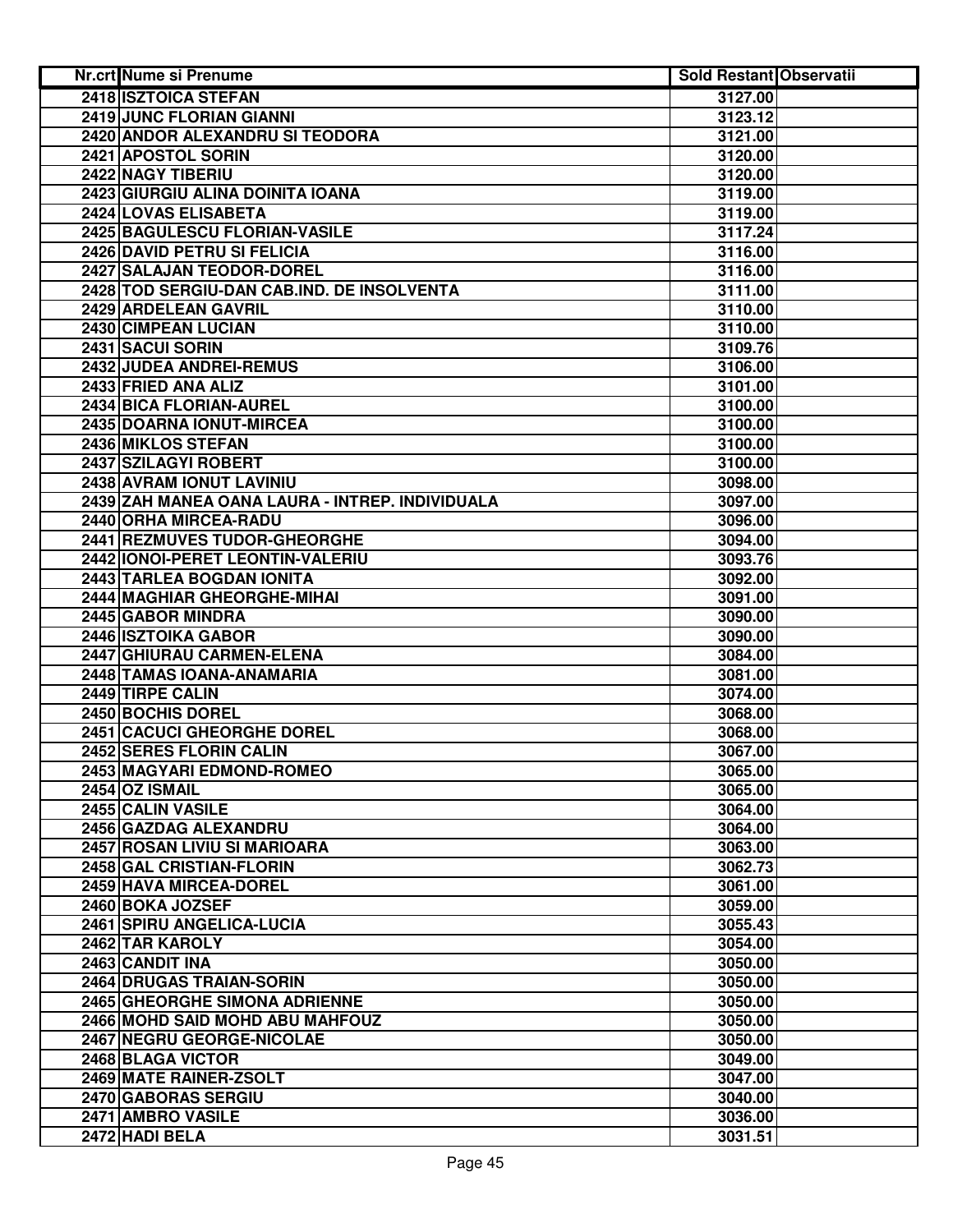| <b>2473 BARANKA GAVRIL</b><br>3030.00<br>2474 BONCSA MARTIN<br>3030.00<br>2475 CORODI AUREL<br>3030.00<br><b>2476 VIDICAN MARIUS-COSMIN</b><br>3030.00<br>2477 IOVAN ADRIAN IONEL<br>3029.00<br>2478 SALVAN CIPRIAN STEFAN SI DIANA<br>3025.00<br>2479 NAGHIU DORIN<br>3020.00<br>2480 BALAN HORATIU-MARIAN<br>3016.00<br>2481 GABOR EVA<br>3014.00<br>2482 PASC RAUL-PAUL<br>3014.00<br>2483 VURA NORBERT TIBERIU<br>3014.00<br>2484 OLAH HORATIU ALEXANDRU<br>3010.00<br>2485 PRECUP PETRICA SORIN<br>3007.00<br>2486 FOIA SERGIU-COSMIN<br>3005.00<br>2487 BACIU IONUT-CALIN<br>3000.00<br>2488 ESER REMZI<br>3000.00<br>2489 FLONTA RAMONA IOANA<br>3000.00<br>2490 GABOR BANO<br>3000.00<br>2491 HAICAI IOAN<br>3000.00<br>2492 MADUTA CATALIN ADRIAN<br>3000.00<br>2493 ONITA MARIA-TUNDE<br>3000.00<br>2494 ONYEZEBE NONSO GODWIN<br>3000.00<br>2495 VARGA GABOR<br>2997.00<br>2496 KALMAR PARASCHIVA<br>2994.00<br>2497 CIOCAN DANUT ADRIAN<br>2993.00<br>2498 MELAN ANAMARIA<br>2991.00<br>2499 DUMITRAS GHEORGHE SORIN-JUNIOR<br>2987.00<br>2500 CABA ALIN GABRIEL<br>2985.33<br>2501 LUCUTA ANA-MARIA<br>2982.00<br>2502 GHINDEA DORU-ADRIAN<br>2981.97<br>2503 LACZIKO VARVARA<br>2981.00<br>2504 JONAS MELINDA-MARIA<br>2978.60<br>2505 KUSZTURA ROLAND CRISTIAN<br>2978.00<br>2506 COROI LUCIAN-MIRCEA<br>2976.00<br>2507 UDREA ANTON-AURELIAN- MARIUS<br>2975.00<br>2508 POPP GHEORGHE CAROL<br>2973.00<br>2509 TITI ROBERT<br>2972.00<br>2510 BATRANA POPA OVIDIU<br>2970.00<br>2511 MARCON DANIEL<br>2968.00<br>2512 COITA STEFAN MARIUS DA MARIO I I<br>2967.00<br>2513 FILIMON ARMIN-MARIUS<br>2967.00<br><b>2514 SUCIU DAVID GABRIEL</b><br>2966.00<br>2515 VEKERDI ATTILA<br>2961.00<br>2516 JENEI GYORGY<br>2960.00<br>2517 MEZEI VICTOR<br>2960.00<br>2518 VASIU EMIL<br>2960.00<br>2519 GABOR IANCU<br>2959.00<br>2520 NICHITESCU BOGDAN<br>2959.00<br>2521 BELCE STEFAN<br>2955.00<br>2522 GABOR MATE<br>2952.00<br>2523 SUTEU OVIDIU-HORIA<br>2952.00<br>2524 BAHICA VASILE<br>2950.00<br>2525 GAVRIS DANIEL<br>2950.00 | <b>Nr.crt Nume si Prenume</b> | <b>Sold Restant Observatii</b> |  |
|---------------------------------------------------------------------------------------------------------------------------------------------------------------------------------------------------------------------------------------------------------------------------------------------------------------------------------------------------------------------------------------------------------------------------------------------------------------------------------------------------------------------------------------------------------------------------------------------------------------------------------------------------------------------------------------------------------------------------------------------------------------------------------------------------------------------------------------------------------------------------------------------------------------------------------------------------------------------------------------------------------------------------------------------------------------------------------------------------------------------------------------------------------------------------------------------------------------------------------------------------------------------------------------------------------------------------------------------------------------------------------------------------------------------------------------------------------------------------------------------------------------------------------------------------------------------------------------------------------------------------------------------------------------------------------------------------------------------------------------------------------------------------------------------------------------------------------------------------------------------------------------------------------------------------------------------------------------------------------------------------------------------------------------------------|-------------------------------|--------------------------------|--|
|                                                                                                                                                                                                                                                                                                                                                                                                                                                                                                                                                                                                                                                                                                                                                                                                                                                                                                                                                                                                                                                                                                                                                                                                                                                                                                                                                                                                                                                                                                                                                                                                                                                                                                                                                                                                                                                                                                                                                                                                                                                   |                               |                                |  |
|                                                                                                                                                                                                                                                                                                                                                                                                                                                                                                                                                                                                                                                                                                                                                                                                                                                                                                                                                                                                                                                                                                                                                                                                                                                                                                                                                                                                                                                                                                                                                                                                                                                                                                                                                                                                                                                                                                                                                                                                                                                   |                               |                                |  |
|                                                                                                                                                                                                                                                                                                                                                                                                                                                                                                                                                                                                                                                                                                                                                                                                                                                                                                                                                                                                                                                                                                                                                                                                                                                                                                                                                                                                                                                                                                                                                                                                                                                                                                                                                                                                                                                                                                                                                                                                                                                   |                               |                                |  |
|                                                                                                                                                                                                                                                                                                                                                                                                                                                                                                                                                                                                                                                                                                                                                                                                                                                                                                                                                                                                                                                                                                                                                                                                                                                                                                                                                                                                                                                                                                                                                                                                                                                                                                                                                                                                                                                                                                                                                                                                                                                   |                               |                                |  |
|                                                                                                                                                                                                                                                                                                                                                                                                                                                                                                                                                                                                                                                                                                                                                                                                                                                                                                                                                                                                                                                                                                                                                                                                                                                                                                                                                                                                                                                                                                                                                                                                                                                                                                                                                                                                                                                                                                                                                                                                                                                   |                               |                                |  |
|                                                                                                                                                                                                                                                                                                                                                                                                                                                                                                                                                                                                                                                                                                                                                                                                                                                                                                                                                                                                                                                                                                                                                                                                                                                                                                                                                                                                                                                                                                                                                                                                                                                                                                                                                                                                                                                                                                                                                                                                                                                   |                               |                                |  |
|                                                                                                                                                                                                                                                                                                                                                                                                                                                                                                                                                                                                                                                                                                                                                                                                                                                                                                                                                                                                                                                                                                                                                                                                                                                                                                                                                                                                                                                                                                                                                                                                                                                                                                                                                                                                                                                                                                                                                                                                                                                   |                               |                                |  |
|                                                                                                                                                                                                                                                                                                                                                                                                                                                                                                                                                                                                                                                                                                                                                                                                                                                                                                                                                                                                                                                                                                                                                                                                                                                                                                                                                                                                                                                                                                                                                                                                                                                                                                                                                                                                                                                                                                                                                                                                                                                   |                               |                                |  |
|                                                                                                                                                                                                                                                                                                                                                                                                                                                                                                                                                                                                                                                                                                                                                                                                                                                                                                                                                                                                                                                                                                                                                                                                                                                                                                                                                                                                                                                                                                                                                                                                                                                                                                                                                                                                                                                                                                                                                                                                                                                   |                               |                                |  |
|                                                                                                                                                                                                                                                                                                                                                                                                                                                                                                                                                                                                                                                                                                                                                                                                                                                                                                                                                                                                                                                                                                                                                                                                                                                                                                                                                                                                                                                                                                                                                                                                                                                                                                                                                                                                                                                                                                                                                                                                                                                   |                               |                                |  |
|                                                                                                                                                                                                                                                                                                                                                                                                                                                                                                                                                                                                                                                                                                                                                                                                                                                                                                                                                                                                                                                                                                                                                                                                                                                                                                                                                                                                                                                                                                                                                                                                                                                                                                                                                                                                                                                                                                                                                                                                                                                   |                               |                                |  |
|                                                                                                                                                                                                                                                                                                                                                                                                                                                                                                                                                                                                                                                                                                                                                                                                                                                                                                                                                                                                                                                                                                                                                                                                                                                                                                                                                                                                                                                                                                                                                                                                                                                                                                                                                                                                                                                                                                                                                                                                                                                   |                               |                                |  |
|                                                                                                                                                                                                                                                                                                                                                                                                                                                                                                                                                                                                                                                                                                                                                                                                                                                                                                                                                                                                                                                                                                                                                                                                                                                                                                                                                                                                                                                                                                                                                                                                                                                                                                                                                                                                                                                                                                                                                                                                                                                   |                               |                                |  |
|                                                                                                                                                                                                                                                                                                                                                                                                                                                                                                                                                                                                                                                                                                                                                                                                                                                                                                                                                                                                                                                                                                                                                                                                                                                                                                                                                                                                                                                                                                                                                                                                                                                                                                                                                                                                                                                                                                                                                                                                                                                   |                               |                                |  |
|                                                                                                                                                                                                                                                                                                                                                                                                                                                                                                                                                                                                                                                                                                                                                                                                                                                                                                                                                                                                                                                                                                                                                                                                                                                                                                                                                                                                                                                                                                                                                                                                                                                                                                                                                                                                                                                                                                                                                                                                                                                   |                               |                                |  |
|                                                                                                                                                                                                                                                                                                                                                                                                                                                                                                                                                                                                                                                                                                                                                                                                                                                                                                                                                                                                                                                                                                                                                                                                                                                                                                                                                                                                                                                                                                                                                                                                                                                                                                                                                                                                                                                                                                                                                                                                                                                   |                               |                                |  |
|                                                                                                                                                                                                                                                                                                                                                                                                                                                                                                                                                                                                                                                                                                                                                                                                                                                                                                                                                                                                                                                                                                                                                                                                                                                                                                                                                                                                                                                                                                                                                                                                                                                                                                                                                                                                                                                                                                                                                                                                                                                   |                               |                                |  |
|                                                                                                                                                                                                                                                                                                                                                                                                                                                                                                                                                                                                                                                                                                                                                                                                                                                                                                                                                                                                                                                                                                                                                                                                                                                                                                                                                                                                                                                                                                                                                                                                                                                                                                                                                                                                                                                                                                                                                                                                                                                   |                               |                                |  |
|                                                                                                                                                                                                                                                                                                                                                                                                                                                                                                                                                                                                                                                                                                                                                                                                                                                                                                                                                                                                                                                                                                                                                                                                                                                                                                                                                                                                                                                                                                                                                                                                                                                                                                                                                                                                                                                                                                                                                                                                                                                   |                               |                                |  |
|                                                                                                                                                                                                                                                                                                                                                                                                                                                                                                                                                                                                                                                                                                                                                                                                                                                                                                                                                                                                                                                                                                                                                                                                                                                                                                                                                                                                                                                                                                                                                                                                                                                                                                                                                                                                                                                                                                                                                                                                                                                   |                               |                                |  |
|                                                                                                                                                                                                                                                                                                                                                                                                                                                                                                                                                                                                                                                                                                                                                                                                                                                                                                                                                                                                                                                                                                                                                                                                                                                                                                                                                                                                                                                                                                                                                                                                                                                                                                                                                                                                                                                                                                                                                                                                                                                   |                               |                                |  |
|                                                                                                                                                                                                                                                                                                                                                                                                                                                                                                                                                                                                                                                                                                                                                                                                                                                                                                                                                                                                                                                                                                                                                                                                                                                                                                                                                                                                                                                                                                                                                                                                                                                                                                                                                                                                                                                                                                                                                                                                                                                   |                               |                                |  |
|                                                                                                                                                                                                                                                                                                                                                                                                                                                                                                                                                                                                                                                                                                                                                                                                                                                                                                                                                                                                                                                                                                                                                                                                                                                                                                                                                                                                                                                                                                                                                                                                                                                                                                                                                                                                                                                                                                                                                                                                                                                   |                               |                                |  |
|                                                                                                                                                                                                                                                                                                                                                                                                                                                                                                                                                                                                                                                                                                                                                                                                                                                                                                                                                                                                                                                                                                                                                                                                                                                                                                                                                                                                                                                                                                                                                                                                                                                                                                                                                                                                                                                                                                                                                                                                                                                   |                               |                                |  |
|                                                                                                                                                                                                                                                                                                                                                                                                                                                                                                                                                                                                                                                                                                                                                                                                                                                                                                                                                                                                                                                                                                                                                                                                                                                                                                                                                                                                                                                                                                                                                                                                                                                                                                                                                                                                                                                                                                                                                                                                                                                   |                               |                                |  |
|                                                                                                                                                                                                                                                                                                                                                                                                                                                                                                                                                                                                                                                                                                                                                                                                                                                                                                                                                                                                                                                                                                                                                                                                                                                                                                                                                                                                                                                                                                                                                                                                                                                                                                                                                                                                                                                                                                                                                                                                                                                   |                               |                                |  |
|                                                                                                                                                                                                                                                                                                                                                                                                                                                                                                                                                                                                                                                                                                                                                                                                                                                                                                                                                                                                                                                                                                                                                                                                                                                                                                                                                                                                                                                                                                                                                                                                                                                                                                                                                                                                                                                                                                                                                                                                                                                   |                               |                                |  |
|                                                                                                                                                                                                                                                                                                                                                                                                                                                                                                                                                                                                                                                                                                                                                                                                                                                                                                                                                                                                                                                                                                                                                                                                                                                                                                                                                                                                                                                                                                                                                                                                                                                                                                                                                                                                                                                                                                                                                                                                                                                   |                               |                                |  |
|                                                                                                                                                                                                                                                                                                                                                                                                                                                                                                                                                                                                                                                                                                                                                                                                                                                                                                                                                                                                                                                                                                                                                                                                                                                                                                                                                                                                                                                                                                                                                                                                                                                                                                                                                                                                                                                                                                                                                                                                                                                   |                               |                                |  |
|                                                                                                                                                                                                                                                                                                                                                                                                                                                                                                                                                                                                                                                                                                                                                                                                                                                                                                                                                                                                                                                                                                                                                                                                                                                                                                                                                                                                                                                                                                                                                                                                                                                                                                                                                                                                                                                                                                                                                                                                                                                   |                               |                                |  |
|                                                                                                                                                                                                                                                                                                                                                                                                                                                                                                                                                                                                                                                                                                                                                                                                                                                                                                                                                                                                                                                                                                                                                                                                                                                                                                                                                                                                                                                                                                                                                                                                                                                                                                                                                                                                                                                                                                                                                                                                                                                   |                               |                                |  |
|                                                                                                                                                                                                                                                                                                                                                                                                                                                                                                                                                                                                                                                                                                                                                                                                                                                                                                                                                                                                                                                                                                                                                                                                                                                                                                                                                                                                                                                                                                                                                                                                                                                                                                                                                                                                                                                                                                                                                                                                                                                   |                               |                                |  |
|                                                                                                                                                                                                                                                                                                                                                                                                                                                                                                                                                                                                                                                                                                                                                                                                                                                                                                                                                                                                                                                                                                                                                                                                                                                                                                                                                                                                                                                                                                                                                                                                                                                                                                                                                                                                                                                                                                                                                                                                                                                   |                               |                                |  |
|                                                                                                                                                                                                                                                                                                                                                                                                                                                                                                                                                                                                                                                                                                                                                                                                                                                                                                                                                                                                                                                                                                                                                                                                                                                                                                                                                                                                                                                                                                                                                                                                                                                                                                                                                                                                                                                                                                                                                                                                                                                   |                               |                                |  |
|                                                                                                                                                                                                                                                                                                                                                                                                                                                                                                                                                                                                                                                                                                                                                                                                                                                                                                                                                                                                                                                                                                                                                                                                                                                                                                                                                                                                                                                                                                                                                                                                                                                                                                                                                                                                                                                                                                                                                                                                                                                   |                               |                                |  |
|                                                                                                                                                                                                                                                                                                                                                                                                                                                                                                                                                                                                                                                                                                                                                                                                                                                                                                                                                                                                                                                                                                                                                                                                                                                                                                                                                                                                                                                                                                                                                                                                                                                                                                                                                                                                                                                                                                                                                                                                                                                   |                               |                                |  |
|                                                                                                                                                                                                                                                                                                                                                                                                                                                                                                                                                                                                                                                                                                                                                                                                                                                                                                                                                                                                                                                                                                                                                                                                                                                                                                                                                                                                                                                                                                                                                                                                                                                                                                                                                                                                                                                                                                                                                                                                                                                   |                               |                                |  |
|                                                                                                                                                                                                                                                                                                                                                                                                                                                                                                                                                                                                                                                                                                                                                                                                                                                                                                                                                                                                                                                                                                                                                                                                                                                                                                                                                                                                                                                                                                                                                                                                                                                                                                                                                                                                                                                                                                                                                                                                                                                   |                               |                                |  |
|                                                                                                                                                                                                                                                                                                                                                                                                                                                                                                                                                                                                                                                                                                                                                                                                                                                                                                                                                                                                                                                                                                                                                                                                                                                                                                                                                                                                                                                                                                                                                                                                                                                                                                                                                                                                                                                                                                                                                                                                                                                   |                               |                                |  |
|                                                                                                                                                                                                                                                                                                                                                                                                                                                                                                                                                                                                                                                                                                                                                                                                                                                                                                                                                                                                                                                                                                                                                                                                                                                                                                                                                                                                                                                                                                                                                                                                                                                                                                                                                                                                                                                                                                                                                                                                                                                   |                               |                                |  |
|                                                                                                                                                                                                                                                                                                                                                                                                                                                                                                                                                                                                                                                                                                                                                                                                                                                                                                                                                                                                                                                                                                                                                                                                                                                                                                                                                                                                                                                                                                                                                                                                                                                                                                                                                                                                                                                                                                                                                                                                                                                   |                               |                                |  |
|                                                                                                                                                                                                                                                                                                                                                                                                                                                                                                                                                                                                                                                                                                                                                                                                                                                                                                                                                                                                                                                                                                                                                                                                                                                                                                                                                                                                                                                                                                                                                                                                                                                                                                                                                                                                                                                                                                                                                                                                                                                   |                               |                                |  |
|                                                                                                                                                                                                                                                                                                                                                                                                                                                                                                                                                                                                                                                                                                                                                                                                                                                                                                                                                                                                                                                                                                                                                                                                                                                                                                                                                                                                                                                                                                                                                                                                                                                                                                                                                                                                                                                                                                                                                                                                                                                   |                               |                                |  |
|                                                                                                                                                                                                                                                                                                                                                                                                                                                                                                                                                                                                                                                                                                                                                                                                                                                                                                                                                                                                                                                                                                                                                                                                                                                                                                                                                                                                                                                                                                                                                                                                                                                                                                                                                                                                                                                                                                                                                                                                                                                   |                               |                                |  |
|                                                                                                                                                                                                                                                                                                                                                                                                                                                                                                                                                                                                                                                                                                                                                                                                                                                                                                                                                                                                                                                                                                                                                                                                                                                                                                                                                                                                                                                                                                                                                                                                                                                                                                                                                                                                                                                                                                                                                                                                                                                   |                               |                                |  |
|                                                                                                                                                                                                                                                                                                                                                                                                                                                                                                                                                                                                                                                                                                                                                                                                                                                                                                                                                                                                                                                                                                                                                                                                                                                                                                                                                                                                                                                                                                                                                                                                                                                                                                                                                                                                                                                                                                                                                                                                                                                   |                               |                                |  |
|                                                                                                                                                                                                                                                                                                                                                                                                                                                                                                                                                                                                                                                                                                                                                                                                                                                                                                                                                                                                                                                                                                                                                                                                                                                                                                                                                                                                                                                                                                                                                                                                                                                                                                                                                                                                                                                                                                                                                                                                                                                   |                               |                                |  |
|                                                                                                                                                                                                                                                                                                                                                                                                                                                                                                                                                                                                                                                                                                                                                                                                                                                                                                                                                                                                                                                                                                                                                                                                                                                                                                                                                                                                                                                                                                                                                                                                                                                                                                                                                                                                                                                                                                                                                                                                                                                   |                               |                                |  |
|                                                                                                                                                                                                                                                                                                                                                                                                                                                                                                                                                                                                                                                                                                                                                                                                                                                                                                                                                                                                                                                                                                                                                                                                                                                                                                                                                                                                                                                                                                                                                                                                                                                                                                                                                                                                                                                                                                                                                                                                                                                   |                               |                                |  |
|                                                                                                                                                                                                                                                                                                                                                                                                                                                                                                                                                                                                                                                                                                                                                                                                                                                                                                                                                                                                                                                                                                                                                                                                                                                                                                                                                                                                                                                                                                                                                                                                                                                                                                                                                                                                                                                                                                                                                                                                                                                   |                               |                                |  |
|                                                                                                                                                                                                                                                                                                                                                                                                                                                                                                                                                                                                                                                                                                                                                                                                                                                                                                                                                                                                                                                                                                                                                                                                                                                                                                                                                                                                                                                                                                                                                                                                                                                                                                                                                                                                                                                                                                                                                                                                                                                   |                               |                                |  |
|                                                                                                                                                                                                                                                                                                                                                                                                                                                                                                                                                                                                                                                                                                                                                                                                                                                                                                                                                                                                                                                                                                                                                                                                                                                                                                                                                                                                                                                                                                                                                                                                                                                                                                                                                                                                                                                                                                                                                                                                                                                   |                               |                                |  |
|                                                                                                                                                                                                                                                                                                                                                                                                                                                                                                                                                                                                                                                                                                                                                                                                                                                                                                                                                                                                                                                                                                                                                                                                                                                                                                                                                                                                                                                                                                                                                                                                                                                                                                                                                                                                                                                                                                                                                                                                                                                   |                               |                                |  |
| 2526 TAMAS CLAUDIU-PETRU<br>2948.00                                                                                                                                                                                                                                                                                                                                                                                                                                                                                                                                                                                                                                                                                                                                                                                                                                                                                                                                                                                                                                                                                                                                                                                                                                                                                                                                                                                                                                                                                                                                                                                                                                                                                                                                                                                                                                                                                                                                                                                                               |                               |                                |  |
| 2527 TULKOS ROMEO EMERIC<br>2942.00                                                                                                                                                                                                                                                                                                                                                                                                                                                                                                                                                                                                                                                                                                                                                                                                                                                                                                                                                                                                                                                                                                                                                                                                                                                                                                                                                                                                                                                                                                                                                                                                                                                                                                                                                                                                                                                                                                                                                                                                               |                               |                                |  |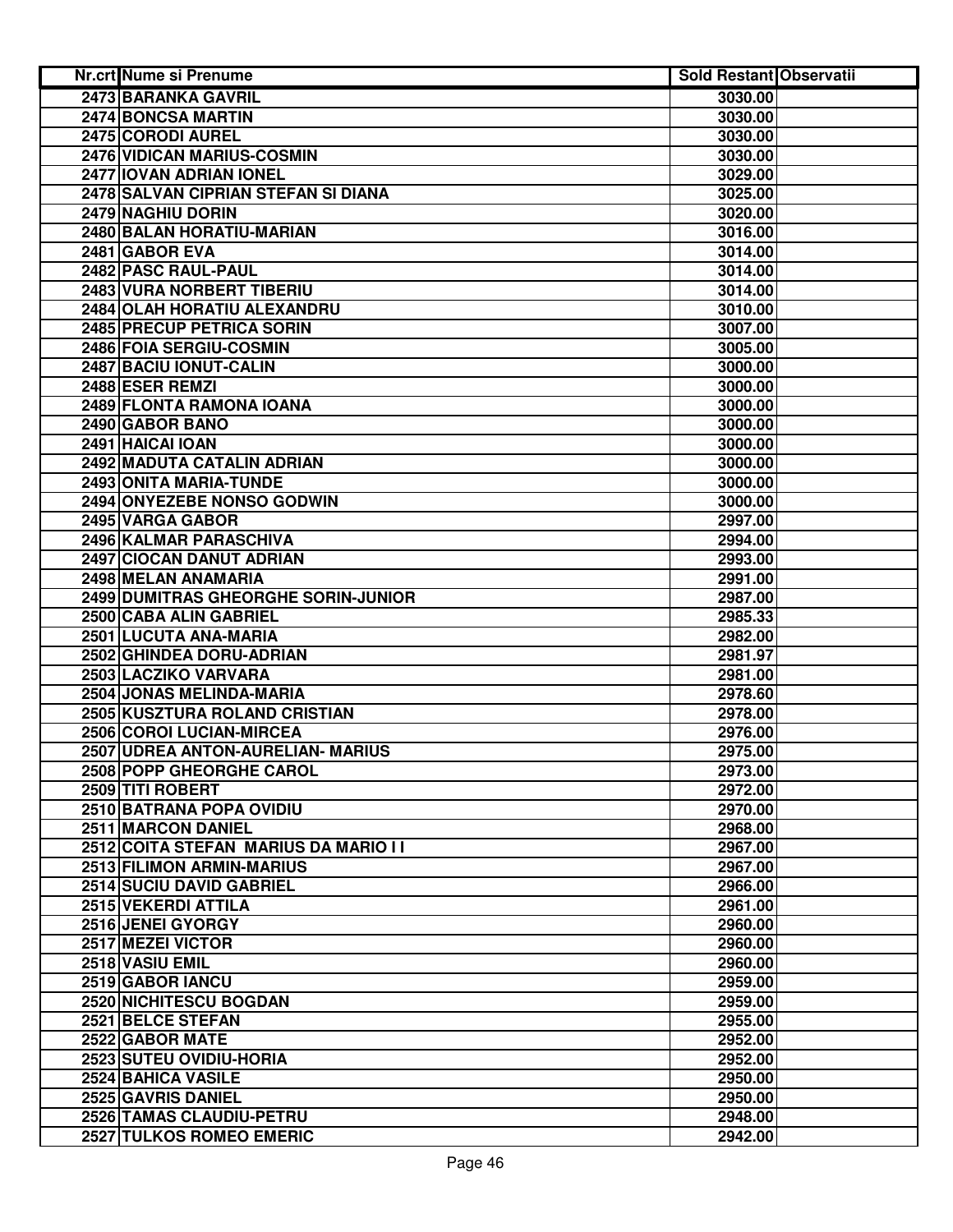| <b>Nr.crt Nume si Prenume</b>       | <b>Sold Restant Observatii</b> |  |
|-------------------------------------|--------------------------------|--|
| 2528 MALITA MARIUS FLORIN           | 2941.50                        |  |
| 2529 HAIDUC CALIN DANIEL            | 2940.00                        |  |
| 2530 OSVAT FLORIN-ALIN              | 2939.00                        |  |
| 2531 MOLNAR ERIKA                   | 2938.00                        |  |
| 2532 SILAGHI DORIN                  | 2930.00                        |  |
| 2533 SZUCS GYULA-ATTILA             | 2930.00                        |  |
| 2534 CORSEI MARIANA                 | 2925.00                        |  |
| 2535 ROTARU ADRIANA-NICOLETA        | 2921.87                        |  |
| 2536 BERGER SANDOR-DAVID            | 2920.00                        |  |
| 2537 JURCA SEBASTIAN-VIOREL         | 2920.00                        |  |
| 2538 MEGYERI RICHARD                | 2920.00                        |  |
| 2539 POPOVICIU ALEXANDRU-ROMULUS    | 2920.00                        |  |
| 2540 BARTA ALEXANDRU                | 2918.00                        |  |
| 2541 VARSOCZI GHEORGHE SI EVA       | 2918.00                        |  |
| 2542 SZABO ATTILA                   | 2916.00                        |  |
| 2543 BUIE GIGEL-MIREL               | 2914.00                        |  |
| 2544 VLAS MARIAN-MANUEL             | 2914.00                        |  |
| 2545 OTVOS VERA                     | 2910.00                        |  |
| 2546 MARINCEAN DORU-GEORGE SI DIANA | 2907.63                        |  |
| 2547 CURTA BUJOR-MUGUREL-IOSIF      | 2907.50                        |  |
| 2548 MICULA-COCIUBAN GHEORGHE SORIN | 2907.00                        |  |
| 2549 SAITOS OCTAVIAN ALEXANDRU      | 2906.00                        |  |
| 2550 FURTOS CALIN DAN               | 2901.00                        |  |
| 2551 OLAH KRISZTIAN IMRE            | 2901.00                        |  |
| 2552 DEJI VIOREL                    | 2900.00                        |  |
| 2553 CIOBAN CONSTANTIN              | 2899.74                        |  |
| 2554 BEJAN MARCEL SI FLORINA-NADIA  | 2898.00                        |  |
| 2555 DOJCINOVIC NEVEN               | 2897.00                        |  |
| 2556 BACIU-POPA RODICA-MARIA        | 2890.00                        |  |
| 2557 MUT GHEORGHE                   | 2890.00                        |  |
| 2558 DAT ALIN FLAVIU                | 2885.00                        |  |
| 2559 SUCIU IOAN                     | 2885.00                        |  |
| 2560 RATIU ANA                      | 2883.00                        |  |
| 2561 TURCUS TEOFIL                  | 2882.00                        |  |
| 2562 KISS ECATERINA                 | 2881.00                        |  |
| 2563 KEREZSI RUDOLF                 | 2874.00                        |  |
| 2564 MINDRUTIU PETRU PAL            | 2870.00                        |  |
| 2565 PLASTIN ADRIAN FLORIN          | 2869.54                        |  |
| 2566 MILIAN FLORIAN LAZAR           | 2869.00                        |  |
| 2567 BATRIN IOAN SI ANA             | 2865.00                        |  |
| <b>2568 ISZTOIKA LUDOVIC</b>        | 2865.00                        |  |
| 2569 MORAR VIORICA                  | 2865.00                        |  |
| 2570 KOVACS IRMA-ROZALIA            | 2864.00                        |  |
| 2571 RADU VLAD-IONUT                | 2864.00                        |  |
| 2572 STEFAN FLORIAN                 | 2864.00                        |  |
| 2573 GANEA GHEORGHE                 | 2861.00                        |  |
| 2574 CUC ADRIAN-NICOLAE             | 2860.00                        |  |
| 2575 KOVACS LASZLO-LEVENTE          | 2858.00                        |  |
| 2576 VATAMAN GHEORGHE               | 2858.00                        |  |
| 2577 COSMA BOGDAN                   | 2854.34                        |  |
| 2578 CUCU MIHAI SABIN               | 2853.00                        |  |
| 2579 BERTALAN LASZLO                | 2850.00                        |  |
| 2580 BUZI AMBRUS                    | 2850.00                        |  |
| 2581 MORAR GABRIELA-AV              | 2850.00                        |  |
| 2582 POP DRAGOMIR                   | 2849.94                        |  |
|                                     |                                |  |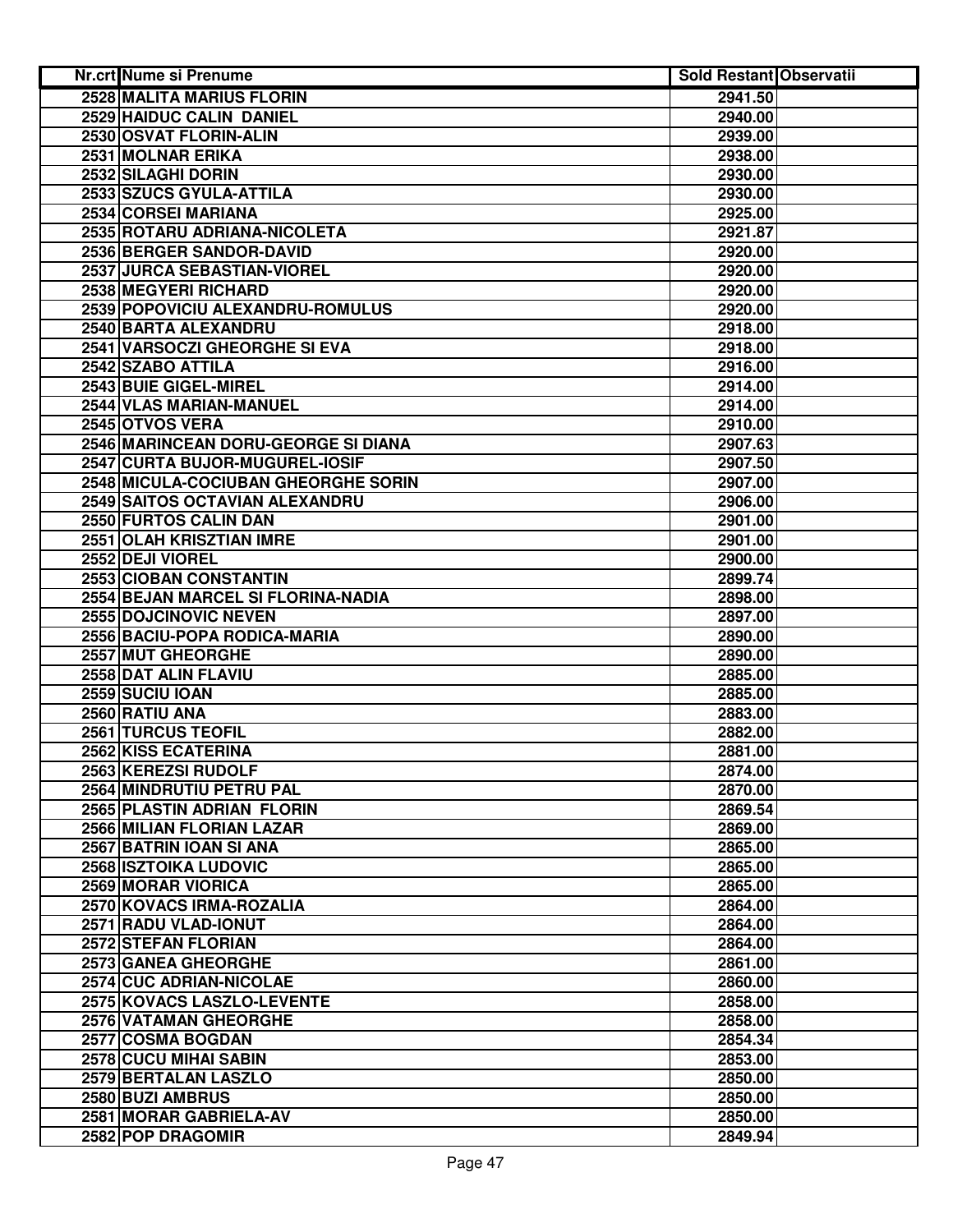| 2583 BERKI ROBERT<br>2848.00<br>2584 ROSEL SANDOR<br>2848.00<br>2585 STOICA IANCU<br>2848.00<br>2586 CHINDLE DORINA<br>2846.00<br>2587 KARABULUT YILMAZ<br>2845.00<br>2588 ARON ALEXANDRU-ILIE<br>2844.00<br>2589 CIARNAU GHEORGHE-DORIN<br>2841.00<br>2590 BRONT CLAUDIA-STELA SI DAN-IULIAN<br>2837.00<br>2591 P.F.A. CUCURUZAN OVIDIU<br>2834.00<br>2592 VARGA VICTOR<br>2834.00<br>2593 BREBAN VASILE<br>2833.00<br>2594 KELEMEN LASZLO - INTREPRINDERE INDIVIDUALA<br>2832.00<br>2595 ARNOCZKI EUGEN<br>2829.00<br>2596 BOT ADRIAN MIRCEA<br>2829.00<br>2597 MATEAS ALIN FLORIN SI ROZALIA<br>2828.00<br>2598 PUPAZA CRISTIAN<br>2828.00<br>2599 SANDRA SERGIU NICOLAE<br>2826.00<br>2600 PETRILA RAMONA-IOANA<br>2825.88<br>2601 ERDEI ADALBERT<br>2825.00<br>2602 CRISAN MIRCEA IOAN<br>2822.00<br>2603 LUPARU ALEXANDRINA<br>2821.00<br>2604 GALE ALIN-MARIUS<br>2820.00<br>2605 HADADE FLORIN-NICOLAE<br>2820.00<br>2606 GRAUR MARIANA<br>2819.00<br>2607 STAN OVIDIU-ADRIAN<br>2819.00<br>2608 GABOR RUPI<br>2814.00<br>2609 BOBSEA FLORIN<br>2805.00 PROCES PE ROL<br>2610 LACATUS FLORIAN<br>2805.00<br>2611 GABOR STEFAN<br>2804.00<br>2612 SZIKI IBOLYA SI LUDOVIC<br>2803.00<br>2613 POP FLORIAN<br>2802.00<br>2614 SZENTIVANYI ELISABETA-ANDREA<br>2800.86<br>2615 BALOGH VICTOR-ANDRAS<br>2800.00<br>2616 GABOR STEFAN<br>2800.00<br>2617 JURCA SORIN-GHEORGHE<br>2800.00<br>2618 MORARU CIPRIAN MARIAN<br>2800.00<br>2619 VALCIU MIHAI DOREL<br>2800.00<br>2620 VARGA ISTVAN-SANDOR<br>2800.00<br>2621 GYURKUCZA GYORGY<br>2795.00<br><b>2622 PELE IOAN</b><br>2795.00<br>2623 LONTIS STEFAN-CATALIN<br>2793.00<br>2624 GAVRUTA MARIUS-IOAN<br>2792.00<br>2625 PLESA NICOLAE-DORIN<br>2792.00<br>2626 BARA MIRCEA<br>2790.00<br>2627 LUPU ADRIAN-NICOLAE<br>2790.00<br>2628 MURESAN DOREL SI DOINA<br>2789.00<br>2629 COZMA ANDREI DRAGOS<br>2786.00<br>2630 HALMAGEAN DACIAN-FLORENTIN<br>2784.00<br>2631 MEZOSI ATTILA<br>2784.00<br>2632 SIMION STEFAN<br>2782.00<br>2633 ELENES DUMITRU IOAN<br>2781.00<br>2634 RUGE MARIUS-TRAIAN<br>2780.00<br>2635 BALA FLORIAN<br>2779.00<br>2636 LAZAU MARIN<br>2776.00<br>2637 KULPINSZKI MIHALY<br>2775.00 | Nr.crt Nume si Prenume | <b>Sold Restant Observatii</b> |  |
|-------------------------------------------------------------------------------------------------------------------------------------------------------------------------------------------------------------------------------------------------------------------------------------------------------------------------------------------------------------------------------------------------------------------------------------------------------------------------------------------------------------------------------------------------------------------------------------------------------------------------------------------------------------------------------------------------------------------------------------------------------------------------------------------------------------------------------------------------------------------------------------------------------------------------------------------------------------------------------------------------------------------------------------------------------------------------------------------------------------------------------------------------------------------------------------------------------------------------------------------------------------------------------------------------------------------------------------------------------------------------------------------------------------------------------------------------------------------------------------------------------------------------------------------------------------------------------------------------------------------------------------------------------------------------------------------------------------------------------------------------------------------------------------------------------------------------------------------------------------------------------------------------------------------------------------------------------------------------------------------------------------------------------------------------------------------------------------------------------------------------------------------------------------------------|------------------------|--------------------------------|--|
|                                                                                                                                                                                                                                                                                                                                                                                                                                                                                                                                                                                                                                                                                                                                                                                                                                                                                                                                                                                                                                                                                                                                                                                                                                                                                                                                                                                                                                                                                                                                                                                                                                                                                                                                                                                                                                                                                                                                                                                                                                                                                                                                                                         |                        |                                |  |
|                                                                                                                                                                                                                                                                                                                                                                                                                                                                                                                                                                                                                                                                                                                                                                                                                                                                                                                                                                                                                                                                                                                                                                                                                                                                                                                                                                                                                                                                                                                                                                                                                                                                                                                                                                                                                                                                                                                                                                                                                                                                                                                                                                         |                        |                                |  |
|                                                                                                                                                                                                                                                                                                                                                                                                                                                                                                                                                                                                                                                                                                                                                                                                                                                                                                                                                                                                                                                                                                                                                                                                                                                                                                                                                                                                                                                                                                                                                                                                                                                                                                                                                                                                                                                                                                                                                                                                                                                                                                                                                                         |                        |                                |  |
|                                                                                                                                                                                                                                                                                                                                                                                                                                                                                                                                                                                                                                                                                                                                                                                                                                                                                                                                                                                                                                                                                                                                                                                                                                                                                                                                                                                                                                                                                                                                                                                                                                                                                                                                                                                                                                                                                                                                                                                                                                                                                                                                                                         |                        |                                |  |
|                                                                                                                                                                                                                                                                                                                                                                                                                                                                                                                                                                                                                                                                                                                                                                                                                                                                                                                                                                                                                                                                                                                                                                                                                                                                                                                                                                                                                                                                                                                                                                                                                                                                                                                                                                                                                                                                                                                                                                                                                                                                                                                                                                         |                        |                                |  |
|                                                                                                                                                                                                                                                                                                                                                                                                                                                                                                                                                                                                                                                                                                                                                                                                                                                                                                                                                                                                                                                                                                                                                                                                                                                                                                                                                                                                                                                                                                                                                                                                                                                                                                                                                                                                                                                                                                                                                                                                                                                                                                                                                                         |                        |                                |  |
|                                                                                                                                                                                                                                                                                                                                                                                                                                                                                                                                                                                                                                                                                                                                                                                                                                                                                                                                                                                                                                                                                                                                                                                                                                                                                                                                                                                                                                                                                                                                                                                                                                                                                                                                                                                                                                                                                                                                                                                                                                                                                                                                                                         |                        |                                |  |
|                                                                                                                                                                                                                                                                                                                                                                                                                                                                                                                                                                                                                                                                                                                                                                                                                                                                                                                                                                                                                                                                                                                                                                                                                                                                                                                                                                                                                                                                                                                                                                                                                                                                                                                                                                                                                                                                                                                                                                                                                                                                                                                                                                         |                        |                                |  |
|                                                                                                                                                                                                                                                                                                                                                                                                                                                                                                                                                                                                                                                                                                                                                                                                                                                                                                                                                                                                                                                                                                                                                                                                                                                                                                                                                                                                                                                                                                                                                                                                                                                                                                                                                                                                                                                                                                                                                                                                                                                                                                                                                                         |                        |                                |  |
|                                                                                                                                                                                                                                                                                                                                                                                                                                                                                                                                                                                                                                                                                                                                                                                                                                                                                                                                                                                                                                                                                                                                                                                                                                                                                                                                                                                                                                                                                                                                                                                                                                                                                                                                                                                                                                                                                                                                                                                                                                                                                                                                                                         |                        |                                |  |
|                                                                                                                                                                                                                                                                                                                                                                                                                                                                                                                                                                                                                                                                                                                                                                                                                                                                                                                                                                                                                                                                                                                                                                                                                                                                                                                                                                                                                                                                                                                                                                                                                                                                                                                                                                                                                                                                                                                                                                                                                                                                                                                                                                         |                        |                                |  |
|                                                                                                                                                                                                                                                                                                                                                                                                                                                                                                                                                                                                                                                                                                                                                                                                                                                                                                                                                                                                                                                                                                                                                                                                                                                                                                                                                                                                                                                                                                                                                                                                                                                                                                                                                                                                                                                                                                                                                                                                                                                                                                                                                                         |                        |                                |  |
|                                                                                                                                                                                                                                                                                                                                                                                                                                                                                                                                                                                                                                                                                                                                                                                                                                                                                                                                                                                                                                                                                                                                                                                                                                                                                                                                                                                                                                                                                                                                                                                                                                                                                                                                                                                                                                                                                                                                                                                                                                                                                                                                                                         |                        |                                |  |
|                                                                                                                                                                                                                                                                                                                                                                                                                                                                                                                                                                                                                                                                                                                                                                                                                                                                                                                                                                                                                                                                                                                                                                                                                                                                                                                                                                                                                                                                                                                                                                                                                                                                                                                                                                                                                                                                                                                                                                                                                                                                                                                                                                         |                        |                                |  |
|                                                                                                                                                                                                                                                                                                                                                                                                                                                                                                                                                                                                                                                                                                                                                                                                                                                                                                                                                                                                                                                                                                                                                                                                                                                                                                                                                                                                                                                                                                                                                                                                                                                                                                                                                                                                                                                                                                                                                                                                                                                                                                                                                                         |                        |                                |  |
|                                                                                                                                                                                                                                                                                                                                                                                                                                                                                                                                                                                                                                                                                                                                                                                                                                                                                                                                                                                                                                                                                                                                                                                                                                                                                                                                                                                                                                                                                                                                                                                                                                                                                                                                                                                                                                                                                                                                                                                                                                                                                                                                                                         |                        |                                |  |
|                                                                                                                                                                                                                                                                                                                                                                                                                                                                                                                                                                                                                                                                                                                                                                                                                                                                                                                                                                                                                                                                                                                                                                                                                                                                                                                                                                                                                                                                                                                                                                                                                                                                                                                                                                                                                                                                                                                                                                                                                                                                                                                                                                         |                        |                                |  |
|                                                                                                                                                                                                                                                                                                                                                                                                                                                                                                                                                                                                                                                                                                                                                                                                                                                                                                                                                                                                                                                                                                                                                                                                                                                                                                                                                                                                                                                                                                                                                                                                                                                                                                                                                                                                                                                                                                                                                                                                                                                                                                                                                                         |                        |                                |  |
|                                                                                                                                                                                                                                                                                                                                                                                                                                                                                                                                                                                                                                                                                                                                                                                                                                                                                                                                                                                                                                                                                                                                                                                                                                                                                                                                                                                                                                                                                                                                                                                                                                                                                                                                                                                                                                                                                                                                                                                                                                                                                                                                                                         |                        |                                |  |
|                                                                                                                                                                                                                                                                                                                                                                                                                                                                                                                                                                                                                                                                                                                                                                                                                                                                                                                                                                                                                                                                                                                                                                                                                                                                                                                                                                                                                                                                                                                                                                                                                                                                                                                                                                                                                                                                                                                                                                                                                                                                                                                                                                         |                        |                                |  |
|                                                                                                                                                                                                                                                                                                                                                                                                                                                                                                                                                                                                                                                                                                                                                                                                                                                                                                                                                                                                                                                                                                                                                                                                                                                                                                                                                                                                                                                                                                                                                                                                                                                                                                                                                                                                                                                                                                                                                                                                                                                                                                                                                                         |                        |                                |  |
|                                                                                                                                                                                                                                                                                                                                                                                                                                                                                                                                                                                                                                                                                                                                                                                                                                                                                                                                                                                                                                                                                                                                                                                                                                                                                                                                                                                                                                                                                                                                                                                                                                                                                                                                                                                                                                                                                                                                                                                                                                                                                                                                                                         |                        |                                |  |
|                                                                                                                                                                                                                                                                                                                                                                                                                                                                                                                                                                                                                                                                                                                                                                                                                                                                                                                                                                                                                                                                                                                                                                                                                                                                                                                                                                                                                                                                                                                                                                                                                                                                                                                                                                                                                                                                                                                                                                                                                                                                                                                                                                         |                        |                                |  |
|                                                                                                                                                                                                                                                                                                                                                                                                                                                                                                                                                                                                                                                                                                                                                                                                                                                                                                                                                                                                                                                                                                                                                                                                                                                                                                                                                                                                                                                                                                                                                                                                                                                                                                                                                                                                                                                                                                                                                                                                                                                                                                                                                                         |                        |                                |  |
|                                                                                                                                                                                                                                                                                                                                                                                                                                                                                                                                                                                                                                                                                                                                                                                                                                                                                                                                                                                                                                                                                                                                                                                                                                                                                                                                                                                                                                                                                                                                                                                                                                                                                                                                                                                                                                                                                                                                                                                                                                                                                                                                                                         |                        |                                |  |
|                                                                                                                                                                                                                                                                                                                                                                                                                                                                                                                                                                                                                                                                                                                                                                                                                                                                                                                                                                                                                                                                                                                                                                                                                                                                                                                                                                                                                                                                                                                                                                                                                                                                                                                                                                                                                                                                                                                                                                                                                                                                                                                                                                         |                        |                                |  |
|                                                                                                                                                                                                                                                                                                                                                                                                                                                                                                                                                                                                                                                                                                                                                                                                                                                                                                                                                                                                                                                                                                                                                                                                                                                                                                                                                                                                                                                                                                                                                                                                                                                                                                                                                                                                                                                                                                                                                                                                                                                                                                                                                                         |                        |                                |  |
|                                                                                                                                                                                                                                                                                                                                                                                                                                                                                                                                                                                                                                                                                                                                                                                                                                                                                                                                                                                                                                                                                                                                                                                                                                                                                                                                                                                                                                                                                                                                                                                                                                                                                                                                                                                                                                                                                                                                                                                                                                                                                                                                                                         |                        |                                |  |
|                                                                                                                                                                                                                                                                                                                                                                                                                                                                                                                                                                                                                                                                                                                                                                                                                                                                                                                                                                                                                                                                                                                                                                                                                                                                                                                                                                                                                                                                                                                                                                                                                                                                                                                                                                                                                                                                                                                                                                                                                                                                                                                                                                         |                        |                                |  |
|                                                                                                                                                                                                                                                                                                                                                                                                                                                                                                                                                                                                                                                                                                                                                                                                                                                                                                                                                                                                                                                                                                                                                                                                                                                                                                                                                                                                                                                                                                                                                                                                                                                                                                                                                                                                                                                                                                                                                                                                                                                                                                                                                                         |                        |                                |  |
|                                                                                                                                                                                                                                                                                                                                                                                                                                                                                                                                                                                                                                                                                                                                                                                                                                                                                                                                                                                                                                                                                                                                                                                                                                                                                                                                                                                                                                                                                                                                                                                                                                                                                                                                                                                                                                                                                                                                                                                                                                                                                                                                                                         |                        |                                |  |
|                                                                                                                                                                                                                                                                                                                                                                                                                                                                                                                                                                                                                                                                                                                                                                                                                                                                                                                                                                                                                                                                                                                                                                                                                                                                                                                                                                                                                                                                                                                                                                                                                                                                                                                                                                                                                                                                                                                                                                                                                                                                                                                                                                         |                        |                                |  |
|                                                                                                                                                                                                                                                                                                                                                                                                                                                                                                                                                                                                                                                                                                                                                                                                                                                                                                                                                                                                                                                                                                                                                                                                                                                                                                                                                                                                                                                                                                                                                                                                                                                                                                                                                                                                                                                                                                                                                                                                                                                                                                                                                                         |                        |                                |  |
|                                                                                                                                                                                                                                                                                                                                                                                                                                                                                                                                                                                                                                                                                                                                                                                                                                                                                                                                                                                                                                                                                                                                                                                                                                                                                                                                                                                                                                                                                                                                                                                                                                                                                                                                                                                                                                                                                                                                                                                                                                                                                                                                                                         |                        |                                |  |
|                                                                                                                                                                                                                                                                                                                                                                                                                                                                                                                                                                                                                                                                                                                                                                                                                                                                                                                                                                                                                                                                                                                                                                                                                                                                                                                                                                                                                                                                                                                                                                                                                                                                                                                                                                                                                                                                                                                                                                                                                                                                                                                                                                         |                        |                                |  |
|                                                                                                                                                                                                                                                                                                                                                                                                                                                                                                                                                                                                                                                                                                                                                                                                                                                                                                                                                                                                                                                                                                                                                                                                                                                                                                                                                                                                                                                                                                                                                                                                                                                                                                                                                                                                                                                                                                                                                                                                                                                                                                                                                                         |                        |                                |  |
|                                                                                                                                                                                                                                                                                                                                                                                                                                                                                                                                                                                                                                                                                                                                                                                                                                                                                                                                                                                                                                                                                                                                                                                                                                                                                                                                                                                                                                                                                                                                                                                                                                                                                                                                                                                                                                                                                                                                                                                                                                                                                                                                                                         |                        |                                |  |
|                                                                                                                                                                                                                                                                                                                                                                                                                                                                                                                                                                                                                                                                                                                                                                                                                                                                                                                                                                                                                                                                                                                                                                                                                                                                                                                                                                                                                                                                                                                                                                                                                                                                                                                                                                                                                                                                                                                                                                                                                                                                                                                                                                         |                        |                                |  |
|                                                                                                                                                                                                                                                                                                                                                                                                                                                                                                                                                                                                                                                                                                                                                                                                                                                                                                                                                                                                                                                                                                                                                                                                                                                                                                                                                                                                                                                                                                                                                                                                                                                                                                                                                                                                                                                                                                                                                                                                                                                                                                                                                                         |                        |                                |  |
|                                                                                                                                                                                                                                                                                                                                                                                                                                                                                                                                                                                                                                                                                                                                                                                                                                                                                                                                                                                                                                                                                                                                                                                                                                                                                                                                                                                                                                                                                                                                                                                                                                                                                                                                                                                                                                                                                                                                                                                                                                                                                                                                                                         |                        |                                |  |
|                                                                                                                                                                                                                                                                                                                                                                                                                                                                                                                                                                                                                                                                                                                                                                                                                                                                                                                                                                                                                                                                                                                                                                                                                                                                                                                                                                                                                                                                                                                                                                                                                                                                                                                                                                                                                                                                                                                                                                                                                                                                                                                                                                         |                        |                                |  |
|                                                                                                                                                                                                                                                                                                                                                                                                                                                                                                                                                                                                                                                                                                                                                                                                                                                                                                                                                                                                                                                                                                                                                                                                                                                                                                                                                                                                                                                                                                                                                                                                                                                                                                                                                                                                                                                                                                                                                                                                                                                                                                                                                                         |                        |                                |  |
|                                                                                                                                                                                                                                                                                                                                                                                                                                                                                                                                                                                                                                                                                                                                                                                                                                                                                                                                                                                                                                                                                                                                                                                                                                                                                                                                                                                                                                                                                                                                                                                                                                                                                                                                                                                                                                                                                                                                                                                                                                                                                                                                                                         |                        |                                |  |
|                                                                                                                                                                                                                                                                                                                                                                                                                                                                                                                                                                                                                                                                                                                                                                                                                                                                                                                                                                                                                                                                                                                                                                                                                                                                                                                                                                                                                                                                                                                                                                                                                                                                                                                                                                                                                                                                                                                                                                                                                                                                                                                                                                         |                        |                                |  |
|                                                                                                                                                                                                                                                                                                                                                                                                                                                                                                                                                                                                                                                                                                                                                                                                                                                                                                                                                                                                                                                                                                                                                                                                                                                                                                                                                                                                                                                                                                                                                                                                                                                                                                                                                                                                                                                                                                                                                                                                                                                                                                                                                                         |                        |                                |  |
|                                                                                                                                                                                                                                                                                                                                                                                                                                                                                                                                                                                                                                                                                                                                                                                                                                                                                                                                                                                                                                                                                                                                                                                                                                                                                                                                                                                                                                                                                                                                                                                                                                                                                                                                                                                                                                                                                                                                                                                                                                                                                                                                                                         |                        |                                |  |
|                                                                                                                                                                                                                                                                                                                                                                                                                                                                                                                                                                                                                                                                                                                                                                                                                                                                                                                                                                                                                                                                                                                                                                                                                                                                                                                                                                                                                                                                                                                                                                                                                                                                                                                                                                                                                                                                                                                                                                                                                                                                                                                                                                         |                        |                                |  |
|                                                                                                                                                                                                                                                                                                                                                                                                                                                                                                                                                                                                                                                                                                                                                                                                                                                                                                                                                                                                                                                                                                                                                                                                                                                                                                                                                                                                                                                                                                                                                                                                                                                                                                                                                                                                                                                                                                                                                                                                                                                                                                                                                                         |                        |                                |  |
|                                                                                                                                                                                                                                                                                                                                                                                                                                                                                                                                                                                                                                                                                                                                                                                                                                                                                                                                                                                                                                                                                                                                                                                                                                                                                                                                                                                                                                                                                                                                                                                                                                                                                                                                                                                                                                                                                                                                                                                                                                                                                                                                                                         |                        |                                |  |
|                                                                                                                                                                                                                                                                                                                                                                                                                                                                                                                                                                                                                                                                                                                                                                                                                                                                                                                                                                                                                                                                                                                                                                                                                                                                                                                                                                                                                                                                                                                                                                                                                                                                                                                                                                                                                                                                                                                                                                                                                                                                                                                                                                         |                        |                                |  |
|                                                                                                                                                                                                                                                                                                                                                                                                                                                                                                                                                                                                                                                                                                                                                                                                                                                                                                                                                                                                                                                                                                                                                                                                                                                                                                                                                                                                                                                                                                                                                                                                                                                                                                                                                                                                                                                                                                                                                                                                                                                                                                                                                                         |                        |                                |  |
|                                                                                                                                                                                                                                                                                                                                                                                                                                                                                                                                                                                                                                                                                                                                                                                                                                                                                                                                                                                                                                                                                                                                                                                                                                                                                                                                                                                                                                                                                                                                                                                                                                                                                                                                                                                                                                                                                                                                                                                                                                                                                                                                                                         |                        |                                |  |
|                                                                                                                                                                                                                                                                                                                                                                                                                                                                                                                                                                                                                                                                                                                                                                                                                                                                                                                                                                                                                                                                                                                                                                                                                                                                                                                                                                                                                                                                                                                                                                                                                                                                                                                                                                                                                                                                                                                                                                                                                                                                                                                                                                         |                        |                                |  |
|                                                                                                                                                                                                                                                                                                                                                                                                                                                                                                                                                                                                                                                                                                                                                                                                                                                                                                                                                                                                                                                                                                                                                                                                                                                                                                                                                                                                                                                                                                                                                                                                                                                                                                                                                                                                                                                                                                                                                                                                                                                                                                                                                                         |                        |                                |  |
|                                                                                                                                                                                                                                                                                                                                                                                                                                                                                                                                                                                                                                                                                                                                                                                                                                                                                                                                                                                                                                                                                                                                                                                                                                                                                                                                                                                                                                                                                                                                                                                                                                                                                                                                                                                                                                                                                                                                                                                                                                                                                                                                                                         |                        |                                |  |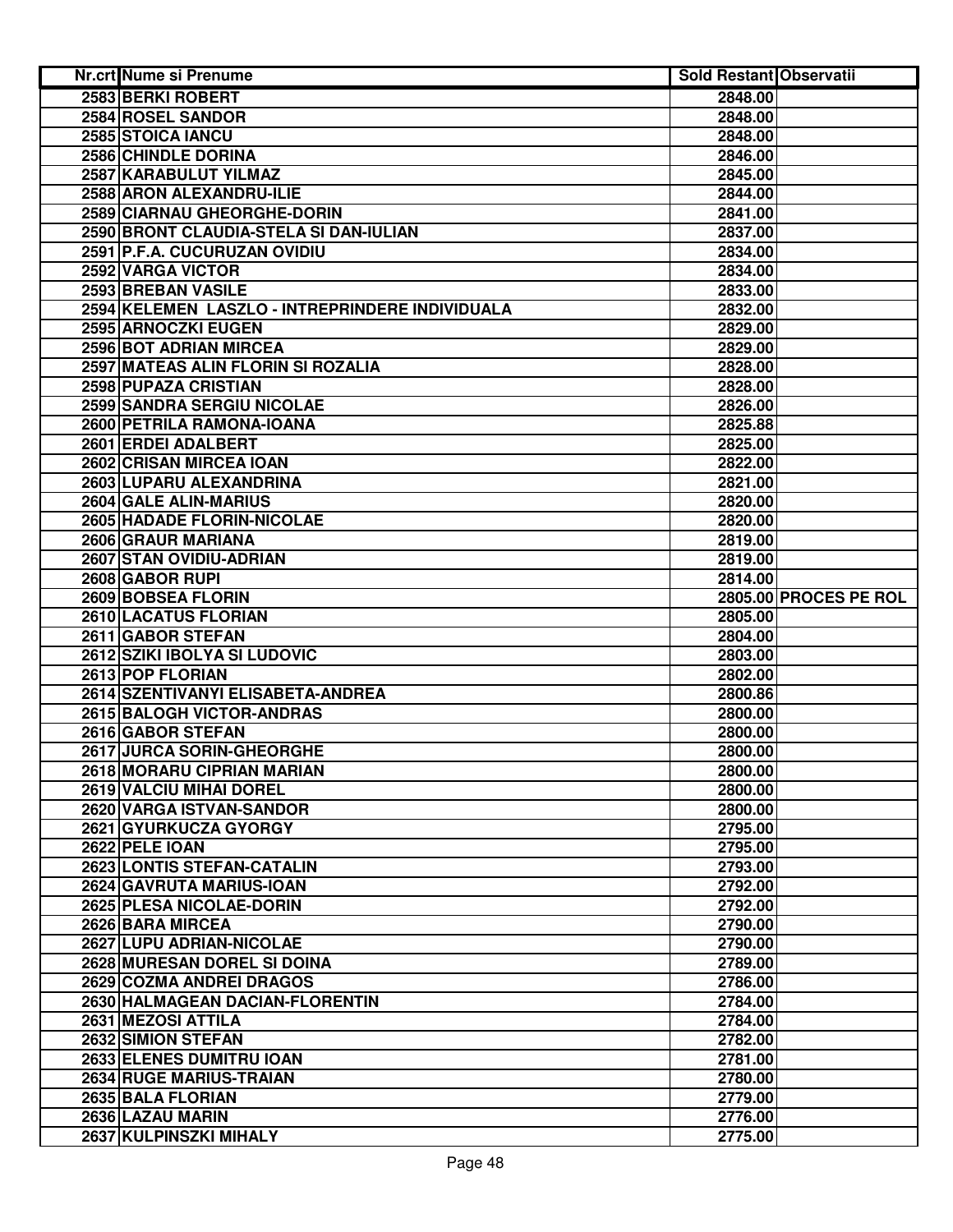| Nr.crt Nume si Prenume                  | <b>Sold Restant Observatii</b> |  |
|-----------------------------------------|--------------------------------|--|
| 2638 MADA IOANA-COSMINA                 | 2775.00                        |  |
| 2639 VASS RUDOLF                        | 2775.00                        |  |
| 2640 LAKATOS JOZSEF-ROBERT              | 2774.00                        |  |
| 2641 CIORDAS CATALIN-BOGDAN             | 2770.50                        |  |
| 2642 BANCESCU COSMIN                    | 2769.00                        |  |
| 2643 TOTH JENO                          | 2769.00                        |  |
| 2644 BUZ CORINA-MARIA                   | 2768.00                        |  |
| 2645 GUI ADRIAN-ALEXANDRU               | 2767.00                        |  |
| 2646 DASCAL-KASZONI GAVRIL-GHEORGHE     | 2764.00                        |  |
| 2647 OSVALD IREN                        | 2763.00                        |  |
| 2648 FEIER ANNAMARIA                    | 2761.00                        |  |
| 2649 BUZGUTA JAN-SEBASTIAN ARON         | 2760.00                        |  |
| 2650 LAZAR NICOLAE COSMIN               | 2760.00                        |  |
| 2651 UIVAROSAN COSMIN HORATIU DACIAN    | 2758.12                        |  |
| 2652 HIRMAN LADISLAU                    | 2756.00                        |  |
| 2653 SZABO KAROLY                       | 2756.00                        |  |
| 2654 LAKATOS RENATA                     | 2755.00                        |  |
| 2655 POPOVICI IUSTINA                   | 2755.00                        |  |
| 2656 BACIU JOITA                        | 2754.00                        |  |
| 2657 SIMUT LUCIAN                       | 2754.00                        |  |
| 2658 POP IOSIF SI MARIA                 | 2751.27                        |  |
| <b>2659 MAGHIAR DARIUS</b>              | 2750.00                        |  |
| 2660 MARINCAS SZILVIA                   | 2745.00                        |  |
| 2661 CIMBALA FLORIN                     | 2743.00                        |  |
| 2662 IVAN MIRCEA                        | 2743.00                        |  |
| 2663 MOISI CRISTIAN-DANIEL              | 2743.00                        |  |
| 2664 BINET GIORGIAN SERBAN STEFAN       | 2742.00                        |  |
| 2665 SZTANKOVITS ALEXANDRU              | 2742.00                        |  |
| 2666 POP ALEXANDRU-CONSTANTIN           | 2741.00                        |  |
| 2667 MASCAS MIHAI                       | 2740.00                        |  |
| 2668 FILIP SIMINA-ANAMARIA              | 2739.00                        |  |
| 2669 BALAN RUDOLF-CONSTANTIN            | 2738.00                        |  |
| 2670 ROMAN GHEORGHE LUCIAN              | 2738.00                        |  |
| 2671 UNGUREANU MELINDA                  | 2737.00                        |  |
| 2672 BORBELYI ALEXANDRU SI SAS MAGDOLNA | 2734.00                        |  |
| 2673 GABOR STEFAN                       | 2734.00                        |  |
| 2674 GAVRUTA-GAVRAS ALEXANDRA           | 2734.00                        |  |
| <b>2675 CRISTE MIHAI-ANDREI</b>         | 2733.00                        |  |
| 2676 BODOG ADAM                         | 2731.00                        |  |
| 2677 CALO ALEXANDRU                     | 2730.70                        |  |
| 2678 NAGY ZOLTAN-ISTVAN                 | 2727.00                        |  |
| 2679 RADOVICI CIPRIAN ADRIAN            | 2726.16                        |  |
| 2680 CIURAR LIZA                        | 2726.00                        |  |
| 2681 CIOBANUCA VALERICA                 | 2724.00                        |  |
| 2682 HERMAN FERENC-ATTILA               | 2724.00                        |  |
| 2683 JUCA IOAN-DORIN                    | 2723.00                        |  |
| 2684 ROSTAS AVERESCU                    | 2722.00                        |  |
| 2685 MIKLOS ELENA SI MARTIN             | 2721.00                        |  |
| 2686 FORIAN ATILA-IOSIF                 | 2720.00                        |  |
| 2687 SERBAN GHEORGHE                    | 2720.00                        |  |
| 2688 BAN LUCIAN-IONUT                   | 2719.00                        |  |
| 2689 GEREBENES IANCU                    | 2716.00                        |  |
| 2690 ROSTAS FLORIN                      | 2715.00                        |  |
| 2691 FEKETE BANDI PISTA CATALINA        | 2713.00                        |  |
| 2692 KOVARI SANDOR                      | 2710.00                        |  |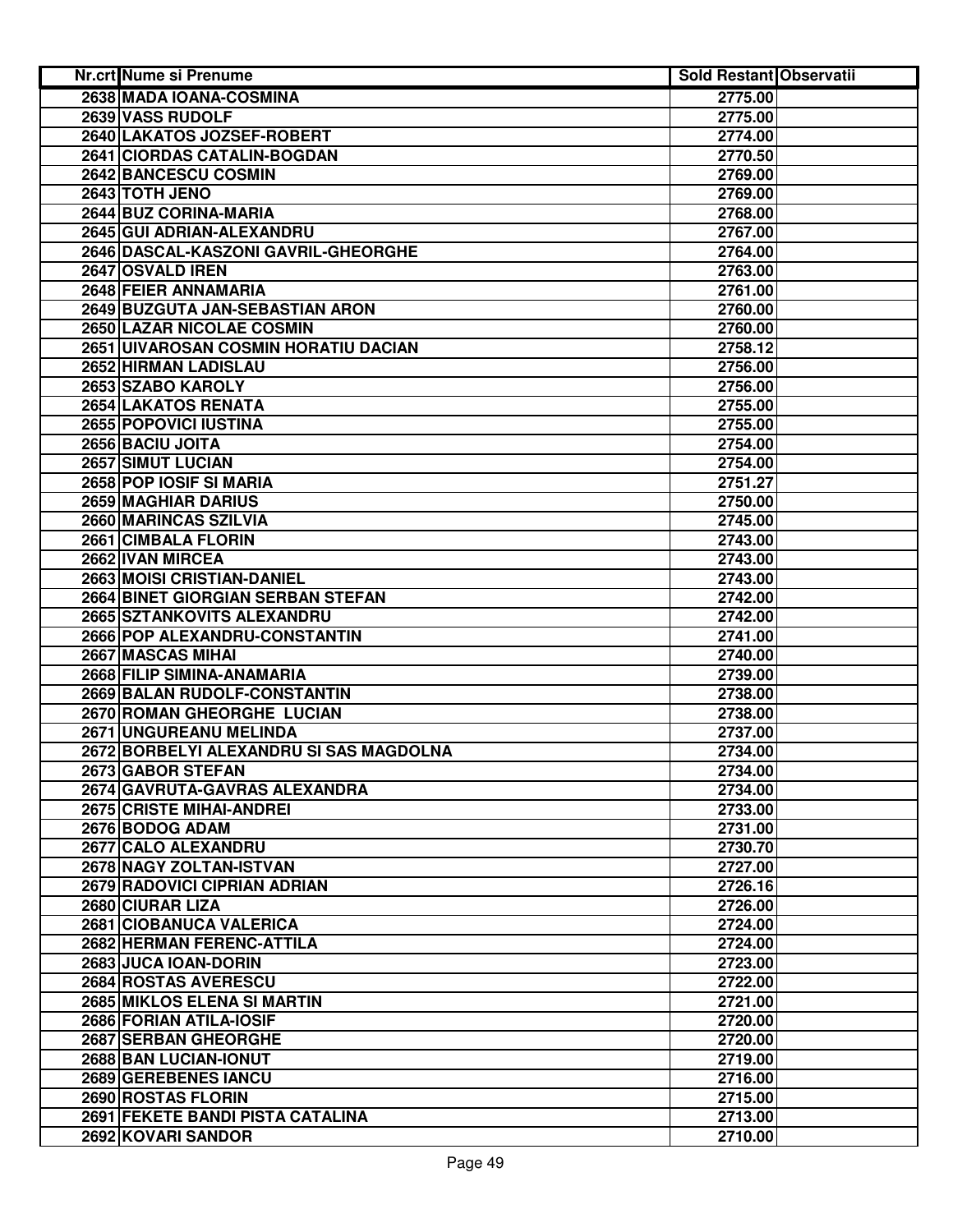| Nr.crt Nume si Prenume                | <b>Sold Restant Observatii</b> |  |
|---------------------------------------|--------------------------------|--|
| 2693 MAHARA COSMINA-DACIANA           | 2710.00                        |  |
| 2694 POPOVICIU-DIACONESCU DACIAN      | 2710.00                        |  |
| 2695 REZMUVES ROBERT                  | 2710.00                        |  |
| 2696 BOGDAN MARIA                     | 2709.00                        |  |
| 2697 CIRSTEA CRISTIAN                 | 2707.00                        |  |
| 2698 ZUCHIATHI CSABA-ZOLTAN           | 2707.00                        |  |
| 2699 KRIVACS MAGDALENA-IULIANA        | 2706.00                        |  |
| 2700 GABOR IOAN                       | 2704.00                        |  |
| 2701 NONEA MARIANA                    | 2703.00                        |  |
| 2702 BULZAN TIBERIU                   | 2701.00                        |  |
| 2703 BOJANI SORIN GHEORGHE            | 2700.00                        |  |
| 2704 DRONCA DACIAN                    | 2700.00                        |  |
| 2705 MOHAN DUMITRU-MIHAI              | 2700.00                        |  |
| 2706 SEMENI IOAN                      | 2700.00                        |  |
| 2707 VERZEA IONUT                     | 2700.00                        |  |
| 2708 CANALAS SERGIU-ALEX              | 2695.00                        |  |
| 2709 KONKOLY RICHARD                  | 2695.00                        |  |
| 2710 PIT COSMIN-IONUT-CIPRIAN         | 2692.60                        |  |
| 2711 CHANTUS MAIER                    | 2692.50                        |  |
| 2712 CHHATARPAL SINGH                 | 2691.00                        |  |
| 2713 TARLEA ANCA-LIANA                | 2691.00                        |  |
| 2714 DIREYBATOGULLARI MEVLUT          | 2690.00                        |  |
| 2715 SERE PAVEL-CORNELIU SI LUCIANA   | 2688.00                        |  |
| 2716 BULACA RAUL COSMIN               | 2687.00                        |  |
| 2717 TIRB MARIUS                      | 2684.00                        |  |
| 2718 VARGA CSONGOR-BELA               | 2684.00                        |  |
| 2719 SZABO ERIKA                      | 2681.00                        |  |
| 2720 CIOBOTA HORIA                    | 2680.00                        |  |
| 2721 CRAZNIC FLAVIU-DAN               | 2678.00                        |  |
| 2722 HALMAJAN CRISTIAN MIRCEA         | 2677.45                        |  |
| 2723 MOISE GHEORGHE                   | 2676.00                        |  |
| 2724 ANTOCI IONUT                     | 2674.83                        |  |
| 2725 SZEBENI GYONGYI SI SANDOR        | 2671.00                        |  |
| 2726 TOCILA ANGELA-MARIANA            | 2670.00                        |  |
| 2727 VARGA RUDOLF                     | 2669.00                        |  |
| 2728 TURAN YUSUF                      | 2665.00                        |  |
| 2729 ASTALAS CLAUDIU- PETRU           | 2662.00                        |  |
| 2730 GABOR IANCU                      | 2662.00                        |  |
| 2731 GIURCUT FLORIAN                  | 2661.00                        |  |
| 2732 VENTEL ALEXANDRU                 | 2661.00                        |  |
| 2733 VODA FLORENTINA-TEODORA          | 2660.00                        |  |
| 2734 POP THOMAS MICHAEL               | 2659.00                        |  |
| 2735 MARCUT AUREL-MARIN-LIVIU         | 2655.00                        |  |
| 2736 STIUBE DANIEL-RADU               | 2654.00                        |  |
| 2737 PALADE PAULA ALEXANDRA           | 2652.00                        |  |
| 2738 TODORAN LIVIU                    | 2651.00                        |  |
| 2739 VASS VERONICA                    | 2650.00                        |  |
| 2740 BODOG IOAN SI ELENA              | 2648.00                        |  |
| 2741 MARISCAS - DEAC CRISTINA FLORINA | 2647.00                        |  |
| 2742 BICA GHEORGHE                    | 2645.00                        |  |
| 2743 CUC FLORIAN SI ANA               | 2645.00                        |  |
| 2744 PASCA OVIDIU-ALIN                | 2644.00                        |  |
| 2745 ROMAN MELANIA-GHEORGHINA         | 2643.00                        |  |
| 2746 BOKA SANDOR                      | 2640.00                        |  |
| 2747 POP PAUL VIOREL                  | 2638.00                        |  |
|                                       |                                |  |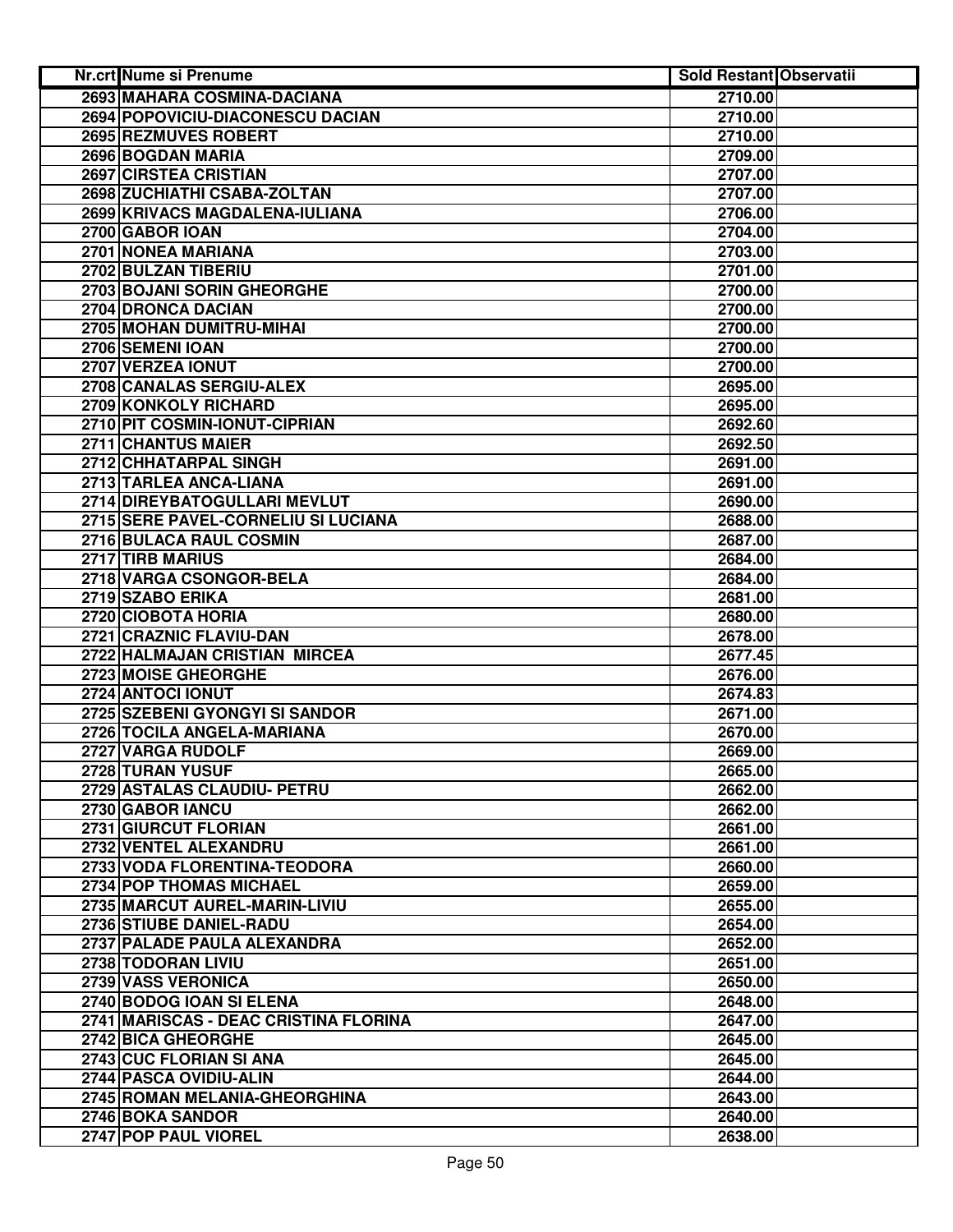| <b>Nr.crt Nume si Prenume</b>                                | <b>Sold Restant Observatii</b> |  |
|--------------------------------------------------------------|--------------------------------|--|
| 2748 PAUNESCU SERGIU-NICOLAE                                 | 2634.00                        |  |
| 2749 VARGA ROMEO-ADRIAN                                      | 2633.00                        |  |
| 2750 KISS TIBERIU                                            | 2630.00                        |  |
| 2751 SZILAGYI NORBERT ISTVAN                                 | 2630.00                        |  |
| 2752 VARGA DANIEL-KAROLY                                     | 2630.00                        |  |
| 2753 ZAINEA-MOLDOVAN SERGIU- EMIL                            | 2630.00                        |  |
| 2754 BOGOSI TIBERIU                                          | 2627.00                        |  |
| 2755 HAJYAHYA CERASELA-IOANA                                 | 2627.00                        |  |
| 2756 BORS IOAN-VASILE                                        | 2625.00                        |  |
| 2757 PASCA IOAN                                              | 2624.91                        |  |
| 2758 KOVACS LEVENTE-GYULA                                    | 2624.00                        |  |
| 2759 SZABO AURICA MARGHARETA                                 | 2623.00                        |  |
| 2760 CARLIG AUREL-EUGEN                                      | 2622.00                        |  |
| 2761 FASIE CORNELIA SI RADU                                  | 2622.00                        |  |
| 2762 OLAH ALEXANDRU IOAN                                     | 2621.00                        |  |
| 2763 BODOG ALIN FLORIN                                       | 2620.00                        |  |
| 2764 SIME BOGDAN                                             | 2617.00                        |  |
| 2765 HORVAT FLAVIUS-CODRUT                                   | 2615.00                        |  |
| 2766 GABOR IOAN                                              | 2614.00                        |  |
| 2767 SABAU VIORICA                                           | 2612.00                        |  |
| 2768 BARANKA CATALINA                                        | 2611.00                        |  |
| 2769 PAPAY MAGDALENA                                         | 2609.00                        |  |
| 2770 LAZAR GHEORGHE-DANIEL                                   | 2608.00                        |  |
| <b>2771 NEGRUT-CHIPE CATALINA</b>                            | 2608.00                        |  |
| 2772 GLIGOR TRAIAN SI LENUTA                                 | 2606.00                        |  |
| 2773 BUT DACIANA MIHAELA SI VOLSITZ PAUL                     | 2603.00                        |  |
| 2774 LAZAR TIBOR                                             | 2602.00                        |  |
| 2775 BOTA VIOREL                                             | 2600.00                        |  |
| 2776 BUZGO AGLAIA MARIA                                      | 2600.00                        |  |
| 2777 ISZTOIKA SUSANA-EVA                                     | 2600.00                        |  |
| 2778 POP DANIEL                                              | 2600.00                        |  |
| 2779 STOICA STEFAN                                           | 2600.00                        |  |
| 2780 STOLK ADRIANUS                                          | 2600.00                        |  |
| 2781 TUSA ROLAND-LUCIAN                                      | 2600.00                        |  |
| 2782 CIOBAN MIHAELA-DOLORES                                  | 2599.00                        |  |
| 2783 DEJEU IOAN-LIVIU                                        | 2599.00                        |  |
| 2784 IANCAU IOAN-ANDREI                                      | 2599.00                        |  |
| 2785 BIRTA IOAN SI VALERIA                                   | 2598.00                        |  |
| 2786 POP GHEORGHE SI IOANA LIVIA                             | 2595.00                        |  |
| 2787 BOGDAN DANIELA-GABRIELA                                 | 2591.00                        |  |
| 2788 FALUB COSMIN-FLORIN                                     | 2590.00                        |  |
| 2789 LUNCAN IOANA-ELENA                                      | 2590.00                        |  |
| 2790 DR. MOLDOVAN IOANA-CARMEN - CAB.MED.DE MEDICINA DENTARA | 2589.00                        |  |
| 2791 MURGULY JOZSEF                                          | 2588.88                        |  |
| 2792 KRALOVSZKI ATTILA-TEOFIL                                | 2585.00                        |  |
| 2793 UNGUR-BREHOI RAZVAN-FLORIN SI CARMEN-ELENA              | 2585.00                        |  |
| 2794 HAIAS EMIL                                              | 2580.00                        |  |
| 2795 JUDEA FLORIN-ALEX                                       | 2580.00                        |  |
| 2796 PILINSZKY ZOLTAN                                        | 2580.00                        |  |
| 2797 LUCACIU FILIMON-VIRGIL SI VIOLETA                       | 2579.00                        |  |
| 2798 PENTEK LADISLAU SI ANNA                                 | 2579.00                        |  |
| 2799 BANHAZI GHEORGHE                                        | 2578.00                        |  |
| 2800 BERTI PARDALIAN                                         | 2578.00                        |  |
| 2801 BONDAR IOSIF-TIBERIU                                    | 2578.00                        |  |
| 2802 CODRIEANU OTILIA - RAMONA                               | 2578.00                        |  |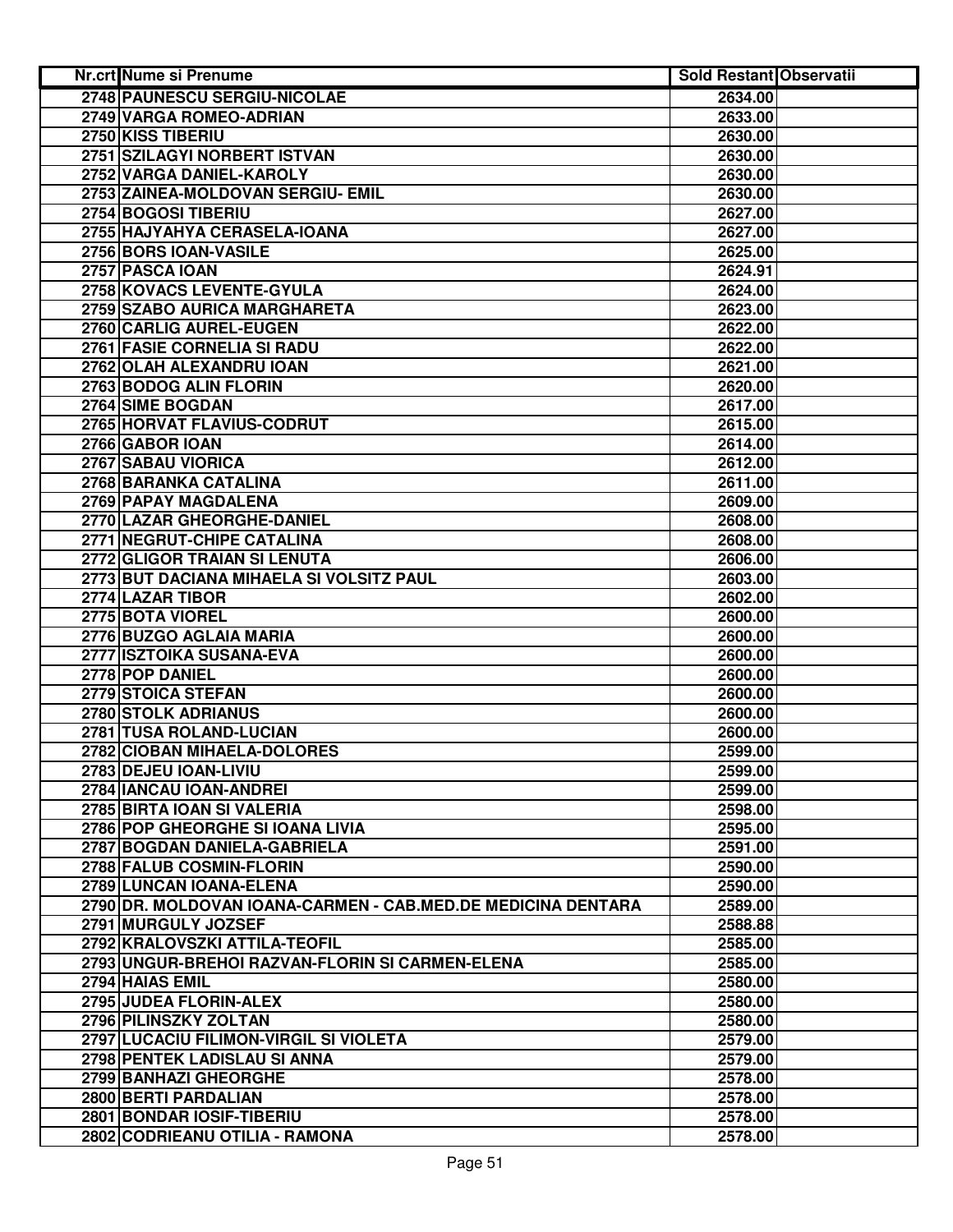| Nr.crt Nume si Prenume                       | <b>Sold Restant Observatii</b> |  |
|----------------------------------------------|--------------------------------|--|
| <b>2803 BENTE FLORIN-CRISTIAN SI LILIANA</b> | 2577.00                        |  |
| 2804 BUDA OCTAVIAN-VALENTIN SI ALIZ          | 2576.50                        |  |
| 2805 MIHELE VASILE                           | 2574.00                        |  |
| <b>2806 CERMIAN IOSIF ROBERT</b>             | 2572.00                        |  |
| 2807 MIHOC DANIEL ANDREI                     | 2572.00                        |  |
| 2808 SARAC GAVRIL ADRIAN                     | 2570.00                        |  |
| 2809 PAULESCU RAZVAN NICOLAE SI ANGELA A     | 2568.74                        |  |
| 2810 MISTREAN GHIORGHITA SI GRIGORE          | 2568.00                        |  |
| 2811 MARC LORENA                             | 2567.77                        |  |
| 2812 ABRUDAN RADU-ALIN                       | 2560.04                        |  |
| 2813 PASCU MARIA-ELENA                       | 2560.00                        |  |
| 2814 DUMITRESCU JAN-BOGDAN                   | 2558.00                        |  |
| 2815 POP-COMAN MARIA                         | 2558.00                        |  |
| 2816 KOVACS VINTEA                           | 2557.00                        |  |
| 2817 RADULESCU ANDREI                        | 2555.00                        |  |
| 2818 LINTMAYER JOZSEF-ROBERT                 | 2550.00                        |  |
| 2819 MARTON VIKTOR                           | 2550.00                        |  |
| 2820 ROSTAS COSTICA                          | 2550.00                        |  |
| 2821 BARNA FLORIAN                           | 2549.50                        |  |
| 2822 PAPAY MIHNEA-PAUL                       | 2549.05                        |  |
| 2823 BANYAI VLAD                             | 2549.00                        |  |
| 2824 MOLNAR CAROL LADISLAU                   | 2548.00                        |  |
| 2825 CACUCI ADINA-LUCIA SI GHEORGHE          | 2545.00                        |  |
| 2826 PAVEL CRISTIAN                          | 2544.00                        |  |
| 2827 POP MARIA                               | 2541.00                        |  |
| 2828 JUHASZ ZOLTAN                           | 2540.00                        |  |
| 2829 TELEKI MIHAI-ROBERT-SAMUIL              | 2540.00                        |  |
| 2830 VENTEL FLORIN                           | 2540.00                        |  |
| 2831 KISS-JURGE LORAND-OSKAR                 | 2539.00                        |  |
| 2832 TRANDAFIR NICOLAE                       | 2539.00                        |  |
| 2833 BODOG CRISTIAN                          | 2538.00                        |  |
| 2834 LETEA GHEORGHE CAB. AV.                 | 2538.00                        |  |
| 2835 LINGURAR GHEORGHE-CORNEL                | 2538.00                        |  |
| 2836 MAN GABRIEL-COSMIN SI MARIA-SIMONA      | 2536.00                        |  |
| 2837 SARBA SORIN CRISTIAN                    | 2535.00                        |  |
| 2838 ARVAI CRISTIAN GHEORGHE                 | 2533.00                        |  |
| 2839 TENTEA CSEPEI NORMAN                    | 2532.00                        |  |
| 2840 MOS FLAVIU RADU SI ANCA CLAUDIA         | 2530.27                        |  |
| 2841 ISSA KHAWALED                           | 2530.00                        |  |
| 2842 STEFAN ADRIAN MUGUREL SI NICOLETA MIR   | 2530.00                        |  |
| 2843 HALASZ ELISABETA                        | 2529.00                        |  |
| 2844 GABOR STEFAN                            | 2525.00                        |  |
| 2845 VARGA SIMION                            | 2525.00                        |  |
| 2846 BALINT IOAN                             | 2521.00                        |  |
| 2847 BARTALIS HUNOR                          | 2520.00                        |  |
| 2848 GABOR LUDOVIC                           | 2520.00                        |  |
| 2849 MAGHIAR AUREL-MIHAI-TEODOR              | 2520.00                        |  |
| 2850 PONTOS ADRIAN-BOGDAN                    | 2519.00                        |  |
| 2851 BALLA DAVID                             | 2518.00                        |  |
| 2852 UNGUR MARINEL IOAN                      | 2517.50                        |  |
| 2853 BUTA CALIN MIHAI                        | 2516.00                        |  |
| 2854 ROXIN AUREL                             | 2514.05                        |  |
| 2855 GURGU ANTON                             | 2514.00                        |  |
| 2856 IANCU IONUT-ANDREI                      | 2514.00                        |  |
| 2857 DEMETER IOAN                            | 2513.67                        |  |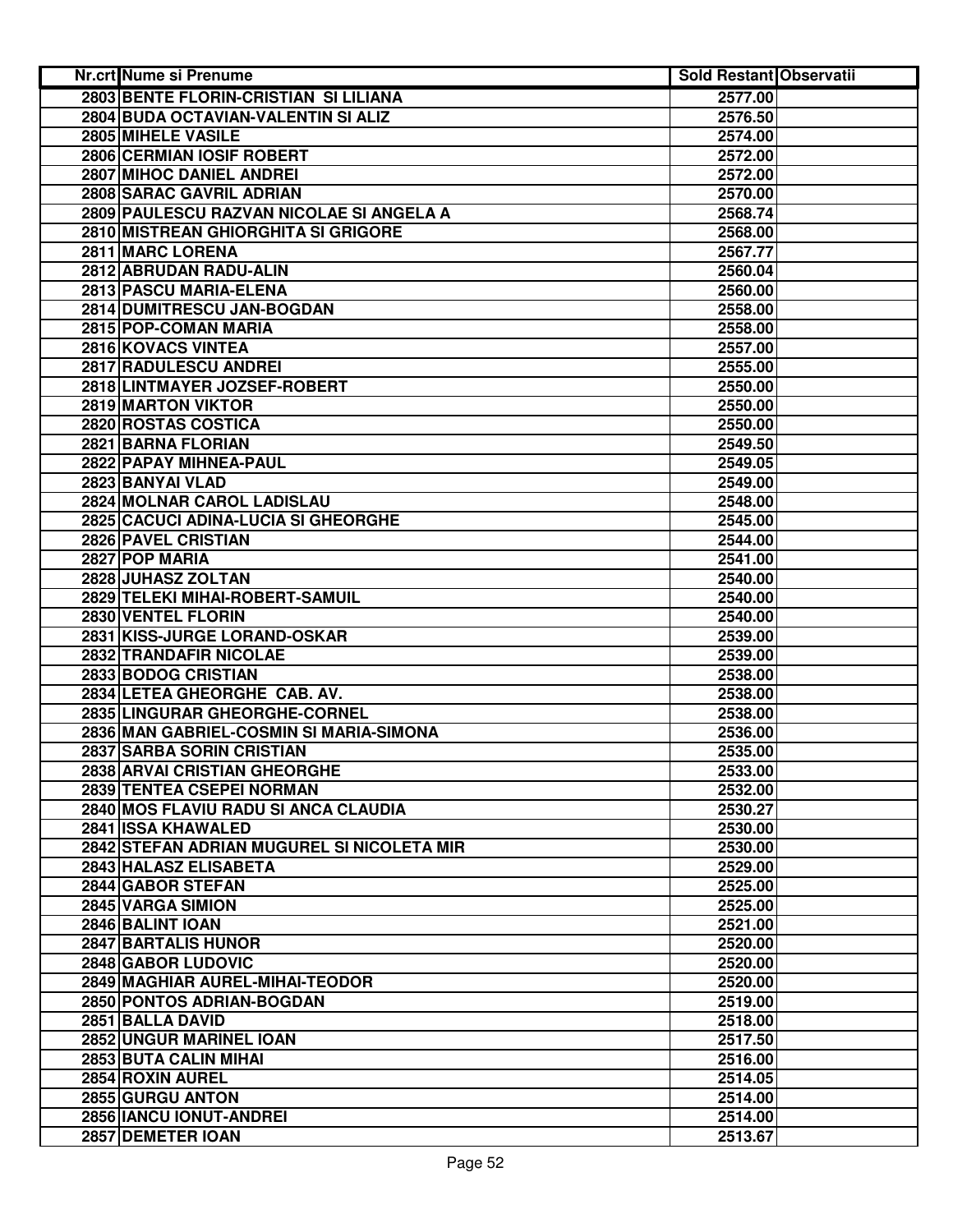| Nr.crt Nume si Prenume                  | <b>Sold Restant Observatii</b> |                       |
|-----------------------------------------|--------------------------------|-----------------------|
| 2858 GYONGYOSI MARIUS                   | 2510.21                        |                       |
| 2859 COLTA ELISABETA                    | 2509.00                        |                       |
| 2860 MOCAN CORNELIA-DACIANA             | 2509.00                        |                       |
| 2861 PODILA GEORGE MARCEL               | 2508.00                        |                       |
| 2862 GROZA ALIN                         | 2507.00                        |                       |
| 2863 NEGRUT OVIDIU                      | 2507.00                        |                       |
| <b>2864 MUDURA TITUS DUMITRU</b>        | 2506.00                        |                       |
| 2865 BUDAU VIOREL                       | 2505.00                        |                       |
| 2866 TOTH ROBERT-EMERIC                 | 2504.00                        |                       |
| 2867 VERZEA RADU                        | 2501.00                        |                       |
| 2868 APATI ANDREEA-ELENA                | 2500.00                        |                       |
| 2869 BIRAU-IANCU IONEL                  | 2500.00                        |                       |
| 2870 BOROS ANA-MARIA                    | 2500.00                        |                       |
| 2871 CRACEA SERGIU-ANDREI               | 2500.00                        |                       |
| 2872 CROITORU ADRIANA-LAVINIA           | 2500.00                        |                       |
| 2873 CUC CORNELIA P.F.A.                | 2500.00                        |                       |
| 2874 DUMITRAS ROBERT                    | 2500.00                        |                       |
| 2875 GANTNER CAROL                      | 2500.00                        |                       |
| 2876 HENDRE ERNO                        | 2500.00                        |                       |
| 2877 IAKOB MIHAIL STEFAN                | 2500.00                        |                       |
| <b>2878 KARACSONYI CONSTANTIN</b>       | 2500.00                        |                       |
| 2879 KELE OTTO-LASZLO                   | 2500.00                        |                       |
| 2880 KIS IOZSEF                         | 2500.00                        |                       |
| 2881 LASZLO MIKLOS-ZOLTAN               | 2500.00                        |                       |
| 2882 LESAK IOZSEF                       | 2500.00                        |                       |
| 2883 PINTEAN RAUL-CALIN                 | 2500.00                        |                       |
| 2884 POPA AURICA                        | 2500.00                        |                       |
| 2885 POPESCU TATIANA                    | 2500.00                        |                       |
| 2886 ROHNER MARIA MAGDALENA             | 2500.00                        |                       |
| 2887 SOTOC AURELIAN-PETRU               | 2500.00                        |                       |
| 2888 TODOS CALIN-PETRU                  | 2500.00                        |                       |
| 2889 TOTH LILIANA                       | 2500.00                        |                       |
| 2890 VARGA FLORENTINA                   | 2500.00                        |                       |
| 2891 NEUNER LAJOS HEINRICH              | 2497.00                        |                       |
| 2892 DONUTIU VASILE ALIN                | 2495.00                        |                       |
| 2893 LACATUS ZOLTAN OLIVER              | 2495.00                        |                       |
| 2894 SANDRA LUCIAN-NICOLAE              | 2494.00                        |                       |
| 2895 ZEYAD HUSSEIN SAEED ATIEH          | 2493.00                        |                       |
| 2896 KOVACS ADRIANA IRINA               | 2492.00                        |                       |
| 2897 TROK ANGELA-RENATA                 | 2490.00                        |                       |
| 2898 VINCZE ETELKA                      | 2490.00                        |                       |
| 2899 VLAD IONEL                         | 2489.00                        |                       |
| 2900 BUCUR ADRIAN SI FLORICA            | 2486.00                        |                       |
| 2901 MOLNAR TIHAMER-ZSOLT               | 2486.00                        |                       |
| 2902 POINAR DUMITRU-ADRIAN              | 2486.00                        |                       |
| 2903 TIRTEA AUGUSTIN                    | 2486.00                        |                       |
| 2904 BANDI DANIEL                       | 2485.50                        |                       |
| 2905 SIM TEODORA-ROXANA                 |                                | 2484.00 PROCES PE ROL |
| 2906 BILTI LUCIA MARIETA                | 2483.00                        |                       |
| 2907 MOS AUREL-GHEORGHE                 | 2481.76                        |                       |
| 2908 GYORGY CSAKI-ISTVAN, INTREP.INDIV. | 2480.00                        |                       |
| 2909 IGNA RAZVAN COTIZO                 | 2480.00                        |                       |
| 2910 RADEANU CRISTIAN-MIHAI             | 2478.87                        |                       |
| 2911 SERBAN LUCIAN DORIN                | 2477.38                        |                       |
| 2912 DARABAN REMUS-IONUT                | 2468.00                        |                       |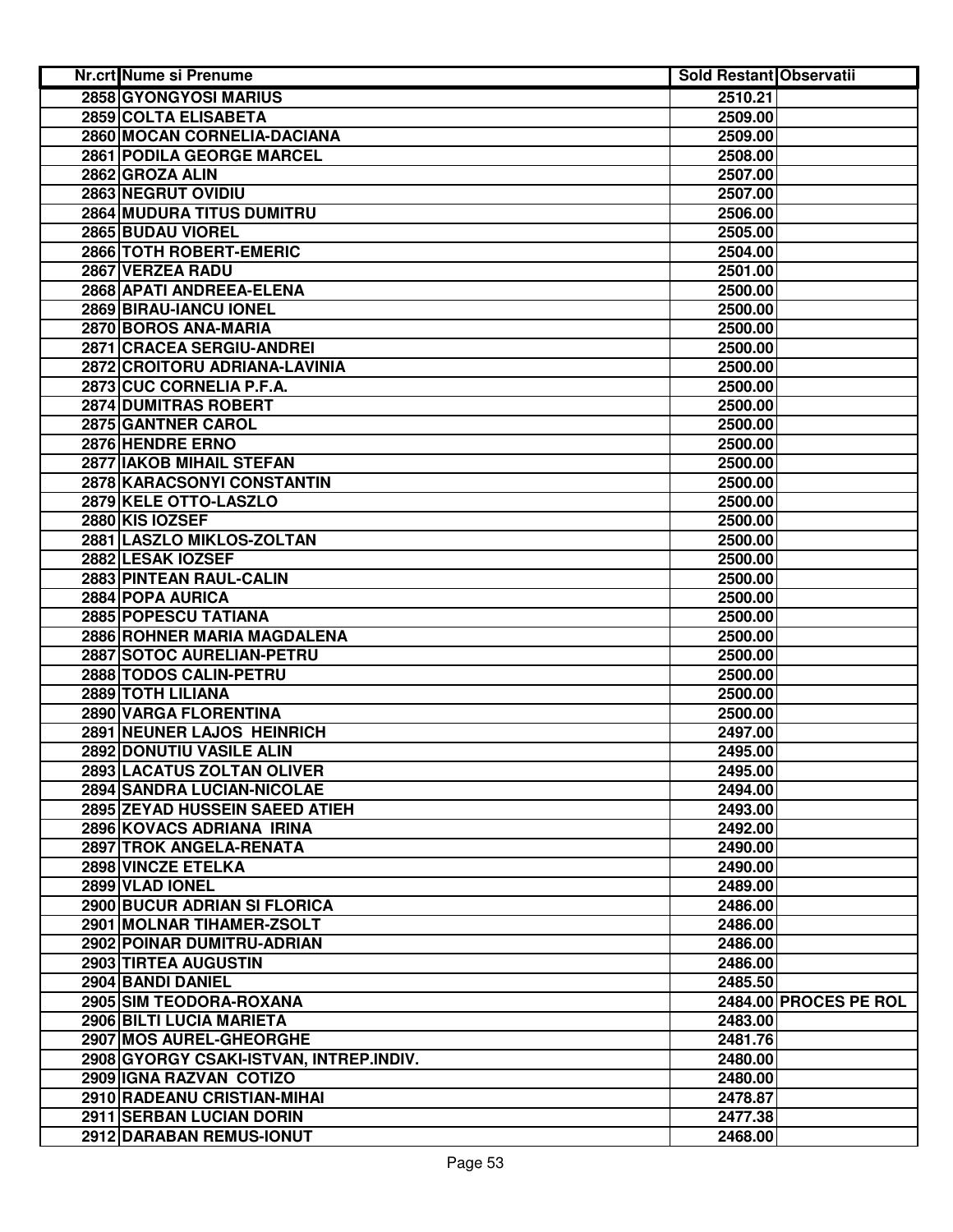| 2913 HEREDEA CRISTIAN-PETRU<br>2468.00<br>2914 KARANCSI IOAN-PAL<br>2468.00<br>2915 MILADI OUSSAMA<br>2467.00<br>2916 ROSTAS ALEXANDRU-GEACOMINO<br>2467.00<br>2917 KALMAR GYORGY<br>2466.50<br>2918 ANCA ADRIAN SI CARMEN<br>2464.00<br>2919 SILAGHI MANOELA GABRIELA<br>2463.00<br>2920 MIERAU PETRU-IOAN SI MIHAELA<br>2462.00<br>2921 PINTEA GABRIEL-OCTAVIAN SI EUGENIA-FLORENTINA<br>2462.00<br>2922 JUNC VALENTIN-DANIEL<br>2460.00<br>2923 MADAU OVIDIU-VASILE<br>2460.00<br>2924 SABAU IOAN<br>2460.00<br>2925 CABA GEORGE ADRIAN<br>2459.00<br>2926 CORB ADRIAN-CLAUDIU<br>2457.00<br>2927 SZABO JOZSEF<br>2456.00<br>2928 CHIRILA MIRCEA GEORGE<br>2454.00<br>2929 SIMOCA VICTORIA<br>2452.00<br>2930 SECARA ALIN<br>2450.00<br>2931 SZABO VICTORIA<br>2450.00<br>2932 BOROS LASZLO<br>2445.00<br>2933 TATAI ISTVAN-BALAZS<br>2445.00<br>2934 IACOB LOREDANA-FLORENTINA SI BUDA DANIEL<br>2444.00<br>2935 BLIDARU ADRIAN-SERBAN<br>2440.00<br>2936 ISTOICA EVA<br>2440.00<br>2937 GLIGOR LENUTA SI TRAIAN<br>2437.00<br>2938 MATIU IONEL OVIDIU<br>2437.00<br>2939 SACACI ALEXANDRU-MARCEL<br>2437.00<br>2940 HALACU GINA-FLORENTINA SI TITUS-SIMION<br>2436.00<br>2941 PAL EUGEN-IULIAN<br>2436.00<br>2942 CIORINGAN IOAN SI ADRIANA<br>2435.00<br>2943 BARTOK ILEANA<br>2432.00<br>2944 BOROS ANIKO-ENIKO<br>2431.00<br>2945 BREB HORATIU VLAD<br>2430.00<br>2946 GHERDAN LAVINIA RAMONA<br>2430.00<br>2947 CUC CORNELIA<br>2428.00<br>2948 GAVRUTA LUCIAN CRISTIAN<br>2428.00<br>2949 LACATOS ANICA<br>2426.00<br>2950 LAKATOS IOSIF<br>2425.00<br>2951 ROSSI STEFAN-LEONTIN<br>2424.00<br>2952 BAIDUCA ANA SI IOAN<br>2423.00<br>2953 PORTAN CALIN-IOAN CABINET DE AVOCAT<br>2422.00<br>2954 VASILE IULIAN SI MAGDALENA<br>2421.00<br>2955 GABOR DUMITRU<br>2420.00<br>2956 NYUZO SANDOR<br>2420.00<br>2957 COPIL OVIDIU FLORIAN<br>2417.54<br>2958 COJOCARI SVETLANA<br>2416.00<br>2959 CRISTE IONUT-ALEXANDRU<br>2416.00<br>2960 BRUCHENTAL MARIUS<br>2415.11<br>2961 MOTOS DANIELA SI MARCEL<br>2414.00<br>2962 SABAU VIRGIL<br>2414.00<br>2963 LENTI ISTVAN VIKTOR<br>2413.00<br>2964 FERARU GABRIEL MIHAI<br>2409.00<br>2965 STOIKA MOISE<br>2405.00<br>2966 LAKATOS FLORIN<br>2403.00<br>2967 GABOR GAVRIL<br>2402.50 | Nr.crt Nume si Prenume | <b>Sold Restant Observatii</b> |  |
|--------------------------------------------------------------------------------------------------------------------------------------------------------------------------------------------------------------------------------------------------------------------------------------------------------------------------------------------------------------------------------------------------------------------------------------------------------------------------------------------------------------------------------------------------------------------------------------------------------------------------------------------------------------------------------------------------------------------------------------------------------------------------------------------------------------------------------------------------------------------------------------------------------------------------------------------------------------------------------------------------------------------------------------------------------------------------------------------------------------------------------------------------------------------------------------------------------------------------------------------------------------------------------------------------------------------------------------------------------------------------------------------------------------------------------------------------------------------------------------------------------------------------------------------------------------------------------------------------------------------------------------------------------------------------------------------------------------------------------------------------------------------------------------------------------------------------------------------------------------------------------------------------------------------------------------------------------------------------------------------------------------------------------------------------------------------------------------------------------------------------------------------------------------------------------------------------------------------------------------------|------------------------|--------------------------------|--|
|                                                                                                                                                                                                                                                                                                                                                                                                                                                                                                                                                                                                                                                                                                                                                                                                                                                                                                                                                                                                                                                                                                                                                                                                                                                                                                                                                                                                                                                                                                                                                                                                                                                                                                                                                                                                                                                                                                                                                                                                                                                                                                                                                                                                                                            |                        |                                |  |
|                                                                                                                                                                                                                                                                                                                                                                                                                                                                                                                                                                                                                                                                                                                                                                                                                                                                                                                                                                                                                                                                                                                                                                                                                                                                                                                                                                                                                                                                                                                                                                                                                                                                                                                                                                                                                                                                                                                                                                                                                                                                                                                                                                                                                                            |                        |                                |  |
|                                                                                                                                                                                                                                                                                                                                                                                                                                                                                                                                                                                                                                                                                                                                                                                                                                                                                                                                                                                                                                                                                                                                                                                                                                                                                                                                                                                                                                                                                                                                                                                                                                                                                                                                                                                                                                                                                                                                                                                                                                                                                                                                                                                                                                            |                        |                                |  |
|                                                                                                                                                                                                                                                                                                                                                                                                                                                                                                                                                                                                                                                                                                                                                                                                                                                                                                                                                                                                                                                                                                                                                                                                                                                                                                                                                                                                                                                                                                                                                                                                                                                                                                                                                                                                                                                                                                                                                                                                                                                                                                                                                                                                                                            |                        |                                |  |
|                                                                                                                                                                                                                                                                                                                                                                                                                                                                                                                                                                                                                                                                                                                                                                                                                                                                                                                                                                                                                                                                                                                                                                                                                                                                                                                                                                                                                                                                                                                                                                                                                                                                                                                                                                                                                                                                                                                                                                                                                                                                                                                                                                                                                                            |                        |                                |  |
|                                                                                                                                                                                                                                                                                                                                                                                                                                                                                                                                                                                                                                                                                                                                                                                                                                                                                                                                                                                                                                                                                                                                                                                                                                                                                                                                                                                                                                                                                                                                                                                                                                                                                                                                                                                                                                                                                                                                                                                                                                                                                                                                                                                                                                            |                        |                                |  |
|                                                                                                                                                                                                                                                                                                                                                                                                                                                                                                                                                                                                                                                                                                                                                                                                                                                                                                                                                                                                                                                                                                                                                                                                                                                                                                                                                                                                                                                                                                                                                                                                                                                                                                                                                                                                                                                                                                                                                                                                                                                                                                                                                                                                                                            |                        |                                |  |
|                                                                                                                                                                                                                                                                                                                                                                                                                                                                                                                                                                                                                                                                                                                                                                                                                                                                                                                                                                                                                                                                                                                                                                                                                                                                                                                                                                                                                                                                                                                                                                                                                                                                                                                                                                                                                                                                                                                                                                                                                                                                                                                                                                                                                                            |                        |                                |  |
|                                                                                                                                                                                                                                                                                                                                                                                                                                                                                                                                                                                                                                                                                                                                                                                                                                                                                                                                                                                                                                                                                                                                                                                                                                                                                                                                                                                                                                                                                                                                                                                                                                                                                                                                                                                                                                                                                                                                                                                                                                                                                                                                                                                                                                            |                        |                                |  |
|                                                                                                                                                                                                                                                                                                                                                                                                                                                                                                                                                                                                                                                                                                                                                                                                                                                                                                                                                                                                                                                                                                                                                                                                                                                                                                                                                                                                                                                                                                                                                                                                                                                                                                                                                                                                                                                                                                                                                                                                                                                                                                                                                                                                                                            |                        |                                |  |
|                                                                                                                                                                                                                                                                                                                                                                                                                                                                                                                                                                                                                                                                                                                                                                                                                                                                                                                                                                                                                                                                                                                                                                                                                                                                                                                                                                                                                                                                                                                                                                                                                                                                                                                                                                                                                                                                                                                                                                                                                                                                                                                                                                                                                                            |                        |                                |  |
|                                                                                                                                                                                                                                                                                                                                                                                                                                                                                                                                                                                                                                                                                                                                                                                                                                                                                                                                                                                                                                                                                                                                                                                                                                                                                                                                                                                                                                                                                                                                                                                                                                                                                                                                                                                                                                                                                                                                                                                                                                                                                                                                                                                                                                            |                        |                                |  |
|                                                                                                                                                                                                                                                                                                                                                                                                                                                                                                                                                                                                                                                                                                                                                                                                                                                                                                                                                                                                                                                                                                                                                                                                                                                                                                                                                                                                                                                                                                                                                                                                                                                                                                                                                                                                                                                                                                                                                                                                                                                                                                                                                                                                                                            |                        |                                |  |
|                                                                                                                                                                                                                                                                                                                                                                                                                                                                                                                                                                                                                                                                                                                                                                                                                                                                                                                                                                                                                                                                                                                                                                                                                                                                                                                                                                                                                                                                                                                                                                                                                                                                                                                                                                                                                                                                                                                                                                                                                                                                                                                                                                                                                                            |                        |                                |  |
|                                                                                                                                                                                                                                                                                                                                                                                                                                                                                                                                                                                                                                                                                                                                                                                                                                                                                                                                                                                                                                                                                                                                                                                                                                                                                                                                                                                                                                                                                                                                                                                                                                                                                                                                                                                                                                                                                                                                                                                                                                                                                                                                                                                                                                            |                        |                                |  |
|                                                                                                                                                                                                                                                                                                                                                                                                                                                                                                                                                                                                                                                                                                                                                                                                                                                                                                                                                                                                                                                                                                                                                                                                                                                                                                                                                                                                                                                                                                                                                                                                                                                                                                                                                                                                                                                                                                                                                                                                                                                                                                                                                                                                                                            |                        |                                |  |
|                                                                                                                                                                                                                                                                                                                                                                                                                                                                                                                                                                                                                                                                                                                                                                                                                                                                                                                                                                                                                                                                                                                                                                                                                                                                                                                                                                                                                                                                                                                                                                                                                                                                                                                                                                                                                                                                                                                                                                                                                                                                                                                                                                                                                                            |                        |                                |  |
|                                                                                                                                                                                                                                                                                                                                                                                                                                                                                                                                                                                                                                                                                                                                                                                                                                                                                                                                                                                                                                                                                                                                                                                                                                                                                                                                                                                                                                                                                                                                                                                                                                                                                                                                                                                                                                                                                                                                                                                                                                                                                                                                                                                                                                            |                        |                                |  |
|                                                                                                                                                                                                                                                                                                                                                                                                                                                                                                                                                                                                                                                                                                                                                                                                                                                                                                                                                                                                                                                                                                                                                                                                                                                                                                                                                                                                                                                                                                                                                                                                                                                                                                                                                                                                                                                                                                                                                                                                                                                                                                                                                                                                                                            |                        |                                |  |
|                                                                                                                                                                                                                                                                                                                                                                                                                                                                                                                                                                                                                                                                                                                                                                                                                                                                                                                                                                                                                                                                                                                                                                                                                                                                                                                                                                                                                                                                                                                                                                                                                                                                                                                                                                                                                                                                                                                                                                                                                                                                                                                                                                                                                                            |                        |                                |  |
|                                                                                                                                                                                                                                                                                                                                                                                                                                                                                                                                                                                                                                                                                                                                                                                                                                                                                                                                                                                                                                                                                                                                                                                                                                                                                                                                                                                                                                                                                                                                                                                                                                                                                                                                                                                                                                                                                                                                                                                                                                                                                                                                                                                                                                            |                        |                                |  |
|                                                                                                                                                                                                                                                                                                                                                                                                                                                                                                                                                                                                                                                                                                                                                                                                                                                                                                                                                                                                                                                                                                                                                                                                                                                                                                                                                                                                                                                                                                                                                                                                                                                                                                                                                                                                                                                                                                                                                                                                                                                                                                                                                                                                                                            |                        |                                |  |
|                                                                                                                                                                                                                                                                                                                                                                                                                                                                                                                                                                                                                                                                                                                                                                                                                                                                                                                                                                                                                                                                                                                                                                                                                                                                                                                                                                                                                                                                                                                                                                                                                                                                                                                                                                                                                                                                                                                                                                                                                                                                                                                                                                                                                                            |                        |                                |  |
|                                                                                                                                                                                                                                                                                                                                                                                                                                                                                                                                                                                                                                                                                                                                                                                                                                                                                                                                                                                                                                                                                                                                                                                                                                                                                                                                                                                                                                                                                                                                                                                                                                                                                                                                                                                                                                                                                                                                                                                                                                                                                                                                                                                                                                            |                        |                                |  |
|                                                                                                                                                                                                                                                                                                                                                                                                                                                                                                                                                                                                                                                                                                                                                                                                                                                                                                                                                                                                                                                                                                                                                                                                                                                                                                                                                                                                                                                                                                                                                                                                                                                                                                                                                                                                                                                                                                                                                                                                                                                                                                                                                                                                                                            |                        |                                |  |
|                                                                                                                                                                                                                                                                                                                                                                                                                                                                                                                                                                                                                                                                                                                                                                                                                                                                                                                                                                                                                                                                                                                                                                                                                                                                                                                                                                                                                                                                                                                                                                                                                                                                                                                                                                                                                                                                                                                                                                                                                                                                                                                                                                                                                                            |                        |                                |  |
|                                                                                                                                                                                                                                                                                                                                                                                                                                                                                                                                                                                                                                                                                                                                                                                                                                                                                                                                                                                                                                                                                                                                                                                                                                                                                                                                                                                                                                                                                                                                                                                                                                                                                                                                                                                                                                                                                                                                                                                                                                                                                                                                                                                                                                            |                        |                                |  |
|                                                                                                                                                                                                                                                                                                                                                                                                                                                                                                                                                                                                                                                                                                                                                                                                                                                                                                                                                                                                                                                                                                                                                                                                                                                                                                                                                                                                                                                                                                                                                                                                                                                                                                                                                                                                                                                                                                                                                                                                                                                                                                                                                                                                                                            |                        |                                |  |
|                                                                                                                                                                                                                                                                                                                                                                                                                                                                                                                                                                                                                                                                                                                                                                                                                                                                                                                                                                                                                                                                                                                                                                                                                                                                                                                                                                                                                                                                                                                                                                                                                                                                                                                                                                                                                                                                                                                                                                                                                                                                                                                                                                                                                                            |                        |                                |  |
|                                                                                                                                                                                                                                                                                                                                                                                                                                                                                                                                                                                                                                                                                                                                                                                                                                                                                                                                                                                                                                                                                                                                                                                                                                                                                                                                                                                                                                                                                                                                                                                                                                                                                                                                                                                                                                                                                                                                                                                                                                                                                                                                                                                                                                            |                        |                                |  |
|                                                                                                                                                                                                                                                                                                                                                                                                                                                                                                                                                                                                                                                                                                                                                                                                                                                                                                                                                                                                                                                                                                                                                                                                                                                                                                                                                                                                                                                                                                                                                                                                                                                                                                                                                                                                                                                                                                                                                                                                                                                                                                                                                                                                                                            |                        |                                |  |
|                                                                                                                                                                                                                                                                                                                                                                                                                                                                                                                                                                                                                                                                                                                                                                                                                                                                                                                                                                                                                                                                                                                                                                                                                                                                                                                                                                                                                                                                                                                                                                                                                                                                                                                                                                                                                                                                                                                                                                                                                                                                                                                                                                                                                                            |                        |                                |  |
|                                                                                                                                                                                                                                                                                                                                                                                                                                                                                                                                                                                                                                                                                                                                                                                                                                                                                                                                                                                                                                                                                                                                                                                                                                                                                                                                                                                                                                                                                                                                                                                                                                                                                                                                                                                                                                                                                                                                                                                                                                                                                                                                                                                                                                            |                        |                                |  |
|                                                                                                                                                                                                                                                                                                                                                                                                                                                                                                                                                                                                                                                                                                                                                                                                                                                                                                                                                                                                                                                                                                                                                                                                                                                                                                                                                                                                                                                                                                                                                                                                                                                                                                                                                                                                                                                                                                                                                                                                                                                                                                                                                                                                                                            |                        |                                |  |
|                                                                                                                                                                                                                                                                                                                                                                                                                                                                                                                                                                                                                                                                                                                                                                                                                                                                                                                                                                                                                                                                                                                                                                                                                                                                                                                                                                                                                                                                                                                                                                                                                                                                                                                                                                                                                                                                                                                                                                                                                                                                                                                                                                                                                                            |                        |                                |  |
|                                                                                                                                                                                                                                                                                                                                                                                                                                                                                                                                                                                                                                                                                                                                                                                                                                                                                                                                                                                                                                                                                                                                                                                                                                                                                                                                                                                                                                                                                                                                                                                                                                                                                                                                                                                                                                                                                                                                                                                                                                                                                                                                                                                                                                            |                        |                                |  |
|                                                                                                                                                                                                                                                                                                                                                                                                                                                                                                                                                                                                                                                                                                                                                                                                                                                                                                                                                                                                                                                                                                                                                                                                                                                                                                                                                                                                                                                                                                                                                                                                                                                                                                                                                                                                                                                                                                                                                                                                                                                                                                                                                                                                                                            |                        |                                |  |
|                                                                                                                                                                                                                                                                                                                                                                                                                                                                                                                                                                                                                                                                                                                                                                                                                                                                                                                                                                                                                                                                                                                                                                                                                                                                                                                                                                                                                                                                                                                                                                                                                                                                                                                                                                                                                                                                                                                                                                                                                                                                                                                                                                                                                                            |                        |                                |  |
|                                                                                                                                                                                                                                                                                                                                                                                                                                                                                                                                                                                                                                                                                                                                                                                                                                                                                                                                                                                                                                                                                                                                                                                                                                                                                                                                                                                                                                                                                                                                                                                                                                                                                                                                                                                                                                                                                                                                                                                                                                                                                                                                                                                                                                            |                        |                                |  |
|                                                                                                                                                                                                                                                                                                                                                                                                                                                                                                                                                                                                                                                                                                                                                                                                                                                                                                                                                                                                                                                                                                                                                                                                                                                                                                                                                                                                                                                                                                                                                                                                                                                                                                                                                                                                                                                                                                                                                                                                                                                                                                                                                                                                                                            |                        |                                |  |
|                                                                                                                                                                                                                                                                                                                                                                                                                                                                                                                                                                                                                                                                                                                                                                                                                                                                                                                                                                                                                                                                                                                                                                                                                                                                                                                                                                                                                                                                                                                                                                                                                                                                                                                                                                                                                                                                                                                                                                                                                                                                                                                                                                                                                                            |                        |                                |  |
|                                                                                                                                                                                                                                                                                                                                                                                                                                                                                                                                                                                                                                                                                                                                                                                                                                                                                                                                                                                                                                                                                                                                                                                                                                                                                                                                                                                                                                                                                                                                                                                                                                                                                                                                                                                                                                                                                                                                                                                                                                                                                                                                                                                                                                            |                        |                                |  |
|                                                                                                                                                                                                                                                                                                                                                                                                                                                                                                                                                                                                                                                                                                                                                                                                                                                                                                                                                                                                                                                                                                                                                                                                                                                                                                                                                                                                                                                                                                                                                                                                                                                                                                                                                                                                                                                                                                                                                                                                                                                                                                                                                                                                                                            |                        |                                |  |
|                                                                                                                                                                                                                                                                                                                                                                                                                                                                                                                                                                                                                                                                                                                                                                                                                                                                                                                                                                                                                                                                                                                                                                                                                                                                                                                                                                                                                                                                                                                                                                                                                                                                                                                                                                                                                                                                                                                                                                                                                                                                                                                                                                                                                                            |                        |                                |  |
|                                                                                                                                                                                                                                                                                                                                                                                                                                                                                                                                                                                                                                                                                                                                                                                                                                                                                                                                                                                                                                                                                                                                                                                                                                                                                                                                                                                                                                                                                                                                                                                                                                                                                                                                                                                                                                                                                                                                                                                                                                                                                                                                                                                                                                            |                        |                                |  |
|                                                                                                                                                                                                                                                                                                                                                                                                                                                                                                                                                                                                                                                                                                                                                                                                                                                                                                                                                                                                                                                                                                                                                                                                                                                                                                                                                                                                                                                                                                                                                                                                                                                                                                                                                                                                                                                                                                                                                                                                                                                                                                                                                                                                                                            |                        |                                |  |
|                                                                                                                                                                                                                                                                                                                                                                                                                                                                                                                                                                                                                                                                                                                                                                                                                                                                                                                                                                                                                                                                                                                                                                                                                                                                                                                                                                                                                                                                                                                                                                                                                                                                                                                                                                                                                                                                                                                                                                                                                                                                                                                                                                                                                                            |                        |                                |  |
|                                                                                                                                                                                                                                                                                                                                                                                                                                                                                                                                                                                                                                                                                                                                                                                                                                                                                                                                                                                                                                                                                                                                                                                                                                                                                                                                                                                                                                                                                                                                                                                                                                                                                                                                                                                                                                                                                                                                                                                                                                                                                                                                                                                                                                            |                        |                                |  |
|                                                                                                                                                                                                                                                                                                                                                                                                                                                                                                                                                                                                                                                                                                                                                                                                                                                                                                                                                                                                                                                                                                                                                                                                                                                                                                                                                                                                                                                                                                                                                                                                                                                                                                                                                                                                                                                                                                                                                                                                                                                                                                                                                                                                                                            |                        |                                |  |
|                                                                                                                                                                                                                                                                                                                                                                                                                                                                                                                                                                                                                                                                                                                                                                                                                                                                                                                                                                                                                                                                                                                                                                                                                                                                                                                                                                                                                                                                                                                                                                                                                                                                                                                                                                                                                                                                                                                                                                                                                                                                                                                                                                                                                                            |                        |                                |  |
|                                                                                                                                                                                                                                                                                                                                                                                                                                                                                                                                                                                                                                                                                                                                                                                                                                                                                                                                                                                                                                                                                                                                                                                                                                                                                                                                                                                                                                                                                                                                                                                                                                                                                                                                                                                                                                                                                                                                                                                                                                                                                                                                                                                                                                            |                        |                                |  |
|                                                                                                                                                                                                                                                                                                                                                                                                                                                                                                                                                                                                                                                                                                                                                                                                                                                                                                                                                                                                                                                                                                                                                                                                                                                                                                                                                                                                                                                                                                                                                                                                                                                                                                                                                                                                                                                                                                                                                                                                                                                                                                                                                                                                                                            |                        |                                |  |
|                                                                                                                                                                                                                                                                                                                                                                                                                                                                                                                                                                                                                                                                                                                                                                                                                                                                                                                                                                                                                                                                                                                                                                                                                                                                                                                                                                                                                                                                                                                                                                                                                                                                                                                                                                                                                                                                                                                                                                                                                                                                                                                                                                                                                                            |                        |                                |  |
|                                                                                                                                                                                                                                                                                                                                                                                                                                                                                                                                                                                                                                                                                                                                                                                                                                                                                                                                                                                                                                                                                                                                                                                                                                                                                                                                                                                                                                                                                                                                                                                                                                                                                                                                                                                                                                                                                                                                                                                                                                                                                                                                                                                                                                            |                        |                                |  |
|                                                                                                                                                                                                                                                                                                                                                                                                                                                                                                                                                                                                                                                                                                                                                                                                                                                                                                                                                                                                                                                                                                                                                                                                                                                                                                                                                                                                                                                                                                                                                                                                                                                                                                                                                                                                                                                                                                                                                                                                                                                                                                                                                                                                                                            |                        |                                |  |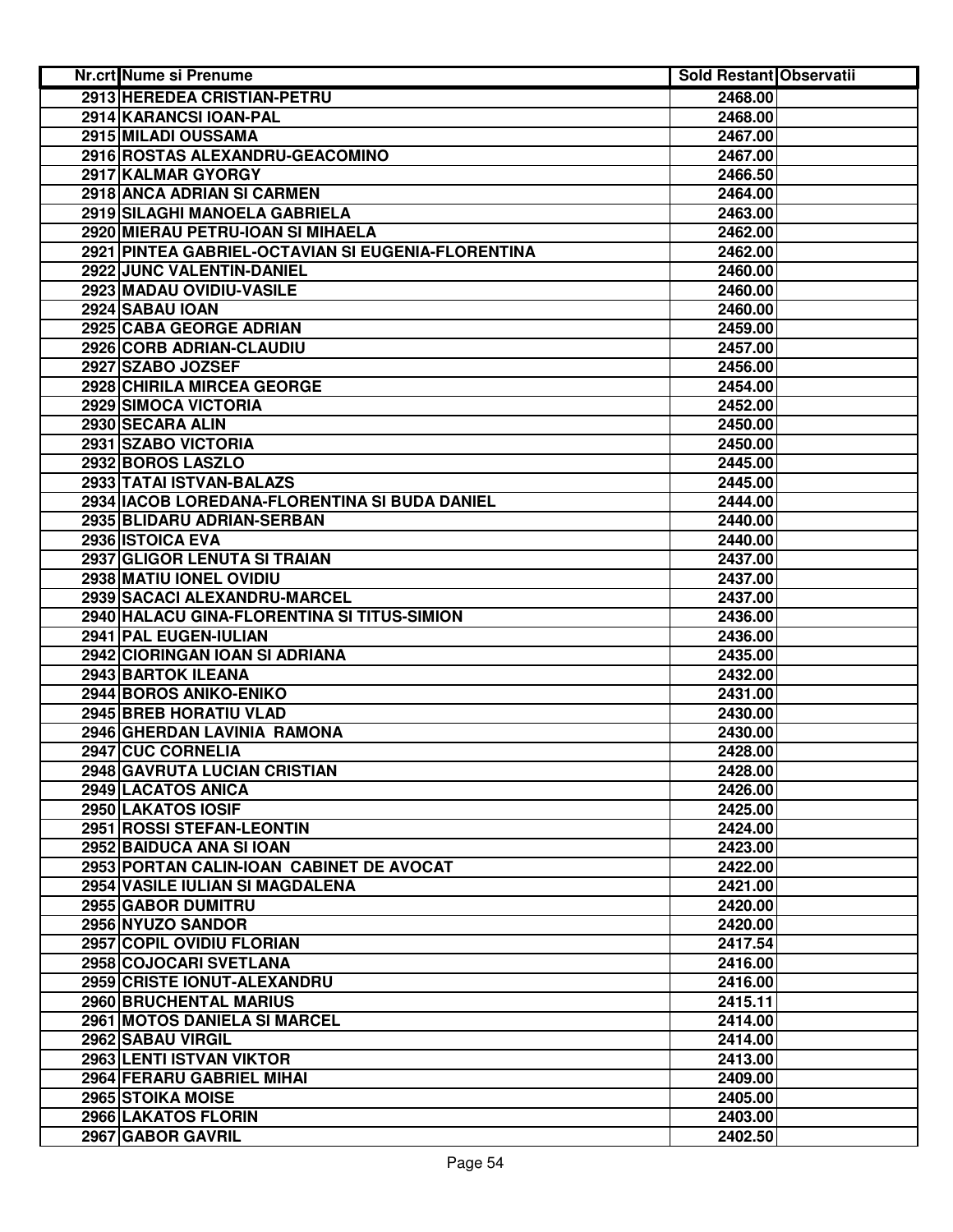| Nr.crt Nume si Prenume                | <b>Sold Restant Observatii</b> |  |
|---------------------------------------|--------------------------------|--|
| 2968 LAKATOS ZOLTAN IANOS SI DANIELA  | 2401.00                        |  |
| 2969 COROIU APOLLONIA                 | 2400.00                        |  |
| 2970 DOLHAN MONICA-ELISABETA          | 2400.00                        |  |
| 2971 FARCAS ALEXANDRU BOGDAN          | 2400.00                        |  |
| 2972 IOO STEFAN-ROBERT                | 2400.00                        |  |
| 2973 KEREZSI ARNOLD-ADRIAN            | 2400.00                        |  |
| 2974 LUNGU IGOR-DUMITRU               | 2400.00                        |  |
| 2975 SAVA REMUS PFA                   | 2400.00                        |  |
| 2976 SZTUFLIAK SANDOR-KRISZTIAN       | 2400.00                        |  |
| 2977 GABOR MATEI                      | 2397.65                        |  |
| 2978 OLTIAN DANUTIU-IOAN SI ROZALIA   | 2394.00                        |  |
| 2979 UNTERLENDER-MERAI GERGO          | 2393.50                        |  |
| 2980 FLORUTA CAMELIA ANAMARIA         | 2390.00                        |  |
| 2981 DRAGAN TEODOR-DORIN SI ELENA     | 2389.51                        |  |
| 2982 ACHEBACH DAN                     | 2385.00                        |  |
| 2983 MODOG ROMEO-FELIX                | 2385.00                        |  |
| 2984 DRIMBA MARCEL                    | 2383.00                        |  |
| 2985 CIRLIG FLORIN IOAN               | 2382.93                        |  |
| 2986 STANESCU SORIN GEORGE            | 2381.00                        |  |
| 2987 FILIP VASILE                     | 2380.00                        |  |
| 2988 TRUM CSABA                       | 2380.00                        |  |
| 2989 ZELE ATTILA                      | 2380.00                        |  |
| <b>2990 BOCHIS MARIUS CRISTIAN</b>    | 2378.00                        |  |
| 2991 HORGA FLORIN SI NICOLETA FLORICA | 2377.00                        |  |
| 2992 IORGOVAN EUGEN-IONEL             | 2376.00                        |  |
| 2993 MAG MIRCEA-CRACIUN               | 2376.00                        |  |
| 2994 MIHELE ADRIAN-FLORIN             | 2376.00                        |  |
| 2995 BOLDIS ANDREI-FLORIN             | 2374.00                        |  |
| 2996 IVAN IULIA-DIANA                 | 2374.00                        |  |
| 2997 BALOTA VIOREL                    | 2373.57                        |  |
| 2998 BALAJ IOSIF SI CORNELIA FLORICA  | 2373.00                        |  |
| 2999 BAICAN ANDREEA-NICOLETA          | 2371.00                        |  |
| 3000 KENDERESI TIBERIU                | 2370.00                        |  |
| 3001 COLTEA GABRIELA                  | 2369.00                        |  |
| 3002 DUDOMA EUGEN                     | 2369.00                        |  |
| 3003 ARDELEAN FLORICA                 | 2366.00                        |  |
| 3004 DOBOVAN JOZSEF-GEZA              | 2365.00                        |  |
| 3005 RUSU CRISTINA-ANA                | 2363.64                        |  |
| 3006 NYILAS ANDRAS ZOLTAN             | 2362.66                        |  |
| 3007 PAUL FLORIN                      | 2361.91                        |  |
| 3008 ENACHE DANIELA-LOREDANA          | 2360.00                        |  |
| 3009 LOGHIN MIRCEA-DRAGOS             | 2359.00                        |  |
| 3010 IUHAS CORNELIU CRISTIAN          | 2356.00                        |  |
| 3011 BORZ LIVIU-AUGUSTIN              | 2352.00                        |  |
| 3012 MOISI AVRAM                      | 2351.00                        |  |
| 3013 JURCA LUCIAN-ALIN                | 2350.00                        |  |
| 3014 LETA VLAD-IULIAN                 | 2350.00                        |  |
| 3015 TROK MIHAI-MARIUS                | 2346.00                        |  |
| 3016 CODREA MARIAN VIOREL             | 2345.00                        |  |
| 3017 TODOR RAZVAN                     | 2345.00                        |  |
| 3018 GIURCA MARIUS SI IOANA           | 2344.00                        |  |
| 3019 COSTEA CRISTIAN DANUT            | 2342.00                        |  |
| 3020 GALVEZ RAMIREZ ISRAEL            | 2340.00                        |  |
| 3021 NICOARA PAUL MARIN               | 2340.00                        |  |
| 3022 SZATMARI LAJOS-ROBERT            | 2340.00                        |  |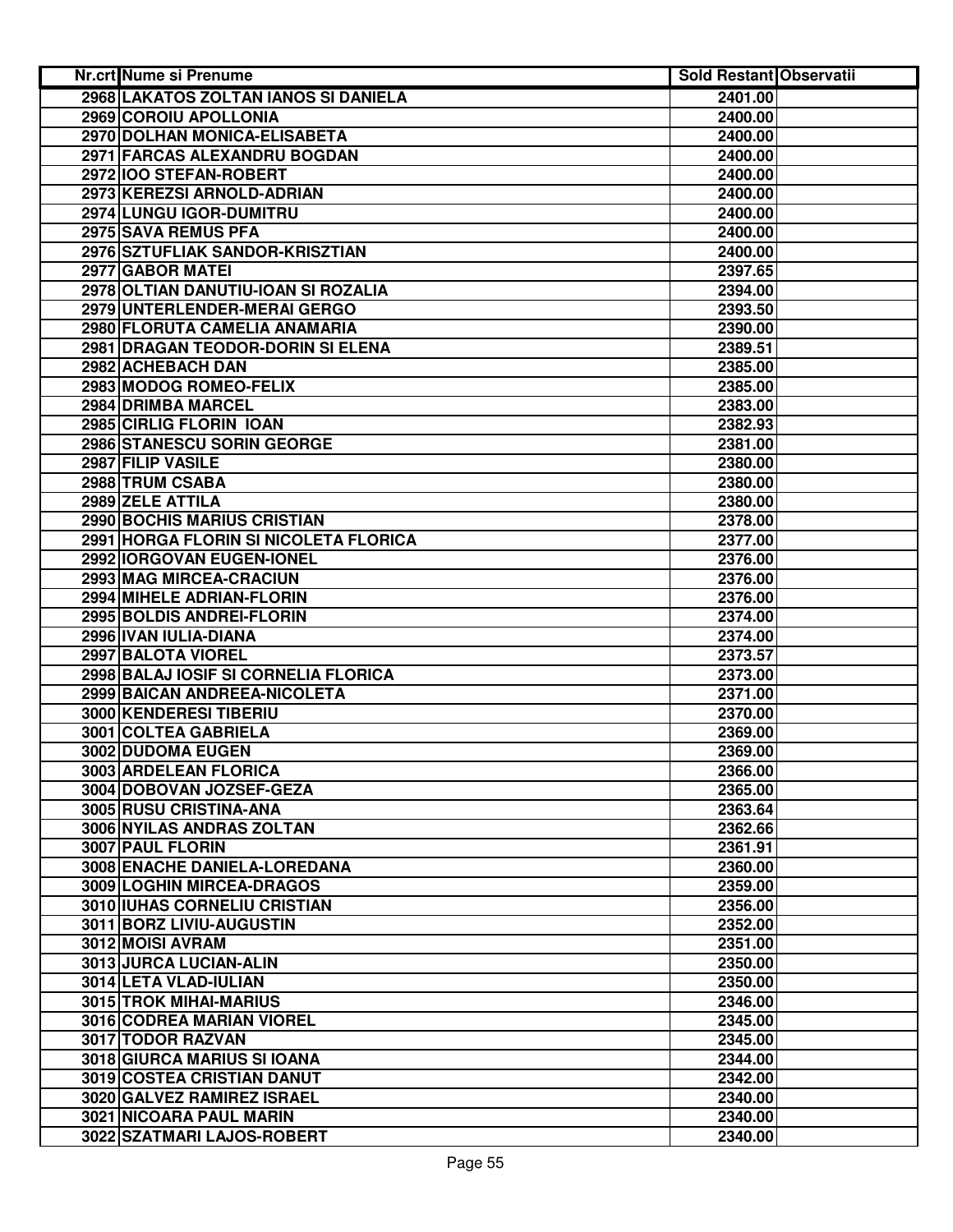| Nr.crt Nume si Prenume                           | Sold Restant Observatii |  |
|--------------------------------------------------|-------------------------|--|
| 3023 TATAR IONEL-LAVINIU                         | 2339.00                 |  |
| <b>3024 NONEA VIOREL</b>                         | 2337.00                 |  |
| 3025 CABA CORNEL                                 | 2336.25                 |  |
| 3026 FAUR FLORINA                                | 2336.00                 |  |
| 3027 ISZTOYKA LUDOVIC                            | 2335.00                 |  |
| 3028 PANTEA VIORICA-LUCIA                        | 2334.00                 |  |
| 3029 MADA VICTOR                                 | 2331.00                 |  |
| 3030 COVACIU FLOARE                              | 2330.00                 |  |
| 3031 HAIDU TEREZIA SI ALEXANDRU                  | 2330.00                 |  |
| 3032 TICUSAN ANCA-LIVIA                          | 2330.00                 |  |
| 3033 SZABO BELA                                  | 2329.00                 |  |
| 3034 POPA VLAD-MIHAI                             | 2328.50                 |  |
| 3035 ONEL RAZVAN-CALIN                           | 2328.00                 |  |
| 3036 MANTO DIANA - MARIA                         | 2327.00                 |  |
| 3037 COSTEA FLORIN NICOLAE                       | 2326.00                 |  |
| 3038 ARON IOSIF-ALEXANDRU                        | 2325.00                 |  |
| 3039 JURJ DOREL                                  | 2325.00                 |  |
| 3040 ZAMAR LOREDANA-MARIA                        | 2324.00                 |  |
| 3041 DEHELEAN ALIN-SEBASTIAN SI GEORGETA-AURELIA | 2320.00                 |  |
| 3042 LETAN ALINA-RAMONA                          | 2319.00                 |  |
| 3043 PLATZ ANCA MADALINA                         | 2319.00                 |  |
| 3044 COZAC IOAN CLAUDIU SI FLORINA               | 2318.00                 |  |
| 3045 TRIPON ADRIAN-CAPRIAN                       | 2318.00                 |  |
| <b>3046 SIM OCTAVIAN</b>                         | 2317.00                 |  |
| 3047 BOGAR IOAN SI LIVIA                         | 2315.00                 |  |
| 3048 PLESS ARANKA ANNA                           | 2315.00                 |  |
| 3049 DOMBI ROMULUS EDUARD                        | 2312.00                 |  |
| 3050 VASARHELYI IOSIF SI MARIA                   | 2312.00                 |  |
| 3051 GABOR IOSIF                                 | 2311.00                 |  |
| 3052 TODERICI MIHAI                              | 2310.00                 |  |
| 3053 DUMEA VIRONICA                              | 2307.00                 |  |
| 3054 BANDUI CONSTANTIN                           | 2306.00                 |  |
| 3055 HERETIU MARIUS-CRISTIAN - NADINA - PAUL     | 2306.00                 |  |
| 3056 POP COSTEL-TEODOR                           | 2306.00                 |  |
| 3057 MURESAN MARIA                               | 2304.00                 |  |
| 3058 LELEA RAZVAN                                | 2303.56                 |  |
| 3059 NEGRUT SILVIU SI CORNELIA                   | 2302.00                 |  |
| 3060 DINCA CIPRIAN                               | 2301.00                 |  |
| 3061 BARANYKA MARGIT                             | 2300.00                 |  |
| 3062 CIARNAU MANUELA OLIMPIA                     | 2300.00                 |  |
| 3063 DIACONU OANA-AMALIA                         | 2300.00                 |  |
| 3064 FAZEKAS IANOS                               | 2300.00                 |  |
| 3065 KOVARI BELA                                 | 2300.00                 |  |
| 3066 OKROS ZOLTAN                                | 2300.00                 |  |
| 3067 POPA OVIDIU                                 | 2300.00                 |  |
| 3068 BORTOS-SEICA LEVENTE                        | 2299.00                 |  |
| 3069 CICORTAS DANIEL FLORIN                      | 2299.00                 |  |
| 3070 HORGE OLIMPIA                               | 2299.00                 |  |
| 3071 MUNTEANU ADRIAN-VASILE                      | 2297.00                 |  |
| 3072 HORHAT ROBERT-GHEORGHE                      | 2296.00                 |  |
| 3073 DRINDA ALIN-SIMION                          | 2295.00                 |  |
| 3074 GHERGHELES BOGDAN LIVIU                     | 2295.00                 |  |
| 3075 COTUT RAZVAN-OVIDIU                         | 2294.00                 |  |
| 3076 SERES MIHAELA FLORICA                       | 2294.00                 |  |
| 3077 ROSTAS IOAN SI LINA                         | 2293.00                 |  |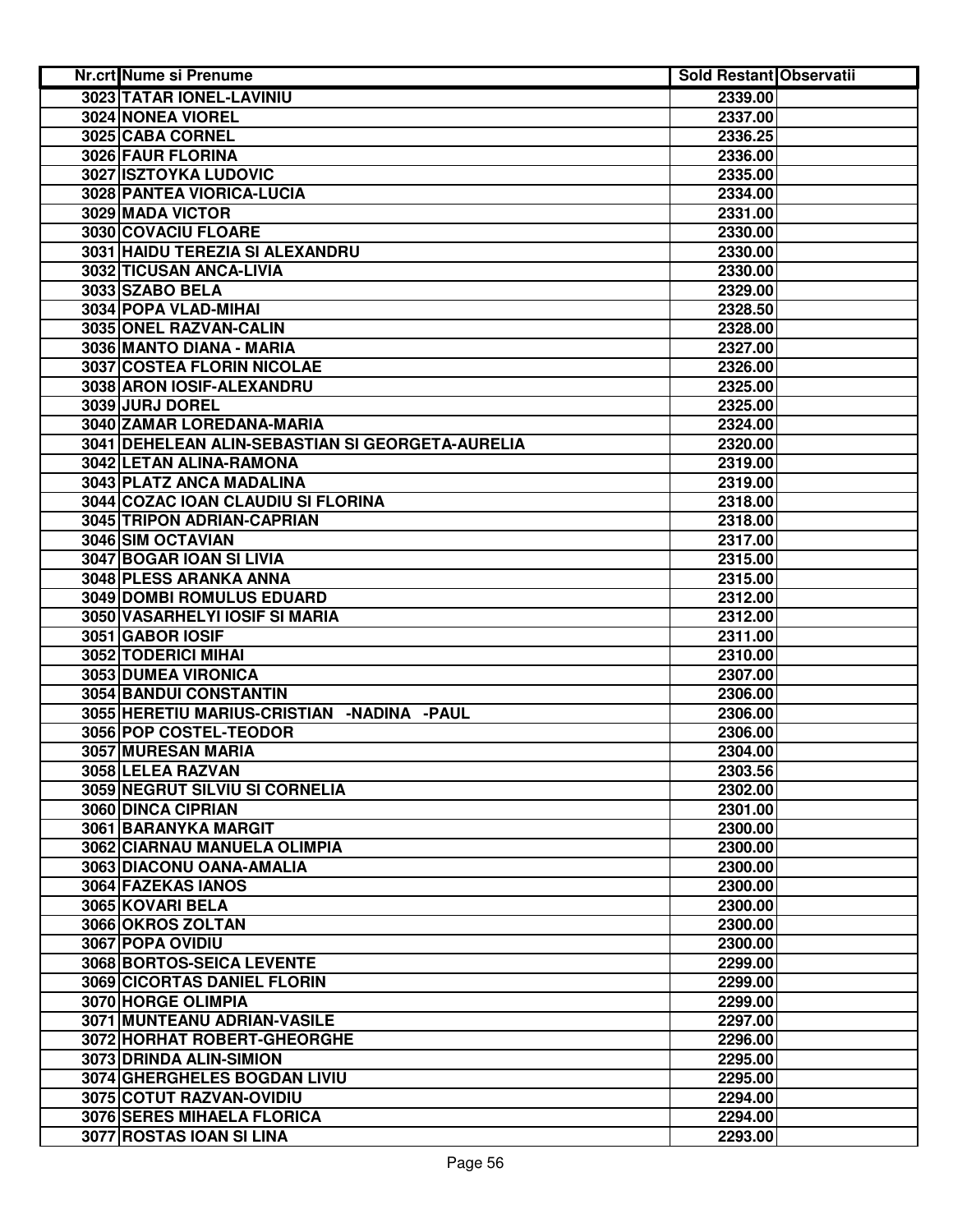| Nr.crt Nume si Prenume                  | <b>Sold Restant Observatii</b> |  |
|-----------------------------------------|--------------------------------|--|
| <b>3078 PATCAS TEOFIL</b>               | 2291.67                        |  |
| 3079 LUCACI CLAUDIA-RAMONA              | 2291.00                        |  |
| <b>3080 CONTU VASILE COSTEL</b>         | 2290.00                        |  |
| 3081 MARC SEBASTIAN-FLORIAN             | 2287.00                        |  |
| 3082 VENCZEL FRANCISC SI ROZALIA        | 2287.00                        |  |
| 3083 RUSKA TUNDE PIROSKA                | 2284.00                        |  |
| 3084 HARSAN EUGEN                       | 2283.00                        |  |
| 3085 FAZACAS SABINA                     | 2282.00                        |  |
| 3086 OLAR DANIEL SI LIANA               | 2281.00                        |  |
| 3087 BAMFI SANDOR ZOLTAN                | 2280.00                        |  |
| 3088 VARGA IOSIF-ALIN                   | 2280.00                        |  |
| 3089 POP CIPRIAN-STEFAN                 | 2277.40                        |  |
| 3090 BAYCZAR MARCU-DUMITRU              | 2277.00                        |  |
| 3091 MILIAN TABITA-MARIA                | 2277.00                        |  |
| 3092 BICHIS RAMONA MELINDA              | 2274.00                        |  |
| 3093 COVACI MARIOARA                    | 2272.00                        |  |
| 3094 BAHICA ION                         | 2270.00                        |  |
| 3095 DUTCAS NICOLAE-DANIEL              | 2270.00                        |  |
| 3096 KOLUMPAR IOAN                      | 2270.00                        |  |
| 3097 STURZU MARIOARA MARIANA            | 2268.00                        |  |
| 3098 BICA DAN-GEORGE SI ANCA-VALERIA    | 2267.00                        |  |
| <b>3099 SUCIU CIPRIAN</b>               | 2267.00                        |  |
| <b>3100 SUTAK NICOLAE MIHAI</b>         | 2266.00                        |  |
| 3101 DINCA VALERICA                     | 2265.00                        |  |
| 3102 PATO JOZSEF-ROBERT                 | 2265.00                        |  |
| 3103 STURZ CORNELIA DANIELA             | 2265.00                        |  |
| 3104 GROZA IOAN                         | 2263.00                        |  |
| 3105 MUSTEAN MARIA                      | 2263.00                        |  |
| 3106 GABOR ISTVAN                       | 2262.00                        |  |
| 3107 TENCHE CRISTIAN-DUMITRU            | 2262.00                        |  |
| 3108 PATER IOAN VIRGIL                  | 2260.00                        |  |
| 3109 SZABO ISTVAN VALENTIN              | 2260.00                        |  |
| 3110 MALITA FLORIN                      | 2258.00                        |  |
| 3111 OPREA MARCEL-LUCIAN                | 2258.00                        |  |
| 3112 POP IULIA-GEORGRTA SI SAMIR        | 2258.00                        |  |
| 3113 TRANDAFIR GHEORGHE                 | 2258.00                        |  |
| 3114 SARKADI ATTILA                     | 2257.00                        |  |
| 3115 BARANYKA RUPERT                    | 2256.00                        |  |
| 3116 FARCAS RADU                        | 2255.00                        |  |
| 3117 MEZE LUIGY-VASILE                  | 2255.00                        |  |
| <b>3118 CRISTEA CRISTIAN NICOLAE</b>    | 2252.00                        |  |
| 3119 FEHER CAROL-NICOLAE                | 2250.00                        |  |
| 3120 LOKOS JANOS-IOSIF                  | 2250.00                        |  |
| 3121   PANTEA SORIN-ALEXANDRU           | 2250.00                        |  |
| 3122 PUSCAS MARIA                       | 2250.00                        |  |
| 3123 SAUTIUT DUMITRU SI CORNELIA        | 2250.00                        |  |
| 3124 VID MARIUS                         | 2250.00                        |  |
| 3125 OLARIU MIHAI DORIN                 | 2249.50                        |  |
| 3126 ISZTOIKA MATEI                     | 2249.00                        |  |
| 3127 MIHELE NICOLAE                     | 2248.00                        |  |
| 3128 ARDELEAN CONSTANTA SI IGNA FLORIAN | 2244.00                        |  |
| 3129 CLONDA MIHAELA-LETITIA             | 2241.00                        |  |
| 3130 CORDIS ADRIANA-OLIVIA              | 2240.00                        |  |
| 3131 CHIRILA CLAUDIU-FLORIN             | 2239.00                        |  |
| 3132 NAGY ATTILA                        | 2238.00                        |  |
|                                         |                                |  |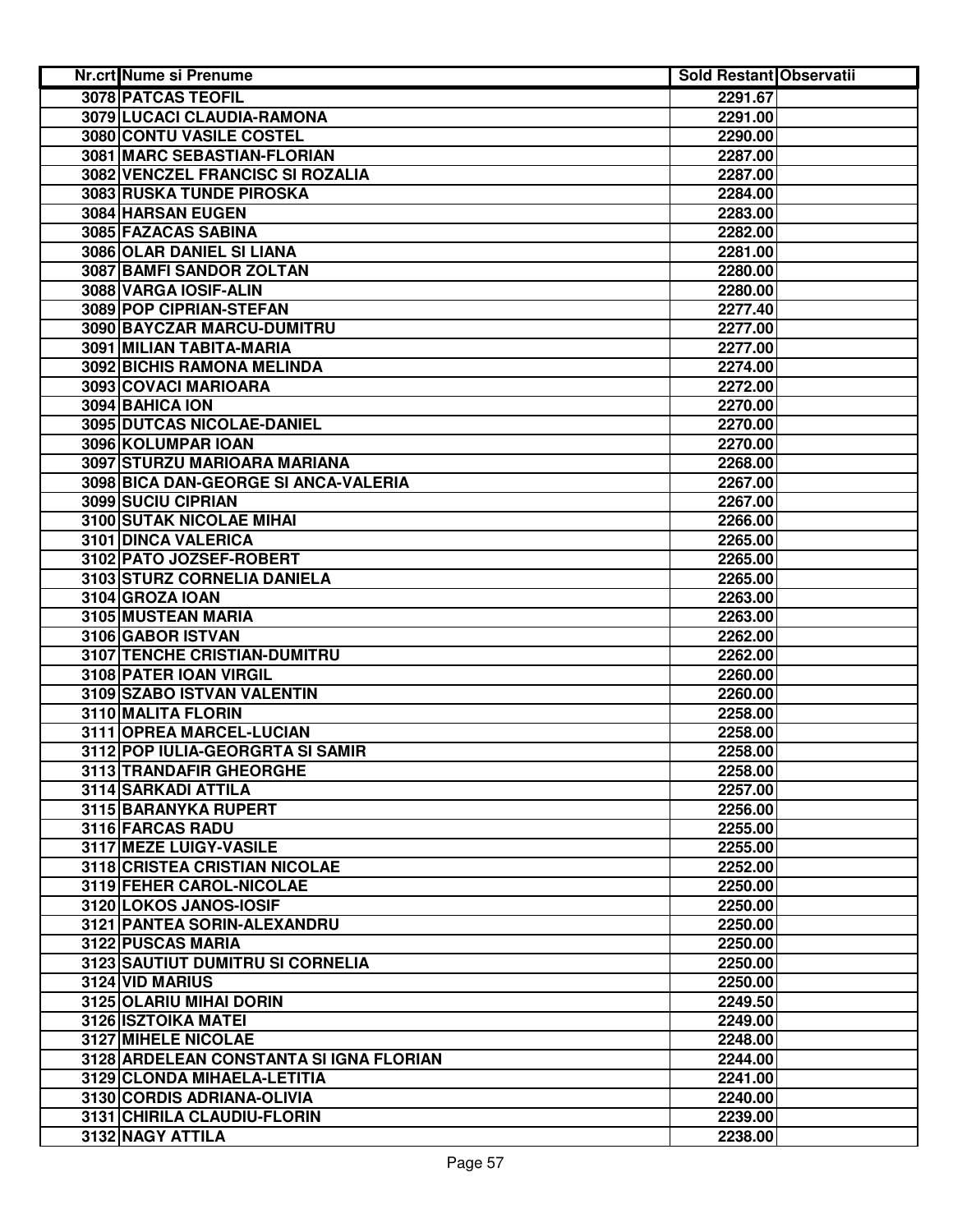| 3133 NENCIU MARIAN-TRAIAN<br>2236.50<br>3134 PAUL BALINT<br>2235.00<br>3135 MAZILU CONSTANTIN-GHEORGHE SI GABRIELA-CLAUDIA<br>2234.00<br>3136 CRISTEA CALIN-GEORGE<br>2233.00<br>3137 MANCI ADRIAN-BENIAMIN<br>2231.00<br>3138 BABA VALER OVIDIU<br>2230.16<br>3139 DUMITRASCU ALIN-GHEORGHE<br>2230.00<br>3140 NAGY SIGHISMUND-NICOLAE<br>2230.00<br>3141 KOVACS FRANCISC<br>2228.00<br>3142 CIURBA NICOLAE<br>2227.00<br>3143 GABOR GABI<br>2225.00<br>3144 BENDE ELISABETA-GABRIELA<br>2224.00<br>3145 DEDIU ALINA-DANIELA<br>2224.00<br>3146 JUNJAN OVIDIU GABRIEL<br>2223.00<br>3147 DUMITER ADRIAN-IONUT<br>2222.01<br>3148 NEDELEA VICTORIA-PAULA<br>2219.00<br>3149 GAVRA IONUT-EMIL<br>2218.00<br>3150 OROSZ GABOR<br>2218.00<br>3151 TINCA ADRIAN<br>2217.50<br>3152 MURG FLORIN-CLAUDIU<br>2212.50<br>3153 ROSTAS EMIL<br>2211.00<br>3154 NEDELEA IONEL-DUMITRU<br>2209.00<br>3155 STAN ALEXANDRA RAMONA-INTR. IND.<br>2209.00<br>3156 BALLA ZOLTAN SANDOR<br>2207.00<br>3157 DEMIAN FLORIAN SI CORINA DOINA<br>2207.00<br>3158 GHETE ADRIAN-FLORIN<br>2205.79<br>3159 POP RALUCA<br>2203.07<br>3160 ASTILEAN ADRIAN EMIL<br>2200.00<br>3161 BRANDUSAN FLORIN<br>2200.00<br>3162 GABOR CLARA<br>2200.00<br>3163 MANGRA ANA-VOICHITA<br>2200.00<br>3164 NOANEA TRAIAN<br>2200.00<br>3165 SERES KAROLI<br>2200.00<br>3166 VIKAS VASILE<br>2200.00<br>3167 BARNA TIBERIU<br>2199.00<br>2199.00<br>3168 TRANCA IOAN<br>3169 EPLI EMA<br>2195.00<br>3170 TRIPON LUMINITA<br>2195.00<br><b>3171 TUDUCE TRAIAN GEORGE</b><br>2195.00<br>3172 BATRINA CRISTIAN<br>2193.00<br>3173 BENYO ROZALIA<br>2193.00<br>3174 MELEG KAROLY<br>2192.00<br>3175 SALAJEAN CRISTIAN-MIHAI<br>2192.00<br>3176 MIKO JANOS<br>2191.00<br>3177 GHIURO CIPRIAN-ADRIAN<br>2190.00<br>3178 LENCAR GHEORGHE-CRISTIAN SI LEONTINA<br>2189.00<br>3179 PETRUT TRAIAN CONSTANTIN<br>2189.00<br>3180 CRET MIHAI SI EUGENIA<br>2188.00<br>3181 MICLAUS VLAD SI MARIANA<br>2187.00<br>3182 NOJA ADRIAN-CATALIN<br>2186.50<br>3183 VOICU CONSTANTIN<br>2186.00<br>3184 KOVACS KRISZTIAN CSABA<br>2184.00<br>3185 NAGY-ERDEI ISTVAN<br>2181.61<br>3186 AVRAM BOGDAN-FLORIN<br>2181.00 | <b>Nr.crt Nume si Prenume</b> | <b>Sold Restant Observatii</b> |
|----------------------------------------------------------------------------------------------------------------------------------------------------------------------------------------------------------------------------------------------------------------------------------------------------------------------------------------------------------------------------------------------------------------------------------------------------------------------------------------------------------------------------------------------------------------------------------------------------------------------------------------------------------------------------------------------------------------------------------------------------------------------------------------------------------------------------------------------------------------------------------------------------------------------------------------------------------------------------------------------------------------------------------------------------------------------------------------------------------------------------------------------------------------------------------------------------------------------------------------------------------------------------------------------------------------------------------------------------------------------------------------------------------------------------------------------------------------------------------------------------------------------------------------------------------------------------------------------------------------------------------------------------------------------------------------------------------------------------------------------------------------------------------------------------------------------------------------------------------------------------------------------------------------------------------------------------------------------------------------------------------------------------------------------------------------------------------------------------------------------------------------------------------|-------------------------------|--------------------------------|
|                                                                                                                                                                                                                                                                                                                                                                                                                                                                                                                                                                                                                                                                                                                                                                                                                                                                                                                                                                                                                                                                                                                                                                                                                                                                                                                                                                                                                                                                                                                                                                                                                                                                                                                                                                                                                                                                                                                                                                                                                                                                                                                                                          |                               |                                |
|                                                                                                                                                                                                                                                                                                                                                                                                                                                                                                                                                                                                                                                                                                                                                                                                                                                                                                                                                                                                                                                                                                                                                                                                                                                                                                                                                                                                                                                                                                                                                                                                                                                                                                                                                                                                                                                                                                                                                                                                                                                                                                                                                          |                               |                                |
|                                                                                                                                                                                                                                                                                                                                                                                                                                                                                                                                                                                                                                                                                                                                                                                                                                                                                                                                                                                                                                                                                                                                                                                                                                                                                                                                                                                                                                                                                                                                                                                                                                                                                                                                                                                                                                                                                                                                                                                                                                                                                                                                                          |                               |                                |
|                                                                                                                                                                                                                                                                                                                                                                                                                                                                                                                                                                                                                                                                                                                                                                                                                                                                                                                                                                                                                                                                                                                                                                                                                                                                                                                                                                                                                                                                                                                                                                                                                                                                                                                                                                                                                                                                                                                                                                                                                                                                                                                                                          |                               |                                |
|                                                                                                                                                                                                                                                                                                                                                                                                                                                                                                                                                                                                                                                                                                                                                                                                                                                                                                                                                                                                                                                                                                                                                                                                                                                                                                                                                                                                                                                                                                                                                                                                                                                                                                                                                                                                                                                                                                                                                                                                                                                                                                                                                          |                               |                                |
|                                                                                                                                                                                                                                                                                                                                                                                                                                                                                                                                                                                                                                                                                                                                                                                                                                                                                                                                                                                                                                                                                                                                                                                                                                                                                                                                                                                                                                                                                                                                                                                                                                                                                                                                                                                                                                                                                                                                                                                                                                                                                                                                                          |                               |                                |
|                                                                                                                                                                                                                                                                                                                                                                                                                                                                                                                                                                                                                                                                                                                                                                                                                                                                                                                                                                                                                                                                                                                                                                                                                                                                                                                                                                                                                                                                                                                                                                                                                                                                                                                                                                                                                                                                                                                                                                                                                                                                                                                                                          |                               |                                |
|                                                                                                                                                                                                                                                                                                                                                                                                                                                                                                                                                                                                                                                                                                                                                                                                                                                                                                                                                                                                                                                                                                                                                                                                                                                                                                                                                                                                                                                                                                                                                                                                                                                                                                                                                                                                                                                                                                                                                                                                                                                                                                                                                          |                               |                                |
|                                                                                                                                                                                                                                                                                                                                                                                                                                                                                                                                                                                                                                                                                                                                                                                                                                                                                                                                                                                                                                                                                                                                                                                                                                                                                                                                                                                                                                                                                                                                                                                                                                                                                                                                                                                                                                                                                                                                                                                                                                                                                                                                                          |                               |                                |
|                                                                                                                                                                                                                                                                                                                                                                                                                                                                                                                                                                                                                                                                                                                                                                                                                                                                                                                                                                                                                                                                                                                                                                                                                                                                                                                                                                                                                                                                                                                                                                                                                                                                                                                                                                                                                                                                                                                                                                                                                                                                                                                                                          |                               |                                |
|                                                                                                                                                                                                                                                                                                                                                                                                                                                                                                                                                                                                                                                                                                                                                                                                                                                                                                                                                                                                                                                                                                                                                                                                                                                                                                                                                                                                                                                                                                                                                                                                                                                                                                                                                                                                                                                                                                                                                                                                                                                                                                                                                          |                               |                                |
|                                                                                                                                                                                                                                                                                                                                                                                                                                                                                                                                                                                                                                                                                                                                                                                                                                                                                                                                                                                                                                                                                                                                                                                                                                                                                                                                                                                                                                                                                                                                                                                                                                                                                                                                                                                                                                                                                                                                                                                                                                                                                                                                                          |                               |                                |
|                                                                                                                                                                                                                                                                                                                                                                                                                                                                                                                                                                                                                                                                                                                                                                                                                                                                                                                                                                                                                                                                                                                                                                                                                                                                                                                                                                                                                                                                                                                                                                                                                                                                                                                                                                                                                                                                                                                                                                                                                                                                                                                                                          |                               |                                |
|                                                                                                                                                                                                                                                                                                                                                                                                                                                                                                                                                                                                                                                                                                                                                                                                                                                                                                                                                                                                                                                                                                                                                                                                                                                                                                                                                                                                                                                                                                                                                                                                                                                                                                                                                                                                                                                                                                                                                                                                                                                                                                                                                          |                               |                                |
|                                                                                                                                                                                                                                                                                                                                                                                                                                                                                                                                                                                                                                                                                                                                                                                                                                                                                                                                                                                                                                                                                                                                                                                                                                                                                                                                                                                                                                                                                                                                                                                                                                                                                                                                                                                                                                                                                                                                                                                                                                                                                                                                                          |                               |                                |
|                                                                                                                                                                                                                                                                                                                                                                                                                                                                                                                                                                                                                                                                                                                                                                                                                                                                                                                                                                                                                                                                                                                                                                                                                                                                                                                                                                                                                                                                                                                                                                                                                                                                                                                                                                                                                                                                                                                                                                                                                                                                                                                                                          |                               |                                |
|                                                                                                                                                                                                                                                                                                                                                                                                                                                                                                                                                                                                                                                                                                                                                                                                                                                                                                                                                                                                                                                                                                                                                                                                                                                                                                                                                                                                                                                                                                                                                                                                                                                                                                                                                                                                                                                                                                                                                                                                                                                                                                                                                          |                               |                                |
|                                                                                                                                                                                                                                                                                                                                                                                                                                                                                                                                                                                                                                                                                                                                                                                                                                                                                                                                                                                                                                                                                                                                                                                                                                                                                                                                                                                                                                                                                                                                                                                                                                                                                                                                                                                                                                                                                                                                                                                                                                                                                                                                                          |                               |                                |
|                                                                                                                                                                                                                                                                                                                                                                                                                                                                                                                                                                                                                                                                                                                                                                                                                                                                                                                                                                                                                                                                                                                                                                                                                                                                                                                                                                                                                                                                                                                                                                                                                                                                                                                                                                                                                                                                                                                                                                                                                                                                                                                                                          |                               |                                |
|                                                                                                                                                                                                                                                                                                                                                                                                                                                                                                                                                                                                                                                                                                                                                                                                                                                                                                                                                                                                                                                                                                                                                                                                                                                                                                                                                                                                                                                                                                                                                                                                                                                                                                                                                                                                                                                                                                                                                                                                                                                                                                                                                          |                               |                                |
|                                                                                                                                                                                                                                                                                                                                                                                                                                                                                                                                                                                                                                                                                                                                                                                                                                                                                                                                                                                                                                                                                                                                                                                                                                                                                                                                                                                                                                                                                                                                                                                                                                                                                                                                                                                                                                                                                                                                                                                                                                                                                                                                                          |                               |                                |
|                                                                                                                                                                                                                                                                                                                                                                                                                                                                                                                                                                                                                                                                                                                                                                                                                                                                                                                                                                                                                                                                                                                                                                                                                                                                                                                                                                                                                                                                                                                                                                                                                                                                                                                                                                                                                                                                                                                                                                                                                                                                                                                                                          |                               |                                |
|                                                                                                                                                                                                                                                                                                                                                                                                                                                                                                                                                                                                                                                                                                                                                                                                                                                                                                                                                                                                                                                                                                                                                                                                                                                                                                                                                                                                                                                                                                                                                                                                                                                                                                                                                                                                                                                                                                                                                                                                                                                                                                                                                          |                               |                                |
|                                                                                                                                                                                                                                                                                                                                                                                                                                                                                                                                                                                                                                                                                                                                                                                                                                                                                                                                                                                                                                                                                                                                                                                                                                                                                                                                                                                                                                                                                                                                                                                                                                                                                                                                                                                                                                                                                                                                                                                                                                                                                                                                                          |                               |                                |
|                                                                                                                                                                                                                                                                                                                                                                                                                                                                                                                                                                                                                                                                                                                                                                                                                                                                                                                                                                                                                                                                                                                                                                                                                                                                                                                                                                                                                                                                                                                                                                                                                                                                                                                                                                                                                                                                                                                                                                                                                                                                                                                                                          |                               |                                |
|                                                                                                                                                                                                                                                                                                                                                                                                                                                                                                                                                                                                                                                                                                                                                                                                                                                                                                                                                                                                                                                                                                                                                                                                                                                                                                                                                                                                                                                                                                                                                                                                                                                                                                                                                                                                                                                                                                                                                                                                                                                                                                                                                          |                               |                                |
|                                                                                                                                                                                                                                                                                                                                                                                                                                                                                                                                                                                                                                                                                                                                                                                                                                                                                                                                                                                                                                                                                                                                                                                                                                                                                                                                                                                                                                                                                                                                                                                                                                                                                                                                                                                                                                                                                                                                                                                                                                                                                                                                                          |                               |                                |
|                                                                                                                                                                                                                                                                                                                                                                                                                                                                                                                                                                                                                                                                                                                                                                                                                                                                                                                                                                                                                                                                                                                                                                                                                                                                                                                                                                                                                                                                                                                                                                                                                                                                                                                                                                                                                                                                                                                                                                                                                                                                                                                                                          |                               |                                |
|                                                                                                                                                                                                                                                                                                                                                                                                                                                                                                                                                                                                                                                                                                                                                                                                                                                                                                                                                                                                                                                                                                                                                                                                                                                                                                                                                                                                                                                                                                                                                                                                                                                                                                                                                                                                                                                                                                                                                                                                                                                                                                                                                          |                               |                                |
|                                                                                                                                                                                                                                                                                                                                                                                                                                                                                                                                                                                                                                                                                                                                                                                                                                                                                                                                                                                                                                                                                                                                                                                                                                                                                                                                                                                                                                                                                                                                                                                                                                                                                                                                                                                                                                                                                                                                                                                                                                                                                                                                                          |                               |                                |
|                                                                                                                                                                                                                                                                                                                                                                                                                                                                                                                                                                                                                                                                                                                                                                                                                                                                                                                                                                                                                                                                                                                                                                                                                                                                                                                                                                                                                                                                                                                                                                                                                                                                                                                                                                                                                                                                                                                                                                                                                                                                                                                                                          |                               |                                |
|                                                                                                                                                                                                                                                                                                                                                                                                                                                                                                                                                                                                                                                                                                                                                                                                                                                                                                                                                                                                                                                                                                                                                                                                                                                                                                                                                                                                                                                                                                                                                                                                                                                                                                                                                                                                                                                                                                                                                                                                                                                                                                                                                          |                               |                                |
|                                                                                                                                                                                                                                                                                                                                                                                                                                                                                                                                                                                                                                                                                                                                                                                                                                                                                                                                                                                                                                                                                                                                                                                                                                                                                                                                                                                                                                                                                                                                                                                                                                                                                                                                                                                                                                                                                                                                                                                                                                                                                                                                                          |                               |                                |
|                                                                                                                                                                                                                                                                                                                                                                                                                                                                                                                                                                                                                                                                                                                                                                                                                                                                                                                                                                                                                                                                                                                                                                                                                                                                                                                                                                                                                                                                                                                                                                                                                                                                                                                                                                                                                                                                                                                                                                                                                                                                                                                                                          |                               |                                |
|                                                                                                                                                                                                                                                                                                                                                                                                                                                                                                                                                                                                                                                                                                                                                                                                                                                                                                                                                                                                                                                                                                                                                                                                                                                                                                                                                                                                                                                                                                                                                                                                                                                                                                                                                                                                                                                                                                                                                                                                                                                                                                                                                          |                               |                                |
|                                                                                                                                                                                                                                                                                                                                                                                                                                                                                                                                                                                                                                                                                                                                                                                                                                                                                                                                                                                                                                                                                                                                                                                                                                                                                                                                                                                                                                                                                                                                                                                                                                                                                                                                                                                                                                                                                                                                                                                                                                                                                                                                                          |                               |                                |
|                                                                                                                                                                                                                                                                                                                                                                                                                                                                                                                                                                                                                                                                                                                                                                                                                                                                                                                                                                                                                                                                                                                                                                                                                                                                                                                                                                                                                                                                                                                                                                                                                                                                                                                                                                                                                                                                                                                                                                                                                                                                                                                                                          |                               |                                |
|                                                                                                                                                                                                                                                                                                                                                                                                                                                                                                                                                                                                                                                                                                                                                                                                                                                                                                                                                                                                                                                                                                                                                                                                                                                                                                                                                                                                                                                                                                                                                                                                                                                                                                                                                                                                                                                                                                                                                                                                                                                                                                                                                          |                               |                                |
|                                                                                                                                                                                                                                                                                                                                                                                                                                                                                                                                                                                                                                                                                                                                                                                                                                                                                                                                                                                                                                                                                                                                                                                                                                                                                                                                                                                                                                                                                                                                                                                                                                                                                                                                                                                                                                                                                                                                                                                                                                                                                                                                                          |                               |                                |
|                                                                                                                                                                                                                                                                                                                                                                                                                                                                                                                                                                                                                                                                                                                                                                                                                                                                                                                                                                                                                                                                                                                                                                                                                                                                                                                                                                                                                                                                                                                                                                                                                                                                                                                                                                                                                                                                                                                                                                                                                                                                                                                                                          |                               |                                |
|                                                                                                                                                                                                                                                                                                                                                                                                                                                                                                                                                                                                                                                                                                                                                                                                                                                                                                                                                                                                                                                                                                                                                                                                                                                                                                                                                                                                                                                                                                                                                                                                                                                                                                                                                                                                                                                                                                                                                                                                                                                                                                                                                          |                               |                                |
|                                                                                                                                                                                                                                                                                                                                                                                                                                                                                                                                                                                                                                                                                                                                                                                                                                                                                                                                                                                                                                                                                                                                                                                                                                                                                                                                                                                                                                                                                                                                                                                                                                                                                                                                                                                                                                                                                                                                                                                                                                                                                                                                                          |                               |                                |
|                                                                                                                                                                                                                                                                                                                                                                                                                                                                                                                                                                                                                                                                                                                                                                                                                                                                                                                                                                                                                                                                                                                                                                                                                                                                                                                                                                                                                                                                                                                                                                                                                                                                                                                                                                                                                                                                                                                                                                                                                                                                                                                                                          |                               |                                |
|                                                                                                                                                                                                                                                                                                                                                                                                                                                                                                                                                                                                                                                                                                                                                                                                                                                                                                                                                                                                                                                                                                                                                                                                                                                                                                                                                                                                                                                                                                                                                                                                                                                                                                                                                                                                                                                                                                                                                                                                                                                                                                                                                          |                               |                                |
|                                                                                                                                                                                                                                                                                                                                                                                                                                                                                                                                                                                                                                                                                                                                                                                                                                                                                                                                                                                                                                                                                                                                                                                                                                                                                                                                                                                                                                                                                                                                                                                                                                                                                                                                                                                                                                                                                                                                                                                                                                                                                                                                                          |                               |                                |
|                                                                                                                                                                                                                                                                                                                                                                                                                                                                                                                                                                                                                                                                                                                                                                                                                                                                                                                                                                                                                                                                                                                                                                                                                                                                                                                                                                                                                                                                                                                                                                                                                                                                                                                                                                                                                                                                                                                                                                                                                                                                                                                                                          |                               |                                |
|                                                                                                                                                                                                                                                                                                                                                                                                                                                                                                                                                                                                                                                                                                                                                                                                                                                                                                                                                                                                                                                                                                                                                                                                                                                                                                                                                                                                                                                                                                                                                                                                                                                                                                                                                                                                                                                                                                                                                                                                                                                                                                                                                          |                               |                                |
|                                                                                                                                                                                                                                                                                                                                                                                                                                                                                                                                                                                                                                                                                                                                                                                                                                                                                                                                                                                                                                                                                                                                                                                                                                                                                                                                                                                                                                                                                                                                                                                                                                                                                                                                                                                                                                                                                                                                                                                                                                                                                                                                                          |                               |                                |
|                                                                                                                                                                                                                                                                                                                                                                                                                                                                                                                                                                                                                                                                                                                                                                                                                                                                                                                                                                                                                                                                                                                                                                                                                                                                                                                                                                                                                                                                                                                                                                                                                                                                                                                                                                                                                                                                                                                                                                                                                                                                                                                                                          |                               |                                |
|                                                                                                                                                                                                                                                                                                                                                                                                                                                                                                                                                                                                                                                                                                                                                                                                                                                                                                                                                                                                                                                                                                                                                                                                                                                                                                                                                                                                                                                                                                                                                                                                                                                                                                                                                                                                                                                                                                                                                                                                                                                                                                                                                          |                               |                                |
|                                                                                                                                                                                                                                                                                                                                                                                                                                                                                                                                                                                                                                                                                                                                                                                                                                                                                                                                                                                                                                                                                                                                                                                                                                                                                                                                                                                                                                                                                                                                                                                                                                                                                                                                                                                                                                                                                                                                                                                                                                                                                                                                                          |                               |                                |
|                                                                                                                                                                                                                                                                                                                                                                                                                                                                                                                                                                                                                                                                                                                                                                                                                                                                                                                                                                                                                                                                                                                                                                                                                                                                                                                                                                                                                                                                                                                                                                                                                                                                                                                                                                                                                                                                                                                                                                                                                                                                                                                                                          |                               |                                |
|                                                                                                                                                                                                                                                                                                                                                                                                                                                                                                                                                                                                                                                                                                                                                                                                                                                                                                                                                                                                                                                                                                                                                                                                                                                                                                                                                                                                                                                                                                                                                                                                                                                                                                                                                                                                                                                                                                                                                                                                                                                                                                                                                          |                               |                                |
|                                                                                                                                                                                                                                                                                                                                                                                                                                                                                                                                                                                                                                                                                                                                                                                                                                                                                                                                                                                                                                                                                                                                                                                                                                                                                                                                                                                                                                                                                                                                                                                                                                                                                                                                                                                                                                                                                                                                                                                                                                                                                                                                                          |                               |                                |
|                                                                                                                                                                                                                                                                                                                                                                                                                                                                                                                                                                                                                                                                                                                                                                                                                                                                                                                                                                                                                                                                                                                                                                                                                                                                                                                                                                                                                                                                                                                                                                                                                                                                                                                                                                                                                                                                                                                                                                                                                                                                                                                                                          | 3187 MUSCAS IOSIF SI RODICA   | 2181.00                        |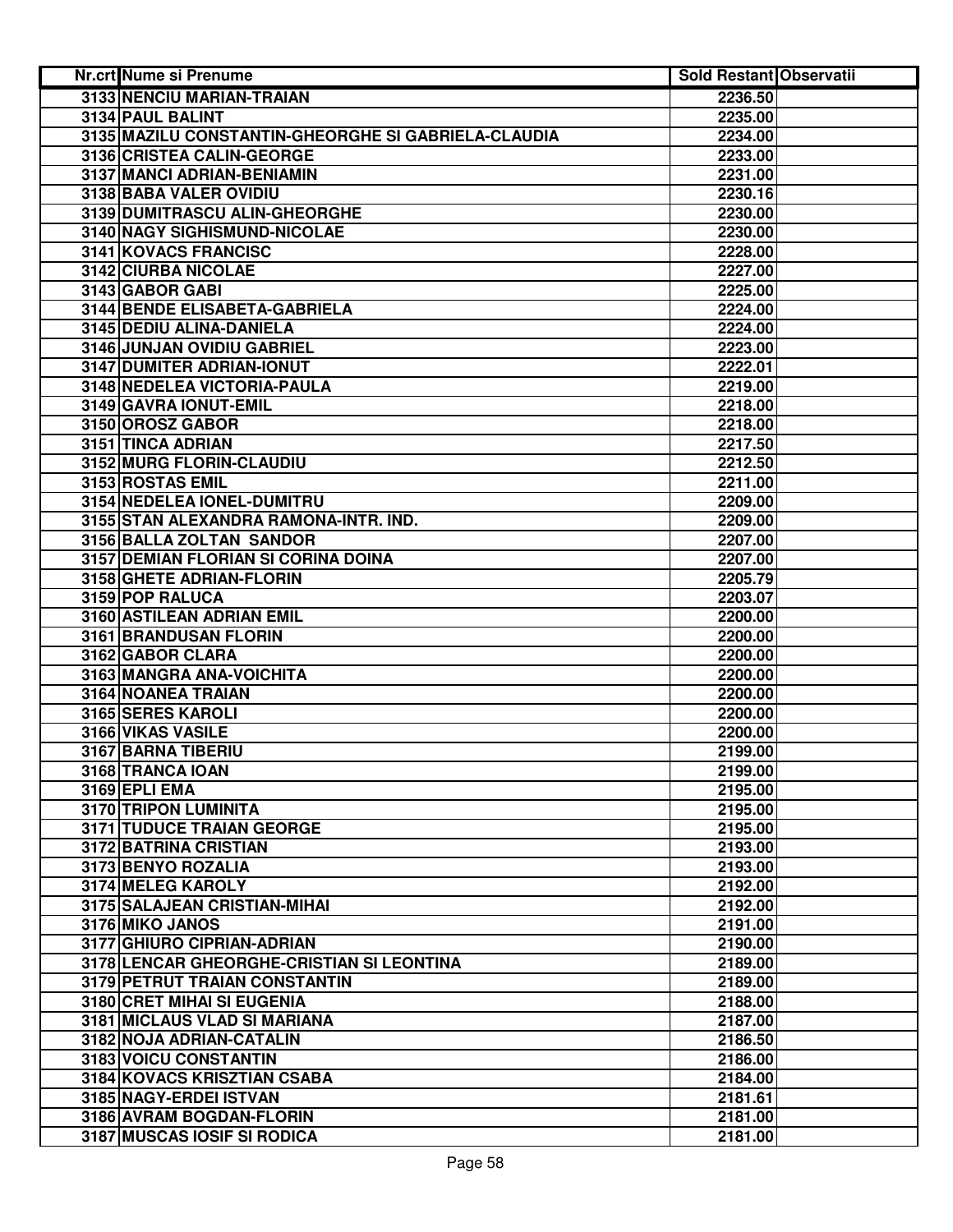| Nr.crt Nume si Prenume           | Sold Restant Observatii |  |
|----------------------------------|-------------------------|--|
| <b>3188 POPA IONEL SI FLOARE</b> | 2181.00                 |  |
| 3189 BOCA COLOMAN                | 2180.00                 |  |
| 3190 CHISE SERBAN-CATALIN        | 2180.00                 |  |
| 3191 MOLNAR DIACONU ALEXANDRU    | 2180.00                 |  |
| 3192 BREDICEANU MARIUS-CAIUS     | 2179.00                 |  |
| 3193 MIRON AMBROZIE-CORNEL       | 2177.00                 |  |
| 3194 SILAGHI NICOLAE-ALEXANDRU   | 2176.00                 |  |
| 3195 BODEA DANA-ANCA             | 2175.60                 |  |
| 3196 PLES MARIUS-CRISTIAN        | 2175.00                 |  |
| 3197 ARON MARIUS                 | 2174.00                 |  |
| 3198 CHINDLE ANGELA-ILEANA       | 2173.00                 |  |
| 3199 GABOR MATEI                 | 2171.00                 |  |
| 3200 ALBUT FLORIAN CORNEL        | 2170.00                 |  |
| 3201 FETE EMANUEL-FLORIN         | 2170.00                 |  |
| 3202 POPA CIPRIAN DANIEL         | 2170.00                 |  |
| 3203 REZMUVES MIHAI              | 2170.00                 |  |
| 3204 SUN CHANCHONG               | 2170.00                 |  |
| 3205 SZUCS TIBERIU               | 2169.77                 |  |
| 3206 BARNA RADU                  | 2168.00                 |  |
| 3207 SAVITCHI CRISTINA-SILVIA    | 2167.18                 |  |
| 3208 GALEA SIMONA - RODICA       | 2167.00                 |  |
| 3209 CZUCZURA GHEORGHE           | 2165.00                 |  |
| 3210 HOFFMANN LASZLO             | 2165.00                 |  |
| 3211 GYORGY-CSAKI ISTVAN         | 2164.00                 |  |
| 3212 BOITOR IOSIF                | 2163.00                 |  |
| 3213 MADAU ADRIAN-PETRU          | 2163.00                 |  |
| 3214 VERES IOAN                  | 2163.00                 |  |
| 3215 MICLAU CRISTIAN PETRU       | 2162.50                 |  |
| 3216 BOKOR ANTAL                 | 2161.84                 |  |
| 3217 SOANEA GEORGIANA-BIANCA     | 2161.11                 |  |
| 3218 TOTH EDUARD                 | 2160.00                 |  |
| 3219 GRAUR DANIEL                | 2159.00                 |  |
| 3220 GABOR IOAN SI MANDRA        | 2158.00                 |  |
| 3221 DUMITRAS ADINA-DANA         | 2156.48                 |  |
| 3222 SZUCS CSABA LASZLO          | 2156.00                 |  |
| 3223 OLARU FLORIN-LAVINIU        | 2155.00                 |  |
| 3224 BIRAU FLORIN-AUREL          | 2154.00                 |  |
| 3225 DOBRE CONSTANTIN            | 2151.00                 |  |
| 3226 FAT COSMIN-FLORIN           | 2151.00                 |  |
| 3227 BALINT IOSIF                | 2150.00                 |  |
| 3228 ISZTOIKA GAVRIL             | 2150.00                 |  |
| 3229 SZILAGYI MIKLOS-JENO        | 2150.00                 |  |
| 3230 TOTH JANOS                  | 2150.00                 |  |
| 3231 ILIE COSMIN-MARIAN          | 2149.00                 |  |
| 3232 CENTYE ALEXANDRU            | 2147.00                 |  |
| 3233 DOBAI CORNELIA-GABRIELA     | 2147.00                 |  |
| 3234 CIORDAS FLORIN-GHEORGHE     | 2145.00                 |  |
| 3235 TAR KAROLY- SHALOM          | 2145.00                 |  |
| 3236 HODOROG MAGDALENA           | 2144.00                 |  |
| 3237 SZABO ROZALIA SI FRANCISC   | 2143.00                 |  |
| 3238 CIGHI MARIA-IOANA           | 2142.00                 |  |
| 3239 FRIEDMANN ALEXANDRU LIVIU   | 2140.00                 |  |
| 3240 IANCEU CORNEL-SORIN         | 2140.00                 |  |
| 3241 NISTOR OLIMPIA              | 2140.00                 |  |
| 3242 BALOGH IMRE                 | 2137.00                 |  |
|                                  |                         |  |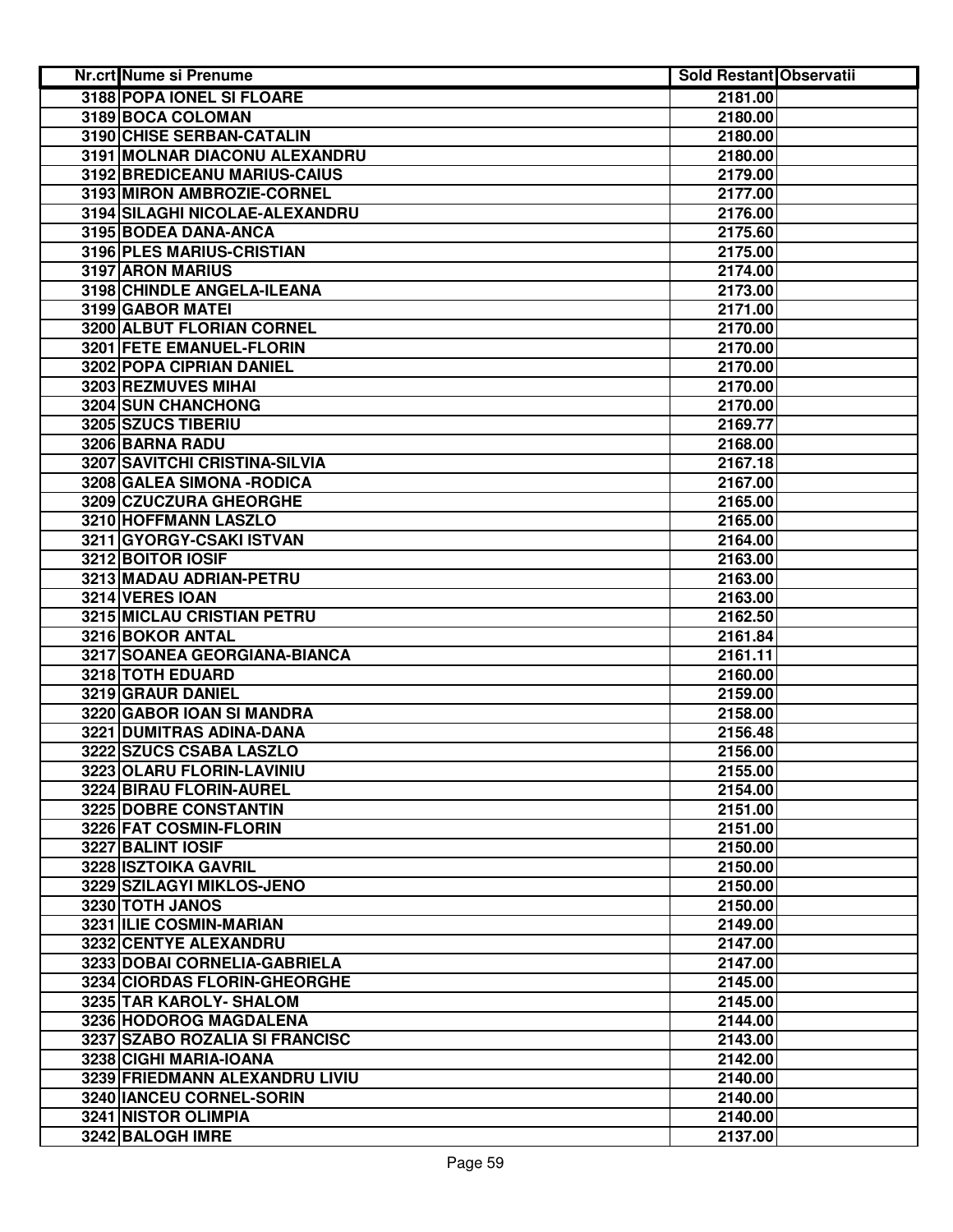| Nr.crt Nume si Prenume                         | <b>Sold Restant Observatii</b> |  |
|------------------------------------------------|--------------------------------|--|
| 3243 TAMAS IOSIF                               | 2137.00                        |  |
| 3244 BUTCA PETRU                               | 2135.00                        |  |
| 3245 CIURAR VIOLETA                            | 2135.00                        |  |
| 3246 BEJUSCA ANGELICA-RODICA                   | 2134.00                        |  |
| 3247 BULZAN ADRIAN-IOAN                        | 2131.00                        |  |
| 3248 CSISZER CSABA-ERNO                        | 2131.00                        |  |
| 3249 ERDEI TIBERIU                             | 2131.00                        |  |
| 3250 GABOR MATEI                               | 2130.00                        |  |
| 3251 HUMADI SALEM                              | 2130.00                        |  |
| 3252 ILIE ADRIAN OVIDIU                        | 2130.00                        |  |
| 3253 TOTH ATTILA                               | 2130.00                        |  |
| 3254 TOCAI TRAIAN                              | 2129.00                        |  |
| 3255 KONYARI ZOLTAN TIBOR                      | 2126.00                        |  |
| 3256 PANTEA LIVIU-FLORIN                       | 2126.00                        |  |
| 3257 BELCE DANIELA                             | 2124.00                        |  |
| 3258 MIKLOS GABRIEL-MARTON                     | 2124.00                        |  |
| 3259 POLEAC NICOLAE                            | 2124.00                        |  |
| 3260 SANDOR ANDREI                             | 2124.00                        |  |
| 3261 BALBONI FERDINANDO SI MELINTE ELENA-ALINA | 2123.00                        |  |
| 3262 GAVRIS MARIA                              | 2123.00                        |  |
| 3263 DEJEU NICOLAE                             | 2122.50                        |  |
| 3264 STAN OLIVIU- DUMITRU                      | 2122.00                        |  |
| <b>3265 BUBELA IOSIF MARIUS</b>                | 2120.00                        |  |
| 3266 POP CATALIN REMUS                         | 2120.00                        |  |
| 3267 SAITI SAMUIEL-LUCIAN                      | 2120.00                        |  |
| 3268 STIUBE PETRU                              | 2120.00                        |  |
| 3269 CHIVARI HORIA - IOAN                      | 2116.00                        |  |
| 3270 NYUZO IOAN                                | 2115.00                        |  |
| 3271 BALLA ROBERT GYORGY                       | 2114.00                        |  |
| 3272 ODEV MUSTAFA                              | 2114.00                        |  |
| 3273 POP MIRCEA                                | 2114.00                        |  |
| 3274 KAJCZA TIBOR SI MARTA                     | 2113.00                        |  |
| 3275 LUCUTA DANIEL-MIRCEA                      | 2113.00                        |  |
| 3276 PUPAZA CORNEL                             | 2112.00                        |  |
| <b>3277 SERES CATALINA</b>                     | 2112.00                        |  |
| 3278 TENT HELGA MARIA                          | 2111.51                        |  |
| 3279 TOBIAS LASZLO                             | 2110.79                        |  |
| 3280 BIRTA FERENCZ INTR. INDIV.                | 2110.00                        |  |
| 3281 COSTIN SORIN - DAN                        | 2110.00                        |  |
| 3282 POP ALIN-MIHAI                            | 2110.00                        |  |
| 3283 RONCESCU DANIEL                           | 2110.00                        |  |
| 3284 MUSET FLORIN SI DORINA                    | 2108.00                        |  |
| 3285 MAIER GHEORGHE                            | 2106.75                        |  |
| 3286 MIHALI ANDREI SI MARIA                    | 2106.37                        |  |
| 3287 BALOGH ALEXANDRU                          | 2106.00                        |  |
| 3288 CARLIG RAZVAN                             | 2106.00                        |  |
| 3289 CAB. CONTABILITATE GUI KATALIN            | 2105.00                        |  |
| <b>3290 CIADI STEFAN SI DANIELA</b>            | 2105.00                        |  |
| 3291 CORA CRISTIAN-PETRU                       | 2102.00                        |  |
| 3292 CHISE VALERIAN FLORIN                     | 2100.00                        |  |
| 3293 FILIP MARIUS                              | 2100.00                        |  |
| 3294 GABOR IANCU                               | 2100.00                        |  |
| 3295 GABOR JANOS                               | 2100.00                        |  |
| 3296 KISS ELISABETA                            | 2100.00                        |  |
| 3297 LACATUS MARIUS-SANDOR                     | 2100.00                        |  |
|                                                |                                |  |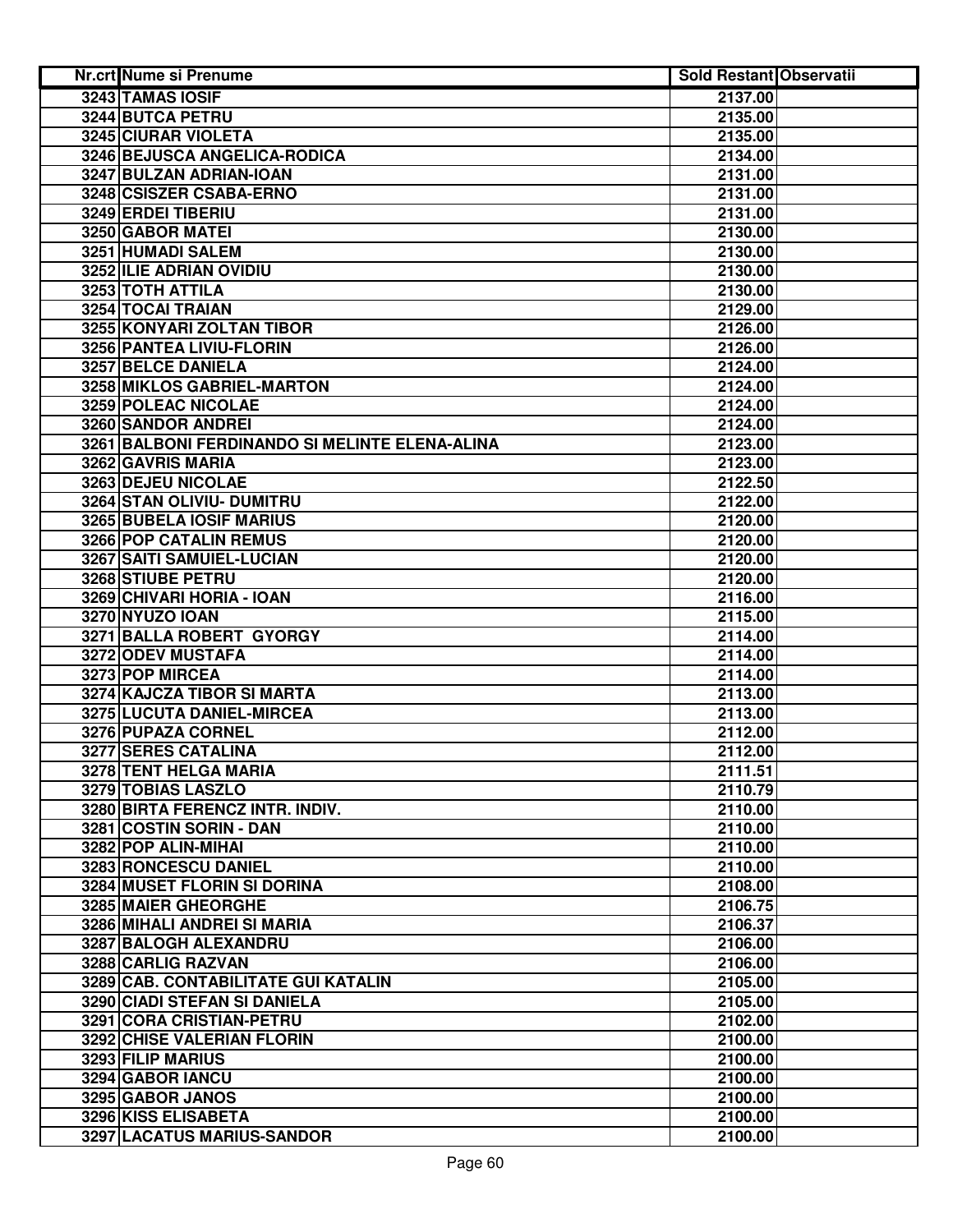| Nr.crt Nume si Prenume                                  | <b>Sold Restant Observatii</b> |  |
|---------------------------------------------------------|--------------------------------|--|
| 3298 NAGY ZSOLT                                         | 2100.00                        |  |
| 3299 SZERB ALEXANDRU                                    | 2100.00                        |  |
| 3300 ZOICA SORIN-CONSTANTIN                             | 2100.00                        |  |
| 3301 NAGHI IOAN SI FLORICA                              | 2098.00                        |  |
| 3302 FEJER IVAN                                         | 2097.00                        |  |
| 3303 HEGEDUS IOAN-STEFAN                                | 2096.00                        |  |
| 3304 PIRTEA PAUL-RAZVAN                                 | 2095.00                        |  |
| 3305 BOLOGAN ROBERT                                     | 2094.00                        |  |
| 3306 SILAGHI ANTONETA                                   | 2094.00                        |  |
| 3307 MOTOC SEBASTIAN-RUBEN                              | 2092.00                        |  |
| 3308 VLAD FLORIAN                                       | 2092.00                        |  |
| 3309 ALKAYED KHALAF-ABDELKARIM-IBNAYYEH SI ANCA-DACIANA | 2091.00                        |  |
| 3310 ISTOICA LUDOVIC                                    | 2090.00                        |  |
| 3311 PETYAR SZABOLCS-LASZLO SI TUNDE                    | 2090.00                        |  |
| 3312 SOMLYAI ANDRAS                                     | 2089.00                        |  |
| 3313 BLANARU-MAIER IULIA                                | 2088.00                        |  |
| 3314 MOISI GHEORGHE DANUT                               | 2088.00                        |  |
| 3315 CLOBOC SERGIU-IONUT                                | 2086.50                        |  |
| 3316 MARIAN OLIVIU                                      | 2085.00                        |  |
| 3317 LINGURAR VERONICA                                  | 2084.00                        |  |
| 3318 MAILAT CORNEL                                      | 2083.00                        |  |
| 3319 FERCHE CIPRIAN-FLORIN                              | 2082.00                        |  |
| 3320 MACIU ALEXANDRU-EMANUIL                            | 2082.00                        |  |
| 3321 MOLDOVAN GHE.                                      | 2082.00                        |  |
| 3322 GABOR GHIZELA                                      | 2080.00                        |  |
| 3323 SALAMON RUXANDRA SHEILLA                           | 2080.00                        |  |
| 3324 BARBURA CALIN                                      | 2078.00                        |  |
| 3325 COROI DAN NICOLAE                                  | 2078.00                        |  |
| 3326 BERCE CATALIN-PETRU                                | 2077.00                        |  |
| 3327 FARKAS DANIEL-BARNABA                              | 2076.51                        |  |
| 3328 ILISIE FLORIN NICOLAE                              | 2076.09                        |  |
| 3329 FOTACHE FLORIN                                     | 2075.00                        |  |
| 3330 POP MARIUS                                         | 2072.50                        |  |
| 3331 MADA DAVID MIHAI                                   | 2070.44                        |  |
| 3332 GABOR GABOR                                        | 2070.00                        |  |
| 3333 ISZTOIKA STEFAN                                    | 2069.00                        |  |
| 3334 HIRCA LUMINITA-CATALINA                            | 2067.00                        |  |
| 3335 KISS GYULA                                         | 2066.30                        |  |
| 3336 AMARGHIOALEI SENORA ANGELICA                       | 2064.62                        |  |
| 3337 BORDAS DAN-CRISTIAN                                | 2064.00                        |  |
| 3338 GABOR MATEI                                        | 2063.00                        |  |
| 3339 STRIZU DIANA RUXANDRA                              | 2062.17                        |  |
| <b>3340 GAVRIS HORATIU - VICTOR</b>                     | 2061.00                        |  |
| 3341 ESER ANA-LOREDANA                                  | 2060.00                        |  |
| 3342 GABOR MATEI                                        | 2060.00                        |  |
| 3343 KOSZEGI SANDOR                                     | 2060.00                        |  |
| 3344 OTVOS MIKLOS                                       | 2060.00                        |  |
| 3345 MARTON LILLA                                       | 2059.00                        |  |
| 3346 NEDELCU VASILE-COSMIN SI SERBAN ADRIANA            | 2059.00                        |  |
| 3347 BUDESCU FILODINA                                   | 2058.00                        |  |
| 3348 TUTOS ERIKA                                        | 2058.00                        |  |
| 3349 CSIKAI ESTERA-ZSOFIA                               | 2055.00                        |  |
| 3350 MINDRUTIU EDUARD NORBERT                           | 2055.00                        |  |
| 3351 SOVARSCHI MARIUS-DORIN                             | 2055.00                        |  |
| 3352 CHIS CORNEL - DANUT                                | 2054.00                        |  |
|                                                         |                                |  |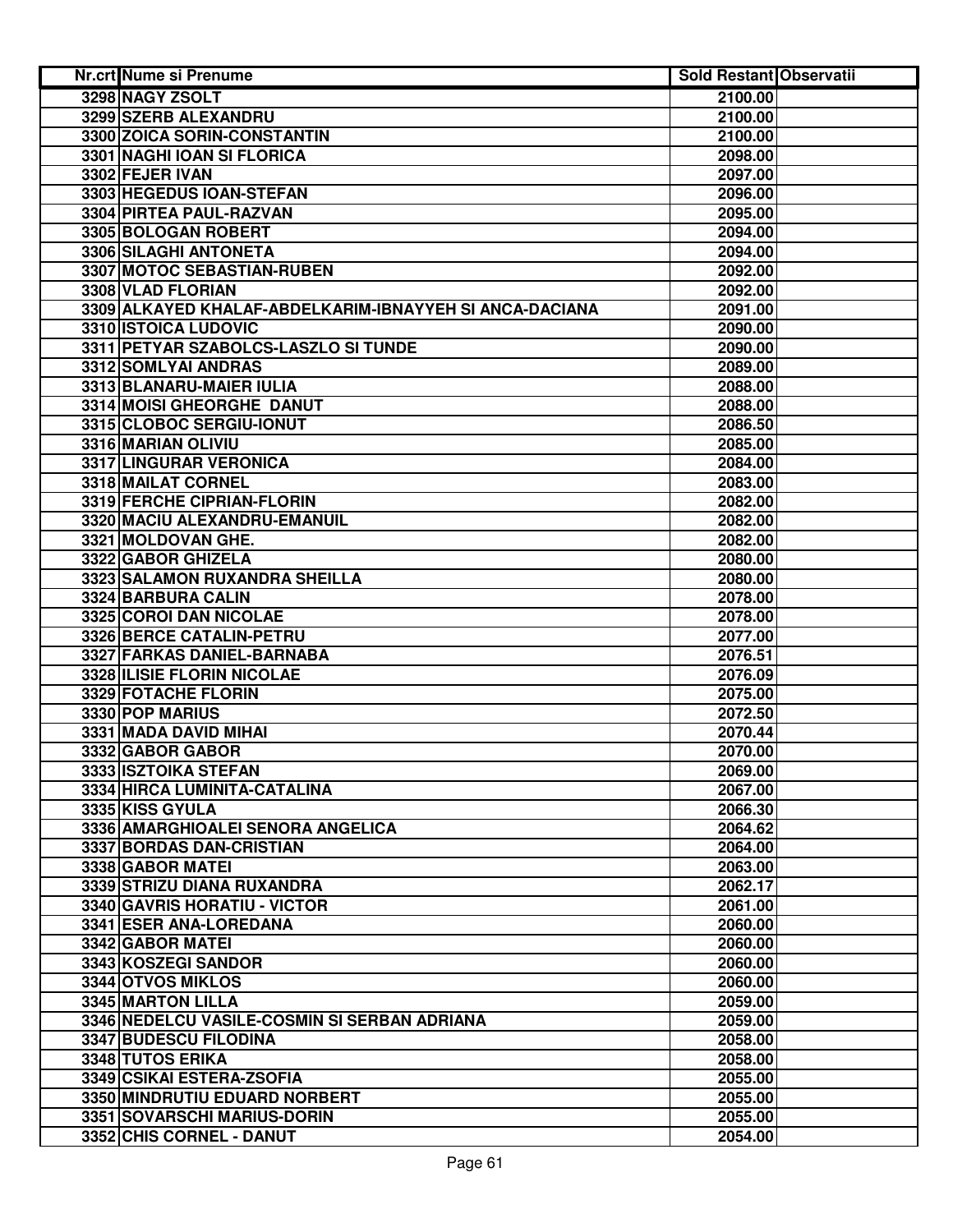| 3353 GHILEA BOGDAN IOAN<br>2054.00<br>3354 HUTTNER ZOLTAN<br>2054.00<br>3355 SONEA DORINA RODICA<br>2053.00<br>3356 HALMAJAN COSMIN-IONUT<br>2052.00<br>3357 MORUT DOINA<br>2050.00<br>3358 TOMELE COSMIN GHEORGHE<br>2050.00<br>3359 VARGA EMIL-GERENI<br>2050.00<br>3360 VENTEL TIBOR<br>2050.00<br>3361 TOTH LUDOVIC<br>2048.00<br>3362 GHERGHINA ION SI CLAUDIA FLORICA<br>2047.54<br>3363 MATYASI GABOR<br>2047.00<br>3364 GINGU BOGDAN-GHEORGHE<br>2045.00<br>3365 GULES IOAN<br>2045.00<br>3366 KECSKES IOZSEF<br>2045.00<br>3367 PAP IULIU<br>2045.00<br>3368 DEBELKA RICHARD LAJOS<br>2044.00<br>3369 MAGHIAR NICOLAE<br>2043.00<br>3370 KOVACS DAVID-GYORGY<br>2040.00<br><b>3371 ROSTAS PARDALIAN</b><br>2040.00<br>3372 BALLA ANDRAS<br>2039.00<br>3373 KOZMA SANDOR LASZLO<br>2037.00<br>3374 PARFION ILIE<br>2037.00<br>3375 POPA LIVIA<br>2036.00<br>3376 KAGYI LEVENTE FERENCZ<br>2035.00<br>3377 BLAGA ALINA LUMINITA<br>2034.00<br>3378 KOVACS ZSOLT-CSABA<br>2032.00<br>3379 NAZSE JANOS<br>2029.00<br>3380 VARGA NICOLAE<br>2028.95<br>3381 GABOR IOAN<br>2028.00<br>3382 SARCA EUGENIA<br>2028.00<br>3383 BOGDAN VIOREL<br>2025.00<br>3384 UNGUR GHEORGHE-FLORIN<br>2025.00<br>3385 CATANA ION<br>2024.00<br>3386 JURCUT OCTAVIAN<br>2022.00<br>3387 CURPAS CALIN-FLORENTIN<br>2019.00<br>3388 INDRIE IOAN-CRISTIAN<br>2019.00<br>3389 TARPAI FRANCISC<br>2019.00<br>3390 CORA CLAUDIU-FLORIN<br>2018.00<br>3391 GABOR IOAN<br>2018.00<br>3392 MOS SERGIU-BOGDAN<br>2018.00<br>3393 PASCALAU DANIEL-SORIN<br>2018.00<br>3394 MALITA MIRCEA-ADRIAN<br>2017.50<br>3395 MESESAN CORIOLAN-CRISTIAN<br>2017.50<br>3396 OPRIS DUMITRU<br>2017.00<br>3397 TOCUT CRISTIAN-FLORIAN<br>2017.00<br>3398 KISS TAMAS<br>2016.95<br>3399 HENDRE ROBERT<br>2015.00<br>3400 SABIE SERGIU CONSTANTIN<br>2015.00<br>3401 GORDAN LIVIA<br>2013.00<br>3402 SCHECEK IUDITH<br>2013.00<br>3403 LASCA VASILE SI FLOARE GABRIELA<br>2012.00<br>3404 ILIES IOAN<br>2007.50<br>3405 MARINAU ROMAN-DAN<br>2006.00<br>3406 STOIE DANIELA FLORENTINA<br>2006.00<br>3407 ROJAN NICOLAE<br>2005.00 | Nr.crt Nume si Prenume | <b>Sold Restant Observatii</b> |  |
|------------------------------------------------------------------------------------------------------------------------------------------------------------------------------------------------------------------------------------------------------------------------------------------------------------------------------------------------------------------------------------------------------------------------------------------------------------------------------------------------------------------------------------------------------------------------------------------------------------------------------------------------------------------------------------------------------------------------------------------------------------------------------------------------------------------------------------------------------------------------------------------------------------------------------------------------------------------------------------------------------------------------------------------------------------------------------------------------------------------------------------------------------------------------------------------------------------------------------------------------------------------------------------------------------------------------------------------------------------------------------------------------------------------------------------------------------------------------------------------------------------------------------------------------------------------------------------------------------------------------------------------------------------------------------------------------------------------------------------------------------------------------------------------------------------------------------------------------------------------------------------------------------------------------------------------------------------------------------------------------------------------------------------------------------------------------------------------|------------------------|--------------------------------|--|
|                                                                                                                                                                                                                                                                                                                                                                                                                                                                                                                                                                                                                                                                                                                                                                                                                                                                                                                                                                                                                                                                                                                                                                                                                                                                                                                                                                                                                                                                                                                                                                                                                                                                                                                                                                                                                                                                                                                                                                                                                                                                                          |                        |                                |  |
|                                                                                                                                                                                                                                                                                                                                                                                                                                                                                                                                                                                                                                                                                                                                                                                                                                                                                                                                                                                                                                                                                                                                                                                                                                                                                                                                                                                                                                                                                                                                                                                                                                                                                                                                                                                                                                                                                                                                                                                                                                                                                          |                        |                                |  |
|                                                                                                                                                                                                                                                                                                                                                                                                                                                                                                                                                                                                                                                                                                                                                                                                                                                                                                                                                                                                                                                                                                                                                                                                                                                                                                                                                                                                                                                                                                                                                                                                                                                                                                                                                                                                                                                                                                                                                                                                                                                                                          |                        |                                |  |
|                                                                                                                                                                                                                                                                                                                                                                                                                                                                                                                                                                                                                                                                                                                                                                                                                                                                                                                                                                                                                                                                                                                                                                                                                                                                                                                                                                                                                                                                                                                                                                                                                                                                                                                                                                                                                                                                                                                                                                                                                                                                                          |                        |                                |  |
|                                                                                                                                                                                                                                                                                                                                                                                                                                                                                                                                                                                                                                                                                                                                                                                                                                                                                                                                                                                                                                                                                                                                                                                                                                                                                                                                                                                                                                                                                                                                                                                                                                                                                                                                                                                                                                                                                                                                                                                                                                                                                          |                        |                                |  |
|                                                                                                                                                                                                                                                                                                                                                                                                                                                                                                                                                                                                                                                                                                                                                                                                                                                                                                                                                                                                                                                                                                                                                                                                                                                                                                                                                                                                                                                                                                                                                                                                                                                                                                                                                                                                                                                                                                                                                                                                                                                                                          |                        |                                |  |
|                                                                                                                                                                                                                                                                                                                                                                                                                                                                                                                                                                                                                                                                                                                                                                                                                                                                                                                                                                                                                                                                                                                                                                                                                                                                                                                                                                                                                                                                                                                                                                                                                                                                                                                                                                                                                                                                                                                                                                                                                                                                                          |                        |                                |  |
|                                                                                                                                                                                                                                                                                                                                                                                                                                                                                                                                                                                                                                                                                                                                                                                                                                                                                                                                                                                                                                                                                                                                                                                                                                                                                                                                                                                                                                                                                                                                                                                                                                                                                                                                                                                                                                                                                                                                                                                                                                                                                          |                        |                                |  |
|                                                                                                                                                                                                                                                                                                                                                                                                                                                                                                                                                                                                                                                                                                                                                                                                                                                                                                                                                                                                                                                                                                                                                                                                                                                                                                                                                                                                                                                                                                                                                                                                                                                                                                                                                                                                                                                                                                                                                                                                                                                                                          |                        |                                |  |
|                                                                                                                                                                                                                                                                                                                                                                                                                                                                                                                                                                                                                                                                                                                                                                                                                                                                                                                                                                                                                                                                                                                                                                                                                                                                                                                                                                                                                                                                                                                                                                                                                                                                                                                                                                                                                                                                                                                                                                                                                                                                                          |                        |                                |  |
|                                                                                                                                                                                                                                                                                                                                                                                                                                                                                                                                                                                                                                                                                                                                                                                                                                                                                                                                                                                                                                                                                                                                                                                                                                                                                                                                                                                                                                                                                                                                                                                                                                                                                                                                                                                                                                                                                                                                                                                                                                                                                          |                        |                                |  |
|                                                                                                                                                                                                                                                                                                                                                                                                                                                                                                                                                                                                                                                                                                                                                                                                                                                                                                                                                                                                                                                                                                                                                                                                                                                                                                                                                                                                                                                                                                                                                                                                                                                                                                                                                                                                                                                                                                                                                                                                                                                                                          |                        |                                |  |
|                                                                                                                                                                                                                                                                                                                                                                                                                                                                                                                                                                                                                                                                                                                                                                                                                                                                                                                                                                                                                                                                                                                                                                                                                                                                                                                                                                                                                                                                                                                                                                                                                                                                                                                                                                                                                                                                                                                                                                                                                                                                                          |                        |                                |  |
|                                                                                                                                                                                                                                                                                                                                                                                                                                                                                                                                                                                                                                                                                                                                                                                                                                                                                                                                                                                                                                                                                                                                                                                                                                                                                                                                                                                                                                                                                                                                                                                                                                                                                                                                                                                                                                                                                                                                                                                                                                                                                          |                        |                                |  |
|                                                                                                                                                                                                                                                                                                                                                                                                                                                                                                                                                                                                                                                                                                                                                                                                                                                                                                                                                                                                                                                                                                                                                                                                                                                                                                                                                                                                                                                                                                                                                                                                                                                                                                                                                                                                                                                                                                                                                                                                                                                                                          |                        |                                |  |
|                                                                                                                                                                                                                                                                                                                                                                                                                                                                                                                                                                                                                                                                                                                                                                                                                                                                                                                                                                                                                                                                                                                                                                                                                                                                                                                                                                                                                                                                                                                                                                                                                                                                                                                                                                                                                                                                                                                                                                                                                                                                                          |                        |                                |  |
|                                                                                                                                                                                                                                                                                                                                                                                                                                                                                                                                                                                                                                                                                                                                                                                                                                                                                                                                                                                                                                                                                                                                                                                                                                                                                                                                                                                                                                                                                                                                                                                                                                                                                                                                                                                                                                                                                                                                                                                                                                                                                          |                        |                                |  |
|                                                                                                                                                                                                                                                                                                                                                                                                                                                                                                                                                                                                                                                                                                                                                                                                                                                                                                                                                                                                                                                                                                                                                                                                                                                                                                                                                                                                                                                                                                                                                                                                                                                                                                                                                                                                                                                                                                                                                                                                                                                                                          |                        |                                |  |
|                                                                                                                                                                                                                                                                                                                                                                                                                                                                                                                                                                                                                                                                                                                                                                                                                                                                                                                                                                                                                                                                                                                                                                                                                                                                                                                                                                                                                                                                                                                                                                                                                                                                                                                                                                                                                                                                                                                                                                                                                                                                                          |                        |                                |  |
|                                                                                                                                                                                                                                                                                                                                                                                                                                                                                                                                                                                                                                                                                                                                                                                                                                                                                                                                                                                                                                                                                                                                                                                                                                                                                                                                                                                                                                                                                                                                                                                                                                                                                                                                                                                                                                                                                                                                                                                                                                                                                          |                        |                                |  |
|                                                                                                                                                                                                                                                                                                                                                                                                                                                                                                                                                                                                                                                                                                                                                                                                                                                                                                                                                                                                                                                                                                                                                                                                                                                                                                                                                                                                                                                                                                                                                                                                                                                                                                                                                                                                                                                                                                                                                                                                                                                                                          |                        |                                |  |
|                                                                                                                                                                                                                                                                                                                                                                                                                                                                                                                                                                                                                                                                                                                                                                                                                                                                                                                                                                                                                                                                                                                                                                                                                                                                                                                                                                                                                                                                                                                                                                                                                                                                                                                                                                                                                                                                                                                                                                                                                                                                                          |                        |                                |  |
|                                                                                                                                                                                                                                                                                                                                                                                                                                                                                                                                                                                                                                                                                                                                                                                                                                                                                                                                                                                                                                                                                                                                                                                                                                                                                                                                                                                                                                                                                                                                                                                                                                                                                                                                                                                                                                                                                                                                                                                                                                                                                          |                        |                                |  |
|                                                                                                                                                                                                                                                                                                                                                                                                                                                                                                                                                                                                                                                                                                                                                                                                                                                                                                                                                                                                                                                                                                                                                                                                                                                                                                                                                                                                                                                                                                                                                                                                                                                                                                                                                                                                                                                                                                                                                                                                                                                                                          |                        |                                |  |
|                                                                                                                                                                                                                                                                                                                                                                                                                                                                                                                                                                                                                                                                                                                                                                                                                                                                                                                                                                                                                                                                                                                                                                                                                                                                                                                                                                                                                                                                                                                                                                                                                                                                                                                                                                                                                                                                                                                                                                                                                                                                                          |                        |                                |  |
|                                                                                                                                                                                                                                                                                                                                                                                                                                                                                                                                                                                                                                                                                                                                                                                                                                                                                                                                                                                                                                                                                                                                                                                                                                                                                                                                                                                                                                                                                                                                                                                                                                                                                                                                                                                                                                                                                                                                                                                                                                                                                          |                        |                                |  |
|                                                                                                                                                                                                                                                                                                                                                                                                                                                                                                                                                                                                                                                                                                                                                                                                                                                                                                                                                                                                                                                                                                                                                                                                                                                                                                                                                                                                                                                                                                                                                                                                                                                                                                                                                                                                                                                                                                                                                                                                                                                                                          |                        |                                |  |
|                                                                                                                                                                                                                                                                                                                                                                                                                                                                                                                                                                                                                                                                                                                                                                                                                                                                                                                                                                                                                                                                                                                                                                                                                                                                                                                                                                                                                                                                                                                                                                                                                                                                                                                                                                                                                                                                                                                                                                                                                                                                                          |                        |                                |  |
|                                                                                                                                                                                                                                                                                                                                                                                                                                                                                                                                                                                                                                                                                                                                                                                                                                                                                                                                                                                                                                                                                                                                                                                                                                                                                                                                                                                                                                                                                                                                                                                                                                                                                                                                                                                                                                                                                                                                                                                                                                                                                          |                        |                                |  |
|                                                                                                                                                                                                                                                                                                                                                                                                                                                                                                                                                                                                                                                                                                                                                                                                                                                                                                                                                                                                                                                                                                                                                                                                                                                                                                                                                                                                                                                                                                                                                                                                                                                                                                                                                                                                                                                                                                                                                                                                                                                                                          |                        |                                |  |
|                                                                                                                                                                                                                                                                                                                                                                                                                                                                                                                                                                                                                                                                                                                                                                                                                                                                                                                                                                                                                                                                                                                                                                                                                                                                                                                                                                                                                                                                                                                                                                                                                                                                                                                                                                                                                                                                                                                                                                                                                                                                                          |                        |                                |  |
|                                                                                                                                                                                                                                                                                                                                                                                                                                                                                                                                                                                                                                                                                                                                                                                                                                                                                                                                                                                                                                                                                                                                                                                                                                                                                                                                                                                                                                                                                                                                                                                                                                                                                                                                                                                                                                                                                                                                                                                                                                                                                          |                        |                                |  |
|                                                                                                                                                                                                                                                                                                                                                                                                                                                                                                                                                                                                                                                                                                                                                                                                                                                                                                                                                                                                                                                                                                                                                                                                                                                                                                                                                                                                                                                                                                                                                                                                                                                                                                                                                                                                                                                                                                                                                                                                                                                                                          |                        |                                |  |
|                                                                                                                                                                                                                                                                                                                                                                                                                                                                                                                                                                                                                                                                                                                                                                                                                                                                                                                                                                                                                                                                                                                                                                                                                                                                                                                                                                                                                                                                                                                                                                                                                                                                                                                                                                                                                                                                                                                                                                                                                                                                                          |                        |                                |  |
|                                                                                                                                                                                                                                                                                                                                                                                                                                                                                                                                                                                                                                                                                                                                                                                                                                                                                                                                                                                                                                                                                                                                                                                                                                                                                                                                                                                                                                                                                                                                                                                                                                                                                                                                                                                                                                                                                                                                                                                                                                                                                          |                        |                                |  |
|                                                                                                                                                                                                                                                                                                                                                                                                                                                                                                                                                                                                                                                                                                                                                                                                                                                                                                                                                                                                                                                                                                                                                                                                                                                                                                                                                                                                                                                                                                                                                                                                                                                                                                                                                                                                                                                                                                                                                                                                                                                                                          |                        |                                |  |
|                                                                                                                                                                                                                                                                                                                                                                                                                                                                                                                                                                                                                                                                                                                                                                                                                                                                                                                                                                                                                                                                                                                                                                                                                                                                                                                                                                                                                                                                                                                                                                                                                                                                                                                                                                                                                                                                                                                                                                                                                                                                                          |                        |                                |  |
|                                                                                                                                                                                                                                                                                                                                                                                                                                                                                                                                                                                                                                                                                                                                                                                                                                                                                                                                                                                                                                                                                                                                                                                                                                                                                                                                                                                                                                                                                                                                                                                                                                                                                                                                                                                                                                                                                                                                                                                                                                                                                          |                        |                                |  |
|                                                                                                                                                                                                                                                                                                                                                                                                                                                                                                                                                                                                                                                                                                                                                                                                                                                                                                                                                                                                                                                                                                                                                                                                                                                                                                                                                                                                                                                                                                                                                                                                                                                                                                                                                                                                                                                                                                                                                                                                                                                                                          |                        |                                |  |
|                                                                                                                                                                                                                                                                                                                                                                                                                                                                                                                                                                                                                                                                                                                                                                                                                                                                                                                                                                                                                                                                                                                                                                                                                                                                                                                                                                                                                                                                                                                                                                                                                                                                                                                                                                                                                                                                                                                                                                                                                                                                                          |                        |                                |  |
|                                                                                                                                                                                                                                                                                                                                                                                                                                                                                                                                                                                                                                                                                                                                                                                                                                                                                                                                                                                                                                                                                                                                                                                                                                                                                                                                                                                                                                                                                                                                                                                                                                                                                                                                                                                                                                                                                                                                                                                                                                                                                          |                        |                                |  |
|                                                                                                                                                                                                                                                                                                                                                                                                                                                                                                                                                                                                                                                                                                                                                                                                                                                                                                                                                                                                                                                                                                                                                                                                                                                                                                                                                                                                                                                                                                                                                                                                                                                                                                                                                                                                                                                                                                                                                                                                                                                                                          |                        |                                |  |
|                                                                                                                                                                                                                                                                                                                                                                                                                                                                                                                                                                                                                                                                                                                                                                                                                                                                                                                                                                                                                                                                                                                                                                                                                                                                                                                                                                                                                                                                                                                                                                                                                                                                                                                                                                                                                                                                                                                                                                                                                                                                                          |                        |                                |  |
|                                                                                                                                                                                                                                                                                                                                                                                                                                                                                                                                                                                                                                                                                                                                                                                                                                                                                                                                                                                                                                                                                                                                                                                                                                                                                                                                                                                                                                                                                                                                                                                                                                                                                                                                                                                                                                                                                                                                                                                                                                                                                          |                        |                                |  |
|                                                                                                                                                                                                                                                                                                                                                                                                                                                                                                                                                                                                                                                                                                                                                                                                                                                                                                                                                                                                                                                                                                                                                                                                                                                                                                                                                                                                                                                                                                                                                                                                                                                                                                                                                                                                                                                                                                                                                                                                                                                                                          |                        |                                |  |
|                                                                                                                                                                                                                                                                                                                                                                                                                                                                                                                                                                                                                                                                                                                                                                                                                                                                                                                                                                                                                                                                                                                                                                                                                                                                                                                                                                                                                                                                                                                                                                                                                                                                                                                                                                                                                                                                                                                                                                                                                                                                                          |                        |                                |  |
|                                                                                                                                                                                                                                                                                                                                                                                                                                                                                                                                                                                                                                                                                                                                                                                                                                                                                                                                                                                                                                                                                                                                                                                                                                                                                                                                                                                                                                                                                                                                                                                                                                                                                                                                                                                                                                                                                                                                                                                                                                                                                          |                        |                                |  |
|                                                                                                                                                                                                                                                                                                                                                                                                                                                                                                                                                                                                                                                                                                                                                                                                                                                                                                                                                                                                                                                                                                                                                                                                                                                                                                                                                                                                                                                                                                                                                                                                                                                                                                                                                                                                                                                                                                                                                                                                                                                                                          |                        |                                |  |
|                                                                                                                                                                                                                                                                                                                                                                                                                                                                                                                                                                                                                                                                                                                                                                                                                                                                                                                                                                                                                                                                                                                                                                                                                                                                                                                                                                                                                                                                                                                                                                                                                                                                                                                                                                                                                                                                                                                                                                                                                                                                                          |                        |                                |  |
|                                                                                                                                                                                                                                                                                                                                                                                                                                                                                                                                                                                                                                                                                                                                                                                                                                                                                                                                                                                                                                                                                                                                                                                                                                                                                                                                                                                                                                                                                                                                                                                                                                                                                                                                                                                                                                                                                                                                                                                                                                                                                          |                        |                                |  |
|                                                                                                                                                                                                                                                                                                                                                                                                                                                                                                                                                                                                                                                                                                                                                                                                                                                                                                                                                                                                                                                                                                                                                                                                                                                                                                                                                                                                                                                                                                                                                                                                                                                                                                                                                                                                                                                                                                                                                                                                                                                                                          |                        |                                |  |
|                                                                                                                                                                                                                                                                                                                                                                                                                                                                                                                                                                                                                                                                                                                                                                                                                                                                                                                                                                                                                                                                                                                                                                                                                                                                                                                                                                                                                                                                                                                                                                                                                                                                                                                                                                                                                                                                                                                                                                                                                                                                                          |                        |                                |  |
|                                                                                                                                                                                                                                                                                                                                                                                                                                                                                                                                                                                                                                                                                                                                                                                                                                                                                                                                                                                                                                                                                                                                                                                                                                                                                                                                                                                                                                                                                                                                                                                                                                                                                                                                                                                                                                                                                                                                                                                                                                                                                          |                        |                                |  |
|                                                                                                                                                                                                                                                                                                                                                                                                                                                                                                                                                                                                                                                                                                                                                                                                                                                                                                                                                                                                                                                                                                                                                                                                                                                                                                                                                                                                                                                                                                                                                                                                                                                                                                                                                                                                                                                                                                                                                                                                                                                                                          |                        |                                |  |
|                                                                                                                                                                                                                                                                                                                                                                                                                                                                                                                                                                                                                                                                                                                                                                                                                                                                                                                                                                                                                                                                                                                                                                                                                                                                                                                                                                                                                                                                                                                                                                                                                                                                                                                                                                                                                                                                                                                                                                                                                                                                                          |                        |                                |  |
|                                                                                                                                                                                                                                                                                                                                                                                                                                                                                                                                                                                                                                                                                                                                                                                                                                                                                                                                                                                                                                                                                                                                                                                                                                                                                                                                                                                                                                                                                                                                                                                                                                                                                                                                                                                                                                                                                                                                                                                                                                                                                          |                        |                                |  |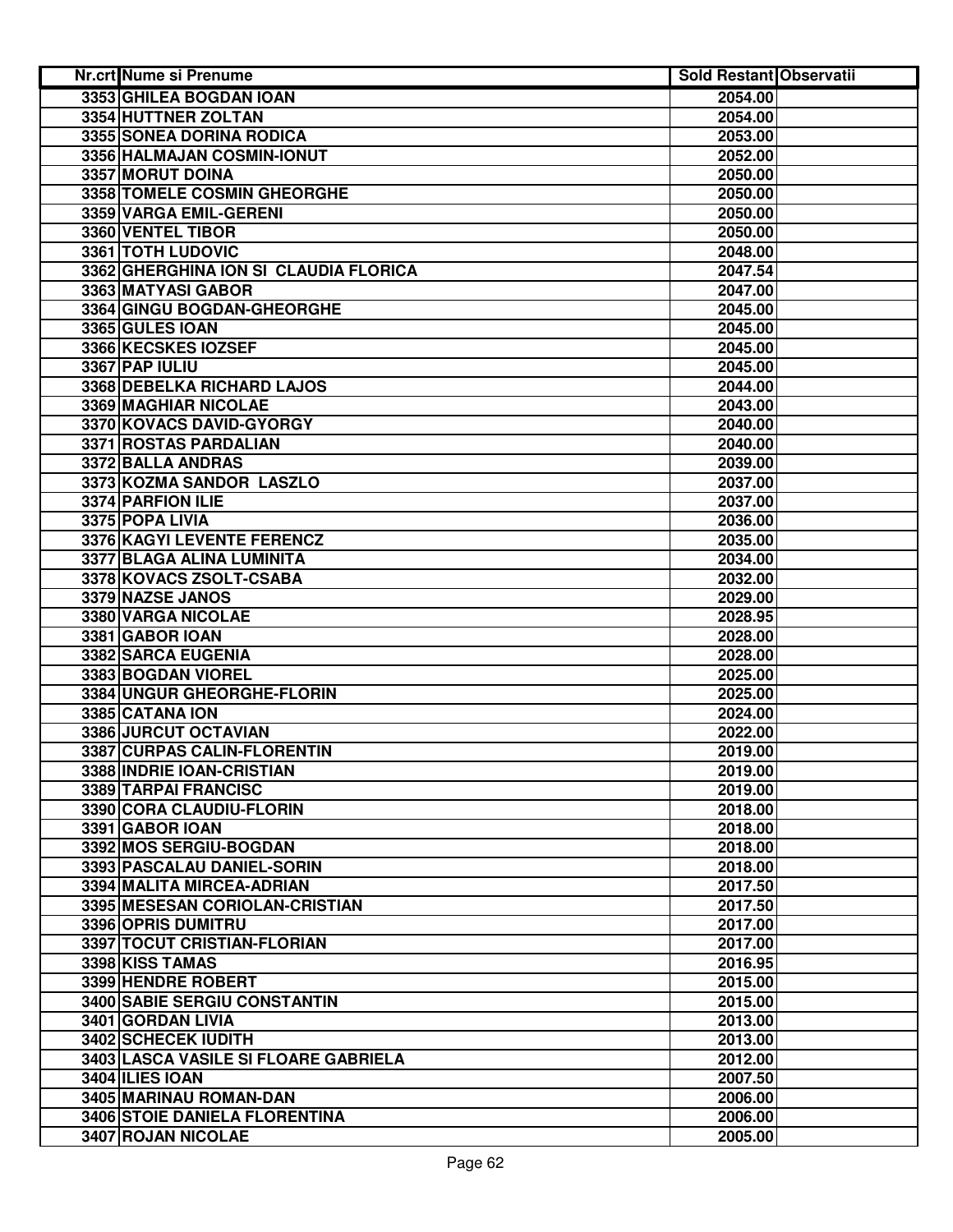| Nr.crt Nume si Prenume                      | <b>Sold Restant Observatii</b> |  |
|---------------------------------------------|--------------------------------|--|
| 3408 SABAU RALUCA-BOGDANA                   | 2002.00                        |  |
| 3409 IVAN MARIANA - RODICA                  | 2000.18                        |  |
| 3410 ABU KRENAT TAHA                        | 2000.00                        |  |
| 3411 ALBU SEBASTIAN-CLAUDIU                 | 2000.00                        |  |
| 3412 ALSAYED IBRAHIM ALMOWAFY ALSHHAT GOODA | 2000.00                        |  |
| 3413 ARDELEAN ADRIANA                       | 2000.00                        |  |
| 3414 BACRITA ADRIAN                         | 2000.00                        |  |
| 3415 BADIA VALENTIN                         | 2000.00                        |  |
| <b>3416 BAJNOK ROBERT TIBOR</b>             | 2000.00                        |  |
| 3417 BARNUTIU CALIN                         | 2000.00                        |  |
| 3418 BEJAN MARIA-LIA                        | 2000.00                        |  |
| 3419 BELCEA ECATERINA                       | 2000.00                        |  |
| 3420 BERTOJA BEREND-ANDRAS-GYORGY           | 2000.00                        |  |
| 3421 BIRAU IONUT PAVEL                      | 2000.00                        |  |
| 3422 BLAGA LEONTINA                         | 2000.00                        |  |
| 3423 BLAJ LAVINIA                           | 2000.00                        |  |
| 3424 BODIU FLAVIA-DIANA                     | 2000.00                        |  |
| 3425 BOGA CLEMENTINTA GABRIELA              | 2000.00                        |  |
| 3426 BORZ ADRIAN IOAN                       | 2000.00                        |  |
| 3427 BORZ CIPRIAN                           | 2000.00                        |  |
| 3428 BRANDAS MIRELA-MAGDALENA               | 2000.00                        |  |
| 3429 BUDAU ILCA                             | 2000.00                        |  |
| <b>3430 BUGHIU PETRU CRISTIAN</b>           | 2000.00                        |  |
| 3431 BUNGAU GHEORGHE-IOAN                   | 2000.00                        |  |
| 3432 CADAR MONICA-IOANA                     | 2000.00                        |  |
| 3433 CADAR SORIN DUMITRU SI ANGELA          | 2000.00                        |  |
| 3434 CALIN TAMARA                           | 2000.00                        |  |
| 3435 CHITORAGA DINU                         | 2000.00                        |  |
| 3436 CIURAR GEZA-ALEXANDRU                  | 2000.00                        |  |
| 3437 CLEJAN MELANIA                         | 2000.00                        |  |
| 3438 COSTACHE CARMEN-CRISTINA               | 2000.00                        |  |
| 3439 DE PIERI VALERIE GENEVIEVE THERESE     | 2000.00                        |  |
| 3440 DEREBAN ALEXANDRU                      | 2000.00                        |  |
| 3441 DUCA VIOLETA                           | 2000.00                        |  |
| 3442 DUDAS LIDIA MONICA                     | 2000.00                        |  |
| 3443 DUDAS SANDOR                           | 2000.00                        |  |
| 3444 EHRET CRISTOPHE JACOUES ANTOINE        | 2000.00                        |  |
| 3445 FACONTI MARCO                          | 2000.00                        |  |
| 3446 FARAGO LAIOS-ZOLTAN                    | 2000.00                        |  |
| 3447 FARKAS MARIA                           | 2000.00                        |  |
| 3448 FASOLO RENZO                           | 2000.00                        |  |
| <b>3449 FEKETE FERENC ISTVAN</b>            | 2000.00                        |  |
| 3450 FILIP ANGELA VIORICA                   | 2000.00                        |  |
| 3451 GABOR JUJCA                            | 2000.00                        |  |
| 3452 GABOR ROZALIA                          | 2000.00                        |  |
| 3453 GABOR SUSANA                           | 2000.00                        |  |
| 3454 GAL RAMONA-NICOLETA                    | 2000.00                        |  |
| 3455 GAROFEANU LIVIU                        | 2000.00                        |  |
| 3456 GHERGHELEINIC DIANA-TEODORA            | 2000.00                        |  |
| 3457 GRECU IOAN                             | 2000.00                        |  |
| 3458 HAJNER ERIK-ROBERT                     | 2000.00                        |  |
| 3459 HERMAN CIPRIAN MARIUS                  | 2000.00                        |  |
| 3460 HOFFMAN CSABA-LEVENTE                  | 2000.00                        |  |
| 3461 ISTOICA LUIZA                          | 2000.00                        |  |
| 3462 ISZTOIKA DUMITRU-IOAN                  | 2000.00                        |  |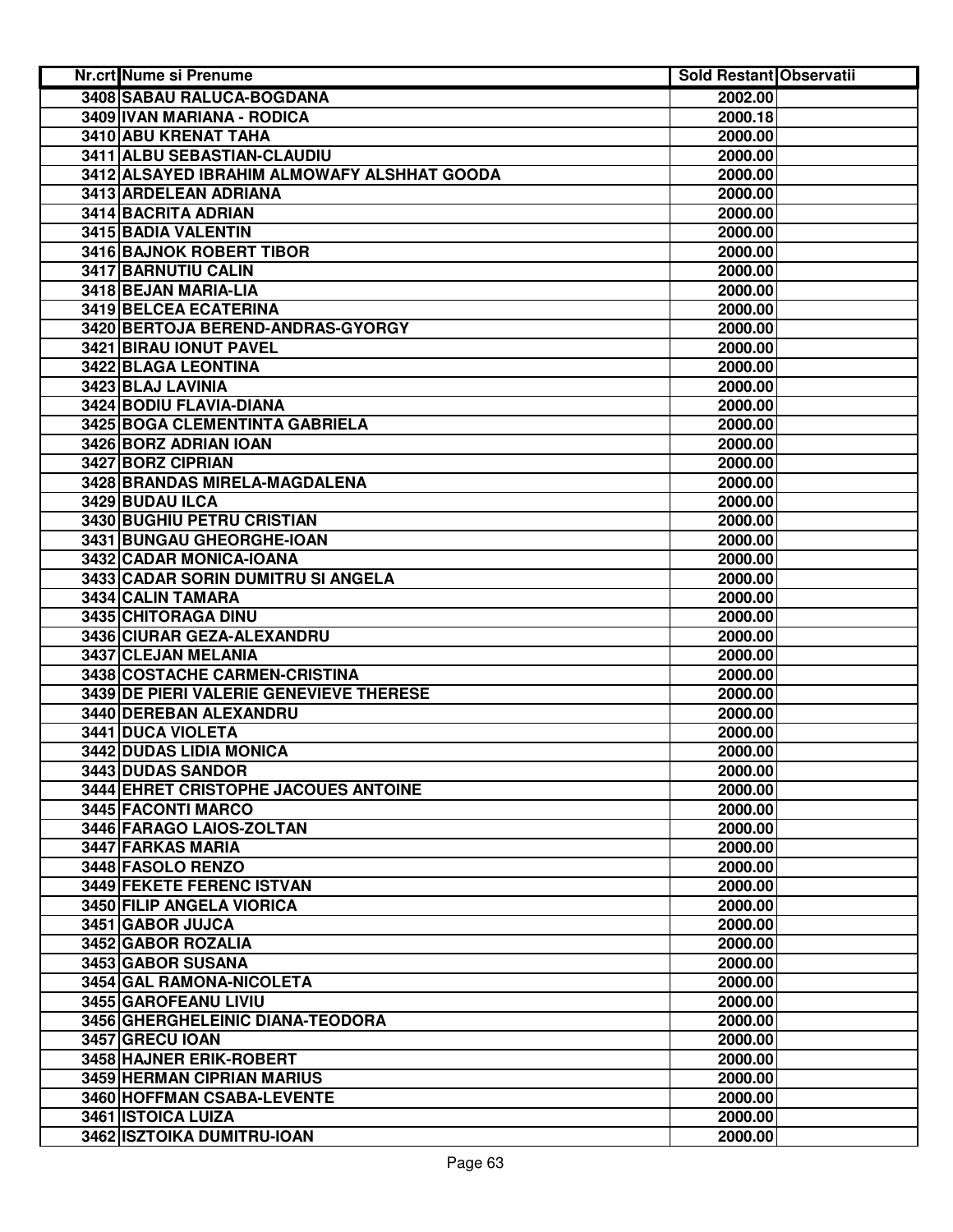| <b>Nr.crt Nume si Prenume</b> | Sold Restant Observatii |  |
|-------------------------------|-------------------------|--|
| <b>3463 ISZTOIKA TEREZA</b>   | 2000.00                 |  |
| 3464 KISS ISTVAN-IOZSEF       | 2000.00                 |  |
| 3465 KORDA ZSOLT-JANOS        | 2000.00                 |  |
| 3466 LACATUS SZELURINA        | 2000.00                 |  |
| 3467 LAZAR ILDIKO             | 2000.00                 |  |
| 3468 LORINCZ IUDIT-VERA       | 2000.00                 |  |
| 3469 LUKACS KALMAN            | 2000.00                 |  |
| 3470 MAGYARI ELISABETA        | 2000.00                 |  |
| 3471 MALEK GUSZTAV JOZSEF     | 2000.00                 |  |
| 3472 MANEA ANCA-CAMELIA       | 2000.00                 |  |
| 3473 MARINICA MIHAELA         | 2000.00                 |  |
| 3474 MATEAS MARIOARA MIRELA   | 2000.00                 |  |
| 3475 MATICA SIMONA-ADRIANA    | 2000.00                 |  |
| 3476 MOCIAR TIBOR             | 2000.00                 |  |
| 3477 NELSON BRACALENTE        | 2000.00                 |  |
| 3478 NEMET ALEXANDRU          | 2000.00                 |  |
| 3479 OLAH ALEXANDRU-REMUS     | 2000.00                 |  |
| 3480 OLAR VALENTINA-IOANA     | 2000.00                 |  |
| 3481 OPRE ELISABETA EDITH     | 2000.00                 |  |
| 3482 PANKOTAI GABOR GERGELY   | 2000.00                 |  |
| 3483 PANTIS SALOMEA-LIANA     | 2000.00                 |  |
| 3484 PAPA RINALDO             | 2000.00                 |  |
| 3485 PAPP ZSOLT               | 2000.00                 |  |
| <b>3486 PATAKI ANTAL</b>      | 2000.00                 |  |
| 3487 PATER ANGELA-DACIANA     | 2000.00                 |  |
| 3488 PATRULESCU BOGDAN FLORIN | 2000.00                 |  |
| 3489 POLTZ OLIMPIA-ECATERINA  | 2000.00                 |  |
| 3490 POPOVICI FLORINA ANDREA  | 2000.00                 |  |
| 3491 POPP TEODOR-LIVIU        | 2000.00                 |  |
| 3492 RADU GIANINA             | 2000.00                 |  |
| 3493 RONASZEKI ROBERT-JOZSEF  | 2000.00                 |  |
| 3494 SAITI SUNAMITA-ROXANA    | 2000.00                 |  |
| 3495 SECAN ADRIANA-MIHAELA    | 2000.00                 |  |
| 3496 SFERLE CORINA LAURA      | 2000.00                 |  |
| 3497 SHERLOCK PATRICK JOHN    | 2000.00                 |  |
| 3498 SIRBU VALENTIN           | 2000.00                 |  |
| 3499 STERN AKOS ANDRAS        | 2000.00                 |  |
| 3500 STRENG DUMITRU STEFAN    | 2000.00                 |  |
| 3501 STROIA MARIA             | 2000.00                 |  |
| 3502 SZABO SANDOR JOZSEF      | 2000.00                 |  |
| 3503 SZILAGYI SANDOR          | 2000.00                 |  |
| 3504 SZTANKOVITS ROZALIA      | 2000.00                 |  |
| 3505 TAKACS KRISZTIAN         | 2000.00                 |  |
| 3506 TAMAS VLADIMIR           | 2000.00                 |  |
| 3507 TOTH BRIGITA-ELEONORA    | 2000.00                 |  |
| 3508 TROMBONI SILVANO         | 2000.00                 |  |
| <b>3509 VENTER ELENA</b>      | 2000.00                 |  |
| 3510 VISTISEN JAN             | 2000.00                 |  |
| 3511 LAZAR RENATA-KATALIN     | 1998.00                 |  |
| 3512 GHEORGHE ROMOLICA        | 1997.00                 |  |
| 3513 OPREA MARIOARA           | 1997.00                 |  |
| 3514 POCIAN IOAN-GHEORGHE     | 1995.00                 |  |
| 3515 OPREA RONELA TEODORA     | 1994.00                 |  |
| 3516 MOHACI JOZSEF-AUGUSTIN   | 1993.00                 |  |
| 3517 PETRUS TRAIAN            | 1993.00                 |  |
|                               |                         |  |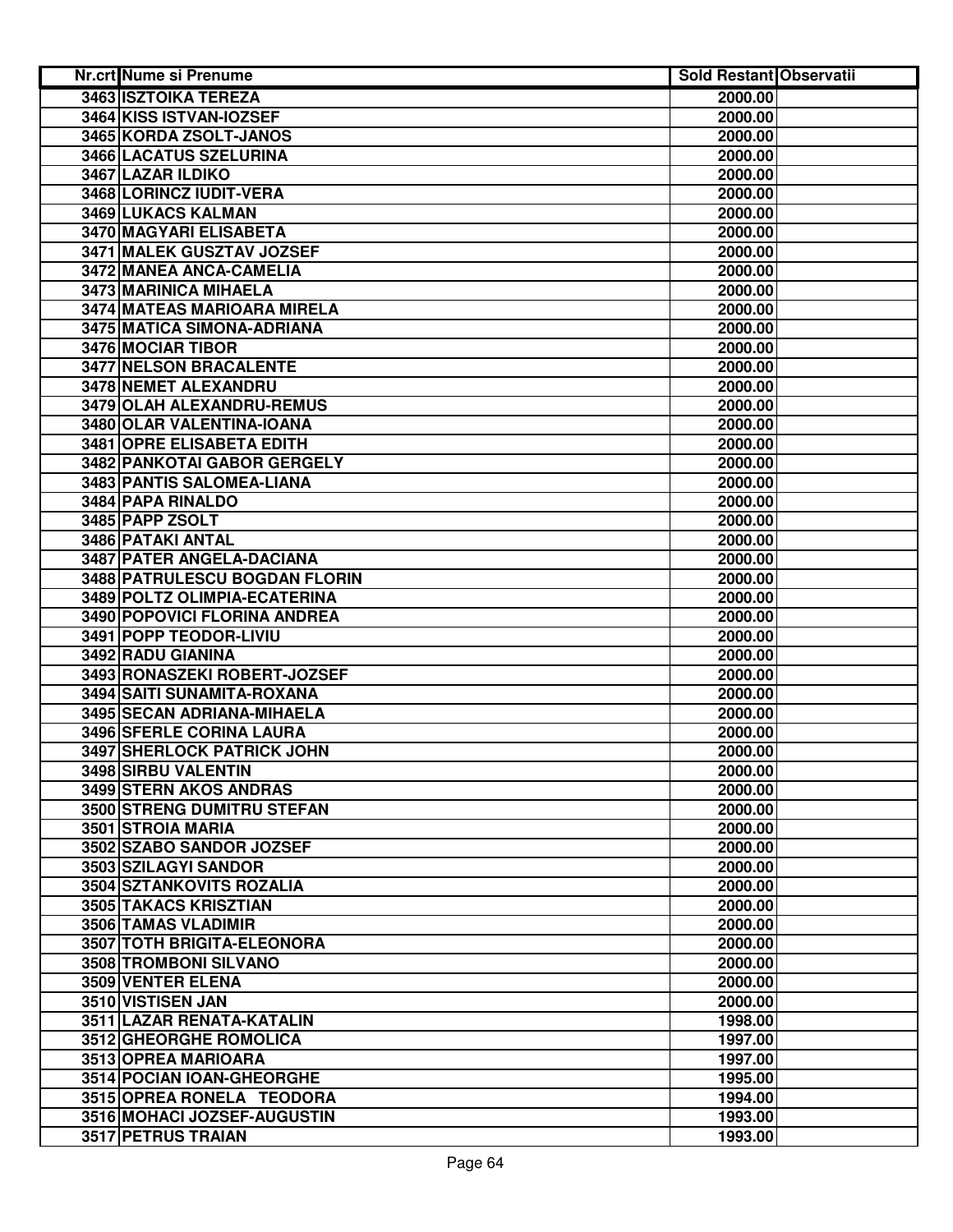| 3518 TURCUT RADU-IOAN<br>1992.50<br>3519 GABOR MATEL<br>1991.00<br>3520 COITA DENISA-VASILICA<br>1990.00<br>3521 ISZTOIKA RUBEN<br>1990.00<br>3522 POPA GHEORGHE<br>1990.00<br>3523 STRATULAT VALENTIN-GABRIEL<br>1990.00<br>3524 ZETOCHA IOAN<br>1990.00<br>3525 LACATOS ERZSEBET-GYONGYI SI GAVRIL<br>1989.00<br>3526 NISTOR TIBERIU-TEODOR<br>1989.00<br>3527 SIMOC NORBERT-STEFAN<br>1988.00<br>3528 CSEKE MOZES<br>1987.00<br>3529 LUCACIU FLORIAN<br>1987.00<br>3530 DASCALU CONSTANTIN<br>1986.00<br>3531 NEDELEA TRAIAN-EUGEN<br>1985.00 |
|--------------------------------------------------------------------------------------------------------------------------------------------------------------------------------------------------------------------------------------------------------------------------------------------------------------------------------------------------------------------------------------------------------------------------------------------------------------------------------------------------------------------------------------------------|
|                                                                                                                                                                                                                                                                                                                                                                                                                                                                                                                                                  |
|                                                                                                                                                                                                                                                                                                                                                                                                                                                                                                                                                  |
|                                                                                                                                                                                                                                                                                                                                                                                                                                                                                                                                                  |
|                                                                                                                                                                                                                                                                                                                                                                                                                                                                                                                                                  |
|                                                                                                                                                                                                                                                                                                                                                                                                                                                                                                                                                  |
|                                                                                                                                                                                                                                                                                                                                                                                                                                                                                                                                                  |
|                                                                                                                                                                                                                                                                                                                                                                                                                                                                                                                                                  |
|                                                                                                                                                                                                                                                                                                                                                                                                                                                                                                                                                  |
|                                                                                                                                                                                                                                                                                                                                                                                                                                                                                                                                                  |
|                                                                                                                                                                                                                                                                                                                                                                                                                                                                                                                                                  |
|                                                                                                                                                                                                                                                                                                                                                                                                                                                                                                                                                  |
|                                                                                                                                                                                                                                                                                                                                                                                                                                                                                                                                                  |
|                                                                                                                                                                                                                                                                                                                                                                                                                                                                                                                                                  |
|                                                                                                                                                                                                                                                                                                                                                                                                                                                                                                                                                  |
| 3532 FERARU COSTEL<br>1984.00                                                                                                                                                                                                                                                                                                                                                                                                                                                                                                                    |
| 3533 ISTOICA IANCU<br>1984.00                                                                                                                                                                                                                                                                                                                                                                                                                                                                                                                    |
| 3534 HORVAT CAMELIA ALEXANDRA<br>1982.00                                                                                                                                                                                                                                                                                                                                                                                                                                                                                                         |
| 3535 MOLNAR IREN DECEDET PRIN UYLAKI VASILE<br>1982.00                                                                                                                                                                                                                                                                                                                                                                                                                                                                                           |
| 3536 MORAR PENELOPA<br>1982.00 PROCES PE ROL                                                                                                                                                                                                                                                                                                                                                                                                                                                                                                     |
| 3537 SANDU IOAN-DRAGOS<br>1982.00                                                                                                                                                                                                                                                                                                                                                                                                                                                                                                                |
| 3538 NEGRAU SIMONA-SANDA<br>1981.80                                                                                                                                                                                                                                                                                                                                                                                                                                                                                                              |
| 3539 BAK TAMAS<br>1980.00                                                                                                                                                                                                                                                                                                                                                                                                                                                                                                                        |
| 3540 GAL ATTILA<br>1980.00                                                                                                                                                                                                                                                                                                                                                                                                                                                                                                                       |
| 3541 GAL ZOLTAN MARIN<br>1980.00                                                                                                                                                                                                                                                                                                                                                                                                                                                                                                                 |
| 3542 MARTA SORIN-CRISTIAN<br>1980.00                                                                                                                                                                                                                                                                                                                                                                                                                                                                                                             |
| 3543 ROSTAS RADU<br>1980.00                                                                                                                                                                                                                                                                                                                                                                                                                                                                                                                      |
| 3544 TIPONUT FLORIN<br>1980.00                                                                                                                                                                                                                                                                                                                                                                                                                                                                                                                   |
| 3545 GORDAN MIRCEA-CRISTIAN<br>1979.00                                                                                                                                                                                                                                                                                                                                                                                                                                                                                                           |
| 3546 GHERMAN TRAIAN SI ANA<br>1976.00                                                                                                                                                                                                                                                                                                                                                                                                                                                                                                            |
| 3547 NAGY SANDOR<br>1976.00                                                                                                                                                                                                                                                                                                                                                                                                                                                                                                                      |
| 3548 ONACA GHEORGHE-FLORIAN SI TUNDE-MIRABELA<br>1975.00                                                                                                                                                                                                                                                                                                                                                                                                                                                                                         |
| 3549 SILAGHI RADU<br>1975.00                                                                                                                                                                                                                                                                                                                                                                                                                                                                                                                     |
| 3550 GHITEA ZARIN-ALIN<br>1971.00                                                                                                                                                                                                                                                                                                                                                                                                                                                                                                                |
| 3551 TODINCA DANIEL<br>1970.00                                                                                                                                                                                                                                                                                                                                                                                                                                                                                                                   |
| 3552 GAL LEVENTE-LUDOVIC<br>1969.00                                                                                                                                                                                                                                                                                                                                                                                                                                                                                                              |
| 3553 VINTER FLORIAN<br>1969.00                                                                                                                                                                                                                                                                                                                                                                                                                                                                                                                   |
| <b>3554 BRADEA GEORGE CONSTANTIN</b><br>1968.00                                                                                                                                                                                                                                                                                                                                                                                                                                                                                                  |
| 3555 MARINCEAN SERBAN CONSTANTIN<br>1967.47                                                                                                                                                                                                                                                                                                                                                                                                                                                                                                      |
| 3556 LESAK SANDOR<br>1967.00                                                                                                                                                                                                                                                                                                                                                                                                                                                                                                                     |
| 3557 POPA TEODOR-LUCIAN<br>1967.00                                                                                                                                                                                                                                                                                                                                                                                                                                                                                                               |
| 3558 FLORIA NICOLETA<br>1965.03                                                                                                                                                                                                                                                                                                                                                                                                                                                                                                                  |
| 3559 CHIRICA GRIGORE<br>1964.00                                                                                                                                                                                                                                                                                                                                                                                                                                                                                                                  |
| 3560 KARACSONY ALIN-CORNEL<br>1964.00                                                                                                                                                                                                                                                                                                                                                                                                                                                                                                            |
| 3561 PORUMB FLORIN<br>1964.00                                                                                                                                                                                                                                                                                                                                                                                                                                                                                                                    |
| 3562 SZABO ANETT MARIA<br>1964.00                                                                                                                                                                                                                                                                                                                                                                                                                                                                                                                |
| 3563 BARCAN FLORIN SILVIU<br>1963.00                                                                                                                                                                                                                                                                                                                                                                                                                                                                                                             |
| 3564 MOCIAN FLORIN<br>1962.00                                                                                                                                                                                                                                                                                                                                                                                                                                                                                                                    |
| 3565 ANDREI BOGDAN<br>1960.01                                                                                                                                                                                                                                                                                                                                                                                                                                                                                                                    |
| 3566 FEFLEA RUXANDRA-IOANA<br>1960.00                                                                                                                                                                                                                                                                                                                                                                                                                                                                                                            |
| 3567 PRAJA MARIA<br>1958.00                                                                                                                                                                                                                                                                                                                                                                                                                                                                                                                      |
| 3568 VARGA GABRIELA-IRINA<br>1957.00                                                                                                                                                                                                                                                                                                                                                                                                                                                                                                             |
| 3569 FARFARA ALEXANDRU-BOGDAN<br>1955.65                                                                                                                                                                                                                                                                                                                                                                                                                                                                                                         |
| 3570 BULZAN DOREL<br>1954.00                                                                                                                                                                                                                                                                                                                                                                                                                                                                                                                     |
| 3571 CSARNOK IOLANDA<br>1954.00                                                                                                                                                                                                                                                                                                                                                                                                                                                                                                                  |
| 3572 BALOGH KATALIN<br>1949.00                                                                                                                                                                                                                                                                                                                                                                                                                                                                                                                   |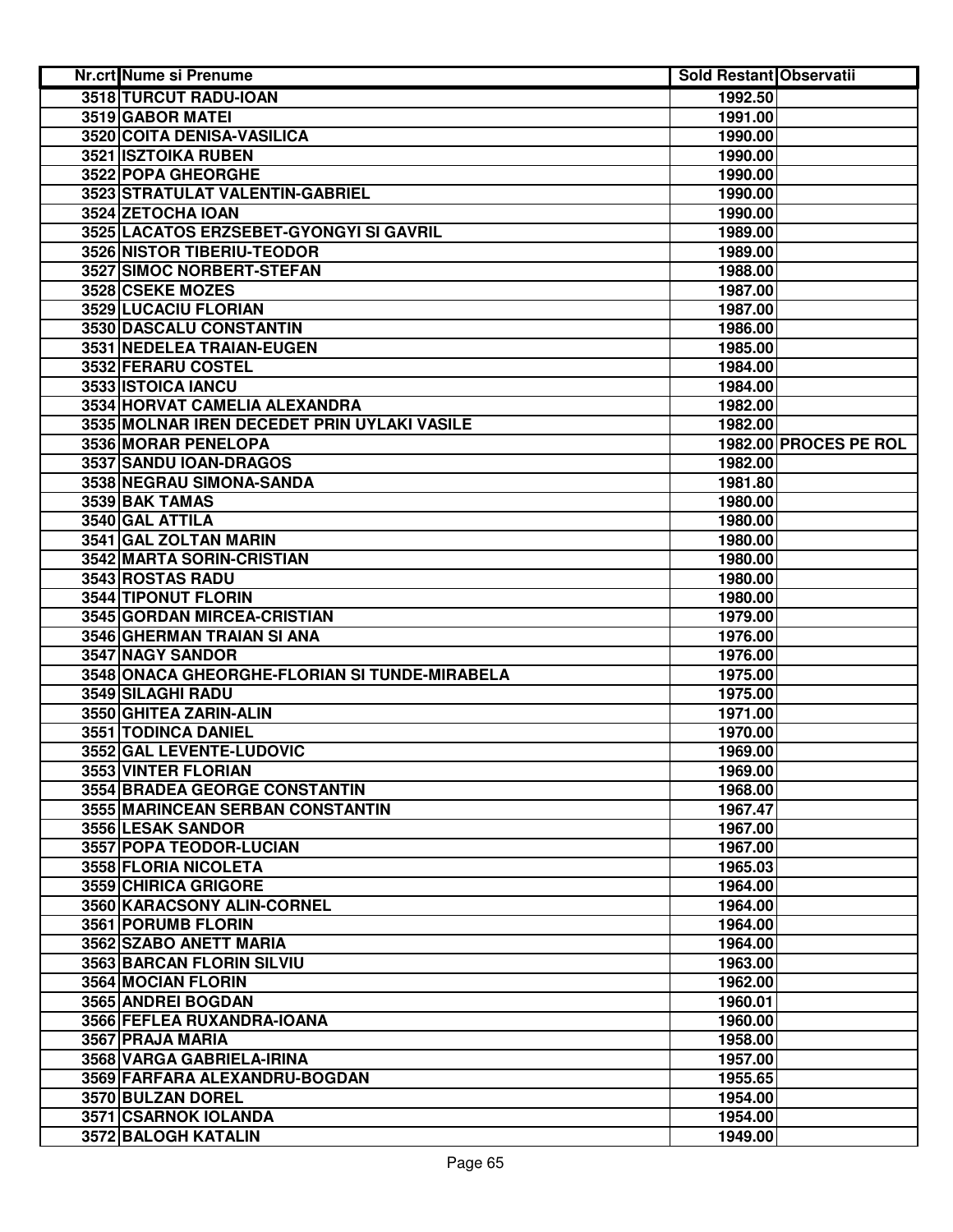| 3573 KOTELES ALEXANDRU<br>1949.00<br>3574 POPA EMIL-NICOLAE<br>1946.50<br>3575 BACI VIORICA SI KONDOR ARPAD<br>1946.00<br>3576 REZMUVES KALMAN<br>1946.00<br>3577 BOSCA-DAVID SEBASTIAN-NICOLAE<br>1945.00<br>3578 LAZAR OLIVER<br>1945.00<br>3579 BELENYI FRANCISC<br>1942.00<br>3580 BRANZAS BENIAMIN<br>1940.00<br>3581 BUZ IOAN SI CORINA-MARIA<br>1940.00<br>3582 CARTIS MIHAI<br>1940.00<br>3583 SZENASI MARIUS<br>1940.00 |
|----------------------------------------------------------------------------------------------------------------------------------------------------------------------------------------------------------------------------------------------------------------------------------------------------------------------------------------------------------------------------------------------------------------------------------|
|                                                                                                                                                                                                                                                                                                                                                                                                                                  |
|                                                                                                                                                                                                                                                                                                                                                                                                                                  |
|                                                                                                                                                                                                                                                                                                                                                                                                                                  |
|                                                                                                                                                                                                                                                                                                                                                                                                                                  |
|                                                                                                                                                                                                                                                                                                                                                                                                                                  |
|                                                                                                                                                                                                                                                                                                                                                                                                                                  |
|                                                                                                                                                                                                                                                                                                                                                                                                                                  |
|                                                                                                                                                                                                                                                                                                                                                                                                                                  |
|                                                                                                                                                                                                                                                                                                                                                                                                                                  |
|                                                                                                                                                                                                                                                                                                                                                                                                                                  |
|                                                                                                                                                                                                                                                                                                                                                                                                                                  |
| 3584 NEGRUTIU LAURA-ALINA<br>1938.00                                                                                                                                                                                                                                                                                                                                                                                             |
| 3585 FODOR CSABA-KAROLY<br>1937.00                                                                                                                                                                                                                                                                                                                                                                                               |
| 3586 GABOR MARGARETA<br>1935.00                                                                                                                                                                                                                                                                                                                                                                                                  |
| 3587 BAN MIRCEA FELIX<br>1933.00                                                                                                                                                                                                                                                                                                                                                                                                 |
| 3588 GANEA GHEORGHE<br>1933.00                                                                                                                                                                                                                                                                                                                                                                                                   |
| 3589 MEDVE IOANA MARIA<br>1933.00                                                                                                                                                                                                                                                                                                                                                                                                |
| 3590 OROS RADU VASILE<br>1931.00                                                                                                                                                                                                                                                                                                                                                                                                 |
| 3591 ARVATU OCTAVIAN<br>1930.00                                                                                                                                                                                                                                                                                                                                                                                                  |
| 3592 KLINCSE IOSIF-VASILE<br>1930.00                                                                                                                                                                                                                                                                                                                                                                                             |
| 3593 LUNKA IULIU<br>1930.00                                                                                                                                                                                                                                                                                                                                                                                                      |
| <b>3594 CODREA LIVIU DUMITRU</b><br>1929.00                                                                                                                                                                                                                                                                                                                                                                                      |
| 3595 POPP MIHAI AUGUSTIN<br>1928.00                                                                                                                                                                                                                                                                                                                                                                                              |
| 3596 BRUMA MIHAI<br>1927.50                                                                                                                                                                                                                                                                                                                                                                                                      |
| 3597 BUIE MARIA IBOLYA SI IOAN<br>1927.00                                                                                                                                                                                                                                                                                                                                                                                        |
| 3598 BRINZAS FLORIAN<br>1926.00                                                                                                                                                                                                                                                                                                                                                                                                  |
| 3599 DEMIAN RADU-COSMIN<br>1926.00                                                                                                                                                                                                                                                                                                                                                                                               |
| 3600 VLASIN CODRUTA-MARIANA<br>1925.43                                                                                                                                                                                                                                                                                                                                                                                           |
| 3601 BLINDAS GABOR<br>1925.00                                                                                                                                                                                                                                                                                                                                                                                                    |
| 3602 BOITOS CRISTIAN<br>1925.00                                                                                                                                                                                                                                                                                                                                                                                                  |
| 3603 FAZEKAS GHEORGHE SI MARGARETA<br>1924.00                                                                                                                                                                                                                                                                                                                                                                                    |
| 3604 HEGEDUS HAJNALKA-KATALIN<br>1924.00                                                                                                                                                                                                                                                                                                                                                                                         |
| 3605 NUT IOAN SI SILVIA<br>1924.00                                                                                                                                                                                                                                                                                                                                                                                               |
| 3606 PETRICAS FLORIAN<br>1924.00                                                                                                                                                                                                                                                                                                                                                                                                 |
| 3607 MOSINCAT ALEXANDRU<br>1923.00                                                                                                                                                                                                                                                                                                                                                                                               |
| 3608 DOMOCOS DANIEL-IONEL<br>1922.00                                                                                                                                                                                                                                                                                                                                                                                             |
| 3609 ANDOR OLIMPIA-GABRIELA<br>1921.00                                                                                                                                                                                                                                                                                                                                                                                           |
| 3610 BRAD MADALINA<br>1920.00                                                                                                                                                                                                                                                                                                                                                                                                    |
| 3611 GOINA NICOLETA MARIA<br>1920.00                                                                                                                                                                                                                                                                                                                                                                                             |
| 3612 LAFI MAROUANE<br>1920.00                                                                                                                                                                                                                                                                                                                                                                                                    |
| 3613 MEZEI IULIANA<br>1920.00                                                                                                                                                                                                                                                                                                                                                                                                    |
| 3614 NAGY ZSOLT<br>1920.00                                                                                                                                                                                                                                                                                                                                                                                                       |
| 3615 MADUTA IOAN - MARCEL<br>1919.00                                                                                                                                                                                                                                                                                                                                                                                             |
| 3616 FECHETE IOAN-RADU<br>1916.00                                                                                                                                                                                                                                                                                                                                                                                                |
| 3617 IOVAN DANIELA<br>1916.00                                                                                                                                                                                                                                                                                                                                                                                                    |
| 3618 MOLDOVAN CONSTAN<br>1911.00                                                                                                                                                                                                                                                                                                                                                                                                 |
| 3619 BOJTE REGHINA-MARA<br>1910.00                                                                                                                                                                                                                                                                                                                                                                                               |
| 3620 BOLEA GHEORGHE<br>1910.00                                                                                                                                                                                                                                                                                                                                                                                                   |
| 3621 CIRPACI AURICA<br>1910.00                                                                                                                                                                                                                                                                                                                                                                                                   |
| 3622 NEGRUTIU MARIN VIOREL<br>1910.00                                                                                                                                                                                                                                                                                                                                                                                            |
| 3623 NICORUT MARIUS-DUMITRU<br>1910.00                                                                                                                                                                                                                                                                                                                                                                                           |
| 3624 ROZS SANDOR KAROLY<br>1910.00                                                                                                                                                                                                                                                                                                                                                                                               |
| 3625 SILAGHI ANDREA<br>1910.00                                                                                                                                                                                                                                                                                                                                                                                                   |
| 3626 SALAGEAN VIOREL SI CRISTIAN<br>1909.00                                                                                                                                                                                                                                                                                                                                                                                      |
| 3627 PAJZOS CSABA<br>1908.00                                                                                                                                                                                                                                                                                                                                                                                                     |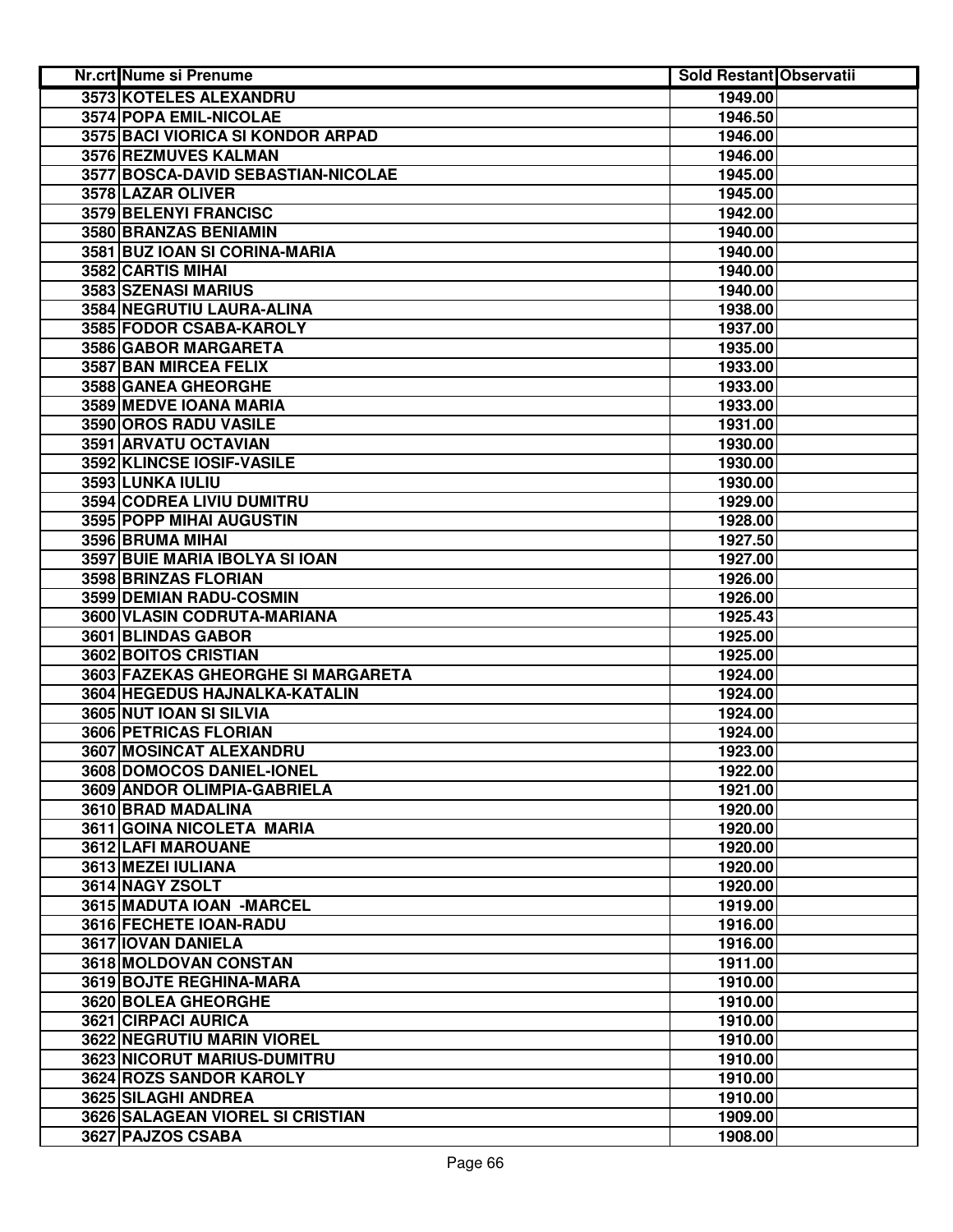| Nr.crt Nume si Prenume               | <b>Sold Restant Observatii</b> |  |
|--------------------------------------|--------------------------------|--|
| <b>3628 SCURT COSMIN MARCEL</b>      | 1907.29                        |  |
| 3629 BLIKLING ELENA                  | 1907.00                        |  |
| 3630 KOMIVES IMRE                    | 1906.00                        |  |
| 3631 ISTOICA STEFAN                  | 1904.55                        |  |
| <b>3632 MAGHEAR DANIEL DOREL</b>     | 1904.00                        |  |
| 3633 ROSTAS MUGUREL                  | 1904.00                        |  |
| 3634 TOROK TAMAS GYULA               | 1902.50                        |  |
| 3635 GABOR IANCU                     | 1902.00                        |  |
| 3636 SEUCHE FLORIAN                  | 1902.00                        |  |
| 3637 STANCU CHRISTIAN-ORLANDO        | 1902.00                        |  |
| 3638 CANTOR OVIDIIU                  | 1900.00                        |  |
| 3639 IZSAK IULIANA                   | 1900.00                        |  |
| 3640 KONKOLY BETINA                  | 1900.00                        |  |
| 3641 KOTELES ROBERT-JANOS            | 1900.00                        |  |
| 3642 KOVACS CARLA-NASTASIA           | 1900.00                        |  |
| 3643 LINGURAR AUREL                  | 1900.00                        |  |
| <b>3644 MATZEK VENTEL-CRISTIAN</b>   | 1900.00                        |  |
| 3645 MIKO JANOS                      | 1900.00                        |  |
| 3646 SILAGHI GHEORGHE SI ILEANA      | 1900.00                        |  |
| 3647 TOZSER GABOR                    | 1900.00                        |  |
| 3648 GELBERT SAMUIL                  | 1899.00                        |  |
| 3649 BALINT ADRIANA-FELICIA          | 1898.00                        |  |
| 3650 SHIBLI MAHMUD                   | 1897.50                        |  |
| 3651 PADUREAN-NECHIFOR IOAN PETRU    | 1897.29                        |  |
| <b>3652 PETTERSSON LARS CHRISTER</b> | 1897.00                        |  |
| 3653 SIRCA FLORIAN-ALEXANDRU         | 1896.60                        |  |
| 3654 SCHMAUSZ ANNAMARIA              | 1895.00                        |  |
| 3655 MERCSANYI IOSIF                 | 1894.00                        |  |
| 3656 BOKA IRINA-ALEXANDRU            | 1891.00                        |  |
| 3657 FLORUTA DINU                    | 1890.00                        |  |
| 3658 HERCUT OCTAV                    | 1890.00                        |  |
| 3659 IOVAN FLORIN-CLAUDIU            | 1889.86                        |  |
| 3660 MILAC GHEORGHE RICHARD          | 1889.00                        |  |
| <b>3661 BARATI ANTONIUS</b>          | 1888.00                        |  |
| 3662 SZEGEDI MARIUS-EMIL             | 1887.75                        |  |
| 3663 BEJAN EMIL                      | 1885.00                        |  |
| 3664 MUNTEAN GEORGIANA-CAMELIA       | 1885.00                        |  |
| 3665 PATAKI IULIU                    | 1885.00                        |  |
| 3666 ARANY ALEXANDRU                 | 1884.00                        |  |
| 3667 PRECUP ELENA AURELIA            | 1883.00                        |  |
| 3668 DERECICHEI ARON                 | 1880.00                        |  |
| 3669 ISZTOIKA EVA                    | 1880.00                        |  |
| 3670 MORNA MIHAIL                    | 1880.00                        |  |
| 3671 POP OVIDIU DACIAN               | 1880.00                        |  |
| 3672 MAGUI GHEORGHE MIHAI            | 1879.00                        |  |
| 3673 ZAH-MANEA DANIEL-AVRAM          | 1877.00                        |  |
| 3674 CHIRICHEU PETRU                 | 1876.00                        |  |
| 3675 HENDRE FELICIAN                 | 1875.00                        |  |
| 3676 POP NORBERT-GASPAR              | 1875.00                        |  |
| 3677 TUNDUC ANA                      | 1875.00                        |  |
| 3678 BITTENBINDER LASZLO TIBOR       | 1874.00                        |  |
| 3679 LAZAR ALBERT                    | 1873.74                        |  |
| 3680 MUDURA GHEORGHE MIHAI           | 1873.00                        |  |
| <b>3681 VRABIAS GHEORGHE FLORIAN</b> | 1872.48                        |  |
| 3682 BADEA CLAUDIA GABRIELA          | 1872.00                        |  |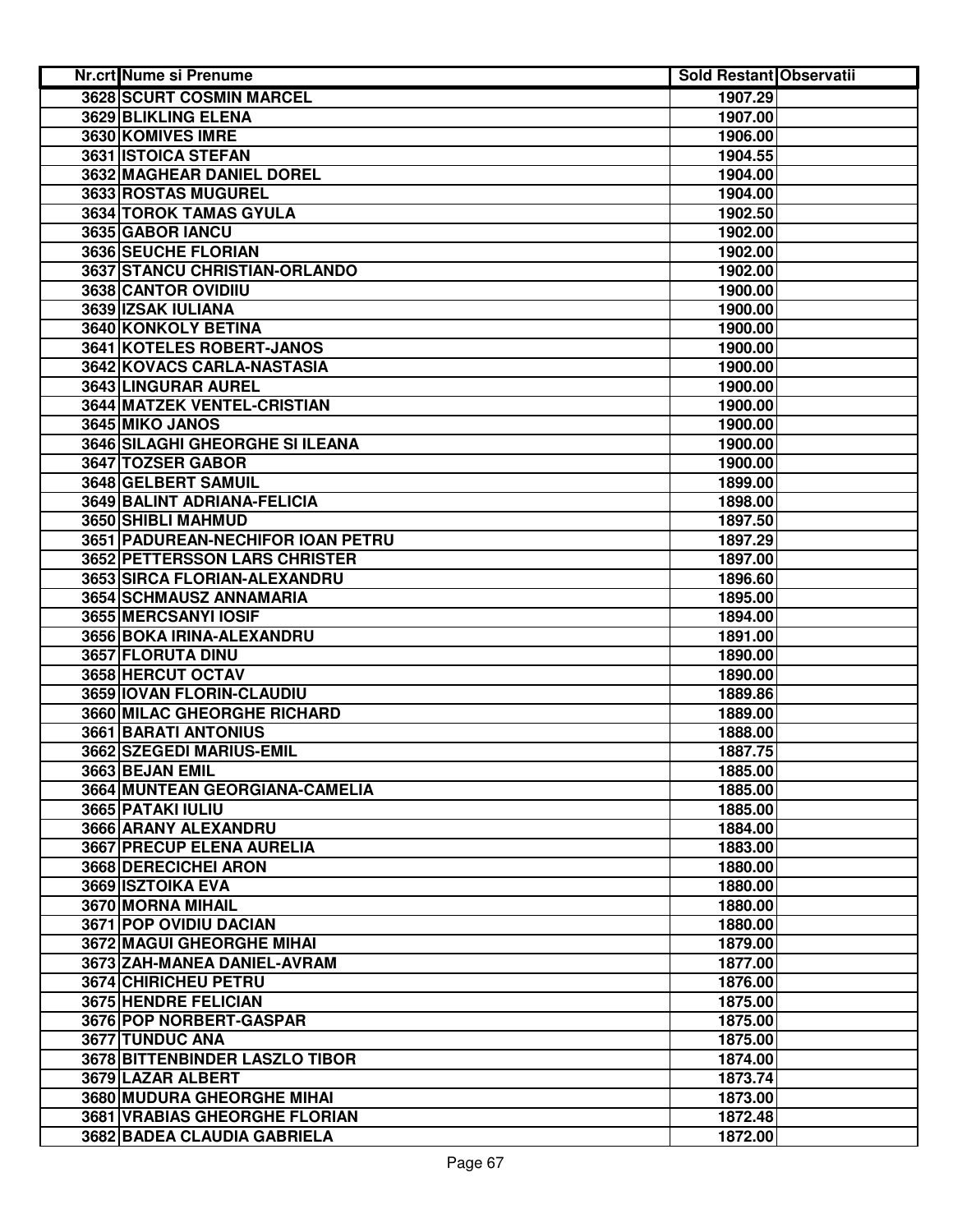| Nr.crt Nume si Prenume                               | <b>Sold Restant Observatii</b> |  |
|------------------------------------------------------|--------------------------------|--|
| 3683 CIUPA IOAN                                      | 1871.06                        |  |
| 3684 CIRIL SANDU-JULIEN                              | 1870.00                        |  |
| 3685 GAL GRATIAN-ROMEO                               | 1870.00                        |  |
| 3686 HURBAN IOAN                                     | 1870.00                        |  |
| 3687 MOLCSAN TAMAS                                   | 1870.00                        |  |
| 3688 POPOVICS GYULA-ZSOLT                            | 1870.00                        |  |
| 3689 SARKADI VIORICA                                 | 1870.00                        |  |
| 3690 ANTONIE SORIN                                   | 1869.00                        |  |
| 3691 FAZAKAS MONIKA SZUSZANNA                        | 1868.00                        |  |
| 3692 GAVRUTA ADRIAN                                  | 1867.00                        |  |
| 3693 SCHVARCZ ROBERT                                 | 1866.00                        |  |
| 3694 TAPASZI IREN KISS EUGEN, KISS GEZA, KISS LASZLO | 1866.00                        |  |
| 3695 CSIKI FRANCISC-IOSIF SI ANDREA-BEATA            | 1865.00                        |  |
| 3696 PACALA GELU FLORIN                              | 1865.00                        |  |
| 3697 POP ANCA-MANUELA                                | 1864.00                        |  |
| 3698 KIS ZOLTAN                                      | 1863.00                        |  |
| 3699 BIRZANU CRISTINA-ANGELA                         | 1862.00                        |  |
| 3700 BICA DUMITRU-IOAN                               | 1860.00                        |  |
| 3701 KRENEK IOSIF PETRU                              | 1860.00                        |  |
| 3702 SAS CATALIN-MIRCEA                              | 1860.00                        |  |
| 3703 BLAGA DANIEL                                    | 1859.00                        |  |
| <b>3704 TET BENIAMIN CRISTIAN</b>                    | 1859.00                        |  |
| 3705 NISTOR MIRCEA-SERGIU                            | 1858.00                        |  |
| 3706 BOLOS ALEXANDRU VASILE                          | 1857.50                        |  |
| <b>3707 AVRAM SIMONA TEODORA</b>                     | 1857.00                        |  |
| 3708 VISOIU CLAUDIU-MARIAN                           | 1857.00                        |  |
| 3709 TARI ZOLTAN ANDRAS                              | 1854.00                        |  |
| 3710 NAGY-PRATA GABRIELA                             | 1853.25                        |  |
| 3711 RAFAEL ALFRED BARNABAS                          | 1853.08                        |  |
| 3712 DEAK LEONORA                                    | 1853.06                        |  |
| 3713 BERKE MIRCEA-LIVIU                              | 1853.00                        |  |
| 3714 SZILAGYI IOSIF SI IULIANA                       | 1853.00                        |  |
| 3715 MILLE STEFAN-CAROL                              | 1852.00                        |  |
| 3716 ONCHIS ION RADU SI ANA                          | 1852.00                        |  |
| 3717 TAPOS TEODORA-ELENA                             | 1852.00                        |  |
| 3718 POP SORIN-DAN SI LILIANA                        | 1851.00                        |  |
| 3719 CUCU MIRCEA-MARIAN                              | 1850.00                        |  |
| 3720 IVANYI ERZSEBET SI IOAN                         | 1850.00                        |  |
| 3721 KURUCZ LASZLO                                   | 1850.00                        |  |
| 3722 POP TEODOR                                      | 1850.00                        |  |
| 3723 ROSTAS CATALINA                                 | 1850.00                        |  |
| 3724 LERINTIU TEODOR                                 | 1848.00                        |  |
| 3725 DEMJAN MARIA                                    | 1846.00                        |  |
| 3726 BUNGAU CRISTIAN-ALIN                            | 1845.00                        |  |
| 3727 LASZLO IOAN SI ANNAMARIA                        | 1845.00                        |  |
| 3728 MARINCEAN CONSTANTIN SI LUCRETIA                | 1844.00                        |  |
| 3729 ALI ACHRAF                                      | 1841.00                        |  |
| 3730 BOJAN ION-SAMIR                                 | 1840.00                        |  |
| 3731 LUCIAN IOAN                                     | 1840.00                        |  |
| 3732 MURESAN VIORICA                                 | 1840.00                        |  |
| 3733 PAPP IOAN SI ILEANA                             | 1840.00                        |  |
| 3734 VARGA IMRE                                      | 1839.00                        |  |
| 3735 COSMA MIRCEA HORATIU SI AGNES EMANU             | 1837.00                        |  |
| 3736 BARUTA NICOLETA                                 | 1836.00                        |  |
| 3737 SZABO ARPAD-NORBERT                             | 1836.00                        |  |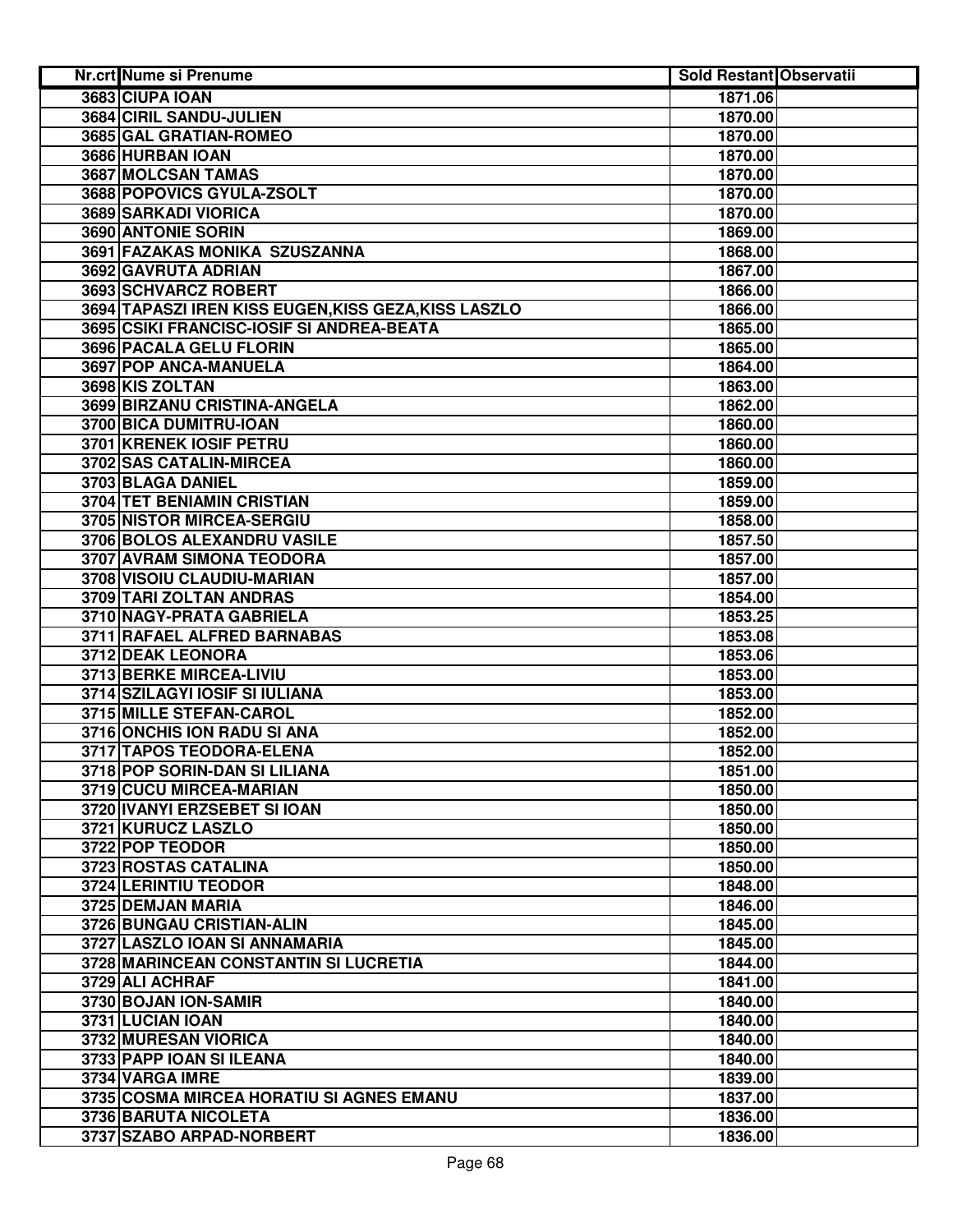| Nr.crt Nume si Prenume                       | <b>Sold Restant Observatii</b> |  |
|----------------------------------------------|--------------------------------|--|
| 3738 MARINAU ANGELICA                        | 1832.00                        |  |
| 3739 BARGAU OCTAVIAN                         | 1831.59                        |  |
| 3740 BURCUS OVIDIU                           | 1830.00                        |  |
| 3741 BUTA GHEORGHE                           | 1830.00                        |  |
| 3742 LAZAU STEFANIA-MIHAELA                  | 1830.00                        |  |
| 3743 SCHECEK ISTVAN                          | 1830.00                        |  |
| 3744 BARDAS CLAUDIA-LIANA                    | 1829.00                        |  |
| 3745 MATARU DUMITRU                          | 1827.00                        |  |
| 3746 LAITRIK CSABA GYORGY                    | 1825.00                        |  |
| 3747 SASAREANU FLORINA INTR.IND.             | 1825.00                        |  |
| 3748 CHIS PETRU-DANIEL                       | 1824.00                        |  |
| 3749 GRAMA PAUL-OVIDIU                       | 1824.00                        |  |
| 3750 NICA ALEXANDRU SI ELENA                 | 1824.00                        |  |
| 3751 SZABO ZOLTAN                            | 1823.00                        |  |
| 3752 FERCHE FLORINA                          | 1822.00                        |  |
| 3753 ORBAI ANADA-LAURA SI LUCIAN-FLORIN      | 1822.00                        |  |
| 3754 BACANA LIVIU                            | 1821.00                        |  |
| 3755 UNGUR LUMINITA VIOLETA                  | 1820.75                        |  |
| 3756 BENCZIK IULIU                           | 1820.00                        |  |
| 3757 FISCHER-FODOR ROMULUS                   | 1820.00                        |  |
| 3758 NAGY CSABA-ISTVAN                       | 1820.00                        |  |
| 3759 PENEAC NICOLETA DANIELA                 | 1818.00                        |  |
| 3760 CLEPE RAOUL-FLORIN                      | 1816.00                        |  |
| 3761 SZABO CLAUDIA-MARIA                     | 1814.00                        |  |
| 3762 ONICA IOAN SI ANAMARIA                  | 1813.00                        |  |
| 3763 PINTEA OTILIA-CORINA                    | 1813.00                        |  |
| 3764 POPA VASILE-VIOREL                      | 1813.00                        |  |
| 3765 HERCUT GHEORGHE-ADRIAN                  | 1812.00                        |  |
| 3766 PLES ANA                                | 1812.00                        |  |
| 3767 TOMA ALEXANDRU                          | 1812.00                        |  |
| 3768 COTRAU CALIN                            | 1810.00                        |  |
| 3769 ENASCUT IOAN                            | 1810.00                        |  |
| 3770 FLORIAN AUGUSTIN ADALBERT               | 1810.00                        |  |
| 3771 MIHELE VIORICA FLORICA GABRIELA         | 1810.00                        |  |
| 3772 CURPAS CLAUDIU-FLORIN                   | 1809.00                        |  |
| 3773 IONESCU VALENTIN                        | 1809.00                        |  |
| 3774 SAJGO-BEZGEDI FERENCZ-NORBERT           | 1806.00                        |  |
| 3775 GROZAV SAMUEL                           | 1804.00                        |  |
| 3776 CAMPAN ADRIAN-NICOLAE SI LIVIA-MARINELA | 1803.00                        |  |
| 3777 VARGA ILDIKO- MARIA                     | 1803.00                        |  |
| 3778 SANDOR ALIN-FLORENTIN                   | 1802.00                        |  |
| 3779 CIPLEU VALENTIN                         | 1801.00                        |  |
| 3780 LAZAR MARIA ECATERINA                   | 1801.00                        |  |
| 3781 BALINT OTILIA SIMONA                    | 1800.02                        |  |
| 3782 ABRUDAN IONUT-PETRISOR                  | 1800.00                        |  |
| 3783 BOBOTAN OVIDIU-VASILE                   | 1800.00                        |  |
| 3784 CRACIUN ALEXANDRU ANTONIO               | 1800.00                        |  |
| 3785 MEZEI ESZTER                            | 1800.00                        |  |
| 3786 NEGREAN NICOLAE                         | 1800.00                        |  |
| 3787 NYUZO ANA                               | 1800.00                        |  |
| 3788 COTRO VLAD-TUDOR                        | 1799.18                        |  |
| 3789 BATEA DARIUS                            | 1799.00                        |  |
| 3790 CODOBAN EUGEN                           | 1799.00                        |  |
| 3791 PANTEA PAUL-SORIN                       | 1798.00                        |  |
| 3792 MICLE GABRIELA MARIA                    | 1797.82                        |  |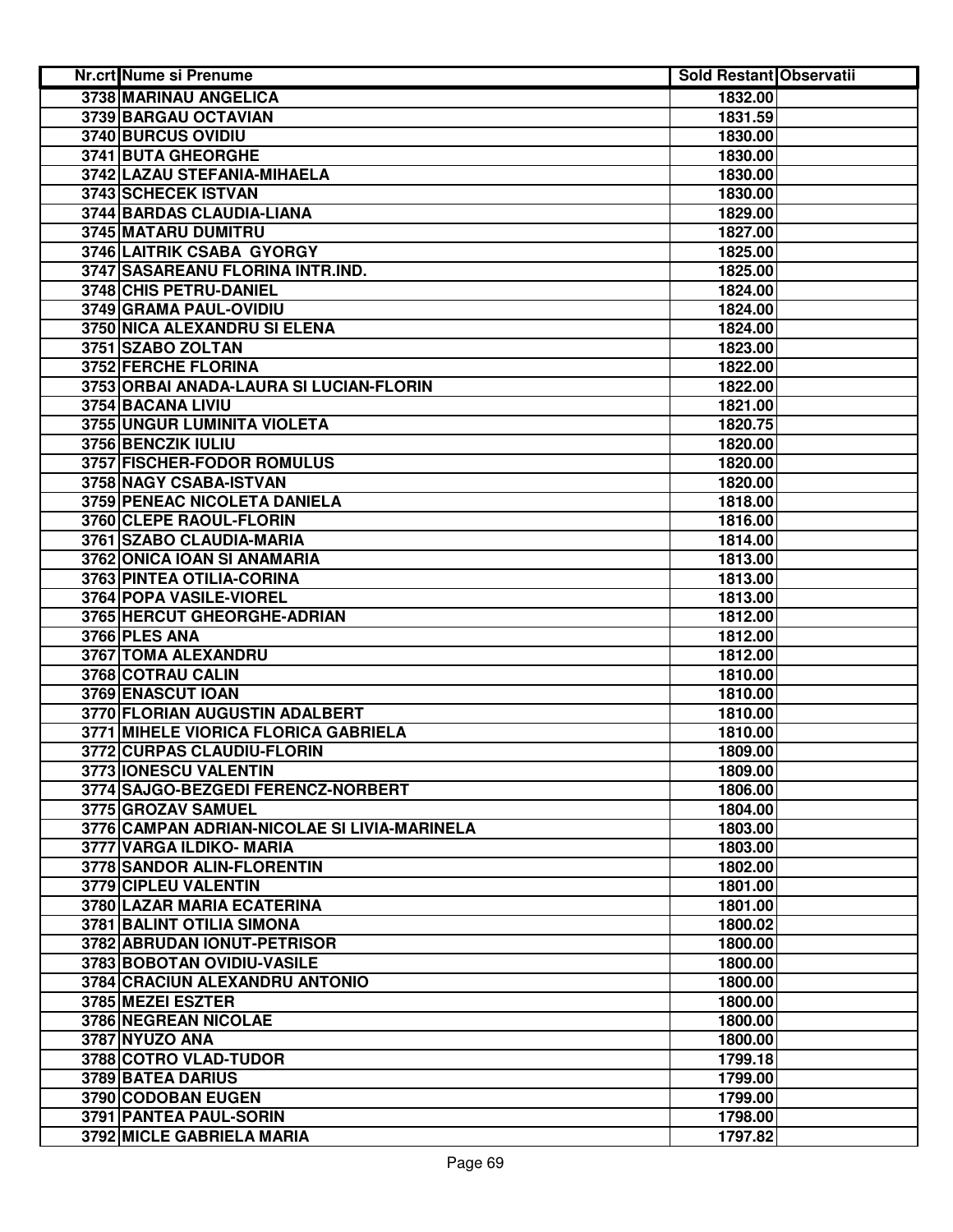| Nr.crt Nume si Prenume                         | <b>Sold Restant Observatii</b> |  |
|------------------------------------------------|--------------------------------|--|
| 3793 GHITA SAVU-VIOREL                         | 1797.59                        |  |
| 3794 HARAGOS MONICA-FLORENTINA                 | 1797.00                        |  |
| 3795 POPA SEBASTIAN MARIUS - DRUGAS ADRIANA    | 1795.00                        |  |
| 3796 RAICA OLIMPIU ADRIAN                      | 1793.00                        |  |
| 3797 TIPLEA MIHAELA                            | 1791.00                        |  |
| 3798 ERDEI-MIHOC SEBASTIAN GEORGE              | 1790.00                        |  |
| 3799 FESUS IOAN                                | 1790.00                        |  |
| 3800 MANYAK ERIK-VIKTOR                        | 1790.00                        |  |
| 3801 MIHES SORINA MARIANA                      | 1790.00                        |  |
| 3802 MATE LUDOVIC                              | 1789.60                        |  |
| 3803 FECHETE EUGENIA-MARIA                     | 1789.00                        |  |
| 3804 CAPOTA DAN-FLORIN                         | 1786.00                        |  |
| 3805 GABOR CORNEL-LUCIAN                       | 1786.00                        |  |
| 3806 MALITA MARIANA                            | 1786.00                        |  |
| 3807 SZABO TUNDE-SUSANA                        | 1785.00                        |  |
| 3808 CIOCLU BOTOND-PETRU                       | 1784.00                        |  |
| 3809 JANOSI ATTILA SI GABRIELLA                | 1784.00                        |  |
| 3810 MOGA RADU-FLORIN SI ROMINA-CRISTINA       | 1783.00                        |  |
| 3811 RUSSELL ANIL                              | 1783.00                        |  |
| 3812 HAJDU CAROL                               | 1782.00                        |  |
| 3813 CHILBA AUREL - CSABA                      | 1780.00                        |  |
| <b>3814 FURTOS DAN MARIUS</b>                  | 1780.00                        |  |
| <b>3815 SEBESTIEN NORBERT-MIHALY</b>           | 1780.00                        |  |
| 3816 GALIS DOREL                               | 1778.00                        |  |
| 3817 BOTHAZI ANDRAS-ZSOLT                      | 1777.00                        |  |
| <b>3818 TAMAS NICOLAE</b>                      | 1777.00                        |  |
| 3819 BONATIU GHEORGHE                          | 1776.00                        |  |
| 3820 IONAS IULIU-ILIE                          | 1776.00                        |  |
| 3821 MOLNAR ALEXANDRU                          | 1776.00                        |  |
| 3822 GABOR RUPI                                | 1775.00                        |  |
| 3823 MAGYARI NICOLETA-DOINA GHEORGHE SI MIRCEA | 1774.00                        |  |
| 3824 NAGY TIBOR-TAMAS                          | 1770.85                        |  |
| 3825 MUSCA IMRE-EMERIC                         | 1770.00                        |  |
| 3826 POPA IOAN                                 | 1770.00                        |  |
| 3827 KOROSI STEFAN                             | 1769.00                        |  |
| 3828 GABOR IOAN                                | 1768.00                        |  |
| 3829 MAGHIAR ANDREI-MARCEL                     | 1762.46                        |  |
| 3830 TAMAS IOAN MIRCEA SI CLAUDIA              | 1762.00                        |  |
| 3831 TICU DIANA IOLANDA                        | 1762.00                        |  |
| 3832 DEDA ALINA-AMALIA                         | 1761.51                        |  |
| 3833 ADORJAN ATTILA                            | 1760.00                        |  |
| 3834 CRISTOREANU DAN-EDUARD                    | 1760.00                        |  |
| 3835 PINTYE ISTVAN-GYORGY                      | 1760.00                        |  |
| 3836 BELDEA CRISTINA-BARBARA                   | 1759.00                        |  |
| 3837 COPIL TRAIAN                              | 1759.00                        |  |
| 3838 SOCA ADRIAN-FLORIN                        | 1759.00                        |  |
| 3839 TAMAS GEZA-MIHALY                         | 1755.00                        |  |
| 3840 TRIP FLORIAN                              | 1755.00                        |  |
| 3841 CUC VALERIU                               | 1754.36                        |  |
| 3842 BARANKA TEREZ SI RUPI                     | 1752.00                        |  |
| 3843 NISTOR CARMEN-DANIELA                     | 1752.00                        |  |
| 3844 VASS ESZTER                               | 1751.00                        |  |
| 3845 HUNIA VALENTIN                            | 1750.00                        |  |
| 3846 IACOB ELENA                               | 1750.00                        |  |
| 3847 ISZTOJKA EVA                              | 1750.00                        |  |
|                                                |                                |  |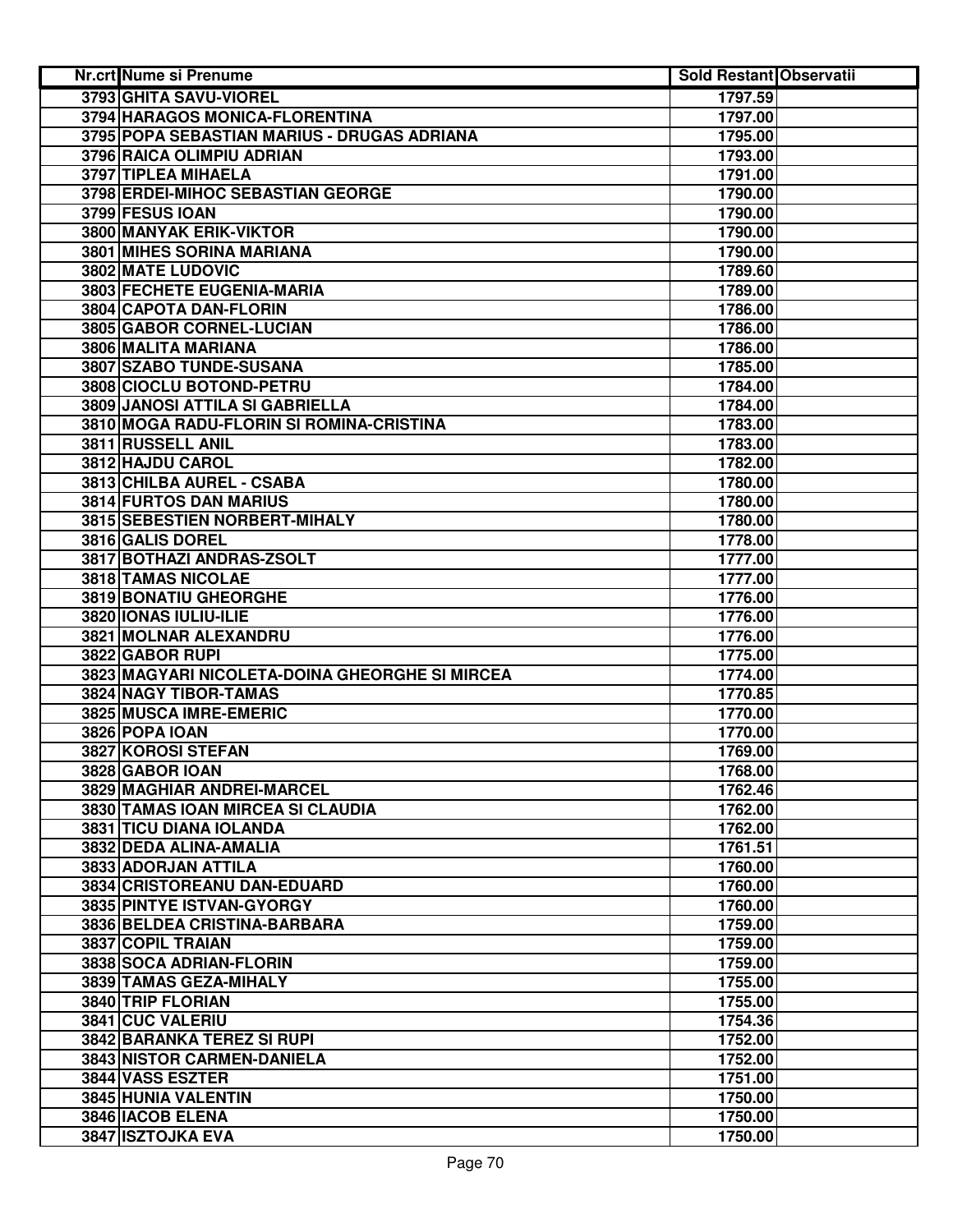| Nr.crt Nume si Prenume                    | <b>Sold Restant Observatii</b> |  |
|-------------------------------------------|--------------------------------|--|
| 3848 JOBAGY MIRELA-MARCELA                | 1750.00                        |  |
| 3849 NAGY ALEXANDRU                       | 1750.00                        |  |
| 3850 TIGAN DUMITRU-DAN SI LUMINITA        | 1748.00                        |  |
| 3851 UNGUREANU CORNEL-EMANUEL             | 1748.00                        |  |
| 3852 AVRAM DORIN SI LAURA ADRIANA         | 1745.00                        |  |
| 3853 CARJAN FELIX                         | 1744.00                        |  |
| 3854 HODISAN BOGDAN                       | 1744.00                        |  |
| <b>3855 ILE ANA</b>                       | 1744.00                        |  |
| 3856 SZABO ANDREI SI AURICA MARGARETA     | 1744.00                        |  |
| 3857 MAGYARI GABOR                        | 1743.00                        |  |
| 3858 SZABO ROBERT-IMRE                    | 1743.00                        |  |
| 3859 LABA CLAUDIU CAROL                   | 1741.15                        |  |
| 3860 ALEXA AUREL                          | 1740.00                        |  |
| 3861 ISZTOIKA MINDRA                      | 1740.00                        |  |
| 3862 PINTILIE GEORGE BENIAMIN             | 1740.00                        |  |
| 3863 ALUNGI MIHAI                         | 1738.00                        |  |
| 3864 HAIDAU IOAN                          | 1738.00                        |  |
| 3865 MARC ALEXANDRU-DORU SI ELENA         | 1738.00                        |  |
| 3866 BOTTA ADI DUMITRU                    | 1737.00                        |  |
| 3867 COCIS MARIUS DAN SI BONA MIRELA      | 1736.00                        |  |
| <b>3868 ONITA CRISTIAN SEBASTIAN</b>      | 1736.00                        |  |
| 3869 BUCSA IOAN-CALIN                     | 1735.00                        |  |
| 3870 SERES GIZELLA                        | 1735.00                        |  |
| 3871 BORA MIRCEA-DAN                      | 1734.00                        |  |
| 3872 ROTAR RAUL-DUMITRU                   | 1734.00                        |  |
| 3873 PETRILA MIHAI                        | 1733.00                        |  |
| 3874 SCURT DANIEL                         | 1732.00                        |  |
| 3875 MORAR IOAN SI SANDA MIRELA           | 1731.00                        |  |
| 3876 SPRIDON CRISTIAN                     | 1731.00                        |  |
| 3877 ANTAL BELA JANOS SI ANTAL ADALBERT   | 1730.00                        |  |
| 3878 ARDELEAN CLAUDIU-FLORIN              | 1730.00                        |  |
| 3879 BARNUTIU VASILE-MIHAI                | 1730.00                        |  |
| 3880 MOGA IOANA PAMELA                    | 1730.00                        |  |
| 3881 VARSZEGI IOSIF-GHEORGHE              | 1728.00                        |  |
| 3882 EL HASSANI MOHAMED ANAS              | 1727.00                        |  |
| 3883 ANDOR MARIN                          | 1725.00                        |  |
| 3884 NAGY VIKTOR                          | 1725.00                        |  |
| 3885 LAKATOS JOZSEF                       | 1724.00                        |  |
| 3886 BODNAR SANDOR-MIKLOS                 | 1723.00                        |  |
| 3887 MALITA MIRCEA PAVEL                  | 1722.00                        |  |
| 3888 POP ALINA-DORINA                     | 1722.00                        |  |
| 3889 ROSTAS CLAUDIA                       | 1721.00                        |  |
| 3890 BRAGYE RADU-DAN                      | 1720.00                        |  |
| 3891 CILIAN FLORIN                        | 1720.00                        |  |
| 3892 FILIP SERGIU                         | 1720.00                        |  |
| 3893 ILISIA CORINA                        | 1720.00                        |  |
| 3894 VUSCAN PAUL EDUARD                   | 1720.00                        |  |
| 3895 KISS CLAUDIA IULIANA                 | 1719.00                        |  |
| 3896 OLAH ISTVAN-GYULA                    | 1719.00                        |  |
| <b>3897 KISS STEFAN FRANCISC</b>          | 1718.00                        |  |
| 3898 VARGA JANOS                          | 1718.00                        |  |
| 3899 ZENECAN ALEXANDRU SI MARIANA-TEODORA | 1718.00                        |  |
| 3900 CAZACU RAUL-OVIDIU                   | 1715.00                        |  |
| 3901 DANCS MONIKA-ANDREA                  | 1715.00                        |  |
| 3902 VESA VALENTIN DAN                    | 1715.00                        |  |
|                                           |                                |  |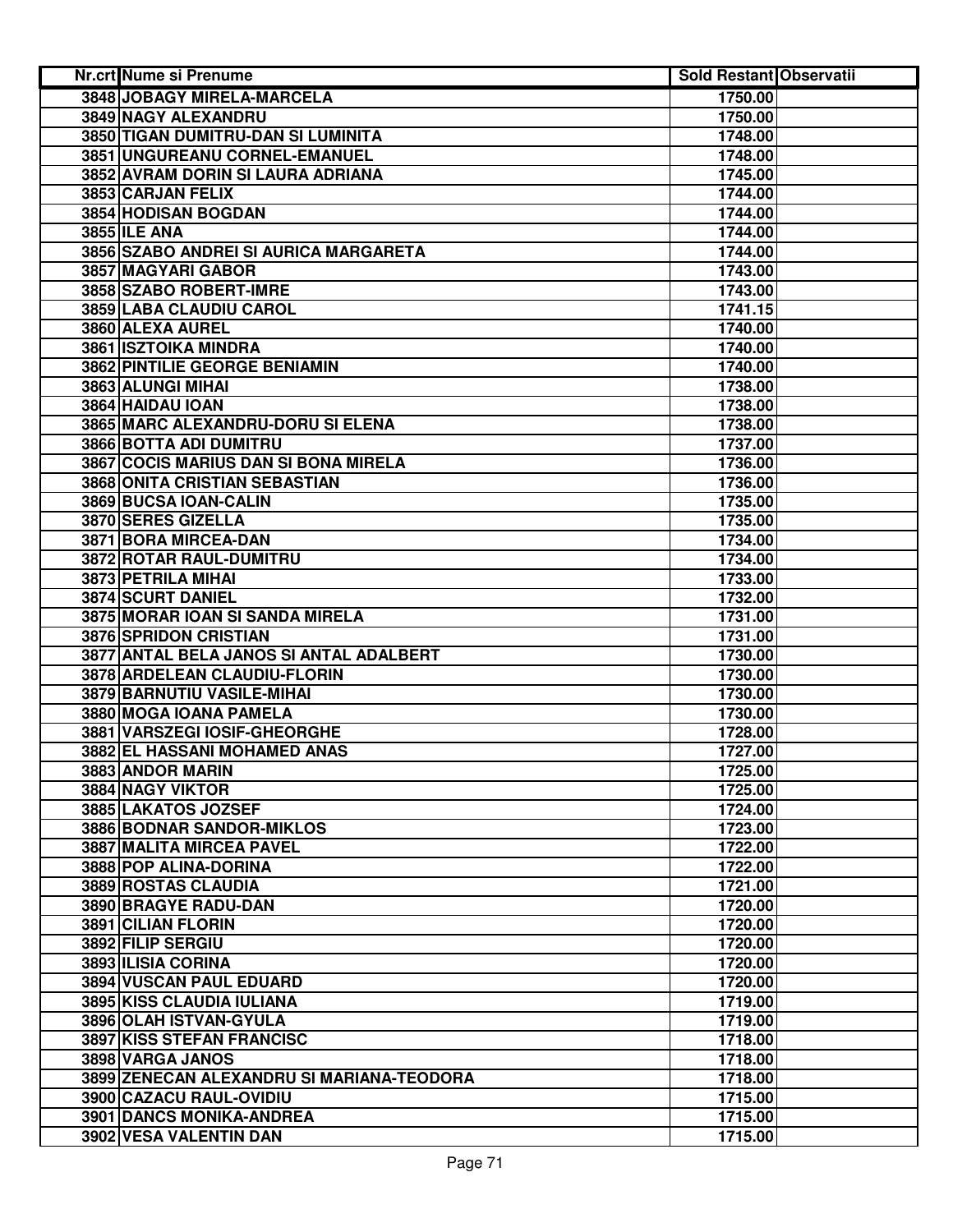| Nr.crt Nume si Prenume                                        | <b>Sold Restant Observatii</b> |  |
|---------------------------------------------------------------|--------------------------------|--|
| 3903 LAZAR TUDOREANU FLORIAN GHEORGHE                         | 1714.00                        |  |
| 3904 CIUCIOIU HORIA                                           | 1713.00                        |  |
| 3905 CRAINIC VIRAG                                            | 1710.00                        |  |
| 3906 MATEAS LIVIU SI FLORICA CRISTINA                         | 1710.00                        |  |
| 3907 POPA NICOLAE-ALEXANDRU                                   | 1710.00                        |  |
| 3908 SAMU GABRIEL DAVID                                       | 1710.00                        |  |
| 3909 ILISIE GHEORGHE SI ANCUTA                                | 1708.00                        |  |
| 3910 MUSET ANDREEA-MARIA                                      | 1707.00                        |  |
| 3911 KEREZSI BIANCA ROXANA INTREP.INDIVIDUALA                 | 1706.00                        |  |
| 3912 LABAU DOREL                                              | 1706.00                        |  |
| 3913 KERI ZSOLT                                               | 1704.00                        |  |
| 3914 SELLA ANDRE                                              | 1703.00                        |  |
| 3915 DEMIAN GABRIELA PAULA                                    | 1701.00                        |  |
| 3916 BARNA BUCUR                                              | 1700.00                        |  |
| 3917 BURLEA CRISTINA                                          | 1700.00                        |  |
| 3918 CIURAR MELINDA                                           | 1700.00                        |  |
| 3919 COSMAN VASILE                                            | 1700.00                        |  |
| 3920 FARKAS KATALIN-REBEKA                                    | 1700.00                        |  |
| 3921 ISZTOICA EVA                                             | 1700.00                        |  |
| 3922 MACAI MIHAI-IONUT                                        | 1700.00                        |  |
| 3923 MAGYARI KAROLY                                           | 1700.00                        |  |
| 3924 PASCALAU MIRCEA-VASILE                                   | 1700.00                        |  |
| 3925 SZILAGYI ANGELA                                          | 1700.00                        |  |
| <b>3926 VITAN CRISTIAN-FLORIN</b>                             | 1700.00                        |  |
| 3927 CHIS RAZVAN-ADRIAN                                       | 1699.47                        |  |
| 3928 FILIP GHEORGHE DOREL                                     | 1698.00                        |  |
| 3929 KOVACS GEORGE-LUCIAN                                     | 1696.00                        |  |
| 3930 BALOGH AKOS-IMRE SI IOLANDA                              | 1695.00                        |  |
| 3931 BSAT MOHAMED NAZIM                                       | 1695.00                        |  |
| 3932 GYOKERES ZOLTAN                                          | 1695.00                        |  |
| 3933 FARCAS MIRCEA SI IZABELLA                                | 1694.00                        |  |
| 3934 TANCA ADRIAN GHEORGHE                                    | 1694.00                        |  |
| 3935 BUSTEA SORIN DINU                                        | 1693.00                        |  |
| 3936 MORVAI ELISAVETA                                         | 1693.00                        |  |
| 3937 FIKO ROBERT-ZSOLT                                        | 1692.00                        |  |
| 3938 GHETEA MIRCEA-TUDOR                                      | 1692.00                        |  |
| 3939 IZSAK SOFIA                                              | 1692.00                        |  |
| 3940 MARCUT DAVID CAROL                                       | 1692.00                        |  |
| 3941 MOLNAR ZSOLT                                             | 1692.00                        |  |
| 3942 AGH ADALBERT                                             | 1691.00                        |  |
| 3943 BALLA ZOLTAN                                             | 1691.00                        |  |
| 3944 BRINGYE GABRIEL-ADRIAN                                   | 1690.00                        |  |
| <b>3945 CHEREGI SANDA</b>                                     | 1690.00                        |  |
| 3946 CHEREJI GEORGE-DORIN                                     | 1690.00                        |  |
| 3947 ISZTOJKA IANCU                                           | 1690.00                        |  |
| 3948 FETEA ADRIAN-ZOLTAN                                      | 1689.00                        |  |
| 3949 BENKE IOZSEF                                             | 1688.00                        |  |
| 3950 BENTA OCTAVIAN- OVIDIU - BIROU INDIVIDUAL DE ARHITECTURA | 1688.00                        |  |
| 3951 POP SERGIU DAN                                           | 1688.00                        |  |
| 3952 SFERLE MATEI RADU                                        | 1688.00                        |  |
| 3953 SUCIU IOAN                                               | 1688.00                        |  |
| 3954 NAGY ANDRAS                                              | 1684.00                        |  |
| 3955 GALEA NUREDIN-FLORIN                                     | 1683.00                        |  |
| 3956 BUIBAS EVA                                               | 1680.00                        |  |
| 3957 BULZAN DANUT                                             | 1680.00                        |  |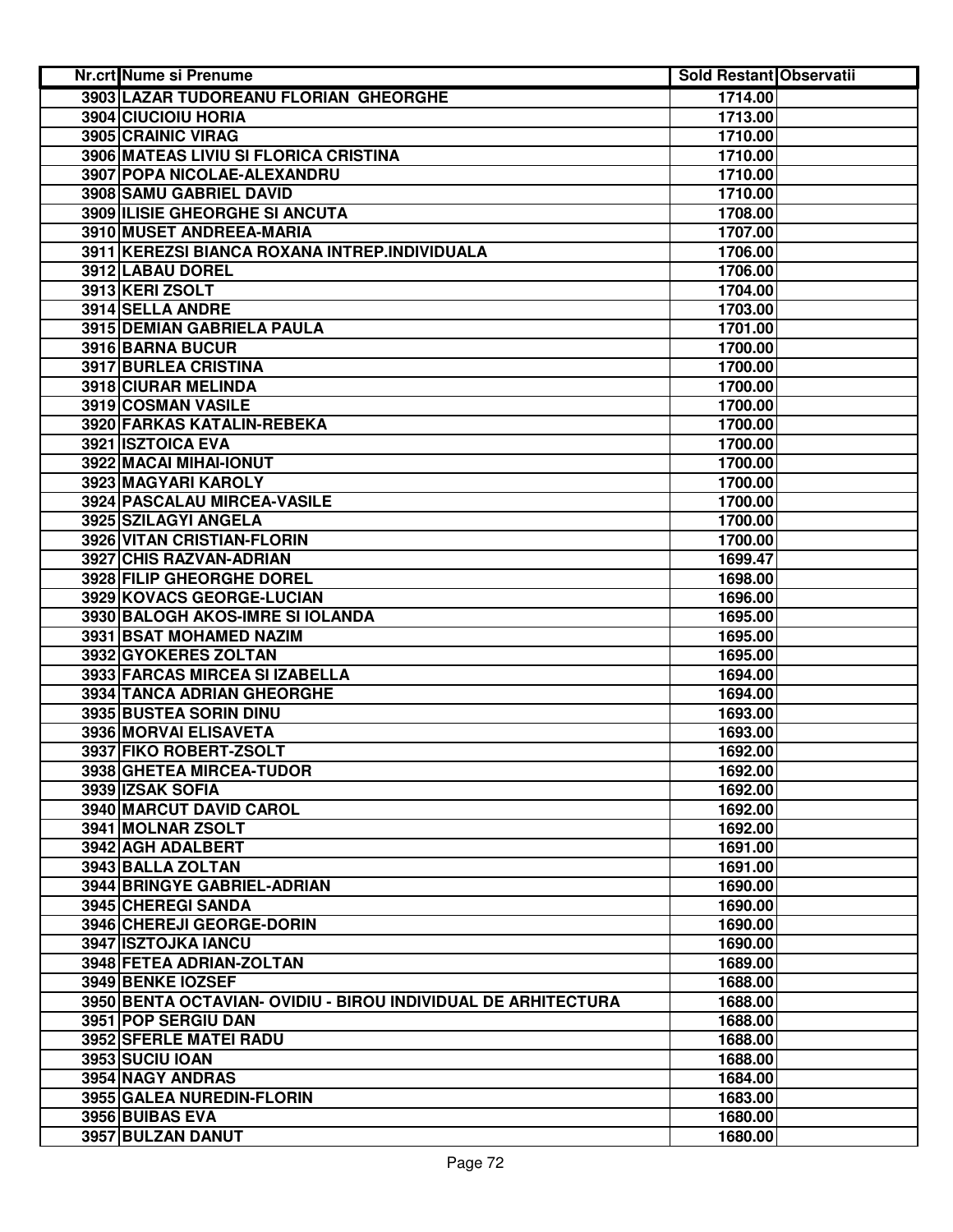| Nr.crt Nume si Prenume                | <b>Sold Restant Observatii</b> |  |
|---------------------------------------|--------------------------------|--|
| 3958 POP LIVIA PUPA SI IOSIF          | 1680.00                        |  |
| 3959 BIRAU LIVIA                      | 1678.00                        |  |
| 3960 OLTEANU ALEXANDRU-DRAGOS         | 1678.00                        |  |
| 3961 VARGA MARIUS-ALEXANDRU           | 1678.00                        |  |
| 3962 FARCAS IULIANA                   | 1675.00                        |  |
| 3963 PETRICA SANDU SI ALINA           | 1675.00                        |  |
| 3964 BORSI JOZSEF-ROBERT              | 1674.00                        |  |
| 3965 IOSIF VASILE-FLORIN SI NATALIA   | 1674.00                        |  |
| 3966 TAUT ADRIAN-GHEORGHE             | 1674.00                        |  |
| 3967 TOMSA ROBERT                     | 1674.00                        |  |
| 3968 COITA DANIEL                     | 1673.36                        |  |
| 3969 MARCUT PAUL                      | 1673.00                        |  |
| 3970 POTRE GABRIEL-FLORIN             | 1673.00                        |  |
| 3971 ILCA ANGEL-DORIN                 | 1672.00                        |  |
| 3972 MOLDOVAN MARIANA-LAURA           | 1672.00                        |  |
| 3973 DASCALESCU DUMITRU CODRUT        | 1671.00                        |  |
| 3974 MIHES IOAN-MIHAITA               | 1671.00                        |  |
| 3975 BOZGA VASILE CALIN               | 1670.00                        |  |
| 3976 GUTI CRISTIAN                    | 1670.00                        |  |
| <b>3977 HANAS DAVID CLAUDIU</b>       | 1670.00                        |  |
| 3978 KOVACS GYORGY                    | 1670.00                        |  |
| 3979 PAP ARPAD-IOSIF                  | 1670.00                        |  |
| 3980 JOREANU VEACESLAV                | 1667.00                        |  |
| 3981 PANTIS CLAUDIU CATALIN           | 1667.00                        |  |
| 3982 ARDELEAN IOAN CALIN              | 1665.00                        |  |
| 3983 CORB CORNELIU BENIAMIN           | 1665.00                        |  |
| 3984 LUCACIU-BOKENYI MARIUS-ALIN      | 1665.00                        |  |
| 3985 LUKACS ZSOLT- LASZLO             | 1661.00                        |  |
| 3986 SAS MARIUS-GHITA                 | 1661.00                        |  |
| 3987 BORBIRO LASZLO                   | 1660.00                        |  |
| 3988 GABOR MARGHIT                    | 1660.00                        |  |
| 3989 GRECU ADRIANA                    | 1660.00                        |  |
| 3990 PUTNOKI RAUL                     | 1660.00                        |  |
| 3991 TARAU SORIN GHEORGHE             | 1660.00                        |  |
| 3992 DUME FLORIN-GABRIEL SI EVA-ELENA | 1659.00                        |  |
| 3993 CHEREGI AGNETA SI GHEORGHE       | 1658.00                        |  |
| 3994 MARINA FLORICA DANIELA           | 1658.00                        |  |
| 3995 PALLO TIBOR                      | 1658.00                        |  |
| 3996 STEGAROIU ADRIAN                 | 1658.00                        |  |
| 3997 PETRE ALEXANDRU-CONSTANTIN       | 1657.50                        |  |
| 3998 VASLOVIC COSTICA-CALIN SI CARMEN | 1657.00                        |  |
| 3999 ZBIRCEA ESTERA-EMILIA            | 1656.00                        |  |
| 4000 PUIU LIVIU                       | 1655.00                        |  |
| 4001 POP CSABA                        | 1654.00                        |  |
| 4002 ERDOS TIBOR                      | 1653.00                        |  |
| 4003 POPA STEFAN EMIL                 | 1653.00                        |  |
| 4004 STEFAN-HILGERT CARMEN FLORICA    | 1652.87                        |  |
| 4005 GYEPAR CRISTIAN-EMERIC           | 1651.00                        |  |
| 4006 BOLDIS GEORGE                    | 1650.00                        |  |
| 4007 CRISAN MARCEL-BOBI               | 1650.00                        |  |
| 4008 HALASZ IMRE                      | 1650.00                        |  |
| 4009 ZEMPLENYI ZOLTAN-LASZLO          | 1650.00                        |  |
| 4010 BRINZAS PETRU                    | 1647.00                        |  |
| 4011 LAPADAT FLORIN                   | 1646.00                        |  |
| 4012 STROIU VASILE                    | 1646.00                        |  |
|                                       |                                |  |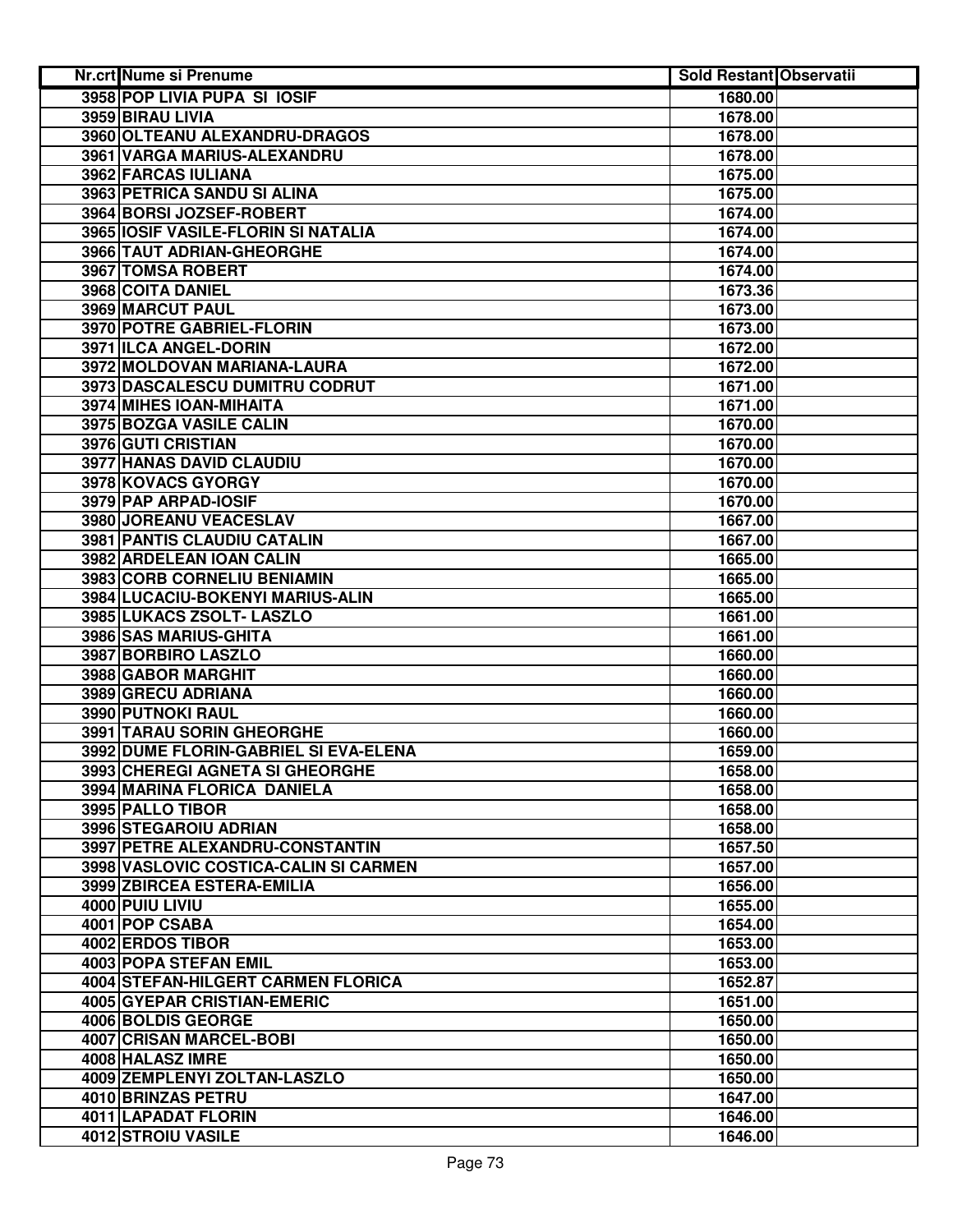| Nr.crt Nume si Prenume              | <b>Sold Restant Observatii</b> |  |
|-------------------------------------|--------------------------------|--|
| 4013 GAJE VIOREL-VASILE             | 1644.00                        |  |
| 4014 LAZA ALEXANDRA-MARINA          | 1644.00                        |  |
| 4015 NISTOR RODICA                  | 1643.00                        |  |
| 4016 URSICA DORINA                  | 1641.00                        |  |
| 4017 CIORBA ALEXANDRU               | 1640.00                        |  |
| 4018 NISTOR VIOREL                  | 1640.00                        |  |
| 4019 RUSU DANIELA                   | 1640.00                        |  |
| 4020 DURA OLIMPIA-LUMINITA          | 1639.00                        |  |
| 4021 GABOR IOAN                     | 1639.00                        |  |
| 4022 KOVACS ADRIAN                  | 1639.00                        |  |
| 4023 SHIBLI KAREEM                  | 1639.00                        |  |
| 4024 ROTAR DANIEL                   | 1638.00                        |  |
| <b>4025 SOTIUT MIHAELA CORINA</b>   | 1638.00                        |  |
| 4026 ARDELEAN PATRICIA              | 1637.00                        |  |
| 4027 ILEA MIRCEA-ALIN               | 1637.00                        |  |
| 4028 ALB LILIANA-SIMONA             | 1635.00                        |  |
| 4029 LAKATOS DANIEL                 | 1635.00                        |  |
| 4030 SASCA RAUL - BOGDAN            | 1635.00                        |  |
| 4031 SZABO ADRIANA-RAMONA           | 1634.00                        |  |
| 4032 GABOR GAVRIL                   | 1633.00                        |  |
| <b>4033 IAKOB RITA-GYONGYI</b>      | 1633.00                        |  |
| <b>4034 SONEA TEODORA-VIORICA</b>   | 1633.00                        |  |
| 4035 TAAR LASZLO-ENDRE              | 1633.00                        |  |
| 4036 BLIDAR ADRIAN                  | 1632.00                        |  |
| <b>4037 BOSCA ADRIAN-RAZVAN</b>     | 1632.00                        |  |
| 4038 CARTIS SERGIU-DAN              | 1632.00                        |  |
| 4039 COSTEA LUCIAN                  | 1632.00                        |  |
| 4040 GABOR GABRIEL                  | 1631.00                        |  |
| 4041 CALAU CALIN-ADRIAN             | 1630.00                        |  |
| 4042 DUCA EMIL-FLORIN               | 1630.00                        |  |
| 4043 ERDELI GABRIEL ADRIAN          | 1630.00                        |  |
| 4044 HERMAN SILVIU ALBERTO          | 1630.00                        |  |
| 4045 KAJCZA JOZSEF REMUS            | 1630.00                        |  |
| 4046 GAVREA DUMITRU                 | 1627.00                        |  |
| 4047 BIRTA CORNELIA                 | 1624.00                        |  |
| 4048 VIDICAN ADRIAN                 | 1623.00                        |  |
| 4049 JURCA CLAUDIU-MARIUS           | 1622.00                        |  |
| 4050 BANTO JANOS ZOLTAN             | 1621.00                        |  |
| 4051 POPOVICI RALUCA-ADRIANA        | 1621.00                        |  |
| 4052 RACZ CLAUDIA-IRINA             | 1621.00                        |  |
| <b>4053 CALDARAR CIPRIAN FLORIN</b> | 1620.00                        |  |
| <b>4054 FILIMON AUREL-SEBASTIAN</b> | 1620.00                        |  |
| <b>4055 HAMZA ARGENTIN-REMUS</b>    | 1620.00                        |  |
| 4056 LIANU ION - CONSTANTIN         | 1620.00                        |  |
| 4057 SERB AVRAM-DANUT               | 1620.00                        |  |
| <b>4058 BAGOSI FERENC</b>           | 1618.00                        |  |
| 4059 LUCA SERGIU IOAN               | 1618.00                        |  |
| 4060 KOVACS ARPAD                   | 1617.00                        |  |
| 4061 CRISAN SERGIU-FLORIN           | 1616.76                        |  |
| 4062 PACURAR DAN MARCEL             | 1616.00                        |  |
| 4063 POPA ADRIAN-VASILE SI IOANA    | 1615.00                        |  |
| 4064 MARC ELENA SI ALEXANDRU-DORU   | 1614.00                        |  |
| 4065 PETRICAS EVA                   | 1614.00                        |  |
| 4066 GUI CIPRIAN-MARCEL             | 1611.00                        |  |
| 4067 HARSANYI-CRET ISTVAN-SANDOR    | 1610.00                        |  |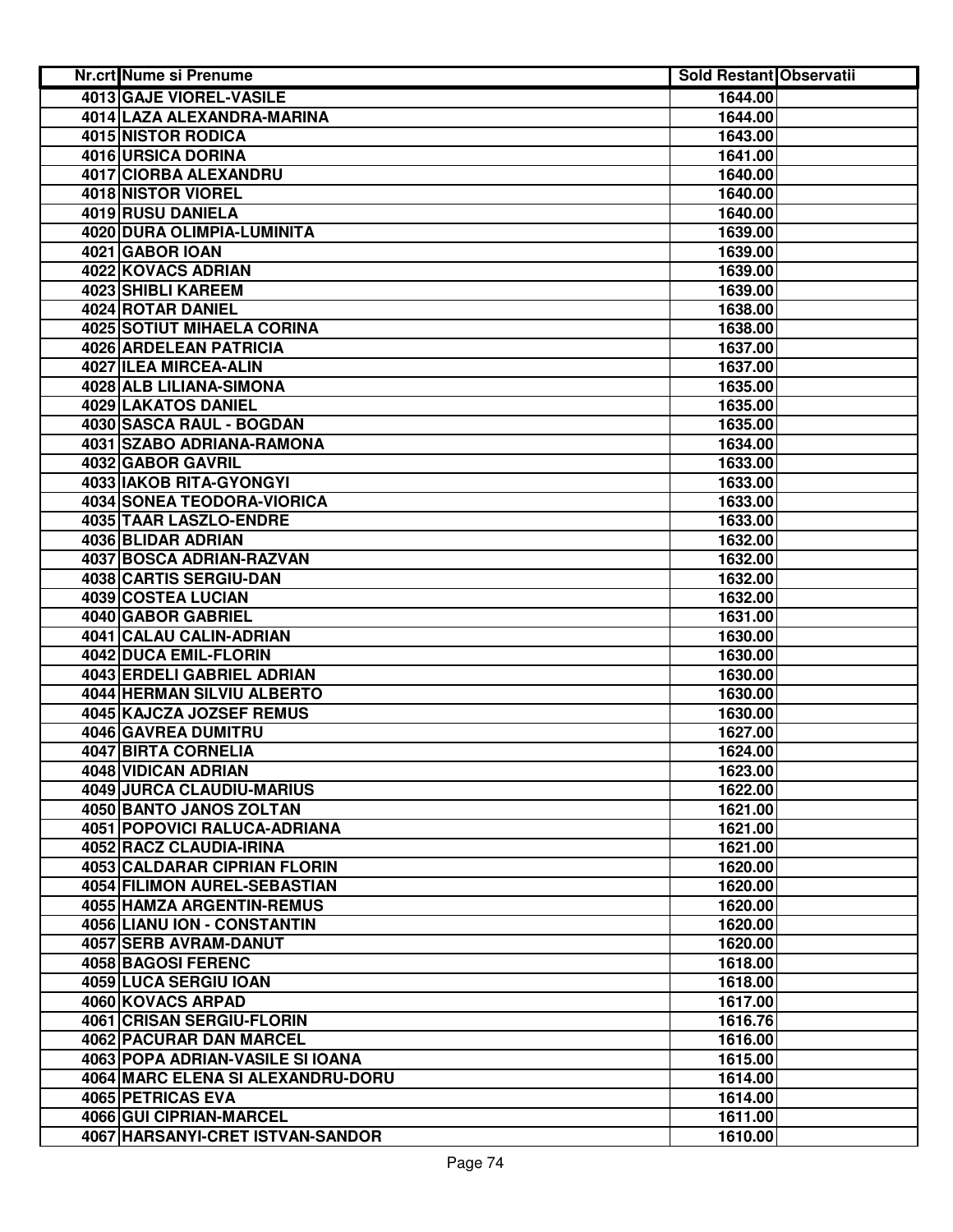| 4068 TURCUS BOGDAN-ALEXANDRU<br>1609.00<br>4069 NEGRU ANNA<br>1608.00<br>4070 PASCALAU IOAN ADRIAN<br>1608.00<br>4071 LACATUSU ION<br>1606.00<br>4072 SZABO EVA-IZABELA<br>1606.00<br>4073 HAMZA GABOR<br>1602.00<br>4074 LASZLO LEVENTE - MIKLOS<br>1602.00<br><b>4075 SZABADOS NORBERT SANDOR</b><br>1602.00<br>4076 ANDRONESI OVIDIU<br>1601.00<br><b>4077 ADESOZE EMMANUEL SOJI</b><br>1600.00<br>4078 ALADWAN MASHHOUR-MAHMMOUD<br>1600.00<br>4079 BARTHA LASZLO ADALBERT<br>1600.00<br>4080 DEME ALEXANDRU<br>1600.00<br>4081 EL AIDI MOULAY MEHDI<br>1600.00<br>4082 MARIAN RADU ION<br>1600.00<br>4083 MESZAROS IULIU-ROBERT<br>1600.00<br>4084 OROSZ GYONGYI<br>1600.00<br>4085 POP IOANA-CAMELIA<br>1600.00<br>4086 RACOLTA SIMONA ANCA<br>1600.00<br>4087 TRABELSI MOHAMED MAHDI<br>1600.00<br>4088 TRIPON TEODOR OCTAVIAN<br>1600.00<br>4089 VLAD FLORIN<br>1600.00<br>4090 DACIN VLADUT-LUCIAN<br>1598.00<br>4091 BORSA GAVRIL-EMIL SI CORNELIA<br>1597.00<br><b>4092 MANCI FLORIN-NICOLAE</b><br>1597.00<br>4093 GABOR IANCU<br>1595.00<br>4094 MARINA MARIUS FLORIN<br>1595.00<br>4095 TRIFAN NICOLAE-MARIN<br>1595.00<br>4096 TIRBAN-ZAHA ROCSANA-FLORICA<br>1593.00<br>4097 DALEA IOANA-CORNELIA<br>1592.00<br>4098 KOVACS ANITA-IZABELA<br>1592.00<br>4099 ROSTAS LINA<br>1592.00<br>4100 ABRUDAN LUCIAN<br>1590.00<br>4101 BANC CRACIUN SI MARIA<br>1590.00<br><b>4102 BUCUR GHEORGHE</b><br>1590.00<br>4103 BUDA RAUL-MARIUS<br>1588.41<br>4104 VLADILA DECU-IULIAN<br>1586.00<br>4105 COJOCARIU ILIE<br>1585.00<br>4106 FERKE CRISTIAN-FLORIN<br>1585.00<br>4107 BUIBAS CARMEN- CAB. DE AVOCAT<br>1584.00<br>4108 FAUR MIRELA ZAMFIRA SI REDLI-ATTILA<br>1584.00<br>4109 FERCHE CRISTIAN<br>1584.00<br>4110 SARCA FLORIN<br>1582.00<br>4111 HUSZAR ATTILA<br>1581.00<br>4112 BALOG FERENC<br>1580.00<br>4113 ENACHE REMUS-ADRIAN<br>1580.00<br>4114 JENEI ISTVAN<br>1580.00<br>4115 OLAH ZOLTAN<br>1580.00<br>4116 OROS GHEORGHE<br>1580.00<br>4117 NEAGA CALIN-DANUT<br>1579.00<br>4118 BENTAN ANGELA<br>1578.00<br>4119 SECOSAN NICOLAE-SEBASTIAN<br>1578.00<br>4120 ORBAI LILIANA-HERMINA<br>1577.00<br>4121 PUIU PETRICA<br>1577.00<br>4122 P.F.A.BAN CORNELIA<br>1576.00 | Nr.crt Nume si Prenume | <b>Sold Restant Observatii</b> |  |
|----------------------------------------------------------------------------------------------------------------------------------------------------------------------------------------------------------------------------------------------------------------------------------------------------------------------------------------------------------------------------------------------------------------------------------------------------------------------------------------------------------------------------------------------------------------------------------------------------------------------------------------------------------------------------------------------------------------------------------------------------------------------------------------------------------------------------------------------------------------------------------------------------------------------------------------------------------------------------------------------------------------------------------------------------------------------------------------------------------------------------------------------------------------------------------------------------------------------------------------------------------------------------------------------------------------------------------------------------------------------------------------------------------------------------------------------------------------------------------------------------------------------------------------------------------------------------------------------------------------------------------------------------------------------------------------------------------------------------------------------------------------------------------------------------------------------------------------------------------------------------------------------------------------------------------------------------------------------------------------------------------------------------------------------------------------------------------------------------------------------------------------------------------------------------------------------------|------------------------|--------------------------------|--|
|                                                                                                                                                                                                                                                                                                                                                                                                                                                                                                                                                                                                                                                                                                                                                                                                                                                                                                                                                                                                                                                                                                                                                                                                                                                                                                                                                                                                                                                                                                                                                                                                                                                                                                                                                                                                                                                                                                                                                                                                                                                                                                                                                                                                    |                        |                                |  |
|                                                                                                                                                                                                                                                                                                                                                                                                                                                                                                                                                                                                                                                                                                                                                                                                                                                                                                                                                                                                                                                                                                                                                                                                                                                                                                                                                                                                                                                                                                                                                                                                                                                                                                                                                                                                                                                                                                                                                                                                                                                                                                                                                                                                    |                        |                                |  |
|                                                                                                                                                                                                                                                                                                                                                                                                                                                                                                                                                                                                                                                                                                                                                                                                                                                                                                                                                                                                                                                                                                                                                                                                                                                                                                                                                                                                                                                                                                                                                                                                                                                                                                                                                                                                                                                                                                                                                                                                                                                                                                                                                                                                    |                        |                                |  |
|                                                                                                                                                                                                                                                                                                                                                                                                                                                                                                                                                                                                                                                                                                                                                                                                                                                                                                                                                                                                                                                                                                                                                                                                                                                                                                                                                                                                                                                                                                                                                                                                                                                                                                                                                                                                                                                                                                                                                                                                                                                                                                                                                                                                    |                        |                                |  |
|                                                                                                                                                                                                                                                                                                                                                                                                                                                                                                                                                                                                                                                                                                                                                                                                                                                                                                                                                                                                                                                                                                                                                                                                                                                                                                                                                                                                                                                                                                                                                                                                                                                                                                                                                                                                                                                                                                                                                                                                                                                                                                                                                                                                    |                        |                                |  |
|                                                                                                                                                                                                                                                                                                                                                                                                                                                                                                                                                                                                                                                                                                                                                                                                                                                                                                                                                                                                                                                                                                                                                                                                                                                                                                                                                                                                                                                                                                                                                                                                                                                                                                                                                                                                                                                                                                                                                                                                                                                                                                                                                                                                    |                        |                                |  |
|                                                                                                                                                                                                                                                                                                                                                                                                                                                                                                                                                                                                                                                                                                                                                                                                                                                                                                                                                                                                                                                                                                                                                                                                                                                                                                                                                                                                                                                                                                                                                                                                                                                                                                                                                                                                                                                                                                                                                                                                                                                                                                                                                                                                    |                        |                                |  |
|                                                                                                                                                                                                                                                                                                                                                                                                                                                                                                                                                                                                                                                                                                                                                                                                                                                                                                                                                                                                                                                                                                                                                                                                                                                                                                                                                                                                                                                                                                                                                                                                                                                                                                                                                                                                                                                                                                                                                                                                                                                                                                                                                                                                    |                        |                                |  |
|                                                                                                                                                                                                                                                                                                                                                                                                                                                                                                                                                                                                                                                                                                                                                                                                                                                                                                                                                                                                                                                                                                                                                                                                                                                                                                                                                                                                                                                                                                                                                                                                                                                                                                                                                                                                                                                                                                                                                                                                                                                                                                                                                                                                    |                        |                                |  |
|                                                                                                                                                                                                                                                                                                                                                                                                                                                                                                                                                                                                                                                                                                                                                                                                                                                                                                                                                                                                                                                                                                                                                                                                                                                                                                                                                                                                                                                                                                                                                                                                                                                                                                                                                                                                                                                                                                                                                                                                                                                                                                                                                                                                    |                        |                                |  |
|                                                                                                                                                                                                                                                                                                                                                                                                                                                                                                                                                                                                                                                                                                                                                                                                                                                                                                                                                                                                                                                                                                                                                                                                                                                                                                                                                                                                                                                                                                                                                                                                                                                                                                                                                                                                                                                                                                                                                                                                                                                                                                                                                                                                    |                        |                                |  |
|                                                                                                                                                                                                                                                                                                                                                                                                                                                                                                                                                                                                                                                                                                                                                                                                                                                                                                                                                                                                                                                                                                                                                                                                                                                                                                                                                                                                                                                                                                                                                                                                                                                                                                                                                                                                                                                                                                                                                                                                                                                                                                                                                                                                    |                        |                                |  |
|                                                                                                                                                                                                                                                                                                                                                                                                                                                                                                                                                                                                                                                                                                                                                                                                                                                                                                                                                                                                                                                                                                                                                                                                                                                                                                                                                                                                                                                                                                                                                                                                                                                                                                                                                                                                                                                                                                                                                                                                                                                                                                                                                                                                    |                        |                                |  |
|                                                                                                                                                                                                                                                                                                                                                                                                                                                                                                                                                                                                                                                                                                                                                                                                                                                                                                                                                                                                                                                                                                                                                                                                                                                                                                                                                                                                                                                                                                                                                                                                                                                                                                                                                                                                                                                                                                                                                                                                                                                                                                                                                                                                    |                        |                                |  |
|                                                                                                                                                                                                                                                                                                                                                                                                                                                                                                                                                                                                                                                                                                                                                                                                                                                                                                                                                                                                                                                                                                                                                                                                                                                                                                                                                                                                                                                                                                                                                                                                                                                                                                                                                                                                                                                                                                                                                                                                                                                                                                                                                                                                    |                        |                                |  |
|                                                                                                                                                                                                                                                                                                                                                                                                                                                                                                                                                                                                                                                                                                                                                                                                                                                                                                                                                                                                                                                                                                                                                                                                                                                                                                                                                                                                                                                                                                                                                                                                                                                                                                                                                                                                                                                                                                                                                                                                                                                                                                                                                                                                    |                        |                                |  |
|                                                                                                                                                                                                                                                                                                                                                                                                                                                                                                                                                                                                                                                                                                                                                                                                                                                                                                                                                                                                                                                                                                                                                                                                                                                                                                                                                                                                                                                                                                                                                                                                                                                                                                                                                                                                                                                                                                                                                                                                                                                                                                                                                                                                    |                        |                                |  |
|                                                                                                                                                                                                                                                                                                                                                                                                                                                                                                                                                                                                                                                                                                                                                                                                                                                                                                                                                                                                                                                                                                                                                                                                                                                                                                                                                                                                                                                                                                                                                                                                                                                                                                                                                                                                                                                                                                                                                                                                                                                                                                                                                                                                    |                        |                                |  |
|                                                                                                                                                                                                                                                                                                                                                                                                                                                                                                                                                                                                                                                                                                                                                                                                                                                                                                                                                                                                                                                                                                                                                                                                                                                                                                                                                                                                                                                                                                                                                                                                                                                                                                                                                                                                                                                                                                                                                                                                                                                                                                                                                                                                    |                        |                                |  |
|                                                                                                                                                                                                                                                                                                                                                                                                                                                                                                                                                                                                                                                                                                                                                                                                                                                                                                                                                                                                                                                                                                                                                                                                                                                                                                                                                                                                                                                                                                                                                                                                                                                                                                                                                                                                                                                                                                                                                                                                                                                                                                                                                                                                    |                        |                                |  |
|                                                                                                                                                                                                                                                                                                                                                                                                                                                                                                                                                                                                                                                                                                                                                                                                                                                                                                                                                                                                                                                                                                                                                                                                                                                                                                                                                                                                                                                                                                                                                                                                                                                                                                                                                                                                                                                                                                                                                                                                                                                                                                                                                                                                    |                        |                                |  |
|                                                                                                                                                                                                                                                                                                                                                                                                                                                                                                                                                                                                                                                                                                                                                                                                                                                                                                                                                                                                                                                                                                                                                                                                                                                                                                                                                                                                                                                                                                                                                                                                                                                                                                                                                                                                                                                                                                                                                                                                                                                                                                                                                                                                    |                        |                                |  |
|                                                                                                                                                                                                                                                                                                                                                                                                                                                                                                                                                                                                                                                                                                                                                                                                                                                                                                                                                                                                                                                                                                                                                                                                                                                                                                                                                                                                                                                                                                                                                                                                                                                                                                                                                                                                                                                                                                                                                                                                                                                                                                                                                                                                    |                        |                                |  |
|                                                                                                                                                                                                                                                                                                                                                                                                                                                                                                                                                                                                                                                                                                                                                                                                                                                                                                                                                                                                                                                                                                                                                                                                                                                                                                                                                                                                                                                                                                                                                                                                                                                                                                                                                                                                                                                                                                                                                                                                                                                                                                                                                                                                    |                        |                                |  |
|                                                                                                                                                                                                                                                                                                                                                                                                                                                                                                                                                                                                                                                                                                                                                                                                                                                                                                                                                                                                                                                                                                                                                                                                                                                                                                                                                                                                                                                                                                                                                                                                                                                                                                                                                                                                                                                                                                                                                                                                                                                                                                                                                                                                    |                        |                                |  |
|                                                                                                                                                                                                                                                                                                                                                                                                                                                                                                                                                                                                                                                                                                                                                                                                                                                                                                                                                                                                                                                                                                                                                                                                                                                                                                                                                                                                                                                                                                                                                                                                                                                                                                                                                                                                                                                                                                                                                                                                                                                                                                                                                                                                    |                        |                                |  |
|                                                                                                                                                                                                                                                                                                                                                                                                                                                                                                                                                                                                                                                                                                                                                                                                                                                                                                                                                                                                                                                                                                                                                                                                                                                                                                                                                                                                                                                                                                                                                                                                                                                                                                                                                                                                                                                                                                                                                                                                                                                                                                                                                                                                    |                        |                                |  |
|                                                                                                                                                                                                                                                                                                                                                                                                                                                                                                                                                                                                                                                                                                                                                                                                                                                                                                                                                                                                                                                                                                                                                                                                                                                                                                                                                                                                                                                                                                                                                                                                                                                                                                                                                                                                                                                                                                                                                                                                                                                                                                                                                                                                    |                        |                                |  |
|                                                                                                                                                                                                                                                                                                                                                                                                                                                                                                                                                                                                                                                                                                                                                                                                                                                                                                                                                                                                                                                                                                                                                                                                                                                                                                                                                                                                                                                                                                                                                                                                                                                                                                                                                                                                                                                                                                                                                                                                                                                                                                                                                                                                    |                        |                                |  |
|                                                                                                                                                                                                                                                                                                                                                                                                                                                                                                                                                                                                                                                                                                                                                                                                                                                                                                                                                                                                                                                                                                                                                                                                                                                                                                                                                                                                                                                                                                                                                                                                                                                                                                                                                                                                                                                                                                                                                                                                                                                                                                                                                                                                    |                        |                                |  |
|                                                                                                                                                                                                                                                                                                                                                                                                                                                                                                                                                                                                                                                                                                                                                                                                                                                                                                                                                                                                                                                                                                                                                                                                                                                                                                                                                                                                                                                                                                                                                                                                                                                                                                                                                                                                                                                                                                                                                                                                                                                                                                                                                                                                    |                        |                                |  |
|                                                                                                                                                                                                                                                                                                                                                                                                                                                                                                                                                                                                                                                                                                                                                                                                                                                                                                                                                                                                                                                                                                                                                                                                                                                                                                                                                                                                                                                                                                                                                                                                                                                                                                                                                                                                                                                                                                                                                                                                                                                                                                                                                                                                    |                        |                                |  |
|                                                                                                                                                                                                                                                                                                                                                                                                                                                                                                                                                                                                                                                                                                                                                                                                                                                                                                                                                                                                                                                                                                                                                                                                                                                                                                                                                                                                                                                                                                                                                                                                                                                                                                                                                                                                                                                                                                                                                                                                                                                                                                                                                                                                    |                        |                                |  |
|                                                                                                                                                                                                                                                                                                                                                                                                                                                                                                                                                                                                                                                                                                                                                                                                                                                                                                                                                                                                                                                                                                                                                                                                                                                                                                                                                                                                                                                                                                                                                                                                                                                                                                                                                                                                                                                                                                                                                                                                                                                                                                                                                                                                    |                        |                                |  |
|                                                                                                                                                                                                                                                                                                                                                                                                                                                                                                                                                                                                                                                                                                                                                                                                                                                                                                                                                                                                                                                                                                                                                                                                                                                                                                                                                                                                                                                                                                                                                                                                                                                                                                                                                                                                                                                                                                                                                                                                                                                                                                                                                                                                    |                        |                                |  |
|                                                                                                                                                                                                                                                                                                                                                                                                                                                                                                                                                                                                                                                                                                                                                                                                                                                                                                                                                                                                                                                                                                                                                                                                                                                                                                                                                                                                                                                                                                                                                                                                                                                                                                                                                                                                                                                                                                                                                                                                                                                                                                                                                                                                    |                        |                                |  |
|                                                                                                                                                                                                                                                                                                                                                                                                                                                                                                                                                                                                                                                                                                                                                                                                                                                                                                                                                                                                                                                                                                                                                                                                                                                                                                                                                                                                                                                                                                                                                                                                                                                                                                                                                                                                                                                                                                                                                                                                                                                                                                                                                                                                    |                        |                                |  |
|                                                                                                                                                                                                                                                                                                                                                                                                                                                                                                                                                                                                                                                                                                                                                                                                                                                                                                                                                                                                                                                                                                                                                                                                                                                                                                                                                                                                                                                                                                                                                                                                                                                                                                                                                                                                                                                                                                                                                                                                                                                                                                                                                                                                    |                        |                                |  |
|                                                                                                                                                                                                                                                                                                                                                                                                                                                                                                                                                                                                                                                                                                                                                                                                                                                                                                                                                                                                                                                                                                                                                                                                                                                                                                                                                                                                                                                                                                                                                                                                                                                                                                                                                                                                                                                                                                                                                                                                                                                                                                                                                                                                    |                        |                                |  |
|                                                                                                                                                                                                                                                                                                                                                                                                                                                                                                                                                                                                                                                                                                                                                                                                                                                                                                                                                                                                                                                                                                                                                                                                                                                                                                                                                                                                                                                                                                                                                                                                                                                                                                                                                                                                                                                                                                                                                                                                                                                                                                                                                                                                    |                        |                                |  |
|                                                                                                                                                                                                                                                                                                                                                                                                                                                                                                                                                                                                                                                                                                                                                                                                                                                                                                                                                                                                                                                                                                                                                                                                                                                                                                                                                                                                                                                                                                                                                                                                                                                                                                                                                                                                                                                                                                                                                                                                                                                                                                                                                                                                    |                        |                                |  |
|                                                                                                                                                                                                                                                                                                                                                                                                                                                                                                                                                                                                                                                                                                                                                                                                                                                                                                                                                                                                                                                                                                                                                                                                                                                                                                                                                                                                                                                                                                                                                                                                                                                                                                                                                                                                                                                                                                                                                                                                                                                                                                                                                                                                    |                        |                                |  |
|                                                                                                                                                                                                                                                                                                                                                                                                                                                                                                                                                                                                                                                                                                                                                                                                                                                                                                                                                                                                                                                                                                                                                                                                                                                                                                                                                                                                                                                                                                                                                                                                                                                                                                                                                                                                                                                                                                                                                                                                                                                                                                                                                                                                    |                        |                                |  |
|                                                                                                                                                                                                                                                                                                                                                                                                                                                                                                                                                                                                                                                                                                                                                                                                                                                                                                                                                                                                                                                                                                                                                                                                                                                                                                                                                                                                                                                                                                                                                                                                                                                                                                                                                                                                                                                                                                                                                                                                                                                                                                                                                                                                    |                        |                                |  |
|                                                                                                                                                                                                                                                                                                                                                                                                                                                                                                                                                                                                                                                                                                                                                                                                                                                                                                                                                                                                                                                                                                                                                                                                                                                                                                                                                                                                                                                                                                                                                                                                                                                                                                                                                                                                                                                                                                                                                                                                                                                                                                                                                                                                    |                        |                                |  |
|                                                                                                                                                                                                                                                                                                                                                                                                                                                                                                                                                                                                                                                                                                                                                                                                                                                                                                                                                                                                                                                                                                                                                                                                                                                                                                                                                                                                                                                                                                                                                                                                                                                                                                                                                                                                                                                                                                                                                                                                                                                                                                                                                                                                    |                        |                                |  |
|                                                                                                                                                                                                                                                                                                                                                                                                                                                                                                                                                                                                                                                                                                                                                                                                                                                                                                                                                                                                                                                                                                                                                                                                                                                                                                                                                                                                                                                                                                                                                                                                                                                                                                                                                                                                                                                                                                                                                                                                                                                                                                                                                                                                    |                        |                                |  |
|                                                                                                                                                                                                                                                                                                                                                                                                                                                                                                                                                                                                                                                                                                                                                                                                                                                                                                                                                                                                                                                                                                                                                                                                                                                                                                                                                                                                                                                                                                                                                                                                                                                                                                                                                                                                                                                                                                                                                                                                                                                                                                                                                                                                    |                        |                                |  |
|                                                                                                                                                                                                                                                                                                                                                                                                                                                                                                                                                                                                                                                                                                                                                                                                                                                                                                                                                                                                                                                                                                                                                                                                                                                                                                                                                                                                                                                                                                                                                                                                                                                                                                                                                                                                                                                                                                                                                                                                                                                                                                                                                                                                    |                        |                                |  |
|                                                                                                                                                                                                                                                                                                                                                                                                                                                                                                                                                                                                                                                                                                                                                                                                                                                                                                                                                                                                                                                                                                                                                                                                                                                                                                                                                                                                                                                                                                                                                                                                                                                                                                                                                                                                                                                                                                                                                                                                                                                                                                                                                                                                    |                        |                                |  |
|                                                                                                                                                                                                                                                                                                                                                                                                                                                                                                                                                                                                                                                                                                                                                                                                                                                                                                                                                                                                                                                                                                                                                                                                                                                                                                                                                                                                                                                                                                                                                                                                                                                                                                                                                                                                                                                                                                                                                                                                                                                                                                                                                                                                    |                        |                                |  |
|                                                                                                                                                                                                                                                                                                                                                                                                                                                                                                                                                                                                                                                                                                                                                                                                                                                                                                                                                                                                                                                                                                                                                                                                                                                                                                                                                                                                                                                                                                                                                                                                                                                                                                                                                                                                                                                                                                                                                                                                                                                                                                                                                                                                    |                        |                                |  |
|                                                                                                                                                                                                                                                                                                                                                                                                                                                                                                                                                                                                                                                                                                                                                                                                                                                                                                                                                                                                                                                                                                                                                                                                                                                                                                                                                                                                                                                                                                                                                                                                                                                                                                                                                                                                                                                                                                                                                                                                                                                                                                                                                                                                    |                        |                                |  |
|                                                                                                                                                                                                                                                                                                                                                                                                                                                                                                                                                                                                                                                                                                                                                                                                                                                                                                                                                                                                                                                                                                                                                                                                                                                                                                                                                                                                                                                                                                                                                                                                                                                                                                                                                                                                                                                                                                                                                                                                                                                                                                                                                                                                    |                        |                                |  |
|                                                                                                                                                                                                                                                                                                                                                                                                                                                                                                                                                                                                                                                                                                                                                                                                                                                                                                                                                                                                                                                                                                                                                                                                                                                                                                                                                                                                                                                                                                                                                                                                                                                                                                                                                                                                                                                                                                                                                                                                                                                                                                                                                                                                    |                        |                                |  |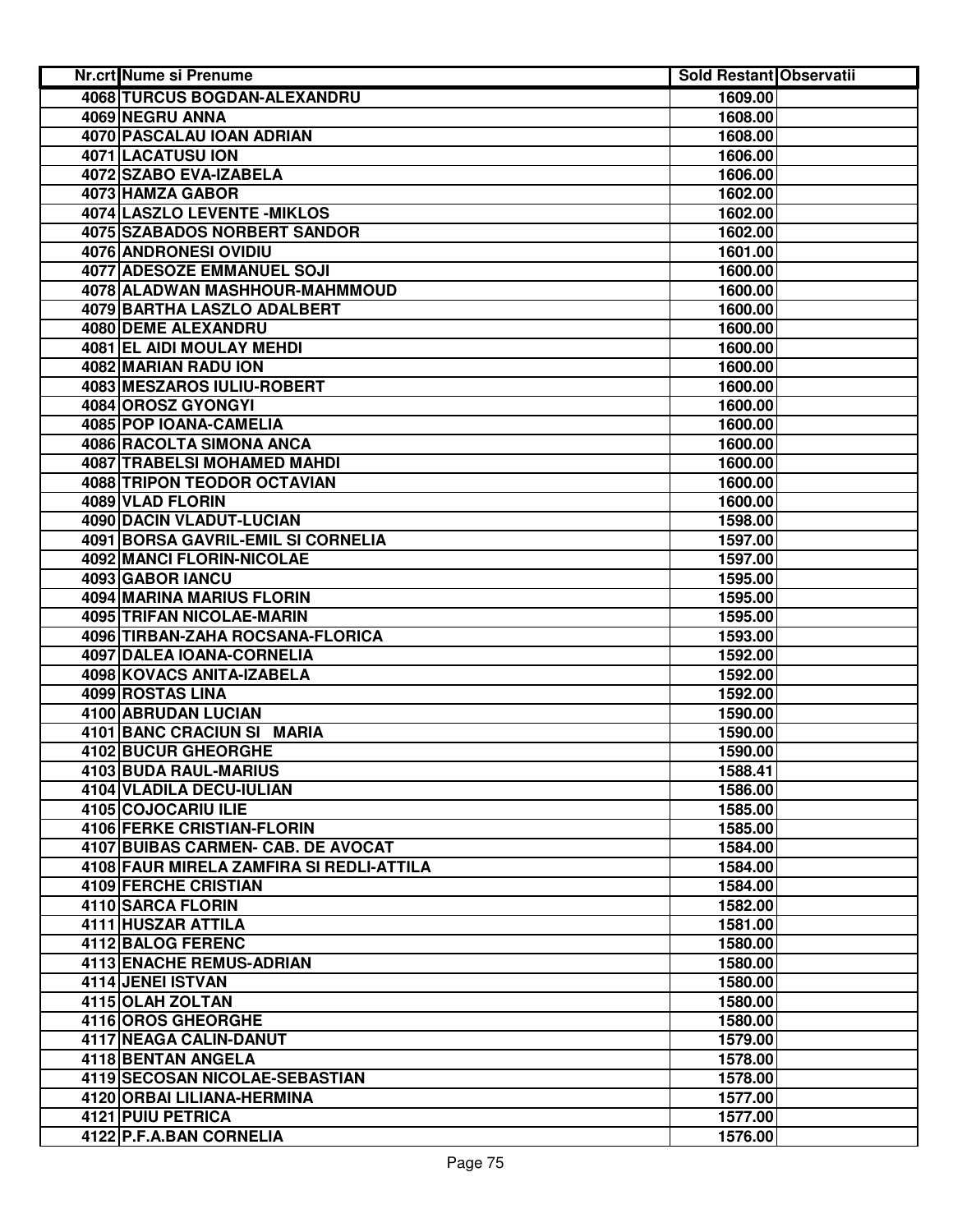| Nr.crt Nume si Prenume                   | <b>Sold Restant Observatii</b> |  |
|------------------------------------------|--------------------------------|--|
| <b>4123 IACOB CRISTIAN-GHEORGHE</b>      | 1575.00                        |  |
| 4124 GABOR IOANA-FLORICA                 | 1573.15                        |  |
| 4125 BOITOR AUREL RAZVAN                 | 1573.00                        |  |
| 4126 VANCEA FLORIN-ADRIAN                | 1573.00                        |  |
| 4127 CALAU FLORIN-DORIN                  | 1572.00                        |  |
| 4128 DELOREAN ION-IULIUS                 | 1572.00                        |  |
| <b>4129 DUME AUREL SI VICTORIA</b>       | 1570.00                        |  |
| 4130 GACIU ROBERT                        | 1569.00                        |  |
| 4131 ISZTOIKA IOAN                       | 1569.00                        |  |
| 4132 ZGIRD CRISTIAN-OVIDIU               | 1569.00                        |  |
| 4133 COPIL AVRAM-FLORIN                  | 1568.00                        |  |
| 4134 GLIGOR OVIDIU ALEXANDRU             | 1568.00                        |  |
| <b>4135 BITEA CRISTIAN VASILE</b>        | 1567.50                        |  |
| 4136 CIPLEU NICODIM-SOLOMON              | 1565.00                        |  |
| 4137 MOISA SERGIU IOAN                   | 1564.00                        |  |
| 4138 ROIBU TEODOR SI FLORICA MARIANA     | 1564.00                        |  |
| 4139 HADI ATTILA                         | 1563.00                        |  |
| 4140 HURMUZ VASILE                       | 1563.00                        |  |
| 4141 VENTEL VIOREL                       | 1562.00                        |  |
| 4142 COFAR ONISIM - TRANDAFIR            | 1561.00                        |  |
| 4143 BOT IOAN VASILE                     | 1560.40                        |  |
| 4144 BREJAN VALENTINA-MARCIANA           | 1560.00                        |  |
| 4145 CRACIUNAS IOAN                      | 1560.00                        |  |
| 4146 PLES IOAN                           | 1560.00                        |  |
| 4147 TANCZOS IOSIF                       | 1560.00                        |  |
| 4148 MINECAN MIRELA-VALENTINA            | 1559.00                        |  |
| 4149 ROGOJAN SAMUIL-ANDREI               | 1559.00                        |  |
| 4150 QUESLATI NESRINE                    | 1558.00                        |  |
| 4151 SANTA MINEL AUREL                   | 1558.00                        |  |
| 4152 SILAGHI ROXANA-ELENA                | 1556.00                        |  |
| 4153 CIOPLEALA GRIGORE SI RODICA DANIELA | 1555.00                        |  |
| 4154 OPREA IONUT-MIHAI                   | 1555.00                        |  |
| 4155 ABRUDAN CRISTIAN-TUDOR              | 1554.00                        |  |
| 4156 OPREA IOAN SI MARIA                 | 1554.00                        |  |
| 4157 MORAR CLAUDIA-JANETA                | 1553.00                        |  |
| 4158 LASLO MIRCEA                        | 1551.00                        |  |
| 4159 ALI BILAL KHALIF                    | 1550.00                        |  |
| 4160 BANCSA EMERIC                       | 1550.00                        |  |
| 4161 NEGRU ANNA                          | 1550.00                        |  |
| 4162 FODRE ETEL                          | 1547.00                        |  |
| 4163 MACAVEI PAUL ANDREI                 | 1546.00                        |  |
| 4164 RASVANTA VASILE-ADRIAN              | 1545.00                        |  |
| 4165 POP EUGEN                           | 1543.66                        |  |
| 4166 GUTUI CRISTIAN-IOAN SI DANA-MARIANA | 1542.00                        |  |
| 4167 PAP CSABA STEFAN                    | 1542.00                        |  |
| 4168 BARA CIPRIAN-CLAUDIU                | 1540.00                        |  |
| 4169 FERCHE ADRIAN-COSMIN                | 1540.00                        |  |
| 4170 SZILAGYI BELA                       | 1540.00                        |  |
| 4171 VARGA TIBOR                         | 1540.00                        |  |
| 4172 BELCEA FABIO ANTONIO                | 1538.00                        |  |
| 4173 KABAI SIGISMOND                     | 1538.00                        |  |
| 4174 ROUSSIS LUCIA MARIANA               | 1538.00                        |  |
| 4175 DAVID LASZLO                        | 1537.00                        |  |
| 4176 DOARNA FLOAREA                      | 1536.00                        |  |
| 4177 HOCHDORFER IOSIF                    | 1536.00                        |  |
|                                          |                                |  |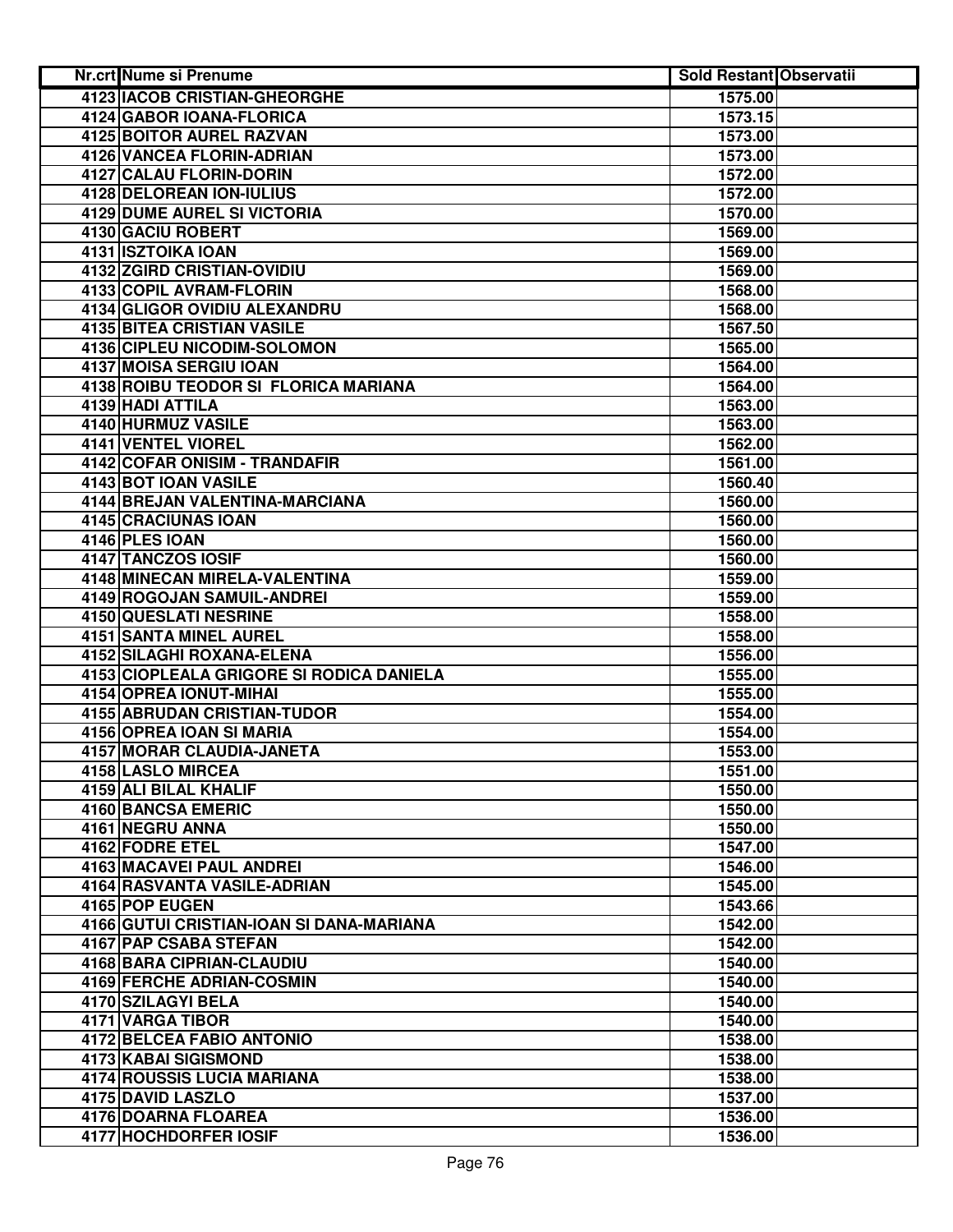| Nr.crt Nume si Prenume                                | <b>Sold Restant Observatii</b> |  |
|-------------------------------------------------------|--------------------------------|--|
| 4178 RADU LIVIU SI CARMEN-CORINA                      | 1536.00                        |  |
| <b>4179 FICUT SAMUIL-GABRIEL</b>                      | 1533.00                        |  |
| 4180 CIOLOCA OCTAVIAN, AUGUSTIN, VICTOR, BEJAN FLOARE | 1532.00                        |  |
| 4181 BOKA BOBI                                        | 1530.00                        |  |
| <b>4182 BOKA GHEORGHE</b>                             | 1530.00                        |  |
| 4183 TOADER SIMION-MIHAI                              | 1530.00                        |  |
| 4184 VOINEA GABRIEL                                   | 1530.00                        |  |
| 4185 SECAN CRISTIANA-EMILIA                           | 1529.72                        |  |
| 4186 BORDAS STEFAN                                    | 1525.00                        |  |
| <b>4187 CRISTEA CATALIN</b>                           | 1525.00                        |  |
| 4188 DEJEU ALEXA-MARIUS                               | 1525.00                        |  |
| 4189 LUNCAN DORU-VIRGIL                               | 1525.00                        |  |
| 4190 DUME SORIN - MARIAN SI VALENTINA                 | 1523.00                        |  |
| 4191 DUMITRU ROBERT-DANIEL                            | 1522.50                        |  |
| 4192 POP MONICA SI MARCEL-DANIEL                      | 1522.00                        |  |
| 4193 BODONEA MIHAELA-FLORENTINA                       | 1521.00                        |  |
| <b>4194 DRAGHICI ANDREI-VICTOR</b>                    | 1521.00                        |  |
| 4195 FRITEA CALIN MARIUS                              | 1521.00                        |  |
| 4196 LINGURAR RAMONA-SIMONA                           | 1520.00                        |  |
| 4197 MOS ALEXANDRU                                    | 1520.00                        |  |
| 4198 FOTACHE IONEL-GHEORGHE                           | 1518.00                        |  |
| 4199 ONODI CRISTIAN-ROBERT                            | 1518.00                        |  |
| <b>4200 MOLNAR STEFAN-SORIN</b>                       | 1517.61                        |  |
| <b>4201 DONINI MARCO</b>                              | 1517.00                        |  |
| 4202 ARDELEAN GHEORGHE-CATALIN                        | 1516.00                        |  |
| <b>4203 KERESZTESY DIANA DOINA</b>                    | 1516.00                        |  |
| 4204 PANTEA DAVID-CIPRIAN SI RAMONA                   | 1515.47                        |  |
| 4205 BUDA ANDREI                                      | 1515.00                        |  |
| 4206 ROZSDA IULIANA SI GRIGORE                        | 1515.00                        |  |
| 4207 BRETAN ERNEST                                    | 1512.00                        |  |
| 4208 BALOGH ROBERT                                    | 1510.00                        |  |
| 4209 MOISIN OVIDIU                                    | 1510.00                        |  |
| 4210 NAGY ROBERT-LASZLO                               | 1510.00                        |  |
| 4211 OLCEAN DAVID CRISTIAN                            | 1510.00                        |  |
| <b>4212 POP IOAN</b>                                  | 1510.00                        |  |
| 4213 RADUI ALEXANDRU-MARIUS                           | 1510.00                        |  |
| 4214 RUGAN IOAN-ADRIAN                                | 1510.00                        |  |
| 4215 TRIPP AURORA                                     | 1510.00                        |  |
| 4216 GHIURAU CRISTIAN FLORIN                          | 1509.00                        |  |
| 4217 RADLER ROBERT-ROLAND                             | 1506.00                        |  |
| 4218 VARGA ZOLTAN                                     | 1506.00                        |  |
| 4219 JUNC TUNDE                                       | 1505.00                        |  |
| 4220 GREGOVICS MARIA                                  | 1504.00                        |  |
| 4221 TODOR DANUT-ADRIAN                               | 1503.00                        |  |
| 4222 BURLAU MARIUS-LAVINIU                            | 1501.00                        |  |
| 4223 MATEI SORIN-CRISTIAN                             | 1501.00                        |  |
| 4224 ANTONICS TEODORA EMILIA                          | 1500.00                        |  |
| 4225 BALOTA CARMEN RENATA                             | 1500.00                        |  |
| <b>4226 BEJUSCA FLORIN</b>                            | 1500.00                        |  |
| 4227 BURCEA MANDRA                                    | 1500.00                        |  |
| 4228 BURCSA GITA                                      | 1500.00                        |  |
| 4229 BUTNARASU IOANA                                  | 1500.00                        |  |
| 4230 CSAK KRISZTINA P.F.A                             | 1500.00                        |  |
| 4231 CUTULA DANA ANCA                                 | 1500.00                        |  |
| 4232 DACUNNA VICHIE BRYAN ANDRE                       | 1500.00                        |  |
|                                                       |                                |  |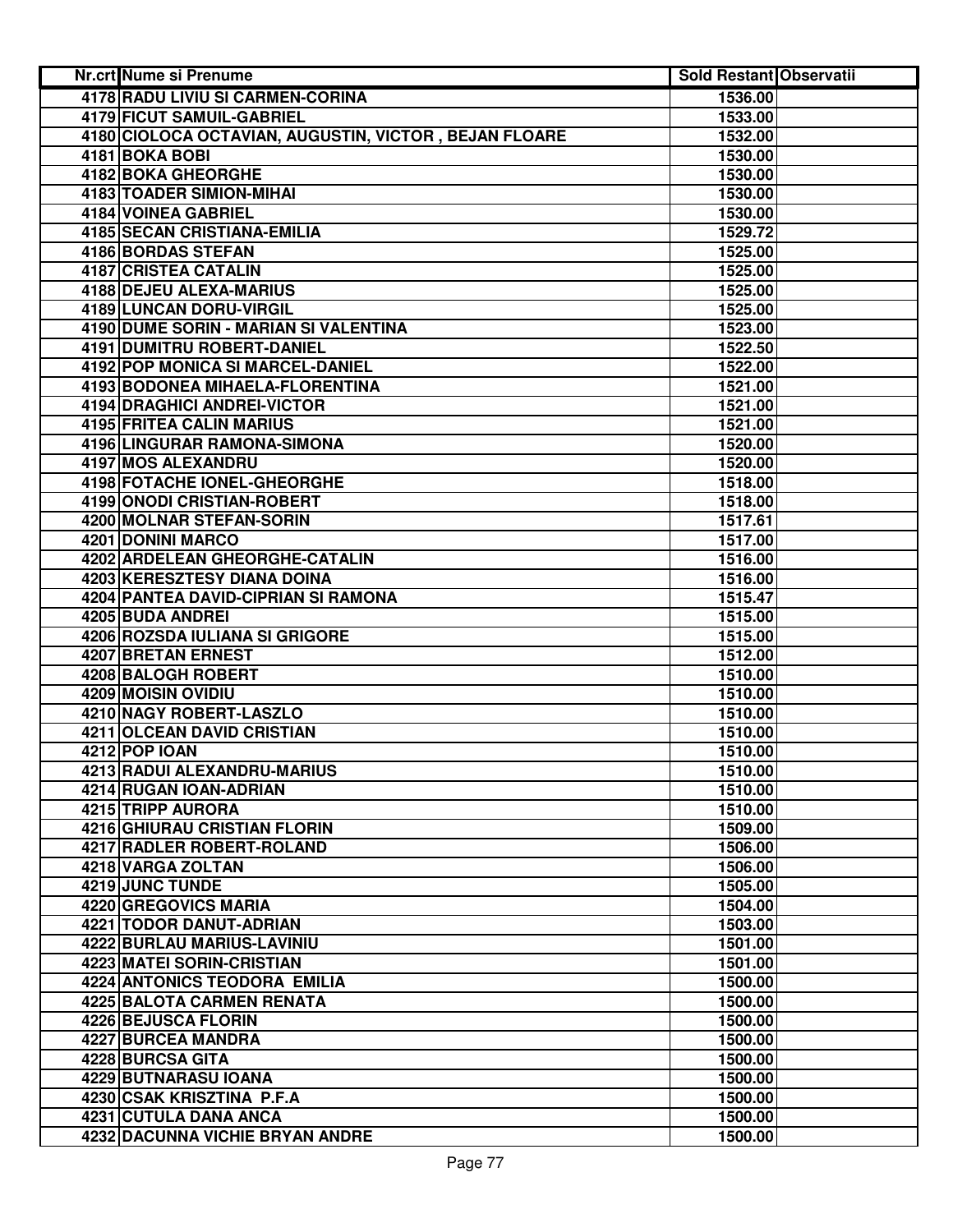| <b>4233 FILIMON DORIN</b><br>1500.00<br>4234 GABOR GAVRIL<br>1500.00<br>4235 GABOR MANDRA<br>1500.00<br>4236 GABOR ROZA<br>1500.00<br>4237 GANEA RAUL-MIHAI<br>1500.00<br>4238 IONESCU ALEXANDER<br>1500.00<br>4239 ISZTOJKA TEREZIA<br>1500.00<br>4240 IZSAK JOZSEF<br>1500.00<br>4241 JUZON MARCIN-JACEK<br>1500.00<br>4242 KORDOVAN IOSIF<br>1500.00<br>4243 KOTELES ROBERT<br>1500.00<br>4244 LUPO MARIOARA VOICHITA<br>1500.00<br>4245 MARKOVICS ROMULUS-IULIU<br>1500.00<br>4246 MARTINAO ANDRE RAFAEL<br>1500.00<br>4247 MIHAI FLORENTINA<br>1500.00<br>4248 MOANE DUMITRU<br>1500.00<br>4249 MONENCIU FLORIN-GHEORGHE<br>1500.00<br>4250 NITE MARIUS<br>1500.00<br>4251 PAP GILDA<br>1500.00<br>4252 RAD GEORGIANA<br>1500.00<br>4253 SALAJAN TEODORA-ROXANA<br>1500.00<br>4254 SAMU RUPI<br>1500.00<br><b>4255 SARKADI EVA</b><br>1500.00<br><b>4256 SORCA CIPRIAN-COSMIN</b><br>1500.00<br>4257 STUPARU CONSTANTIN<br>1500.00<br><b>4258 TOCILA ANDREI</b><br>1500.00<br>4259 TOTH ALEXANDRU-CRISTIAN<br>1500.00<br>4260 VARGA RUDOLF<br>1500.00<br>4261 VINCZE KECSKES MATEI GHEORGHE<br>1500.00<br>4262 BUNTA NICOLAE SI ANA MARIA<br>1498.00<br>4263 ERDELI MARIUS PETRU<br>1498.00<br>4264 TODERAS CRISTIAN-IONUT<br>1497.00<br>4265 BUTILCHIN VALERIA<br>1496.00<br>4266 MORAR IONEL SI AURICA<br>1496.00<br>4267 OROS IOAN MARCEL<br>1496.00<br>4268 CRISTEA IOAN<br>1495.00<br><b>4269 LETEA MARCEL-FLORIN</b><br>1494.00<br>4270 SEBESAN IOAN SI GABRIELA<br>1494.00<br>4271 HAMZA EVA<br>1493.00<br>4272 HARAGOS LIVIU SI MONICA<br>1492.00<br>4273 CHIS SANDA<br>1491.00<br>4274 GABOR MATEI<br>1491.00<br>4275 CIURAR IOLAND<br>1490.00<br>4276 LAZURAN CLAUDIU SEBASTIAN<br>1490.00<br>4277 TOTOREAN MARCEL ALEXANDRU<br>1490.00<br>4278 GAL COSMIN FLORIN<br>1488.00<br>4279 ISZTOIKA LUDOVIC<br>1488.00<br>4280 VASS TIBOR<br>1488.00<br><b>4281 MERCEA SEVERUS-IOAN</b><br>1487.06<br>4282 GUG ALEXANDRU-CALIN SI ANDREA-IULIANA<br>1487.00<br>4283 HAIVAS SORIN ADRIAN SI CORINA ALEX.<br>1487.00<br>4284 GABOR MINDRA<br>1486.00<br>4285 TATAR ADELINA CRISTINA<br>1486.00<br>4286 BEJUSCA SERGIU- IONUT<br>1485.06<br>4287 BOCSE CRISTIAN-MIRCEA<br>1485.00 | <b>Nr.crt Nume si Prenume</b> | <b>Sold Restant Observatii</b> |  |
|-----------------------------------------------------------------------------------------------------------------------------------------------------------------------------------------------------------------------------------------------------------------------------------------------------------------------------------------------------------------------------------------------------------------------------------------------------------------------------------------------------------------------------------------------------------------------------------------------------------------------------------------------------------------------------------------------------------------------------------------------------------------------------------------------------------------------------------------------------------------------------------------------------------------------------------------------------------------------------------------------------------------------------------------------------------------------------------------------------------------------------------------------------------------------------------------------------------------------------------------------------------------------------------------------------------------------------------------------------------------------------------------------------------------------------------------------------------------------------------------------------------------------------------------------------------------------------------------------------------------------------------------------------------------------------------------------------------------------------------------------------------------------------------------------------------------------------------------------------------------------------------------------------------------------------------------------------------------------------------------------------------------------------------------------------------------------------------------------------------------------------------------------------------------------------------------|-------------------------------|--------------------------------|--|
|                                                                                                                                                                                                                                                                                                                                                                                                                                                                                                                                                                                                                                                                                                                                                                                                                                                                                                                                                                                                                                                                                                                                                                                                                                                                                                                                                                                                                                                                                                                                                                                                                                                                                                                                                                                                                                                                                                                                                                                                                                                                                                                                                                                         |                               |                                |  |
|                                                                                                                                                                                                                                                                                                                                                                                                                                                                                                                                                                                                                                                                                                                                                                                                                                                                                                                                                                                                                                                                                                                                                                                                                                                                                                                                                                                                                                                                                                                                                                                                                                                                                                                                                                                                                                                                                                                                                                                                                                                                                                                                                                                         |                               |                                |  |
|                                                                                                                                                                                                                                                                                                                                                                                                                                                                                                                                                                                                                                                                                                                                                                                                                                                                                                                                                                                                                                                                                                                                                                                                                                                                                                                                                                                                                                                                                                                                                                                                                                                                                                                                                                                                                                                                                                                                                                                                                                                                                                                                                                                         |                               |                                |  |
|                                                                                                                                                                                                                                                                                                                                                                                                                                                                                                                                                                                                                                                                                                                                                                                                                                                                                                                                                                                                                                                                                                                                                                                                                                                                                                                                                                                                                                                                                                                                                                                                                                                                                                                                                                                                                                                                                                                                                                                                                                                                                                                                                                                         |                               |                                |  |
|                                                                                                                                                                                                                                                                                                                                                                                                                                                                                                                                                                                                                                                                                                                                                                                                                                                                                                                                                                                                                                                                                                                                                                                                                                                                                                                                                                                                                                                                                                                                                                                                                                                                                                                                                                                                                                                                                                                                                                                                                                                                                                                                                                                         |                               |                                |  |
|                                                                                                                                                                                                                                                                                                                                                                                                                                                                                                                                                                                                                                                                                                                                                                                                                                                                                                                                                                                                                                                                                                                                                                                                                                                                                                                                                                                                                                                                                                                                                                                                                                                                                                                                                                                                                                                                                                                                                                                                                                                                                                                                                                                         |                               |                                |  |
|                                                                                                                                                                                                                                                                                                                                                                                                                                                                                                                                                                                                                                                                                                                                                                                                                                                                                                                                                                                                                                                                                                                                                                                                                                                                                                                                                                                                                                                                                                                                                                                                                                                                                                                                                                                                                                                                                                                                                                                                                                                                                                                                                                                         |                               |                                |  |
|                                                                                                                                                                                                                                                                                                                                                                                                                                                                                                                                                                                                                                                                                                                                                                                                                                                                                                                                                                                                                                                                                                                                                                                                                                                                                                                                                                                                                                                                                                                                                                                                                                                                                                                                                                                                                                                                                                                                                                                                                                                                                                                                                                                         |                               |                                |  |
|                                                                                                                                                                                                                                                                                                                                                                                                                                                                                                                                                                                                                                                                                                                                                                                                                                                                                                                                                                                                                                                                                                                                                                                                                                                                                                                                                                                                                                                                                                                                                                                                                                                                                                                                                                                                                                                                                                                                                                                                                                                                                                                                                                                         |                               |                                |  |
|                                                                                                                                                                                                                                                                                                                                                                                                                                                                                                                                                                                                                                                                                                                                                                                                                                                                                                                                                                                                                                                                                                                                                                                                                                                                                                                                                                                                                                                                                                                                                                                                                                                                                                                                                                                                                                                                                                                                                                                                                                                                                                                                                                                         |                               |                                |  |
|                                                                                                                                                                                                                                                                                                                                                                                                                                                                                                                                                                                                                                                                                                                                                                                                                                                                                                                                                                                                                                                                                                                                                                                                                                                                                                                                                                                                                                                                                                                                                                                                                                                                                                                                                                                                                                                                                                                                                                                                                                                                                                                                                                                         |                               |                                |  |
|                                                                                                                                                                                                                                                                                                                                                                                                                                                                                                                                                                                                                                                                                                                                                                                                                                                                                                                                                                                                                                                                                                                                                                                                                                                                                                                                                                                                                                                                                                                                                                                                                                                                                                                                                                                                                                                                                                                                                                                                                                                                                                                                                                                         |                               |                                |  |
|                                                                                                                                                                                                                                                                                                                                                                                                                                                                                                                                                                                                                                                                                                                                                                                                                                                                                                                                                                                                                                                                                                                                                                                                                                                                                                                                                                                                                                                                                                                                                                                                                                                                                                                                                                                                                                                                                                                                                                                                                                                                                                                                                                                         |                               |                                |  |
|                                                                                                                                                                                                                                                                                                                                                                                                                                                                                                                                                                                                                                                                                                                                                                                                                                                                                                                                                                                                                                                                                                                                                                                                                                                                                                                                                                                                                                                                                                                                                                                                                                                                                                                                                                                                                                                                                                                                                                                                                                                                                                                                                                                         |                               |                                |  |
|                                                                                                                                                                                                                                                                                                                                                                                                                                                                                                                                                                                                                                                                                                                                                                                                                                                                                                                                                                                                                                                                                                                                                                                                                                                                                                                                                                                                                                                                                                                                                                                                                                                                                                                                                                                                                                                                                                                                                                                                                                                                                                                                                                                         |                               |                                |  |
|                                                                                                                                                                                                                                                                                                                                                                                                                                                                                                                                                                                                                                                                                                                                                                                                                                                                                                                                                                                                                                                                                                                                                                                                                                                                                                                                                                                                                                                                                                                                                                                                                                                                                                                                                                                                                                                                                                                                                                                                                                                                                                                                                                                         |                               |                                |  |
|                                                                                                                                                                                                                                                                                                                                                                                                                                                                                                                                                                                                                                                                                                                                                                                                                                                                                                                                                                                                                                                                                                                                                                                                                                                                                                                                                                                                                                                                                                                                                                                                                                                                                                                                                                                                                                                                                                                                                                                                                                                                                                                                                                                         |                               |                                |  |
|                                                                                                                                                                                                                                                                                                                                                                                                                                                                                                                                                                                                                                                                                                                                                                                                                                                                                                                                                                                                                                                                                                                                                                                                                                                                                                                                                                                                                                                                                                                                                                                                                                                                                                                                                                                                                                                                                                                                                                                                                                                                                                                                                                                         |                               |                                |  |
|                                                                                                                                                                                                                                                                                                                                                                                                                                                                                                                                                                                                                                                                                                                                                                                                                                                                                                                                                                                                                                                                                                                                                                                                                                                                                                                                                                                                                                                                                                                                                                                                                                                                                                                                                                                                                                                                                                                                                                                                                                                                                                                                                                                         |                               |                                |  |
|                                                                                                                                                                                                                                                                                                                                                                                                                                                                                                                                                                                                                                                                                                                                                                                                                                                                                                                                                                                                                                                                                                                                                                                                                                                                                                                                                                                                                                                                                                                                                                                                                                                                                                                                                                                                                                                                                                                                                                                                                                                                                                                                                                                         |                               |                                |  |
|                                                                                                                                                                                                                                                                                                                                                                                                                                                                                                                                                                                                                                                                                                                                                                                                                                                                                                                                                                                                                                                                                                                                                                                                                                                                                                                                                                                                                                                                                                                                                                                                                                                                                                                                                                                                                                                                                                                                                                                                                                                                                                                                                                                         |                               |                                |  |
|                                                                                                                                                                                                                                                                                                                                                                                                                                                                                                                                                                                                                                                                                                                                                                                                                                                                                                                                                                                                                                                                                                                                                                                                                                                                                                                                                                                                                                                                                                                                                                                                                                                                                                                                                                                                                                                                                                                                                                                                                                                                                                                                                                                         |                               |                                |  |
|                                                                                                                                                                                                                                                                                                                                                                                                                                                                                                                                                                                                                                                                                                                                                                                                                                                                                                                                                                                                                                                                                                                                                                                                                                                                                                                                                                                                                                                                                                                                                                                                                                                                                                                                                                                                                                                                                                                                                                                                                                                                                                                                                                                         |                               |                                |  |
|                                                                                                                                                                                                                                                                                                                                                                                                                                                                                                                                                                                                                                                                                                                                                                                                                                                                                                                                                                                                                                                                                                                                                                                                                                                                                                                                                                                                                                                                                                                                                                                                                                                                                                                                                                                                                                                                                                                                                                                                                                                                                                                                                                                         |                               |                                |  |
|                                                                                                                                                                                                                                                                                                                                                                                                                                                                                                                                                                                                                                                                                                                                                                                                                                                                                                                                                                                                                                                                                                                                                                                                                                                                                                                                                                                                                                                                                                                                                                                                                                                                                                                                                                                                                                                                                                                                                                                                                                                                                                                                                                                         |                               |                                |  |
|                                                                                                                                                                                                                                                                                                                                                                                                                                                                                                                                                                                                                                                                                                                                                                                                                                                                                                                                                                                                                                                                                                                                                                                                                                                                                                                                                                                                                                                                                                                                                                                                                                                                                                                                                                                                                                                                                                                                                                                                                                                                                                                                                                                         |                               |                                |  |
|                                                                                                                                                                                                                                                                                                                                                                                                                                                                                                                                                                                                                                                                                                                                                                                                                                                                                                                                                                                                                                                                                                                                                                                                                                                                                                                                                                                                                                                                                                                                                                                                                                                                                                                                                                                                                                                                                                                                                                                                                                                                                                                                                                                         |                               |                                |  |
|                                                                                                                                                                                                                                                                                                                                                                                                                                                                                                                                                                                                                                                                                                                                                                                                                                                                                                                                                                                                                                                                                                                                                                                                                                                                                                                                                                                                                                                                                                                                                                                                                                                                                                                                                                                                                                                                                                                                                                                                                                                                                                                                                                                         |                               |                                |  |
|                                                                                                                                                                                                                                                                                                                                                                                                                                                                                                                                                                                                                                                                                                                                                                                                                                                                                                                                                                                                                                                                                                                                                                                                                                                                                                                                                                                                                                                                                                                                                                                                                                                                                                                                                                                                                                                                                                                                                                                                                                                                                                                                                                                         |                               |                                |  |
|                                                                                                                                                                                                                                                                                                                                                                                                                                                                                                                                                                                                                                                                                                                                                                                                                                                                                                                                                                                                                                                                                                                                                                                                                                                                                                                                                                                                                                                                                                                                                                                                                                                                                                                                                                                                                                                                                                                                                                                                                                                                                                                                                                                         |                               |                                |  |
|                                                                                                                                                                                                                                                                                                                                                                                                                                                                                                                                                                                                                                                                                                                                                                                                                                                                                                                                                                                                                                                                                                                                                                                                                                                                                                                                                                                                                                                                                                                                                                                                                                                                                                                                                                                                                                                                                                                                                                                                                                                                                                                                                                                         |                               |                                |  |
|                                                                                                                                                                                                                                                                                                                                                                                                                                                                                                                                                                                                                                                                                                                                                                                                                                                                                                                                                                                                                                                                                                                                                                                                                                                                                                                                                                                                                                                                                                                                                                                                                                                                                                                                                                                                                                                                                                                                                                                                                                                                                                                                                                                         |                               |                                |  |
|                                                                                                                                                                                                                                                                                                                                                                                                                                                                                                                                                                                                                                                                                                                                                                                                                                                                                                                                                                                                                                                                                                                                                                                                                                                                                                                                                                                                                                                                                                                                                                                                                                                                                                                                                                                                                                                                                                                                                                                                                                                                                                                                                                                         |                               |                                |  |
|                                                                                                                                                                                                                                                                                                                                                                                                                                                                                                                                                                                                                                                                                                                                                                                                                                                                                                                                                                                                                                                                                                                                                                                                                                                                                                                                                                                                                                                                                                                                                                                                                                                                                                                                                                                                                                                                                                                                                                                                                                                                                                                                                                                         |                               |                                |  |
|                                                                                                                                                                                                                                                                                                                                                                                                                                                                                                                                                                                                                                                                                                                                                                                                                                                                                                                                                                                                                                                                                                                                                                                                                                                                                                                                                                                                                                                                                                                                                                                                                                                                                                                                                                                                                                                                                                                                                                                                                                                                                                                                                                                         |                               |                                |  |
|                                                                                                                                                                                                                                                                                                                                                                                                                                                                                                                                                                                                                                                                                                                                                                                                                                                                                                                                                                                                                                                                                                                                                                                                                                                                                                                                                                                                                                                                                                                                                                                                                                                                                                                                                                                                                                                                                                                                                                                                                                                                                                                                                                                         |                               |                                |  |
|                                                                                                                                                                                                                                                                                                                                                                                                                                                                                                                                                                                                                                                                                                                                                                                                                                                                                                                                                                                                                                                                                                                                                                                                                                                                                                                                                                                                                                                                                                                                                                                                                                                                                                                                                                                                                                                                                                                                                                                                                                                                                                                                                                                         |                               |                                |  |
|                                                                                                                                                                                                                                                                                                                                                                                                                                                                                                                                                                                                                                                                                                                                                                                                                                                                                                                                                                                                                                                                                                                                                                                                                                                                                                                                                                                                                                                                                                                                                                                                                                                                                                                                                                                                                                                                                                                                                                                                                                                                                                                                                                                         |                               |                                |  |
|                                                                                                                                                                                                                                                                                                                                                                                                                                                                                                                                                                                                                                                                                                                                                                                                                                                                                                                                                                                                                                                                                                                                                                                                                                                                                                                                                                                                                                                                                                                                                                                                                                                                                                                                                                                                                                                                                                                                                                                                                                                                                                                                                                                         |                               |                                |  |
|                                                                                                                                                                                                                                                                                                                                                                                                                                                                                                                                                                                                                                                                                                                                                                                                                                                                                                                                                                                                                                                                                                                                                                                                                                                                                                                                                                                                                                                                                                                                                                                                                                                                                                                                                                                                                                                                                                                                                                                                                                                                                                                                                                                         |                               |                                |  |
|                                                                                                                                                                                                                                                                                                                                                                                                                                                                                                                                                                                                                                                                                                                                                                                                                                                                                                                                                                                                                                                                                                                                                                                                                                                                                                                                                                                                                                                                                                                                                                                                                                                                                                                                                                                                                                                                                                                                                                                                                                                                                                                                                                                         |                               |                                |  |
|                                                                                                                                                                                                                                                                                                                                                                                                                                                                                                                                                                                                                                                                                                                                                                                                                                                                                                                                                                                                                                                                                                                                                                                                                                                                                                                                                                                                                                                                                                                                                                                                                                                                                                                                                                                                                                                                                                                                                                                                                                                                                                                                                                                         |                               |                                |  |
|                                                                                                                                                                                                                                                                                                                                                                                                                                                                                                                                                                                                                                                                                                                                                                                                                                                                                                                                                                                                                                                                                                                                                                                                                                                                                                                                                                                                                                                                                                                                                                                                                                                                                                                                                                                                                                                                                                                                                                                                                                                                                                                                                                                         |                               |                                |  |
|                                                                                                                                                                                                                                                                                                                                                                                                                                                                                                                                                                                                                                                                                                                                                                                                                                                                                                                                                                                                                                                                                                                                                                                                                                                                                                                                                                                                                                                                                                                                                                                                                                                                                                                                                                                                                                                                                                                                                                                                                                                                                                                                                                                         |                               |                                |  |
|                                                                                                                                                                                                                                                                                                                                                                                                                                                                                                                                                                                                                                                                                                                                                                                                                                                                                                                                                                                                                                                                                                                                                                                                                                                                                                                                                                                                                                                                                                                                                                                                                                                                                                                                                                                                                                                                                                                                                                                                                                                                                                                                                                                         |                               |                                |  |
|                                                                                                                                                                                                                                                                                                                                                                                                                                                                                                                                                                                                                                                                                                                                                                                                                                                                                                                                                                                                                                                                                                                                                                                                                                                                                                                                                                                                                                                                                                                                                                                                                                                                                                                                                                                                                                                                                                                                                                                                                                                                                                                                                                                         |                               |                                |  |
|                                                                                                                                                                                                                                                                                                                                                                                                                                                                                                                                                                                                                                                                                                                                                                                                                                                                                                                                                                                                                                                                                                                                                                                                                                                                                                                                                                                                                                                                                                                                                                                                                                                                                                                                                                                                                                                                                                                                                                                                                                                                                                                                                                                         |                               |                                |  |
|                                                                                                                                                                                                                                                                                                                                                                                                                                                                                                                                                                                                                                                                                                                                                                                                                                                                                                                                                                                                                                                                                                                                                                                                                                                                                                                                                                                                                                                                                                                                                                                                                                                                                                                                                                                                                                                                                                                                                                                                                                                                                                                                                                                         |                               |                                |  |
|                                                                                                                                                                                                                                                                                                                                                                                                                                                                                                                                                                                                                                                                                                                                                                                                                                                                                                                                                                                                                                                                                                                                                                                                                                                                                                                                                                                                                                                                                                                                                                                                                                                                                                                                                                                                                                                                                                                                                                                                                                                                                                                                                                                         |                               |                                |  |
|                                                                                                                                                                                                                                                                                                                                                                                                                                                                                                                                                                                                                                                                                                                                                                                                                                                                                                                                                                                                                                                                                                                                                                                                                                                                                                                                                                                                                                                                                                                                                                                                                                                                                                                                                                                                                                                                                                                                                                                                                                                                                                                                                                                         |                               |                                |  |
|                                                                                                                                                                                                                                                                                                                                                                                                                                                                                                                                                                                                                                                                                                                                                                                                                                                                                                                                                                                                                                                                                                                                                                                                                                                                                                                                                                                                                                                                                                                                                                                                                                                                                                                                                                                                                                                                                                                                                                                                                                                                                                                                                                                         |                               |                                |  |
|                                                                                                                                                                                                                                                                                                                                                                                                                                                                                                                                                                                                                                                                                                                                                                                                                                                                                                                                                                                                                                                                                                                                                                                                                                                                                                                                                                                                                                                                                                                                                                                                                                                                                                                                                                                                                                                                                                                                                                                                                                                                                                                                                                                         |                               |                                |  |
|                                                                                                                                                                                                                                                                                                                                                                                                                                                                                                                                                                                                                                                                                                                                                                                                                                                                                                                                                                                                                                                                                                                                                                                                                                                                                                                                                                                                                                                                                                                                                                                                                                                                                                                                                                                                                                                                                                                                                                                                                                                                                                                                                                                         |                               |                                |  |
|                                                                                                                                                                                                                                                                                                                                                                                                                                                                                                                                                                                                                                                                                                                                                                                                                                                                                                                                                                                                                                                                                                                                                                                                                                                                                                                                                                                                                                                                                                                                                                                                                                                                                                                                                                                                                                                                                                                                                                                                                                                                                                                                                                                         |                               |                                |  |
|                                                                                                                                                                                                                                                                                                                                                                                                                                                                                                                                                                                                                                                                                                                                                                                                                                                                                                                                                                                                                                                                                                                                                                                                                                                                                                                                                                                                                                                                                                                                                                                                                                                                                                                                                                                                                                                                                                                                                                                                                                                                                                                                                                                         |                               |                                |  |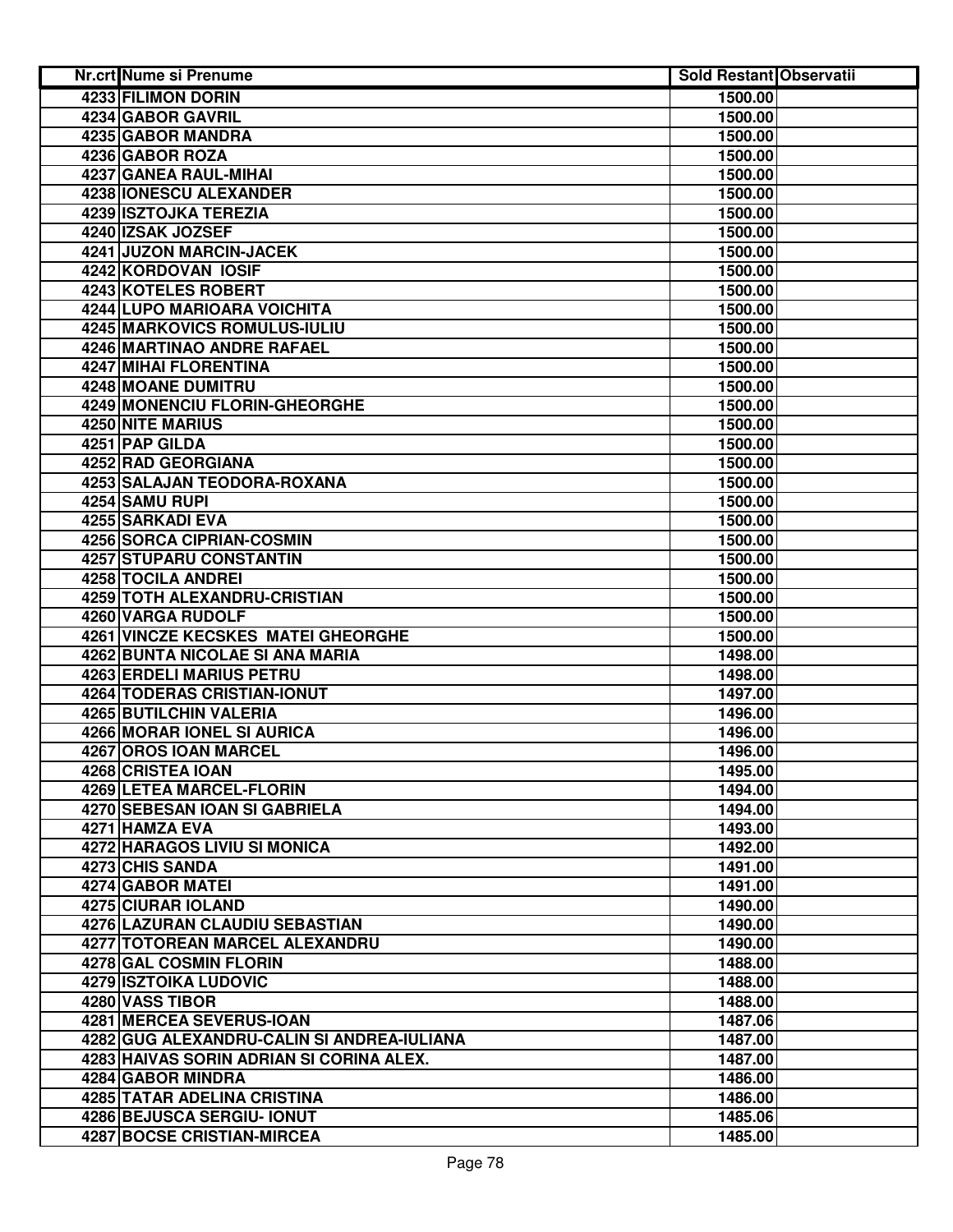| Nr.crt Nume si Prenume                       | <b>Sold Restant Observatii</b> |  |
|----------------------------------------------|--------------------------------|--|
| 4288 SFERLE IOAN ADRIAN                      | 1485.00                        |  |
| <b>4289 NISTOR FLORENTINA-LENUTA SI IOAN</b> | 1484.49                        |  |
| 4290 GHEREGI FLORIN                          | 1484.00                        |  |
| 4291 POP CALIN ADRIAN                        | 1484.00                        |  |
| 4292 PLUGAR MARIAN                           | 1483.70                        |  |
| 4293 ALEXOAIEI ADRIAN SI AURICA              | 1483.00                        |  |
| 4294 HORVATH IZABELLA-MELINDA                | 1483.00                        |  |
| <b>4295 SILYE LUDOVIC</b>                    | 1483.00                        |  |
| 4296 ERDEI MARIA                             | 1482.00                        |  |
| 4297 PETRUSAN EUGEN                          | 1481.22                        |  |
| 4298 MAG CIPRIAN-BOGDAN                      | 1481.00                        |  |
| 4299 MIHALY ROBERT KRISTIAN                  | 1481.00                        |  |
| 4300 BOTIU MARIUS VIRGIL SI SIMONA MARILE    | 1480.00                        |  |
| 4301 CUC ADRIAN-NICOLAE                      | 1480.00                        |  |
| 4302 DRAGAN DOMITIAN SI MONICA               | 1480.00                        |  |
| 4303 DUDAS SANDU DANUT                       | 1480.00                        |  |
| 4304 TOMA NICOLAE-SILVIU                     | 1480.00                        |  |
| 4305 ZLIBUT ADRIANA                          | 1480.00                        |  |
| 4306 REMES SEBASTIAN-BOGDAN                  | 1477.50                        |  |
| 4307 CIBOTARU LILIANA                        | 1477.00                        |  |
| <b>4308 COTE RARES-ALEXANDRU</b>             | 1477.00                        |  |
| 4309 VARGA ANA                               | 1476.00                        |  |
| 4310 GROZA MIREL MARIUS                      | 1475.00                        |  |
| 4311 VARTOLOMEI VASILE-CRISTIAN              | 1475.00                        |  |
| 4312 HAINER MONICA ANNAMARIA                 | 1474.00                        |  |
| 4313 BOJANI GHEORGHE                         | 1473.00                        |  |
| 4314 FLORIAN IOSIF GH.                       | 1473.00                        |  |
| 4315 KOROSI ATTILA                           | 1473.00                        |  |
| 4316 ROBEA ANCA-MIHAELA                      | 1473.00                        |  |
| 4317 POPA TUNS DORIN LIVIU INTREP.INDIV.     | 1472.00                        |  |
| 4318 ZISU IOANA - BUSINESS CONT INTREPR. IND | 1471.00                        |  |
| 4319 ABRUDAN MARIUS-EMIL                     | 1470.00                        |  |
| 4320 MICULA ANDREI - LUCIAN                  | 1470.00                        |  |
| 4321 CIOBOTARU IUDIT EDITH VICTORIA          | 1469.00                        |  |
| 4322 CAVUS CAN                               | 1468.00                        |  |
| 4323 MOGA DANIEL-MARCEL                      | 1468.00                        |  |
| 4324 BURDAN IOSIF                            | 1466.98                        |  |
| 4325 DUME VIOREL SI EVA                      | 1466.00                        |  |
| 4326 STEF CRISTIAN                           | 1465.00                        |  |
| <b>4327 DOBRONDI MARK</b>                    | 1463.50                        |  |
| 4328 HEGYI NORBERT                           | 1463.00                        |  |
| 4329 TOMA MARIAN-COSMIN, MIRELA SI GHEORGHE  | 1463.00                        |  |
| 4330 GATEJ CRISTINA-IOANA                    | 1461.00                        |  |
| 4331 ILLE ANDREI-TUDOR                       | 1461.00                        |  |
| 4332 MICULESCU SIMONA-LAURA                  | 1461.00                        |  |
| 4333 TELEKI ZSOLT                            | 1461.00                        |  |
| 4334 CHIRILA CALIN-FLORIAN                   | 1460.00                        |  |
| 4335 FORA TEODOR-FLAVIU                      | 1460.00                        |  |
| 4336 GROZA DANIEL-GEORGE                     | 1460.00                        |  |
| 4337 LUKACS BELA ANDRAS                      | 1460.00                        |  |
| 4338 SANDOR VASILE                           | 1460.00                        |  |
| <b>4339 SERES CORNELIA-ILEANA</b>            | 1460.00                        |  |
| 4340 SZIKI ATTILA ZOLTAN                     | 1459.43                        |  |
| 4341 BORA GHEORGHE ADRIAN                    | 1458.00                        |  |
| 4342 FARKAS JOZSEF                           | 1456.00                        |  |
|                                              |                                |  |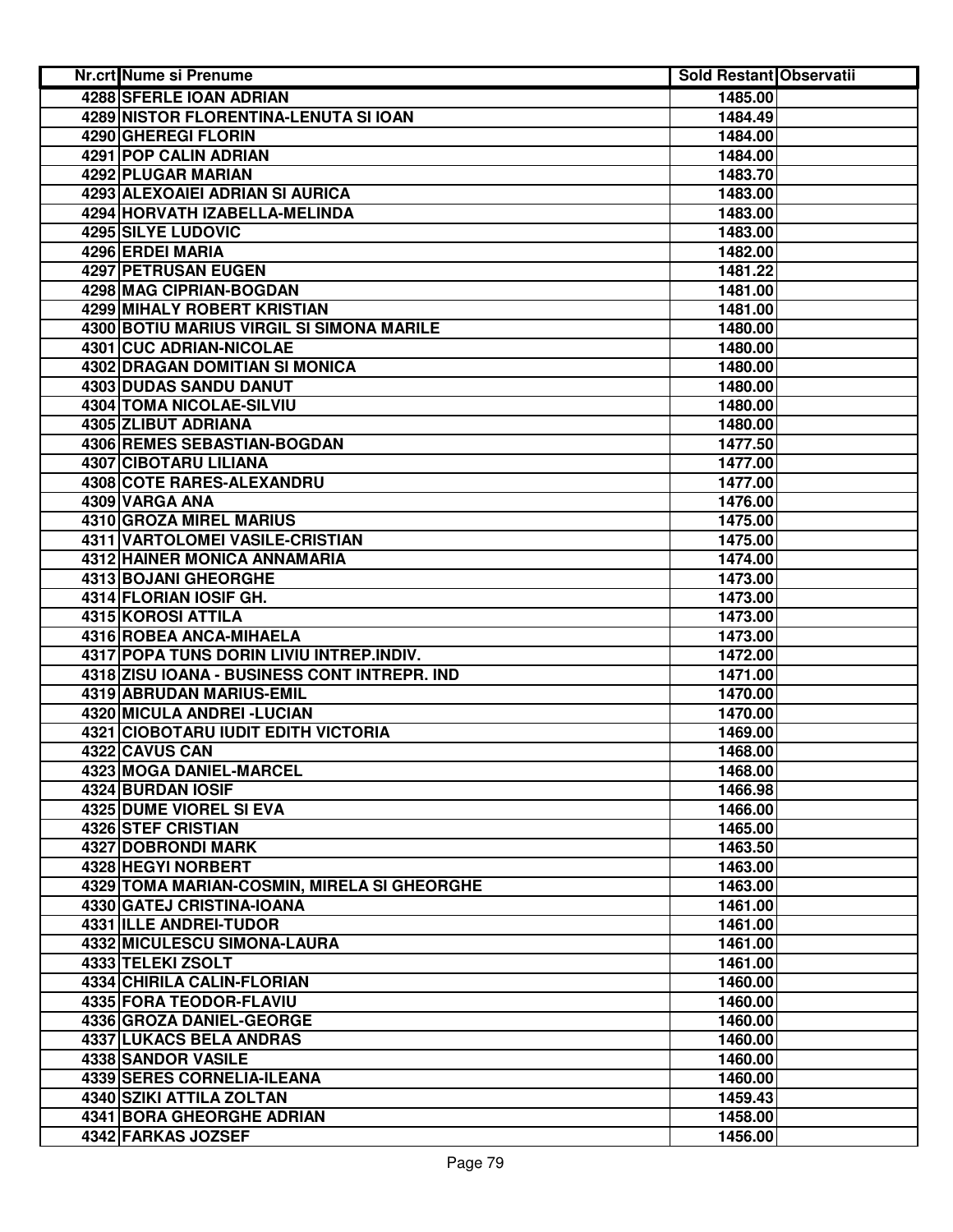| Nr.crt Nume si Prenume                | <b>Sold Restant Observatii</b> |  |
|---------------------------------------|--------------------------------|--|
| <b>4343 BARBAT GHEORGHE-LAURENTIU</b> | 1455.00                        |  |
| 4344 KOCSIS PETER-ATTILA              | 1455.00                        |  |
| 4345 POP ALEXANDRU-TIBERU             | 1455.00                        |  |
| 4346 RENGLE EMIL-NICOLAE              | 1455.00                        |  |
| 4347 ROTH DEZIDERIU                   | 1455.00                        |  |
| 4348 TOCAI TRAIAN-CALIN               | 1455.00                        |  |
| 4349 BRAN FLORENTINA-DANIELA          | 1454.00                        |  |
| 4350 CIPLEU SAMUEL SI DANIELA         | 1454.00                        |  |
| 4351 GOGUCZ JANOS-ATTILA              | 1454.00                        |  |
| 4352 JUDEA IOAN-DORU                  | 1454.00                        |  |
| 4353 SECAN LAURA                      | 1454.00                        |  |
| 4354 MAGYARI ALEXANDRU                | 1453.00                        |  |
| 4355 RODINA IOANA-CRISTINA            | 1453.00                        |  |
| <b>4356 SERDULT KATALIN IOLAN</b>     | 1453.00                        |  |
| 4357 SZEKELY ZOLTAN-ATTILA            | 1453.00                        |  |
| 4358 VLAS DANIELA - FLORICA           | 1453.00                        |  |
| 4359 KUCHEL FRANCISC                  | 1452.00                        |  |
| 4360 MAKLUCZ LAJOS-LEVENTE            | 1451.00                        |  |
| 4361 VARGA GABRIELA ARIANA            | 1451.00                        |  |
| 4362 SZEKELY KATALIN-ANNA             | 1450.54                        |  |
| <b>4363 ANTON GHEORGHE-CRISTIAN</b>   | 1450.00                        |  |
| 4364 BAKI ARPAD                       | 1450.00                        |  |
| 4365 DENQ QIFENG                      | 1450.00                        |  |
| 4366 DRIMBA ROZALIA                   | 1450.00                        |  |
| <b>4367 ISZTOICA RUPI</b>             | 1450.00                        |  |
| 4368 LUNGEANU DAN-CRISTIAN            | 1450.00                        |  |
| 4369 NADAS SANDOR                     | 1450.00                        |  |
| 4370 NEDISAN TEOFIL                   | 1450.00                        |  |
| 4371 TOROK LUDOVIC                    | 1450.00                        |  |
| 4372 JONAS LASZLO-JANOS               | 1449.00                        |  |
| 4373 MERCEA FLORIN-CORNEL             | 1448.00                        |  |
| 4374 KOVACS PETER                     | 1447.00                        |  |
| 4375 JURCA GAVRIL SI MARGARETA        | 1444.00                        |  |
| 4376 LIPAI VANESA-IULIA               | 1443.00                        |  |
| 4377 HAMZA NORBERT                    | 1442.50                        |  |
| 4378 ISZTOJKA MATE SI MANDRA-ELENA    | 1441.00                        |  |
| 4379 BERECZKI STEFAN                  | 1440.00                        |  |
| 4380 CHIRA CATALIN-DOREL              | 1440.00                        |  |
| 4381 COSMESCU ANDREIA MICHAELA        | 1440.00                        |  |
| 4382 GABOR CLARA                      | 1440.00                        |  |
| 4383 GYONGYOSI VIOLETA                | 1440.00                        |  |
| 4384 UNGVARI JOZSEF                   | 1440.00                        |  |
| 4385 FLORESCU NICOLAE                 | 1439.00                        |  |
| 4386 PETRI NORBERT-SANDOR             | 1439.00                        |  |
| 4387 KARACSONYI ROBERT-PAVEL          | 1436.00                        |  |
| 4388 GAVRIS LAURENTIU-PETRU           | 1435.00                        |  |
| 4389 TOTH ROLLAND-MARK                | 1435.00                        |  |
| 4390 MOLNAR ANDREA-ETELKA             | 1433.00                        |  |
| 4391 BABES VICTOR-EMERIC              | 1432.00                        |  |
| 4392 BAK CAROL                        | 1432.00                        |  |
| 4393 CIURDAR PETRU SI IOANA           | 1431.00                        |  |
| 4394 IANC SEBASTIAN-FLORIN            | 1431.00                        |  |
| 4395 PRODAN MIHAELA-TEODORA           | 1431.00                        |  |
| 4396 RIT FLORIAN IOAN                 | 1431.00                        |  |
| 4397 CABA RADU IOAN                   | 1430.00                        |  |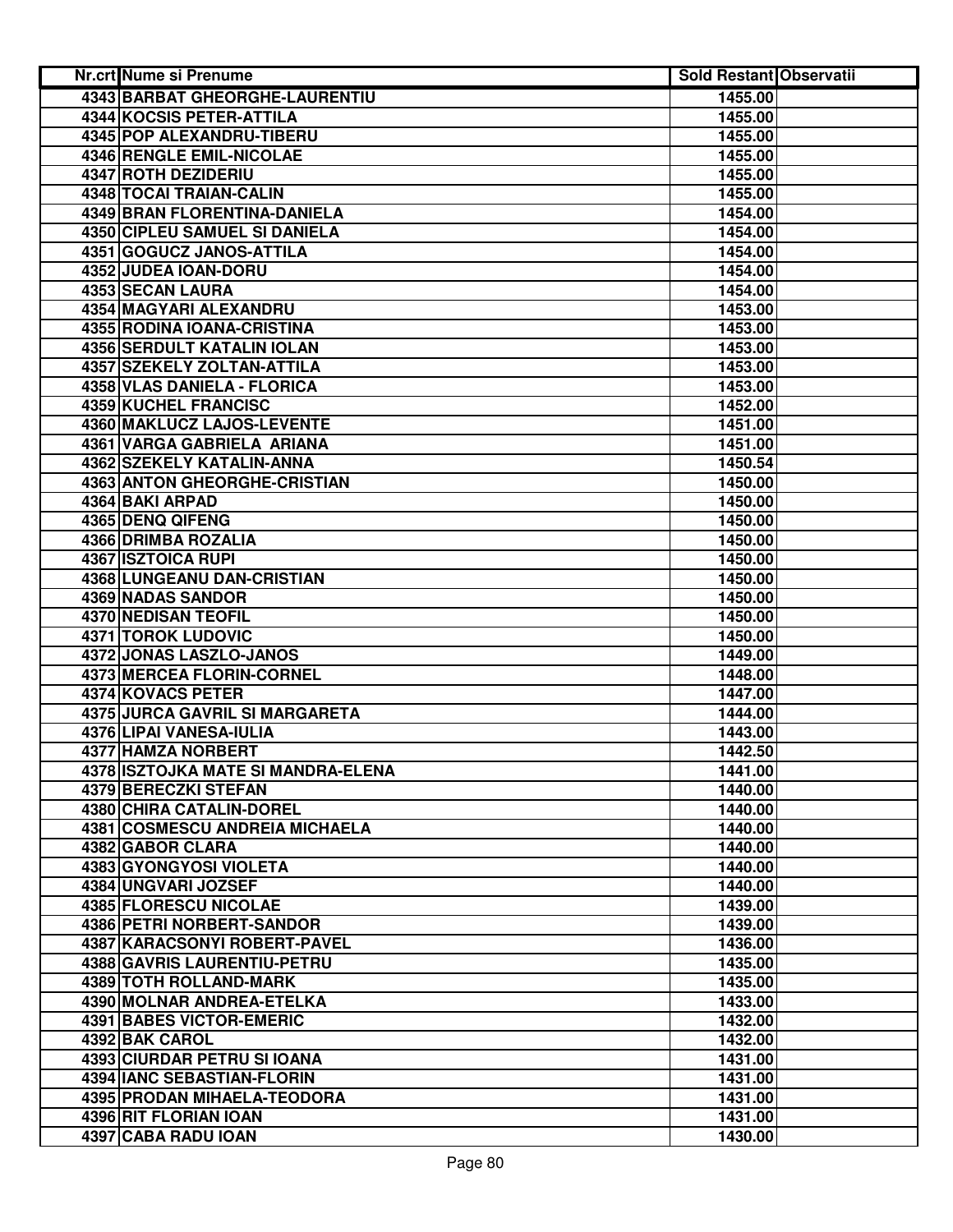| Nr.crt Nume si Prenume                       | <b>Sold Restant Observatii</b> |  |
|----------------------------------------------|--------------------------------|--|
| 4398 ILLE MIRCEA-GABRIEL                     | 1430.00                        |  |
| 4399 SZASZ EMERIC-MIHAI                      | 1430.00                        |  |
| 4400 MOSINCAT DUMITRU SI DANIELA             | 1429.00                        |  |
| 4401 MUNTEANU DOINA                          | 1429.00                        |  |
| 4402 VASS ISABELA ADRIANA                    | 1429.00                        |  |
| 4403 PAUN STELIAN                            | 1428.00                        |  |
| 4404 SARDAIEY AAMANDJ                        | 1428.00                        |  |
| 4405 JUCA RAMS                               | 1427.00                        |  |
| 4406 BOROS CATALIN-MARIUS                    | 1426.00                        |  |
| 4407 POP OCTAVIAN-BOGDAN                     | 1425.00                        |  |
| 4408 POTRE IOAN-MARIUS                       | 1425.00                        |  |
| 4409 VARGA NORBERT-GABOR                     | 1425.00                        |  |
| 4410 VLAD TRAIAN MARIUS                      | 1424.00                        |  |
| 4411 ARDELEAN IOAN-MARIN                     | 1423.00                        |  |
| 4412 GOBLYOSNE TAJTI-ILONA                   | 1423.00                        |  |
| 4413 PORUMB ROZICA                           | 1423.00                        |  |
| 4414 SILAGHI GHEORGHE VIOREL                 | 1423.00                        |  |
| 4415 GHEREG ALEXANDRU-CRISTIAN               | 1421.37                        |  |
| 4416 TOCA DANIEL                             | 1421.00                        |  |
| 4417 BALOG ALEXANDRU-FLORIN SI CLAUDIA-MARIA | 1420.00                        |  |
| 4418 BELADI ISTVAN-COROY                     | 1420.00                        |  |
| 4419 DASCALESCU DAVID-RELU                   | 1420.00                        |  |
| <b>4420 PACURAR MIRCEA</b>                   | 1420.00                        |  |
| 4421 SANYO ALOIS-IOAN                        | 1420.00                        |  |
| 4422 CUC LUCIAN-RADU SI CRISTINA NICOLETA    | 1419.00                        |  |
| <b>4423 PURGE ILDIKO</b>                     | 1419.00                        |  |
| 4424 MUDURA RADU FLORIN                      | 1417.00                        |  |
| 4425 SZEKELY IOSIF                           | 1416.00                        |  |
| 4426 BRAD COSTINELA-MARIANA                  | 1415.00                        |  |
| 4427 IUHASZ ERVIN-EUGEN                      | 1415.00                        |  |
| 4428 KALLAY ANNAMARIA                        | 1415.00                        |  |
| 4429 ISTOICA BOROS                           | 1413.00                        |  |
| 4430 REZMUVES ALEXANDRU                      | 1412.00                        |  |
| 4431 VARGA GEZA                              | 1412.00                        |  |
| 4432 HALASZ IOLANDA                          | 1411.00                        |  |
| 4433 CEARNAU ALEXANDRU                       | 1410.00                        |  |
| 4434 CRISAN GHEORGHE SI MARIA                | 1410.00                        |  |
| 4435 GABRIAN DANIEL-FLORIN                   | 1410.00                        |  |
| 4436 GAL OVIDIU SERGIU                       | 1410.00                        |  |
| 4437 MERGE TEODOR-EUTIH                      | 1410.00                        |  |
| 4438 PODILA IOAN SI MONICA                   | 1410.00                        |  |
| 4439 ROSU ALIN-CORNEL                        | 1410.00                        |  |
| 4440 SIPOS IULIU                             | 1409.00                        |  |
| 4441 SZILAGYI CSABA                          | 1408.00                        |  |
| 4442 BUGHIU IONUT RAUL                       | 1407.00                        |  |
| 4443 HOWARD LEONA- VIOLETA                   | 1407.00                        |  |
| 4444 SIME LIVIA - ALINA                      | 1407.00                        |  |
| 4445 TRIFA DOREL MARIUS                      | 1406.84                        |  |
| 4446 BEDE ALEXANDRU SI SIMONA-MARIANA        | 1405.00                        |  |
| 4447 HAITA CONSTANTIN                        | 1405.00                        |  |
| 4448 PUSCAS VLAD                             | 1405.00                        |  |
| 4449 KISS ZOLTAN SI HAJNALKA                 | 1404.00                        |  |
| 4450 NAGY ROBERT                             | 1403.00                        |  |
| 4451 CIOARA CORINA FELICIA                   | 1402.00                        |  |
| 4452 CASU ION                                | 1401.00                        |  |
|                                              |                                |  |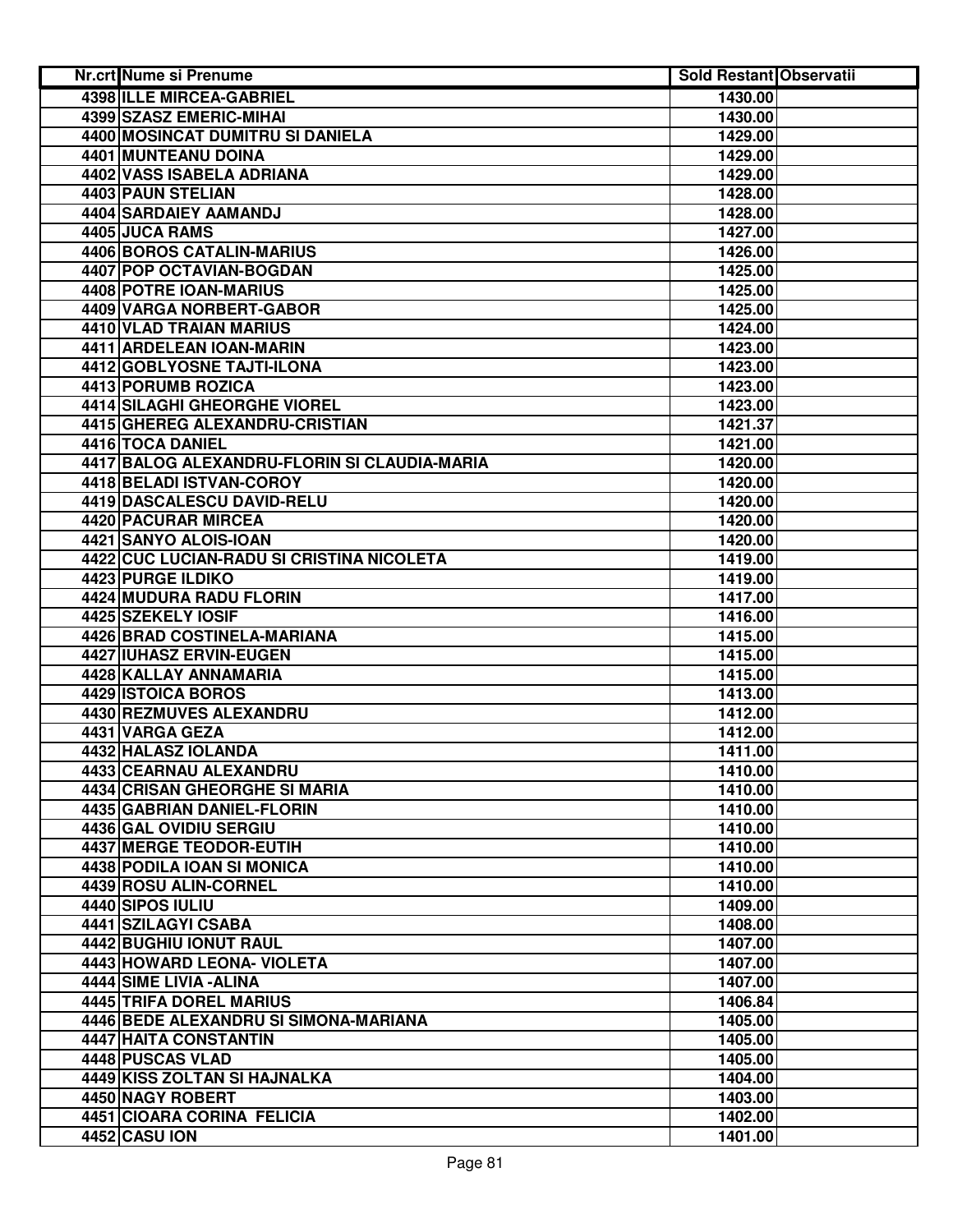| <b>4453 ADANY BEATA</b><br>1400.00<br>4454 ALI MUDASSAR<br>1400.00<br>4455 BAN LUCIAN<br>1400.00<br>4456 BOKA BARNUS<br>1400.00<br>4457 BORSA PAUL<br>1400.00<br>4458 BULZAN NICOLAE-CALIN<br>1400.00<br>4459 CHIS PAVEL<br>1400.00<br>4460 COCIS CONSTANTIN<br>1400.00<br>4461 CODRE ADRIAN-LUCIAN<br>1400.00<br>4462 DUMA DOROTHEA<br>1400.00<br>4463 FRANCU ANAMARIA CAB. DE AVOCAT<br>1400.00<br>4464 GIRDAN RODICA<br>1400.00<br>4465 GYONGYOSI IOSIF<br>1400.00<br>4466 KUCZAPSKI NORA<br>1400.00<br>4467 MADAR DANIELA-DOINA<br>1400.00<br>4468 MOISA IONEL<br>1400.00<br>4469 OLAH EMERIC<br>1400.00<br>4470 PERSENCO IURIE<br>1400.00<br>4471 POP IULIU<br>1400.00<br>4472 POPA DARIUS-PAUL<br>1400.00<br>4473 SARAZ OLIVIA<br>1400.00<br>4474 SZOCS VERONIKA<br>1400.00<br>4475 TORUN SEDA<br>1400.00<br>4476 SERES VALENTIN<br>1398.25<br><b>4477 GHIURAU DORIN-STELIAN</b><br>1398.00<br>4478 MESTER DAN GABRIEL<br>1398.00<br>4479 PUPAZA RAZVAN-ADRIAN SI GABRIELA<br>1398.00<br>4480 TENT BOGDAN-VASILE<br>1398.00<br>4481 DEMIAN BOGDAN<br>1397.88<br>4482 IONESCU ANDREA-DIANA<br>1397.00<br>4483 TUREAN CARMEN-MARIA<br>1396.00<br>4484 TOTH ERNO<br>1394.03<br><b>4485 BULE FLORIAN</b><br>1394.00<br>4486 IOVAN CLAUDIU-CRISTIAN<br>1394.00<br>4487 SZAKACS JOZSEF-ROBERT<br>1394.00<br>4488 POPESCU GHEORGHE-ROBERT<br>1393.99<br>4489 CACUCI ANDREI-CIPRIAN<br>1393.00<br>4490 NEGRU CRISTIAN SORIN<br>1393.00<br><b>4491 PLATONA GHEORGHE</b><br>1391.00<br>4492 ANDOR FERENCZ<br>1390.00<br><b>4493 COLTA DIANA ELISABETA</b><br>1390.00<br>4494 DAVID KATALIN GABRIELA<br>1390.00<br>4495 NICHITA MIHAI-DAN<br>1390.00<br>4496 BALOG GHEORGHE<br>1389.00<br>4497 LIBERT FLORIN<br>1389.00<br>4498 MONUS ROZA<br>1389.00<br>4499 NEAGOTA STELIAN IOAN<br>1389.00<br>4500 SALAJAN DORINA NICULINA<br>1388.00<br>4501 BUNTA ANA-MARIA GEORGETA<br>1387.00<br>4502 SZUCS SIDONIA-BEATRICE<br>1387.00<br>4503 TENT ALINA MARIA<br>1386.00<br>4504 BRINDA FLORIN-DANUT<br>1385.00<br>4505 BUMBUI IULIANA - ANA<br>1385.00<br>4506 COZMA IOAN-REMUS<br>1385.00<br>4507 DUDOMA ZSOLT<br>1385.00 | Nr.crt Nume si Prenume | <b>Sold Restant Observatii</b> |  |
|------------------------------------------------------------------------------------------------------------------------------------------------------------------------------------------------------------------------------------------------------------------------------------------------------------------------------------------------------------------------------------------------------------------------------------------------------------------------------------------------------------------------------------------------------------------------------------------------------------------------------------------------------------------------------------------------------------------------------------------------------------------------------------------------------------------------------------------------------------------------------------------------------------------------------------------------------------------------------------------------------------------------------------------------------------------------------------------------------------------------------------------------------------------------------------------------------------------------------------------------------------------------------------------------------------------------------------------------------------------------------------------------------------------------------------------------------------------------------------------------------------------------------------------------------------------------------------------------------------------------------------------------------------------------------------------------------------------------------------------------------------------------------------------------------------------------------------------------------------------------------------------------------------------------------------------------------------------------------------------------------------------------------------------------------------------------------------------------------------------|------------------------|--------------------------------|--|
|                                                                                                                                                                                                                                                                                                                                                                                                                                                                                                                                                                                                                                                                                                                                                                                                                                                                                                                                                                                                                                                                                                                                                                                                                                                                                                                                                                                                                                                                                                                                                                                                                                                                                                                                                                                                                                                                                                                                                                                                                                                                                                                  |                        |                                |  |
|                                                                                                                                                                                                                                                                                                                                                                                                                                                                                                                                                                                                                                                                                                                                                                                                                                                                                                                                                                                                                                                                                                                                                                                                                                                                                                                                                                                                                                                                                                                                                                                                                                                                                                                                                                                                                                                                                                                                                                                                                                                                                                                  |                        |                                |  |
|                                                                                                                                                                                                                                                                                                                                                                                                                                                                                                                                                                                                                                                                                                                                                                                                                                                                                                                                                                                                                                                                                                                                                                                                                                                                                                                                                                                                                                                                                                                                                                                                                                                                                                                                                                                                                                                                                                                                                                                                                                                                                                                  |                        |                                |  |
|                                                                                                                                                                                                                                                                                                                                                                                                                                                                                                                                                                                                                                                                                                                                                                                                                                                                                                                                                                                                                                                                                                                                                                                                                                                                                                                                                                                                                                                                                                                                                                                                                                                                                                                                                                                                                                                                                                                                                                                                                                                                                                                  |                        |                                |  |
|                                                                                                                                                                                                                                                                                                                                                                                                                                                                                                                                                                                                                                                                                                                                                                                                                                                                                                                                                                                                                                                                                                                                                                                                                                                                                                                                                                                                                                                                                                                                                                                                                                                                                                                                                                                                                                                                                                                                                                                                                                                                                                                  |                        |                                |  |
|                                                                                                                                                                                                                                                                                                                                                                                                                                                                                                                                                                                                                                                                                                                                                                                                                                                                                                                                                                                                                                                                                                                                                                                                                                                                                                                                                                                                                                                                                                                                                                                                                                                                                                                                                                                                                                                                                                                                                                                                                                                                                                                  |                        |                                |  |
|                                                                                                                                                                                                                                                                                                                                                                                                                                                                                                                                                                                                                                                                                                                                                                                                                                                                                                                                                                                                                                                                                                                                                                                                                                                                                                                                                                                                                                                                                                                                                                                                                                                                                                                                                                                                                                                                                                                                                                                                                                                                                                                  |                        |                                |  |
|                                                                                                                                                                                                                                                                                                                                                                                                                                                                                                                                                                                                                                                                                                                                                                                                                                                                                                                                                                                                                                                                                                                                                                                                                                                                                                                                                                                                                                                                                                                                                                                                                                                                                                                                                                                                                                                                                                                                                                                                                                                                                                                  |                        |                                |  |
|                                                                                                                                                                                                                                                                                                                                                                                                                                                                                                                                                                                                                                                                                                                                                                                                                                                                                                                                                                                                                                                                                                                                                                                                                                                                                                                                                                                                                                                                                                                                                                                                                                                                                                                                                                                                                                                                                                                                                                                                                                                                                                                  |                        |                                |  |
|                                                                                                                                                                                                                                                                                                                                                                                                                                                                                                                                                                                                                                                                                                                                                                                                                                                                                                                                                                                                                                                                                                                                                                                                                                                                                                                                                                                                                                                                                                                                                                                                                                                                                                                                                                                                                                                                                                                                                                                                                                                                                                                  |                        |                                |  |
|                                                                                                                                                                                                                                                                                                                                                                                                                                                                                                                                                                                                                                                                                                                                                                                                                                                                                                                                                                                                                                                                                                                                                                                                                                                                                                                                                                                                                                                                                                                                                                                                                                                                                                                                                                                                                                                                                                                                                                                                                                                                                                                  |                        |                                |  |
|                                                                                                                                                                                                                                                                                                                                                                                                                                                                                                                                                                                                                                                                                                                                                                                                                                                                                                                                                                                                                                                                                                                                                                                                                                                                                                                                                                                                                                                                                                                                                                                                                                                                                                                                                                                                                                                                                                                                                                                                                                                                                                                  |                        |                                |  |
|                                                                                                                                                                                                                                                                                                                                                                                                                                                                                                                                                                                                                                                                                                                                                                                                                                                                                                                                                                                                                                                                                                                                                                                                                                                                                                                                                                                                                                                                                                                                                                                                                                                                                                                                                                                                                                                                                                                                                                                                                                                                                                                  |                        |                                |  |
|                                                                                                                                                                                                                                                                                                                                                                                                                                                                                                                                                                                                                                                                                                                                                                                                                                                                                                                                                                                                                                                                                                                                                                                                                                                                                                                                                                                                                                                                                                                                                                                                                                                                                                                                                                                                                                                                                                                                                                                                                                                                                                                  |                        |                                |  |
|                                                                                                                                                                                                                                                                                                                                                                                                                                                                                                                                                                                                                                                                                                                                                                                                                                                                                                                                                                                                                                                                                                                                                                                                                                                                                                                                                                                                                                                                                                                                                                                                                                                                                                                                                                                                                                                                                                                                                                                                                                                                                                                  |                        |                                |  |
|                                                                                                                                                                                                                                                                                                                                                                                                                                                                                                                                                                                                                                                                                                                                                                                                                                                                                                                                                                                                                                                                                                                                                                                                                                                                                                                                                                                                                                                                                                                                                                                                                                                                                                                                                                                                                                                                                                                                                                                                                                                                                                                  |                        |                                |  |
|                                                                                                                                                                                                                                                                                                                                                                                                                                                                                                                                                                                                                                                                                                                                                                                                                                                                                                                                                                                                                                                                                                                                                                                                                                                                                                                                                                                                                                                                                                                                                                                                                                                                                                                                                                                                                                                                                                                                                                                                                                                                                                                  |                        |                                |  |
|                                                                                                                                                                                                                                                                                                                                                                                                                                                                                                                                                                                                                                                                                                                                                                                                                                                                                                                                                                                                                                                                                                                                                                                                                                                                                                                                                                                                                                                                                                                                                                                                                                                                                                                                                                                                                                                                                                                                                                                                                                                                                                                  |                        |                                |  |
|                                                                                                                                                                                                                                                                                                                                                                                                                                                                                                                                                                                                                                                                                                                                                                                                                                                                                                                                                                                                                                                                                                                                                                                                                                                                                                                                                                                                                                                                                                                                                                                                                                                                                                                                                                                                                                                                                                                                                                                                                                                                                                                  |                        |                                |  |
|                                                                                                                                                                                                                                                                                                                                                                                                                                                                                                                                                                                                                                                                                                                                                                                                                                                                                                                                                                                                                                                                                                                                                                                                                                                                                                                                                                                                                                                                                                                                                                                                                                                                                                                                                                                                                                                                                                                                                                                                                                                                                                                  |                        |                                |  |
|                                                                                                                                                                                                                                                                                                                                                                                                                                                                                                                                                                                                                                                                                                                                                                                                                                                                                                                                                                                                                                                                                                                                                                                                                                                                                                                                                                                                                                                                                                                                                                                                                                                                                                                                                                                                                                                                                                                                                                                                                                                                                                                  |                        |                                |  |
|                                                                                                                                                                                                                                                                                                                                                                                                                                                                                                                                                                                                                                                                                                                                                                                                                                                                                                                                                                                                                                                                                                                                                                                                                                                                                                                                                                                                                                                                                                                                                                                                                                                                                                                                                                                                                                                                                                                                                                                                                                                                                                                  |                        |                                |  |
|                                                                                                                                                                                                                                                                                                                                                                                                                                                                                                                                                                                                                                                                                                                                                                                                                                                                                                                                                                                                                                                                                                                                                                                                                                                                                                                                                                                                                                                                                                                                                                                                                                                                                                                                                                                                                                                                                                                                                                                                                                                                                                                  |                        |                                |  |
|                                                                                                                                                                                                                                                                                                                                                                                                                                                                                                                                                                                                                                                                                                                                                                                                                                                                                                                                                                                                                                                                                                                                                                                                                                                                                                                                                                                                                                                                                                                                                                                                                                                                                                                                                                                                                                                                                                                                                                                                                                                                                                                  |                        |                                |  |
|                                                                                                                                                                                                                                                                                                                                                                                                                                                                                                                                                                                                                                                                                                                                                                                                                                                                                                                                                                                                                                                                                                                                                                                                                                                                                                                                                                                                                                                                                                                                                                                                                                                                                                                                                                                                                                                                                                                                                                                                                                                                                                                  |                        |                                |  |
|                                                                                                                                                                                                                                                                                                                                                                                                                                                                                                                                                                                                                                                                                                                                                                                                                                                                                                                                                                                                                                                                                                                                                                                                                                                                                                                                                                                                                                                                                                                                                                                                                                                                                                                                                                                                                                                                                                                                                                                                                                                                                                                  |                        |                                |  |
|                                                                                                                                                                                                                                                                                                                                                                                                                                                                                                                                                                                                                                                                                                                                                                                                                                                                                                                                                                                                                                                                                                                                                                                                                                                                                                                                                                                                                                                                                                                                                                                                                                                                                                                                                                                                                                                                                                                                                                                                                                                                                                                  |                        |                                |  |
|                                                                                                                                                                                                                                                                                                                                                                                                                                                                                                                                                                                                                                                                                                                                                                                                                                                                                                                                                                                                                                                                                                                                                                                                                                                                                                                                                                                                                                                                                                                                                                                                                                                                                                                                                                                                                                                                                                                                                                                                                                                                                                                  |                        |                                |  |
|                                                                                                                                                                                                                                                                                                                                                                                                                                                                                                                                                                                                                                                                                                                                                                                                                                                                                                                                                                                                                                                                                                                                                                                                                                                                                                                                                                                                                                                                                                                                                                                                                                                                                                                                                                                                                                                                                                                                                                                                                                                                                                                  |                        |                                |  |
|                                                                                                                                                                                                                                                                                                                                                                                                                                                                                                                                                                                                                                                                                                                                                                                                                                                                                                                                                                                                                                                                                                                                                                                                                                                                                                                                                                                                                                                                                                                                                                                                                                                                                                                                                                                                                                                                                                                                                                                                                                                                                                                  |                        |                                |  |
|                                                                                                                                                                                                                                                                                                                                                                                                                                                                                                                                                                                                                                                                                                                                                                                                                                                                                                                                                                                                                                                                                                                                                                                                                                                                                                                                                                                                                                                                                                                                                                                                                                                                                                                                                                                                                                                                                                                                                                                                                                                                                                                  |                        |                                |  |
|                                                                                                                                                                                                                                                                                                                                                                                                                                                                                                                                                                                                                                                                                                                                                                                                                                                                                                                                                                                                                                                                                                                                                                                                                                                                                                                                                                                                                                                                                                                                                                                                                                                                                                                                                                                                                                                                                                                                                                                                                                                                                                                  |                        |                                |  |
|                                                                                                                                                                                                                                                                                                                                                                                                                                                                                                                                                                                                                                                                                                                                                                                                                                                                                                                                                                                                                                                                                                                                                                                                                                                                                                                                                                                                                                                                                                                                                                                                                                                                                                                                                                                                                                                                                                                                                                                                                                                                                                                  |                        |                                |  |
|                                                                                                                                                                                                                                                                                                                                                                                                                                                                                                                                                                                                                                                                                                                                                                                                                                                                                                                                                                                                                                                                                                                                                                                                                                                                                                                                                                                                                                                                                                                                                                                                                                                                                                                                                                                                                                                                                                                                                                                                                                                                                                                  |                        |                                |  |
|                                                                                                                                                                                                                                                                                                                                                                                                                                                                                                                                                                                                                                                                                                                                                                                                                                                                                                                                                                                                                                                                                                                                                                                                                                                                                                                                                                                                                                                                                                                                                                                                                                                                                                                                                                                                                                                                                                                                                                                                                                                                                                                  |                        |                                |  |
|                                                                                                                                                                                                                                                                                                                                                                                                                                                                                                                                                                                                                                                                                                                                                                                                                                                                                                                                                                                                                                                                                                                                                                                                                                                                                                                                                                                                                                                                                                                                                                                                                                                                                                                                                                                                                                                                                                                                                                                                                                                                                                                  |                        |                                |  |
|                                                                                                                                                                                                                                                                                                                                                                                                                                                                                                                                                                                                                                                                                                                                                                                                                                                                                                                                                                                                                                                                                                                                                                                                                                                                                                                                                                                                                                                                                                                                                                                                                                                                                                                                                                                                                                                                                                                                                                                                                                                                                                                  |                        |                                |  |
|                                                                                                                                                                                                                                                                                                                                                                                                                                                                                                                                                                                                                                                                                                                                                                                                                                                                                                                                                                                                                                                                                                                                                                                                                                                                                                                                                                                                                                                                                                                                                                                                                                                                                                                                                                                                                                                                                                                                                                                                                                                                                                                  |                        |                                |  |
|                                                                                                                                                                                                                                                                                                                                                                                                                                                                                                                                                                                                                                                                                                                                                                                                                                                                                                                                                                                                                                                                                                                                                                                                                                                                                                                                                                                                                                                                                                                                                                                                                                                                                                                                                                                                                                                                                                                                                                                                                                                                                                                  |                        |                                |  |
|                                                                                                                                                                                                                                                                                                                                                                                                                                                                                                                                                                                                                                                                                                                                                                                                                                                                                                                                                                                                                                                                                                                                                                                                                                                                                                                                                                                                                                                                                                                                                                                                                                                                                                                                                                                                                                                                                                                                                                                                                                                                                                                  |                        |                                |  |
|                                                                                                                                                                                                                                                                                                                                                                                                                                                                                                                                                                                                                                                                                                                                                                                                                                                                                                                                                                                                                                                                                                                                                                                                                                                                                                                                                                                                                                                                                                                                                                                                                                                                                                                                                                                                                                                                                                                                                                                                                                                                                                                  |                        |                                |  |
|                                                                                                                                                                                                                                                                                                                                                                                                                                                                                                                                                                                                                                                                                                                                                                                                                                                                                                                                                                                                                                                                                                                                                                                                                                                                                                                                                                                                                                                                                                                                                                                                                                                                                                                                                                                                                                                                                                                                                                                                                                                                                                                  |                        |                                |  |
|                                                                                                                                                                                                                                                                                                                                                                                                                                                                                                                                                                                                                                                                                                                                                                                                                                                                                                                                                                                                                                                                                                                                                                                                                                                                                                                                                                                                                                                                                                                                                                                                                                                                                                                                                                                                                                                                                                                                                                                                                                                                                                                  |                        |                                |  |
|                                                                                                                                                                                                                                                                                                                                                                                                                                                                                                                                                                                                                                                                                                                                                                                                                                                                                                                                                                                                                                                                                                                                                                                                                                                                                                                                                                                                                                                                                                                                                                                                                                                                                                                                                                                                                                                                                                                                                                                                                                                                                                                  |                        |                                |  |
|                                                                                                                                                                                                                                                                                                                                                                                                                                                                                                                                                                                                                                                                                                                                                                                                                                                                                                                                                                                                                                                                                                                                                                                                                                                                                                                                                                                                                                                                                                                                                                                                                                                                                                                                                                                                                                                                                                                                                                                                                                                                                                                  |                        |                                |  |
|                                                                                                                                                                                                                                                                                                                                                                                                                                                                                                                                                                                                                                                                                                                                                                                                                                                                                                                                                                                                                                                                                                                                                                                                                                                                                                                                                                                                                                                                                                                                                                                                                                                                                                                                                                                                                                                                                                                                                                                                                                                                                                                  |                        |                                |  |
|                                                                                                                                                                                                                                                                                                                                                                                                                                                                                                                                                                                                                                                                                                                                                                                                                                                                                                                                                                                                                                                                                                                                                                                                                                                                                                                                                                                                                                                                                                                                                                                                                                                                                                                                                                                                                                                                                                                                                                                                                                                                                                                  |                        |                                |  |
|                                                                                                                                                                                                                                                                                                                                                                                                                                                                                                                                                                                                                                                                                                                                                                                                                                                                                                                                                                                                                                                                                                                                                                                                                                                                                                                                                                                                                                                                                                                                                                                                                                                                                                                                                                                                                                                                                                                                                                                                                                                                                                                  |                        |                                |  |
|                                                                                                                                                                                                                                                                                                                                                                                                                                                                                                                                                                                                                                                                                                                                                                                                                                                                                                                                                                                                                                                                                                                                                                                                                                                                                                                                                                                                                                                                                                                                                                                                                                                                                                                                                                                                                                                                                                                                                                                                                                                                                                                  |                        |                                |  |
|                                                                                                                                                                                                                                                                                                                                                                                                                                                                                                                                                                                                                                                                                                                                                                                                                                                                                                                                                                                                                                                                                                                                                                                                                                                                                                                                                                                                                                                                                                                                                                                                                                                                                                                                                                                                                                                                                                                                                                                                                                                                                                                  |                        |                                |  |
|                                                                                                                                                                                                                                                                                                                                                                                                                                                                                                                                                                                                                                                                                                                                                                                                                                                                                                                                                                                                                                                                                                                                                                                                                                                                                                                                                                                                                                                                                                                                                                                                                                                                                                                                                                                                                                                                                                                                                                                                                                                                                                                  |                        |                                |  |
|                                                                                                                                                                                                                                                                                                                                                                                                                                                                                                                                                                                                                                                                                                                                                                                                                                                                                                                                                                                                                                                                                                                                                                                                                                                                                                                                                                                                                                                                                                                                                                                                                                                                                                                                                                                                                                                                                                                                                                                                                                                                                                                  |                        |                                |  |
|                                                                                                                                                                                                                                                                                                                                                                                                                                                                                                                                                                                                                                                                                                                                                                                                                                                                                                                                                                                                                                                                                                                                                                                                                                                                                                                                                                                                                                                                                                                                                                                                                                                                                                                                                                                                                                                                                                                                                                                                                                                                                                                  |                        |                                |  |
|                                                                                                                                                                                                                                                                                                                                                                                                                                                                                                                                                                                                                                                                                                                                                                                                                                                                                                                                                                                                                                                                                                                                                                                                                                                                                                                                                                                                                                                                                                                                                                                                                                                                                                                                                                                                                                                                                                                                                                                                                                                                                                                  |                        |                                |  |
|                                                                                                                                                                                                                                                                                                                                                                                                                                                                                                                                                                                                                                                                                                                                                                                                                                                                                                                                                                                                                                                                                                                                                                                                                                                                                                                                                                                                                                                                                                                                                                                                                                                                                                                                                                                                                                                                                                                                                                                                                                                                                                                  |                        |                                |  |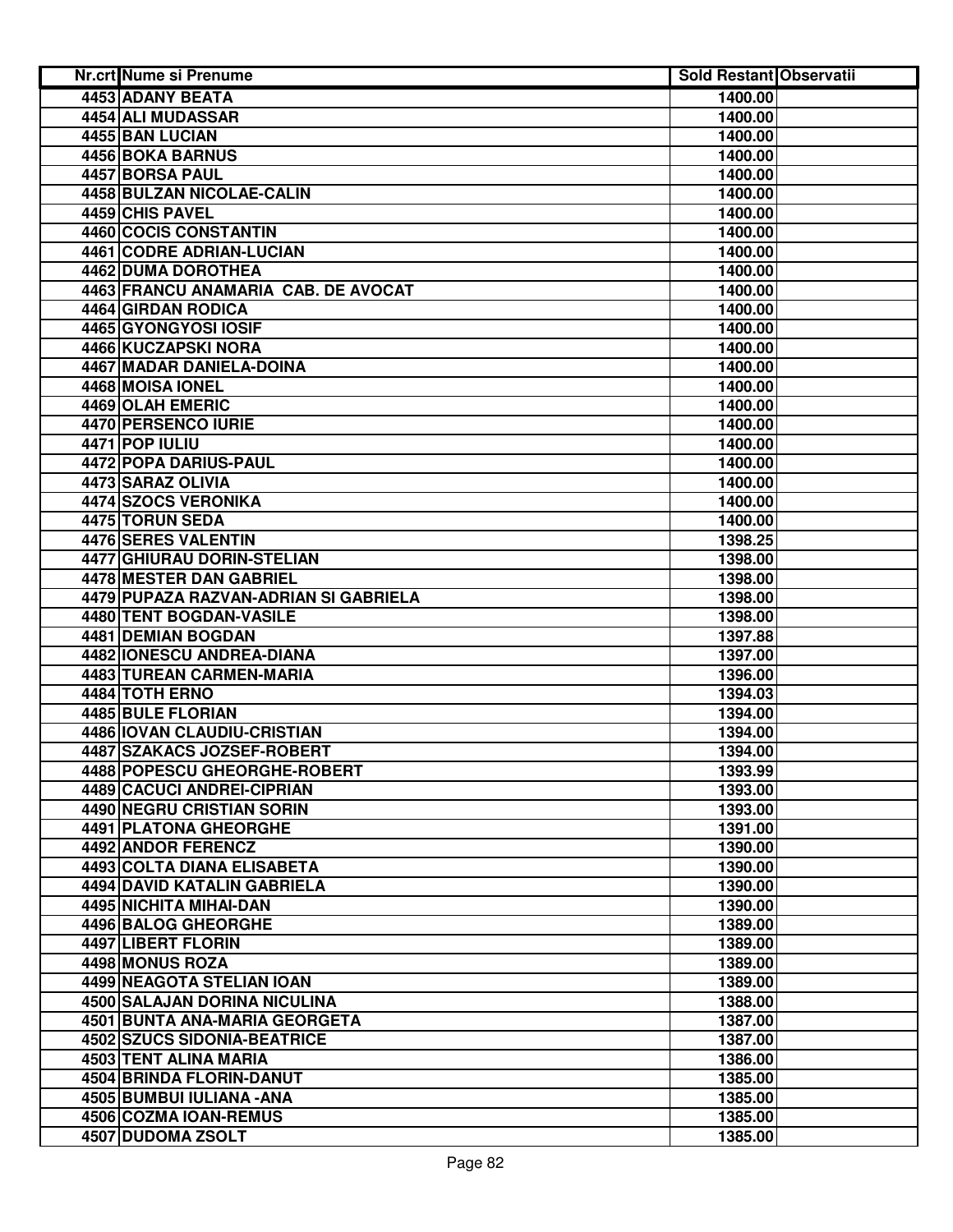| Nr.crt Nume si Prenume                       | <b>Sold Restant Observatii</b> |  |
|----------------------------------------------|--------------------------------|--|
| <b>4508 FLORIAN EMIL-GHEORGHE</b>            | 1385.00                        |  |
| 4509 ARDELEAN MARIA                          | 1384.00                        |  |
| 4510 LELE MARIANA-IULIANA                    | 1384.00                        |  |
| 4511 MOGA VIOREL-AUGUSTIN                    | 1384.00                        |  |
| 4512 DUCA OVIDIU LORAND                      | 1383.00                        |  |
| 4513 FECHETE IULIU SORIN                     | 1383.00                        |  |
| 4514 KOVARI COSTEL                           | 1381.00                        |  |
| 4515 KOVARI DANIEL                           | 1380.00                        |  |
| 4516 TABARA IOAN                             | 1380.00                        |  |
| 4517 TIMARU NICOLAE                          | 1380.00                        |  |
| 4518 VASS IULIANA                            | 1380.00                        |  |
| 4519 DRUGAS LUCIAN-FLORIAN SI ADRIANA        | 1379.00                        |  |
| 4520 POPA HOREA-SILVIU                       | 1379.00                        |  |
| 4521 SZAKACS ERIKA EVA                       | 1379.00                        |  |
| 4522 MOHAMED ELMAHDI-HASSAN OSMAN            | 1378.81                        |  |
| 4523 CHEREGI DANIEL-CALIN                    | 1376.00                        |  |
| 4524 VARGA IOSIF                             | 1376.00                        |  |
| 4525 BENEA CALIN-IOAN                        | 1375.00                        |  |
| 4526 BUT DACIAN-JULIEN                       | 1375.00                        |  |
| <b>4527 LEMNIAN GHEORGHE ALIN</b>            | 1374.00                        |  |
| 4528 FEHER MARIANA DANA                      | 1373.00                        |  |
| 4529 TURC ADRIAN-MIHAI                       | 1373.00                        |  |
| <b>4530 SOTIUT GEANINA-SANDA</b>             | 1372.00                        |  |
| <b>4531 COZI GHEORGHE ADRIAN</b>             | 1370.00                        |  |
| 4532 GULYA LASZLO GEZA SI ROZALIA            | 1370.00                        |  |
| 4533 KOPE LIVIA                              | 1370.00                        |  |
| 4534 TOTOREAN DAN                            | 1370.00                        |  |
| 4535 VARADI IOZSEF                           | 1368.00                        |  |
| 4536 COSTIN DUMITRU LIVIU                    | 1365.00                        |  |
| 4537 DUMITRU ALEXANDRU COSMIN                | 1365.00                        |  |
| 4538 KOVACS ROLAND                           | 1365.00                        |  |
| 4539 CHIRIAC RAZVAN-SEVER-MARCIAN SI VIVIANA | 1364.00                        |  |
| 4540 VOICU FLORIN-DRAGOMIR                   | 1364.00                        |  |
| 4541 GAL NORBERT                             | 1362.00                        |  |
| 4542 SARKA JOZSEF                            | 1362.00                        |  |
| 4543 GLIGOR ALEXANDRU-IOAN                   | 1361.00                        |  |
| 4544 MURVAI SEBASTIAN-FLORIN                 | 1361.00                        |  |
| 4545 BUNGAU VIOREL                           | 1360.00                        |  |
| 4546 ISZTOJKA RUDI                           | 1360.00                        |  |
| 4547 MUNTEAN MARIA-ILDIKO                    | 1359.00                        |  |
| 4548 CAB.AV.IND.LUCIAN FLORINA               | 1357.00                        |  |
| 4549 VASILE TIBERIU ANDREI                   | 1356.64                        |  |
| 4550 BRANDAS GABRIEL-ROMEO                   | 1354.00                        |  |
| 4551 MICA MARIANA                            | 1354.00                        |  |
| 4552 FERCHE CALIN-FLORIN                     | 1353.00                        |  |
| 4553 GUG RAVEICA SI PAVEL                    | 1353.00                        |  |
| 4554 TAMAS DIANA-FLORINA                     | 1353.00                        |  |
| <b>4555 CRACIUN SEBASTIAN-FLORIAN</b>        | 1352.00                        |  |
| 4556 DINCA ION SI RAMONA-DIANA               | 1352.00                        |  |
| 4557 FARKAS ERNO-JANOS                       | 1352.00                        |  |
| 4558 MOLNAR ANAMARIA                         | 1351.00                        |  |
| 4559 APETREI VIORICA                         | 1350.00                        |  |
| 4560 BERINDEI MARIA                          | 1350.00                        |  |
| 4561 DRAGAN GEORGE-EMILIAN                   | 1350.00                        |  |
| 4562 FLORIAN IULIU-DEZIDERIU                 | 1350.00                        |  |
|                                              |                                |  |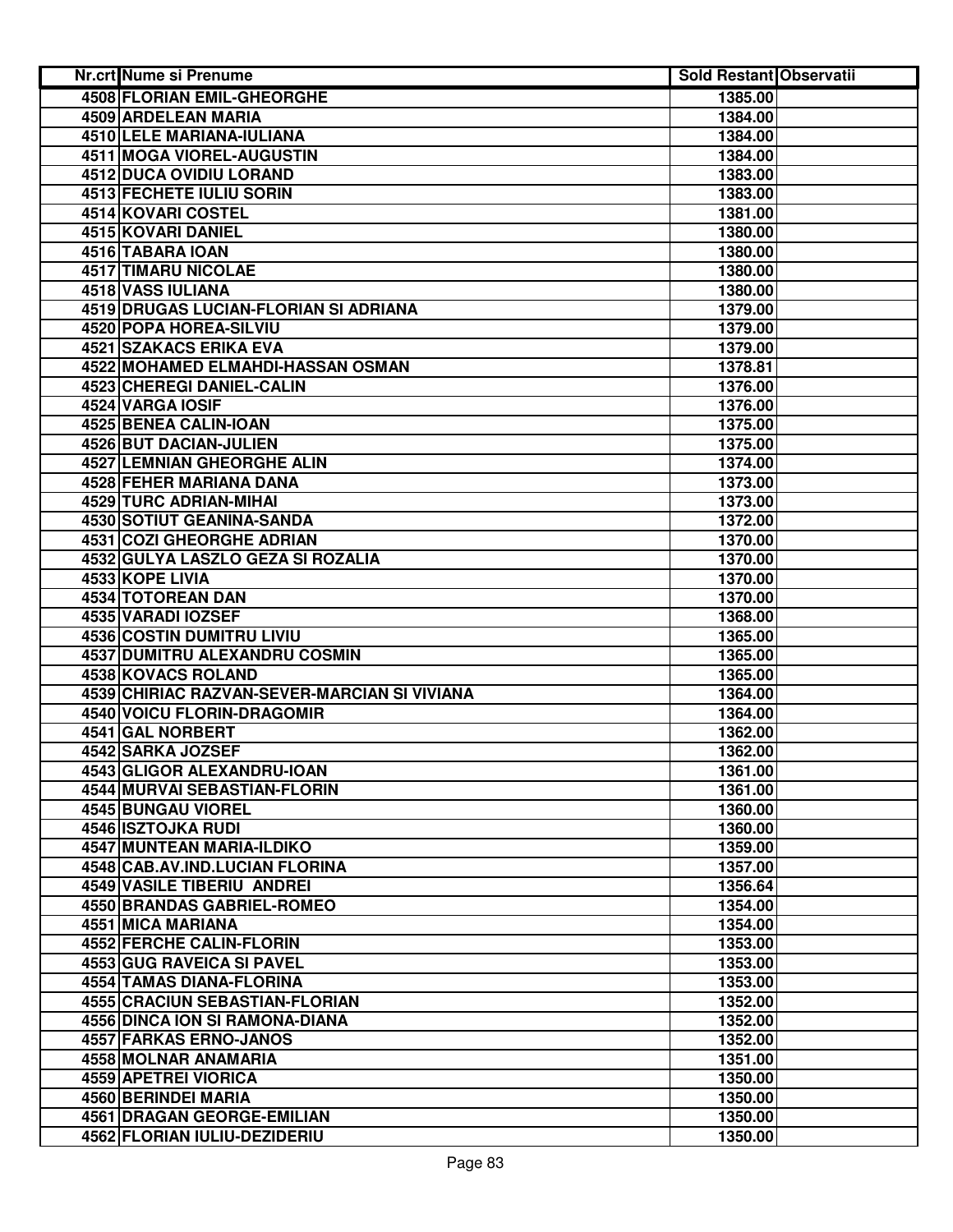| <b>4563 GABOR GAVRIL</b><br>1350.00<br>4564 MALITA GEORGE-ALIN<br>1350.00<br>4565 POP ADRIAN-CRISTIAN<br>1350.00<br>4566 SISIANU OLEG<br>1350.00<br>4567 VARHELYI CAROL SI KLARA<br>1350.00<br>4568 BUTUC ADELA IOANA<br>1348.00<br>4569 FEKETE JOZSEF ANDRAS<br>1348.00<br>4570 SASCA SERGIU SEBASTIAN<br>1348.00<br>4571 HURMUZ VASILE<br>1347.50<br>4572 PACURAR DORIN - LIVIU<br>1347.06<br>4573 FREUNDLICH SAMUEL ADAM - INTREPRINDERE INDIVIDUALA<br>1347.00<br>4574 LOVAS ALEXANDRU<br>1347.00<br>4575 BUNDIK RAYMOND-JOZSEF<br>1346.00<br>4576 LUNKUI GYORGY<br>1346.00<br>4577 SUMALAN ALEXANDRU<br>1346.00<br>4578 VARODI FLORIN<br>1346.00<br>4579 FLORUT-VESE EVA-MARIA<br>1345.50<br><b>4580 NAGY BELA ZOLTAN</b><br>1345.00<br>4581 BOCHIS ADRIAN-VASILE<br>1344.87<br>4582 BAN ADRIAN<br>1344.00<br>4583 FARCUTIU ALINA-GINA<br>1344.00<br>4584 ERDEI LASZLO-CSABA MELINDA-MARGARETA<br>1343.00<br>4585 LUPSE FLORIN-EMIL<br>1343.00<br><b>4586 DANEA CONSTANTIN</b><br>1342.00<br>4587 PAINA LUCIAN-IOAN<br>1342.00<br><b>4588 BONCA DAN-FLORIN</b><br>1341.52<br>4589 NAGY ROBERT-SEBASTIAN<br>1341.00<br>4590 LASCAU DANUT<br>1340.00<br>4591 MUDURA TUDOR-ALEX<br>1340.00<br>4592 POPUTE VALENTIN-TUDOR<br>1340.00<br>4593 PRECUP SORIN-FLORIN<br>1339.69<br><b>4594 BIRTA FERENC FLORIAN</b><br>1339.59<br>4595 GABOR MINDRA<br>1338.00<br>4596 LUNGU RAZVAN<br>1337.00<br>4597 VINTER ALEXANDRA<br>1336.00<br>4598 PENTEK EVA-ELISABETA<br>1335.00<br>4599 NADAS MARIA ERZSEBET<br>1334.89<br>4600 BELCE CRISTIAN-DANIEL<br>1334.00<br>4601 SZABO CSABA-ROBERT<br>1333.00<br>4602 TRIPA CORNEL IOAN<br>1333.00<br>4603 GONDOR-OZSVATH ATENA-LILO<br>1332.00<br>4604 HANAS ANGELA<br>1332.00<br>4605 BARTA ISTVAN<br>1330.00<br><b>4606 KEREZSI LUIGI GIUSZEPPE</b><br>1330.00<br>4607 MLADIN MARIUS<br>1330.00<br>4608 MIRCEA VIORICA<br>1329.00<br>4609 SOTIUT IRINA<br>1329.00<br><b>4610 PARANICI CONSTANTIN</b><br>1328.00<br>4611 PUPAZA AUREL SI GABRIELA<br>1328.00<br>4612 VESA DUMITRU<br>1327.68<br>4613 BOCSE IOAN<br>1327.00<br>4614 GHIURAU IOAN-CORNEL<br>1326.73<br>4615 FANEA LUCIAN-AUGUSTIN<br>1326.00<br>4616 CIURAR AURICA<br>1325.00<br>4617 GABOR MATEI<br>1325.00 | Nr.crt Nume si Prenume | <b>Sold Restant Observatii</b> |  |
|---------------------------------------------------------------------------------------------------------------------------------------------------------------------------------------------------------------------------------------------------------------------------------------------------------------------------------------------------------------------------------------------------------------------------------------------------------------------------------------------------------------------------------------------------------------------------------------------------------------------------------------------------------------------------------------------------------------------------------------------------------------------------------------------------------------------------------------------------------------------------------------------------------------------------------------------------------------------------------------------------------------------------------------------------------------------------------------------------------------------------------------------------------------------------------------------------------------------------------------------------------------------------------------------------------------------------------------------------------------------------------------------------------------------------------------------------------------------------------------------------------------------------------------------------------------------------------------------------------------------------------------------------------------------------------------------------------------------------------------------------------------------------------------------------------------------------------------------------------------------------------------------------------------------------------------------------------------------------------------------------------------------------------------------------------------------------------------------------------------------------------------------------------------------------------------------------------------|------------------------|--------------------------------|--|
|                                                                                                                                                                                                                                                                                                                                                                                                                                                                                                                                                                                                                                                                                                                                                                                                                                                                                                                                                                                                                                                                                                                                                                                                                                                                                                                                                                                                                                                                                                                                                                                                                                                                                                                                                                                                                                                                                                                                                                                                                                                                                                                                                                                                               |                        |                                |  |
|                                                                                                                                                                                                                                                                                                                                                                                                                                                                                                                                                                                                                                                                                                                                                                                                                                                                                                                                                                                                                                                                                                                                                                                                                                                                                                                                                                                                                                                                                                                                                                                                                                                                                                                                                                                                                                                                                                                                                                                                                                                                                                                                                                                                               |                        |                                |  |
|                                                                                                                                                                                                                                                                                                                                                                                                                                                                                                                                                                                                                                                                                                                                                                                                                                                                                                                                                                                                                                                                                                                                                                                                                                                                                                                                                                                                                                                                                                                                                                                                                                                                                                                                                                                                                                                                                                                                                                                                                                                                                                                                                                                                               |                        |                                |  |
|                                                                                                                                                                                                                                                                                                                                                                                                                                                                                                                                                                                                                                                                                                                                                                                                                                                                                                                                                                                                                                                                                                                                                                                                                                                                                                                                                                                                                                                                                                                                                                                                                                                                                                                                                                                                                                                                                                                                                                                                                                                                                                                                                                                                               |                        |                                |  |
|                                                                                                                                                                                                                                                                                                                                                                                                                                                                                                                                                                                                                                                                                                                                                                                                                                                                                                                                                                                                                                                                                                                                                                                                                                                                                                                                                                                                                                                                                                                                                                                                                                                                                                                                                                                                                                                                                                                                                                                                                                                                                                                                                                                                               |                        |                                |  |
|                                                                                                                                                                                                                                                                                                                                                                                                                                                                                                                                                                                                                                                                                                                                                                                                                                                                                                                                                                                                                                                                                                                                                                                                                                                                                                                                                                                                                                                                                                                                                                                                                                                                                                                                                                                                                                                                                                                                                                                                                                                                                                                                                                                                               |                        |                                |  |
|                                                                                                                                                                                                                                                                                                                                                                                                                                                                                                                                                                                                                                                                                                                                                                                                                                                                                                                                                                                                                                                                                                                                                                                                                                                                                                                                                                                                                                                                                                                                                                                                                                                                                                                                                                                                                                                                                                                                                                                                                                                                                                                                                                                                               |                        |                                |  |
|                                                                                                                                                                                                                                                                                                                                                                                                                                                                                                                                                                                                                                                                                                                                                                                                                                                                                                                                                                                                                                                                                                                                                                                                                                                                                                                                                                                                                                                                                                                                                                                                                                                                                                                                                                                                                                                                                                                                                                                                                                                                                                                                                                                                               |                        |                                |  |
|                                                                                                                                                                                                                                                                                                                                                                                                                                                                                                                                                                                                                                                                                                                                                                                                                                                                                                                                                                                                                                                                                                                                                                                                                                                                                                                                                                                                                                                                                                                                                                                                                                                                                                                                                                                                                                                                                                                                                                                                                                                                                                                                                                                                               |                        |                                |  |
|                                                                                                                                                                                                                                                                                                                                                                                                                                                                                                                                                                                                                                                                                                                                                                                                                                                                                                                                                                                                                                                                                                                                                                                                                                                                                                                                                                                                                                                                                                                                                                                                                                                                                                                                                                                                                                                                                                                                                                                                                                                                                                                                                                                                               |                        |                                |  |
|                                                                                                                                                                                                                                                                                                                                                                                                                                                                                                                                                                                                                                                                                                                                                                                                                                                                                                                                                                                                                                                                                                                                                                                                                                                                                                                                                                                                                                                                                                                                                                                                                                                                                                                                                                                                                                                                                                                                                                                                                                                                                                                                                                                                               |                        |                                |  |
|                                                                                                                                                                                                                                                                                                                                                                                                                                                                                                                                                                                                                                                                                                                                                                                                                                                                                                                                                                                                                                                                                                                                                                                                                                                                                                                                                                                                                                                                                                                                                                                                                                                                                                                                                                                                                                                                                                                                                                                                                                                                                                                                                                                                               |                        |                                |  |
|                                                                                                                                                                                                                                                                                                                                                                                                                                                                                                                                                                                                                                                                                                                                                                                                                                                                                                                                                                                                                                                                                                                                                                                                                                                                                                                                                                                                                                                                                                                                                                                                                                                                                                                                                                                                                                                                                                                                                                                                                                                                                                                                                                                                               |                        |                                |  |
|                                                                                                                                                                                                                                                                                                                                                                                                                                                                                                                                                                                                                                                                                                                                                                                                                                                                                                                                                                                                                                                                                                                                                                                                                                                                                                                                                                                                                                                                                                                                                                                                                                                                                                                                                                                                                                                                                                                                                                                                                                                                                                                                                                                                               |                        |                                |  |
|                                                                                                                                                                                                                                                                                                                                                                                                                                                                                                                                                                                                                                                                                                                                                                                                                                                                                                                                                                                                                                                                                                                                                                                                                                                                                                                                                                                                                                                                                                                                                                                                                                                                                                                                                                                                                                                                                                                                                                                                                                                                                                                                                                                                               |                        |                                |  |
|                                                                                                                                                                                                                                                                                                                                                                                                                                                                                                                                                                                                                                                                                                                                                                                                                                                                                                                                                                                                                                                                                                                                                                                                                                                                                                                                                                                                                                                                                                                                                                                                                                                                                                                                                                                                                                                                                                                                                                                                                                                                                                                                                                                                               |                        |                                |  |
|                                                                                                                                                                                                                                                                                                                                                                                                                                                                                                                                                                                                                                                                                                                                                                                                                                                                                                                                                                                                                                                                                                                                                                                                                                                                                                                                                                                                                                                                                                                                                                                                                                                                                                                                                                                                                                                                                                                                                                                                                                                                                                                                                                                                               |                        |                                |  |
|                                                                                                                                                                                                                                                                                                                                                                                                                                                                                                                                                                                                                                                                                                                                                                                                                                                                                                                                                                                                                                                                                                                                                                                                                                                                                                                                                                                                                                                                                                                                                                                                                                                                                                                                                                                                                                                                                                                                                                                                                                                                                                                                                                                                               |                        |                                |  |
|                                                                                                                                                                                                                                                                                                                                                                                                                                                                                                                                                                                                                                                                                                                                                                                                                                                                                                                                                                                                                                                                                                                                                                                                                                                                                                                                                                                                                                                                                                                                                                                                                                                                                                                                                                                                                                                                                                                                                                                                                                                                                                                                                                                                               |                        |                                |  |
|                                                                                                                                                                                                                                                                                                                                                                                                                                                                                                                                                                                                                                                                                                                                                                                                                                                                                                                                                                                                                                                                                                                                                                                                                                                                                                                                                                                                                                                                                                                                                                                                                                                                                                                                                                                                                                                                                                                                                                                                                                                                                                                                                                                                               |                        |                                |  |
|                                                                                                                                                                                                                                                                                                                                                                                                                                                                                                                                                                                                                                                                                                                                                                                                                                                                                                                                                                                                                                                                                                                                                                                                                                                                                                                                                                                                                                                                                                                                                                                                                                                                                                                                                                                                                                                                                                                                                                                                                                                                                                                                                                                                               |                        |                                |  |
|                                                                                                                                                                                                                                                                                                                                                                                                                                                                                                                                                                                                                                                                                                                                                                                                                                                                                                                                                                                                                                                                                                                                                                                                                                                                                                                                                                                                                                                                                                                                                                                                                                                                                                                                                                                                                                                                                                                                                                                                                                                                                                                                                                                                               |                        |                                |  |
|                                                                                                                                                                                                                                                                                                                                                                                                                                                                                                                                                                                                                                                                                                                                                                                                                                                                                                                                                                                                                                                                                                                                                                                                                                                                                                                                                                                                                                                                                                                                                                                                                                                                                                                                                                                                                                                                                                                                                                                                                                                                                                                                                                                                               |                        |                                |  |
|                                                                                                                                                                                                                                                                                                                                                                                                                                                                                                                                                                                                                                                                                                                                                                                                                                                                                                                                                                                                                                                                                                                                                                                                                                                                                                                                                                                                                                                                                                                                                                                                                                                                                                                                                                                                                                                                                                                                                                                                                                                                                                                                                                                                               |                        |                                |  |
|                                                                                                                                                                                                                                                                                                                                                                                                                                                                                                                                                                                                                                                                                                                                                                                                                                                                                                                                                                                                                                                                                                                                                                                                                                                                                                                                                                                                                                                                                                                                                                                                                                                                                                                                                                                                                                                                                                                                                                                                                                                                                                                                                                                                               |                        |                                |  |
|                                                                                                                                                                                                                                                                                                                                                                                                                                                                                                                                                                                                                                                                                                                                                                                                                                                                                                                                                                                                                                                                                                                                                                                                                                                                                                                                                                                                                                                                                                                                                                                                                                                                                                                                                                                                                                                                                                                                                                                                                                                                                                                                                                                                               |                        |                                |  |
|                                                                                                                                                                                                                                                                                                                                                                                                                                                                                                                                                                                                                                                                                                                                                                                                                                                                                                                                                                                                                                                                                                                                                                                                                                                                                                                                                                                                                                                                                                                                                                                                                                                                                                                                                                                                                                                                                                                                                                                                                                                                                                                                                                                                               |                        |                                |  |
|                                                                                                                                                                                                                                                                                                                                                                                                                                                                                                                                                                                                                                                                                                                                                                                                                                                                                                                                                                                                                                                                                                                                                                                                                                                                                                                                                                                                                                                                                                                                                                                                                                                                                                                                                                                                                                                                                                                                                                                                                                                                                                                                                                                                               |                        |                                |  |
|                                                                                                                                                                                                                                                                                                                                                                                                                                                                                                                                                                                                                                                                                                                                                                                                                                                                                                                                                                                                                                                                                                                                                                                                                                                                                                                                                                                                                                                                                                                                                                                                                                                                                                                                                                                                                                                                                                                                                                                                                                                                                                                                                                                                               |                        |                                |  |
|                                                                                                                                                                                                                                                                                                                                                                                                                                                                                                                                                                                                                                                                                                                                                                                                                                                                                                                                                                                                                                                                                                                                                                                                                                                                                                                                                                                                                                                                                                                                                                                                                                                                                                                                                                                                                                                                                                                                                                                                                                                                                                                                                                                                               |                        |                                |  |
|                                                                                                                                                                                                                                                                                                                                                                                                                                                                                                                                                                                                                                                                                                                                                                                                                                                                                                                                                                                                                                                                                                                                                                                                                                                                                                                                                                                                                                                                                                                                                                                                                                                                                                                                                                                                                                                                                                                                                                                                                                                                                                                                                                                                               |                        |                                |  |
|                                                                                                                                                                                                                                                                                                                                                                                                                                                                                                                                                                                                                                                                                                                                                                                                                                                                                                                                                                                                                                                                                                                                                                                                                                                                                                                                                                                                                                                                                                                                                                                                                                                                                                                                                                                                                                                                                                                                                                                                                                                                                                                                                                                                               |                        |                                |  |
|                                                                                                                                                                                                                                                                                                                                                                                                                                                                                                                                                                                                                                                                                                                                                                                                                                                                                                                                                                                                                                                                                                                                                                                                                                                                                                                                                                                                                                                                                                                                                                                                                                                                                                                                                                                                                                                                                                                                                                                                                                                                                                                                                                                                               |                        |                                |  |
|                                                                                                                                                                                                                                                                                                                                                                                                                                                                                                                                                                                                                                                                                                                                                                                                                                                                                                                                                                                                                                                                                                                                                                                                                                                                                                                                                                                                                                                                                                                                                                                                                                                                                                                                                                                                                                                                                                                                                                                                                                                                                                                                                                                                               |                        |                                |  |
|                                                                                                                                                                                                                                                                                                                                                                                                                                                                                                                                                                                                                                                                                                                                                                                                                                                                                                                                                                                                                                                                                                                                                                                                                                                                                                                                                                                                                                                                                                                                                                                                                                                                                                                                                                                                                                                                                                                                                                                                                                                                                                                                                                                                               |                        |                                |  |
|                                                                                                                                                                                                                                                                                                                                                                                                                                                                                                                                                                                                                                                                                                                                                                                                                                                                                                                                                                                                                                                                                                                                                                                                                                                                                                                                                                                                                                                                                                                                                                                                                                                                                                                                                                                                                                                                                                                                                                                                                                                                                                                                                                                                               |                        |                                |  |
|                                                                                                                                                                                                                                                                                                                                                                                                                                                                                                                                                                                                                                                                                                                                                                                                                                                                                                                                                                                                                                                                                                                                                                                                                                                                                                                                                                                                                                                                                                                                                                                                                                                                                                                                                                                                                                                                                                                                                                                                                                                                                                                                                                                                               |                        |                                |  |
|                                                                                                                                                                                                                                                                                                                                                                                                                                                                                                                                                                                                                                                                                                                                                                                                                                                                                                                                                                                                                                                                                                                                                                                                                                                                                                                                                                                                                                                                                                                                                                                                                                                                                                                                                                                                                                                                                                                                                                                                                                                                                                                                                                                                               |                        |                                |  |
|                                                                                                                                                                                                                                                                                                                                                                                                                                                                                                                                                                                                                                                                                                                                                                                                                                                                                                                                                                                                                                                                                                                                                                                                                                                                                                                                                                                                                                                                                                                                                                                                                                                                                                                                                                                                                                                                                                                                                                                                                                                                                                                                                                                                               |                        |                                |  |
|                                                                                                                                                                                                                                                                                                                                                                                                                                                                                                                                                                                                                                                                                                                                                                                                                                                                                                                                                                                                                                                                                                                                                                                                                                                                                                                                                                                                                                                                                                                                                                                                                                                                                                                                                                                                                                                                                                                                                                                                                                                                                                                                                                                                               |                        |                                |  |
|                                                                                                                                                                                                                                                                                                                                                                                                                                                                                                                                                                                                                                                                                                                                                                                                                                                                                                                                                                                                                                                                                                                                                                                                                                                                                                                                                                                                                                                                                                                                                                                                                                                                                                                                                                                                                                                                                                                                                                                                                                                                                                                                                                                                               |                        |                                |  |
|                                                                                                                                                                                                                                                                                                                                                                                                                                                                                                                                                                                                                                                                                                                                                                                                                                                                                                                                                                                                                                                                                                                                                                                                                                                                                                                                                                                                                                                                                                                                                                                                                                                                                                                                                                                                                                                                                                                                                                                                                                                                                                                                                                                                               |                        |                                |  |
|                                                                                                                                                                                                                                                                                                                                                                                                                                                                                                                                                                                                                                                                                                                                                                                                                                                                                                                                                                                                                                                                                                                                                                                                                                                                                                                                                                                                                                                                                                                                                                                                                                                                                                                                                                                                                                                                                                                                                                                                                                                                                                                                                                                                               |                        |                                |  |
|                                                                                                                                                                                                                                                                                                                                                                                                                                                                                                                                                                                                                                                                                                                                                                                                                                                                                                                                                                                                                                                                                                                                                                                                                                                                                                                                                                                                                                                                                                                                                                                                                                                                                                                                                                                                                                                                                                                                                                                                                                                                                                                                                                                                               |                        |                                |  |
|                                                                                                                                                                                                                                                                                                                                                                                                                                                                                                                                                                                                                                                                                                                                                                                                                                                                                                                                                                                                                                                                                                                                                                                                                                                                                                                                                                                                                                                                                                                                                                                                                                                                                                                                                                                                                                                                                                                                                                                                                                                                                                                                                                                                               |                        |                                |  |
|                                                                                                                                                                                                                                                                                                                                                                                                                                                                                                                                                                                                                                                                                                                                                                                                                                                                                                                                                                                                                                                                                                                                                                                                                                                                                                                                                                                                                                                                                                                                                                                                                                                                                                                                                                                                                                                                                                                                                                                                                                                                                                                                                                                                               |                        |                                |  |
|                                                                                                                                                                                                                                                                                                                                                                                                                                                                                                                                                                                                                                                                                                                                                                                                                                                                                                                                                                                                                                                                                                                                                                                                                                                                                                                                                                                                                                                                                                                                                                                                                                                                                                                                                                                                                                                                                                                                                                                                                                                                                                                                                                                                               |                        |                                |  |
|                                                                                                                                                                                                                                                                                                                                                                                                                                                                                                                                                                                                                                                                                                                                                                                                                                                                                                                                                                                                                                                                                                                                                                                                                                                                                                                                                                                                                                                                                                                                                                                                                                                                                                                                                                                                                                                                                                                                                                                                                                                                                                                                                                                                               |                        |                                |  |
|                                                                                                                                                                                                                                                                                                                                                                                                                                                                                                                                                                                                                                                                                                                                                                                                                                                                                                                                                                                                                                                                                                                                                                                                                                                                                                                                                                                                                                                                                                                                                                                                                                                                                                                                                                                                                                                                                                                                                                                                                                                                                                                                                                                                               |                        |                                |  |
|                                                                                                                                                                                                                                                                                                                                                                                                                                                                                                                                                                                                                                                                                                                                                                                                                                                                                                                                                                                                                                                                                                                                                                                                                                                                                                                                                                                                                                                                                                                                                                                                                                                                                                                                                                                                                                                                                                                                                                                                                                                                                                                                                                                                               |                        |                                |  |
|                                                                                                                                                                                                                                                                                                                                                                                                                                                                                                                                                                                                                                                                                                                                                                                                                                                                                                                                                                                                                                                                                                                                                                                                                                                                                                                                                                                                                                                                                                                                                                                                                                                                                                                                                                                                                                                                                                                                                                                                                                                                                                                                                                                                               |                        |                                |  |
|                                                                                                                                                                                                                                                                                                                                                                                                                                                                                                                                                                                                                                                                                                                                                                                                                                                                                                                                                                                                                                                                                                                                                                                                                                                                                                                                                                                                                                                                                                                                                                                                                                                                                                                                                                                                                                                                                                                                                                                                                                                                                                                                                                                                               |                        |                                |  |
|                                                                                                                                                                                                                                                                                                                                                                                                                                                                                                                                                                                                                                                                                                                                                                                                                                                                                                                                                                                                                                                                                                                                                                                                                                                                                                                                                                                                                                                                                                                                                                                                                                                                                                                                                                                                                                                                                                                                                                                                                                                                                                                                                                                                               |                        |                                |  |
|                                                                                                                                                                                                                                                                                                                                                                                                                                                                                                                                                                                                                                                                                                                                                                                                                                                                                                                                                                                                                                                                                                                                                                                                                                                                                                                                                                                                                                                                                                                                                                                                                                                                                                                                                                                                                                                                                                                                                                                                                                                                                                                                                                                                               |                        |                                |  |
|                                                                                                                                                                                                                                                                                                                                                                                                                                                                                                                                                                                                                                                                                                                                                                                                                                                                                                                                                                                                                                                                                                                                                                                                                                                                                                                                                                                                                                                                                                                                                                                                                                                                                                                                                                                                                                                                                                                                                                                                                                                                                                                                                                                                               |                        |                                |  |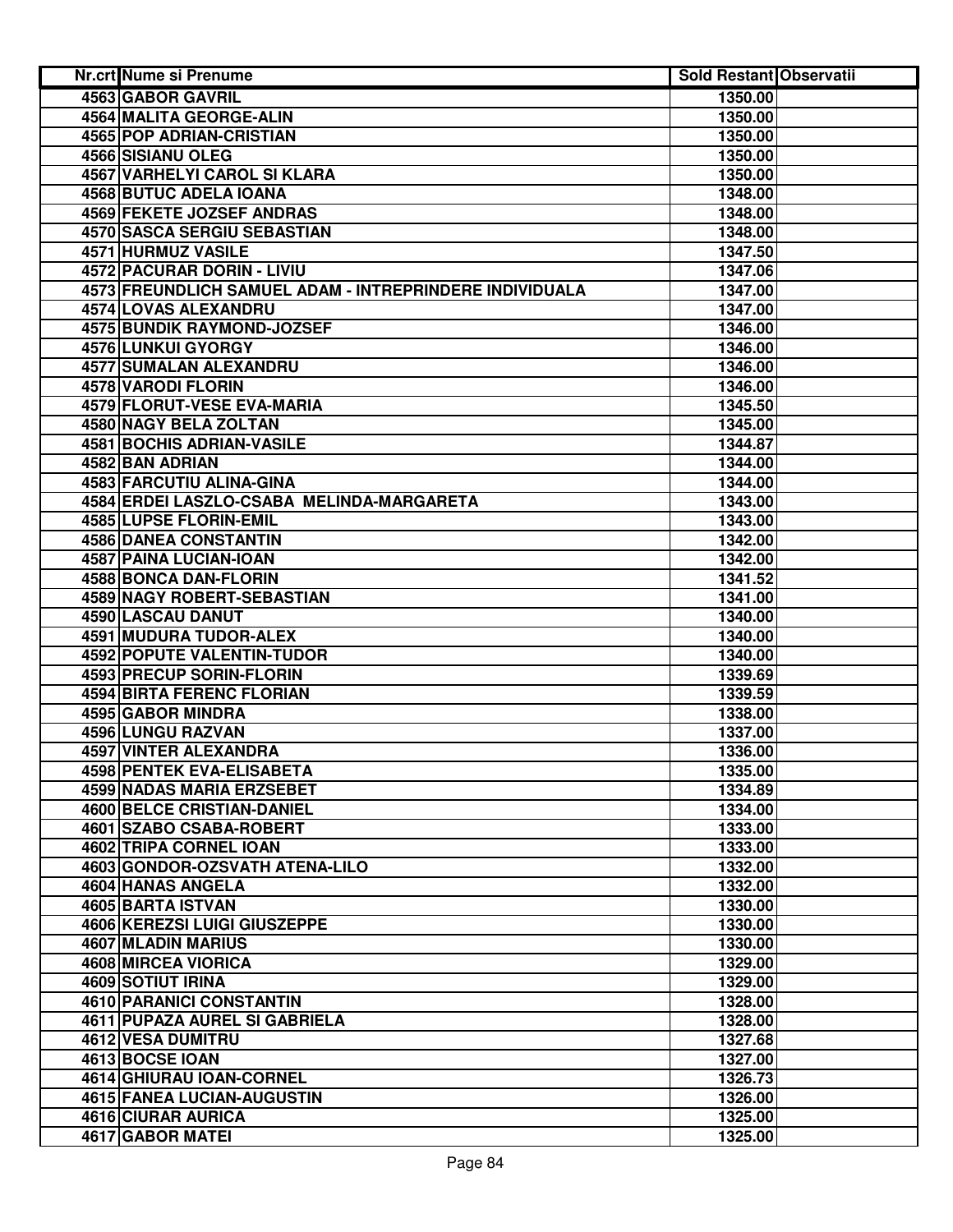| Nr.crt Nume si Prenume                      | <b>Sold Restant Observatii</b> |  |
|---------------------------------------------|--------------------------------|--|
| <b>4618 BLAGA MARIUS</b>                    | 1324.00                        |  |
| 4619 CABA-SANA FLORIAN-OVIDIU-TEODOR        | 1324.00                        |  |
| 4620 AMBRO ADRIAN                           | 1323.00                        |  |
| 4621 SOLAR IOANA-MIHAELA                    | 1323.00                        |  |
| 4622 VOLOSEN LUCIAN                         | 1323.00                        |  |
| 4623 BUNEA GEORGE-LAURENTIU SI ELENA-RAMONA | 1322.00                        |  |
| 4624 ITTU CALIN FLORENTIN                   | 1322.00                        |  |
| 4625 SABADAS ECATERINA                      | 1322.00                        |  |
| 4626 VALCEANU TUDOR-VLADIMIR                | 1322.00                        |  |
| 4627 OPRIS TRAIAN MIREL                     | 1321.00                        |  |
| 4628 BIRI JANOS IMRE                        | 1320.00                        |  |
| 4629 BIRO MARIA MAGDOLNA                    | 1320.00                        |  |
| 4630 BROZBAN STELIAN-STEFAN                 | 1320.00                        |  |
| 4631 MILIAN-SACULTET ALINA-FLORENTINA       | 1320.00                        |  |
| 4632 SZABO KAROLY                           | 1320.00                        |  |
| 4633 BOT MILENTE SI ELISABETA               | 1317.00                        |  |
| 4634 NAGY PETER JOZSEF SI OLGA              | 1317.00                        |  |
| <b>4635 FENESI CSABA LEVENTE</b>            | 1315.00                        |  |
| 4636 IZSAK NISTOR                           | 1315.00                        |  |
| <b>4637 MICU MIHAI</b>                      | 1314.50                        |  |
| 4638 SUHANY SZABOLCS-TAMAS                  | 1314.00                        |  |
| <b>4639 TASADAN FLORIAN</b>                 | 1314.00                        |  |
| <b>4640 CHERMAN SERGIU IONEL</b>            | 1313.00                        |  |
| <b>4641 BUCUREAN GHEORGHE SI IRINA</b>      | 1312.00                        |  |
| 4642 JURCA CONSTANTIN - VIOREL              | 1312.00                        |  |
| 4643 OCHIS DAN-ANDREI                       | 1312.00                        |  |
| 4644 VARI SANDOR                            | 1312.00                        |  |
| <b>4645 GHETE MIHAELA CAMELIA</b>           | 1311.00                        |  |
| 4646 TOLDAN TRAIAN                          | 1311.00                        |  |
| 4647 AVRAM FLAVIU SERGIU                    | 1310.00                        |  |
| 4648 GABOR SANDA VIOLETA                    | 1310.00                        |  |
| 4649 HARSANYI GYONGYI                       | 1310.00                        |  |
| <b>4650 MISAROS SERBAN-FLAVIU</b>           | 1310.00                        |  |
| 4651 NOVAC-IUHASZ OLIMPIU-NICOLAE           | 1310.00                        |  |
| 4652 VINTER PETRU                           | 1310.00                        |  |
| 4653 RAD CRISTIAN-DOREL                     | 1309.50                        |  |
| 4654 GECZI CAROL                            | 1309.00                        |  |
| 4655 SALAJAN MARIOARA                       | 1309.00                        |  |
| 4656 TOCAI MIHAI                            | 1309.00                        |  |
| 4657 SASIANU SEBASTIAN ALEXANDRU            | 1308.14                        |  |
| 4658 CRISTE LAVINIU-IOAN                    | 1308.00                        |  |
| 4659 MARCUT GHEORGHE SI VALERIA LILIANA     | 1306.00                        |  |
| 4660 BUDAU DAN ALEXANDRU                    | 1305.00                        |  |
| 4661 PATCAS PAUL-CRISTIAN                   | 1305.00                        |  |
| 4662 STUPARU MARIN                          | 1305.00                        |  |
| <b>4663 HADADE MARIUS VASILE</b>            | 1304.00                        |  |
| 4664 MOTOC GABRIELA SI GHEORGHE             | 1304.00                        |  |
| 4665 VARGA NICOLAE                          | 1304.00                        |  |
| 4666 BARATI GEORG                           | 1303.00                        |  |
| <b>4667 DICU GHEORGHE</b>                   | 1303.00                        |  |
| 4668 CROITORU ROBERT                        | 1302.00                        |  |
| 4669 LASZLO ILDIKO                          | 1302.00                        |  |
| 4670 UVEGHES BOGDAN-DACIAN                  | 1302.00                        |  |
| 4671 DARABANEANU MIHAI-GAVRIL               | 1301.00                        |  |
| 4672 KOVACS MAGDOLNA                        | 1301.00                        |  |
|                                             |                                |  |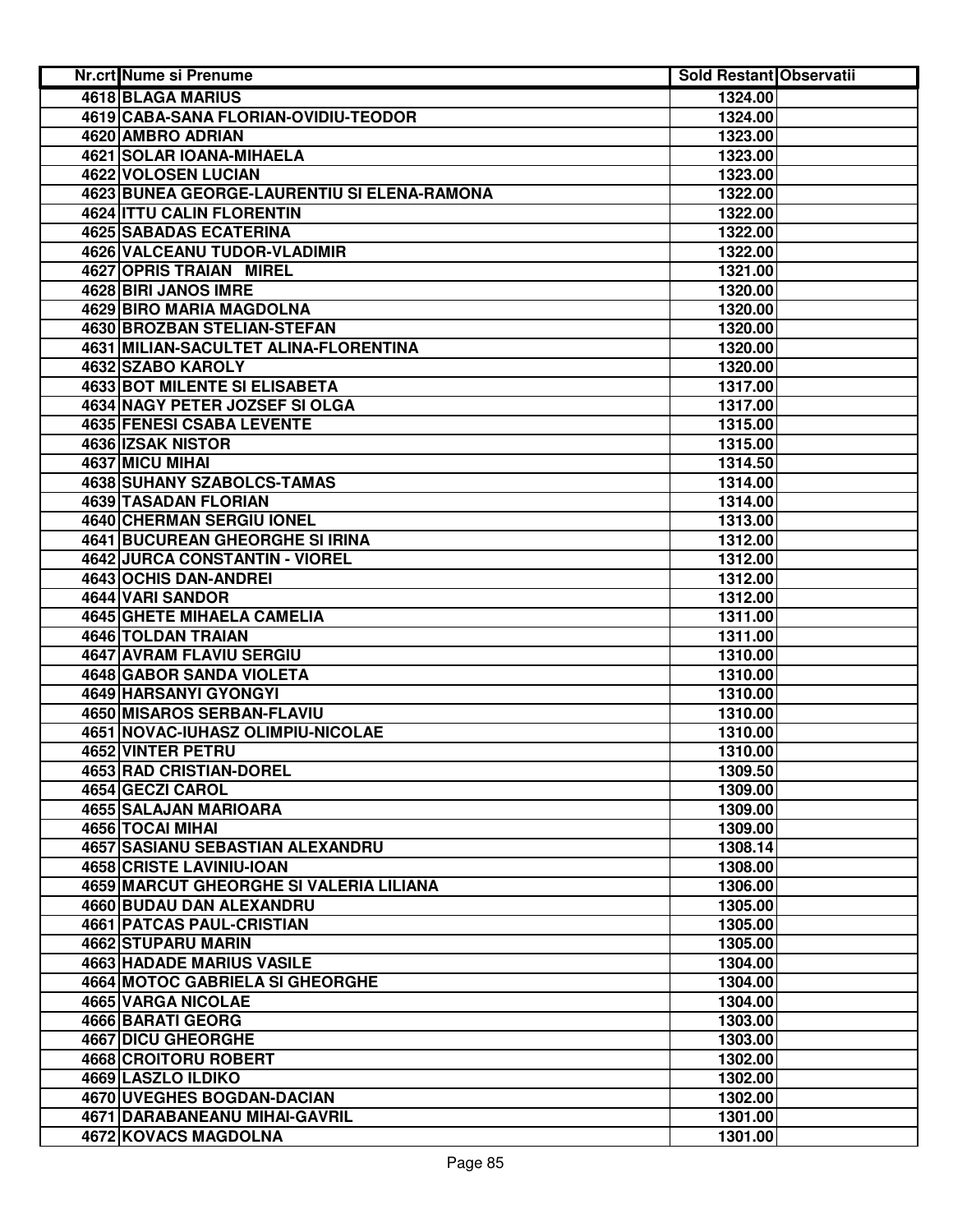| <b>Nr.crt Nume si Prenume</b>      | <b>Sold Restant Observatii</b> |  |
|------------------------------------|--------------------------------|--|
| <b>4673 SAS GABRIELA-DORINA</b>    | 1301.00                        |  |
| <b>4674 BOKA GHEORGHE</b>          | 1300.00                        |  |
| 4675 BURCSA ZSUZSA                 | 1300.00                        |  |
| 4676 GABOR MARIA                   | 1300.00                        |  |
| 4677 HAINER LAURA                  | 1300.00                        |  |
| 4678 LAKATOS AUGUSTIN              | 1300.00                        |  |
| 4679 LAKATOS MARIA-SILVIA          | 1300.00                        |  |
| 4680 ORGOVAN VIORICA               | 1300.00                        |  |
| 4681 PAUL BLAGA CLARA-ELISABETA    | 1300.00                        |  |
| 4682 PETROI ELIZA-CRISTINA         | 1300.00                        |  |
| 4683 POPA VIORICA                  | 1300.00                        |  |
| 4684 SFERLE FLORIN-OVIDIU          | 1300.00                        |  |
| 4685 TRIFAN MIRCEA                 | 1300.00                        |  |
| 4686 VENTEL ANDRAS                 | 1300.00                        |  |
| <b>4687 SIRCA CRISTIAN-MARIUS</b>  | 1299.02                        |  |
| <b>4688 CISMAS MARCEL ENESCU</b>   | 1299.00                        |  |
| 4689 VARGA STELIAN-GELU            | 1299.00                        |  |
| 4690 GABOR SUSANA                  | 1298.00                        |  |
| 4691 COSMA LIVIA-LAURA             | 1296.00                        |  |
| 4692 MOHAMMED ELSAYED              | 1296.00                        |  |
| 4693 FEIER SORIN-ADRIAN            | 1295.00                        |  |
| 4694 GABOR GAVRIL                  | 1295.00                        |  |
| 4695 MOGYOROSI LUDOVIC             | 1295.00                        |  |
| <b>4696 SALLAI ROBERT</b>          | 1295.00                        |  |
| <b>4697 BONAS CRISTINA-BIANCA</b>  | 1294.00                        |  |
| 4698 COSTEA MARIA DIANA            | 1294.00                        |  |
| 4699 ANDRAS ADRIAN-DANIEL          | 1293.00                        |  |
| 4700 SAVA CORBU                    | 1291.19                        |  |
| 4701 BOCSA MIRCEA-OVIDIU SI MONICA | 1290.00                        |  |
| 4702 BODOGAI PETRE-MIREL           | 1290.00                        |  |
| 4703 BOROS IANOS                   | 1290.00                        |  |
| 4704 BOTA STEFAN-DANUT             | 1290.00                        |  |
| 4705 COITA SERGIU-EUGEN            | 1290.00                        |  |
| 4706 GEREBENES GIZELLA             | 1290.00                        |  |
| <b>4707 KISS MIKLOS</b>            | 1290.00                        |  |
| 4708 LAZAR COSMIN-PAUL             | 1290.00                        |  |
| 4709 VARGA ANDREI                  | 1290.00                        |  |
| 4710 COITA FLAVIU-GLAD             | 1289.00                        |  |
| 4711 VARADI ATTILA                 | 1289.00                        |  |
| 4712 VARGA STELA                   | 1289.00                        |  |
| 4713 GABOR GABOR                   | 1287.00                        |  |
| 4714 SABAU FLORIN-VALENTIN         | 1287.00                        |  |
| 4715 GULES SERGIU-IONUT            | 1286.00                        |  |
| 4716 POPSA SILVIU-DOREL            | 1285.00                        |  |
| 4717 BUT GYORGY                    | 1284.00                        |  |
| 4718 OLAR ALEXANDRU                | 1284.00                        |  |
| 4719 SALAJEAN OVIDIU-DUMITRU       | 1284.00                        |  |
| 4720 BOROS LASZLO-ATTILA           | 1283.00                        |  |
| 4721 POPA FLORIN SORIN             | 1283.00                        |  |
| 4722 BORDEI-KISS EVA               | 1282.00                        |  |
| 4723 COZMAN FLORIN                 | 1282.00                        |  |
| 4724 REZMUVES JANOS                | 1282.00                        |  |
| 4725 ROSTAS CRENGUTA               | 1282.00                        |  |
| 4726 KULCZYCKI KALMAN              | 1281.00                        |  |
| 4727 NAGY ANDREI-CRISTIAN          | 1281.00                        |  |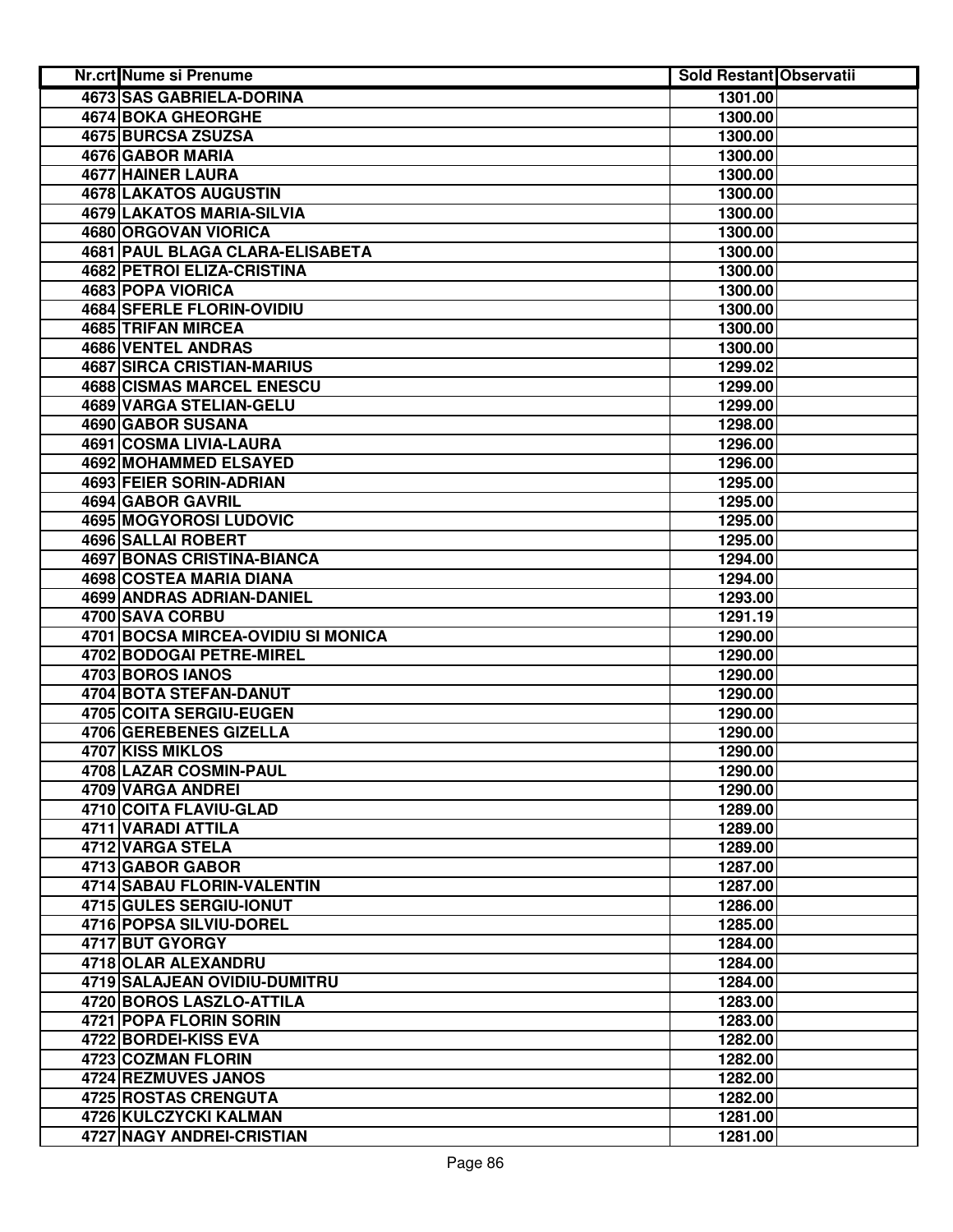| Nr.crt Nume si Prenume             | Sold Restant Observatii |  |
|------------------------------------|-------------------------|--|
| <b>4728 AGAFITEI ROGER-FLORIN</b>  | 1280.00                 |  |
| 4729 BOCUT ANDREI-GEORGE           | 1280.00                 |  |
| 4730 LINGURAR KATALIN              | 1280.00                 |  |
| 4731 MADA STEFAN-TUDOR             | 1280.00                 |  |
| 4732 MANGRA FLORIN                 | 1280.00                 |  |
| 4733 SCORTEA GABRIELA-CLAUDIA      | 1280.00                 |  |
| 4734 SZENTPETERI PAL               | 1280.00                 |  |
| <b>4735 VARGA GHEORGHE</b>         | 1280.00                 |  |
| 4736 BOHUS IOANA-CARMEN            | 1279.00                 |  |
| 4737 GHERBAN VASILE FLORIAN        | 1279.00                 |  |
| 4738 VARODI FLORIAN SI MARIOARA    | 1279.00                 |  |
| 4739 FLONTA RADU                   | 1275.00                 |  |
| 4740 MOCSAR ZOLTAN                 | 1275.00                 |  |
| 4741 ROBOTIN PETER-JOSZEF          | 1275.00                 |  |
| 4742 TUDUK VIORICA-MARIA           | 1275.00                 |  |
| 4743 CRET MARIA-CARMEN             | 1274.00                 |  |
| 4744 KALMAR ATTILA ENDRE           | 1274.00                 |  |
| 4745 LASLAU DUMITRU SI MARIANA     | 1273.00                 |  |
| 4746 LUCACI FLORIN CALIN           | 1272.00                 |  |
| <b>4747 TOMELE CIPRIAN-NICOLAE</b> | 1271.34                 |  |
| 4748 FULOP ISTVAN                  | 1271.29                 |  |
| <b>4749 BALAJ ADRIAN CLAUDIU</b>   | 1271.00                 |  |
| <b>4750 CHIRICA GABRIEL</b>        | 1270.00                 |  |
| <b>4751 CHIRILA DORIN</b>          | 1270.00                 |  |
| <b>4752 TENT FLORIAN</b>           | 1270.00                 |  |
| 4753 MATEI NICOLAE-DOREL           | 1269.00                 |  |
| 4754 LAKATOS ANETA-DANIELA         | 1268.00                 |  |
| 4755 KORNYA IOAN-CSONGOR           | 1267.95                 |  |
| 4756 BALASCO SEBASTIAN             | 1267.00                 |  |
| 4757 MUCSI STEFAN                  | 1267.00                 |  |
| 4758 ALB FLORIN DORIN              | 1266.00                 |  |
| 4759 LUNCAN ZOLTAN                 | 1266.00                 |  |
| 4760 MIHUCZ ALEXANDRU CSABA        | 1266.00                 |  |
| 4761 PRUNDARU CONSTANTIN SI RODICA | 1265.00                 |  |
| 4762 BOCIA VETURIA                 | 1262.00                 |  |
| 4763 DANILA VIOREL                 | 1260.00                 |  |
| 4764 FODOR GHEORGHE                | 1260.00                 |  |
| <b>4765 ROSCA DAN GHEORGHE</b>     | 1259.69                 |  |
| 4766 CRIVOLIUBIC MIHAELA           | 1259.00                 |  |
| 4767 POPA FLORICA ANA              | 1259.00                 |  |
| 4768 SOCACIU SERGIU-GHEORGHE       | 1258.00                 |  |
| 4769 CHIRICUTA COSMIN-CRISTIAN     | 1257.00                 |  |
| 4770 KINTER MIHALY                 | 1257.00                 |  |
| 4771 HAJDU TIBOR                   | 1256.41                 |  |
| 4772 CHEREGI FLORIN-MARIUS         | 1256.00                 |  |
| 4773 POPA AUREL SI ANA             | 1256.00                 |  |
| <b>4774 TAUTU VOICHITA MONICA</b>  | 1256.00                 |  |
| 4775 LUNG IOAN SI NICOLETA         | 1255.00                 |  |
| 4776 ANCA HOREA                    | 1254.00                 |  |
| <b>4777 MURESAN ELENA</b>          | 1253.00                 |  |
| 4778 GHIULAN LORENA-CARMEN         | 1252.00                 |  |
| 4779 POP CATALIN-DANIEL            | 1252.00                 |  |
| 4780 BELICCIU IULIA-CORINA         | 1250.00                 |  |
| 4781 BENCZIK ROBERT GABOR          | 1250.00                 |  |
| 4782 BONCEA OCTAVIAN DUMITRU       | 1250.00                 |  |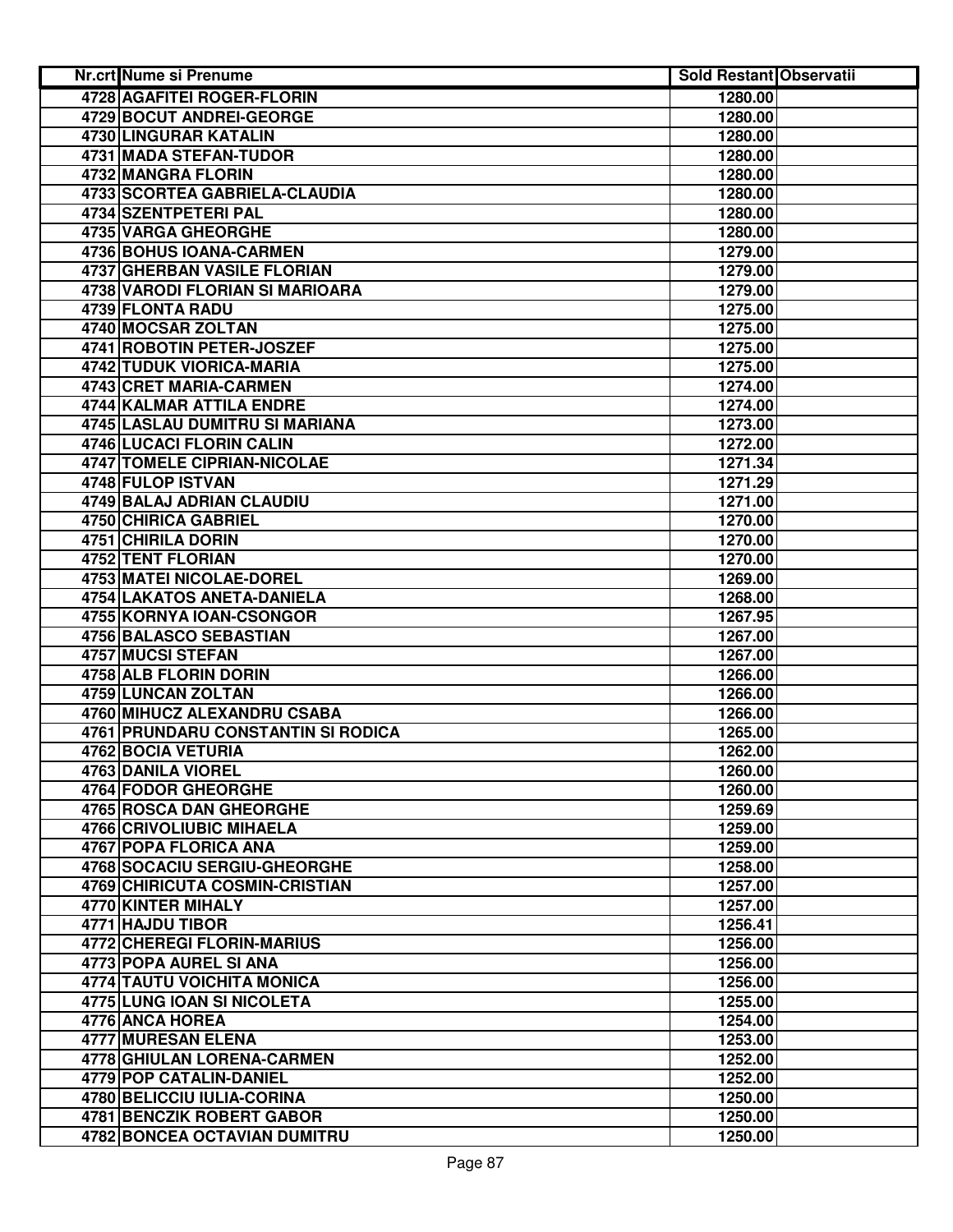| Nr.crt Nume si Prenume                         | <b>Sold Restant Observatii</b> |  |
|------------------------------------------------|--------------------------------|--|
| 4783 COSTA IOAN                                | 1250.00                        |  |
| 4784 GLIGAN BENIAMIN-FLORIN                    | 1250.00                        |  |
| 4785 HEYIZI VULTUR PAULA STELA                 | 1250.00                        |  |
| 4786 KAJCZA DIANA                              | 1250.00                        |  |
| 4787 MAGYAI RUDOLF                             | 1250.00                        |  |
| 4788 MATEA IOAN IOSIF                          | 1250.00                        |  |
| 4789 MATYASI ROBERT                            | 1250.00                        |  |
| 4790 MESESAN LINA                              | 1250.00                        |  |
| 4791 POP IOAN                                  | 1250.00                        |  |
| 4792 SIMON EUGEN                               | 1250.00                        |  |
| 4793 VETISAN VASILE-COSMIN                     | 1250.00                        |  |
| 4794 ELEK BENIAMIN                             | 1249.00                        |  |
| 4795 PENTEA (GRADINARU) FLORICA SI DRAGOS-ILIE | 1249.00                        |  |
| 4796 MATEI SEVER                               | 1248.00                        |  |
| 4797 CIARNAU ANCA CRISTINA                     | 1247.14                        |  |
| 4798 LUNCAN ANDREA-CRISTINA                    | 1247.00                        |  |
| 4799 PASCA VASILE SI CAMELIA                   | 1246.00                        |  |
| 4800 BOT MARIA-CAROLINA                        | 1245.00                        |  |
| 4801 CINDEA MARIN                              | 1245.00                        |  |
| 4802 NEGRUT-CHIPE DANIEL                       | 1245.00                        |  |
| <b>4803 TIRITEU BOGDAN IONUT</b>               | 1243.00                        |  |
| <b>4804 ALB ROMULUS</b>                        | 1242.00                        |  |
| <b>4805 TERHES ALIN-AUGUSTIN</b>               | 1242.00                        |  |
| <b>4806 VARGA GIANINA VALERIA</b>              | 1242.00                        |  |
| <b>4807 BOKA BARNA</b>                         | 1240.00                        |  |
| 4808 CORDOVAN VIOLA-RENATA                     | 1240.00                        |  |
| 4809 MARINCAS DANIELA-MIRELA                   | 1240.00                        |  |
| 4810 MOLDOVAN DELIA                            | 1240.00                        |  |
| 4811 MURARIU CSABA-SZILVESZTER                 | 1240.00                        |  |
| 4812 POPA PAUL                                 | 1240.00                        |  |
| 4813 ZAHA VIOREL FLORICEL SI LAURA CORI        | 1240.00                        |  |
| <b>4814 ZAMA ROBERT-LAURENTIU</b>              | 1240.00                        |  |
| 4815 TODERAS BOGDAN-IOAN                       | 1239.00                        |  |
| 4816 COSTEA IOAN COSMIN SI ALINA SIMONA        | 1238.00                        |  |
| 4817 MESTER VIORICA SI MAGHIAR G A             | 1237.00                        |  |
| 4818 CUPSA IOAN                                | 1236.00                        |  |
| 4819 LAZAR GHEORGHE SI VALERIA                 | 1236.00                        |  |
| 4820 AV. MUNTEANU BOGDAN-CABINET DE AVOCAT     | 1235.00                        |  |
| 4821 FEKETE CORINA MIHAELA                     | 1235.00                        |  |
| 4822 GABOR GETA                                | 1235.00                        |  |
| 4823 GHIURAU ALINA-MIHAELA                     | 1235.00                        |  |
| 4824 LELE IONEL                                | 1235.00                        |  |
| 4825 MESTER LUCIAN-MARCEL SI ELENA             | 1235.00                        |  |
| 4826 MOSINCAT VASILE                           | 1235.00                        |  |
| <b>4827 PETRIC RADU CONSTANTIN</b>             | 1235.00                        |  |
| 4828 POTROVITA STEFAN-OCTAVIAN                 | 1235.00                        |  |
| 4829 TODINCA IONUT-ONORIU                      | 1235.00                        |  |
| 4830 VLADILA MARIA IOANA                       | 1235.00                        |  |
| 4831 COITA DANIEL                              | 1234.00                        |  |
| 4832 MILATAI MARGARETA                         | 1234.00                        |  |
| 4833 OLAR DANUT                                | 1234.00                        |  |
| 4834 CUCU CRISTIAN STEFAN SI NICULINA          | 1233.00                        |  |
| <b>4835 SIMION MIHAELA MARIA</b>               | 1233.00                        |  |
| 4836 MUSCU RAMONA CORINA                       | 1232.00                        |  |
| 4837 TENT MARIANA                              | 1232.00                        |  |
|                                                |                                |  |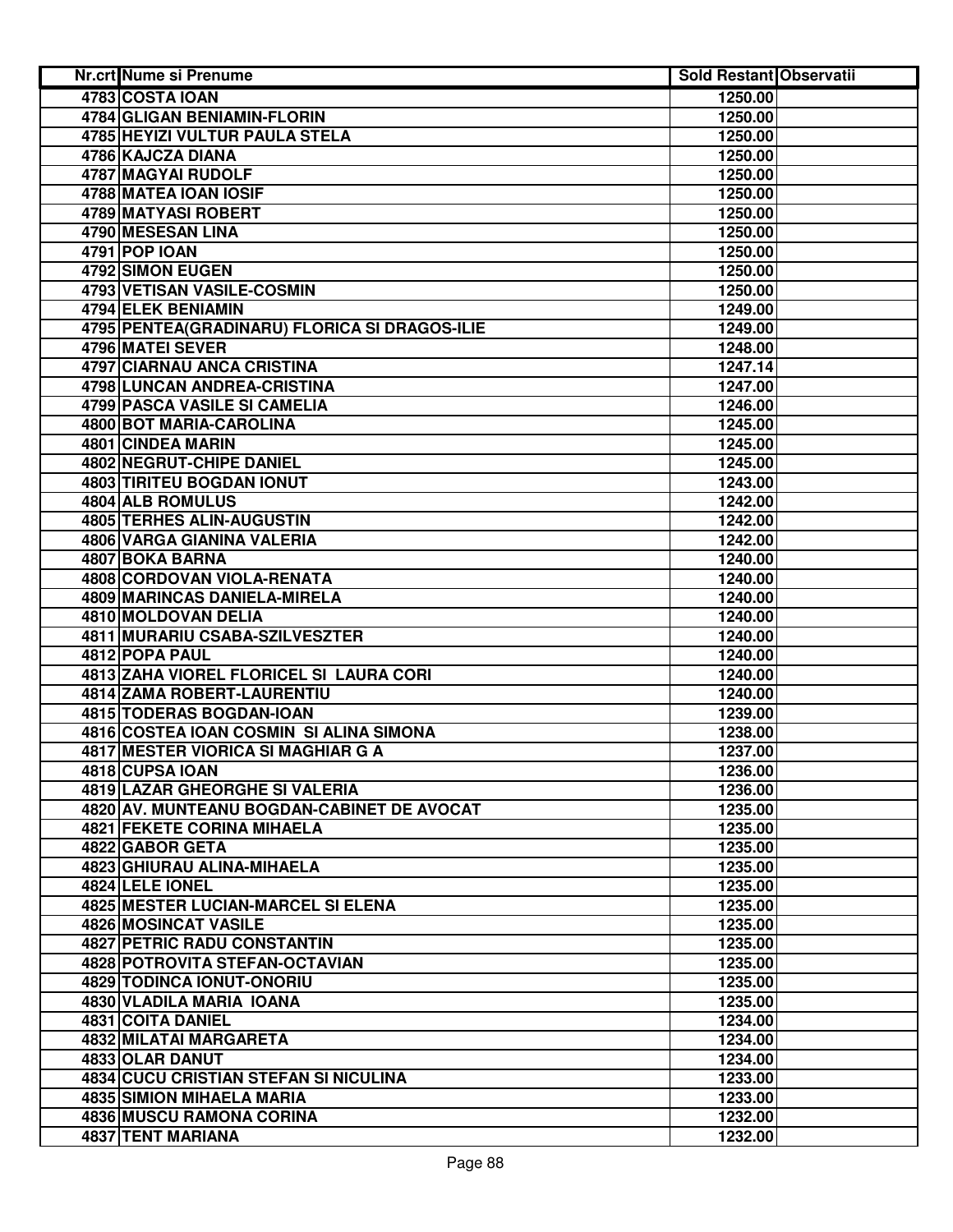|                      | <b>Nr.crt Nume si Prenume</b>             | Sold Restant Observatii |  |
|----------------------|-------------------------------------------|-------------------------|--|
|                      | 4838 ILEA ALIN-TUDOR                      | 1231.00                 |  |
|                      | 4839 BIRO ISTVAN SI IRINA                 | 1230.00                 |  |
|                      | 4840 EL HAJRI M HAMED                     | 1230.00                 |  |
|                      | 4841 KAJCZA ZSOLT FERENCZ                 | 1230.00                 |  |
|                      | 4842 LAZAR CORINA ANDREA                  | 1230.00                 |  |
|                      | 4843 LIBANT CONSTANTIN-MARIUS             | 1230.00                 |  |
|                      | 4844 MIKLOVITS IULIU                      | 1230.00                 |  |
|                      | 4845 ZARE STEFAN SI MARIA                 | 1230.00                 |  |
|                      | <b>4846 DUCA ARON GAVRIL SI FELICIA</b>   | 1229.00                 |  |
| 4847 ISTRATE ANA     |                                           | 1229.00                 |  |
|                      | 4848 NAGY KAROLY                          | 1229.00                 |  |
|                      | 4849 POPOVICIU AUREL                      | 1229.00                 |  |
|                      | 4850 BORLEAN MIRCEA-FLORIN                | 1228.00                 |  |
|                      | 4851 SZOKE LAJOS-ZSOLT                    | 1228.00                 |  |
|                      | 4852 VECON GHEORGHE                       | 1227.00                 |  |
|                      | 4853 FEIER FLOARE-LUCIA                   | 1226.00                 |  |
|                      | 4854 GHERDAN SERGIU-VALENTIN AVOCAT       | 1226.00                 |  |
|                      | 4855 RIF SIMONA-FLORENITNA                | 1226.00                 |  |
|                      | <b>4856 BORAC ELENA-VIERCA</b>            | 1224.00                 |  |
| 4857 SUCIU MARIA     |                                           | 1224.00                 |  |
| <b>4858 MAN IOAN</b> |                                           | 1223.00                 |  |
| 4859 FOLTUT IOAN     |                                           | 1221.00                 |  |
|                      | 4860 IOVAN FLAVIUS                        | 1221.00                 |  |
|                      | <b>4861 PRAK NICOLAE SI DORINA RODICA</b> | 1221.00                 |  |
|                      | 4862 SALAGEAN CRISTIAN                    | 1221.00                 |  |
|                      | <b>4863 LACATUS SANDOR</b>                | 1220.00                 |  |
|                      | 4864 POPA CLAUDIA-IOANA                   | 1220.00                 |  |
|                      | 4865 RACZ IOSIF-IOAN                      | 1220.00                 |  |
|                      | 4866 TRIPA IOAN MIRCEA                    | 1220.00                 |  |
|                      | 4867 PANAITESCU ADRIAN-TEODOR             | 1218.00                 |  |
|                      | 4868 POP-DURINA ADRIAN-MIRCEA             | 1217.16                 |  |
|                      | 4869 HORJAN NICOLAE                       | 1216.00                 |  |
|                      | 4870 ANDREJKA ANDREI - GHEORGHE           | 1215.80                 |  |
|                      | 4871 BURCA CRISTIAN IOAN                  | 1215.00                 |  |
|                      | 4872 MATICIUC ALIN-FLORIN                 | 1215.00                 |  |
|                      | 4873 MILLE CARMEN ELENA                   | 1215.00                 |  |
|                      | 4874 BOCA EVA-BRIGITTA                    | 1211.00                 |  |
|                      | 4875 RUMUNA ANDRAS-LAJOS                  | 1211.00                 |  |
|                      | 4876 BALOGH ALEXANDRU                     | 1210.00                 |  |
|                      | <b>4877 BLAGA CRISTIAN MARCEL</b>         | 1210.00                 |  |
|                      | 4878 CHIORAN COSMIN-LIVIU                 | 1210.00                 |  |
|                      | <b>4879 DICSO ATTILA</b>                  | 1210.00                 |  |
|                      | 4880 GUBA SANDOR                          | 1210.00                 |  |
|                      | 4881 MILOTAI DAVID                        | 1210.00                 |  |
|                      | 4882 POP ELISABETA                        | 1210.00                 |  |
|                      | 4883 POP REMUS EMIL                       | 1210.00                 |  |
|                      | 4884 LORINCZ ATTILA                       | 1209.00                 |  |
|                      | 4885 ZBIRCEA IOAN GABRIEL                 | 1209.00                 |  |
|                      | 4886 LAZAU MARIN SI CONSTANTINA-GABRIELA  | 1208.00                 |  |
|                      | <b>4887 ARDELEAN MARIUS GHEORGHE</b>      | 1207.90                 |  |
|                      | 4888 COMAN CONSTANTIN                     | 1206.00                 |  |
|                      | 4889 IHOS MONICA-IOANA                    | 1206.00                 |  |
|                      | 4890 POTROVITA IOAN-FLORIN-IANCU          | 1206.00                 |  |
|                      | 4891 CODREAN CLAUDIU-VALENTIN             | 1205.04                 |  |
|                      | 4892 CRISAN ADRIAN LIVIU                  | 1205.00                 |  |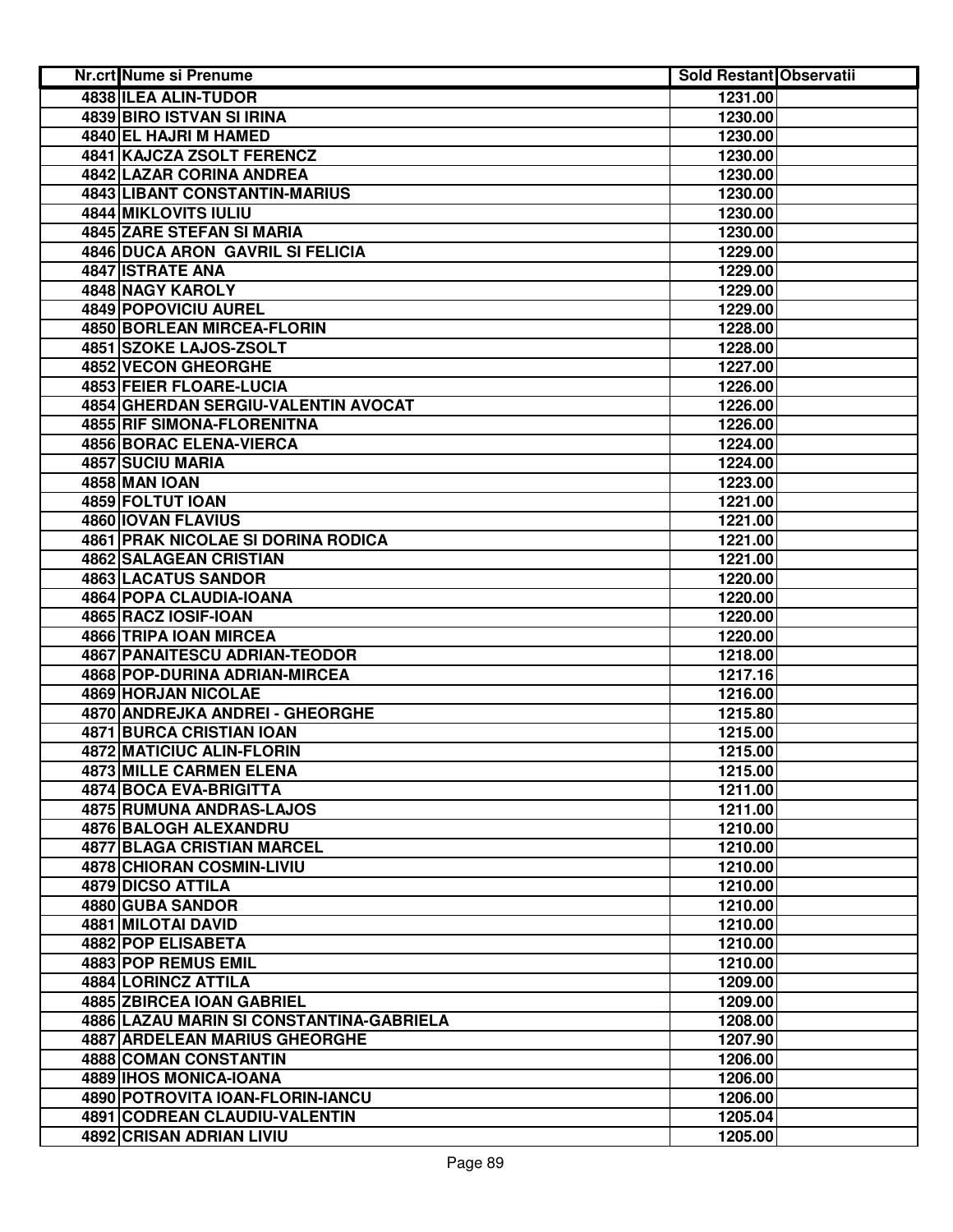| <b>4893 FEIER CHRISTIAN-DINU</b><br>1204.00<br>4894 NYIKA MARIUS<br>1203.50<br>4895 ANDRISCA FLAVIUS-RAZVAN<br>1200.00<br>4896 AWAN SULTAN MUHAMMAD AITTZAZ<br>1200.00<br>4897 BALOG LASZLO-FERENCZ<br>1200.00<br>4898 BERES GHIZELA<br>1200.00<br><b>4899 BONTA MARIUS DUMITRU</b><br>1200.00<br>4900 CIUNTU GHEORGHE-GABRIEL<br>1200.00<br>4901 DANCULEA COSTEL DORIN<br>1200.00<br>4902 DEJEU ALIN<br>1200.00<br>4903 DOMBI ANTON<br>1200.00<br>4904 DOMSA AUREL-MIRCEA<br>1200.00<br>4905 FARKAS NORBERT<br>1200.00<br>4906 GABOR GABOR<br>1200.00<br>4907 GANGOS SORIN-FLORIN<br>1200.00<br>4908 GEORGESCU DANIEL<br>1200.00<br>4909 HALASZ PETER-ATTILA<br>1200.00<br>4910 HEGEDUS LADISLAU<br>1200.00<br>4911 HORVATH ALEXANDRU<br>1200.00<br>4912 LAZUREANU MIRCEA FLORIN<br>1200.00<br>4913 LUCACI IOAN-MARIAN<br>1200.00<br><b>4914 MEER MUHAMMAD SHABBIR AHMAD</b><br>1200.00<br>4915 MERAI TAMAS-ALEXANDRU<br>1200.00<br>4916 MITA COSMINA - ANGELA<br>1200.00<br>4917 MOISA CALIN-LIVIU<br>1200.00<br><b>4918 NICORUT AURELIAN</b><br>1200.00<br>4919 ONYENOBI CHUKWUNYERE EMMANUEL<br>1200.00<br>4920 OTVOS SURAJ CRISTIAN<br>1200.00<br>4921 PATINTARU MIHAI<br>1200.00<br>4922 RAJKLI ROMULUS-ANDREI<br>1200.00<br>4923 SIRBU CONSTANTIN-EDUARD<br>1200.00<br>4924 SONEA SEBASTIAN-IOAN<br>1200.00<br>4925 STRANGO VLADUT-NICOLAE<br>1200.00<br>4926 P.F.A.SIRCA MIHAELA-FLORICA<br>1199.00<br>4927 PINTEA GABRIEL-MIHAI<br>1199.00<br>4928 SERFOZO MARIA MAGDALENA<br>1199.00<br>4929 BLAJ FLORICA SI ADRIAN - EUGEN<br>1198.00<br>4930 CRISTEA ADRIAN-MIRCEA<br>1197.00<br>4931 OBERMAJER EVA<br>1197.00<br>4932 RETI ISTVAN<br>1195.00<br><b>4933 SCHIOP MARIUS NICUSOR</b><br>1195.00<br>4934 SIM COSMIN<br>1195.00<br>1195.00<br>4935 STATE PASCARIU VALERIAN<br>4936 TIRTEA IOAN GABRIEL<br>1195.00<br>4937 JAKOB RAMONA<br>1194.00<br>4938 BRATEANU VASILE<br>1193.00<br>4939 GYOKER IULIU<br>1193.00<br>4940 PURDA NICOLAE<br>1193.00<br>4941 ROSTAS PATROI SI SAVA CRIJMARITA<br>1191.00<br>4942 BOCHIS MARIANA SI TEODOR<br>1190.00<br>4943 GABOR GHITA<br>1190.00<br>4944 GUBA JOSZEF<br>1190.00<br>4945 MIHALI ANDREI<br>1190.00<br>4946 OROS ALEXANDRU<br>1190.00<br>4947 SAVITCHI SIDONIA-MELINDA | Nr.crt Nume si Prenume | <b>Sold Restant Observatii</b> |  |
|---------------------------------------------------------------------------------------------------------------------------------------------------------------------------------------------------------------------------------------------------------------------------------------------------------------------------------------------------------------------------------------------------------------------------------------------------------------------------------------------------------------------------------------------------------------------------------------------------------------------------------------------------------------------------------------------------------------------------------------------------------------------------------------------------------------------------------------------------------------------------------------------------------------------------------------------------------------------------------------------------------------------------------------------------------------------------------------------------------------------------------------------------------------------------------------------------------------------------------------------------------------------------------------------------------------------------------------------------------------------------------------------------------------------------------------------------------------------------------------------------------------------------------------------------------------------------------------------------------------------------------------------------------------------------------------------------------------------------------------------------------------------------------------------------------------------------------------------------------------------------------------------------------------------------------------------------------------------------------------------------------------------------------------------------------------------------------------------------------------------------------------------------------------------------------------------------------------------------------|------------------------|--------------------------------|--|
|                                                                                                                                                                                                                                                                                                                                                                                                                                                                                                                                                                                                                                                                                                                                                                                                                                                                                                                                                                                                                                                                                                                                                                                                                                                                                                                                                                                                                                                                                                                                                                                                                                                                                                                                                                                                                                                                                                                                                                                                                                                                                                                                                                                                                                 |                        |                                |  |
|                                                                                                                                                                                                                                                                                                                                                                                                                                                                                                                                                                                                                                                                                                                                                                                                                                                                                                                                                                                                                                                                                                                                                                                                                                                                                                                                                                                                                                                                                                                                                                                                                                                                                                                                                                                                                                                                                                                                                                                                                                                                                                                                                                                                                                 |                        |                                |  |
|                                                                                                                                                                                                                                                                                                                                                                                                                                                                                                                                                                                                                                                                                                                                                                                                                                                                                                                                                                                                                                                                                                                                                                                                                                                                                                                                                                                                                                                                                                                                                                                                                                                                                                                                                                                                                                                                                                                                                                                                                                                                                                                                                                                                                                 |                        |                                |  |
|                                                                                                                                                                                                                                                                                                                                                                                                                                                                                                                                                                                                                                                                                                                                                                                                                                                                                                                                                                                                                                                                                                                                                                                                                                                                                                                                                                                                                                                                                                                                                                                                                                                                                                                                                                                                                                                                                                                                                                                                                                                                                                                                                                                                                                 |                        |                                |  |
|                                                                                                                                                                                                                                                                                                                                                                                                                                                                                                                                                                                                                                                                                                                                                                                                                                                                                                                                                                                                                                                                                                                                                                                                                                                                                                                                                                                                                                                                                                                                                                                                                                                                                                                                                                                                                                                                                                                                                                                                                                                                                                                                                                                                                                 |                        |                                |  |
|                                                                                                                                                                                                                                                                                                                                                                                                                                                                                                                                                                                                                                                                                                                                                                                                                                                                                                                                                                                                                                                                                                                                                                                                                                                                                                                                                                                                                                                                                                                                                                                                                                                                                                                                                                                                                                                                                                                                                                                                                                                                                                                                                                                                                                 |                        |                                |  |
|                                                                                                                                                                                                                                                                                                                                                                                                                                                                                                                                                                                                                                                                                                                                                                                                                                                                                                                                                                                                                                                                                                                                                                                                                                                                                                                                                                                                                                                                                                                                                                                                                                                                                                                                                                                                                                                                                                                                                                                                                                                                                                                                                                                                                                 |                        |                                |  |
|                                                                                                                                                                                                                                                                                                                                                                                                                                                                                                                                                                                                                                                                                                                                                                                                                                                                                                                                                                                                                                                                                                                                                                                                                                                                                                                                                                                                                                                                                                                                                                                                                                                                                                                                                                                                                                                                                                                                                                                                                                                                                                                                                                                                                                 |                        |                                |  |
|                                                                                                                                                                                                                                                                                                                                                                                                                                                                                                                                                                                                                                                                                                                                                                                                                                                                                                                                                                                                                                                                                                                                                                                                                                                                                                                                                                                                                                                                                                                                                                                                                                                                                                                                                                                                                                                                                                                                                                                                                                                                                                                                                                                                                                 |                        |                                |  |
|                                                                                                                                                                                                                                                                                                                                                                                                                                                                                                                                                                                                                                                                                                                                                                                                                                                                                                                                                                                                                                                                                                                                                                                                                                                                                                                                                                                                                                                                                                                                                                                                                                                                                                                                                                                                                                                                                                                                                                                                                                                                                                                                                                                                                                 |                        |                                |  |
|                                                                                                                                                                                                                                                                                                                                                                                                                                                                                                                                                                                                                                                                                                                                                                                                                                                                                                                                                                                                                                                                                                                                                                                                                                                                                                                                                                                                                                                                                                                                                                                                                                                                                                                                                                                                                                                                                                                                                                                                                                                                                                                                                                                                                                 |                        |                                |  |
|                                                                                                                                                                                                                                                                                                                                                                                                                                                                                                                                                                                                                                                                                                                                                                                                                                                                                                                                                                                                                                                                                                                                                                                                                                                                                                                                                                                                                                                                                                                                                                                                                                                                                                                                                                                                                                                                                                                                                                                                                                                                                                                                                                                                                                 |                        |                                |  |
|                                                                                                                                                                                                                                                                                                                                                                                                                                                                                                                                                                                                                                                                                                                                                                                                                                                                                                                                                                                                                                                                                                                                                                                                                                                                                                                                                                                                                                                                                                                                                                                                                                                                                                                                                                                                                                                                                                                                                                                                                                                                                                                                                                                                                                 |                        |                                |  |
|                                                                                                                                                                                                                                                                                                                                                                                                                                                                                                                                                                                                                                                                                                                                                                                                                                                                                                                                                                                                                                                                                                                                                                                                                                                                                                                                                                                                                                                                                                                                                                                                                                                                                                                                                                                                                                                                                                                                                                                                                                                                                                                                                                                                                                 |                        |                                |  |
|                                                                                                                                                                                                                                                                                                                                                                                                                                                                                                                                                                                                                                                                                                                                                                                                                                                                                                                                                                                                                                                                                                                                                                                                                                                                                                                                                                                                                                                                                                                                                                                                                                                                                                                                                                                                                                                                                                                                                                                                                                                                                                                                                                                                                                 |                        |                                |  |
|                                                                                                                                                                                                                                                                                                                                                                                                                                                                                                                                                                                                                                                                                                                                                                                                                                                                                                                                                                                                                                                                                                                                                                                                                                                                                                                                                                                                                                                                                                                                                                                                                                                                                                                                                                                                                                                                                                                                                                                                                                                                                                                                                                                                                                 |                        |                                |  |
|                                                                                                                                                                                                                                                                                                                                                                                                                                                                                                                                                                                                                                                                                                                                                                                                                                                                                                                                                                                                                                                                                                                                                                                                                                                                                                                                                                                                                                                                                                                                                                                                                                                                                                                                                                                                                                                                                                                                                                                                                                                                                                                                                                                                                                 |                        |                                |  |
|                                                                                                                                                                                                                                                                                                                                                                                                                                                                                                                                                                                                                                                                                                                                                                                                                                                                                                                                                                                                                                                                                                                                                                                                                                                                                                                                                                                                                                                                                                                                                                                                                                                                                                                                                                                                                                                                                                                                                                                                                                                                                                                                                                                                                                 |                        |                                |  |
|                                                                                                                                                                                                                                                                                                                                                                                                                                                                                                                                                                                                                                                                                                                                                                                                                                                                                                                                                                                                                                                                                                                                                                                                                                                                                                                                                                                                                                                                                                                                                                                                                                                                                                                                                                                                                                                                                                                                                                                                                                                                                                                                                                                                                                 |                        |                                |  |
|                                                                                                                                                                                                                                                                                                                                                                                                                                                                                                                                                                                                                                                                                                                                                                                                                                                                                                                                                                                                                                                                                                                                                                                                                                                                                                                                                                                                                                                                                                                                                                                                                                                                                                                                                                                                                                                                                                                                                                                                                                                                                                                                                                                                                                 |                        |                                |  |
|                                                                                                                                                                                                                                                                                                                                                                                                                                                                                                                                                                                                                                                                                                                                                                                                                                                                                                                                                                                                                                                                                                                                                                                                                                                                                                                                                                                                                                                                                                                                                                                                                                                                                                                                                                                                                                                                                                                                                                                                                                                                                                                                                                                                                                 |                        |                                |  |
|                                                                                                                                                                                                                                                                                                                                                                                                                                                                                                                                                                                                                                                                                                                                                                                                                                                                                                                                                                                                                                                                                                                                                                                                                                                                                                                                                                                                                                                                                                                                                                                                                                                                                                                                                                                                                                                                                                                                                                                                                                                                                                                                                                                                                                 |                        |                                |  |
|                                                                                                                                                                                                                                                                                                                                                                                                                                                                                                                                                                                                                                                                                                                                                                                                                                                                                                                                                                                                                                                                                                                                                                                                                                                                                                                                                                                                                                                                                                                                                                                                                                                                                                                                                                                                                                                                                                                                                                                                                                                                                                                                                                                                                                 |                        |                                |  |
|                                                                                                                                                                                                                                                                                                                                                                                                                                                                                                                                                                                                                                                                                                                                                                                                                                                                                                                                                                                                                                                                                                                                                                                                                                                                                                                                                                                                                                                                                                                                                                                                                                                                                                                                                                                                                                                                                                                                                                                                                                                                                                                                                                                                                                 |                        |                                |  |
|                                                                                                                                                                                                                                                                                                                                                                                                                                                                                                                                                                                                                                                                                                                                                                                                                                                                                                                                                                                                                                                                                                                                                                                                                                                                                                                                                                                                                                                                                                                                                                                                                                                                                                                                                                                                                                                                                                                                                                                                                                                                                                                                                                                                                                 |                        |                                |  |
|                                                                                                                                                                                                                                                                                                                                                                                                                                                                                                                                                                                                                                                                                                                                                                                                                                                                                                                                                                                                                                                                                                                                                                                                                                                                                                                                                                                                                                                                                                                                                                                                                                                                                                                                                                                                                                                                                                                                                                                                                                                                                                                                                                                                                                 |                        |                                |  |
|                                                                                                                                                                                                                                                                                                                                                                                                                                                                                                                                                                                                                                                                                                                                                                                                                                                                                                                                                                                                                                                                                                                                                                                                                                                                                                                                                                                                                                                                                                                                                                                                                                                                                                                                                                                                                                                                                                                                                                                                                                                                                                                                                                                                                                 |                        |                                |  |
|                                                                                                                                                                                                                                                                                                                                                                                                                                                                                                                                                                                                                                                                                                                                                                                                                                                                                                                                                                                                                                                                                                                                                                                                                                                                                                                                                                                                                                                                                                                                                                                                                                                                                                                                                                                                                                                                                                                                                                                                                                                                                                                                                                                                                                 |                        |                                |  |
|                                                                                                                                                                                                                                                                                                                                                                                                                                                                                                                                                                                                                                                                                                                                                                                                                                                                                                                                                                                                                                                                                                                                                                                                                                                                                                                                                                                                                                                                                                                                                                                                                                                                                                                                                                                                                                                                                                                                                                                                                                                                                                                                                                                                                                 |                        |                                |  |
|                                                                                                                                                                                                                                                                                                                                                                                                                                                                                                                                                                                                                                                                                                                                                                                                                                                                                                                                                                                                                                                                                                                                                                                                                                                                                                                                                                                                                                                                                                                                                                                                                                                                                                                                                                                                                                                                                                                                                                                                                                                                                                                                                                                                                                 |                        |                                |  |
|                                                                                                                                                                                                                                                                                                                                                                                                                                                                                                                                                                                                                                                                                                                                                                                                                                                                                                                                                                                                                                                                                                                                                                                                                                                                                                                                                                                                                                                                                                                                                                                                                                                                                                                                                                                                                                                                                                                                                                                                                                                                                                                                                                                                                                 |                        |                                |  |
|                                                                                                                                                                                                                                                                                                                                                                                                                                                                                                                                                                                                                                                                                                                                                                                                                                                                                                                                                                                                                                                                                                                                                                                                                                                                                                                                                                                                                                                                                                                                                                                                                                                                                                                                                                                                                                                                                                                                                                                                                                                                                                                                                                                                                                 |                        |                                |  |
|                                                                                                                                                                                                                                                                                                                                                                                                                                                                                                                                                                                                                                                                                                                                                                                                                                                                                                                                                                                                                                                                                                                                                                                                                                                                                                                                                                                                                                                                                                                                                                                                                                                                                                                                                                                                                                                                                                                                                                                                                                                                                                                                                                                                                                 |                        |                                |  |
|                                                                                                                                                                                                                                                                                                                                                                                                                                                                                                                                                                                                                                                                                                                                                                                                                                                                                                                                                                                                                                                                                                                                                                                                                                                                                                                                                                                                                                                                                                                                                                                                                                                                                                                                                                                                                                                                                                                                                                                                                                                                                                                                                                                                                                 |                        |                                |  |
|                                                                                                                                                                                                                                                                                                                                                                                                                                                                                                                                                                                                                                                                                                                                                                                                                                                                                                                                                                                                                                                                                                                                                                                                                                                                                                                                                                                                                                                                                                                                                                                                                                                                                                                                                                                                                                                                                                                                                                                                                                                                                                                                                                                                                                 |                        |                                |  |
|                                                                                                                                                                                                                                                                                                                                                                                                                                                                                                                                                                                                                                                                                                                                                                                                                                                                                                                                                                                                                                                                                                                                                                                                                                                                                                                                                                                                                                                                                                                                                                                                                                                                                                                                                                                                                                                                                                                                                                                                                                                                                                                                                                                                                                 |                        |                                |  |
|                                                                                                                                                                                                                                                                                                                                                                                                                                                                                                                                                                                                                                                                                                                                                                                                                                                                                                                                                                                                                                                                                                                                                                                                                                                                                                                                                                                                                                                                                                                                                                                                                                                                                                                                                                                                                                                                                                                                                                                                                                                                                                                                                                                                                                 |                        |                                |  |
|                                                                                                                                                                                                                                                                                                                                                                                                                                                                                                                                                                                                                                                                                                                                                                                                                                                                                                                                                                                                                                                                                                                                                                                                                                                                                                                                                                                                                                                                                                                                                                                                                                                                                                                                                                                                                                                                                                                                                                                                                                                                                                                                                                                                                                 |                        |                                |  |
|                                                                                                                                                                                                                                                                                                                                                                                                                                                                                                                                                                                                                                                                                                                                                                                                                                                                                                                                                                                                                                                                                                                                                                                                                                                                                                                                                                                                                                                                                                                                                                                                                                                                                                                                                                                                                                                                                                                                                                                                                                                                                                                                                                                                                                 |                        |                                |  |
|                                                                                                                                                                                                                                                                                                                                                                                                                                                                                                                                                                                                                                                                                                                                                                                                                                                                                                                                                                                                                                                                                                                                                                                                                                                                                                                                                                                                                                                                                                                                                                                                                                                                                                                                                                                                                                                                                                                                                                                                                                                                                                                                                                                                                                 |                        |                                |  |
|                                                                                                                                                                                                                                                                                                                                                                                                                                                                                                                                                                                                                                                                                                                                                                                                                                                                                                                                                                                                                                                                                                                                                                                                                                                                                                                                                                                                                                                                                                                                                                                                                                                                                                                                                                                                                                                                                                                                                                                                                                                                                                                                                                                                                                 |                        |                                |  |
|                                                                                                                                                                                                                                                                                                                                                                                                                                                                                                                                                                                                                                                                                                                                                                                                                                                                                                                                                                                                                                                                                                                                                                                                                                                                                                                                                                                                                                                                                                                                                                                                                                                                                                                                                                                                                                                                                                                                                                                                                                                                                                                                                                                                                                 |                        |                                |  |
|                                                                                                                                                                                                                                                                                                                                                                                                                                                                                                                                                                                                                                                                                                                                                                                                                                                                                                                                                                                                                                                                                                                                                                                                                                                                                                                                                                                                                                                                                                                                                                                                                                                                                                                                                                                                                                                                                                                                                                                                                                                                                                                                                                                                                                 |                        |                                |  |
|                                                                                                                                                                                                                                                                                                                                                                                                                                                                                                                                                                                                                                                                                                                                                                                                                                                                                                                                                                                                                                                                                                                                                                                                                                                                                                                                                                                                                                                                                                                                                                                                                                                                                                                                                                                                                                                                                                                                                                                                                                                                                                                                                                                                                                 |                        |                                |  |
|                                                                                                                                                                                                                                                                                                                                                                                                                                                                                                                                                                                                                                                                                                                                                                                                                                                                                                                                                                                                                                                                                                                                                                                                                                                                                                                                                                                                                                                                                                                                                                                                                                                                                                                                                                                                                                                                                                                                                                                                                                                                                                                                                                                                                                 |                        |                                |  |
|                                                                                                                                                                                                                                                                                                                                                                                                                                                                                                                                                                                                                                                                                                                                                                                                                                                                                                                                                                                                                                                                                                                                                                                                                                                                                                                                                                                                                                                                                                                                                                                                                                                                                                                                                                                                                                                                                                                                                                                                                                                                                                                                                                                                                                 |                        |                                |  |
|                                                                                                                                                                                                                                                                                                                                                                                                                                                                                                                                                                                                                                                                                                                                                                                                                                                                                                                                                                                                                                                                                                                                                                                                                                                                                                                                                                                                                                                                                                                                                                                                                                                                                                                                                                                                                                                                                                                                                                                                                                                                                                                                                                                                                                 |                        |                                |  |
|                                                                                                                                                                                                                                                                                                                                                                                                                                                                                                                                                                                                                                                                                                                                                                                                                                                                                                                                                                                                                                                                                                                                                                                                                                                                                                                                                                                                                                                                                                                                                                                                                                                                                                                                                                                                                                                                                                                                                                                                                                                                                                                                                                                                                                 |                        |                                |  |
|                                                                                                                                                                                                                                                                                                                                                                                                                                                                                                                                                                                                                                                                                                                                                                                                                                                                                                                                                                                                                                                                                                                                                                                                                                                                                                                                                                                                                                                                                                                                                                                                                                                                                                                                                                                                                                                                                                                                                                                                                                                                                                                                                                                                                                 |                        |                                |  |
|                                                                                                                                                                                                                                                                                                                                                                                                                                                                                                                                                                                                                                                                                                                                                                                                                                                                                                                                                                                                                                                                                                                                                                                                                                                                                                                                                                                                                                                                                                                                                                                                                                                                                                                                                                                                                                                                                                                                                                                                                                                                                                                                                                                                                                 |                        |                                |  |
|                                                                                                                                                                                                                                                                                                                                                                                                                                                                                                                                                                                                                                                                                                                                                                                                                                                                                                                                                                                                                                                                                                                                                                                                                                                                                                                                                                                                                                                                                                                                                                                                                                                                                                                                                                                                                                                                                                                                                                                                                                                                                                                                                                                                                                 |                        |                                |  |
|                                                                                                                                                                                                                                                                                                                                                                                                                                                                                                                                                                                                                                                                                                                                                                                                                                                                                                                                                                                                                                                                                                                                                                                                                                                                                                                                                                                                                                                                                                                                                                                                                                                                                                                                                                                                                                                                                                                                                                                                                                                                                                                                                                                                                                 |                        |                                |  |
|                                                                                                                                                                                                                                                                                                                                                                                                                                                                                                                                                                                                                                                                                                                                                                                                                                                                                                                                                                                                                                                                                                                                                                                                                                                                                                                                                                                                                                                                                                                                                                                                                                                                                                                                                                                                                                                                                                                                                                                                                                                                                                                                                                                                                                 |                        |                                |  |
|                                                                                                                                                                                                                                                                                                                                                                                                                                                                                                                                                                                                                                                                                                                                                                                                                                                                                                                                                                                                                                                                                                                                                                                                                                                                                                                                                                                                                                                                                                                                                                                                                                                                                                                                                                                                                                                                                                                                                                                                                                                                                                                                                                                                                                 |                        |                                |  |
|                                                                                                                                                                                                                                                                                                                                                                                                                                                                                                                                                                                                                                                                                                                                                                                                                                                                                                                                                                                                                                                                                                                                                                                                                                                                                                                                                                                                                                                                                                                                                                                                                                                                                                                                                                                                                                                                                                                                                                                                                                                                                                                                                                                                                                 |                        | 1190.00                        |  |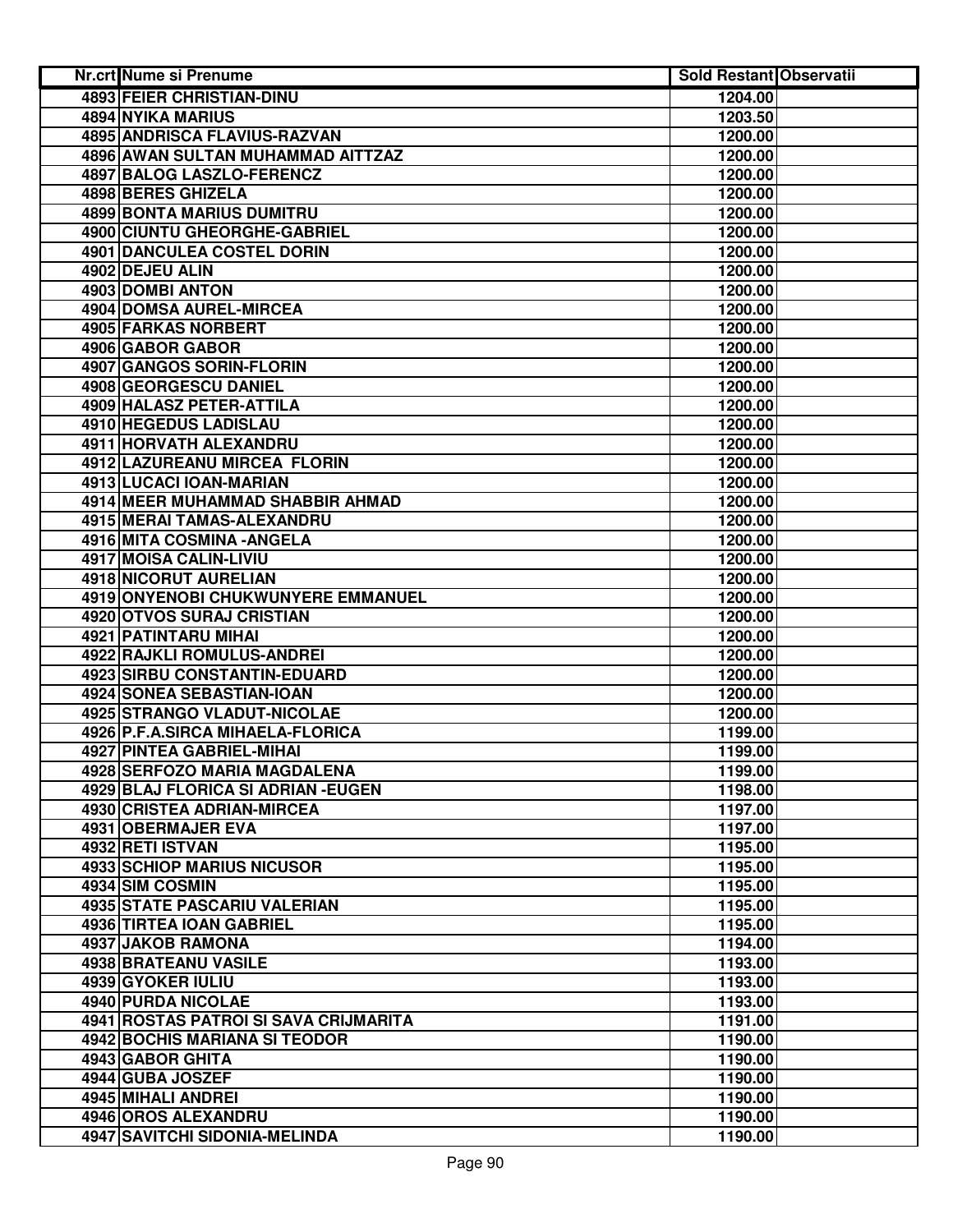| Nr.crt Nume si Prenume                            | <b>Sold Restant Observatii</b> |  |
|---------------------------------------------------|--------------------------------|--|
| <b>4948 GYORFI JANOS FERENC</b>                   | 1189.00                        |  |
| <b>4949 LUPSA LUCIAN BOGDAN</b>                   | 1187.00                        |  |
| 4950 MARUNTEL FLORINA-MARIA - PERS.FIZ.AUTORIZATA | 1186.00                        |  |
| 4951 MIKLOS SUSANA                                | 1185.00                        |  |
| 4952 MUSCAS RODICA                                | 1184.26                        |  |
| 4953 MARIAN FLORICA                               | 1184.00                        |  |
| <b>4954 POPA ADINA-TEODORA</b>                    | 1184.00                        |  |
| <b>4955 KOVACS MELINDA-JUDIT</b>                  | 1183.00                        |  |
| <b>4956 BELA GABRIEL CORNELIU</b>                 | 1182.00                        |  |
| 4957 GUI CIPRIAN-ANDREI                           | 1182.00                        |  |
| 4958 RATIU TATIANA-MARINELA                       | 1182.00                        |  |
| 4959 TACIULET SORINEL                             | 1181.00                        |  |
| 4960 FARCAS DANIEL-ADRIAN                         | 1180.80                        |  |
| 4961 ARDELEAN REMUS-VALENTIN                      | 1180.00                        |  |
| 4962 KOVACS RICHARD- GABOR                        | 1180.00                        |  |
| 4963 MIHUTIU IOAN-MIHAI                           | 1180.00                        |  |
| 4964 SUHAJDA ZOLTAN                               | 1180.00                        |  |
| 4965 BLAJ EMILIAN                                 | 1179.00                        |  |
| 4966 SARKADI VIORICA-IULIANA                      | 1179.00                        |  |
| 4967 URSUT LAURA ADRIANA                          | 1179.00                        |  |
| <b>4968 ANDRU ROBERT COSMIN</b>                   | 1178.00                        |  |
| 4969 BERE SORIN                                   | 1178.00                        |  |
| 4970 PLES OVIDIU                                  | 1178.00                        |  |
| <b>4971 SZTUFLIAK LASZLO-SANDOR</b>               | 1178.00                        |  |
| <b>4972 PORTAN ROLAND-LASZLO</b>                  | 1175.00                        |  |
| 4973 KRIZSAN SANDOR SI IBOLYA                     | 1174.00                        |  |
| 4974 LELESCU DORIAN-CRISTIAN                      | 1174.00                        |  |
| 4975 CORCHES LAVINIA-RUXANDRA                     | 1173.00                        |  |
| 4976 SILAGHI TEODOR-MARIN                         | 1173.00                        |  |
| <b>4977 BORSOS MARIA MAGDOLNA</b>                 | 1172.00                        |  |
| 4978 GASCA NICOLAE-DANIEL                         | 1172.00                        |  |
| 4979 KISS IREN                                    | 1172.00                        |  |
| 4980 LAZAR COSMIN                                 | 1172.00                        |  |
| 4981 PINTIUTA ATTILA-DORIN                        | 1172.00                        |  |
| 4982 TEGER ISTVAN                                 | 1172.00                        |  |
| 4983 AMARITEI FLORIN-GABRIEL                      | 1170.00                        |  |
| <b>4984 BODEA DUMITRU MARIUS</b>                  | 1170.00                        |  |
| 4985 BURCA LUCIAN ALIN                            | 1170.00                        |  |
| 4986 CSOMOS IULIANA                               | 1170.00                        |  |
| 4987 DUMITRESCU CORNEL                            | 1170.00                        |  |
| 4988 HORVATH ELVIRA                               | 1170.00                        |  |
| 4989 IONOI ALEXANDRU SERBAN                       | 1170.00                        |  |
| 4990 IVAN IONEL                                   | 1170.00                        |  |
| 4991 ALBUI SERGIU                                 | 1169.00                        |  |
| 4992 CSATI IOSIF                                  | 1169.00                        |  |
| 4993 DARABAN CRISTIAN                             | 1169.00                        |  |
| 4994 IOVAN SANDU DORU                             | 1168.08                        |  |
| 4995 CHEREGI MIHAI AMAN                           | 1167.00                        |  |
| 4996 PASCA DANIELA                                | 1167.00                        |  |
| <b>4997 BELTEGHI FLORICA</b>                      | 1166.00                        |  |
| 4998 POPA RAUL-CIPRIAN                            | 1165.03                        |  |
| 4999 KOVACS ADRIAN                                | 1165.00                        |  |
| 5000 CABA IOAN                                    | 1164.00                        |  |
| 5001 KOSZEGI ATTILA                               | 1164.00                        |  |
| 5002 POPA CIPRIAN-IONUT                           | 1164.00                        |  |
|                                                   |                                |  |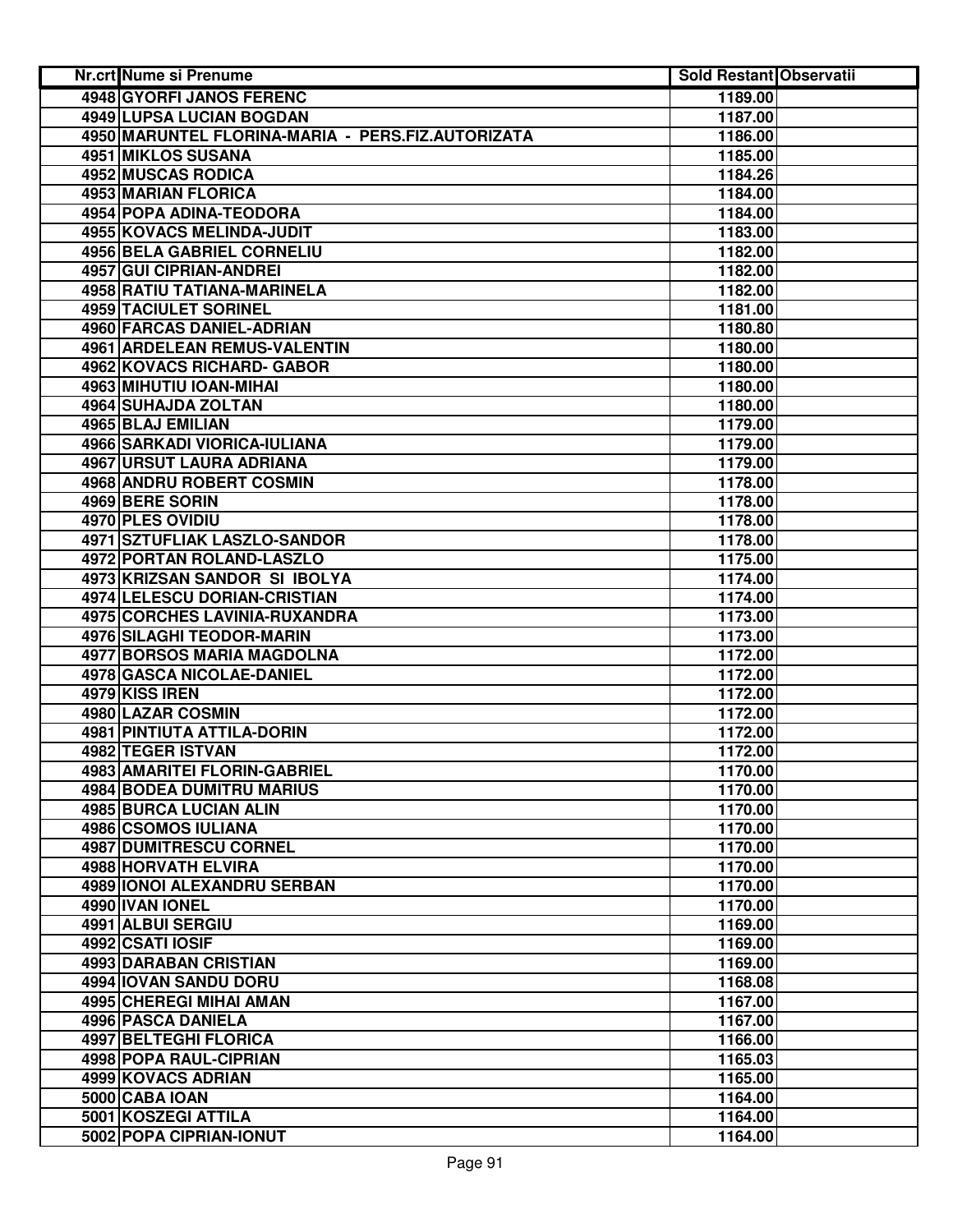| Nr.crt Nume si Prenume                   | <b>Sold Restant Observatii</b> |  |
|------------------------------------------|--------------------------------|--|
| 5003 CEARNAU FLORIN                      | 1163.15                        |  |
| 5004 FLONTA JHONNY-DANNIEL               | 1161.25                        |  |
| 5005 CICU NICOLETA LACRIMIOARA           | 1161.00                        |  |
| 5006 FARAGO CRISTIAN CRACIUN SI CRISTINA | 1160.00                        |  |
| 5007 LICZEK ATTILA-LAJOS                 | 1160.00                        |  |
| 5008 MARIES CODRUT RAZVAN                | 1160.00                        |  |
| 5009 NISTOR ANDREEA                      | 1160.00                        |  |
| 5010 RADULESCU SIMONA                    | 1159.54                        |  |
| 5011 LACATOS GYOZO-JANOS                 | 1157.00                        |  |
| 5012 FARKAS TIBERIU                      | 1156.00                        |  |
| 5013 ZSOMBRAK BELA SI ILDIKO             | 1156.00                        |  |
| 5014 ALB LIVIA                           | 1155.00                        |  |
| 5015 KIREI GABOR-ZOLTAN                  | 1155.00                        |  |
| 5016 IACOB SILVIU-DANIEL                 | 1154.88                        |  |
| 5017 BULBUCA TEODOR                      | 1154.00                        |  |
| 5018 LAKATOS VIORICA                     | 1154.00                        |  |
| 5019 NEGREANU ERIC-ROLAND                | 1154.00                        |  |
| 5020 LAZAR GABRIEL-GHEORGHE              | 1152.51                        |  |
| 5021 BIRTA FLORENTINA SI MASSIMO         | 1151.00                        |  |
| 5022 NAGY ANDRAS                         | 1151.00                        |  |
| 5023 PACALA MAGDALINA                    | 1151.00                        |  |
| 5024 ANDOR ADRIAN                        |                                |  |
|                                          | 1150.00                        |  |
| 5025 CAVASDAN SEBASTIAN PATRIK           | 1150.00                        |  |
| 5026 CONSTANTIN IOANA-MARIA              | 1150.00                        |  |
| 5027 CUCI IONUT-COSTEL                   | 1150.00                        |  |
| 5028 FAUR REMUS-IONUT                    | 1150.00                        |  |
| 5029 GABOR GABOR                         | 1150.00                        |  |
| 5030 GROZA DAN-RONALD                    | 1150.00                        |  |
| 5031 IONESCU CATALIN                     | 1150.00                        |  |
| 5032 KOLCSAR ROMEO-JOZSEF                | 1150.00                        |  |
| 5033 ROSTAS DINU                         | 1150.00                        |  |
| 5034 SZABO DAVID                         | 1150.00                        |  |
| 5035 SZONDI GABOR                        | 1150.00                        |  |
| 5036 VARGA MARCEL - VENCZEL ELISABETA    | 1150.00                        |  |
| 5037 ZOT LIVIU-DANIEL                    | 1150.00                        |  |
| 5038 MLADIN AGNETA                       | 1149.00                        |  |
| 5039 PAUL SORIN-MARIUS SI MARIOARA       | 1149.00                        |  |
| 5040 MORGOVAN OVIDIU-FLORIN              | 1148.00                        |  |
| 5041 SZABO ZOLTAN                        | 1148.00                        |  |
| 5042 COVACI OVIDIU-CORNEL                | 1147.00                        |  |
| 5043 MAN ANDREI-VASILE                   | 1146.93                        |  |
| 5044 BAICAN PETRU-NICOLAE                | 1146.00                        |  |
| 5045 BLAGA SIMION SI CORINA              | 1146.00                        |  |
| 5046 MARCUTIU CRINA                      | 1146.00                        |  |
| 5047 MATEI MARIAN                        | 1146.00                        |  |
| 5048 VASLOVIC OVIDIU-RAFAEL              | 1146.00                        |  |
| 5049 ANDOR PETRU DANIEL                  | 1145.00                        |  |
| 5050 BIRAU IOAN SI FLOARE                | 1145.00                        |  |
| 5051 CIARNAU ETELCA-IBOLYA               | 1145.00                        |  |
| 5052 ROSTAS ARGENTINA                    | 1143.00                        |  |
| 5053 CORMOS RAUL                         |                                |  |
|                                          | 1142.50                        |  |
| 5054 APOSTU STEFAN-ANDREI                | 1142.00                        |  |
| 5055 SALEH AL MAHMOUD                    | 1141.00                        |  |
| 5056 BERKI STEFAN COSTEL                 | 1140.00                        |  |
| 5057 BORHA IANCU-REMUS                   | 1140.00                        |  |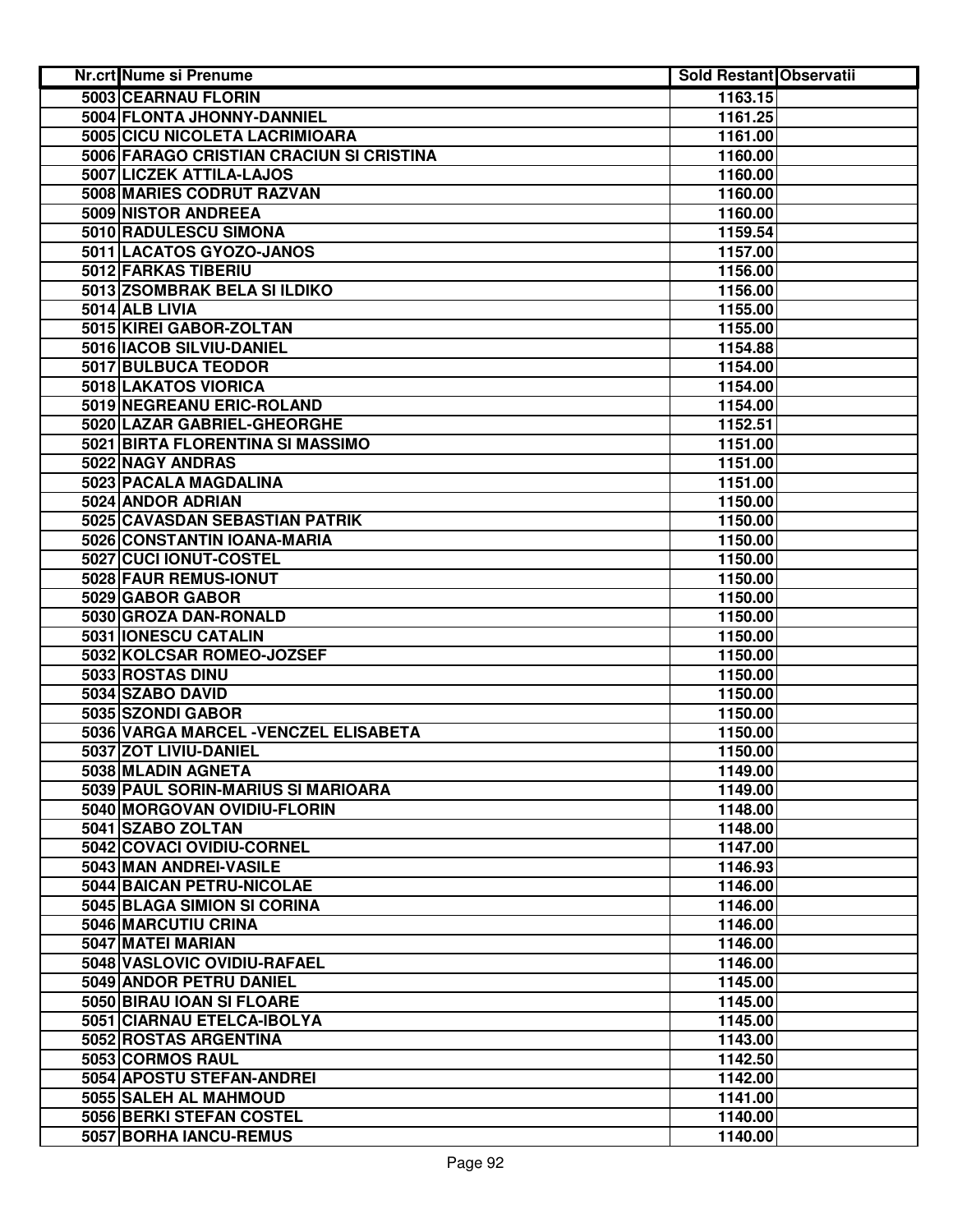| Nr.crt Nume si Prenume                    | <b>Sold Restant Observatii</b> |  |
|-------------------------------------------|--------------------------------|--|
| 5058 KEREZSI JOZSEF                       | 1140.00                        |  |
| 5059 MESESAN RADU-CORNEL                  | 1140.00                        |  |
| 5060 ARDELEAN ANGELA                      | 1139.00                        |  |
| 5061 DANSE IOAN                           | 1139.00                        |  |
| 5062 SPIN SEBASTIAN-CALIN                 | 1138.70                        |  |
| 5063 BLAGA OVIDIU-RADU                    | 1138.00                        |  |
| 5064 BOT SAMUEL                           | 1138.00                        |  |
| 5065 BRASSO MIHALY TAMAS                  | 1138.00                        |  |
| 5066 DIOS KAROLY-ROBERT                   | 1138.00                        |  |
| 5067 BARTA IOAN-STEFAN                    | 1137.00                        |  |
| 5068 GABOR MINDRA                         | 1137.00                        |  |
| 5069 NEMES BUZASI IANOS ANDRAS            | 1137.00                        |  |
| 5070 TOMUTA DUMITRU-ADRIAN                | 1137.00                        |  |
| 5071 BODEA DANIEL                         | 1136.00                        |  |
| 5072 MATEAS TRAIAN SORIN                  | 1136.00                        |  |
| 5073 MOCIAR EMIL-MARIUS                   | 1136.00                        |  |
| 5074 TIMP ELENA                           | 1135.00                        |  |
| 5075 ARDELEAN FLORIN NELU                 | 1134.00                        |  |
| 5076 BERES FERENCZ ZOLTAN                 | 1134.00                        |  |
| 5077 MARC IOAN-VIOREL                     | 1134.00                        |  |
| 5078 NEDELCU SERBAN-VASILE                | 1134.00                        |  |
| 5079 PUIE VIOLETA-FLORINA SI NICOLAE      | 1134.00                        |  |
| 5080 TOKACS RUDOLF                        | 1134.00                        |  |
| 5081 CIOBAN-JUNC MARIUS-VASILE            | 1132.00                        |  |
| 5082 GYORGY ILDIKO-RENATA                 | 1132.00                        |  |
| 5083 PASCUI ISTVAN-ROBERT                 | 1132.00                        |  |
| 5084 TOCA PETRU SI ELISABETA              | 1132.00                        |  |
| 5085 BIRAU RADU GHEORGHE                  | 1131.00                        |  |
| 5086 LEUCEA ALIN LUCIAN                   | 1131.00                        |  |
| 5087 MATEAS FLORINA-CRINA                 | 1131.00                        |  |
| 5088 ARDELEAN IONEL DUMITRU               | 1130.00                        |  |
| 5089 CURTA SERGIU-EMANUEL                 | 1130.00                        |  |
| 5090 ISZTOICA GAVRIL                      | 1130.00                        |  |
| 5091 ISZTOIKA GETA                        | 1130.00                        |  |
| 5092 KOVACS PETER                         | 1130.00                        |  |
| 5093 MESAROS ALEXANDRU                    | 1130.00                        |  |
| 5094 POCIOIAN FLORIAN GHEORGHE            | 1130.00                        |  |
| 5095 PUI CSABA                            | 1130.00                        |  |
| 5096 STANCIU IULIU                        | 1130.00                        |  |
| 5097 SZEGHALMI NORBERT KALMAN             | 1130.00                        |  |
| 5098 TOMA DOINA-SANDA                     | 1130.00                        |  |
| 5099 BUNTA FLORINELA SI MIHAI-SORIN       | 1129.00                        |  |
| 5100 CHERESI ALEXANDRU                    | 1129.00                        |  |
| 5101 BANCU VLAD-DANIEL                    | 1128.00                        |  |
| 5102 CONOLOS IOAN SORIN                   | 1128.00                        |  |
| 5103 GASPAR KLARA                         | 1127.00                        |  |
| 5104 SZERZO IDA                           | 1127.00                        |  |
| 5105 IONESCU CIPRIAN-GEORGE               | 1126.00                        |  |
| 5106 KOCSIS CSABA LASZLO                  | 1126.00                        |  |
| 5107 POTOROACA LOREDANA-MARIANA           | 1126.00                        |  |
| 5108 GAVRILAS OVIDIU GHEORGHE             | 1125.00                        |  |
| 5109 MEZEI TIBOR CAROL                    | 1125.00                        |  |
| 5110 MONUS JOZSEF-ATTILA SI OLIVIA-DENISA | 1125.00                        |  |
| 5111 MOZA ROMELIA MARIANA                 | 1125.00                        |  |
| 5112 POTLOG IOAN                          | 1125.00                        |  |
|                                           |                                |  |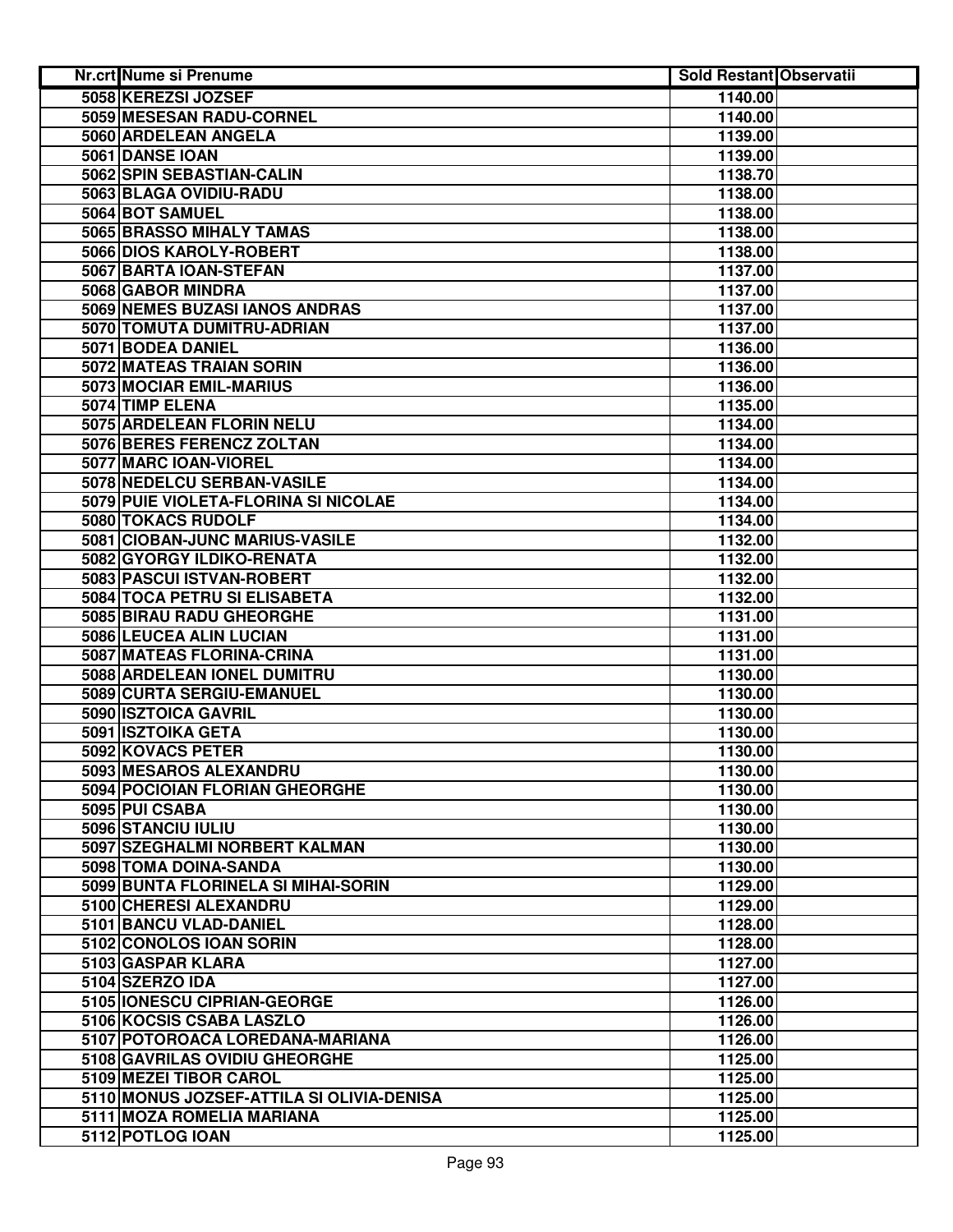| Nr.crt Nume si Prenume                 | <b>Sold Restant Observatii</b> |  |
|----------------------------------------|--------------------------------|--|
| 5113 SZABO GABRIEL ROLAND              | 1125.00                        |  |
| 5114 GHIGHILICEA ANDI-SORIN SI LARISA  | 1123.00                        |  |
| 5115 BUDA IOSIF-CONSTANTIN             | 1122.00                        |  |
| 5116 COPIL DANIEL-MATEI                | 1122.00                        |  |
| 5117 SUPURAN CRISTIAN-EMIL             | 1122.00                        |  |
| 5118 VANCEA IOANA - CAROLINA           | 1122.00                        |  |
| 5119 GULES GABRIELA-CRISTINA           | 1121.00                        |  |
| 5120 ANTAL ZSENI-LENKE                 | 1120.00                        |  |
| 5121 BURCIA GAVRIL                     | 1120.00                        |  |
| 5122 COTE GEORGE-CATALIN               | 1120.00                        |  |
| 5123 NAGHIU GABRIELA                   | 1120.00                        |  |
| 5124 PINZARIU LUMINITA-EMILIA          | 1120.00                        |  |
| 5125 REZMUVES LUCIAN-MARIUS            | 1120.00                        |  |
| 5126 SALAJAN MARIUS ADRIAN             | 1120.00                        |  |
| 5127 TUDUSCIUC ADRIAN                  | 1120.00                        |  |
| 5128 EHIK ZOLTAN KAROLY                | 1118.00                        |  |
| 5129 SZODORAI IMRE                     | 1118.00                        |  |
| 5130 CERCEA STEFAN SI ADRIANA-GEORGETA | 1117.00                        |  |
| 5131 ISTOICA GAVRIL                    | 1117.00                        |  |
| 5132 MAKKAI COLOMAN                    | 1117.00                        |  |
| 5133 RADULESCU LUCIAN HORATIU          | 1117.00                        |  |
| 5134 ARDELEAN MARIUS-IOAN              | 1116.42                        |  |
| 5135 GECSE ROZALIA SI RUDOLF           | 1116.00                        |  |
| 5136 MORAR SIMION PETRU                | 1116.00                        |  |
| 5137 POP RADU-ILIE                     | 1115.00                        |  |
| 5138 TRIP NICU-MARCEL                  | 1115.00                        |  |
| 5139 VOICHITA RALUCA-ANDREEA           | 1114.37                        |  |
| 5140 BODIU CRISTIAN NICOLAE            | 1114.00                        |  |
| 5141 ISZTOJKA GABOR                    | 1114.00                        |  |
| 5142 GABOR GAVRIL                      | 1113.00                        |  |
| 5143 PINTO ANDREA                      | 1112.00                        |  |
| 5144 BABA SANDA EMA                    | 1111.00                        |  |
| 5145 BORTOS HORIA                      | 1111.00                        |  |
| 5146 HOSZU GHEORGHE                    | 1111.00                        |  |
| 5147 MAKKOS ZOLTAN                     | 1111.00                        |  |
| 5148 VERES DUMITRU                     | 1111.00                        |  |
| 5149 BOTOS ROBERT                      | 1110.00                        |  |
| 5150 TRIFAN MIRCEA                     | 1109.56                        |  |
| 5151 SERE ANA                          | 1109.00                        |  |
| 5152 COSTE ADRIAN-VASILE               | 1108.50                        |  |
| 5153 BANYAI IOSIF                      | 1108.00                        |  |
| 5154 BORDAS BOGDAN                     | 1107.94                        |  |
| 5155 DODA FLAVIU-SORIN SI DELIA        | 1107.00                        |  |
| 5156 STOIAN ELENA                      | 1107.00                        |  |
| 5157 SUCIU DUMITRU                     | 1107.00                        |  |
| 5158 CHARALAMPOPOULOU VERONIKA-ATHINA  | 1106.00                        |  |
| 5159 SKRIPEK ROBERT LUCIAN             | 1105.00                        |  |
| 5160 GALIS IOAN-REMUS                  | 1103.00                        |  |
| 5161 GULES FLORIN CALIN                | 1103.00                        |  |
| 5162 AVRAM EUGEN-DUMITRU               | 1102.00                        |  |
| 5163 DEMIAN GYORGY GABRIEL             | 1102.00                        |  |
| 5164 GABOR GABOR                       | 1102.00                        |  |
| 5165 MASCAS VIOREL ANA                 | 1101.00                        |  |
| 5166 BALOG ELENA                       | 1100.00                        |  |
| 5167 BARTA ATTILA                      | 1100.00                        |  |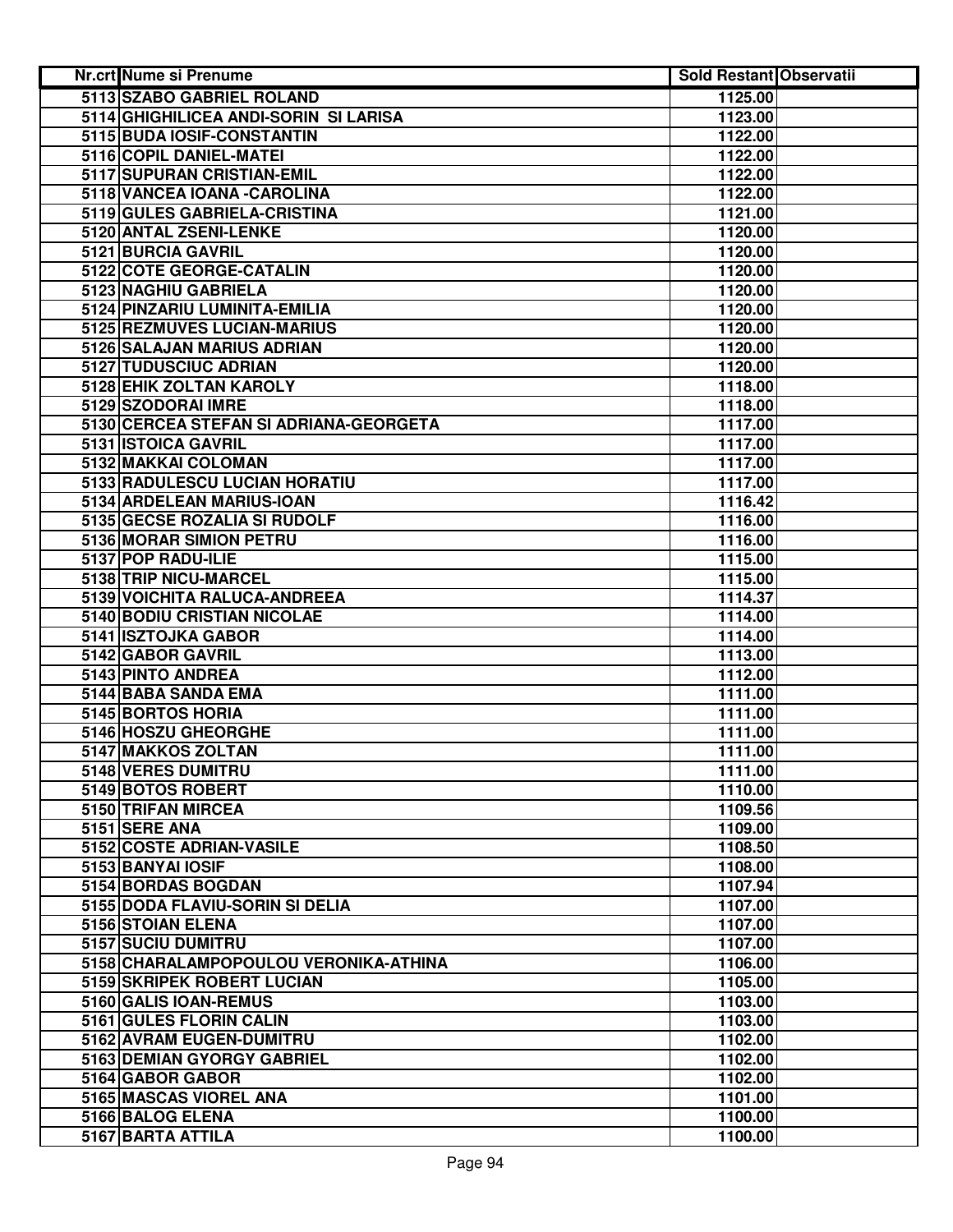| <b>Nr.crt Nume si Prenume</b>            | Sold Restant Observatii |  |
|------------------------------------------|-------------------------|--|
| 5168 FLORIEAN ILIE-MARIUS                | 1100.00                 |  |
| 5169 FULIAS MARIN CORNEL                 | 1100.00                 |  |
| 5170 GABOR LIZA                          | 1100.00                 |  |
| 5171 GABOR SUSANA                        | 1100.00                 |  |
| 5172 GAVRILA ADRIAN                      | 1100.00                 |  |
| 5173 HAMZA ALEXANDRU                     | 1100.00                 |  |
| 5174 HEGEDUS SANDOR-GYORGY               | 1100.00                 |  |
| 5175 ILYES ZOLTAN CSABA                  | 1100.00                 |  |
| 5176 ISTOICA MARIA                       | 1100.00                 |  |
| 5177 KISS LORANT                         | 1100.00                 |  |
| 5178 KOVACS MELINDA-ANGELA               | 1100.00                 |  |
| 5179 MEMETEA CORNEL-CSABA                | 1100.00                 |  |
| 5180 MOCIAR SANDOR                       | 1100.00                 |  |
| 5181 NICOARA BENIAMIN                    | 1100.00                 |  |
| 5182 OSVAT SORIN-TEODOR                  | 1100.00                 |  |
| 5183 PORTAN RAMONA                       | 1100.00                 |  |
| 5184 ROSTAS SAMUEL RADU                  | 1100.00                 |  |
| 5185 SANDOR ANA                          | 1100.00                 |  |
| 5186 SZABO FLORIN RAUL                   | 1100.00                 |  |
| 5187 SZERZO ROBERT ALEX                  | 1100.00                 |  |
| 5188 SZILAGYI ZSOLT                      | 1100.00                 |  |
| 5189 UNGUR FLORIN                        | 1100.00                 |  |
| 5190 ZOICAS MIHAI                        | 1100.00                 |  |
| 5191 BADESCU LUCIAN-GABRIEL              | 1099.00                 |  |
| 5192 MICLOS FLORINA-IOANA                | 1099.00                 |  |
| 5193 ILLES SILVIA SI EMERIC              | 1098.00                 |  |
| 5194 PADAR ORSOLYA                       | 1098.00                 |  |
| 5195 VARGA MONIKA-ALIZ                   | 1098.00                 |  |
| 5196 RAD CORNEL ALEXANDRU                | 1097.00                 |  |
| 5197 TURCUS VASILE-RADU SI RAMONA-CORINA | 1097.00                 |  |
| 5198 PARAU RADU - LUCIAN                 | 1095.62                 |  |
| 5199 BUZDUG DAN                          | 1095.00                 |  |
| 5200 COVACI MELINDA                      | 1095.00                 |  |
| 5201 DERECICHEI CORNEL SI LUCRETIE       | 1095.00                 |  |
| 5202 IONAS RENATO                        | 1095.00                 |  |
| 5203 STOICA RUPI                         | 1095.00                 |  |
| 5204 COZMA ANDREI-IOAN                   | 1094.51                 |  |
| 5205 MARTON FERENC-JOZSEF                | 1094.00                 |  |
| 5206 PUSKAS ROBERTO                      | 1094.00                 |  |
| 5207 GABOR GETA                          | 1092.00                 |  |
| 5208 GIULAI FLORIAN-ALIN                 | 1092.00                 |  |
| 5209 PAUL FLORIAN VASILE                 | 1092.00                 |  |
| 5210 HAVA OVIDIU PAUL                    | 1091.00                 |  |
| 5211 BUGLE ALEXANDRU-SORIN               | 1090.00                 |  |
| 5212 CADAR IOAN                          | 1090.00                 |  |
| 5213 HORVATH ATTILA                      | 1090.00                 |  |
| 5214 KOVACS LASZLO-TIBOR                 | 1090.00                 |  |
| 5215 LINGURAR VOICHITA                   | 1090.00                 |  |
| 5216 MAJOROS IULIU-EUGEN                 | 1090.00                 |  |
| 5217 SANDU ILIE                          | 1090.00                 |  |
| 5218 VESA ADRIAN-TRAIAN                  | 1090.00                 |  |
| 5219 SARKOZI FERENCZ-CSABA               | 1089.00                 |  |
| 5220 CAPUS PAUL-FLORIN                   | 1088.00                 |  |
| 5221 HURMUZ MARIANA                      | 1088.00                 |  |
| 5222 CIOARA SORIN GABRIEL                | 1087.00                 |  |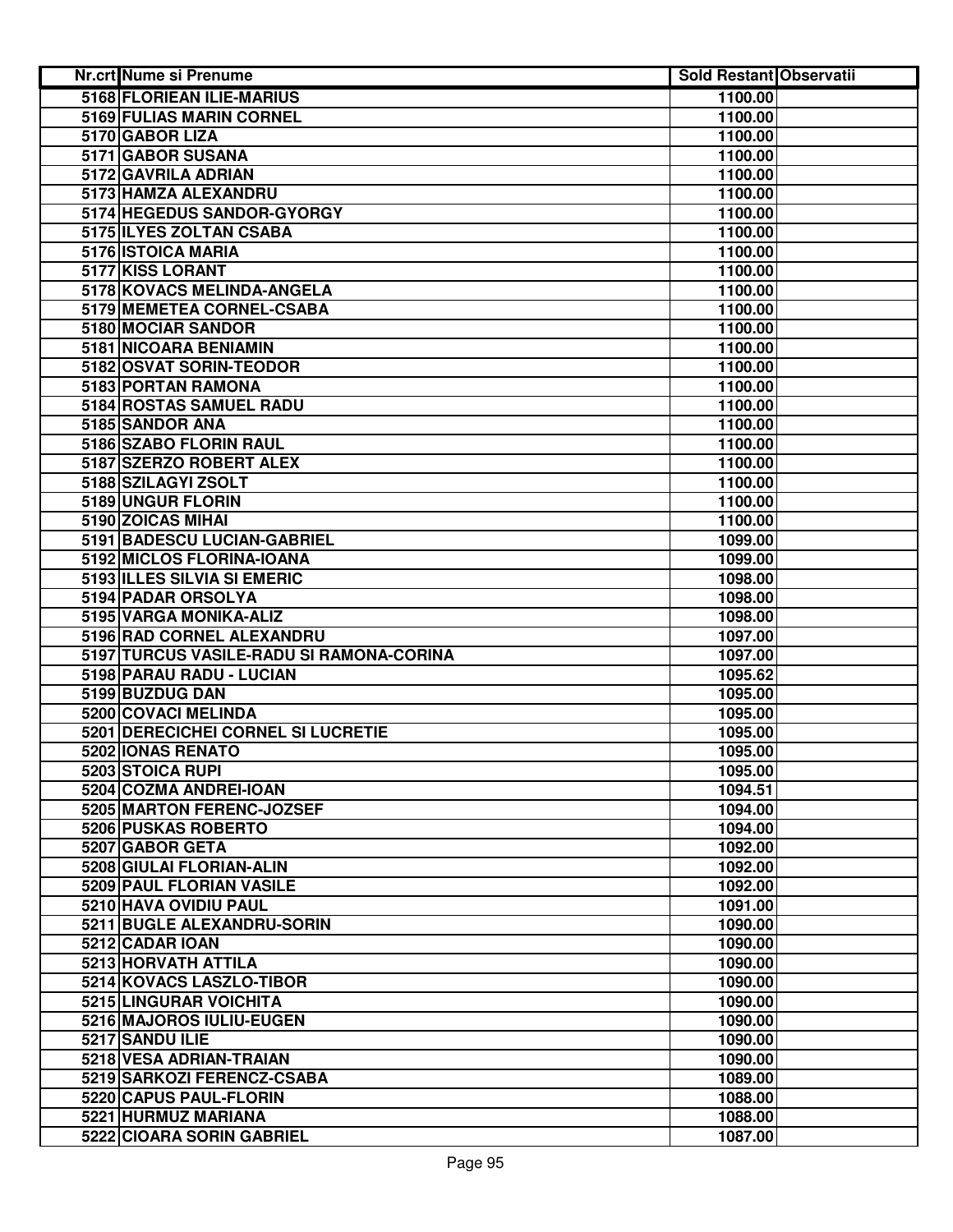| Nr.crt Nume si Prenume                 | <b>Sold Restant Observatii</b> |  |
|----------------------------------------|--------------------------------|--|
| 5223 GABOR GAVRIL                      | 1086.00                        |  |
| 5224 OROSZ ANTHONIO-MIODORO            | 1086.00                        |  |
| 5225 BETEG OVIDIU-VALENTIN             | 1085.00                        |  |
| 5226 TIRITEU CALIN GHEORGHE            | 1085.00                        |  |
| <b>5227 BUGNAR TUDOR SERGIU</b>        | 1083.10                        |  |
| 5228 CHICHINEJDI DAVID                 | 1083.00                        |  |
| 5229 SZABO ANA                         | 1083.00                        |  |
| 5230 HANT CSABA KALMAR                 | 1082.00                        |  |
| 5231 SZABO SANDOR SI FRANCISC          | 1082.00                        |  |
| 5232 FODOR ATTILA-MIHAI                | 1081.00                        |  |
| 5233 HODUT-FASIE NICOLINA              | 1081.00                        |  |
| 5234 BARATKI ADALBERT                  | 1080.01                        |  |
| 5235 ARDELEAN SERGIU                   | 1080.00                        |  |
| 5236 BOT SERGIU-RAUL                   | 1080.00                        |  |
| 5237 BUNGAU PETRA                      | 1080.00                        |  |
| 5238 BURCA BOGDAN-MARIUS               | 1080.00                        |  |
| 5239 CHIS GRIGORE                      | 1080.00                        |  |
| 5240 DASCALU VASILE                    | 1080.00                        |  |
| 5241 HEGEDUS ANITA                     | 1080.00                        |  |
| 5242 JURCHIEVICI STEFAN                | 1080.00                        |  |
| 5243 LUPSA DAN FLORIN                  | 1080.00                        |  |
| 5244 POPA VASILE C-TIN SI LIANA CORINA | 1080.00                        |  |
| 5245 PRECUP CLAUDIU-IULIAN             | 1080.00                        |  |
| 5246 STIOP ANDREI COSMIN               | 1080.00                        |  |
| 5247 SUSANU WILIAM DAN                 | 1080.00                        |  |
| 5248 BORA IOAN-RADU                    | 1079.00                        |  |
| 5249 SILAGHI GAVRIL                    | 1078.00                        |  |
| 5250 NEGRU RADU                        | 1077.50                        |  |
| 5251 GIRBA TRAIAN-DAN                  | 1077.00                        |  |
| 5252 BOANTA ANAMARIA                   | 1076.00                        |  |
| 5253 TARA IOAN - HORIA                 | 1076.00                        |  |
| 5254 GAL MARIOARA-NICOLETA             | 1075.00                        |  |
| 5255 VOLOSNYAI ALEXANDRU               | 1075.00                        |  |
| 5256 GHENT MIRCEA                      | 1073.00                        |  |
| 5257 JURCA GHEORGHE SI MARIANA         | 1073.00                        |  |
| 5258 VESZPREMI ZOLTAN LASZLO           | 1071.00                        |  |
| 5259 CHIRA DANUT-VASILE                | 1070.00                        |  |
| 5260 KISS ISTVAN                       | 1070.00                        |  |
| 5261 LASCA MIHAI-IOAN                  | 1070.00                        |  |
| 5262 POP RAVEICA                       | 1070.00                        |  |
| 5263 MUT MARIUS-CORNEL                 | 1069.00                        |  |
| 5264 VERCHE DORU-PETRU                 | 1069.00                        |  |
| 5265 CHIS NELU                         | 1068.50                        |  |
| 5266 BUDAI MARIUS                      | 1068.00                        |  |
| 5267 HANZA IOAN                        | 1067.00                        |  |
| 5268 SIMUT CIPRIAN-FLORIAN SI DANIELA  | 1067.00                        |  |
| 5269 OPRIS TRAIAN-BOGDAN               | 1066.51                        |  |
| 5270 MOISE PAUL                        | 1066.00                        |  |
| 5271 FILIP LAVINIA ADINA               | 1065.00                        |  |
| 5272 SERBAN ALEXANDRU                  | 1065.00                        |  |
| 5273 LACZKO DENIS ROLAND               | 1064.00                        |  |
| 5274 BAN IONEL                         | 1062.00                        |  |
| 5275 SAITOS-COFAR TINCUTA LACRIMIOARA  | 1062.00                        |  |
| 5276 TOROK ALBERT                      | 1062.00                        |  |
| 5277 CANALAS ATTILA                    | 1060.00                        |  |
|                                        |                                |  |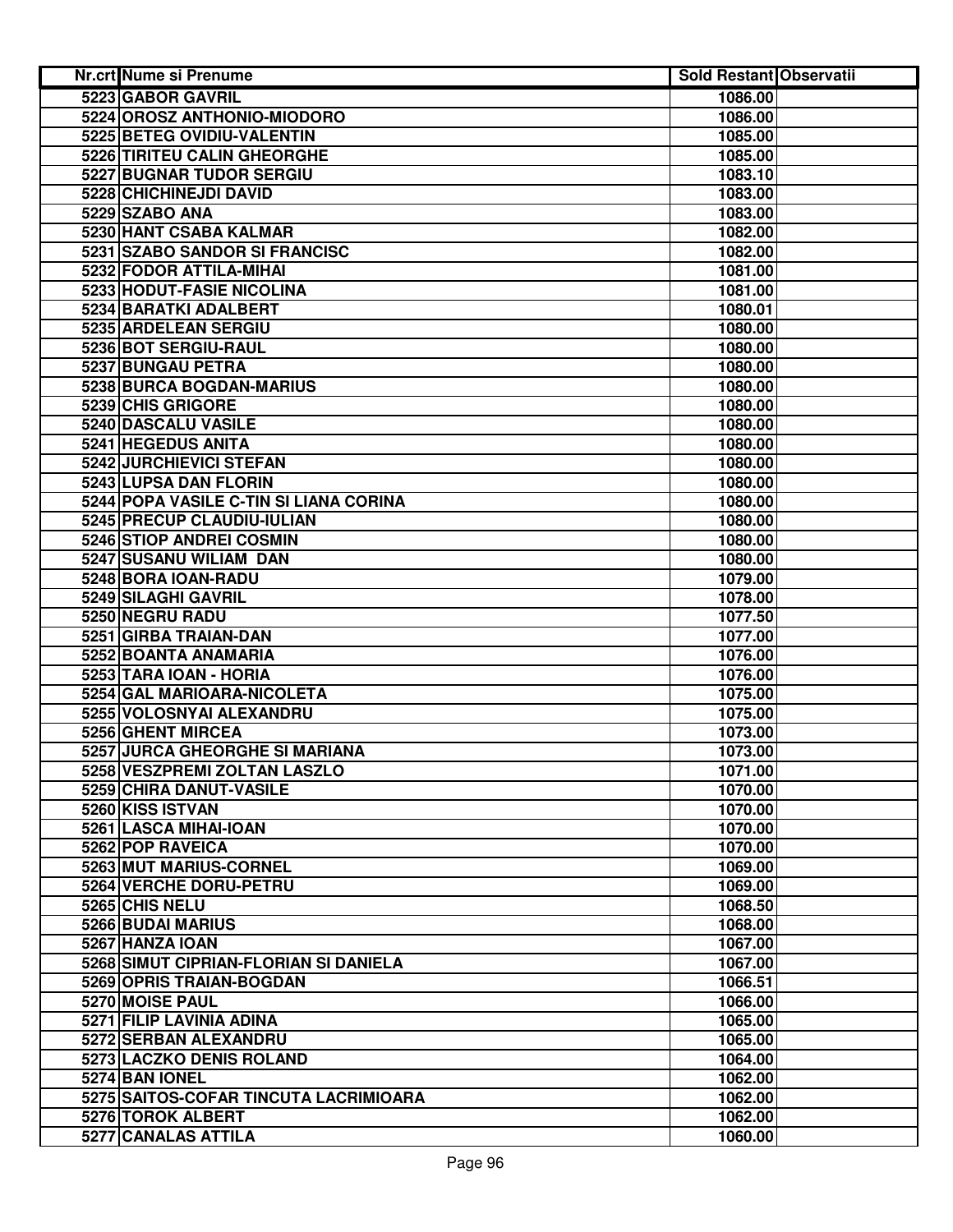| Nr.crt Nume si Prenume                      | <b>Sold Restant Observatii</b> |  |
|---------------------------------------------|--------------------------------|--|
| 5278 HAIAS IOAN SI MARIA                    | 1060.00                        |  |
| 5279 OROSZ GABOR                            | 1060.00                        |  |
| 5280 PENZES SANDA-ADINA                     | 1060.00                        |  |
| 5281 ROSTAS ARGENTINA                       | 1060.00                        |  |
| 5282 SFERLE FLORIAN-SEBASTIAN               | 1060.00                        |  |
| 5283 SUPLACAN PETRU-DANIEL                  | 1060.00                        |  |
| 5284 CORBANI RENATO                         | 1059.00                        |  |
| 5285 GABOR LAJOS                            | 1058.50                        |  |
| 5286 DAVID ILEANA                           | 1058.00                        |  |
| 5287 IAS IOANA-CLAUDIA SI SORIN ADRIAN      | 1058.00                        |  |
| 5288 MARIAN IOSIF ANDREI                    | 1058.00                        |  |
| 5289 MATA AUREL SI RODICA                   | 1058.00                        |  |
| 5290 BALA DANUT LIVIU                       | 1057.00                        |  |
| 5291 IONESCU CORNEL                         | 1054.00                        |  |
| 5292 PASCALAU CRISTIAN-COSTEL               | 1054.00                        |  |
| 5293 SLIEDER KRISZTIAN-ZSOLT                | 1054.00                        |  |
| 5294 SZEKERES TIBOR-KAROLY                  | 1054.00                        |  |
| 5295 BONCIDAI VALENTIN                      | 1053.00                        |  |
| 5296 ROMAN TEODOR-DOREL                     | 1053.00                        |  |
| 5297 HARASCSAK IRINA                        | 1052.00                        |  |
| 5298 PAPP IOAN-GAVRIL                       | 1052.00                        |  |
| 5299 SZATMARI TIBERIU                       | 1051.00                        |  |
| 5300 MAIOR ANDRAS LAJOS                     | 1050.02                        |  |
| 5301 BESENYEI ANA-MARIA                     | 1050.00                        |  |
| 5302 CABA PAULA-DENISA                      | 1050.00                        |  |
| 5303 CIONTOS AURICA-ANA                     | 1050.00                        |  |
| 5304 DERCSENYI ALEXANDRU-MARIN              | 1050.00                        |  |
| 5305 FAZECAS CRISTIAN ANDREI                | 1050.00                        |  |
| 5306 HERE ADRIAN DUMITRU                    | 1050.00                        |  |
| 5307 MAGHIAR SEBASTIAN-AUREL                | 1050.00                        |  |
| 5308 POPA FELICIA                           | 1050.00                        |  |
| 5309 FLORUTA VASILE SI CORNELIA             | 1049.00                        |  |
| 5310 POPOVICI MIHAI SI MARIA                | 1048.00                        |  |
| 5311 JUNJAN NICOLAE                         | 1047.50                        |  |
| 5312 BORSI ARMOND GYULA                     | 1047.00                        |  |
| 5313 FILK DAN RADU                          | 1047.00                        |  |
| 5314 CHEREGI IOAN                           | 1046.00                        |  |
| 5315 CHELENTES LIVIU SI MARIA               | 1045.00                        |  |
| 5316 CORAS DANIEL                           | 1045.00                        |  |
| 5317 ROSTAS IOAN                            | 1045.00                        |  |
| 5318 ANANI GEORGE-CRISTIAN                  | 1044.00                        |  |
| 5319 LUKACS TAMAS-ROLLAND SI MARIA-MAGDOLNA | 1044.00                        |  |
| 5320 LUPUT DUMITRU                          | 1044.00                        |  |
| 5321 NAGY ZOIA LENCHE LUCIA SI STEFAN       | 1044.00                        |  |
| 5322 ONACA DORIN                            | 1042.12                        |  |
| 5323 CIOBOTEA SERGIU-ANDREI                 | 1041.50                        |  |
| 5324 DEMIR RAMAZAN SI ELENA                 | 1040.00                        |  |
| 5325 GAIDI KRISTOF-SANDOR                   | 1040.00                        |  |
| 5326 IGNA DOINA-MARIA SI DUMITRU            | 1040.00                        |  |
| 5327 IZSAK JANOS                            | 1040.00                        |  |
| 5328 MAGO TIBERIU                           | 1040.00                        |  |
| 5329 MATE JACINT-ZSOLT                      | 1040.00                        |  |
| 5330 MOZA ILEANA SI IOAN                    | 1040.00                        |  |
| 5331 NAGY SANDOR                            | 1040.00                        |  |
| 5332 ORBAI COSMIN GAVRIL                    | 1040.00                        |  |
|                                             |                                |  |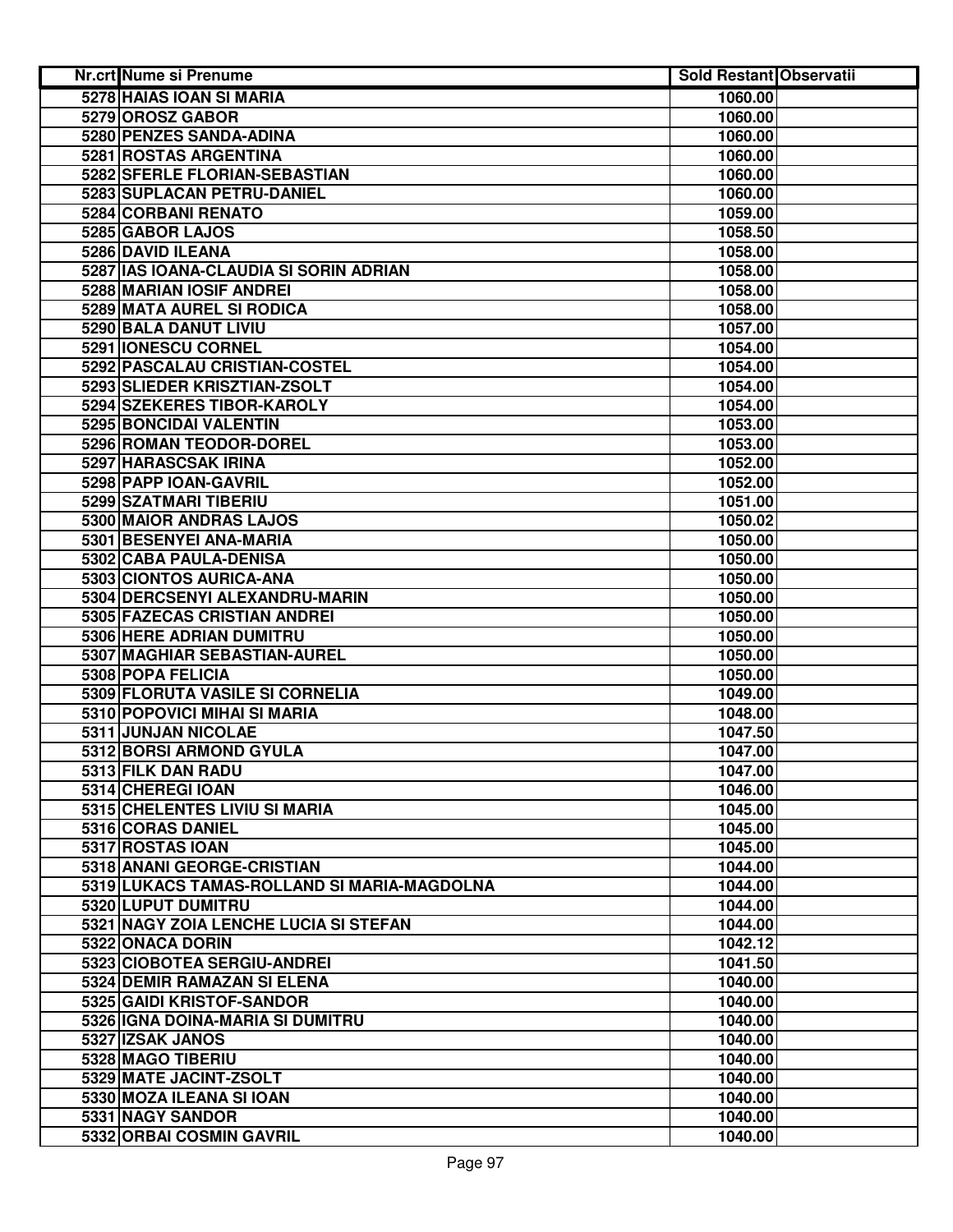| Nr.crt Nume si Prenume                  | <b>Sold Restant Observatii</b> |  |
|-----------------------------------------|--------------------------------|--|
| 5333 OSACENCO RENATE-MIHAELA            | 1040.00                        |  |
| 5334 POPA FLORIAN                       | 1040.00                        |  |
| 5335 POPA GABRIEL                       | 1040.00                        |  |
| 5336 TROK HAJNALKA MARIA                | 1040.00                        |  |
| 5337 VASILE GIGEL-BOGDAN                | 1039.79                        |  |
| 5338 BABAN CIPRIAN - CABINET DE AVOCAT  | 1039.00                        |  |
| 5339 LUTAS GHEORGHE MIRCEA              | 1039.00                        |  |
| 5340 LAZA GHEORGHE SI ANGELA            | 1037.00                        |  |
| 5341 MARGE CRISTIAN IOAN SI LENUTA      | 1037.00                        |  |
| 5342 MARIAN GHITA-STELIAN SI FLORICA    | 1036.00                        |  |
| 5343 BEJUSCA HORIA SEBASTIAN            | 1035.00                        |  |
| 5344 MICLOS GHEORGHE-MARIUS             | 1035.00                        |  |
| 5345 BALOGH ZOLTAN P.F.A(1730907054711) | 1034.00                        |  |
| 5346 BELDEAN VALERIU-ANDREI             | 1034.00                        |  |
| 5347 PURDA ADRIAN VIOREL                | 1034.00                        |  |
| 5348 POPOVICI IOAN SI MARIA             | 1033.00                        |  |
| 5349 BORZ AUREL                         | 1032.00                        |  |
| 5350 MARCU OVIDIU OCTAVIAN              | 1032.00                        |  |
| 5351 TRIP IOAN SI SUCIU CORNELIA        | 1031.50                        |  |
| 5352 AVASAN COSMIN-VASILE               | 1030.00                        |  |
| 5353 HEGEDUS PAMELA-LUSI                | 1030.00                        |  |
| 5354 LAZAR ALEXANDRA GEORGIANA          | 1030.00                        |  |
| 5355 OLTEAN DANIEL                      | 1030.00                        |  |
| 5356 ROMOCIA FLAVIU                     | 1030.00                        |  |
| 5357 SUCIU MIHAIL                       | 1030.00                        |  |
| 5358 VERES LEVENTE ZOLTAN               | 1030.00                        |  |
| 5359 BALOG MIHAI                        | 1028.00                        |  |
| 5360 HARANGI ZOLTAN-ZSOLT SI ERZSEBET   | 1028.00                        |  |
| 5361 ILEA GEORGE-IOSIF                  | 1026.00                        |  |
| 5362 PERTE IONUT CRISTIAN               | 1025.50                        |  |
| 5363 CASAPU MARIANA-DOINA               | 1025.00                        |  |
| 5364 CMS. DR. IHOS ALINA-GABRIELA       | 1025.00                        |  |
| 5365 HAITA SORIN-LIVIU                  | 1025.00                        |  |
| 5366 HAJDUCSI TIBERIU                   | 1025.00                        |  |
| 5367 IENCIU MARIUS                      | 1025.00                        |  |
| 5368 LUPON BOGDAN ALEXANDRU             | 1025.00                        |  |
| 5369 MOGA PETRU                         | 1025.00                        |  |
| 5370 PURTAN TEODOR                      | 1025.00                        |  |
| 5371 BOKA ATTILA                        | 1024.00                        |  |
| 5372 REZMUVES IOSIF                     | 1024.00                        |  |
| 5373 VIDICAN MIHAI                      | 1024.00                        |  |
| 5374 SZALAI ELISABETA                   | 1023.00                        |  |
| 5375 TOCUTIU RADU- MIRCEA               | 1023.00                        |  |
| 5376 SARA MELEK                         | 1020.85                        |  |
| 5377 JURCA FLORIAN                      | 1020.34                        |  |
| 5378 BUZLA SAMUEL                       | 1020.00                        |  |
| 5379 CEARNAU MARIA SI MIHAI             | 1020.00                        |  |
| 5380 FARKAS ISTVAN-MIHALY               | 1020.00                        |  |
| 5381 MARINESCU RADU ADRIAN              | 1020.00                        |  |
| 5382 PASCOIU SEBASTIAN TUDOR            | 1020.00                        |  |
| 5383 ROCA MARTIN                        | 1020.00                        |  |
| 5384 ROSTAS CAROLINA                    | 1020.00                        |  |
| 5385 SECARA TEODORA-ILEANA              | 1019.00                        |  |
| 5386 GABOR STEFAN-MARCEL                | 1018.96                        |  |
| 5387 CRET DANUT-GHEORGHE SI ADINA       | 1016.00                        |  |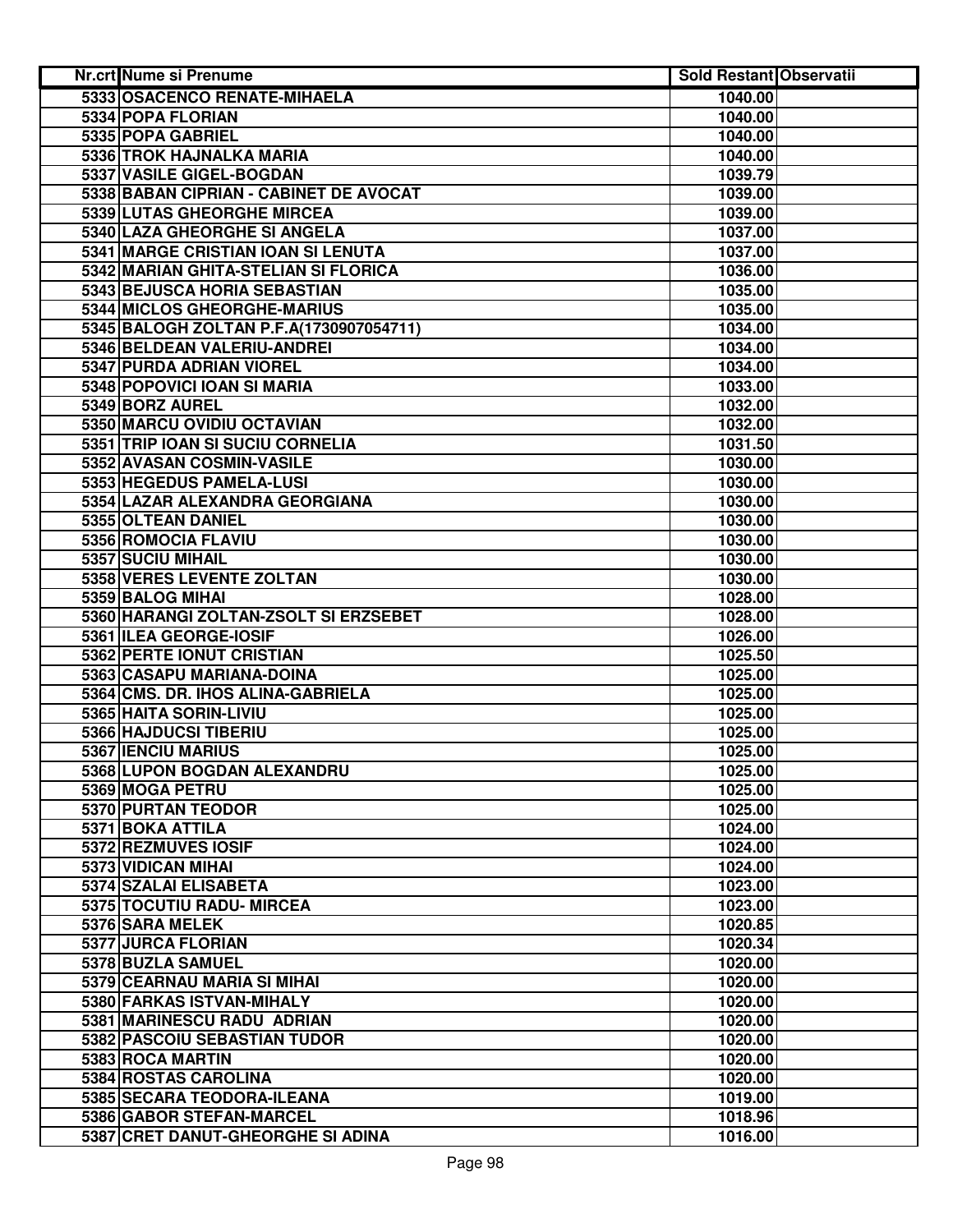| Nr.crt Nume si Prenume                         | <b>Sold Restant Observatii</b> |  |
|------------------------------------------------|--------------------------------|--|
| 5388 HALASZ NORBERT ALEXANDRU                  | 1016.00                        |  |
| 5389 BOKA IOSIF SI EDINA                       | 1015.00                        |  |
| 5390 CIUPA ALEX-EUGEN                          | 1015.00                        |  |
| 5391 BOLDIS LUMINITA-GEORGETA                  | 1013.00                        |  |
| 5392 TAMAS ANDRAS                              | 1012.50                        |  |
| 5393 BOGDAN ANAMARIA                           | 1012.10                        |  |
| 5394 HOCHDORFER DAVID SI ANNABELLA-EDINA       | 1012.00                        |  |
| 5395 ISZTOIKA GAVRIL                           | 1012.00                        |  |
| 5396 MEISAROS FLORIN MARIUS                    | 1012.00                        |  |
| 5397 URSA VIOREL                               | 1012.00                        |  |
| 5398 ZELINA JANOS                              | 1012.00                        |  |
| 5399 GHITEA ALEXANDRU-IOSIF                    | 1011.00                        |  |
| 5400 VALKAI ISTVAN-LASZLO                      | 1011.00                        |  |
| 5401 CRACAN VADIM                              | 1010.00                        |  |
| 5402 FOIA RAUL SERBAN                          | 1010.00                        |  |
| 5403 HORA OVIDIU-DOMINIC                       | 1010.00                        |  |
| 5404 HROM CRISTIAN-MIHAIL                      | 1010.00                        |  |
| 5405 KADAS ALEXANDRU-LADISLAU                  | 1010.00                        |  |
| 5406 LAZAR IOAN-EMIL                           | 1010.00                        |  |
| 5407 SERAFICEAN ALEXANDRU                      | 1010.00                        |  |
| 5408 SPIVALIUC NICOLAE-VASILE                  | 1010.00                        |  |
| 5409 VANCEA VIORICA                            | 1010.00                        |  |
| 5410 JURCA COSMIN ADRIAN                       | 1009.00                        |  |
| 5411 MADAR PETRU ALIN, ALEXANDRA, IONUT, MA    | 1009.00                        |  |
| 5412 SIMARGU GHITA ALEXANDRU                   | 1009.00                        |  |
| 5413 CIARNAU IOAN-AUREL                        | 1008.00                        |  |
| 5414 VANCEA DAN                                | 1008.00                        |  |
| 5415 UNGI ALEXANDRU SI SAROLTA                 | 1007.00                        |  |
| 5416 HOTOPAN MIHAI                             | 1006.90                        |  |
| 5417 FORGACIU COSMIN FLORIN SI TEODORA-VIORICA | 1006.12                        |  |
| 5418 BODONEA MARIA SI MIRCEA                   | 1006.00                        |  |
| 5419 GEREBENES LUDOVIC                         | 1005.52                        |  |
| 5420 ANTON IOAN SANDU                          | 1005.00                        |  |
| 5421 GUI ANGELA SI GUI FLORIN                  | 1005.00                        |  |
| 5422 TOROK MARIANA IULIA                       | 1005.00                        |  |
| 5423 BARTOLF DIANA                             | 1004.00                        |  |
| 5424 KOVACS ZOLTAN-ATTILA                      | 1004.00                        |  |
| 5425 SZOKE ANGELA                              | 1004.00                        |  |
| 5426 TRIFAN DANIEL-EMANUEL                     | 1004.00                        |  |
| 5427 POPA BOGDAN MIRCEA                        | 1003.00                        |  |
| <b>5428 SABAU GAVRIL SI LENUTA</b>             | 1003.00                        |  |
| 5429 CAB.AVOCAT SALLAK STEFAN                  | 1002.00                        |  |
| 5430 NAGY ERZSEBET KATALIN                     | 1002.00                        |  |
| 5431 PAUL GHEORGHE                             | 1002.00                        |  |
| 5432 BARUTA GABRIEL                            | 1001.98                        |  |
| 5433 POENARU GHEORGHE AUREL                    | 1001.00                        |  |
| 5434 ROSCA MARIUS-DUMITRU                      | 1001.00                        |  |
| 5435 ABRUDAN FLAVIU IONUT                      | 1000.00                        |  |
| 5436 ARON MARIA MAGDALENA                      | 1000.00                        |  |
| 5437 ARON SUSANA-IULIANA                       | 1000.00                        |  |
| 5438 BAICAN IOAN ADRIAN                        | 1000.00                        |  |
| 5439 BALOG ATTILA                              | 1000.00                        |  |
| 5440 BANCIU SUPERMAN-TARZAN                    | 1000.00                        |  |
| 5441 BARLEA GHEORGHE                           | 1000.00                        |  |
| 5442 BARNA PETRU-DAN                           | 1000.00                        |  |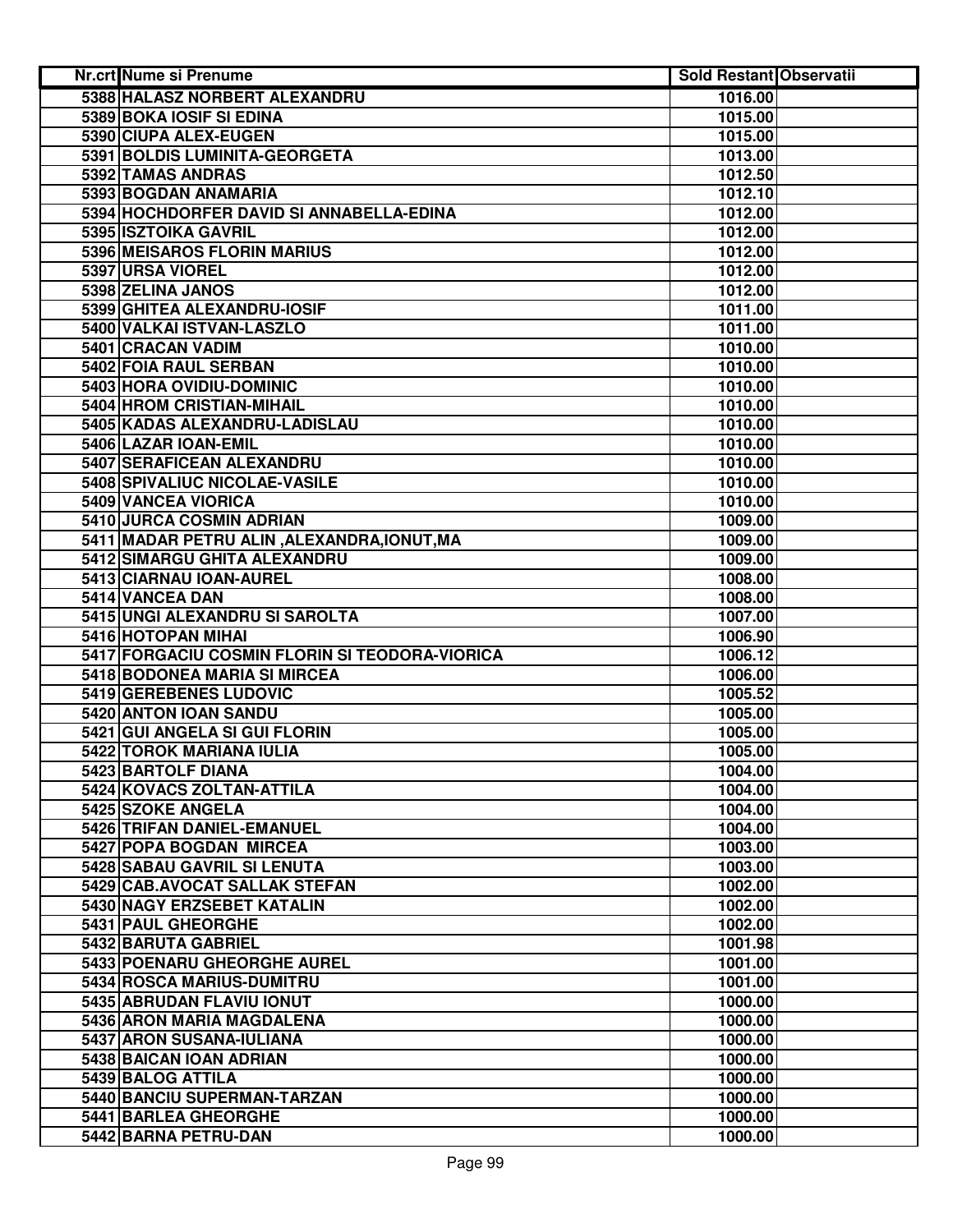| Nr.crt Nume si Prenume            | <b>Sold Restant Observatii</b> |  |
|-----------------------------------|--------------------------------|--|
| <b>5443 BATORI NORBERT ISTVAN</b> | 1000.00                        |  |
| 5444 BATRIN ANA                   | 1000.00                        |  |
| 5445 BERKE TIBOR                  | 1000.00                        |  |
| 5446 BOHACS IOSIF                 | 1000.00                        |  |
| 5447 BOT IOAN-HOREA               | 1000.00                        |  |
| 5448 CABAU RUBEN-IOIEL            | 1000.00                        |  |
| 5449 CABULEA VASILE-SEBASTIAN     | 1000.00                        |  |
| 5450 CACIORA VLAD MARIUS          | 1000.00                        |  |
| 5451 CAVASDAN IOAN-RADU           | 1000.00                        |  |
| 5452 CHEREGI ELENA                | 1000.00                        |  |
| 5453 CHEREJA CAMELIA              | 1000.00                        |  |
| 5454 CIOCANACHE VINICIUS          | 1000.00                        |  |
| 5455 CIOROBONTEA EDI              | 1000.00                        |  |
| 5456 CONSTANTINESCU ROBERT        | 1000.00                        |  |
| 5457 CRESCIULLO LEONARD           | 1000.00                        |  |
| 5458 DAVID ROBERTO IONUT          | 1000.00                        |  |
| 5459 DEHELEANU ION                | 1000.00                        |  |
| 5460 DUDLER ALIONA                | 1000.00                        |  |
| 5461 DUMITRAS CRISTIAN-MARCEL     | 1000.00                        |  |
| 5462 ELLENES IOAN                 | 1000.00                        |  |
| 5463 FEHER LASZLO                 | 1000.00                        |  |
| 5464 FLORA CSABA PAL              | 1000.00                        |  |
| 5465 FODOR STEFAN                 | 1000.00                        |  |
| 5466 GABOR BANU                   | 1000.00                        |  |
| 5467 GABOR CATALINA               | 1000.00                        |  |
| 5468 GABOR GABRIEL                | 1000.00                        |  |
| 5469 GABOR GABRIEL                | 1000.00                        |  |
| 5470 GABOR GAVRIL                 | 1000.00                        |  |
| 5471 GABOR KLARA                  | 1000.00                        |  |
| 5472 GABOR STEFAN                 | 1000.00                        |  |
| 5473 GABOR TEREZ                  | 1000.00                        |  |
| 5474 GABOR TEREZ                  | 1000.00                        |  |
| 5475 GABOR ZSUZSANA               | 1000.00                        |  |
| 5476 GAL ANDREA-IREN              | 1000.00                        |  |
| 5477 GEREBENES MINDRA             | 1000.00                        |  |
| 5478 GIURGIUMAN DRAGOS-FABIAN     | 1000.00                        |  |
| 5479 GYURO CSABA                  | 1000.00                        |  |
| 5480 HARAGALY ILDIKO-ERZSEBET     | 1000.00                        |  |
| 5481 HIRTEA SIMONA FLORENTINA     | 1000.00                        |  |
| 5482 HODISAN DENISA-GABRIELA      | 1000.00                        |  |
| 5483 HORVAT KATALIN               | 1000.00                        |  |
| 5484 HORVATH TUNDE-IRINA          | 1000.00                        |  |
| 5485 ILISIE LUCRETIA-MARIA        | 1000.00                        |  |
| 5486 ISTRATE IONEL                | 1000.00                        |  |
| 5487 ISZTOICA MARIA               | 1000.00                        |  |
| <b>5488 ISZTOIKA GEZA</b>         | 1000.00                        |  |
| 5489 ISZTOIKA ROZALIA             | 1000.00                        |  |
| 5490 ISZTOJKA IOAN                | 1000.00                        |  |
| 5491 IZSAK OLGA                   | 1000.00                        |  |
| 5492 JUHASZ MARIA                 | 1000.00                        |  |
| 5493 JUNC MARCELA                 | 1000.00                        |  |
| 5494 KOVACS ALEXANDRU-MIHAI I.I.  | 1000.00                        |  |
| 5495 KOVACS IMRE-MARIUS           | 1000.00                        |  |
| 5496 KUN SANDOR-VIKTOR            | 1000.00                        |  |
| 5497 LAKATOS FLORICA              | 1000.00                        |  |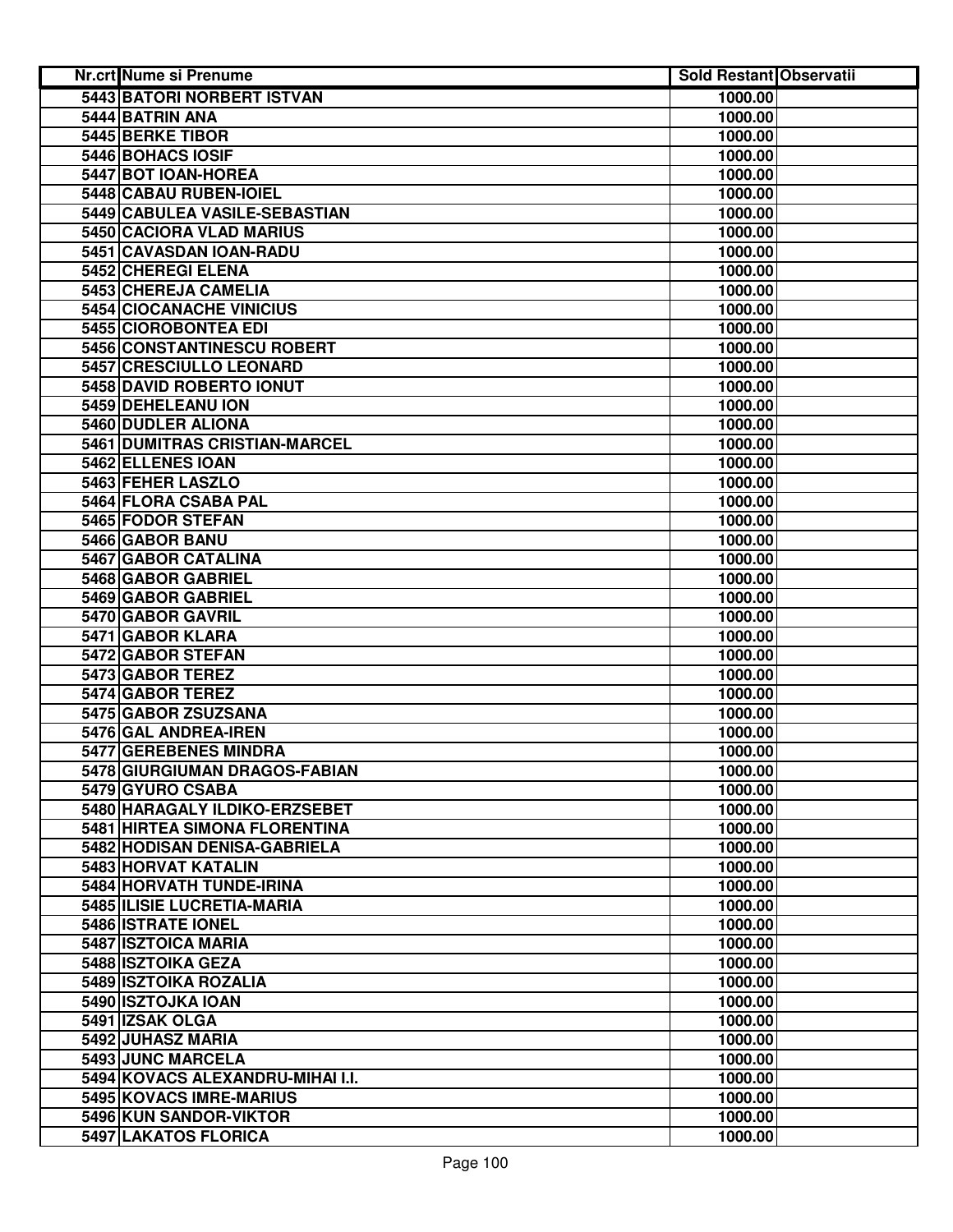| Nr.crt Nume si Prenume                         | <b>Sold Restant Observatii</b> |  |
|------------------------------------------------|--------------------------------|--|
| <b>5498 LAKATOS TIBOR-JANOS</b>                | 1000.00                        |  |
| 5499 LAKATOS ZOLTAN                            | 1000.00                        |  |
| 5500 LASZLO ANNAMARIA                          | 1000.00                        |  |
| 5501 LESAK JANOS - ROBERT                      | 1000.00                        |  |
| 5502 LINGURAR CORINA                           | 1000.00                        |  |
| 5503 LUCAN ANA                                 | 1000.00                        |  |
| 5504 MAGHIAR DANA VIOLETA                      | 1000.00                        |  |
| 5505 MALAN PAUL - OVIDIU                       | 1000.00                        |  |
| 5506 MARC IONELA                               | 1000.00                        |  |
| 5507 MARC MIHAI                                | 1000.00                        |  |
| 5508 MARIAN SEBASTIAN DORIN                    | 1000.00                        |  |
| 5509 MARITAN CORNELIA                          | 1000.00                        |  |
| 5510 MATEI MADALIN-COSMIN                      | 1000.00                        |  |
| 5511 MERCEA NICOLAE                            | 1000.00                        |  |
| 5512 MIERLUT IOAN                              | 1000.00                        |  |
| 5513 MOHAMED ZEESHAN ZAMEER                    | 1000.00                        |  |
| 5514 MOLOCEA CLAUDIU-DUMITRU SI LOREDANA-LAURA | 1000.00                        |  |
| 5515 MUNOZ JIMENEZ JESUS                       | 1000.00                        |  |
| 5516 MUT RAZVAN                                | 1000.00                        |  |
| 5517 NAGHI NICOLAE SILVIU                      | 1000.00                        |  |
| 5518 NAGY ATTILA                               | 1000.00                        |  |
| 5519 NAGY ROBERT                               | 1000.00                        |  |
| 5520 NAGY ROZALIA                              | 1000.00                        |  |
| <b>5521 NEMETH ANDRAS</b>                      | 1000.00                        |  |
| 5522 NYISZTOR JANOS                            | 1000.00                        |  |
| 5523 OLAH ERZSEBET                             | 1000.00                        |  |
| 5524 OTVOS MARIUS-SANDOR                       | 1000.00                        |  |
| 5525 OTVOS RENATA-ANGELA                       | 1000.00                        |  |
| 5526 PAINA DANIEL                              | 1000.00                        |  |
| 5527 PASCALAU ALIN-DAVID                       | 1000.00                        |  |
| 5528 PAUL NICOLAIE                             | 1000.00                        |  |
| 5529 PLES ADRIANA-GABRIELA                     | 1000.00                        |  |
| 5530 POP FLORENTINA                            | 1000.00                        |  |
| 5531 POP ZENOVIA                               | 1000.00                        |  |
| 5532 PRAGE ADRIAN GHEORGHE                     | 1000.00                        |  |
| 5533 PUIU GHEORGHE-TUDOR                       | 1000.00                        |  |
| 5534 RAT MARIANA                               | 1000.00                        |  |
| 5535 ROSTAS ANNAMARIA                          | 1000.00                        |  |
| 5536 ROSTAS TERCA                              | 1000.00                        |  |
| 5537 ROSTAS VIJAN                              | 1000.00                        |  |
| 5538 STOICA SORIN-STELIAN                      | 1000.00                        |  |
| 5539 SZABO IDA-ILONA                           | 1000.00                        |  |
| 5540 SZABO MONIKA                              | 1000.00                        |  |
| 5541 SZABO SANDOR                              | 1000.00                        |  |
| 5542 SZENTGYORGY LASZLO                        | 1000.00                        |  |
| 5543 SZILAGHI MARGARETA                        | 1000.00                        |  |
| 5544 SZOKAI EVA-ILONA                          | 1000.00                        |  |
| 5545 SZTOIKA STEFAN CSABA                      | 1000.00                        |  |
| 5546 SZTOLARIK TIMEEA                          | 1000.00                        |  |
| 5547 SZTUCHLAK ILDIKO SARA                     | 1000.00                        |  |
| 5548 TEGLAS MARIUS-FLORIN                      | 1000.00                        |  |
| 5549 TELEA GHEORGHE                            | 1000.00                        |  |
| 5550 TIMAR RAZVAN-SERGIU-ION                   | 1000.00                        |  |
| 5551 TIRPE MARIANA-LAURA                       | 1000.00                        |  |
| 5552 VARIU ALEXANDRU LUCIAN                    | 1000.00                        |  |